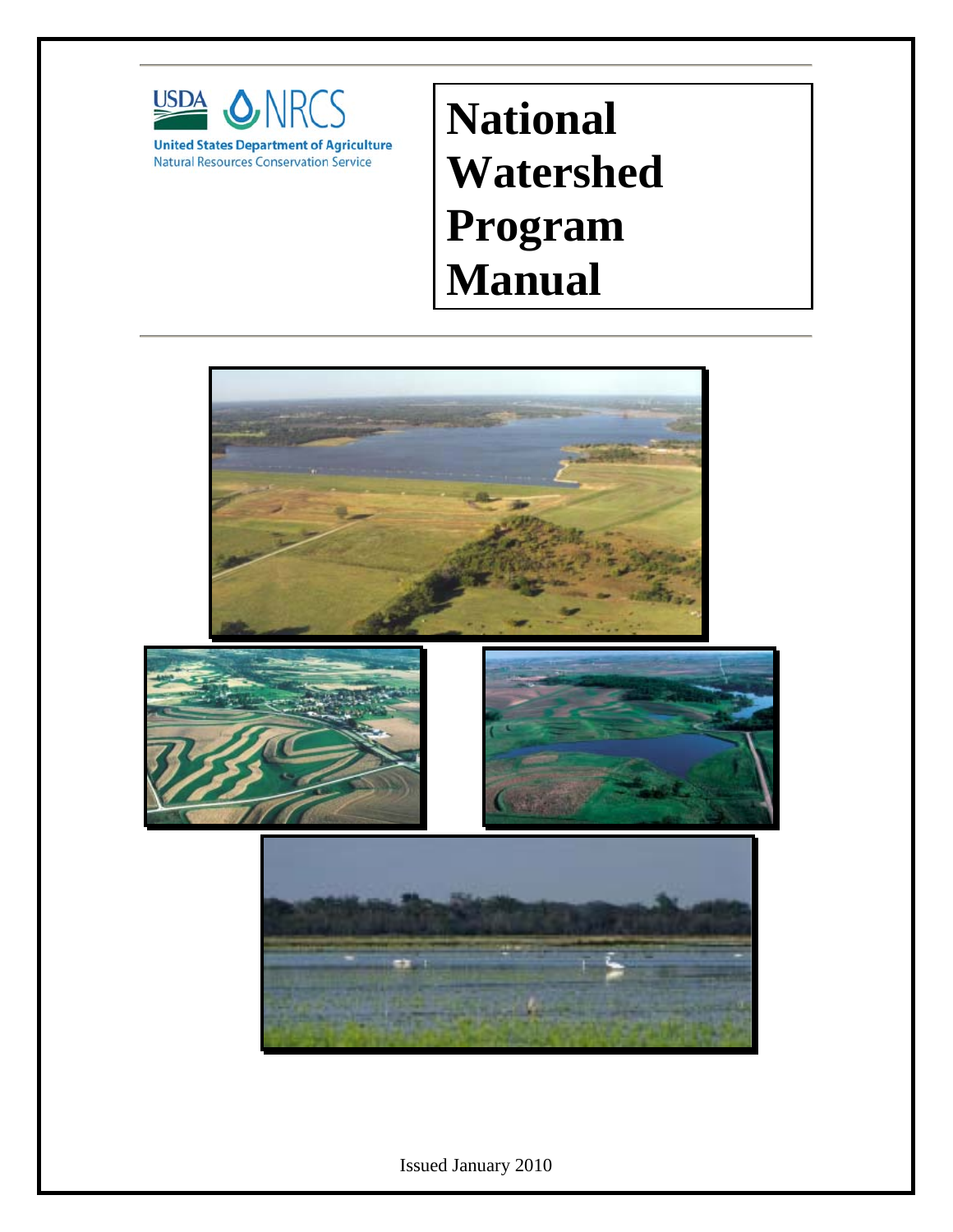# **Acknowledgments**

The National Watershed Program Manual was prepared under the direction of Chief Dave White, Natural Resources Conservation Service (NRCS), Washington, DC.

The authors who made major contributions to rewriting and reorganizing this manual are: **Marty Adkins,** Soil Conservationist, NRCS Des Moines, IA **Jimmy Bramblett,** Assistant State Conservationist, NRCS, Athens, GA **Marvin Brown,** National Watershed Operations Program Manager, NRCS, Washington DC **Robin DeMeo,** National Watershed Surveys and Planning Program Manager, NRCS, Washington DC **James Featherston,** Agricultural Economist, NRCS, Temple, TX **Matt Harrington,** National Environmental Coordinator, NRCS, Washington DC **David Heffington,** Ecologist, National Water Management Center, NRCS, Little Rock, AR **Matthew Judy,** Ecologist, NRCS, Fort Worth, TX **James Moore,** Civil Engineer, National Water Management Center, NRCS, Little Rock, AR **Don Paulus,** Natural Resource Manager, NRCS, AZ **Bill Porter,** Supervisory Soil Conservationist, NRCS, Stillwater, OK **Stuart Simpson,** National Watershed Rehabilitation Program Manager, NRCS, Washington DC **Alan C. Spencer,** Archeologist, National Water Management Center, NRCS, Little Rock, AR **Tim Sweeney,** Water Resources Planning Specialist, National Water Management Center, NRCS, Little Rock, AR **Richard Vaughn,** Natural Resource Specialist, NRCS, NE

Many others from the states and field have also made significant contributions to rewriting this manual in the nine year revision effort.

The U.S. Department of Agriculture (USDA) prohibits discrimination in all its programs and activities on the basis of race, color, national origin, age, disability, and where applicable, sex, marital status, familial status, parental status, religion, sexual orientation, genetic information, political beliefs, reprisal, or because all or a part of an individual's income is derived from any public assistance program. (Not all prohibited bases apply to all programs.) Persons with disabilities who require alternative means for communication of program information (Braille, large print, audiotape, etc.) should contact USDA's TARGET Center at (202) 720-2600 (voice and TDD). To file a complaint of discrimination write to USDA, Director, Office of Civil Rights, 1400 Independence Avenue, S.W., Washington, D.C. 20250-9410 or call (800) 795-3272 (voice) or (202) 720-6382 (TDD). USDA is an equal opportunity provider and employer.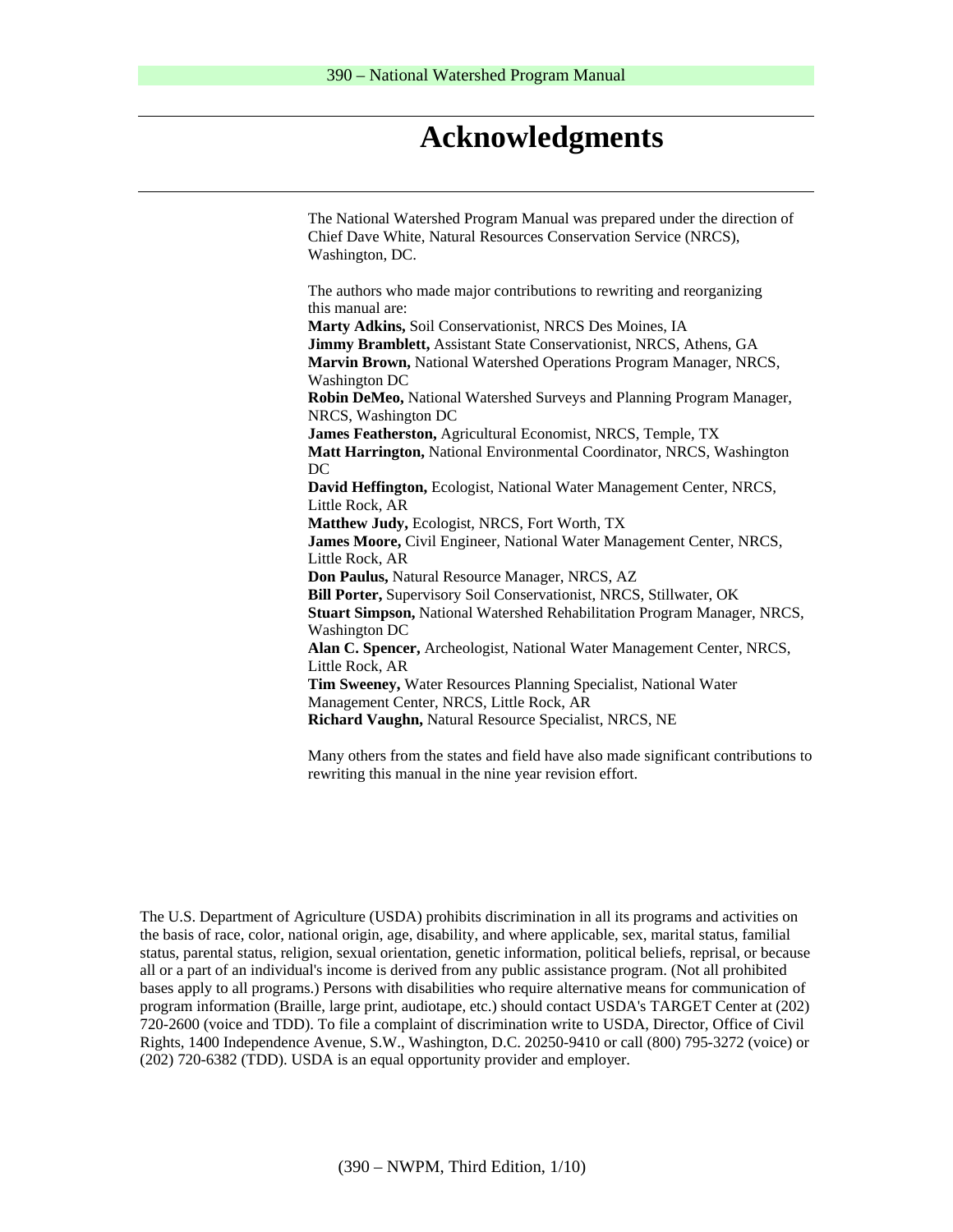# **National Watershed Program Manual**

# <span id="page-2-1"></span><span id="page-2-0"></span>**Preface**

A. The National Watershed Program Manual (NWPM) is revised to reflect changes in legislation since 1992. It also takes into account changes in the organizational structure of the Natural Resources Conservation Service (NRCS) since that time.

B. As policy, the NWPM is not a guidance document. Guidance and procedures for delivering technical and financial assistance are provided in a companion document, the National Watershed Program Handbook (NWPH). References to related information in the NWPH, as well as other related guidance and policy documents, are provided throughout the NWPM.

C. This manual sets forth the policy for all watershed plans developed under the Watershed Program. No project will be funded for planning or implementation under the Public Law 83-566 or Public Law 78-534 authority unless it meets all requirements set fourth in this manual.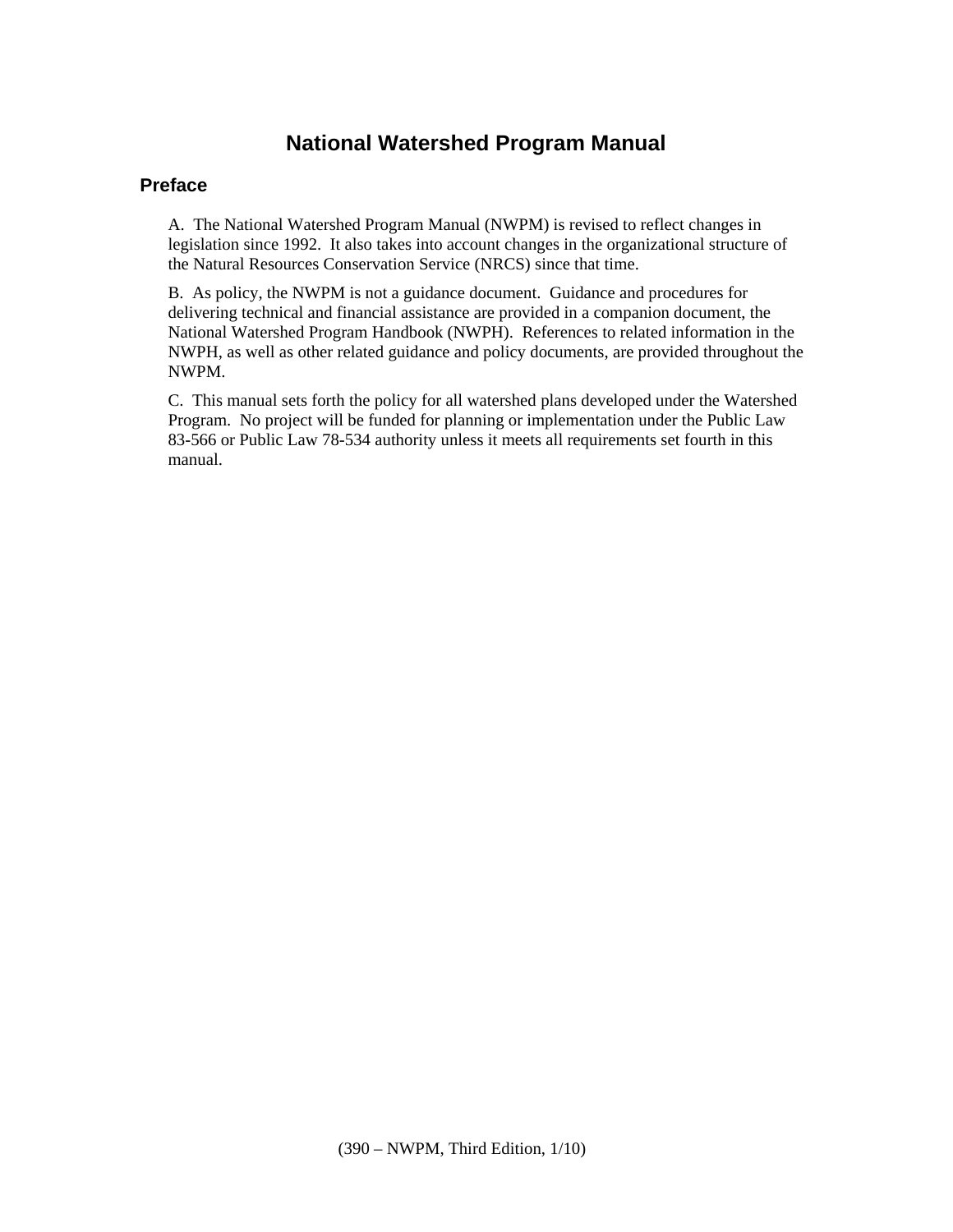# **Contents**

<span id="page-3-0"></span>

| Table 500.1 Federal Cost sharing Percentage Provisions for Conservation Easements and Mitigation |  |  |
|--------------------------------------------------------------------------------------------------|--|--|
|                                                                                                  |  |  |
|                                                                                                  |  |  |
|                                                                                                  |  |  |
|                                                                                                  |  |  |
|                                                                                                  |  |  |
|                                                                                                  |  |  |
|                                                                                                  |  |  |
|                                                                                                  |  |  |
|                                                                                                  |  |  |
|                                                                                                  |  |  |
|                                                                                                  |  |  |
|                                                                                                  |  |  |
|                                                                                                  |  |  |
|                                                                                                  |  |  |
|                                                                                                  |  |  |
|                                                                                                  |  |  |
|                                                                                                  |  |  |
|                                                                                                  |  |  |
|                                                                                                  |  |  |
|                                                                                                  |  |  |
|                                                                                                  |  |  |
|                                                                                                  |  |  |
|                                                                                                  |  |  |
|                                                                                                  |  |  |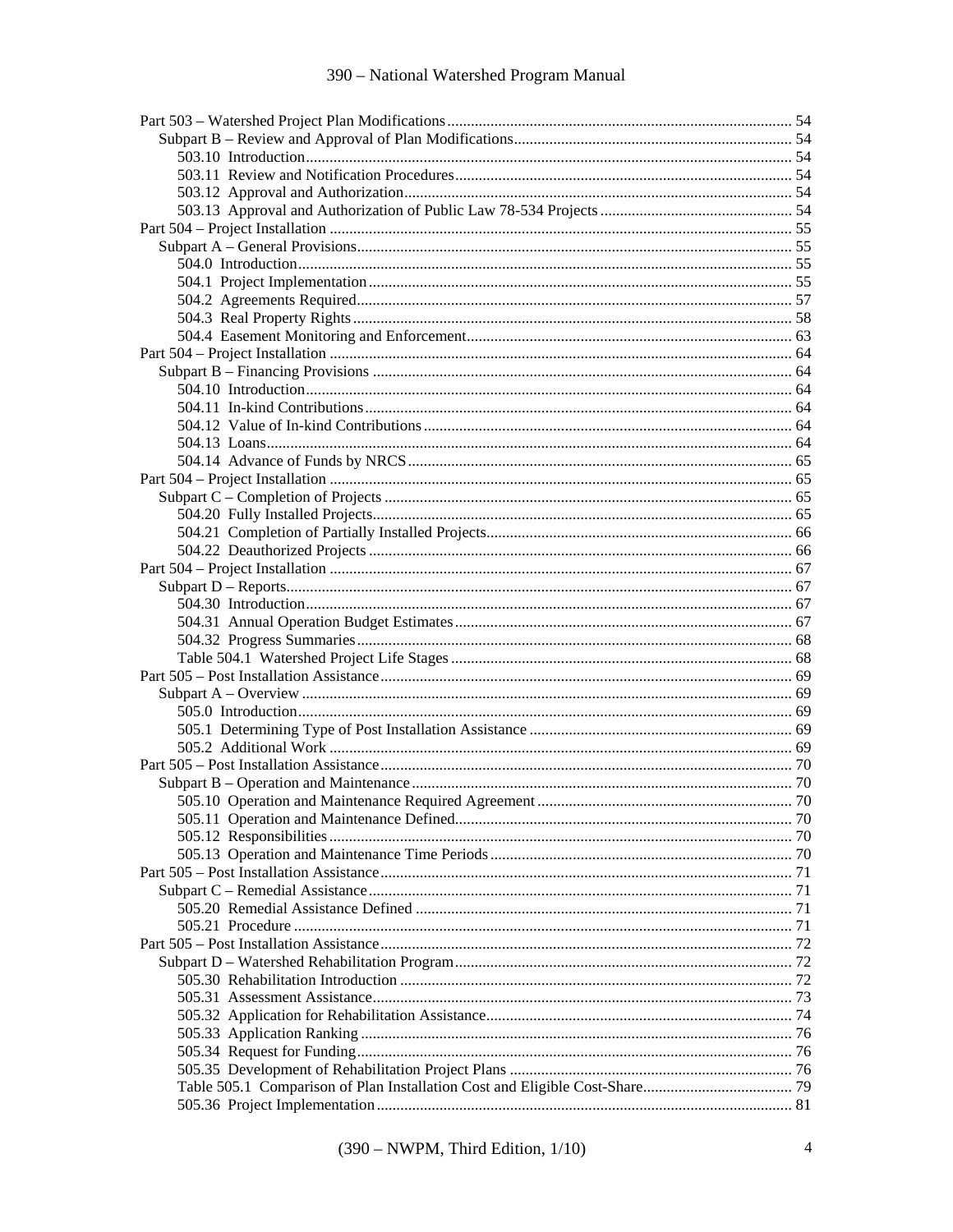| 506.0 Public Law 83-566, the Watershed Protection and Flood Prevention Act, as amended (16 |  |
|--------------------------------------------------------------------------------------------|--|
|                                                                                            |  |
|                                                                                            |  |
|                                                                                            |  |
| 506.3 Executive Order 10584, Rules and Regulations Relating to Administration  119         |  |
|                                                                                            |  |
|                                                                                            |  |
|                                                                                            |  |
|                                                                                            |  |
|                                                                                            |  |
|                                                                                            |  |
| 506.14 Economic Table 2b - Recreational Facilities—Estimated Construction Costs 130        |  |
|                                                                                            |  |
|                                                                                            |  |
|                                                                                            |  |
|                                                                                            |  |
| 506.19 Economic Table 5 - Estimated Average Annual Flood Damage Reduction Benefits  138    |  |
| 506.20 Economic Table 5a - Estimated Average Annual Watershed Protection Damage Reduction  |  |
|                                                                                            |  |
|                                                                                            |  |
|                                                                                            |  |
|                                                                                            |  |
|                                                                                            |  |
|                                                                                            |  |
|                                                                                            |  |
|                                                                                            |  |
|                                                                                            |  |
|                                                                                            |  |
|                                                                                            |  |
|                                                                                            |  |
|                                                                                            |  |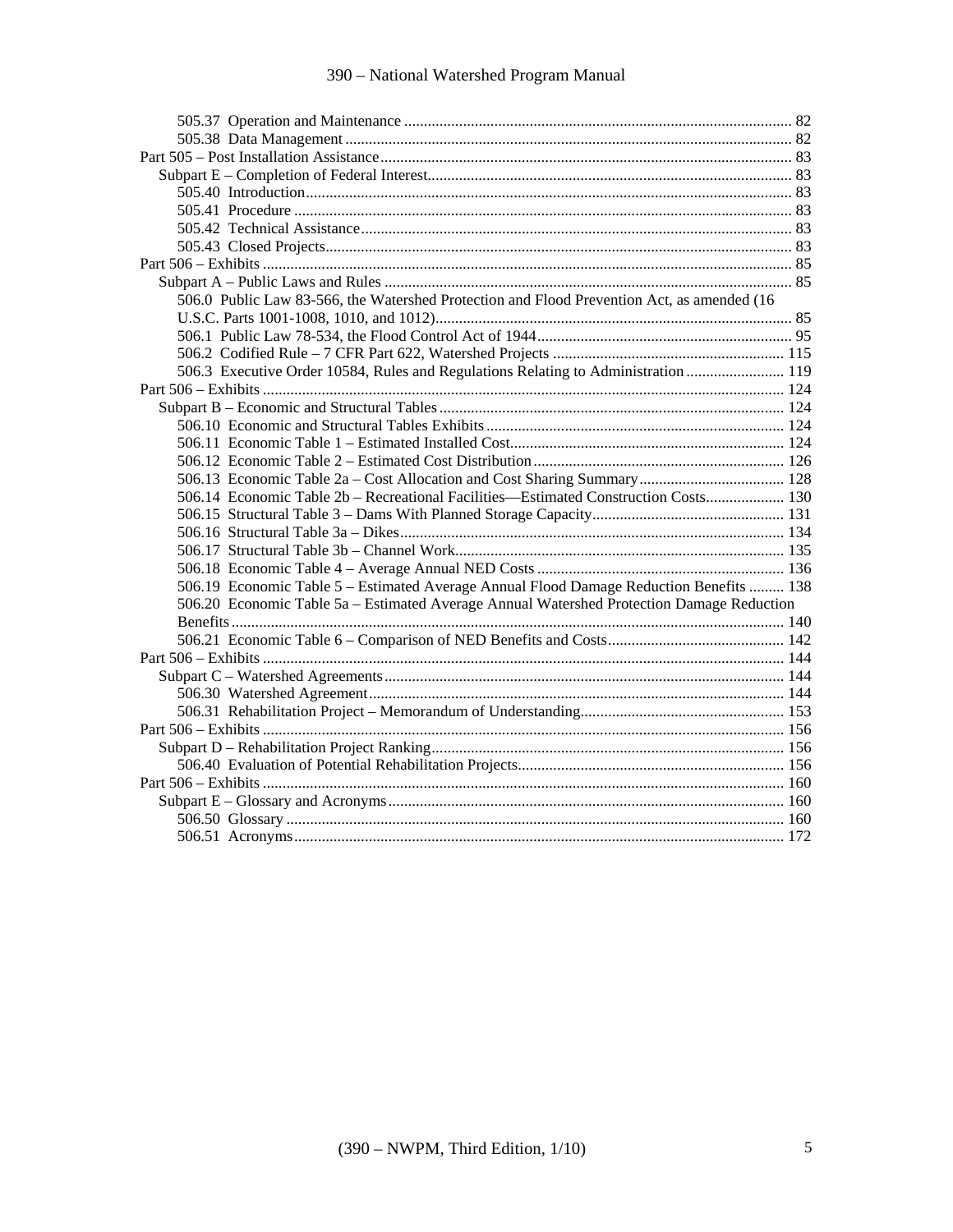# **Part 500 – Watershed Program Management**

# **Subpart A – Program Criteria**

# <span id="page-7-2"></span><span id="page-7-1"></span><span id="page-7-0"></span>**500.0 Authority, Purpose, and Scope**

#### **A. Authority**

The National Watershed Program Manual (NWPM) provides policy for the delivery of technical and financial assistance authorized by either of the following:

(1) Public Law 83-566, the Watershed Protection and Flood Prevention Act of 1954, as amended

(2) Public Law 78-534, the Flood Control Act of 1944

#### **B. Purpose**

The purpose of this manual is to set forth the policy for delivering the Watershed Program authorized by the Watershed Protection and Flood Prevention Act (Public Law 83-566, as amended; see exhibit in Title 390, National Watershed Program Manual (NWPM), Part 506, Subpart A, Section 506.0, of this manual) and the Flood Control Act of 1944 (Public Law 78- 534, as amended; see exhibit in 390-NWPM, Part 506, Subpart A, Section 506.1, of this manual). General policies for planning and carrying out watershed projects under Public Law 83-566 and flood prevention projects under Public Law 78-534 are set forth in 7 CFR Part 622. Programmatic requirements for activities authorized by the two laws are identical unless noted otherwise. Hereafter, activities carried out under the authority of these two laws are referred to as "the Watershed Program."

#### **C. Scope**

(1) This manual sets forth the policy for all watershed plans developed under the Watershed Program. No project will be funded for planning or implementation under the Public Law 83-566 or Public Law 78-534 authority unless it meets all requirements set fourth in this manual.

(2) The Watershed Program plans and implements watershed project actions. A project action is a formally planned undertaking that is carried out within a specified area by sponsors for the benefit of the general public (7 CFR Section 650.4). Project sponsors are local organizations (as defined in Public Law 83-566 Section 2), that have the legal authority and resources to install, operate, and maintain works of improvement.

(3) Watershed Program planning and implementation must comply with applicable federal, State and local laws, regulations and Executive orders. A list of many of the related Federal laws, regulations and Executive orders is found in 390-NWPM, Part 500, Subpart D, Section 500.32 (of this manual).

# <span id="page-7-3"></span>**500.1 Watershed Program Overview**

#### **A. Public Law 83-566 Watersheds**

(1) Public Law 83-566, the Watershed Protection and Flood Prevention Act, as amended, authorizes the Secretary of Agriculture to "cooperate with States and local agencies in planning and carrying out works of improvement for soil conservation and for other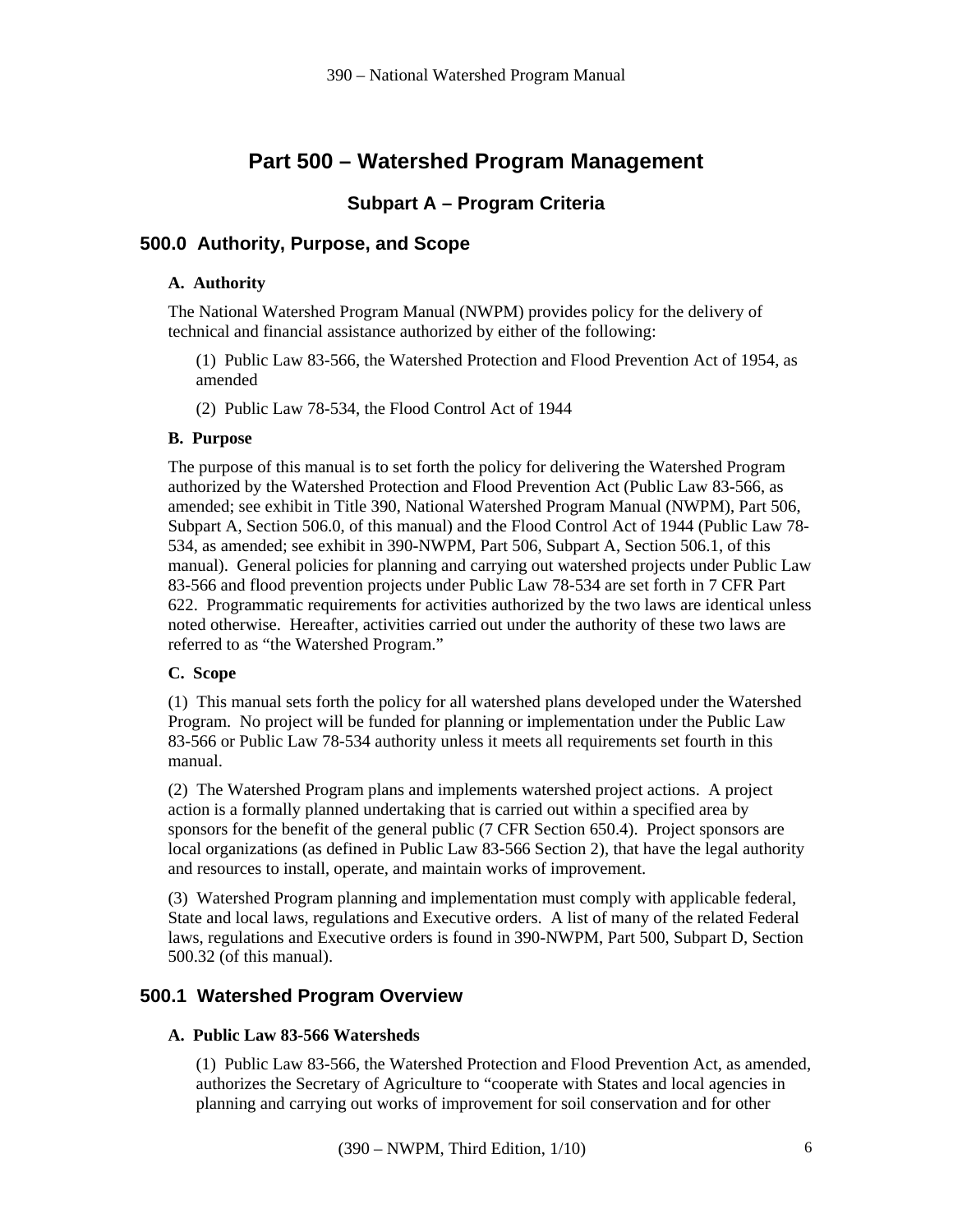purposes." It provides for technical, financial, and credit assistance by the U.S. Department of Agriculture (USDA) to local organizations representing the people living in watersheds. It also provides for needed additional treatment and protection of federally owned lands within such watersheds.

(2) The Watershed Program requires the development of physically, environmentally, socially, and economically sound Watershed Project Plans with actions scheduled for implementation over a specified period of years. Watershed Project Plans contain project actions, which are formally planned undertakings carried out within a specified geographic area by sponsors for the benefit of the general public. Project sponsors must have the legal authority and resources to carry out, operate, and maintain works of improvement (Public Law 83-566 Section 2).

#### **B. Public Law 78-534 Watersheds**

Public Law 78-534, as amended, gives USDA responsibility in 11 selected watersheds for watershed planning and for installing measures to reduce runoff and erosion. NRCS and the Forest Service (FS) carry out this responsibility with assistance from other agencies. The following 11 watersheds were individually authorized in Public Law 78-534 Section 13:

- (1) Buffalo Creek (New York)
- (2) Coosa River (Georgia and Tennessee)
- (3) Little Sioux River (Iowa and Minnesota)
- (4) Little Tallahatchie River (Mississippi)
- (5) Los Angeles River (California)
- (6) Middle Colorado River (Texas)
- (7) Potomac River (Virginia, West Virginia, Maryland, and Pennsylvania)
- (8) Santa Ynez River (California)
- (9) Trinity River (Texas)
- (10) Washita River (Oklahoma and Texas)
- (11) Yazoo River (Mississippi)

#### **C. Notification for Special Designated Areas**

(1) Special commissions have been established with statutory authority to coordinate resource planning and development activities specific to the Water Resources Programs in several special designated areas. NRCS has formal and informal agreements with officials in these areas to coordinate and keep them informed of progress during planning and operations. The special designated areas are all of the following:

- (a) Appalachia
- (b) Delaware River Basin
- (c) Susquehanna River Basin
- (d) Tennessee Valley Authority Area

(2) See 390-NWPM, Part 500, Subpart E, Section 502.41 through 502.44 (of this manual) for more information on coordination regarding these special designated areas.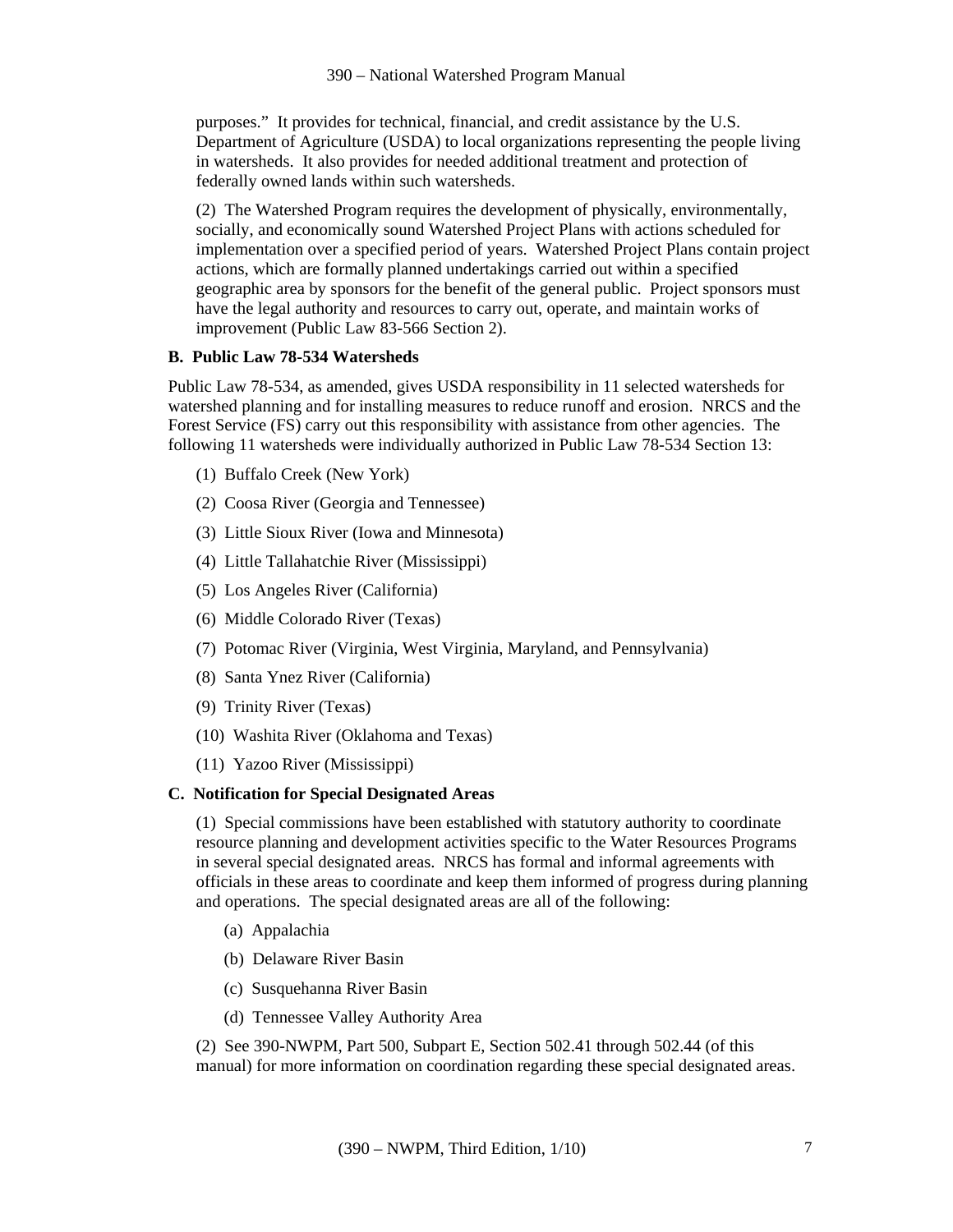# <span id="page-9-0"></span>**500.2 Relationship to Other Programs**

Watershed Program funds may be used in a complementary manner with other USDA natural resource conservation programs to reach project objectives, except as noted in cost-share policy provided in 390-NWPM, Part 500, Subpart E, Section 500.41 (of this manual). Watershed Program assistance may not be used when the project can be installed by individual landowners or the collective action of multiple landowners under alternative financial assistance  $(7 \text{ CFR } 622.11 \text{ (a)}(6))$ .

### <span id="page-9-1"></span>**500.3 Eligible Purposes**

#### **A. General Purposes**

(1) Section 1 of Public Law 83-566 sets forth three general purposes:

- (a) Preventing damage from erosion, floodwater, and sediment
- (b) Furthering the conservation, development, utilization, and disposal of water
- (c) Furthering the conservation and proper utilization of land

(2) Other resources not specifically mentioned in Public Law 83-566 may also be considered as appropriate, including air, cultural and historic resources, aesthetic resources, and others.

(3) To achieve these purposes, Section 3 of Public Law 83-566 authorizes NRCS to provide technical assistance to sponsoring local organizations (SLOs) as may be necessary to prepare and implement Watershed Project Plans. NRCS technical assistance includes the following:

(a) Conduct investigations and surveys as necessary to prepare plans for works of improvement.

(b) Prepare plans and estimates required for adequate planning and engineering evaluation.

(c) Make allocations of costs to the various purposes to show the basis of such allocations and to determine whether benefits exceed costs.

(d) Cooperate and enter into agreements with and to furnish financial and other assistance to one or more SLO.

(e) Obtain the cooperation and assistance of other Federal agencies in carrying out the purposes of this section.

(f) Enter into agreements with landowners and operators, based on conservation plans that are developed in cooperation with and approved by the local soil and water conservation district, for the installation of soil and water conservation practices and measures needed to conserve and develop the soil, water, woodland, wildlife, energy, recreation and scenic resources, and water quality.

#### **B. Authorized Project Purposes**

Sections 3 and 4 of Public Law 83-566 provide for Federal assistance for the following authorized project purposes.

#### **(1) Flood Prevention (Flood Damage Reduction)**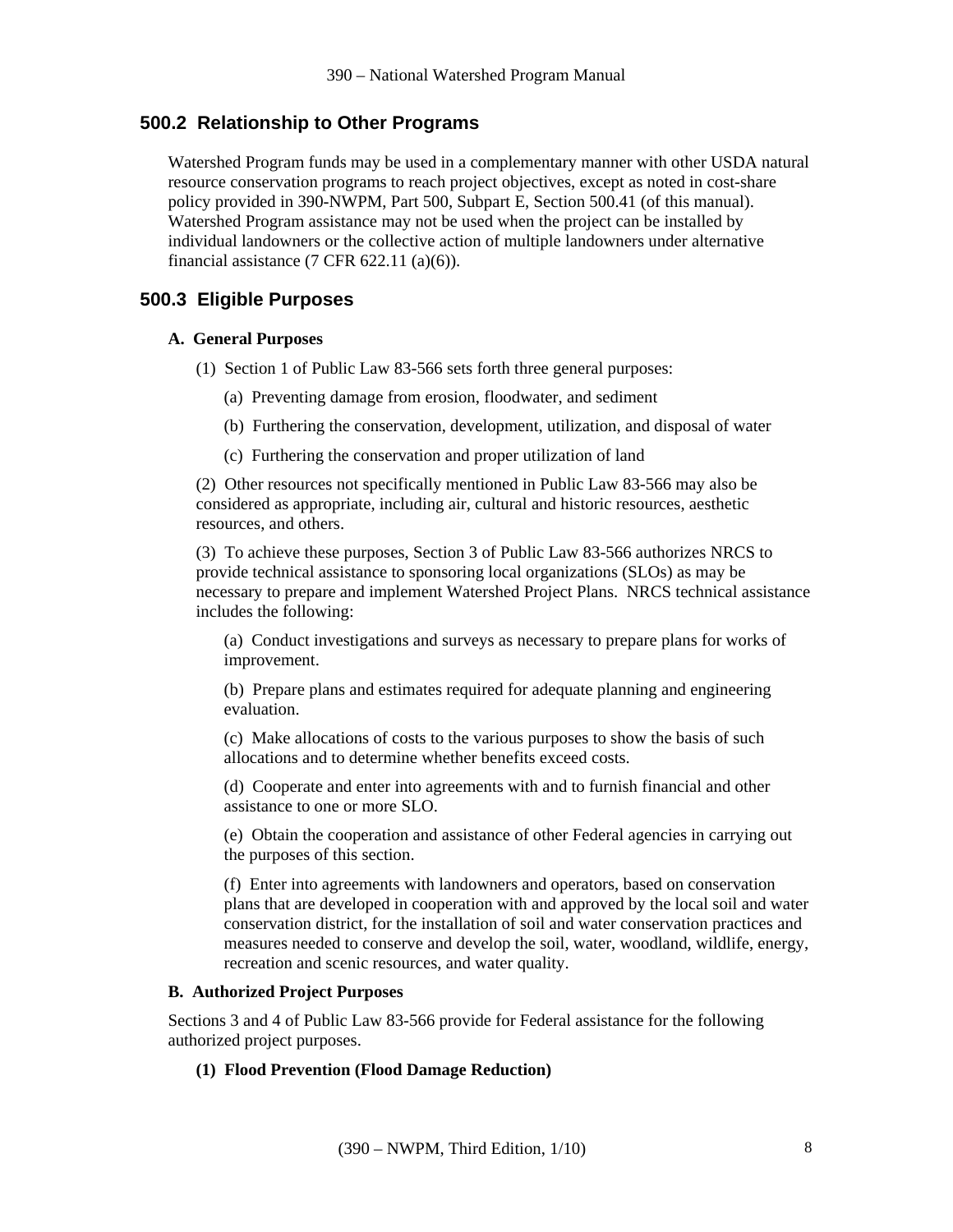Flood prevention or flood damage reduction measures are installed to prevent or reduce damages caused by floodwater. Flood damage reduction is further defined as the control and disposal of surface water caused by abnormally high direct precipitation, stream overflow, or floods aggravated or caused by wind or tidal effects. Flood damage reduction and mitigation measures reduce or prevent floodwater damages by reducing runoff, erosion, and sediment; modifying the susceptibility of improvements in the floodplain to damage; removing damageable property from the floodplain; or reducing the frequency, depth, or velocity of flooding. Measures may also include actions that prevent encroachment into the floodplain.

#### **(2) Watershed Protection**

(a) Watershed protection consists of onsite treatment of watershed natural resources concerns for the primary purpose of reducing offsite floodwater, erosion, sediment, and agriculture-related pollutants. Watershed protection plans may include ecosystem restoration type activities. Any practice or combination of practices listed in Title 450, National Handbook of Conservation Practices (NHCP), may be considered for inclusion in the systems of practices included in a watershed protection project plan. Project measures for watershed protection include land treatment practices installed by land users to conserve and develop any of the following:

- $\bullet$  Soil
- Water quality and quantity
- Woodland
- Fish and wildlife habitats
- Energy
- Recreation and scenic resources

(b) Public Law 83-566 requires that the SLO must "obtain agreements to carry out recommended soil conservation measures and proper farm (conservation) plans from owners of not less than 50 percent of the lands situated in the drainage area above each retention reservoir to be installed with Federal assistance." USDA policy requires installation of land treatment practices necessary to ensure that at least 50 percent of the land upstream from any retention reservoir is adequately protected before beginning construction of the retention reservoir.

#### **(3) Public Recreation**

Public recreation developments may be included in a watershed project plan when the SLO agrees to operate and maintain a reservoir or other area for public recreation. Project measures must include only minimum basic facilities needed for public health and safety and access to, and use of the area. Minimum basic facilities may include picnic areas, sanitary facilities, fishing piers, shelters, cooking grills, parking areas, swimming beaches, access roads, water, and trails. Also included are practices to provide needed access, water, and power.

# **(4) Public Fish and Wildlife**

Fish and wildlife development areas may be included in a Watershed Project Plan when the SLO agrees to operate and maintain a reservoir or other area for public fish and wildlife access. Measures installed for public use of areas developed to improve the habitat or the environment for the breeding, growth, and development of fish and wildlife may be included in a Watershed Project Plan.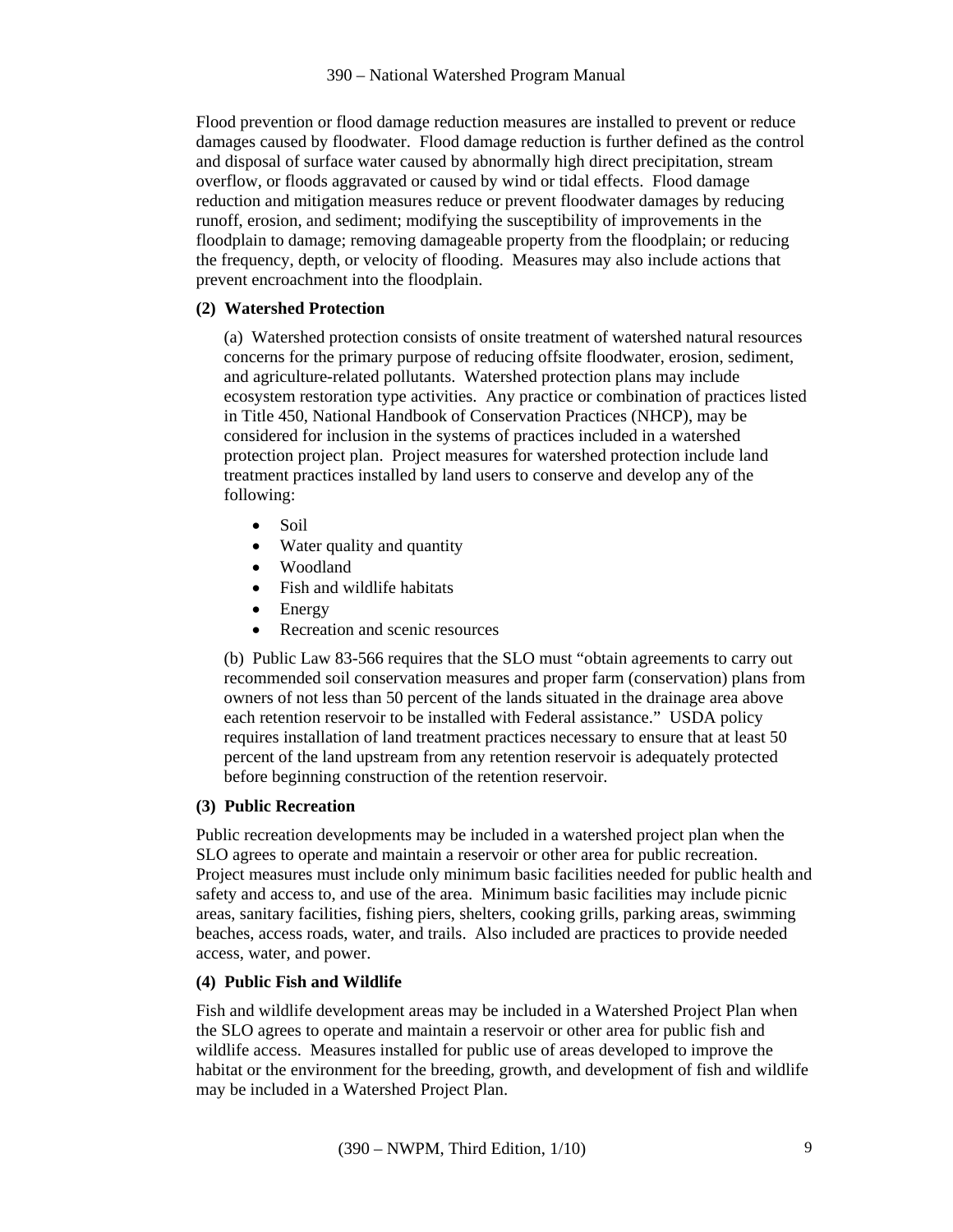#### **(5) Agricultural Water Management**

Agricultural water management includes drainage, ground water recharge, irrigation, water conservation, water quality improvement, and agricultural (including rural communities) water supply. Measures planned for these purposes are installed on non-Federal land by the SLO to benefit groups of landowners and communities. Measures on Federal land will be installed and maintained in accordance with mutually satisfactory arrangements among the SLO, the land administering agency, and NRCS.

# **(6) Municipal and Industrial Water Supply**

Municipal and industrial (M&I) water supply includes measures necessary to provide storage capacity in reservoirs to increase the availability of water for present and future municipal and industrial use. Needed outlet works and pipelines to convey water from the reservoir to the existing or proposed treatment facilities or water system are also considered project measures. The planning, design and installation of municipal and industrial water wells, water treatment plants, distribution systems, and electric distribution facilities fall outside the scope of the Watershed Program.

#### **(7) Water Quality Management**

Water quality management measures provide water storage capacity in reservoirs for regulation of stream flow to improve water quality in streams.

#### **(8) Watershed Structure Rehabilitation**

Watershed structure rehabilitation is covered in Public Law 83-566 Section 14, which authorizes financial assistance to local organizations to cover a portion of the costs of rehabilitating dams originally constructed as part of a project carried out under any of the following four authorities—Public Law 83-566, Public Law 78-534, the pilot watershed program authorized under the Department of Agriculture Appropriation Act of 1954, or the Resource Conservation and Development Program authorized by the Agriculture and Food Act of 1981.

# <span id="page-11-0"></span>**500.4 Project Scope**

Section 2 of Public Law 83-566 defines the maximum watershed and structure size for works of improvement.

#### **A. Maximum Watershed Size**

The maximum watershed or subwatershed area cannot exceed 250,000 acres. This limitation does not apply to Public Law 78-534 subwatershed plans.

#### **B. Maximum Structure Size**

No structure providing more than 12,500 acre-feet of floodwater detention capacity or more than 25,000 acre-feet of total capacity may be included in the plan. Total capacity is defined as the total volume of space available for water and sediment upstream of a dam below the elevation at which discharge begins in the primary auxiliary spillway. This limitation does not apply to Public Law 78-534 subwatershed plans.

#### **C. Economic Analysis**

(1) Water resource plans will include allocations of installation costs to the various purposes and will show the basis of such allocations and whether National Economic Development (NED) benefits exceed NED costs. Economic and Environmental Principles and Guidelines for Water and Related Land Resources Implementation Studies, 1983 (P&G) procedures will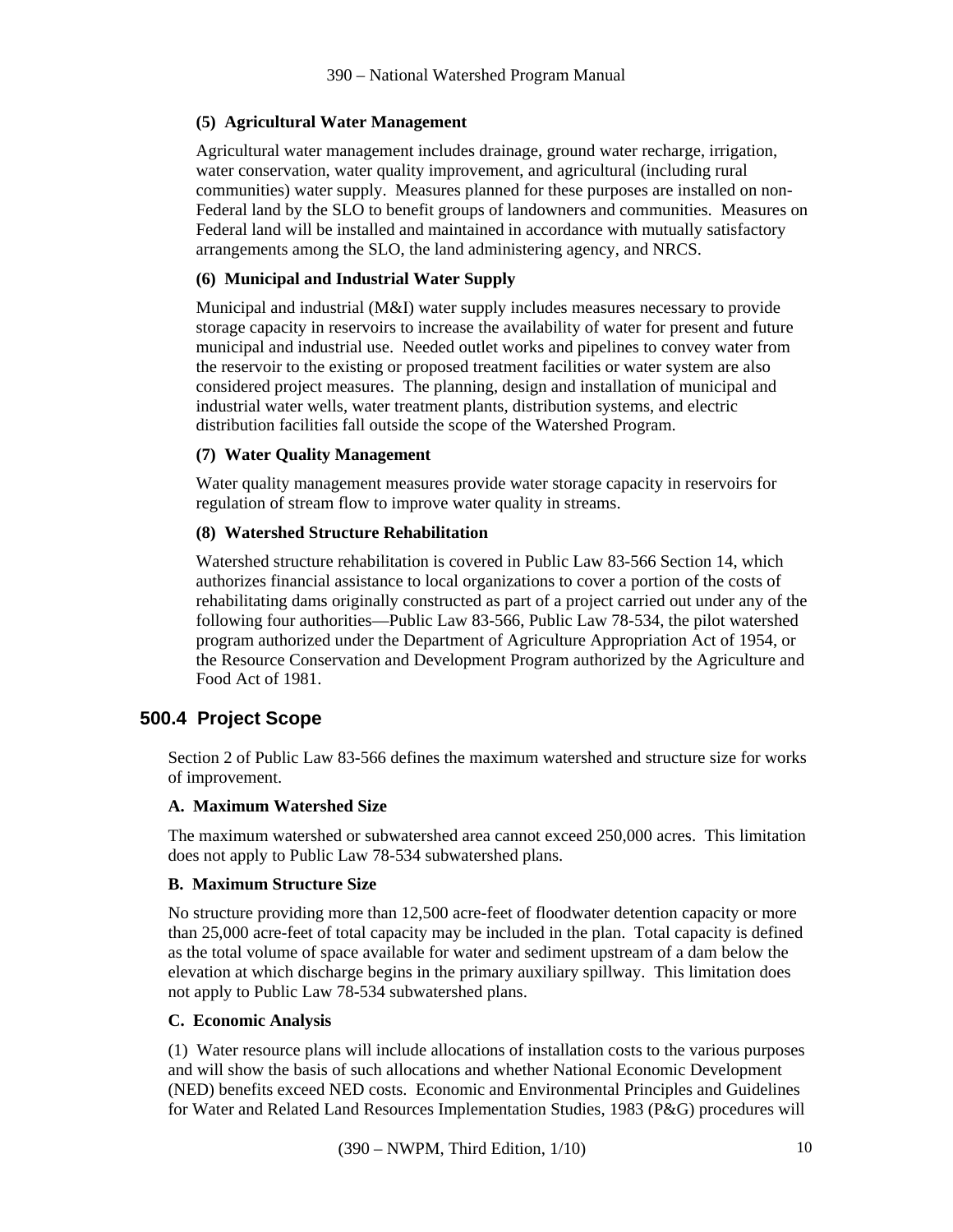be used to identify alternative project NED benefits and NED costs, using viable alternative solutions consistent with local, regional, and national objectives. All works of improvement must maximize the net NED benefits, consistent with protecting the nation's environment, unless an exception is granted by the Chief of NRCS.

(2) Benefits and costs may be expressed in monetary and nonmonetary terms (P&G Section 1.7.1).

(3) Each project must contain benefits directly related to agriculture, including rural communities. Agriculture and rural communities must account for at least 20 percent of the total benefits of the project (Public Law 83-566 Section 2(3)). This requirement does not apply to Public Law 78-534 subwatershed plans.

(4) Non-water-resource plans and land treatment components of water resource plans are to be formulated to address public (offsite) water and related land resource problems. The recommended plan is to be the least costly, environmentally acceptable method of achieving the agreed-on level of resource protection. All costs, including operation, maintenance, and replacement, expected to be incurred over the period of analysis are to be included. Economic analysis of non-water-resource plans and land treatment components of water resource plans does not require the development, identification, or selection of the NED plan.

#### **D. Recreational Development Limitations**

(1) The number of recreation developments within a watershed must be limited by the size of the watershed: one development in a watershed project of less than 75,000 acres, two developments in a project of between 75,000 and 150,000 acres, or three developments (the maximum number allowed) in a project of more than 150,000 acres (Public Law 83-566 Section  $4(1)$ ). Need must be demonstrated, taking into account the anticipated day use of the projected recreational development and considering the availability within the region of existing water-based outdoor recreational developments.

(2) Private development within land rights acquired with Federal cost-share funds for the purpose of public fish and wildlife or public recreation is prohibited. The exception to this is for facilities that are constructed or operated by private concessionaires on a controlled permit basis to serve the planned use of the improvement or development approved by the SLO and NRCS.

#### **E. Water Quality Management Reservoir Storage Limitations**

Works of improvement for water quality management that consist of water storage capacity in reservoirs for regulation of stream flow must not be provided as a substitute for adequate treatment or other methods of controlling waste at the source (Public Law 83-566 Section 4(2)). Works of improvement for water quality management must be consistent with State water quality standards developed in accordance with Public Law 92-500 Sections 208 and 319, as amended.

# **Part 500 – Watershed Program Management**

# **Subpart B – Responsible Parties**

#### <span id="page-12-2"></span><span id="page-12-1"></span><span id="page-12-0"></span>**500.10 NRCS Responsibilities**

**A. NRCS State Responsibilities**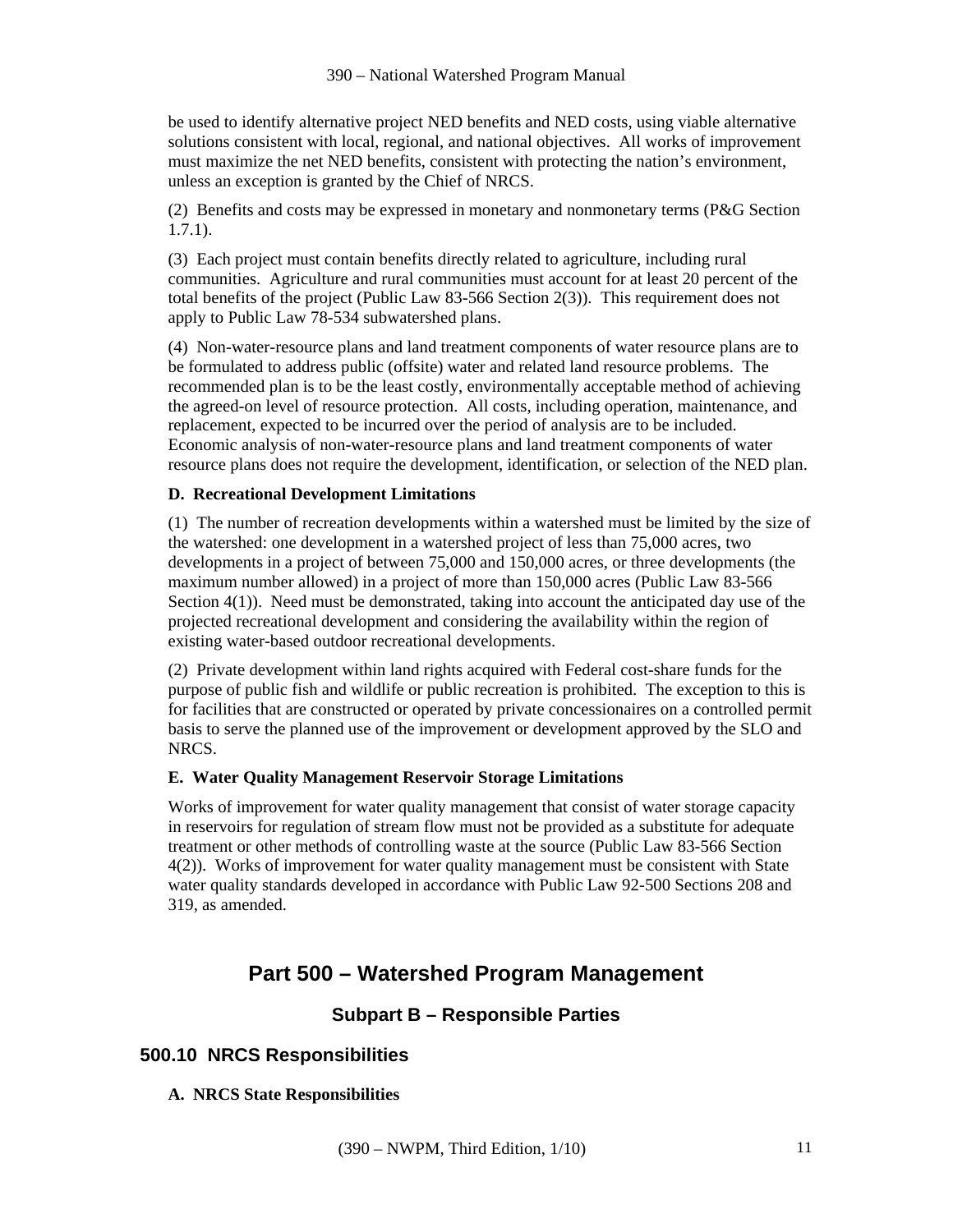The State Conservationist (STC) is responsible for the overall management of the Watershed Program in his or her State and is to provide for the coordination, organization, and management of program activities to ensure that all phases of the program are carried out effectively and efficiently.

#### **(1) Adherence to State and Federal Requirements**

The STC of the State in which the watershed or major portion thereof is located will provide overall guidance and ensure that the watershed project plan adheres to all statutory, regulatory and policy requirements of the State.

(a) Plans on Federal Lands—Project measures planned for installation on Federal lands must conform to the standards and specifications of NRCS, as well as those of land-administering agencies involved. Where differences in standards exist, conform to the highest standard.

(b) Fish and Wildlife Service Notification—The STC must notify the U.S. Fish and Wildlife Service (USFWS) in order that it may provide recommendations for fish and wildlife resources, in accordance with the provisions of Public Law 83-566 Section 12.

#### **(2) Watershed Program Information Assistance**

NRCS will provide information to interested parties on the potential for and type of assistance available through the Watershed Program. NRCS will also provide guidance in making preliminary investigations to determine if assistance is warranted and help in preparing the necessary applications.

#### **(3) Preparation of the Watershed Project Plan**

NRCS will assist the SLO in preparing a Watershed Project Plan environmental assessment (Plan-EA) or environmental impact statement (Plan-EIS) with the cooperation and assistance of State, local, and other Federal agencies. The environmental document (Plan-EA or Plan-EIS) evaluates and assesses all reasonable alternatives and their impacts. The Watershed Project Plan and the environmental document will be combined into a single document, called the "Watershed Project Plan-EA" or "Watershed Project Plan-EIS." When the entirety of the proposed actions is covered by one or more categorical exclusions (CE), the plan will include documentation of the applicability of the CE and the environmental evaluation in the "Watershed Project Plan-EE." NRCS is responsible for the content and quality of the Plan-EIS, Plan-EA, or Plan-EE for the purposes of National Environmental Policy Act (NEPA) compliance. NRCS and the SLO will each bear responsibility for funding their own costs incurred for watershed project planning and public participation.

#### **(4) Implementation Assistance**

NRCS will provide technical assistance, financial assistance, or both to install measures for projects that include approved Watershed Program implementation assistance.

#### **(5) Real Property Rights Work Maps**

Real property rights work maps will be provided by NRCS to the SLO. Further land rights responsibilities are provided in this manual in Title 390, National Watershed Program Manual (NWPM), Part 504, Subpart A, Section 504.3.

#### **(6) Operation and Maintenance Assistance**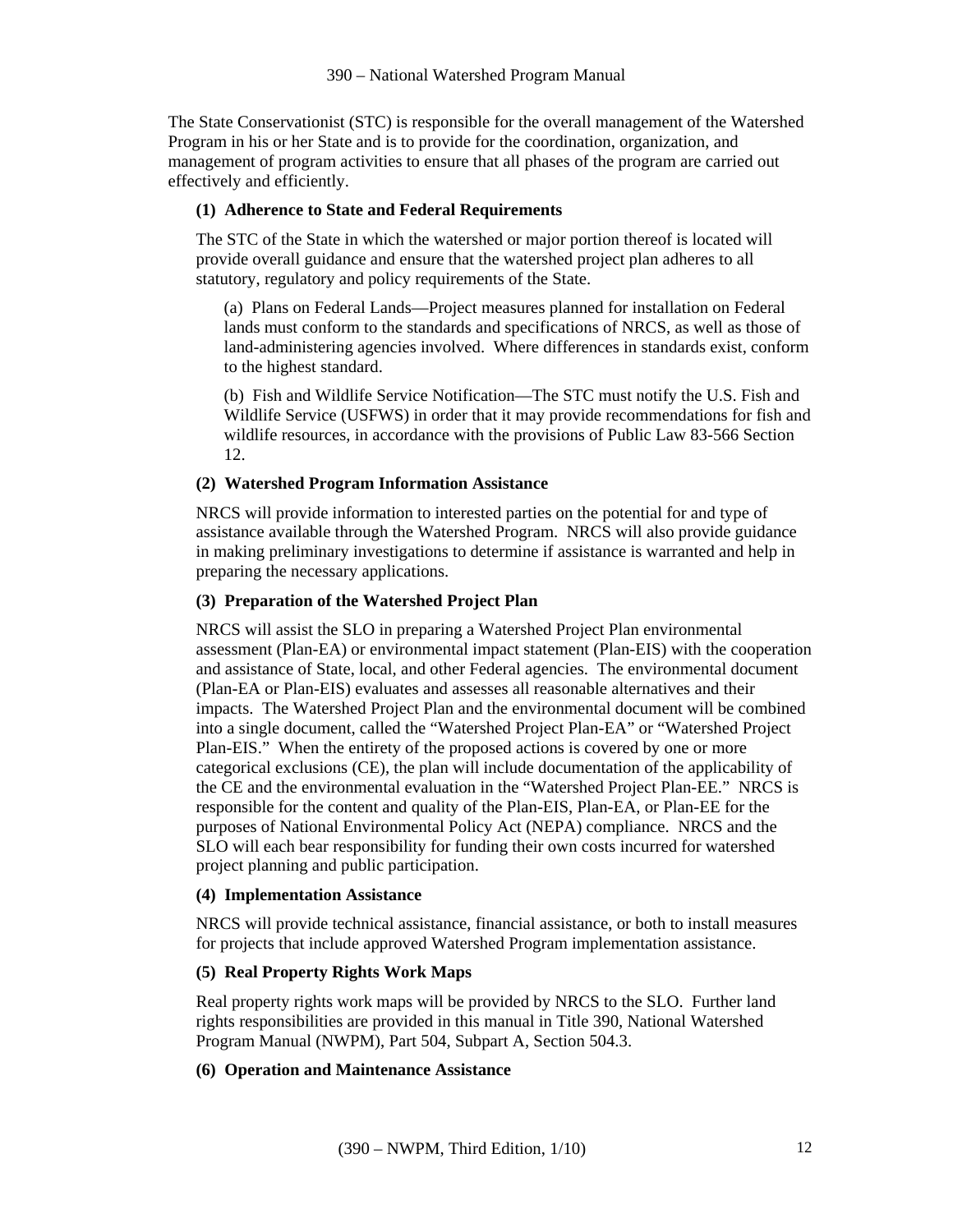NRCS will provide technical assistance to the SLO in the operation and maintenance (O&M) of projects and replacement of installed measures as defined in the O&M agreement.

#### **(7) Soil and Water Conservation District or Natural Resource District Involvement**

NRCS will encourage the SLO to invite each Soil and Water Conservation District (SWCD) and / or Natural Resource District (NRD) in the project area to participate in watershed project activities as an official project sponsor.

#### **B. NRCS National Headquarters Responsibilities**

(1) The Deputy Chief for Programs is responsible for coordinating the development of national policy, standards, and procedures for project planning, installation, operation and maintenance, and allocation of program funds. The Conservation Planning and Technical Assistance Division (CPTAD) director provides staff leadership to support this and confers with the other divisions, as well as with appropriate Federal agencies and congressional committees to deliver the program.

(2) The Watershed Surveys and Planning Program national program manager will review all Watershed Program plans for programmatic compliance. This programmatic review is conducted after the National Water Management Center review and before the final plan is sent to the Chief.

(3) The Watershed Operations Program national program manager will review all Watershed Project Plan modifications, including revisions and supplements for programmatic compliance.

(4) The Watershed Rehabilitation Program national program manager will review all Watershed Rehabilitation Plans for programmatic compliance.

(5) By exchange of correspondence, the Chief approves Watershed Project Plans for funding authorization, subject to appropriations, after all reviews and comments are addressed.

# <span id="page-14-0"></span>**500.11 Sponsor Responsibilities**

Watershed projects are sponsored by one or more local organizations. The STC must require that at least one SLO of each project provide for the functions listed below:

**(1) Power of Eminent Domain—**At least one SLO must have the power of eminent domain so that it may acquire real property, water, mineral, and other rights needed for the project (Public Law 83-566 Section 4(4)). This is not required for projects where all works of improvement are to be installed by land treatment long-term contracts.

**(2) Permits and Licenses—**The SLO must acquire needed permits, and licenses in accordance with local, State, and Federal laws.

**(3) Authority to Levy Taxes—**At least one SLO must have and exercise the authority to levy taxes or provide another adequate means of financing the local share of the cost of the project as well as operation and maintenance expenses.

**(4) Land Treatment above Reservoirs—**The SLO must obtain agreements from landowners to implement soil conservation plans that meet NRCS Field Office Technical Guide (FOTG) criteria on not less than 50 percent of the lands situated in the drainage area above each retention reservoir to be installed with Watershed Program funds (Public Law 83-566 Sec 4(5)). Projects that include land treatment practices must, at a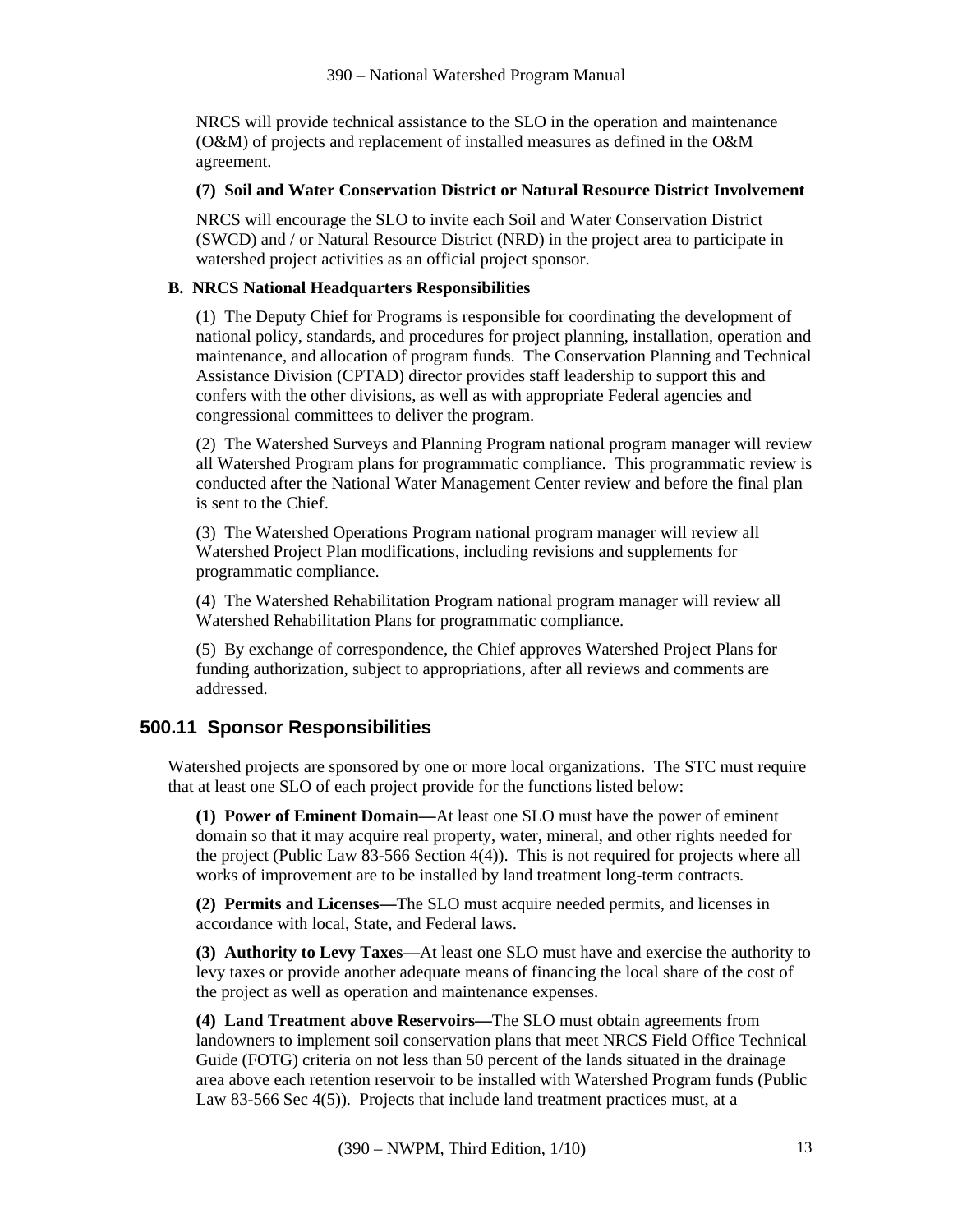minimum, have an SLO that has soil and water conservation responsibilities organized under State law.

**(5) Public Participation—**The SLO must arrange for and carry out activities that encourage the public to participate in the watershed project planning process.

**(6) Financial—**The SLO must show evidence of commitment for funding, installing, operating, and maintaining the project. The SLO will perform all contracting for construction of any structure, except that NRCS may perform contracting upon request.

**(7) Watershed Management—**The SLO must implement needed watershed management features such as permitting, zoning, land use regulations, easements, or upstream watershed protection.

**(8) Municipal and Industrial Water—**The SLO must provide evidence that any proposed municipal and industrial water supply use will be acceptable in quantity and quality to meet the anticipated needs. The SLO must provide all technical services to implement M&I water supply. The SLO must provide adequate assurances prior to initiation of construction that USDA will be reimbursed for at least one-half of the cost of M&I storage for current demand and all of the cost of M&I storage for future demand.

**(9) Operation and Maintenance**—The SLO must use its powers and authority to ensure the installation, operation, and maintenance of the project as planned (Public Law 83-566 Section 4(3)).

**(10) Storm and Sanitary Sewers—**New storm and sanitary sewers, or relocations and changes to existing sewer facilities, in urban or built-up areas are the sole responsibility of the SLO.

# **Part 500 – Watershed Program Management**

# **Subpart C – Application for Assistance**

# <span id="page-15-2"></span><span id="page-15-1"></span><span id="page-15-0"></span>**500.20 Request for NRCS Planning Assistance**

#### **A. Sponsoring Local Organization Request Planning Assistance**

It is the responsibility of the SLO to request NRCS planning assistance and authorization to develop either a watershed project plan under Public Law 83-566 or a subwatershed plan under Public Law 78-534, including an Environmental Assessment (EA) or an Environmental Impact Statement (EIS). The following items are needed to support a request for planning authorization:

- (1) Preliminary investigation report, indicating project feasibility
- (2) Valid application Standard Form (SF) 424

#### **B. Preapplication Requirements**

(1) The SLO must request Watershed Program planning assistance in writing. NRCS will assist the SLO in conducting the preliminary investigation and report for determining the feasibility of a proposed action and its potential eligibility for the program. The preliminary investigation report can be a brief report using existing data (refer to Title 390, National Watershed Program Manual (NWPM), Part 501, Subpart C, Section 501.20, and Title 390, National Watershed Program Handbook (NWPH), Part 606, Subpart B, Section 606.11).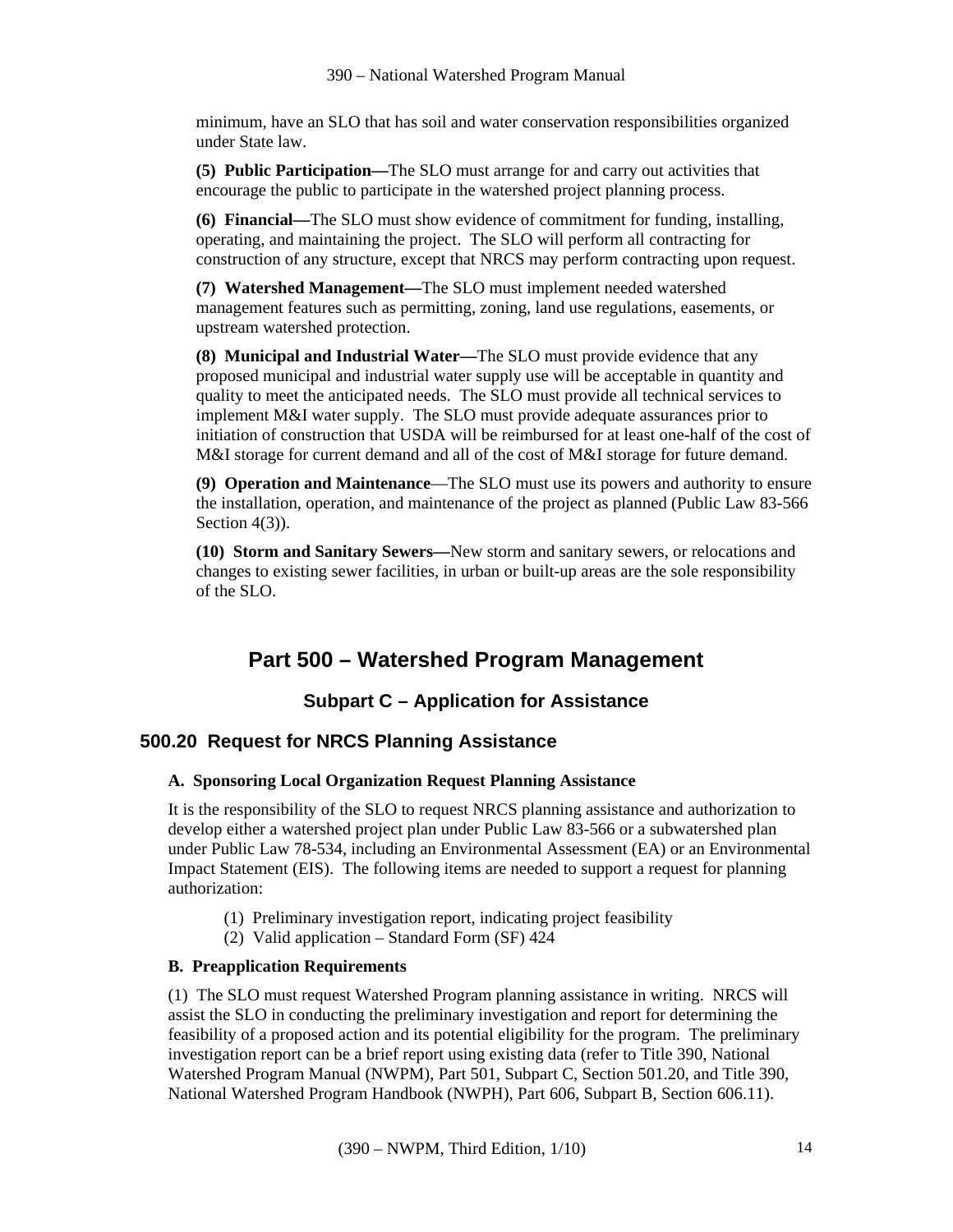(2) If a preapplication study is undertaken, the STC must notify in writing the Governors concerned, the U.S. Fish and Wildlife Service, the National Oceanic Atmospheric Administration National Marine Fisheries Service, the U.S. Army Corps of Engineers, and all other Federal agencies concerned with a decision to initiate any survey or field investigation involving water-resources development work, and furnish them with appropriate information regarding the scope, nature, status, and results of such survey or investigation (Executive Order 10584 Section 3).

#### **C. Application Requirements**

(1) Standard Form 424, "Application for Federal Assistance," will be used. This form is available online at: [http://www.grants.gov/techlib/424\\_20090131.doc](http://www.grants.gov/techlib/424_20090131.doc). The start and end dates and funding information can be omitted. An original signature is required. The application is submitted by the SLO to the Governor or supervisory State agency of each participating State.

(2) Applications must comply with all of the following:

- Have sponsorship by qualified local organizations (7 CFR Section 622.10)
- Conform with Federal policies on nondiscrimination (7 CFR Part 15)
- Comply with the requirements of Public Law 83-566 (7 CFR Section 622.11)
- Include documentation of compliance with Executive Order 12372

(3) Executive Order 12372, Intergovernmental Review of Federal Programs, requires Federal agencies to utilize State processes to obtain the views of State and local officials on proposed Federal financial assistance. In addition, Public Law 83-566 Section 3 requires applications to be submitted by the SLO to the State agency having supervisory responsibility (referred to in this manual as "supervisory State agency"), or the Governor if there is no supervisory State agency. If the application is not disapproved by the State agency within 45 days then NRCS will continue with assistance to the SLO. For watershed structure rehabilitation applications, a copy will also be furnished to the State dam safety agency if State permits and approvals are required.

(4) The SLO must follow State-developed procedures (based on Executive Order 12372) for coordination of proposed Federal financial assistance. USDA and NRCS regulations envision a State single point of contact that will provide State process recommendations (7 CFR Sections 3015.308, 622.7, and 622.20). The STC must allow State, area, regional, and local officials and entities 60 days for comment, starting from the date of submission of the application to the State single point of contact. Federally recognized Native American Tribes are not required to use the State process.

(5) The Governor or supervisory State agency will approve or disapprove the application. If disapproved, no further action is required of NRCS. If approved or not disapproved within 45 days, the application must be sent to the STC. After the STC has determined that an application is legally valid, he or she will notify the SLO of the receipt of the application. If the application is found to be legally invalid, the STC will return it to the originator with an opinion (7 CFR Section 622.21).

# <span id="page-16-0"></span>**500.21 Planning Authorization**

A. Planning authorization must be requested when the STC is ready to commit technical resources to the planning effort. The Chief is responsible for authorizing planning assistance to develop a watershed plan. The authorization will specify the purposes that can be included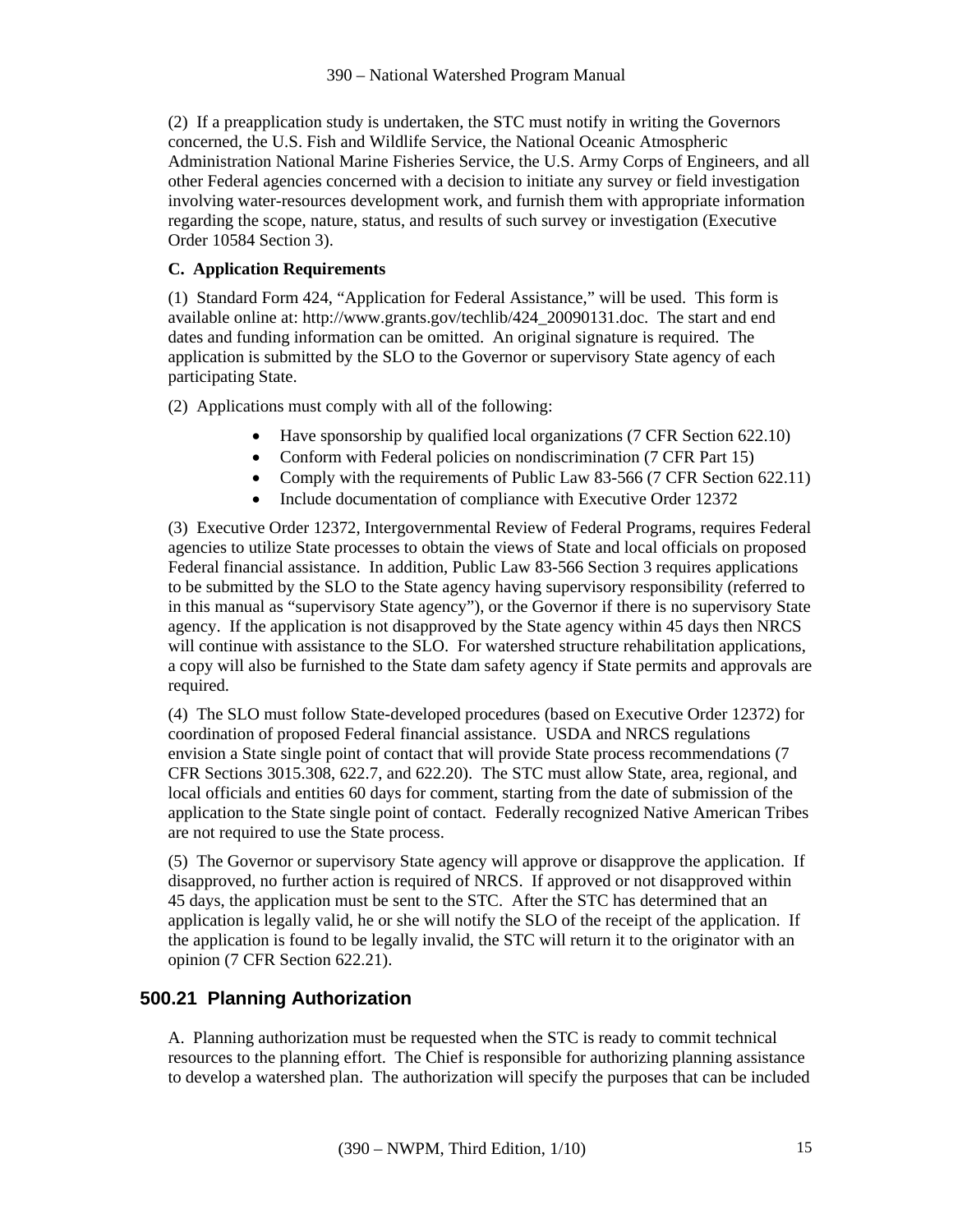in the plan. The plan status will become "active" in the Program Operations Information Tracking System (POINTS) database once authorization for planning assistance is granted.

B. The planning authorization will be limited to 5 years when appropriate funding is available. The planning authorization will be cancelled if the watershed plan is not in interagency review within the 5-year time period. At that time, the planning status will become "deauthorized" in POINTS.

C. Requests for a planning authorization will include all of the following items:

- A copy of the preliminary investigation report and a plan of work
- The designated State agency's current priority rating for the watershed application
- An estimate of the cost of plan development for NRCS, contracted expertise outside of NRCS, or both
- A list of the SLOs, the name and address of the current chair, and the name of the person designated as the contact for all the SLOs
- Statements by the SLO confirming its understanding of the commitments it has made, a self-evaluation of the depth and likely commitment of support for the project being planned, its authority and willingness to obtain real property rights, and its willingness to use the power of eminent domain

D. If the application fits one of the situations described in section 4(a) of Executive Order 10584 (see exhibit in 390-NWPM, Part 506, Subpart A, Section 506.3, of this manual), the STC must coordinate as needed with the Bureau of Reclamation, Corps of Engineers, and the Tennessee Valley Authority, as applicable, before requesting a planning authorization.

E. The STC must notify the following, in writing, of all approvals or disapprovals of applications for planning assistance: the SLO, the State Governors, and other concerned Federal agencies (Executive Order 10584 Section 3(a)(2)).

# <span id="page-17-0"></span>**500.22 Amendment to an Application**

# **A. Amendments**

(1) The STC must have prior approval of the Chief to amend a planning authorization in order to add or change a purpose. Requests for approval will include a revised preliminary investigation report that clearly identifies watershed problems, proposed alternatives, and the revised plan of work. There will also be an explanation of why the original proposal should be changed.

(2) If an amendment to an application is needed, the STC will require that the SLO notify each supervisory State agency (or the Governor if there is no supervisory State agency) in writing, of the nature of and need for any changes, with a copy to the STC.

# **B. Withdrawal of Application**

If, at any time, NRCS and the SLO determine that there is no possibility of developing a feasible or acceptable project plan, the SLO will be encouraged to withdraw the application in writing. The STC will return the withdrawn application to the supervisory State agency or Governor. Where the application is considered invalid or infeasible, but the SLO does not withdraw it, the STC will return the application to the supervisory State agency or Governor with a letter explaining why the project is not feasible. The plan status will become "terminated" in POINTS once the application is withdrawn or determined to be unfeasible and returned.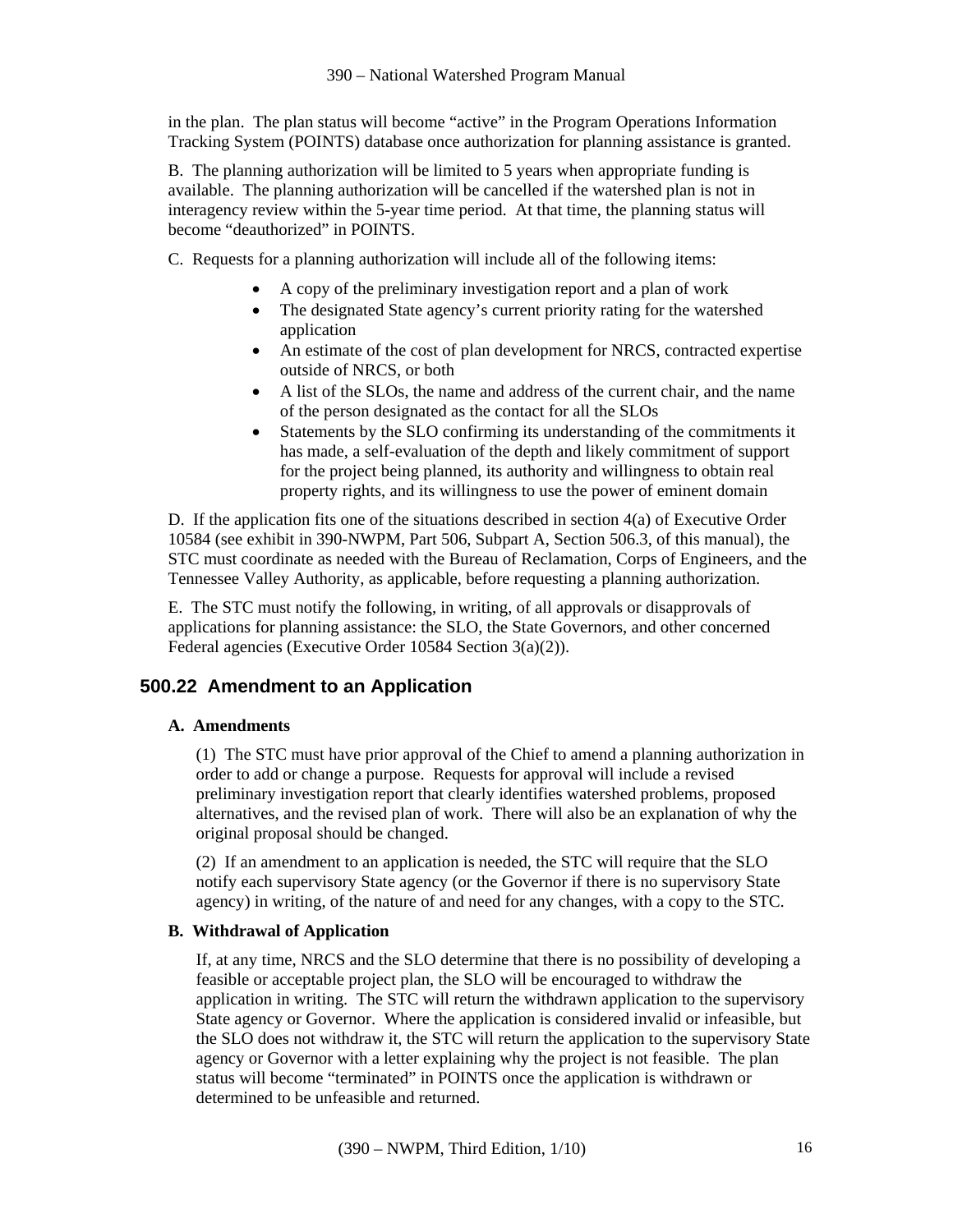#### **C. Termination of Planning**

(1) If at any stage of plan development it becomes apparent that a feasible plan cannot be developed, the STC will terminate planning assistance and the plan status will become "terminated" in POINTS. This termination will be accomplished by notifying the SLO in writing that planning assistance is terminated and will specify the reasons for this action. Concurrently, those notified pursuant to Executive Order 12372 of the receipt of a valid watershed project application must be provided written notification of planning termination accompanied by a copy of the letter sent to the SLO. If a Notice of Intent (NOI) to prepare a Plan-EIS has been published in the Federal Register, then a notice of termination of development of a Plan-EIS must be published.

(2) Once planning is terminated by either the STC or the automatic provisions of 390- NWPM, Part 500, Subpart C, Section 500.20 (of this manual), no further funds may be expended on the project and the project may not be reactivated. If conditions change and it becomes possible to develop a feasible plan, the SLO must start over and submit an amendment to the application; a new planning authorization must be given by the Chief before work can be resumed.

# **Part 500 – Watershed Program Management**

# **Subpart D – Program Administrative Requirements**

# <span id="page-18-2"></span><span id="page-18-1"></span><span id="page-18-0"></span>**500.30 Civil Rights**

Program activities will be conducted in accordance with the Secretary's equal opportunity initiatives. This ensures elimination of any program practices that result in inequitable treatment of groups protected by the Civil Rights Act and equal access to the benefits of the Watershed Program.

# <span id="page-18-3"></span>**500.31 Administrative Record Requirement**

An administrative record containing data used in project development must be established by the State at the onset of project planning and maintained throughout the life of the project. This file is a vital part of watershed project documentation and NEPA compliance; it is used throughout the development, review, installation, and operation and maintenance phases of a project.

# <span id="page-18-4"></span>**500.32 Federal Laws, Regulations, Executive Orders, Other Authorities**

In addition to Public Law 83-566 (see exhibit in Title 390, National Watershed Program Manual (NWPM), Part 506, Subpart A, Section 506.0), several Federal laws, rules, regulations, Executive orders, and NRCS policies are directly related to the administration of the Watershed Program. This is a partial listing of the laws, regulations, and Executive orders that apply to all Watershed Program projects. All work undertaken and performed under Public Law 83-566 is to be in compliance with all applicable Federal, State, and local laws, orders, and policy.

# **Public Laws**

Public Law 96-95, the Archaeological Resources Protection Act of 1979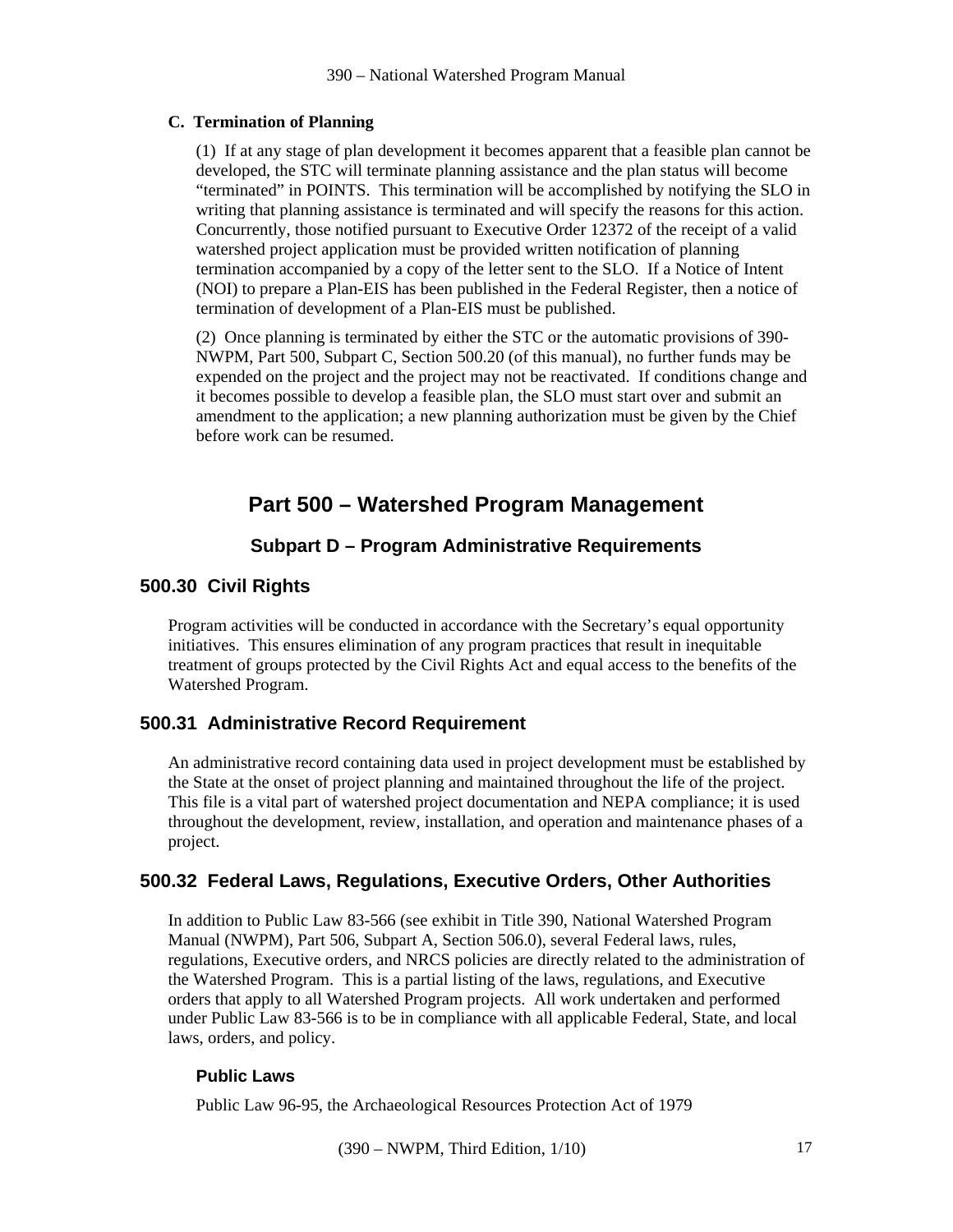390 – National Watershed Program Manual

The Clean Air Act (42 U.S.C. Sections 7401 to 7671q)

Public Law 92-500, the Clean Water Act, as amended

Public Law 101-508, the Coastal Zone Management Act of 1972

Public Law 104-231, the Electronic Freedom of Information Act Amendments of 1996

Public Law 93-205, the Endangered Species Act of 1973

Public Law 97-98, the Farmland Protection Policy Act of 1981, as Amended (FPPA) (7 U.S.C. Section 4201 et seq.)

Public Law 104-127, the Federal Agriculture Improvement and Reform Act of 1996

33 U.S.C. Section 701b-11, "Flood protection projects navigation and navigable waters"

Public Law 101-624, the Food, Agriculture, Conservation, and Trade Act of 1990 (FACTA)

Public Law 99-198, the Food Security Act of 1985 (FSA)

Public Law 89-487, the Freedom of Information Act of 1966

Public Law 99-570, the Freedom of Information Reform Act of 1986

Public Law 95-265, the Magnuson-Stevens Fishery Conservation and Management Act

The Migratory Bird Treaty Act of 1918 (16 U.S.C. Sections 703 to 712, 40 Stat. Section 755)

Public Law 91-190, the National Environmental Policy Act of 1969 (NEPA)

Public Law 89-665, the National Historic Preservation Act of 1966 (NHPA), as amended Public Law 93-502, the Freedom of Information Act, as amended in 1974

The Protection of Bald and Golden Eagles Act of 1990 (16 U.S.C. Sections 668a to d, 54 Stat. Section 250)

Public Law 86-523, the Reservoir Salvage Act of 1960

The Rivers and Harbors Act of 1899 (33 U.S.C. Section 403, 30 Stat. Section 1121)

Public Law 95-192, the Soil and Water Resources Conservation Act of 1977

Public Law 91-646, the Uniform Relocation Assistance and Real Property Acquisition Policies Act of 1970 (42 U.S.C. Section 4601 et seq.)

Public Law 90-542, the Wild and Scenic Rivers Act of 1968

Public Law 101-601, the Native American Graves Protection and Repatriation Act

#### **Code of Federal Regulations**

7 CFR Part 622, "Watershed Projects" 7 CFR Part 650, "Compliance with NEPA" 7 CFR Part 3015, "Uniform Federal Assistance Regulations" 36 CFR Part 800, "Protection of Historic Properties"

#### **Executive Orders, Secretarial Orders, and Presidential Memoranda**

Executive Order 10584, Prescribing rules and regulations relating to the administration of the Watershed Protection and Flood Prevention Act

Executive Order 11514, Protection and Enhancement of Environmental Quality

Executive Order 11747, Delegating Certain Authority of the President Under the Water Resources Planning Act, as amended

Executive Order 11988, Floodplain Management

Executive Order 11990, Protection of Wetlands

Executive Order 12322, Water Resources Projects

Executive Order 12372, Intergovernmental Review of Federal Programs

Executive Order 12898, Federal Actions to Address Environmental Justice in Minority Populations and Low-Income Populations

Executive Order 12962, Recreational Fisheries

Executive Order 13007, Indian Sacred Sites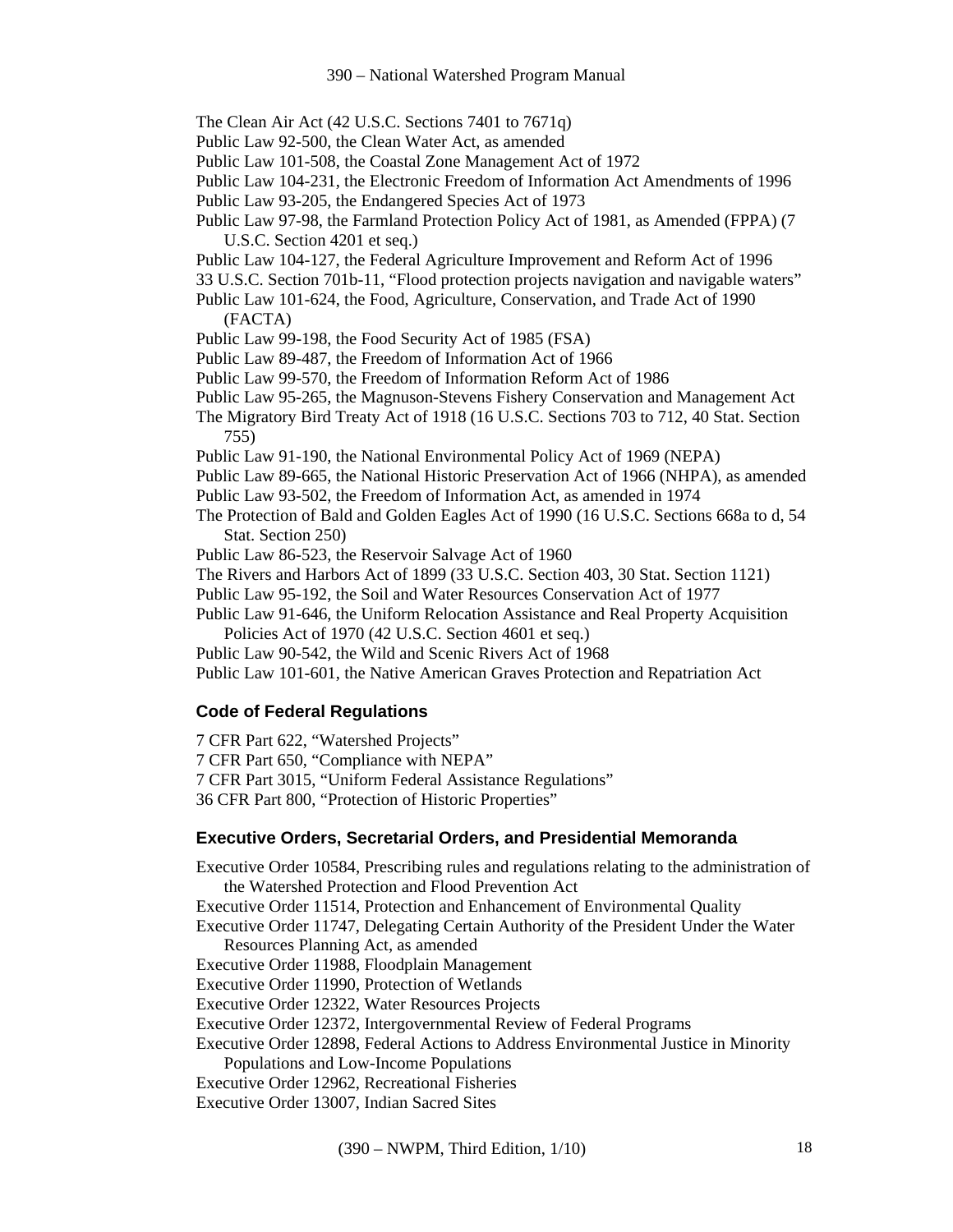390 – National Watershed Program Manual

Executive Order 13045, Protection of Children from Environmental Health Risks and Safety Risks Executive Order 13089, Coral Reef Protection Executive Order 13112, Invasive Species Executive Order 13175, Consultation and Coordination with Tribal Governments Executive Order 13186, Responsibilities of Federal Agencies to Protect Migratory Birds Executive Order 13287, Preserve America Secretarial Order 3206, American Indian Tribal Rights, Federal-Tribal Trust Responsibilities, and the Endangered Species Act Presidential Memorandum, Government-to-Government Relations with Native American Tribal Governments (April 29, 1994) Presidential Memorandum, Tribal Consultation, (November 5, 2009)

# **NRCS Policy**

Title 120, General Manual (GM), Part 404, "Land Treatment Long-Term Contracting" 180-GM, "Conservation Planning Policy" 190-GM, Part 410, "Compliance with NEPA" 400-GM, Part 400, "Public Participation" 410-GM, Part 405, "American Indians and Alaska Natives" 420-GM, Part 401, "Cultural Resources (Historic and Archaeological Properties)" 440-GM, Part 402, "Grants and Agreements"

#### **USDA Regulations**

Departmental Regulation 5600-002, "Environmental Justice" Departmental Regulation 1350-001, "Tribal Consultation" (2008) Departmental Regulation 1340-007, "Policies on American Indians and Alaska Natives"

# **Part 500 – Watershed Program Management**

# **Subpart E – Program Cost Sharing**

# <span id="page-20-2"></span><span id="page-20-1"></span><span id="page-20-0"></span>**500.40 Cost-Share Authority**

#### **A. Cost Sharing Authorized by Public Law 83-566**

(1) Public Law 83-566 authorizes financial assistance to the SLO and to individual land users. Cost sharing with the SLO is implemented through project agreements, contribution agreements or other agreements as specified in Title 390, National Watershed Program Manual (NWPM), Part 504, Subpart A, Section 504.2A, "Project Agreements." Cost sharing with individuals is through long-term land treatment contracts.

(2) Section 3(6) of Public Law 83-566 authorizes cost sharing with landowners and operators for the installation of watershed protection measures. A cost sharing agreement must be based on a conservation plan. Federal assistance must not exceed the rate of assistance for similar practices and measures under existing NRCS programs.

(3) Section 3a of Public Law 83-566 authorizes cost-share assistance to the SLO for the acquisition of perpetual wetland or floodplain conservation easements. The statute requires the SLO to provide up to 50 percent of the easement cost.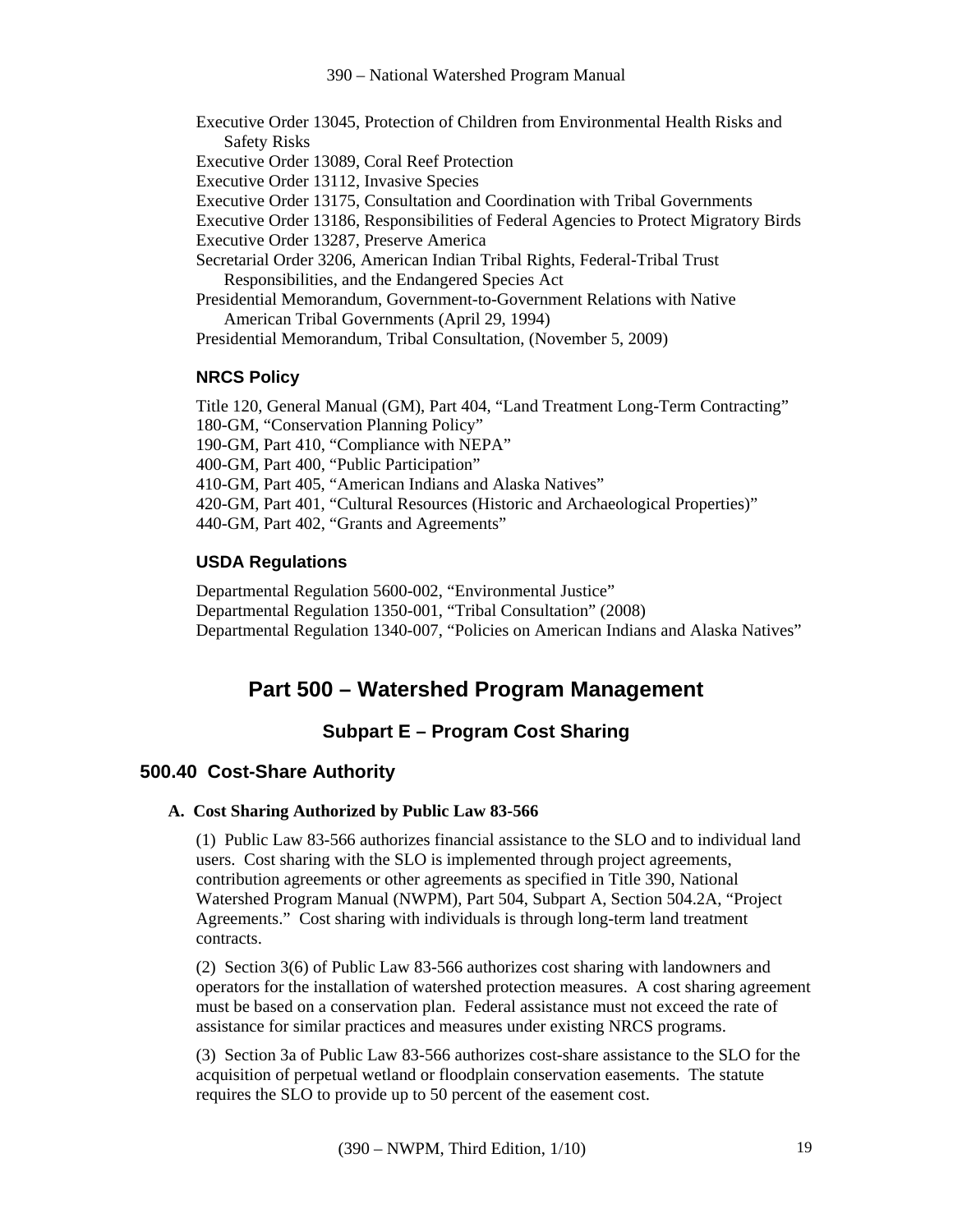(4) Section 4 of Public Law 83-566 sets forth the conditions the SLO must meet to receive cost sharing. These conditions include paying a portion of certain costs. For some items, specific percentages are given and for others the SLO must assume a proportion of the cost determined by NRCS to be equitable. Section 4(1) sets forth requirements for real property rights costs and section 4(2) sets forth requirements for costs of constructing or installing works of improvement and for engineering costs. Section 4(1) limits cost sharing for real property rights to those acquired for public fish and wildlife, recreation development, and mitigation of fish and wildlife habitat losses.

(5) Section 14 of Public Law 83-566 authorizes cost sharing for the rehabilitation of structures constructed under certain NRCS programs. The statute sets the Federal costshare at 65 percent of the total rehabilitation cost (excluding certain items), with a limit of 100 percent of the actual construction cost.

#### **B. Cost Sharing Required by Other Federal Laws**

Public Law 91-646 requires agencies receiving Federal financial assistance to provide relocation payments and assistance to displaced persons. It also states that the displacing agency must be eligible for Federal financial assistance for these costs in the same manner and to the same extent as other program or project costs.

# <span id="page-21-0"></span>**500.41 Cost-Share Policy**

A. Watershed projects will be developed for one or more of the purposes authorized by Public Law 83-566. Eligibility for cost-share and rates of cost-share are determined based on the purposes for which a project is formulated. Program purposes are listed in 390-NWPM, Part 500, Subpart A, Section 500.3, of this manual.

B. The STC is responsible for setting cost-share rates for measures to be included in each project, provided such Federal assistance is within the policy limits set forth in this manual. Watershed Program cost-share rates depend on the project purposes to which project costs are allocated and the type of measures to be applied. Tables 500.1 and 500.2 (in this manual) summarize the cost sharing provisions.

C. No cost sharing will be provided for watershed protection measures or easements on Federal land, except for Public Law 78-534 projects (7 CFR Section 622.3(c)).

D. NRCS will require as a condition of providing Federal assistance for the installation of works of improvement that the SLO make arrangements satisfactory to NRCS for paying the costs of operating and maintaining works of improvement.

E. NRCS will require as a condition of providing Federal assistance for the installation of works of improvement that the SLO acquire, without cost to the Federal Government from funds appropriated for the purposes of Public Law 83-566, all land, easements, and rights-ofway needed for the works of improvement. Exceptions to this requirement are described in 390-NWPM, Part 500, Subpart E, Section 500.42, of this manual.

F. Project administration costs are not cost-shared. Each participating agency is to bear its own administration costs.

# <span id="page-21-1"></span>**500.42 Cost-Share Rates for Watershed Program Projects**

The following is a summary of cost sharing authorized for the Watershed Program. The costshare rates are also displayed in tables 500.1 and 500.2 in this manual.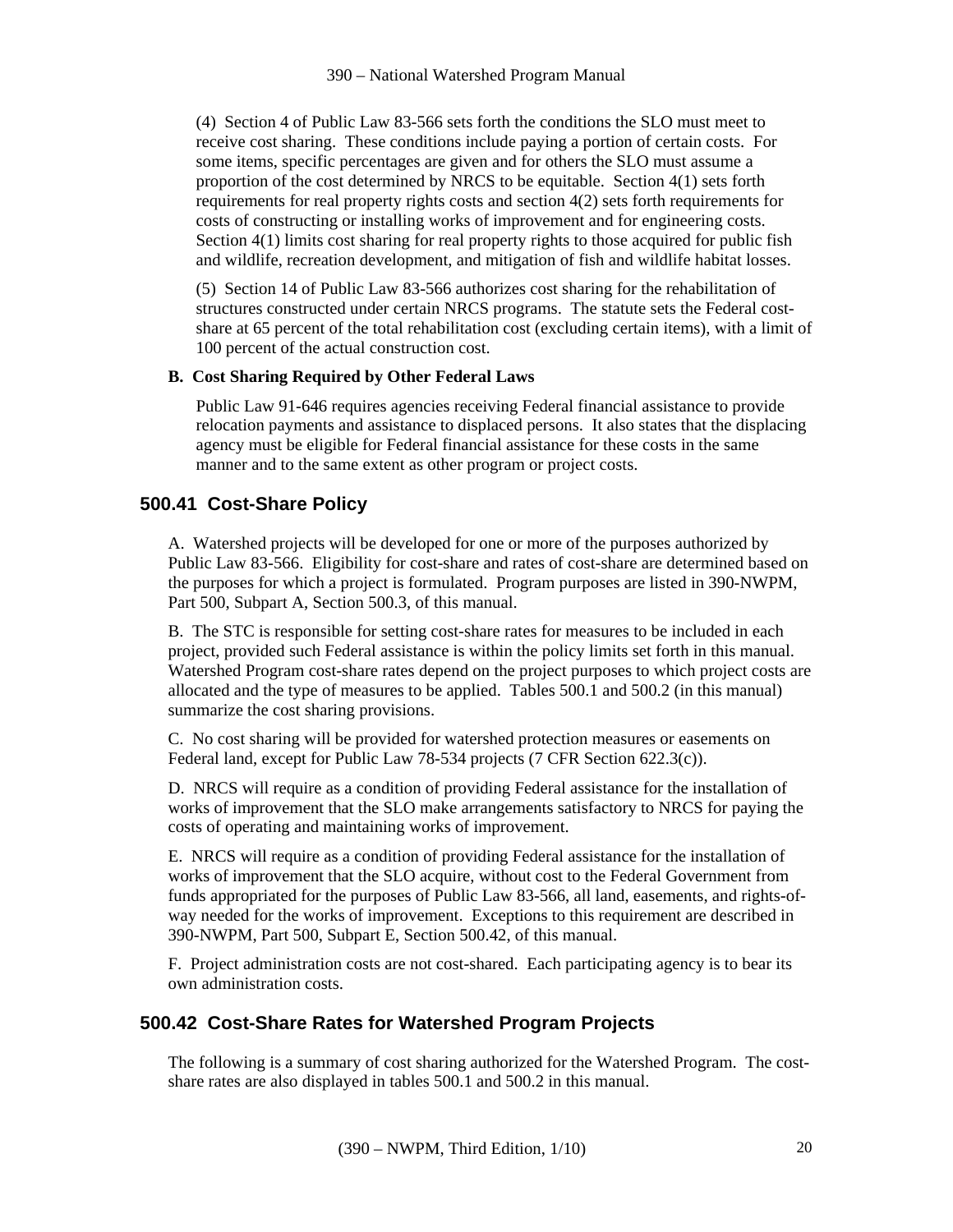#### **A. Wetland and Floodplain Conservation Easements**

Watershed Program funds may be used for cost sharing in an amount not less than 50 percent of the cost of acquiring perpetual wetland and floodplain conservation easements. The easements to be acquired by the SLO will be used to perpetuate, restore and enhance the natural capacity of wetlands and floodplains to retain excessive floodwaters, improve water quality and quantity, and provide habitat for fish and wildlife (Public Law 83-566 Section 3a). Financial assistance for conservation easements will be based upon the appraised market value of the land and the associated acquisition costs.

#### **B. Mitigation for Fish and Wildlife Habitat Losses**

Public Law 83-566 authorizes the use of Watershed Program funds to pay up to 50 percent of the cost of real property rights acquired by the SLO for mitigation of fish and wildlife habitat losses. The rights must be acquired by either fee title or perpetual easement. The acquisition is not limited to the confines of the watershed boundary.

#### **C. Flood Prevention (Flood Damage Reduction)**

(1) Watershed Program funds must provide 100 percent of construction and engineering costs for works of improvement for flood damage reduction. No cost sharing is available to acquire land, easements, or rights of way needed in connection with works of improvement for this purpose, except for acquisition of wetland or floodplain conservation easements (390-NWPM, Part 500, Subpart E, Section 500.42A, of this manual, above) and, in some cases, acquisition associated with 390-NWPM, Part 500, Subpart E, Section 500.42C (3), of this manual, below (100-percent cost-share).

(2) Watershed Program assistance involving nonstructural flood protection in floodplains may be used to move or reposition residential, commercial, industrial, and farm buildings to flood-free areas or to floodproof or otherwise protect such buildings from flood damage. Actual movement or repositioning and related costs eligible for assistance must include replacement of comparable facilities or features such as basements, driveways, heating systems, and decks The cost of additional improvements beyond the decent, safe, and sanitary requirements is a nonproject cost ineligible for program assistance.

(3) Watershed Program assistance may include funds necessary to acquire and demolish residential, commercial, industrial, and farm buildings and similar installations, including other associated costs of site restoration where it is more cost effective than moving, repositioning, or floodproofing the facilities and features. Watershed Program assistance will be based upon the appraised market value of the facilities and associated acquisition and site restoration costs.

#### **D. Watershed Protection**

(1) Watershed Program funds may be used for contracts with the SLOs, landowners, and operators, individually or collectively, to install measures needed to develop and conserve the soil, water, woodland, wildlife, energy, and recreational resources of the land, and to enhance water quality.

(2) Federal funding assistance must not exceed the rate of assistance or funding limits to program participants for similar practices under other existing national programs at the time the long-term contract (LTC) or project agreement is signed by the contracting officer. Changes in the rate of assistance or funding limits are subject to an exchange of correspondence with the project sponsor. The participant's share of the cost of installing practices may come from any source other than Federal funds without a reduction in NRCS funding as long as the total financial assistance to be received does not exceed 100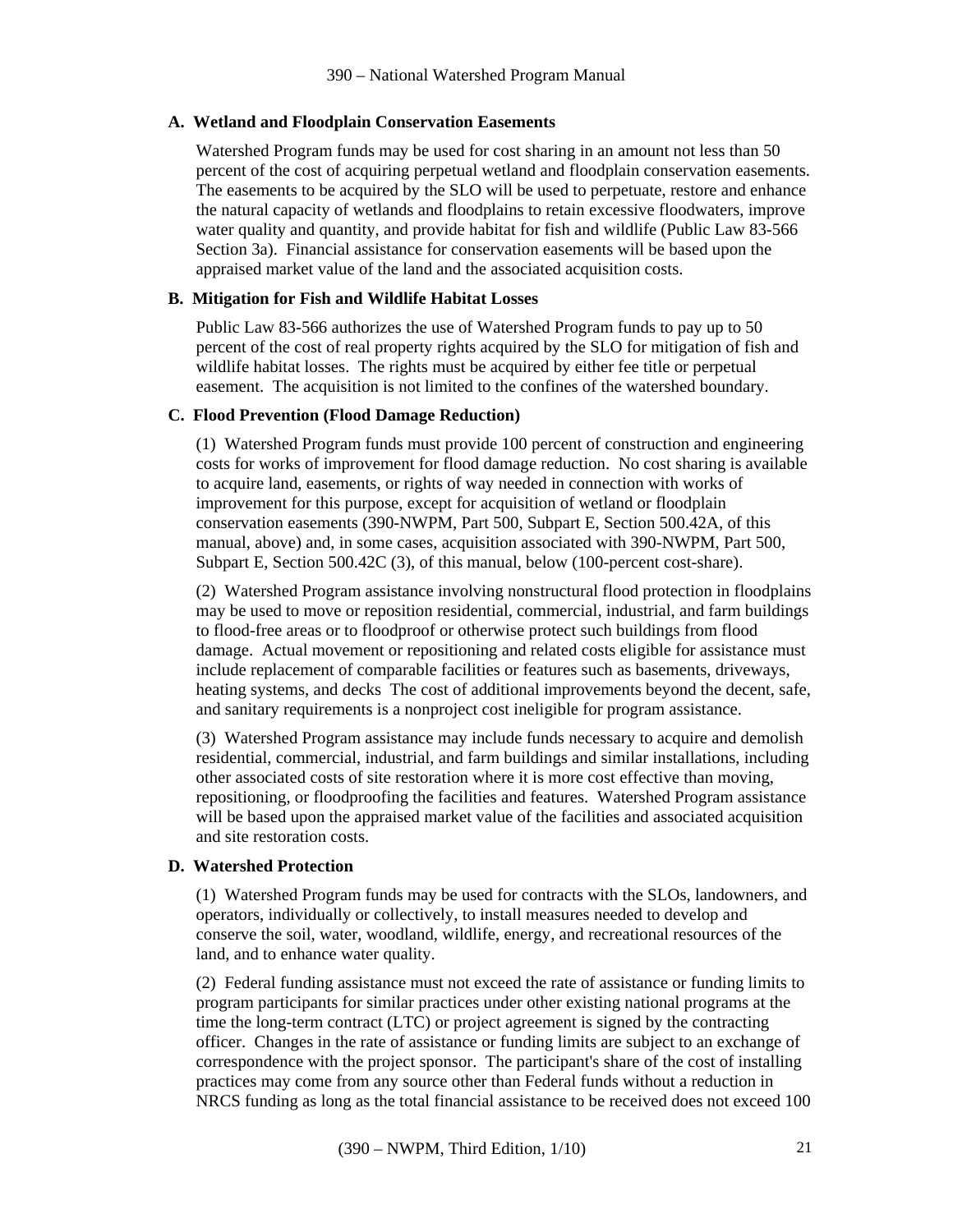percent of the cost. If other Federal funds are used, the NRCS share will be reduced by the amount of the other Federal funding (Title 120, General Manual (GM), Part 404, Subpart D, Section 404.33). Watershed Program funds may pay up to 100 percent of technical assistance costs to plan and apply land treatment practices.

(3) Watershed Program cost sharing may only be used when other NRCS conservation programs fall short of reducing severe problems and meeting the major land treatment needs within a reasonable timeframe. Watershed Program cost-share for land treatment is not available for implementation of a practice or measure that is cost-shared under another Federal program, or for real property rights.

(4) Watershed Program cost sharing on cropland in land capability classes VI through VIII is limited to permanent conversion to grass or trees. This does not apply to unique lands used to produce specialty crops that are not surplus and for which commodity payments are not available.

(5) Watershed Program funds may not be used to pay the cost of installing, operating, and maintaining land treatment on Federal land. This restriction does not apply to the use of Public Law 78-534 funds on National Forest System lands.

#### **E. Public Fish and Wildlife or Public Recreation Development**

(1) Fish and Wildlife — Watershed Program funds may provide up to 50 percent of real property rights costs, up to 50 percent of installation costs, and up to 100 percent of engineering or technical assistance costs for works of improvement.

(2) Recreation — Watershed Program funds may provide up to 50 percent of real property rights costs, up to 50 percent of installation costs, and up to 100 percent of engineering and technical assistance costs for works of improvement. For minimum basic facilities, Watershed Program funds may provide up to 50 percent of real property rights costs, up to 50 percent of installation costs, and 100 percent of engineering and technical assistance costs. The limitations set forth in 390-NWPM, Part 500, Subpart A, Section 500.4D (of this manual), apply to recreation developments that include minimum basic facilities.

#### **F. Agricultural Water Management**

Financial assistance will not exceed the rate of assistance for measures installed for similar purposes through other available Federal programs; where rates are identified for similar purposes under other available programs, Watershed Program funds may provide up to a maximum of 75 percent of installation costs and up to 100 percent of engineering or technical assistance costs. No cost sharing is available for real property rights for this purpose. Wells, water treatment facilities, pipelines, and similar practices listed in the Title 450, National Handbook of Conservation Practices (NHCP) are eligible for Watershed Program assistance.

#### **G. Municipal and Industrial Water Supply**

(1) Watershed Program funds may be used for cost sharing up to 50 percent of the construction costs for municipal and industrial water supply reservoir storage to meet current water supply demands. The SLO will bear all costs for engineering, technical assistance, and real property rights for this purpose.

(2) Watershed Program municipal and industrial water supply projects may be funded by loans through the USDA Rural Utilities Service (RUS). Repayment of these loans must be within a 50-year time period.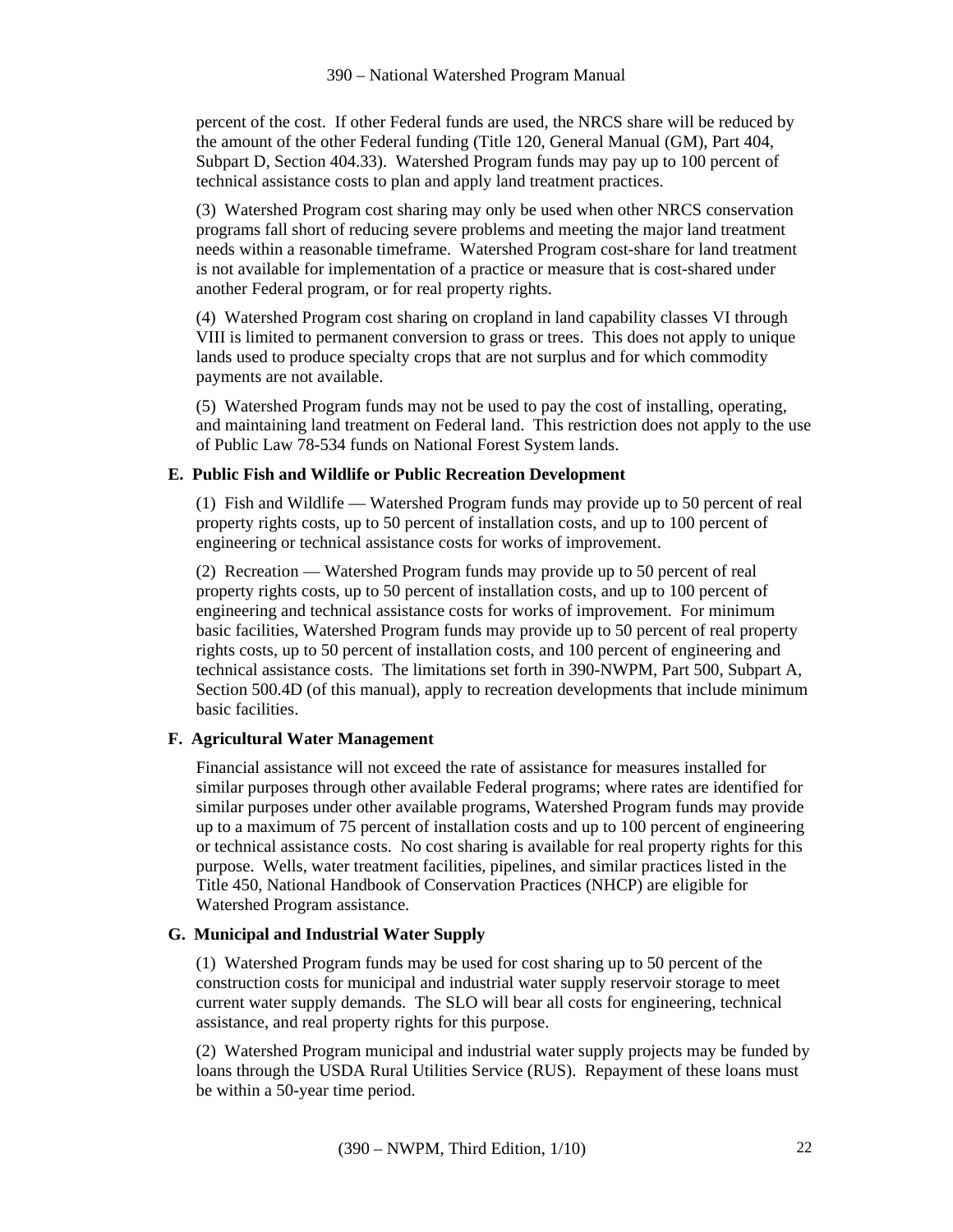(3) Watershed Program funds may be advanced to the SLO to pay for storage capacity in reservoirs to meet anticipated future needs. The amount of advance is limited to 30 percent of the total cost of the structure. The advance must be repaid in full with interest within 50 years after the retention reservoir is constructed, or in a shorter period if required by law. Interest will not be charged until the water supply is first used or until 10 years after the date of completion of the structure, whichever is earlier. Outlet works are eligible for advances when such works are a part of the structure.

(4) Prior to Watershed Program funds being advanced or loaned for costs associated with additional storage for anticipated future demands, the STC must require reasonable assurances and evidence from the SLO that demands will be made for the additional storage within a period of time that will allow for repayment of the advanced or loaned amount within the life of the structure (Public Law 83-566 Section 4(2)).

#### **H. Water Quality Management**

Watershed Program cost sharing will provide a rate to be set at the discretion of the Secretary. Consultation with the national program manager of the Watershed Surveys and Planning Program and the director of CPTAD will be necessary during the planning phase of the project to obtain guidance for determining the cost-share rate for construction. Cost sharing may cover up to 100 percent of engineering or technical assistance costs. There is no cost sharing for real property rights for this purpose.

#### **I. Watershed Structure Rehabilitation**

Watershed Rehabilitation Program funds that may be made available must be equal to 65 percent of the total costs of the rehabilitation project, but must not exceed 100 percent of the actual construction costs. Construction costs must include the reconstruction or decommissioning of the dam and the relocation or floodproofing of downstream property. NRCS will also assume up to 100 percent of engineering and technical assistance costs, but these costs will not be a part of the cost-share calculation. See 390-NWPM, Part 505 (of this manual), for further discussion of the Watershed Rehabilitation Program.

# <span id="page-24-0"></span>**500.43 Relocation Payments**

Relocation payments will be cost-shared in the same manner and to the same extent as other program or project costs in accordance with cost-share rates of assistance established for the purpose of the project measure that would cause the displacement. These payments are authorized by Public Law 91-646.

# <span id="page-24-1"></span>**Table 500.1 Federal Cost sharing Percentage Provisions for Conservation Easements and Mitigation of Fish and Wildlife Habitat Losses**

| <b>Purpose</b>                                           | <b>Engineering / Technical</b><br><b>Assistance</b> | <b>Real Property Rights</b> |
|----------------------------------------------------------|-----------------------------------------------------|-----------------------------|
| <b>Conservation Easements</b><br>Wetland or Floodplain   | Not less than 50 percent                            | Not less than 50 percent    |
| Mitigation of Fish and<br><b>Wildlife Habitat Losses</b> | No more than 50 percent                             | No more than 50 percent     |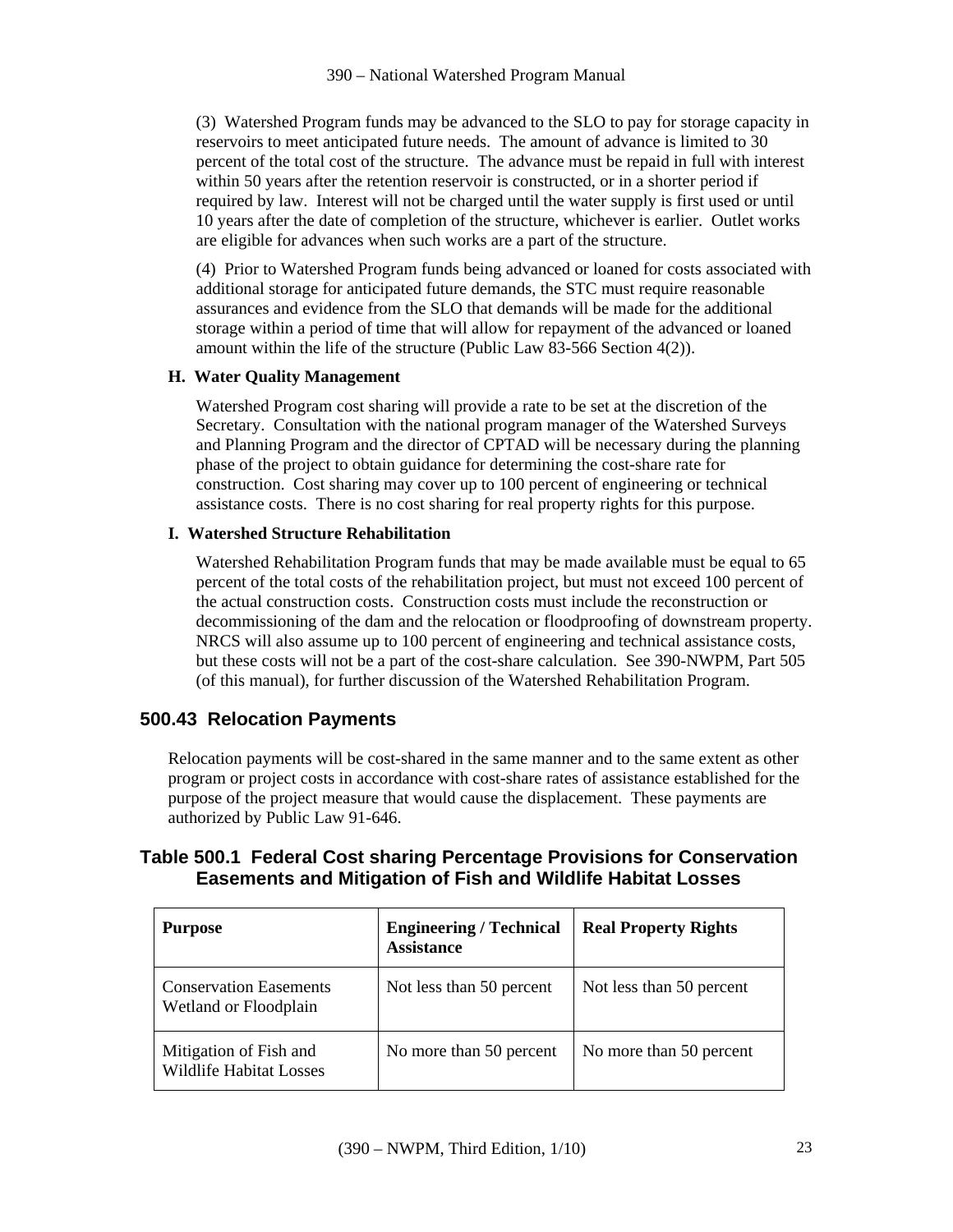The above provisions apply to acquisition of real property rights by purchase or easements. Measures that will be installed on the land acquired or placed under easements must be costshared at rates determined by the measure purpose, as shown in table 500.2.

| <b>Purpose</b>                                                                                                                                                                                                  | <b>Installation</b> /<br><b>Construction</b>                   | <b>Engineering /</b><br><b>Technical</b><br><b>Assistance</b> | <b>Real Property</b><br><b>Rights</b>                          |
|-----------------------------------------------------------------------------------------------------------------------------------------------------------------------------------------------------------------|----------------------------------------------------------------|---------------------------------------------------------------|----------------------------------------------------------------|
| <b>Flood Prevention</b><br>Works of Improvement                                                                                                                                                                 | $1001$ percent                                                 | $1001$ percent                                                | $\overline{0}$                                                 |
| <b>Watershed Protection</b>                                                                                                                                                                                     |                                                                |                                                               |                                                                |
| Flood Control<br>Erosion and<br>Sedimentation<br>Reduction<br><b>Water Quality</b><br><b>Water Conservation</b><br>Wildlife Habitat<br>Woodland<br>Energy<br><b>Recreation Resources</b>                        | Variable <sup>2</sup>                                          | 100 percent                                                   | $\overline{0}$                                                 |
| <b>Public Fish and Wildlife or</b><br><b>Public Recreational</b><br><b>Development</b><br>Works of Improvement<br><b>Recreation Minimum</b><br><b>Basic Facilities</b>                                          | No more than $501$<br>percent<br>No more than $501$<br>percent | $1001$ percent                                                | No more than<br>$501$ percent<br>No more than<br>$501$ percent |
| <b>Agricultural Water</b><br><b>Management</b><br>Drainage<br>٠<br>Irrigation<br>Ground Water<br>Recharge<br>Agricultural Water<br><b>Supply Structure</b><br><b>Water Conservation</b><br><b>Water Quality</b> | Up to $75^3$ percent                                           | Up to 100 percent                                             | $\boldsymbol{0}$                                               |
| <b>Municipal and Industrial</b><br><b>Water Supply</b><br><b>Reservoir Structure</b>                                                                                                                            | No more than 50<br>$^{1,4,6}$ percent                          | $\boldsymbol{0}$                                              | $\boldsymbol{0}$                                               |

# <span id="page-25-0"></span>**Table 500.2 Federal Cost sharing Percentage Provisions by Purpose**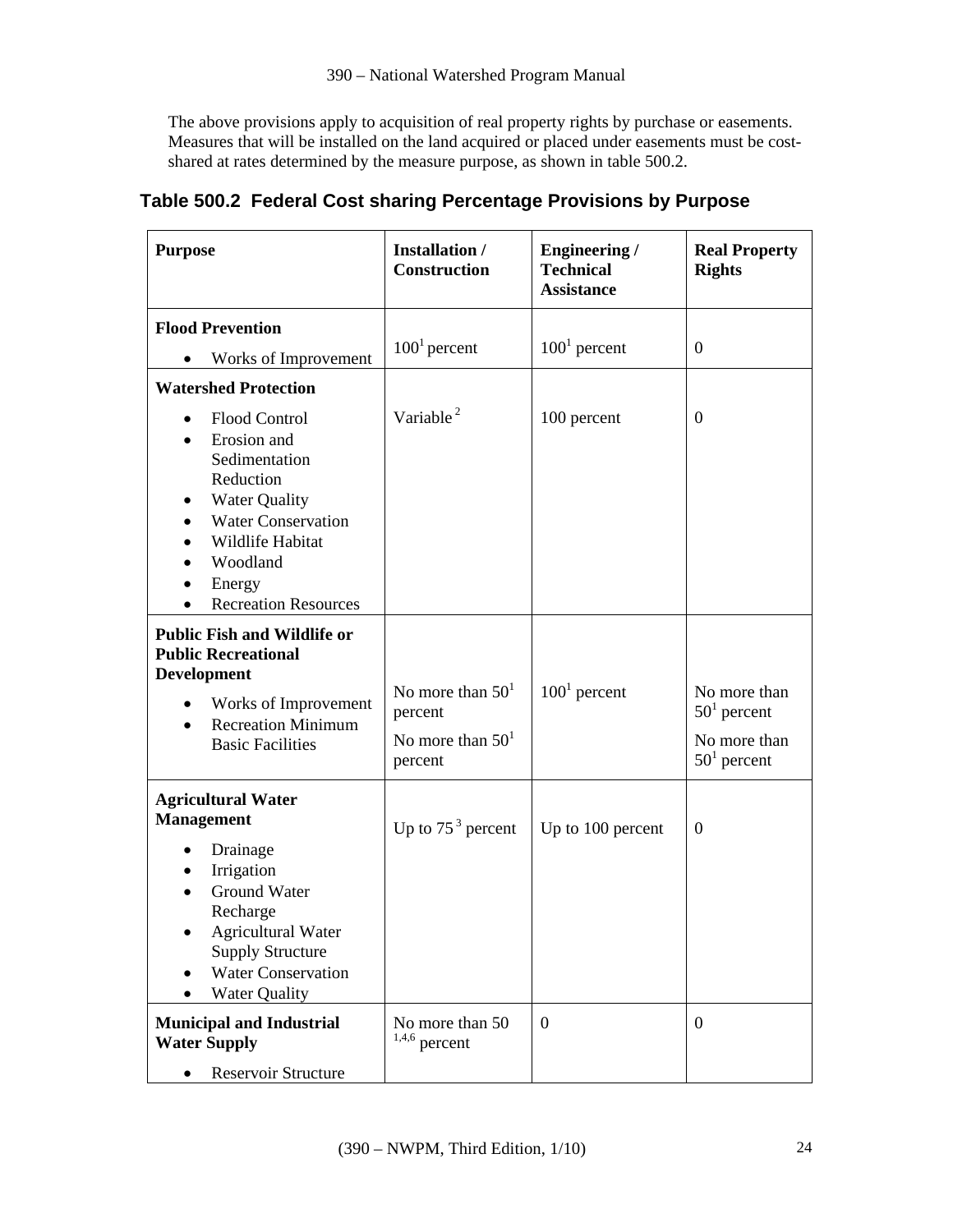| <b>Water Quality Management</b> | To be determined $6 \mid$ Up to 100 percent |                     |  |
|---------------------------------|---------------------------------------------|---------------------|--|
| • Reservoir Storage             |                                             |                     |  |
| <b>Rehabilitation</b>           | No more than<br>$100^{1,5}$ percent         | No more than $1001$ |  |
| Dams                            |                                             | percent             |  |

- 1 Specific rate established in the statute.
- 2 Federal funding assistance must not exceed the rate of assistance or funding limitations to program participants for similar practices under other existing NRCS conservation programs at the time the long term contract is signed by the contracting officer.
- 3 Federal funding assistance must not exceed the rate of assistance for measures installed for similar purposes under other existing Federal programs.
- 4 For cost of storage for current water supply demands. Assistance for storage for future demands is limited to loans.
- 5 Cost-share must be up to 65 percent of total eligible dam rehabilitation costs or up to 100 percent of construction costs (including required (in-kind or decent/safe/sanitary) relocation costs), whichever is less.
- 6 Rate must be set at the discretion of the Secretary.

# **Part 501 – Development of Watershed Project Plans**

# **Subpart A – Background**

# <span id="page-26-2"></span><span id="page-26-1"></span><span id="page-26-0"></span>**501.0 Preparation of the Watershed Project Plan**

A. Part 501 provides policy for the development of Watershed Project Plans under the Watershed Program. Watershed projects are local projects installed with Federal assistance. Preparation of a Watershed Project Plan is the responsibility of the sponsoring local organizations (SLO). This includes the responsibility for choosing a proposed plan from a group of viable alternatives. The NRCS responsibility in plan selection is to decide (using Watershed Program criteria) whether to approve NRCS assistance for installing the alternative selected by the SLO.

B. NRCS has leadership responsibility for providing technical assistance to the SLO (see Title 390, National Watershed Program Manual (NWPM), Part 500, Subpart B, Section 500.10). NRCS will use the watershed approach and the conservation planning process, as described in Title 180, National Planning Procedures Handbook (NPPH), Part 600 to assist the SLO in developing a Watershed Project Plan.

C. As part of its responsibility to provide technical assistance, NRCS may coordinate input from other agencies and groups in the formulation of the plan. The Forest Service (FS) has coordination responsibility for the national forest portion of a Watershed Project Plan. However, the SLO may choose to obtain technical assistance and coordination from sources other than NRCS and FS. The Forest Service and NRCS, formerly the Soil Conservation Service, entered into a memorandum of understanding (MOU) in 1992. The "Memorandum of Understanding Between The Soil Conservation Service and the Forest Service" is included in exhibits at Title 390, National Watershed Program Handbook (NWPH), Part 606, Subpart B, Section 606.10.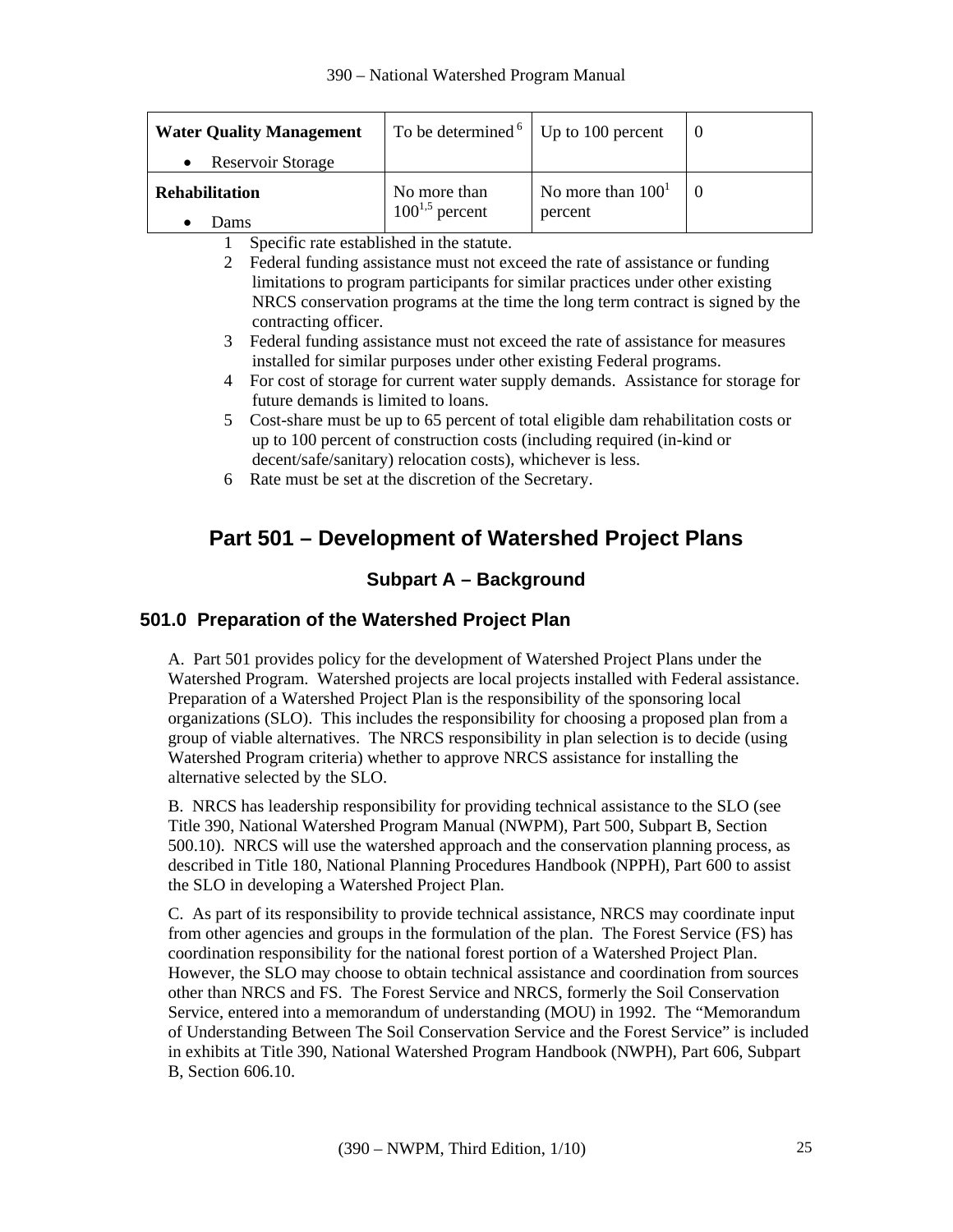D. NRCS uses an interdisciplinary environmental planning approach in which specialists having different technical expertise act as a team to jointly evaluate existing and future environmental quality. The interdisciplinary group considers structure and function of natural resource systems, complexity of problems, and the economic, social, and environmental effects of alternative actions. Watershed project planning and implementation process will include consideration of ecological functions by use of appropriate technical experts such as an ecologist, landscape architect, restoration specialist, or other experts.

# <span id="page-27-0"></span>**501.1 Compliance with the National Environmental Policy Act**

A. National Environmental Policy Act (NEPA) procedures will be followed to develop an Environmental Assessment (EA) or an Environmental Impact Statement (EIS) as a part of all Watershed Project Plans, unless the planned actions have been categorically excluded in accordance with NEPA requirements in Title 190, General Manual, Part 410. If the actions are categorically excluded, the environmental evaluation and applicability of the categorical exclusion will be documented in the plan.

B. NRCS funding or required approval of a project plan is a Federal action that is subject to NEPA. Compliance with NEPA is the responsibility of NRCS when NRCS has responsibility for technical and financial assistance, even if the SLO obtains assistance from other sources. The only exception to this is when another Federal agency involved with the project has NEPA compliance responsibilities and is designated as the lead Federal agency for the project. In this case, NRCS must become a cooperating agency on the lead agency's document so that NRCS can adopt the EA or EIS for NRCS's use in compliance with NEPA. If NRCS does adopt another agency's document, NRCS is still required to prepare and issue a Finding of No Significant Impact (FONSI) for an EA or Record of Decision (ROD) for an EIS. If NRCS is not a cooperating agency, then it can only adopt the Watershed Project Plan EA or EIS after recirculating the document to the public for the required public review specified in this manual for a Watershed Project Plan-EA or Plan-EIS. The State Conservationist (STC) is the Responsible Federal Official (RFO) who ensures that the Watershed Project Plan-EA or Plan-EIS complies with NEPA when NRCS has lead NEPA compliance responsibilities.

# <span id="page-27-1"></span>**501.2 Consultation**

NRCS must consult with Federal, State, or Tribal governments, and other agencies and entities, as applicable and required by the following laws and policies in this non-inclusive list:

- (1) Public Law 92-500, the Clean Water Act, as amended
- (2) Public Law 101-508, the Coastal Zone Management Act
- (3) Public Law 93-205, the Endangered Species Act of 1973
- (4) Public Law 95-265, the Magnuson-Stevens Fishery Conservation and Management Act
- (5) Public Law 89-665, the National Historic Preservation Act of 1966 (NHPA)
- (6) Public Law 90-542, the Wild and Scenic Rivers Act of 1968
- (7) Executive Order 11990, Protection of Wetlands
- (8) Executive Order 12898, Environmental Justice
- (9) Title 410, General Manual (GM), Part 405, "American Indians and Alaska Natives"
- (10) Executive Order 13007, Indian Sacred Sites
- (11) Executive Order 13175, Consultation and Coordination with Tribal Governments
- (12) Secretarial Order 3206, American Indian Tribal Rights, Federal-Tribal Trust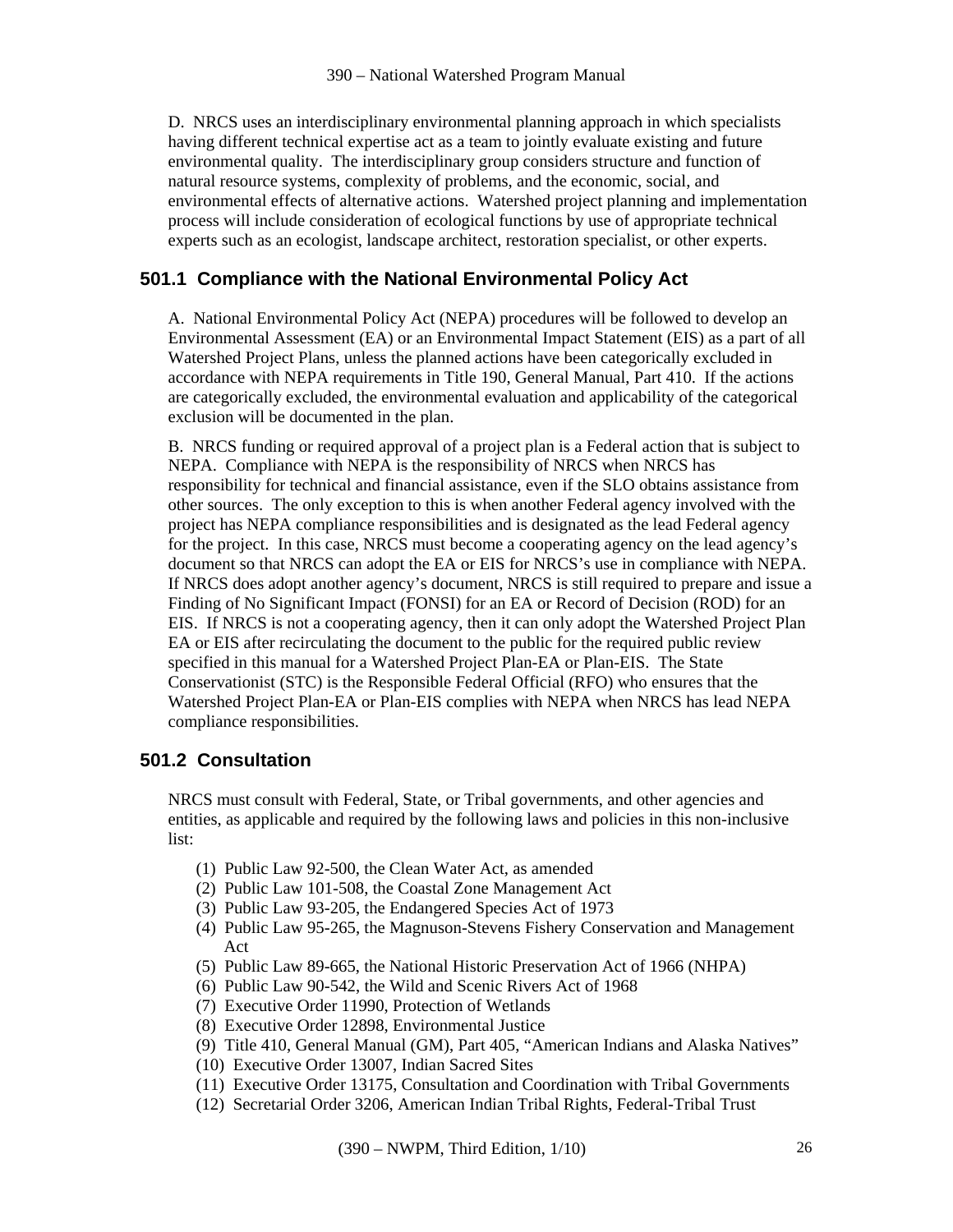Responsibilities and the Endangered Species Act (13) Presidential Memorandum, Government-to-Government Relations with Native American Tribal Governments (April 29, 1994) (14) Presidential Memorandum, Tribal Consultation, (November 5, 2009)

# <span id="page-28-0"></span>**501.3 Cooperating Agencies**

A. NRCS must coordinate with other Federal, State, or Tribal Governments during the development of an NRCS Plan-EA or Plan-EIS. Agencies that have specific expertise or jurisdiction by law (such as permitting authority) over an action being proposed will be invited in writing to be cooperating agencies in the planning process and preparation of the NEPA document (see an example letter in exhibit 390-NWPH, Part 606, Subpart B, Section 606.12, "Cooperating Agencies Invitation Letter"). An agency may request that NRCS designate it as a cooperating agency if NRCS does not request it to, but such designation is not required for NRCS to coordinate efforts. NRCS should request the participation of cooperating agencies as early in the process as possible, and may request that cooperating agencies prepare sections or provide input into the development of the Plan-EA or Plan-EIS. NRCS may also request that cooperating agencies provide any relevant environmental analyses or information pertinent to the development of the Watershed Project Plan-EA or Plan-EIS.

B. NRCS may also become a cooperating agency on other Federal agency NEPA documents. The advantages for NRCS in becoming a cooperating agency include the ability to have the lead agency incorporate NRCS watershed planning actions into its NEPA document, adopt the analysis prepared by the lead agency for NRCS NEPA compliance purposes, and meet the intent of NEPA by reducing duplication of effort in environmental compliance.

# **Part 501 – Development of Watershed Project Plans**

# **Subpart B – Project Plan Requirements**

# <span id="page-28-3"></span><span id="page-28-2"></span><span id="page-28-1"></span>**501.10 Planning Standards and Criteria**

Watershed Program planning will be conducted in accordance with all of the following guidance documents, regulations, and Executive orders:

- (1) Title 390, National Watershed Program Handbook (NWPH)
- (2) Title 180, National Planning Procedures Handbook (NPPH), Part 600 [http://policy.nrcs.usda.gov/scripts/lpsiis.dll/H/H\\_180\\_600.htm](http://policy.nrcs.usda.gov/scripts/lpsiis.dll/H/H_180_600.htm)
- (3) Title 190, National Environmental Compliance Handbook (NECH), Part 610
- (4) NRCS Field Office Technical Guide (FOTG) and Conservation Practice Physical Effects (CPPE)
- (5) Economic and Environmental Principles and Guidelines for Water and Related Land Resources Implementation Studies (P&G)
- (6) National Environmental Policy Act (NEPA)
- (7) 40 CFR Parts 1500 to 1508, "NEPA Regulations"
- (8) 7 CFR Part 650, "Compliance with NEPA" [http://www.access.gpo.gov/nara/cfr/waisidx\\_05/7cfr650\\_05.html](http://www.access.gpo.gov/nara/cfr/waisidx_05/7cfr650_05.html)
- (9) Title 190, General Manual (GM), Part 410, Subpart B, Section 410.27, "Channel Modification Guidelines"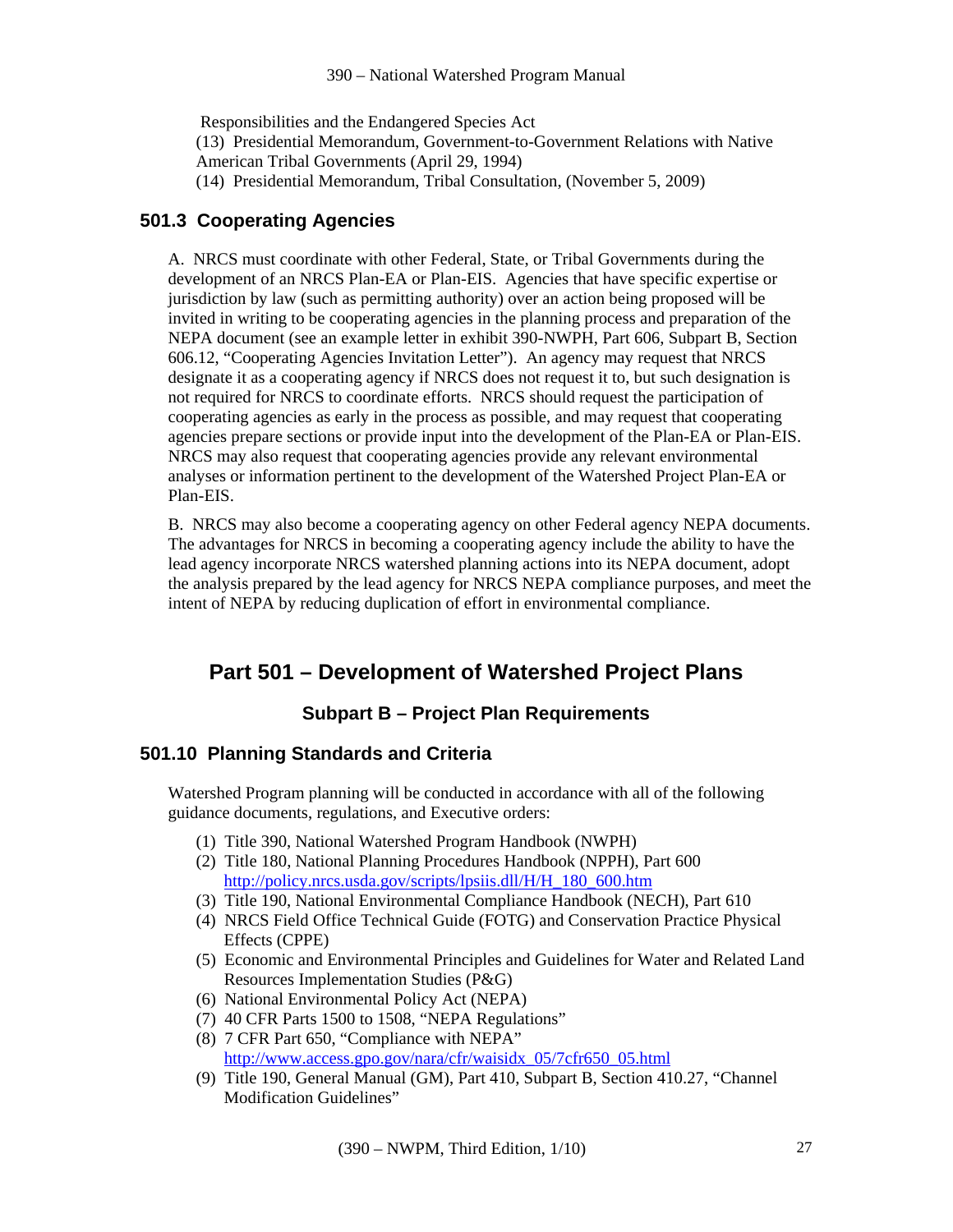- (10) Executive Order 12372, Intergovernmental Review of Federal Programs <http://www.archives.gov/federal-register/codification/executive-order/12372.html>
- (11) Executive Order 10584, Administration of Public Law 83-566
- (12) Section 106 of Public Law 89-665, National Historic Preservation Act
- (13) Section 7 of Public Law 93-205, Endangered Species Act (14) Executive Order 11988, Floodplain Management
- <http://www.usda.gov/rus/water/ees/pdf/eo-11988.pdf>
- (15) Council on Environmental Quality NEPA's Forty Most Asked Questions <http://ceq.hss.doe.gov/nepa/regs/40/40p3.htm>
- (16) For other applicable laws, regulations, and Executive orders see 390-NWPM, Part 500, Subpart D, Section 500.32, (in this manual)

# <span id="page-29-0"></span>**501.11 Water Resource Projects**

Watershed Program project plans must be designed to accomplish one or more of the purposes described in 390-NWPM, Part 500, Subpart A, Section 500.3, (of this manual). The watershed planning process must identify the most economically, socially, and environmentally acceptable means of achieving the selected purposes. Watershed Program project plans are either "water resource projects" or "non-water-resource projects."

#### **A. Water Resource Projects**

(1) For the purposes of this manual, a "water resource project" includes projects meeting all of the following criteria:

- Projects having one or more of the following purposes: flood damage reduction, water supply, water-based recreation, water quality management (as defined in the Public Law 83-566 Section 4), and large scale irrigation or drainage projects.
- Is implemented by one or more "local organizations" (that is SLO as defined by Public Law 83-566 Section 2).

(2) Water resource project plans must be formulated in accordance with all requirements of the Economic and Environmental Principles and Guidelines for Water and Related Land Resources Implementation Studies (P&G). Formulation will be based on the stated purpose and the need for action. The National Economic Development (NED) alternative will be developed and is the alternative that reasonably maximizes net economic benefits consistent with protecting the nation's environment.

#### **B. Non-Water-Resource Projects**

(1) Watershed projects that do not meet both criteria of a water resource project (for example, address one of the five identified purposes above **and** are implemented by an SLO), and locally implemented projects (implemented without NRCS watershed program financial assistance), are considered for the purposes of the manual to be "non-water-resource projects." Non-water-resource projects include watershed protection, land treatment, habitat restoration, and ecosystem restoration projects.

(2) Non-water-resource project plans must be formulated in accordance with P&G procedures, but development of the NED alternative is not required. The recommended alternative plan must be the least costly, socially and environmentally acceptable method of achieving the agreed-upon level of resource protection.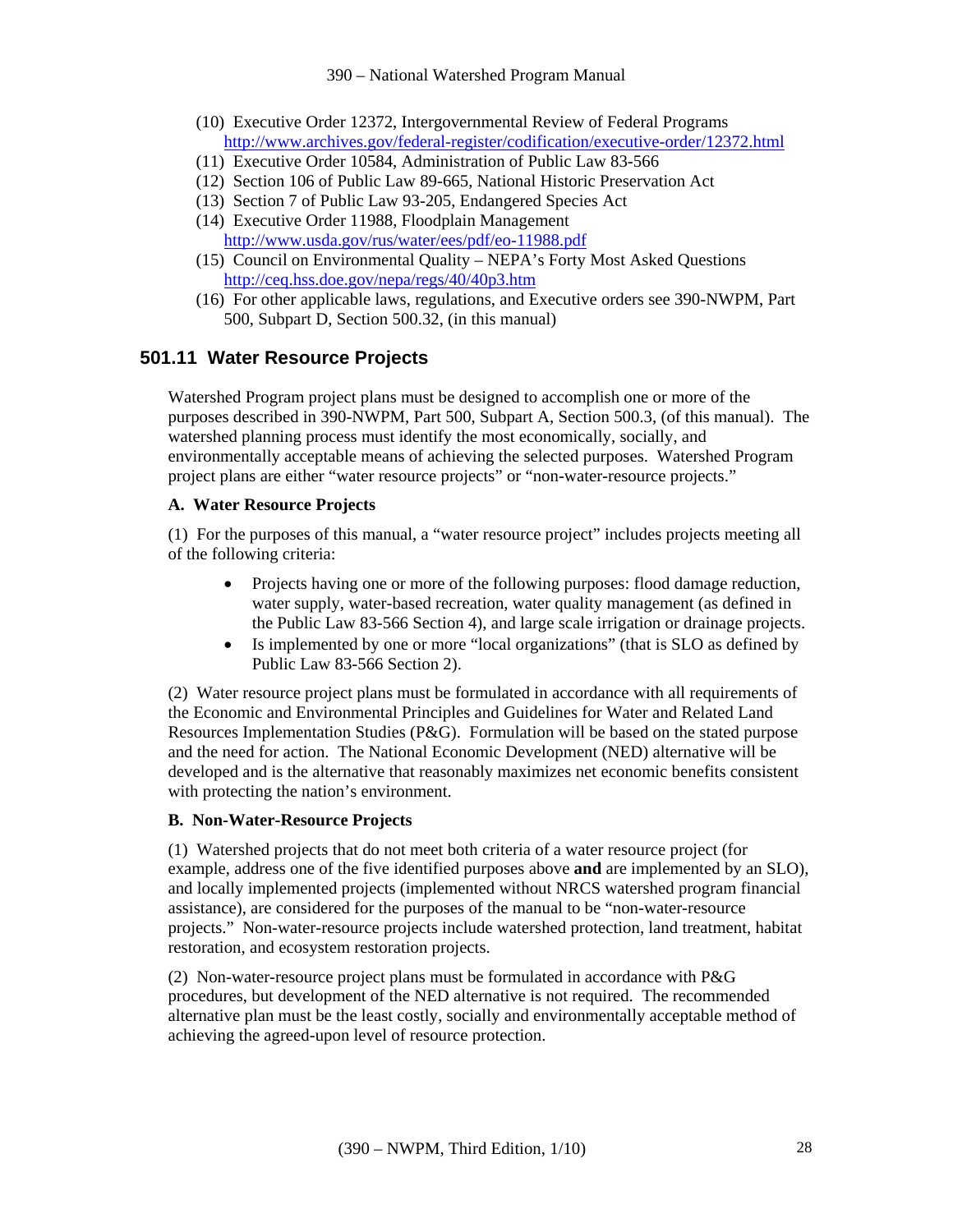# <span id="page-30-0"></span>**501.12 Plan Formulation**

#### **A. Alternatives**

(1) All reasonable alternatives that address the purpose and need for action must be presented in the Watershed Project Plan, including those not within the program authorities of the NRCS and those not preferred by sponsors. The future-without-project (FWOP) conditions or no-action alternative must also be presented in each Watershed Project Plan.

(2) For alternatives that were eliminated from detailed study, the rationale for this elimination will be provided. All alternatives developed or considered will be documented as part of the administrative record.

(3) All relevant public and NRCS identified resource concerns noted during scoping must be addressed by one or more alternatives and analyzed in the Plan-EA or Plan-EIS.

(4) For a Watershed Project Plan involving flood protection, consideration must be given to alternative measures to prevent or reduce flood damage, including but not limited to the following:

- Floodproofing of structures
- Floodplain regulation
- Acquisition of floodplain lands for recreational, fish and wildlife, and other public purposes
- Moving buildings and facilities
- Conversion of land use to forest

(5) Project land treatment measures will not be formulated to address onsite economic benefits such as reducing production costs or increasing yields. However, onsite benefits should be included in the documentation and evaluation of the alternative plans. All costs, including operation, maintenance, and replacement costs, expected to be incurred over the period of analysis must be included.

#### **B. Future-Without-Project or No Action Alternative**

The proposed action and alternatives will be formulated to meet the objectives of the project. The impacts of the proposed action and alternatives are to be measured from the projected future-without-project (FWOP) conditions. The projected FWOP conditions must be forecast in order to provide the basis for comparison among alternatives. The projected FWOP condition is known as the no-action alternative under NEPA. The effects of other programs and compliance with existing laws will be considered in projecting FWOP conditions.

#### **C. Evaluation Period**

The evaluation period (evaluated life, project life, or design life) must not exceed 100 years after the completion of installation. The period of analysis (installation period plus project life) must be the same for all alternatives (P&G Section 2.1.2). Measures in a plan may have different design lives, depending on the design features and materials used in construction. Replacement costs must be included if the evaluation period exceeds the life of a measure.

#### **D. Enhancement and Mitigation of Environmental Values**

(1) Enhancement—For purposes of this manual, the word "enhancement" is defined as environmentally beneficial activities undertaken by the sponsor or others that are beyond the "appropriate mitigation" requirements of NEPA.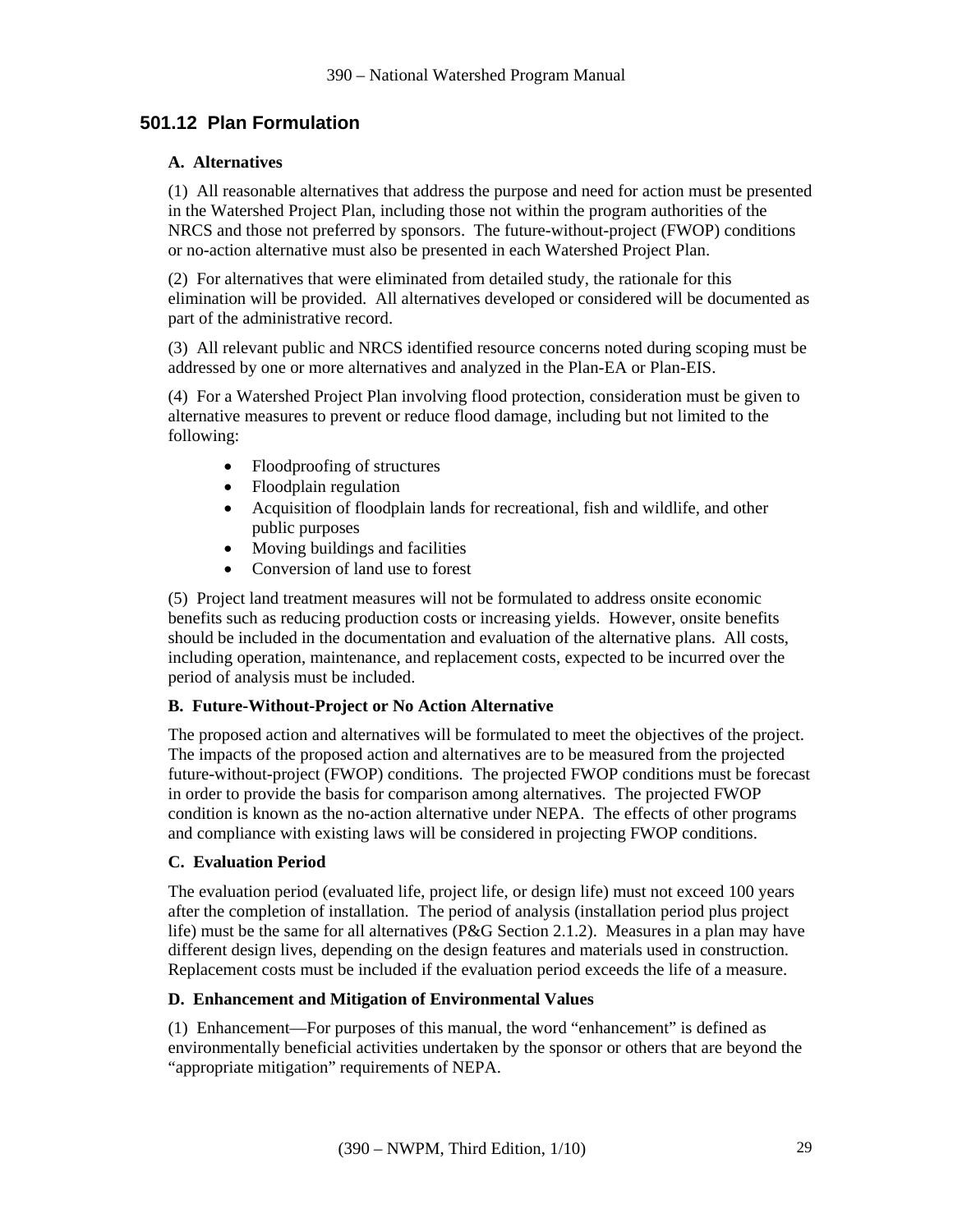- (a) NRCS will encourage the SLO to include features in Watershed Project Plans that will preserve, create, or otherwise enhance wetlands, fish and wildlife habitats, landscape resources, cultural resources, important farmland and forest land, prime rangeland, and other important resources where feasible. These enhancement measures must be sponsored by the SLO. Watershed Program funds may not be utilized for enhancement features.
- (b) Fish and wildlife enhancement measures proposed by Federal or State fish and wildlife agencies will be included if they are technically feasible and are acceptable to the SLO and NRCS. If additional sponsors are needed to fund and carry out the recommended fish and wildlife measures, NRCS will assist in obtaining their participation. Costs for fish and wildlife enhancement measures will be allocated to the fish and wildlife purpose.
- (2) Mitigation—Appropriate mitigation will be included in all plans.
	- (a) Mitigation measures to offset or reduce adverse environmental, visual, scenic, and social effects of alternatives will be determined in consultation with the appropriate Federal and State agencies and disclosed in the Watershed Project Plan-EA or Plan-EIS. Mitigation measures will preferably be established in the watershed but may be established outside the watershed if no other alternative exists. Costs for mitigation measures will be allocated to the purposes of the work that produces the need for mitigation. The Plan-EA or Plan-EIS is to address and evaluate the effects and significance of any proposed mitigation measures.
	- (b) The STC must ensure that the planned mitigation measures are properly installed, operated, and maintained by the sponsor. The Watershed Project Plan-EA/FONSI or Plan-EIS/ROD must specify how all mitigation addressed in the document will be implemented. If appropriate, a monitoring plan for mitigation effectiveness must be addressed in the ROD as required by NEPA.

# **Part 501 – Development of Watershed Project Plans**

# **Subpart C – Planning Procedures**

# <span id="page-31-2"></span><span id="page-31-1"></span><span id="page-31-0"></span>**501.20 Preliminary Investigation**

A. A preliminary investigation will be conducted when inquiries are received concerning a potential watershed project. The preliminary investigation is a brief study, using existing data and field information. The purpose of the investigation is to provide reasonable assurance that a feasible plan can be developed that addresses a Public Law 83-566 purpose and that there are no apparent insurmountable obstacles. For further guidance see Title 390, National Watershed Program Handbook (NWPH), and Title 180, National Planning Procedures Handbook (NPPH), Part 600.

B. An Environmental Evaluation (EE) using an interdisciplinary science-based approach will be conducted as a part of the preliminary investigation (7 CFR Section 650.5). The EE will assist the RFO to determine whether a Plan-EA or Plan-EIS should be prepared or whether the proposed actions are covered by categorical exclusions.

C. A preliminary investigation report, based on the findings of the preliminary investigation, will be prepared by the STC and submitted to the SLO (see "Feasibility Report - Outline" in 390-NWPH, Part 606, Subpart B, Section 606.11).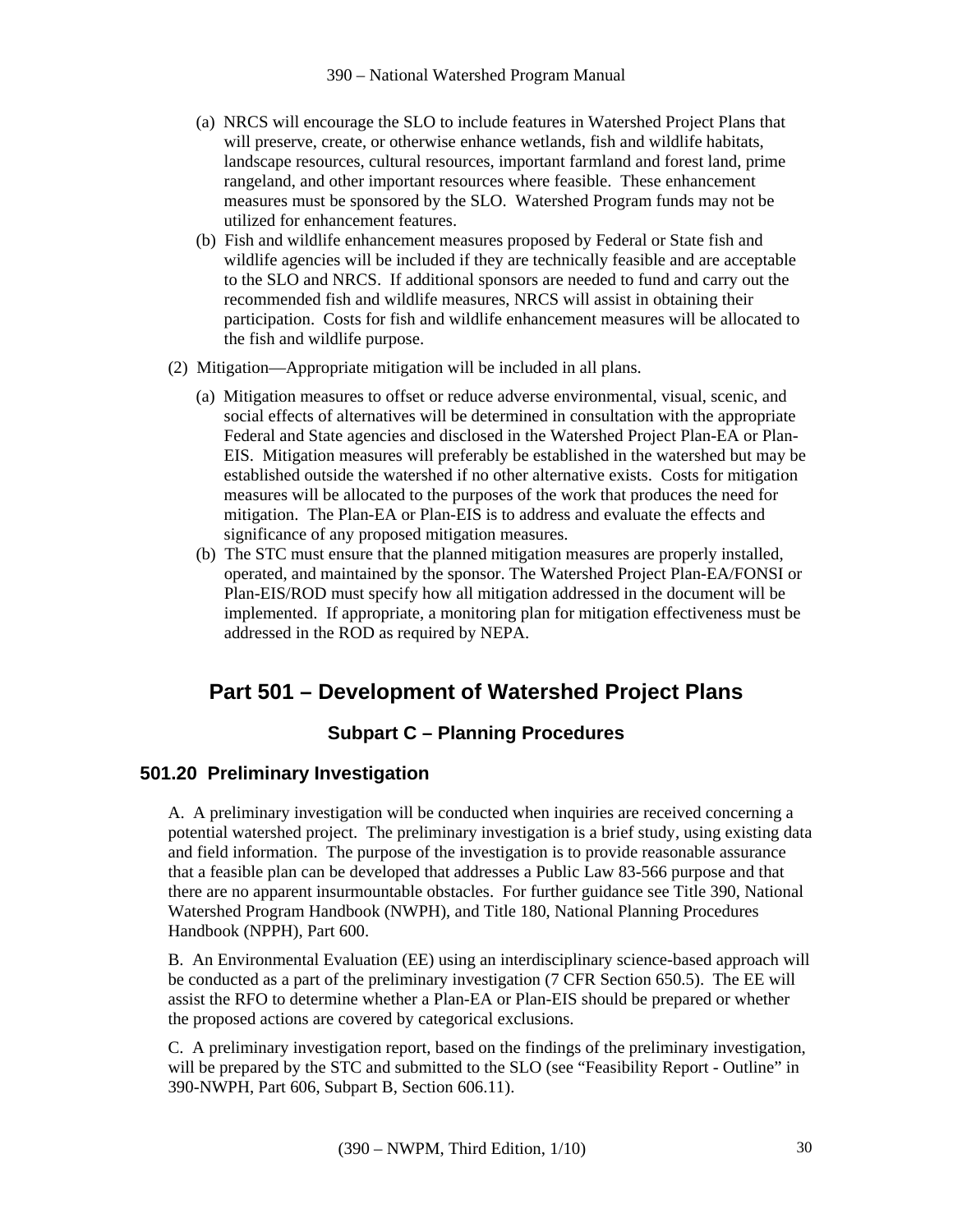# <span id="page-32-0"></span>**501.21 Plan of Work**

A plan of work (POW) will be prepared and use as a management tool by the STC and planning team during plan development. It will summarize the studies done to date and describe the remaining work needed. It will also show the interdisciplinary technical procedures to be used in the plan development study and the timeframe for accomplishing each task. (See "Plan of Work - Example" in 390-NWPH, Part 606, Subpart B, Section 606.13.)

- (1) It must include the scope, affected resources, planning detail, public participation, estimated cost, and schedule for completing the Plan-EA, or Plan-EIS.
- (2) The POW will represent the scope and detail of the study and the study time needed. It will also contain an estimate of the minimum amount and kind of supporting data needed.
- (3) All the input of NRCS, other Federal and State agencies, and the local SLO will be included in the plan of work.
- (4) Technical procedures to be used must be spelled out. These must indicate compliance with NEPA, P&G, and other applicable laws, Executive orders, and policies. Selection of technical procedures must be based on existing rules, regulations, and guidelines and on the nature of the watershed problems, project objectives, and the anticipated complexity of potential solutions and their effects as established by the scoping process.

# <span id="page-32-1"></span>**501.22 NEPA Documentation**

A. NEPA requires that an environmental impact statement be prepared for any major Federal action significantly affecting the quality of the human environment. If an EIS is not required, NRCS must prepare an EA and publish a FONSI or determine that the proposed action falls into a class of actions that are categorically excluded.

- (1) Watershed Project Plans involving activities that have not been categorically excluded require either an EA and FONSI or an EIS and ROD. For NRCS programs, actions that are categorically excluded may be found in 7 CFR Section 650.6.
- (2) When one or more categorical exclusions apply to the entire project, the plan will include the environmental evaluation (EE) documentation (Form NRCS-CPA-52, "Environmental Evaluation Worksheet."). In such cases, the "Environmental Consequences" section of the watershed plan will be replaced by the EE documenting the applicability of the categorical exclusions.
- (3) If any part of the proposed action is not covered by a categorical exclusion, the watershed plan must include an EA or EIS (Plan-EA or Plan-EIS, or Supplemental Plan-EA or EIS) that discusses the entire proposal and the impacts.

B. For project activities, a Plan-EIS is required for any of the following (7 CFR Section 650.7):

- (1) Projects that include stream channel realignment or work to modify channel capacity by deepening or widening where significant aquatic or wildlife habitat exists. The EE will determine if the channel supports significant aquatic or wildlife habitat.
- (2) Projects requiring congressional action (see Title 390, National Watershed Program Manual (NWPM), Table 502.1).
- (3) Projects determined through the EE to significantly affect the quality of the human environment. If it is difficult to determine whether there is a significant impact on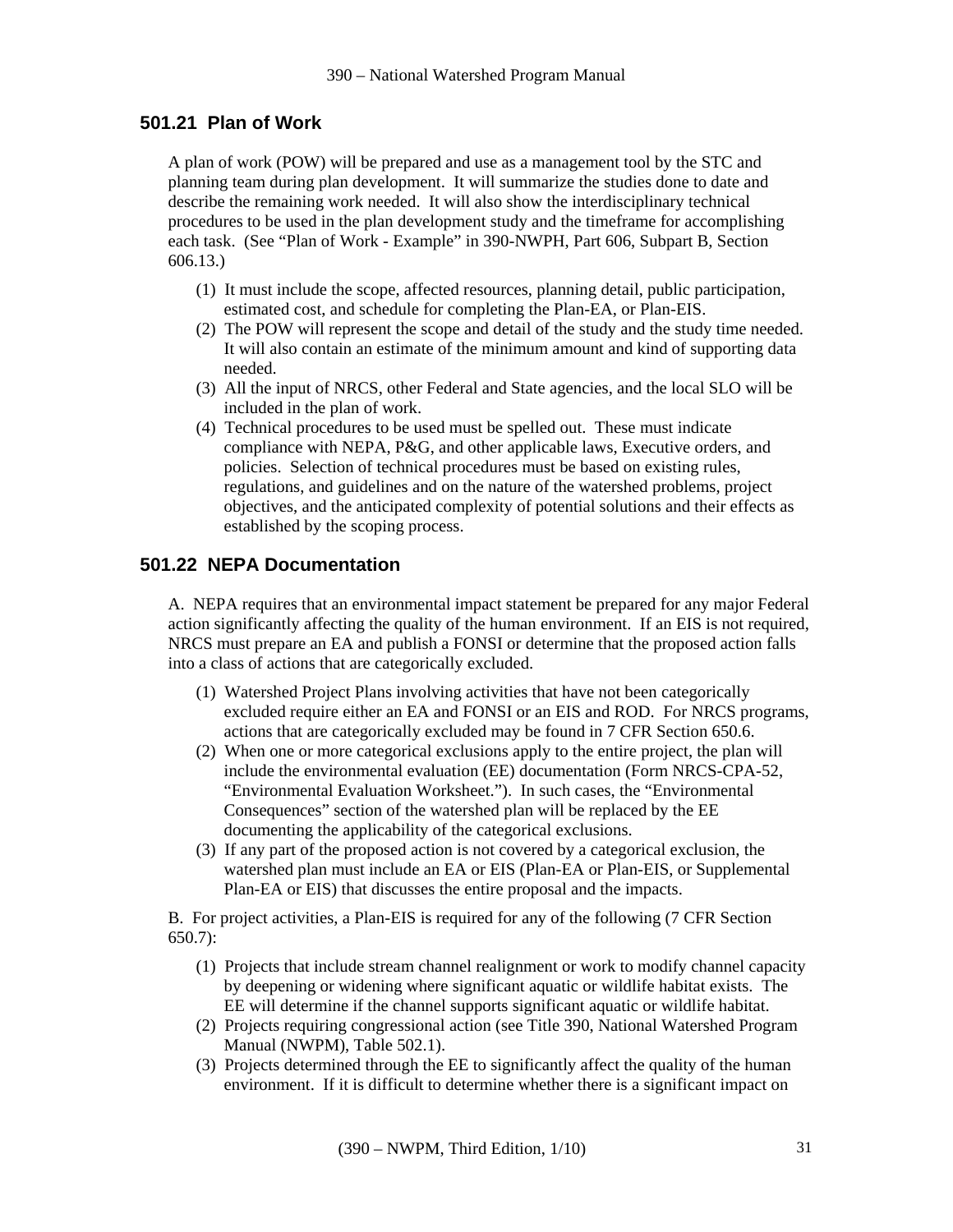the human environment, it may be necessary to complete an EA in order to decide whether an EIS is required.

# <span id="page-33-0"></span>**501.23 Notice of Intent**

Once it is determined that a Plan-EIS is required, the STC will publish a Notice of Intent (NOI) to prepare a Plan-EIS in the Federal Register; circulate it interested agencies, groups and individuals; and publish it in one or more newspapers serving the area of the proposed action. The notice of intent must include all of the following:

- (1) A description of the proposed action and any initial alternatives and resource issues considered
- (2) A description of the proposed scoping process with a description of the date and time for any scoping meetings to be held before preparation of the Plan-EIS
- (3) The name and address of the agency's project contact

# <span id="page-33-1"></span>**501.24 Public Participation**

#### **A. Public Participation**

The STC will work with the SLO to ensure that any interested or affected individuals, groups, and local governmental agencies have opportunities to participate in development of the watershed project plan. The STC will also announce or have the SLO announce these opportunities to the general public through local newspapers and other media (Executive Orders 12372 and 10584). A public participation plan will be developed for each Watershed Project Plan in accordance with Title 400, General Manual (GM), Part 400.

#### **B. Scoping**

Scoping procedures during the early stages of plan development, described in P&G Chapter I, Section IV 1.4.8, will be followed in order to involve affected Federal, State, and local agencies and other interested groups or persons. Scoping must consider, but is not limited to, the following concerns:

- (1) National Economic Development (NED) P&G
- (2) Air quality
- (3) Coral reefs
- (4) Cultural resources
- (5) Ecologically critical areas
- (6) Endangered and threatened species
- (7) Environmental justice and civil rights
- (8) Essential fish habitat
- (9) Fish and wildlife (including coordination requirements)
- (10) Floodplain management
- (11) Forest resources
- (12) Invasive species
- (13) Land use
- (14) Migratory birds
- (15) Natural areas
- (16) Parklands
- (17) Prime and unique farmland, and farmland of statewide significance
- (18) Public health and safety
- (19) Regional water resource plans (including coastal zone plans)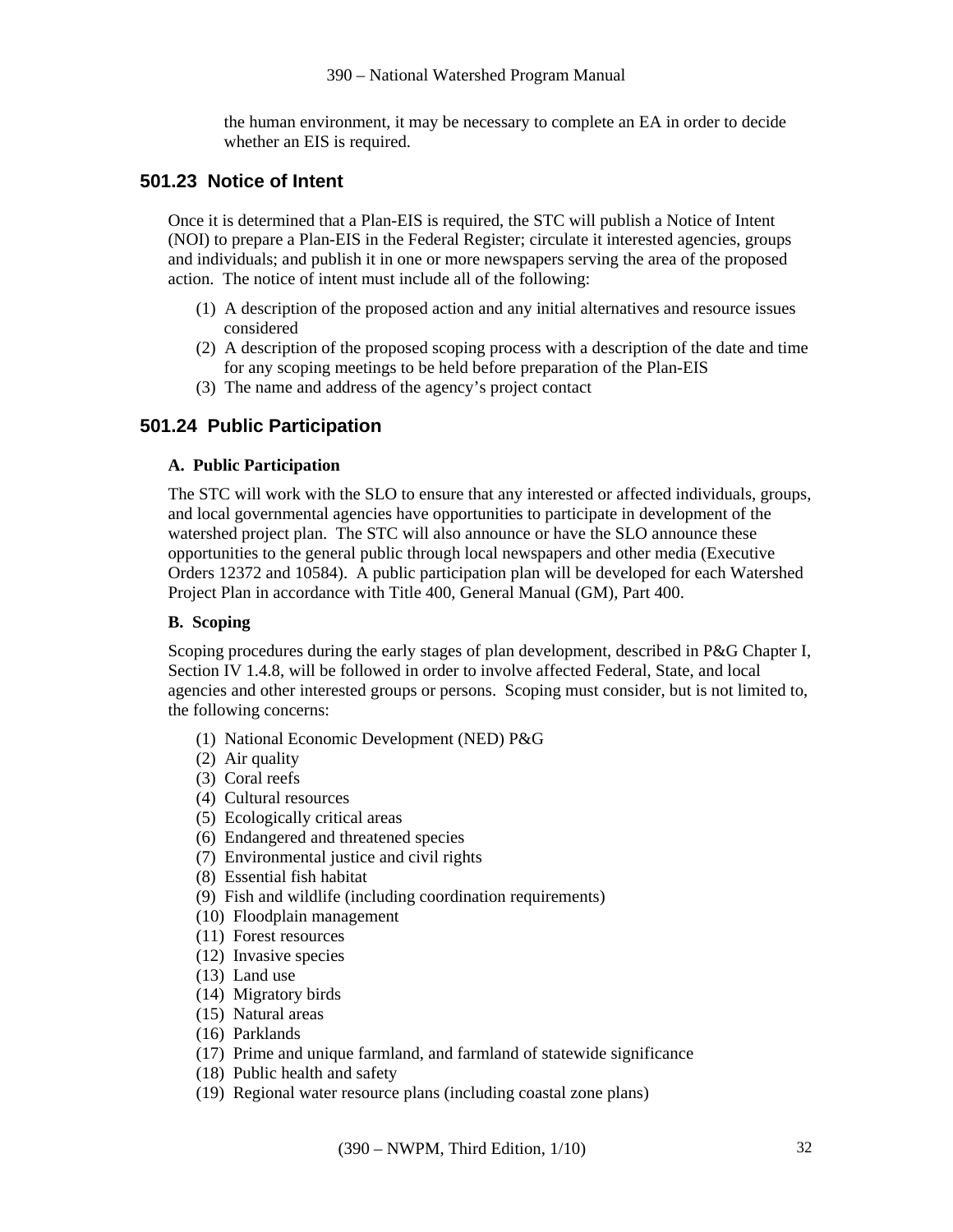390 – National Watershed Program Manual

- (20) Riparian areas
- (21) Scenic beauty
- (22) Scientific resources
- (23) Sole source aquifers
- (24) Social issues
- (25) Soil resources
- (26) Water quality
- (27) Water resources
- (28) Waters of the United States, including special aquatic sites
- (29) Wetlands
- (30) Wild and scenic rivers
- (31) Other concerns identified by SLO, agencies, and the public

# <span id="page-34-0"></span>**501.25 Pre-NEPA Plans**

A. Some plans approved before the passage of NEPA may include work that has not yet been installed and for which an EA and FONSI, or an EIS and ROD has not been filed. Environmental evaluations will be conducted for all the remaining works of improvement to be installed on such projects. Either an EA and FONSI or an EIS and ROD, as appropriate, will be prepared for these projects. If the remaining works include only actions that have been categorically excluded, documentation of the environmental evaluation and applicability of the categorical exclusion and will be prepared.

B. If a pre-NEPA plan is revised, the EA or EIS and revised plan will be one document. The revised Plan-EA or Plan-EIS replaces the original pre-NEPA plan. If work is proposed to be conducted on any component of a pre-NEPA plan that is not revised, a new EA or EIS must be prepared.

# <span id="page-34-1"></span>**501.26 Status**

#### **A. Designations of Watershed Project Plan-EA and Plan-EE**

The status of a Watershed Project Plan Plan-EA will be identified as a Draft Plan-EA and Final Plan-EA at different stages. If an EA is the appropriate NEPA document for a supplemental plan, the plan will be identified as Draft and Final Supplemental Plan-EA. For projects that would not have any bearing on environmental effects, or where the actions are covered by categorical exclusions, plans will be identified as a Draft Plan-EE, Final Plan-EE, Draft Supplemental Plan-EE, or Final Supplemental Plan-EE. Working copies developed during the planning process for internal use and informal review by others must be clearly labeled as "Preliminary – Subject to Revision," and dated.

#### **B. Designations of Watershed Project Plan-EIS**

The only recognized official status designations that are recognized are as follows:

- (1) Draft Plan-EIS (DEIS)—A Draft Plan-EIS becomes official when it is distributed for interagency review and made available to the general public for comment. Working copies developed during the planning process for internal use and informal review by others must be clearly labeled as "Preliminary – Subject to Revision" and dated.
- (2) Final Plan-EIS (FEIS)—A Final Plan-EIS is the result of the consideration and response to all comments received on the Draft Plan following the interagency review and public comment period.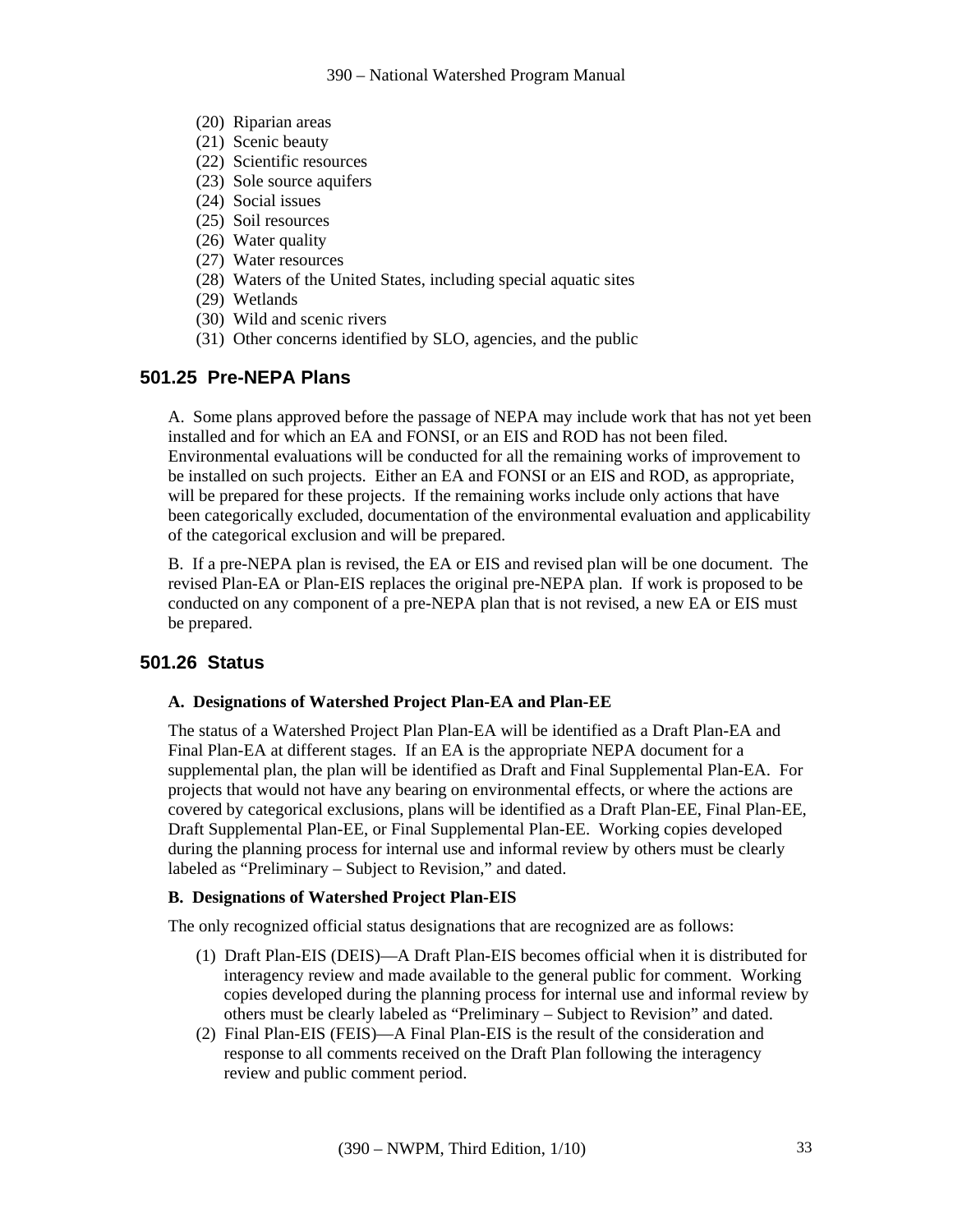- (3) Draft Supplemental Plan-EIS (DSEIS)—A draft supplemental plan is one for which a Plan-EIS was prepared for the original plan and a Plan-EIS is identified as the appropriate NEPA document for the supplemental plan. (For supplemental plans for which the original plan included an EA and the supplemental requires a Plan-EIS, the official designation will be "Draft Supplemental Plan-DEIS"). See item (1), "Draft Plan-EIS (DEIS)," above, for further information.
- (4) Final Supplemental Plan-EIS (FSEIS)—This document is the result of the consideration and response to all comments received on the draft supplemental plan following the interagency review and public comment period.

# **Part 501 – Development of Watershed Project Plans**

# **Subpart D – Watershed Project Plan Content and Format**

### <span id="page-35-2"></span><span id="page-35-1"></span><span id="page-35-0"></span>**501.30 Project Plan Content**

A. The Watershed Project Plan-EIS, Plan-EA, or Plan-EE documents the decisions made by the SLO and NRCS for providing the technical and financial assistance. The environmental document (Plan-EA or Plan-EIS) evaluates and assesses all reasonable alternatives and their impacts. The watershed project plan and the environmental documentation will be combined into a single document, titled the "Watershed Project Plan-EIS," "Watershed Project Plan-EA," or "Watershed Project Plan-EE." The combined document will be referred to in this manual as the "Watershed Project Plan."

B. Watershed Project Plans involving an EA or EIS must, in a consistent qualitative or quantitative method document all of the following:

- (1) Quantify social, cultural, economic, and environmental conditions
- (2) Describe all alternative solutions considered
- (3) Describe and assess the environmental impacts of all alternatives in comparative form
- (4) Describe the extent to which each alternative achieves the stated purpose and need
- (5) Set forth the arrangements and responsibilities for financing, installation, and operation and maintenance

# <span id="page-35-3"></span>**501.31 Plan Format Outline**

A. This subpart sets forth format and content required for Watershed Project Plans, watershed agreements, Watershed Project Plan environmental impact statements (Plan-EIS), and Watershed Project Plan environmental assessments (Plan-EA). This policy specifies information needed to comply with NEPA and treats all alternatives (including no-action and the preferred plan) in substantially similar detail. Modifications for plans whose actions are covered by categorical exclusions are noted in the table.

B. Table 501.1 provides the format outline that must be followed in all Watershed Project Plans. Items shown in bold are meant to be major headings within the plan document. All content listed under the major headings must be addressed in the plan. Narrative explanation for each of the major headings follows the outline. Examples can be found in the exhibits in Title 390, National Watershed Program Manual (NWPM), Part 506 and Title 390, National Watershed Program Handbook (NWPH), Part 606.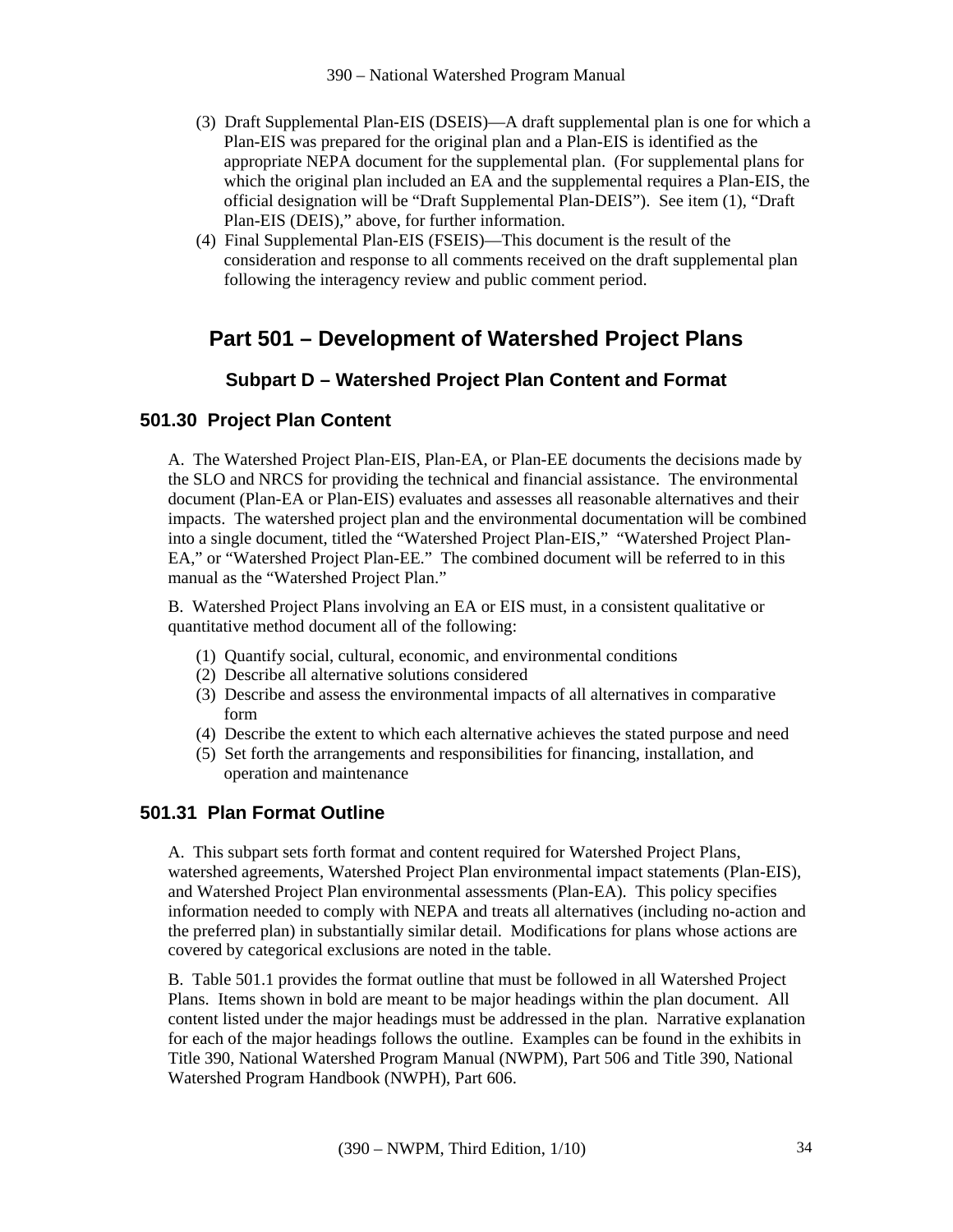# **Table 501.1 Format for Watershed Project Plan-EA / Plan-EIS**

**Cover** [Content Requirements Defined at 40 CFR Part 1502.11]

# **Abstract (Fly Sheet)**

**Watershed Agreement** [excluded from draft for external distribution]. See 390-NWPM, Part 506, Subpart C, Sections 506.30 and 506.31.

# **Table of Contents**

# **Summary (OMB Fact Sheet)**

# **Purpose and Need for Action**

**Scope of the EA/EIS** [for projects covered by categorical exclusions (CEs) entitle section "Scope of the Plan"]

# **Affected Environment**

# **Alternatives**

- Formulation process, including section addressing alternatives considered but eliminated from detailed study
- Description of all reasonable alternatives including all of the following (and a discussion of mitigation measures as appropriate):
	- No-action alternative
	- Agency preferred alternative
	- Other reasonable alternatives, including those not within NRCS authority
	- NED alternative or most cost-effective alternative
- Summary and Comparison of Alternative Plans Table
	- NED account
	- Relevant issues and concerns identified through scoping, including direct, indirect, and cumulative actions and impacts
- **Environmental Consequences** [for projects covered by categorical exclusions (CEs) replace section with EE/CPA-52]
- Effects of each alternative (include context and intensity) on the relevant issues and concerns identified through scoping:
	- Direct, indirect, and cumulative impacts and an assessment of the significance of the impacts (beneficial and adverse)
	- Compliance with Federal, State, and local laws (including any permit requirements)
	- Possible conflicts with land use plans, regional water resource management plans, policies, and controls for the area
	- Risk and uncertainty
	- The relationship between short-term use and long-term productivity
	- Adverse effects that cannot be avoided
	- Precedent for future actions with significant impacts
	- Controversy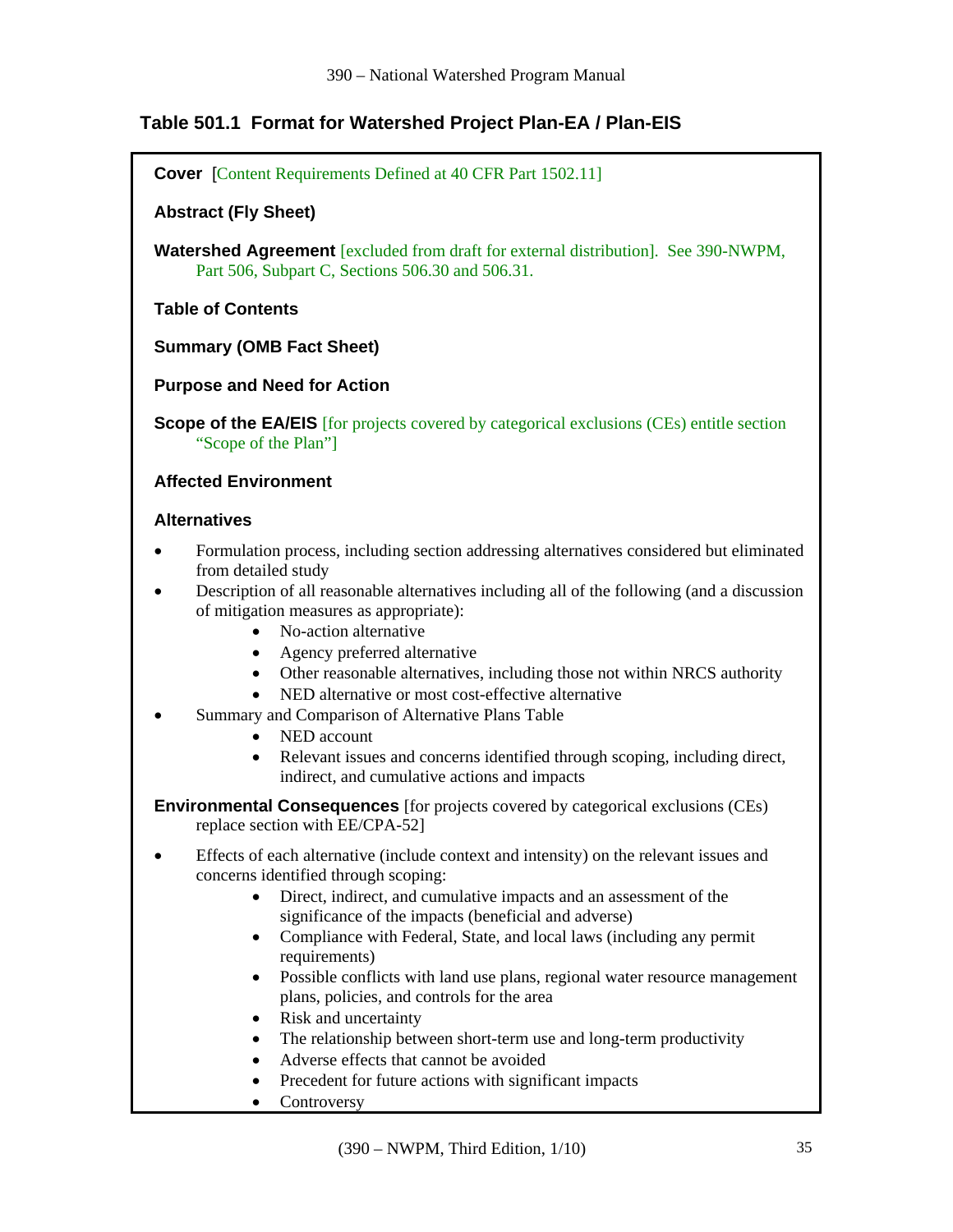|                                  | Irreversible or irretrievable commitments of resources               |  |  |  |
|----------------------------------|----------------------------------------------------------------------|--|--|--|
| $\bullet$                        | Energy and natural or depletable resource requirements (conservation |  |  |  |
|                                  | potential of various alternatives and mitigation measures)           |  |  |  |
| $\bullet$                        | Urban quality, the design of the built environment                   |  |  |  |
|                                  | <b>Consultation, Coordination, and Public Participation</b>          |  |  |  |
| <b>The Preferred Alternative</b> |                                                                      |  |  |  |
| $\bullet$                        | Rationale for alternative preference                                 |  |  |  |
| $\bullet$                        | Measures to be installed                                             |  |  |  |
| $\bullet$                        | Mitigation                                                           |  |  |  |
| $\bullet$                        | Permits and compliance                                               |  |  |  |
| $\bullet$                        | Costs and cost sharing                                               |  |  |  |
|                                  | Installation and financing                                           |  |  |  |
|                                  |                                                                      |  |  |  |
| $\bullet$                        | Operation, maintenance, and replacement<br><b>Economic Tables</b>    |  |  |  |
| $\bullet$                        |                                                                      |  |  |  |
|                                  | <b>Structural Tables</b>                                             |  |  |  |
| <b>References</b>                |                                                                      |  |  |  |
| <b>List of Preparers</b>         |                                                                      |  |  |  |
| <b>Distribution List</b>         |                                                                      |  |  |  |
| <b>Index</b>                     |                                                                      |  |  |  |
| <b>Appendices</b>                |                                                                      |  |  |  |
|                                  | Appendix A — Comments and Responses                                  |  |  |  |
| $\bullet$                        | Appendix B — Project Map                                             |  |  |  |
| $\bullet$                        | Appendix $C$ — Support Maps (as applicable)                          |  |  |  |
|                                  |                                                                      |  |  |  |
|                                  | Appendix D — Investigation and Analysis Report                       |  |  |  |
|                                  | Appendix $E$ — Other Supporting Information                          |  |  |  |
|                                  |                                                                      |  |  |  |

# **501.32 Abstract (Fly Sheet)**

The abstract or fly sheet page may not exceed one page and must include the following: document status (Draft Plan-EA or DEIS; or Final Plan-EA; or FEIS, draft or final supplement), title of proposed action, location (State, county), lead and cooperating agencies, authority, abstract (1 paragraph), due date for comments, contact information, and nondiscrimination statement (see exhibit "Fly Sheet containing an Abstract—Example" in 390-NWPH, Part 606, Subpart B, Section 606.16).

# **501.33 Summary (OMB Fact Sheet)**

The "Summary (Office of Management and Budget Fact Sheet)" section of the Watershed Project Plan is a brief version of the plan. Do not include anything that is not described in the body of the plan. The summary must be written to stand on its own if circulated without the rest of the document and must include the following: title of proposed action, location (State, county), congressional district, sponsors, authority, purpose and need for action, description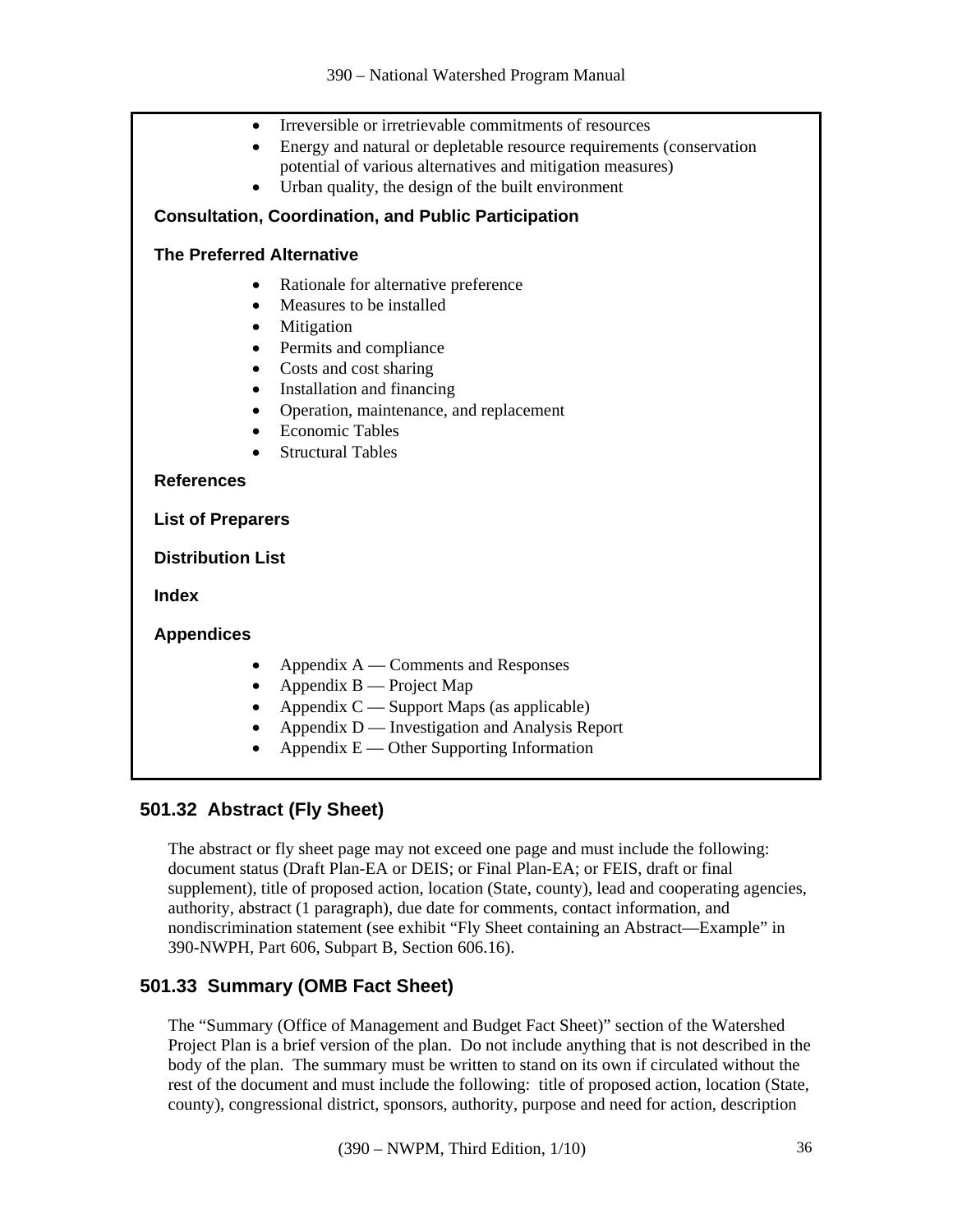of the preferred alternative, resource information, alternative plans considered, project costs by purpose and funding source, project benefits, net economic benefits, period of analysis, project life, environmental impacts, major conclusions, areas of controversy and issues to be resolved (see exhibit "Summary (Office of Management and Budget Fact Sheet)" in 390- NWPH, Part 606, Subpart B, Section 606.17).

### **501.34 Purpose and Need for Action**

The "Purpose and Need for Action" section of the watershed plan explains the underlying problems and opportunities and the goals to be achieved by NRCS and the SLO. This section begins with a clear and concise summary statement of the purpose and need for the proposed action. A discussion will then follow providing sufficient information to adequately demonstrate the underlying need and purpose for the proposed action.

### **501.35 Scope of the EA/EIS**

A. The "Scope of the EA/EIS" section includes results documented in accordance with P&G and 40 CFR Section 1501.7. The Council on Environmental Quality (CEQ) defines scope as the range of actions, alternatives, and impacts to be considered in an EIS (40 CFR Section 1508.25). Scoping is used to identify the significant issues to be analyzed in detail and to eliminate from detailed study the issues that are not significant (40 CFR Section 1501.7). In defining the scope of issues to be addressed in the Plan-EA or Plan-EIS, detail and attention must be focused on connected and cumulative actions associated with the proposed action. For projects with actions entirely covered by categorical exclusions, this section will be entitled "Scope of the Plan" and document concerns associated with, and the issues to be addressed in the proposed plan.

B. The issues relevant in defining the problems and formulating and evaluating alternative solutions are to be identified. The scoping section must include a record of the issues considered. For issues not relevant to the action, the scoping section must address why those issues are not further evaluated. When a resource concern is found to be not relevant, and sufficient rationale is provided, the concern can be eliminated from further consideration. Documentation, such as letters of concurrence from regulatory agencies or citations of published technical papers, must be maintained as part of the administrative record and included in the appendix of the plan. (See exhibit "Resource Concerns for Scoping" in 390- NWPH, Part 606, Subpart B, Section 606.18 and "Summary of Scoping—Example" in section 606.19)

### **501.36 Affected Environment**

The "Affected Environment" section describes the current physical, biological, ecological, economic, and social environment for the watershed and other areas of project impact. This provides the context for determining the effects of alternatives. Some conditions will be constant throughout the evaluated life of the project, while others will be subject to change because of social, economic, and political influences. The information must be adequate to forecast the conditions expected to exist in the future with and without the project.

# **501.37 Alternatives**

#### **A. General**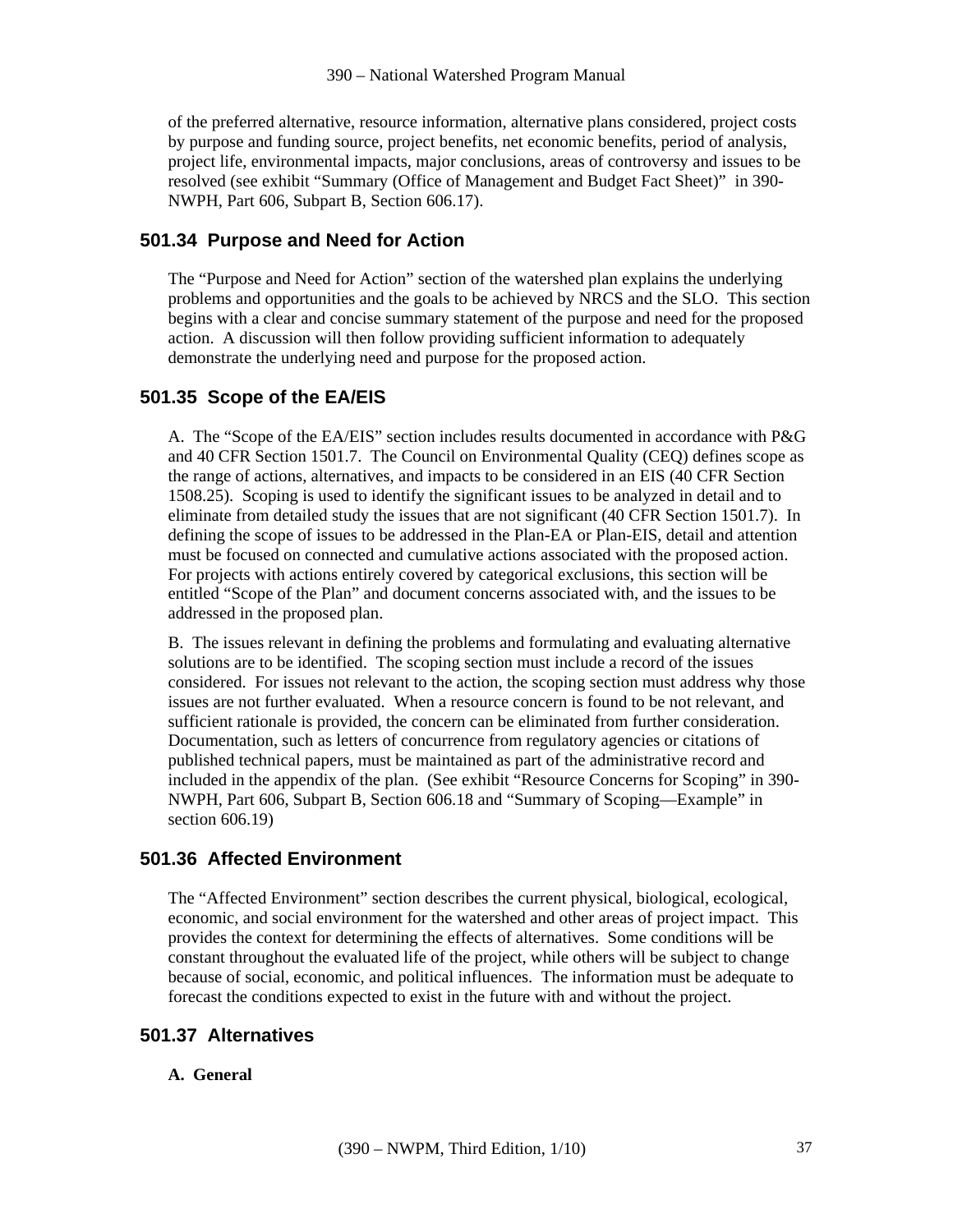The "Alternatives" section describes the rationale of plan formulation from the development and comparison of alternatives to the identification of the preferred alternative. The P&G and NEPA require all reasonable alternatives to be developed and analyzed

#### **B. Formulation Process**

The formulation process is the basis for selecting combinations of measures to include as alternatives. In the formulation of alternative plans, include only increments that provide combined beneficial effects outweighing combined adverse effects.

#### **C. Alternatives Eliminated From Detailed Study**

Any alternative that does not meet the stated purpose and need for action does not need to considered in detail. Alternatives that meet the need for action but do not achieve the purposes may be eliminated from detailed study. "[F]or alternatives which were eliminated from detailed study, briefly discuss the reasons for their having been eliminated" (40 CFR Section 1502.14(a)). Alternatives that may appear reasonable but clearly become unreasonable because of cost, logistics, existing technology, or environmental reasons must be included in this section and the reasons for elimination discussed.

#### **D. Alternatives Description**

(1) The alternatives to be studied must be described and compared in substantial and equal detail. Each alternative plan, including any mitigation, must be clearly described regarding its components, their functions, and costs. The future-without-project (FWOP) conditions or no-action alternative is required in all plans. Reasonable alternatives outside the jurisdiction of NRCS must also be developed.

(2) Where applicable, a description of the hazard potential of each alternative must be included, such as an explanation of the rationale for dam classification and the risk of dam failure from overtopping or from other causes is to be addressed and evaluated. Any damages and flood hazards expected after the project is installed must be described.

### **E. Summary and Comparison of Alternative Plans Table**

In addition to the comparison made in the text, alternatives will also be displayed in the "Summary and Comparison of Alternative Plans" table in order to help the reader discern the relative merits and disadvantages of competing alternatives (see exhibit "Summary and Comparison of Alternative Plans" in 390-NWPH, Part 606, Subpart B, Section 606.21). The FWOP or no-action alternative must be included to allow a complete comparison. The alternative plans must be summarized in comparative form, in substantially equal detail. The table must include major items used in the decisionmaking process. Those concerns determined to be relevant from the "Summary of Scoping—Example" (see exhibit in 390- NWPH, Part 606, Subpart B, Section 606.19) must be included. Significant differences between the alternative plans must be shown and discussed in the text of this section. Estimated installation costs, O&M costs, cost sharing, and the NED account information must also be included in this section of the text.

# **501.38 Environmental Consequences**

A. The intent of the "Environmental Consequences section is to provide the analytical basis for the comparisons of effects presented in the alternatives (for projects covered by categorical exclusions this section will be replaced with the EE/CPA-52). This section must describe the economic, environmental, and social effects of each alternative.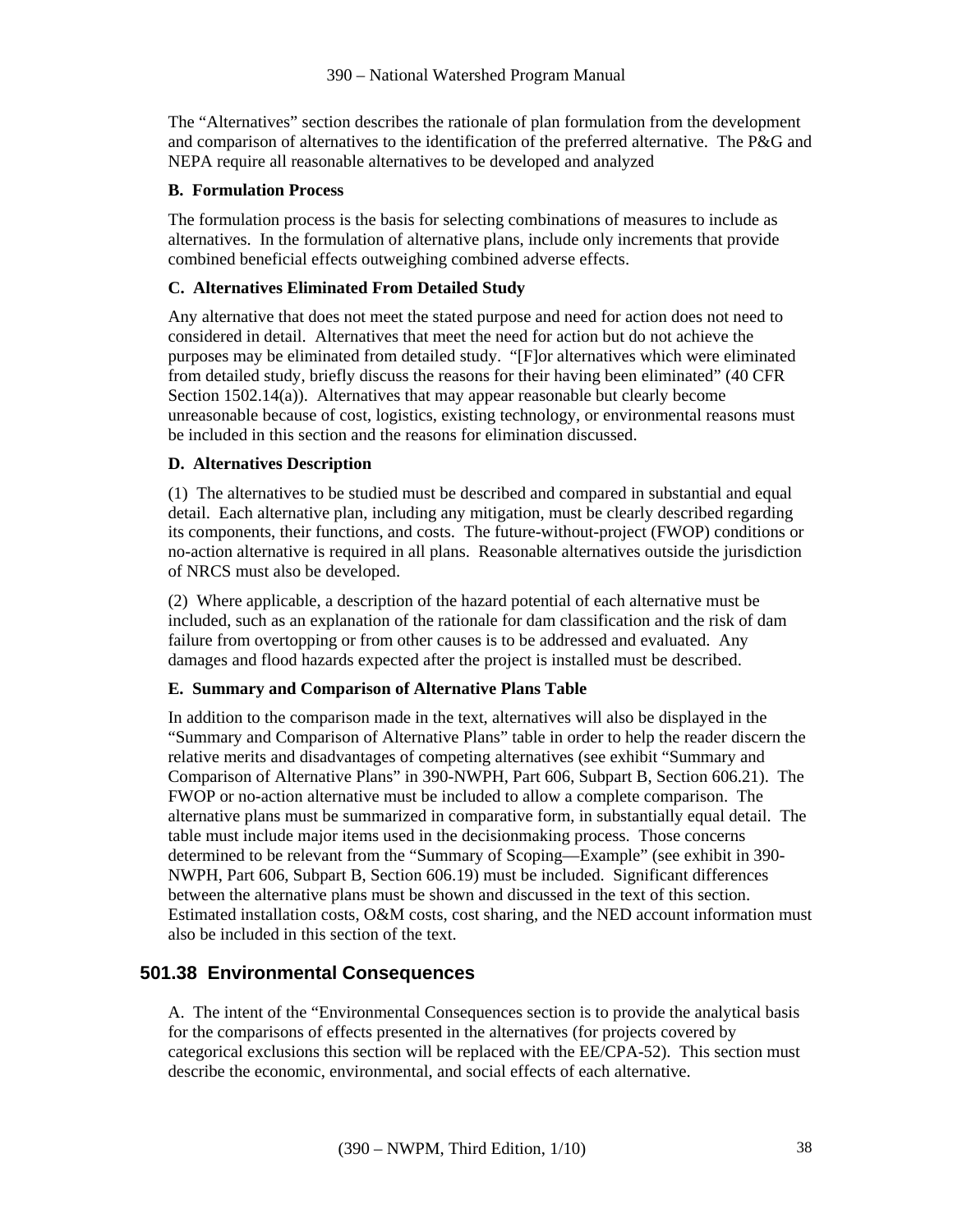- (1) Discuss the significance of all effects and disclose the measures to reduce or eliminate adverse impacts in the Plan-EA or Plan-EIS. The results of the scoping process must be used to determine which factors should be addressed and in how much detail (40 CFR Section 1501.7). The type and kind of information depend on the location, type, scope, and complexity of the planned action. All alternatives including the FWOP alternative must be treated and discussed in substantially equal detail.
- (2) The description of impacts (context and intensity) must be by resource or environmental concern. All relevant concerns must be addressed. All direct, indirect (connected actions), and cumulative effects are to be addressed for each alternative in this section. Guidance on cumulative effects analysis is available at the following website: [http://www.nepa.gov/nepa/ccenepa/ccenepa.htm.](http://www.nepa.gov/nepa/ccenepa/ccenepa.htm)

B. Information identifying any approved regional plans for water resource management in the study area (40 CFR Section 1506.2(d)) and a statement as to whether the proposed project is consistent with such plans (7 CFR Section  $650.11(b)(3)(iii)$ ) must also be discussed in this section.

# **501.39 Consultation, Coordination, and Public Participation**

In this section, the opportunities provided for public participation throughout the process are documented, from the initial request for NRCS assistance to preparation of the final plan. The section also summarizes the consultation and coordination with other agencies.

- (1) The section must include the date, type, and purpose of the activity, as well as the names of participating organizations and the public.
- (2) Special note must be made of the required consultation with the State Historic Preservation Officer and nation-to-nation consultation with appropriate federally recognized Tribal governments regarding cultural resources and sacred and cultural sites and with Tribal governments regarding other resource and economic concerns, and coordination with the Fish and Wildlife Service and the National Marine Fisheries Service regarding endangered and threatened species.
- (3) Coordination and discussion on the permitting process with the U.S. Army Corps of Engineers must be included as well.

# **501.40 The Preferred Alternative**

A. In this section, the preferred alternative is described along with the rationale for the preference. If the NED plan is selected, the rationale must be provided to support that the primary objective of maximizing net economic benefits is being achieved. Key factors that influenced the decision on the preferred alternative must be described. If the NED plan is not selected, the status of the exception to the NED plan requirement must be documented.

B. This section describes the measures to be installed including the mitigation features, permits and compliance requirements, costs, installation sequence and responsibilities, and financing of the project. Operation, maintenance, and replacement responsibilities are described.

C. Economic and structural tables must be included for the preferred alternative. Economic tables must include information relevant to the costs and benefits of the project plan. Structural tables must include information relevant to the design of the measure. The economic and structural tables ("Tables 1-6") are found in the exhibits in 390-NWPM, Part 506, Subpart B.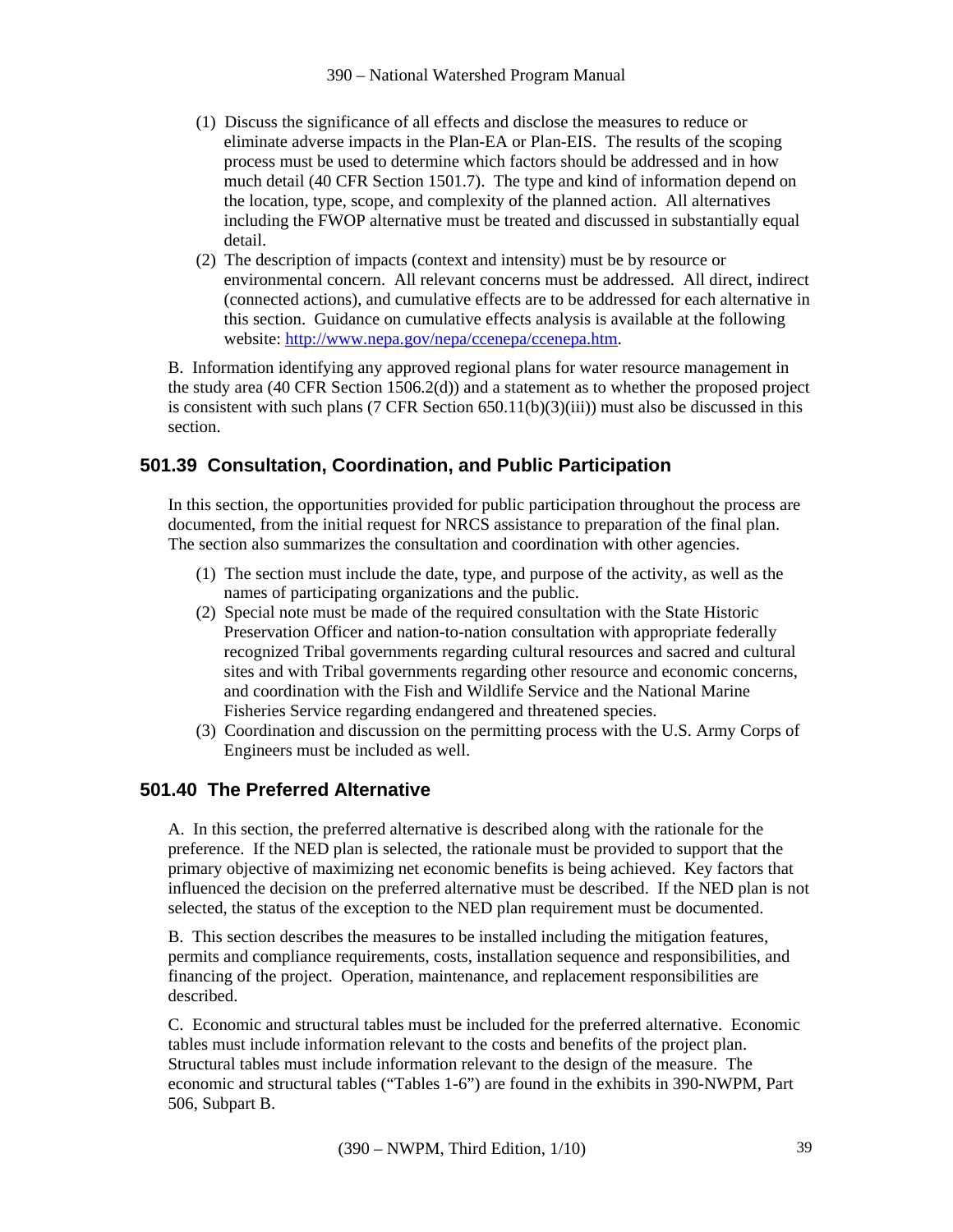# **501.41 References**

This section provides the sources of the information contained in the document. If supporting data are incorporated by reference, then the material being referenced must be briefly summarized for the reader to understand the context of the material being incorporated. This section also includes information on how the reader can arrange to obtain and review the material being referenced. Material based on proprietary data that are not available for review may not be incorporated by reference (40 CFR Section 1502.21).

# **501.42 List of Preparers**

The list of preparers includes the key NRCS State, area, and field office personnel who were directly responsible for significant input in preparing the Watershed Project Plan. Consultants, individuals, and personnel from other agencies are included if they made significant input. The list must include the person's name, current title, education, experience, employer, and other pertinent qualifications, publications, and professional licenses (see exhibit "List of Preparers—Example" in 390-NWPH, Part 606, Subpart B, Section 606.22).

# **501.43 Distribution List**

This is a listing of the agencies, organizations, and persons to whom the Watershed Project Plan-EA or Plan-EIS is sent.

# **501.44 Index**

This section lists key words, phrases, or subheadings along with appropriate page numbers. Examples of entries include alternatives, archeological resources, installation costs, land treatment, mitigation, National Economic Development Plan, operation, maintenance, replacement, plan elements, sedimentation, and water quality. If other agencies or organizations are mentioned in the document, they must be included in the index.

### **501.45 Appendices**

#### **Appendix A, "Comments and Responses"**

This appendix contains the letters and oral comments received on the draft and final plan, as well as responses to all comments in both the draft and final plans. However, on the draft plan, the following must be added: "To be included in final environmental impact statement or assessment."

#### **Appendix B, "Project Map"**

A color project map must be prepared to show the location of important project measures and the location and extent of important watershed conditions that will be affected by the works of improvement to be installed. The map must show the location and kind of measures, watershed areas above structures that have floodwater retarding capacity, and benefited areas.

### **Appendix C, "Support Maps" (as appropriate**)

This appendix contains support maps for the watershed project plan. It includes urban floodplain maps that minimally display the 100-year and 500-year frequency flood limits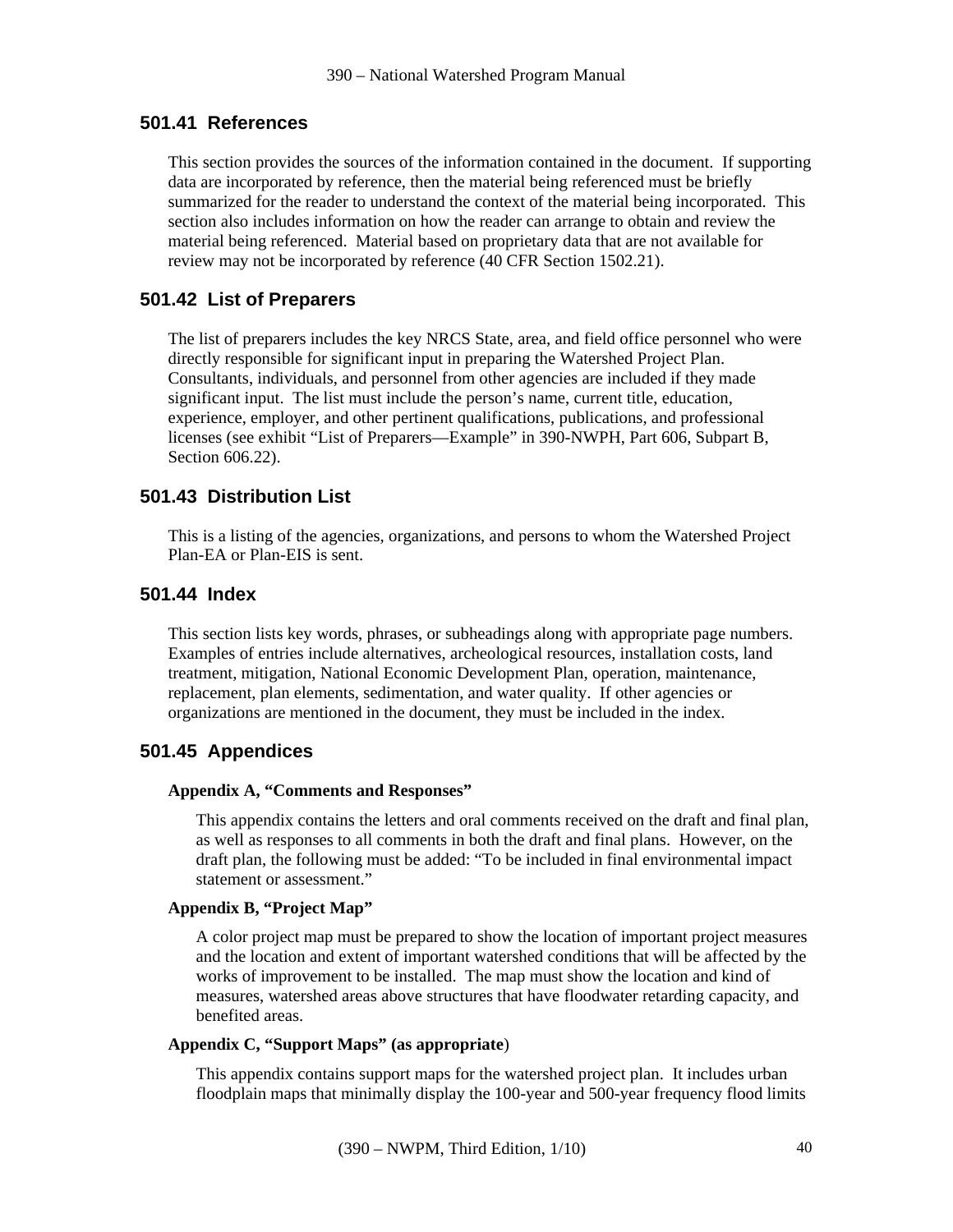and depth, breach impact areas, recreation development maps and other informational maps.

#### **Appendix D, "Investigations and Analyses Report"**

The purpose of the Investigations and Analyses Report is to present information that supports the formulation, evaluation, and conclusions of the watershed plan. The report is required for all plans and must be included as an appendix. The report is organized under appropriate headings, such as project formulation, cost allocation, engineering, biology, hydrology, geology, land use, water quality, economics, or cultural resources. The procedures, techniques, assumptions, and the scope and intensity of the investigations for each subject must be described in sufficient detail so that a reader not familiar with the watershed or its problems can form an opinion on the adequacy of the plan. This report supplements information contained in the plan; it does not replace or duplicate such information.

#### **Appendix E, "Other Supporting Information"**

This section, rather than the body of the document, is used if tabular or other supporting data are needed to make a point. If material incorporated by reference needs further explanation, this section can expand on the discussion provided in the main body of the plan's text.

# **Part 502 – Reviews and Approvals**

### **Subpart A – Approval for NED Exceptions**

#### **502.0 Exceptions to the NED Plan Requirement**

For water resource plans, a plan recommending Federal action must be the alternative plan that reasonably maximizes net economic benefits consistent with protecting the nation's environment, unless an exception is granted. Exceptions to the National Economic Development (NED) plan can only be granted by the Chief. Exceptions will be considered based on other Federal, State, local or international concerns not fully addressed by the NED plan. An exception is not required for non-water-resource plans that meet the requirements of Title 390, National Watershed Program Manual (NWPM), Part 501, Subpart B, Section 501.11B(1) (of this manual).

### **502.1 Timing and Documentation**

The State Conservationist (STC) must request an exception to the NED plan through the Deputy Chief for Programs at the earliest possible stage in the development of the Watershed Project Plan. Exceptions must be supported by sufficient documentation, as set forth in principle 6 of Economic and Environmental Principles and Guidelines for Water and Related Land Resources Implementation Studies (P&G). The request for an exception will be forwarded to the Chief, subject to review by the Programs and coordination with the Science and Technology deputy chief area, as necessary.

#### **502.2 Watershed Rehabilitation Projects**

**The following only applies to the Watershed Rehabilitation Program**: In cases where human life is at risk in the event of catastrophic failure of an existing dam that does not meet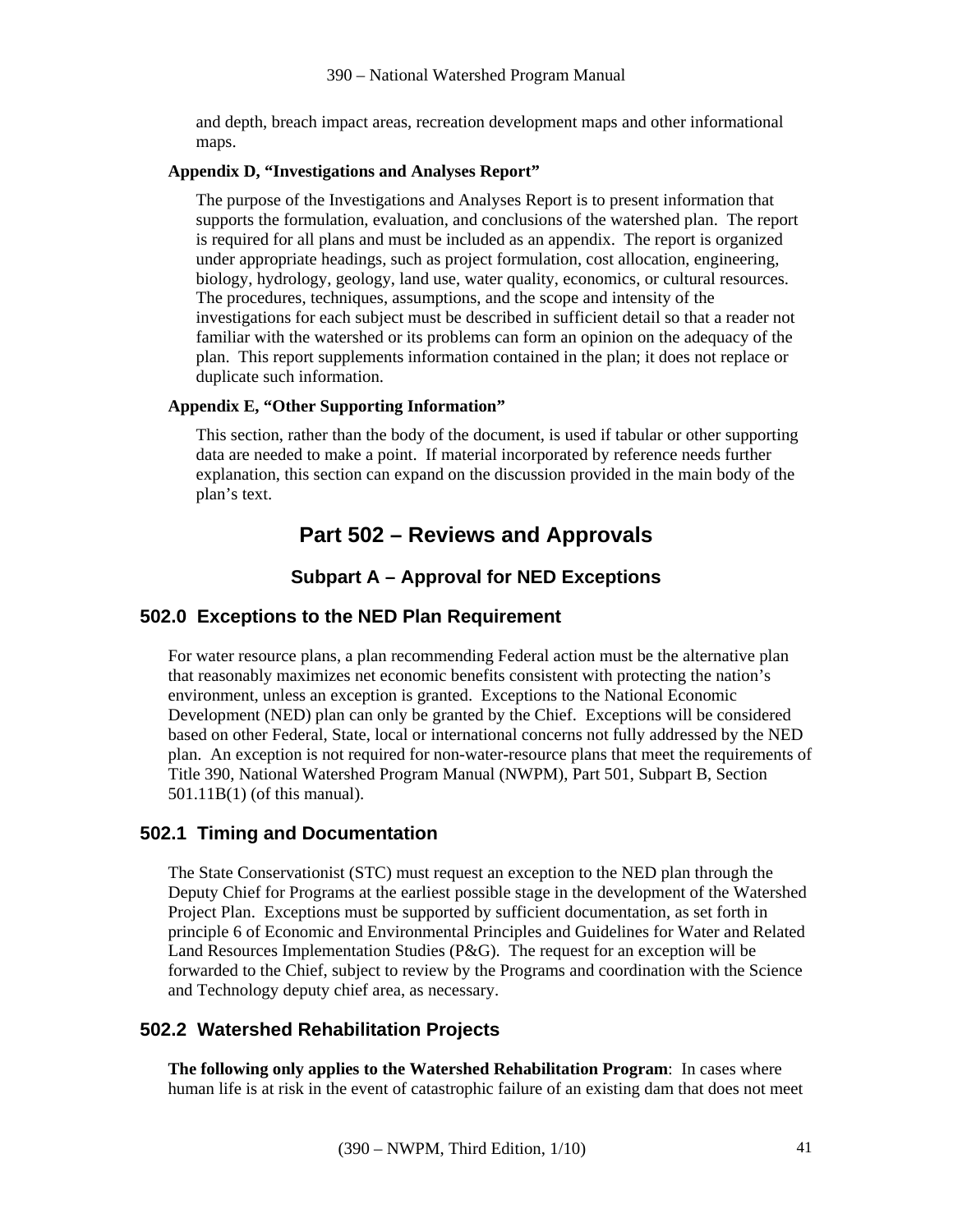current safety and performance standards, an overriding reason for an exception to the NED plan requirement exists.

- (1) To avoid seeking individual exceptions in such cases, the NED plan is defined as the **federally** assisted alternative with the greatest net economic benefits. Thus, for rehabilitation projects, the no-action alternative may not be identified as the NED alternative, but will continue to be included to allow a valid comparison of the reasonable alternatives.
- (2) Rehabilitation alternatives, required by legislation and policy to be evaluated, include: no action; decommissioning; rehabilitation; and, where applicable, relocation of at-risk dwellings, as well as additional alternatives, as appropriate.
- (3) If all reasonable alternatives result in the same benefits, use a least-cost analysis to evaluate alternatives and select the NED plan. If benefits of all alternatives are not the same, a benefit-cost analysis will be completed for all reasonable alternatives. A project-specific exception would be required if the policy-identified NED plan is not selected.

# **502.3 NED and Projects Requiring Congressional Approval**

For projects that require congressional approval, the decision regarding an exception will be finalized before a Watershed Project Plan is forwarded for additional review to the U.S. Department of Agriculture (USDA) and the Office of Management and Budget (OMB).

# **Part 502 – Reviews and Approvals**

# **Subpart B – Technical and Policy Reviews**

# **502.10 Plan Review**

A. This subpart describes required procedures for technical and policy reviews of Watershed Project Plans. All Watershed Project Plan-EA and Plan-EISs must have technical and policy reviews.

- (1) The STC is responsible for public and interagency participation throughout the project planning process, including scoping, public meetings, and required consultations.
- (2) An interdisciplinary State-level technical review is conducted by NRCS State staff.
- (3) National-level technical review is conducted by the National Water Management Center (NWMC).
- (4) Public and interagency review is conducted consistent with procedures in Title 390, National Watershed Program Manual (NWPM), Part 502, Subpart C.
- (5) Programmatic review is conducted by the appropriate national program manager: the National Watershed Surveys and Planning (WSP) Program manager for watershed project plans, the Watershed Operations Program manager for watershed plan modifications (both revisions and supplements), and the Watershed Rehabilitation Program manager for rehabilitation plans.

B. The STC must ensure that the technical and policy reviews of the plan have met the following criteria: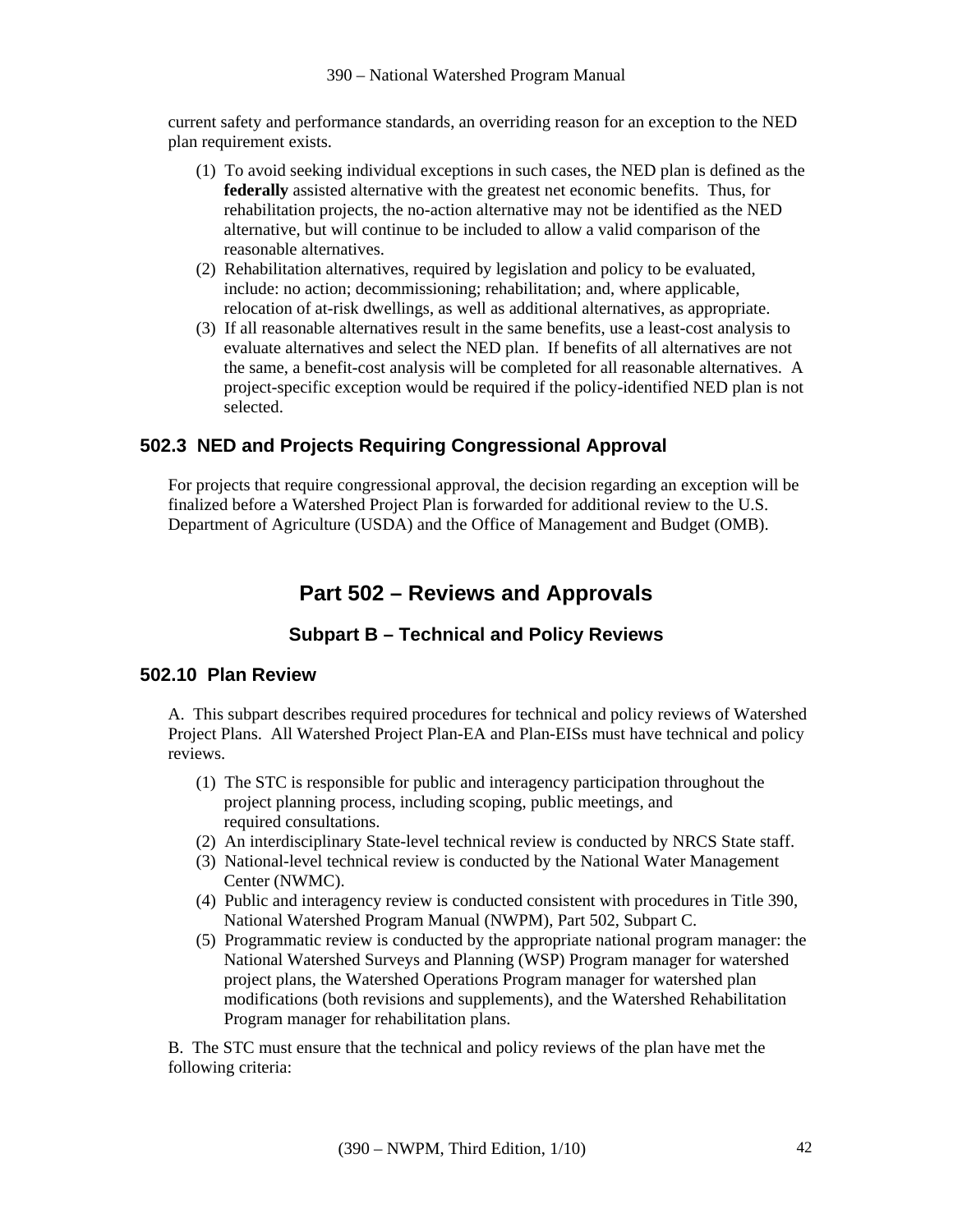- (1) Appropriate interdisciplinary planning and evaluation procedures have been followed, and a plan has been formulated that addresses the concerns of the sponsoring local organizations (SLO) and the mission of NRCS with consideration of economic, environmental, and social impacts.
- (2) All surveys, investigations, consultation requirements, and analyses are coordinated and run concurrently with the development of the Plan-EA or Plan-EIS and are made in sufficient scope and intensity to support the project.
- (3) Public and interagency participation are sufficient and properly planned, discussed and documented in the plan.
- (4) The plan clearly and correctly reflects watershed conditions and problems, with and without the project.
- (5) The kind, nature, and estimated cost of measures to be installed including mitigation, are properly determined, displayed, and documented in the Plan-EA or Plan-EIS.
- (6) The anticipated effects on the environment and on solving the problems, including the evaluation of benefits and impacts, have been determined and exhibited, and mitigation has been provided as appropriate.
- (7) The manner of financing, installing, operating, and maintaining the project has been determined and discussed.
- (8) The project, as formulated, meets the requirements of Public Law 83-566, NRCS policy, congressional criteria, Executive orders, the National Environmental Policy Act (NEPA), P&G (as applicable), and other applicable laws and regulations.
- (9) The plan conforms to established standards and NRCS requirements for technical quality.
- (10) Requirements for permits, consultation and mitigation have been considered, evaluated and discussed in the development and evaluation of plan alternatives.
- (11) The plan content and format conforms to the requirements of 390-NWPM, Part 501, Subpart D.

# **502.11 NRCS Reviews**

### **A. State Staff Review**

An internal interdisciplinary review of plans must be conducted by appropriate NRCS State staff to ensure that the problems identified, alternatives considered, preferred alternative, and effects are adequately described, and the plan has been developed in accordance with national policy.

### **B. National Water Management Center Review**

(1) The STC must submit an unsigned draft watershed plan to the NWMC director, prior to interagency review circulation. Do not submit the draft plan for review until after undertaking any applicable public scoping meetings to ensure that the plan addresses and focuses on issues of concern to the public and other agencies and that it does not prejudice the evaluation or selection of any alternative.

(2) NWMC will conduct a thorough review and provide assistance on the unsigned draft watershed plan in conjunction with the STC to determine whether the draft plan follows the planning process, provides the rationale for plan selection, and conforms to NRCS policy and watershed planning standards including NEPA.

(3) NWMC will prepare written comments on the unsigned draft watershed plan and provide these to the STC and appropriate national program manager. Comments will include appropriate recommendations for resolving deficiencies.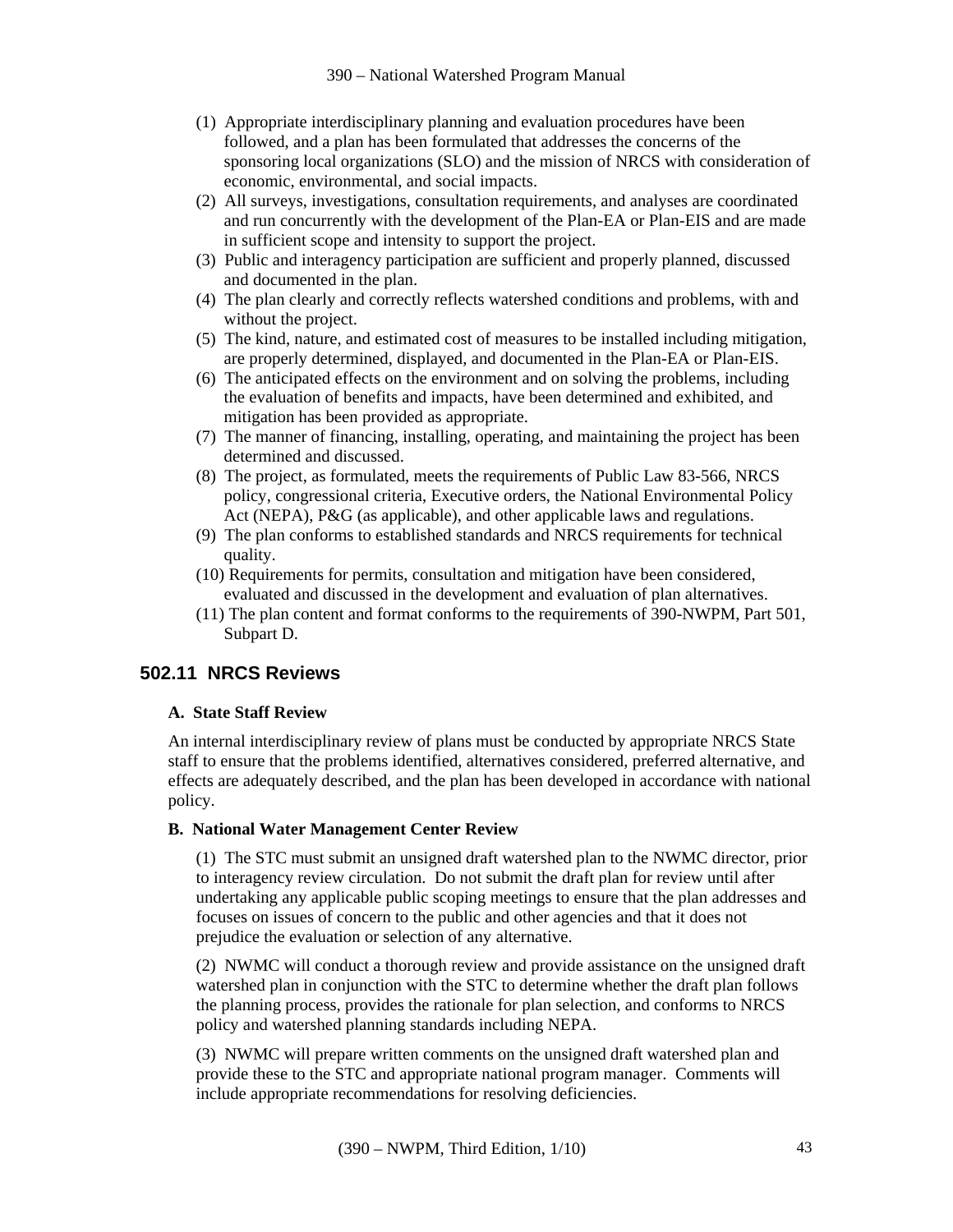(4) The STC will document the disposition for each NWMC comment, indicating the passages in the rewritten public review draft Plan-EA or Plan-EIS in which the comment was addressed.

(5) A copy of the final Plan-EA or Plan-EIS and comment disposition documentation must be provided to the NWMC director and the appropriate national program manager.

#### **C. Programmatic Review**

(1) After the National Water Management Center, public, and interagency review comments have been addressed, the NRCS national program managers must conduct a final review for programmatic compliance.

(a) The national program manager for the National Watershed Surveys and Planning (WSP) Program will conduct the final review of all Watershed Project Plans for programmatic compliance. The Watershed Project Plan must contain all required sections with sufficient detail as described in 390-NWPM, Part 501, Subpart D, "Watershed Project Plan Content and Format."

(b) The national program manager for the National Watershed Operations Program will review all watershed operations modifications (Revisions and Supplemental Watershed Plans) for programmatic compliance.

(c) The national program manager for the National Watershed Rehabilitation Program will review all Watershed Rehabilitation Plans for programmatic compliance.

(2) The Watershed Project Plan is complete when approved by the STC ensuring technical and policy adherence and reviewed by the WSP program manager for programmatic compliance.

# **Part 502 – Reviews and Approvals**

# **Subpart C – Public and Interagency Review**

# **502.20 Inviting Comments**

After preparing a draft Watershed Project Plan-EA or Plan-EIS, including the recommendation of the NWMC review, and before preparing a final Watershed Project Plan-EA or Plan-EIS, the SLO and NRCS must solicit public and interagency review comments from all of the following:

- (1) Any Federal agency that has jurisdiction by law or special expertise with respect to any environmental impact involved or that is authorized to develop and enforce environmental standards
- (2) The Governor or agencies designated by the Governor to review Watershed Project Plans
- (3) Appropriate State and local agencies that are authorized to develop and enforce environmental standards
- (4) Indian Tribes, when the effects may be on a reservation or lands of interest to a Tribe
- (5) Any agency that has requested that it receive statements on actions of the kind proposed
- (6) The U.S. Department of Interior
- (7) Persons or organizations that may be interested or affected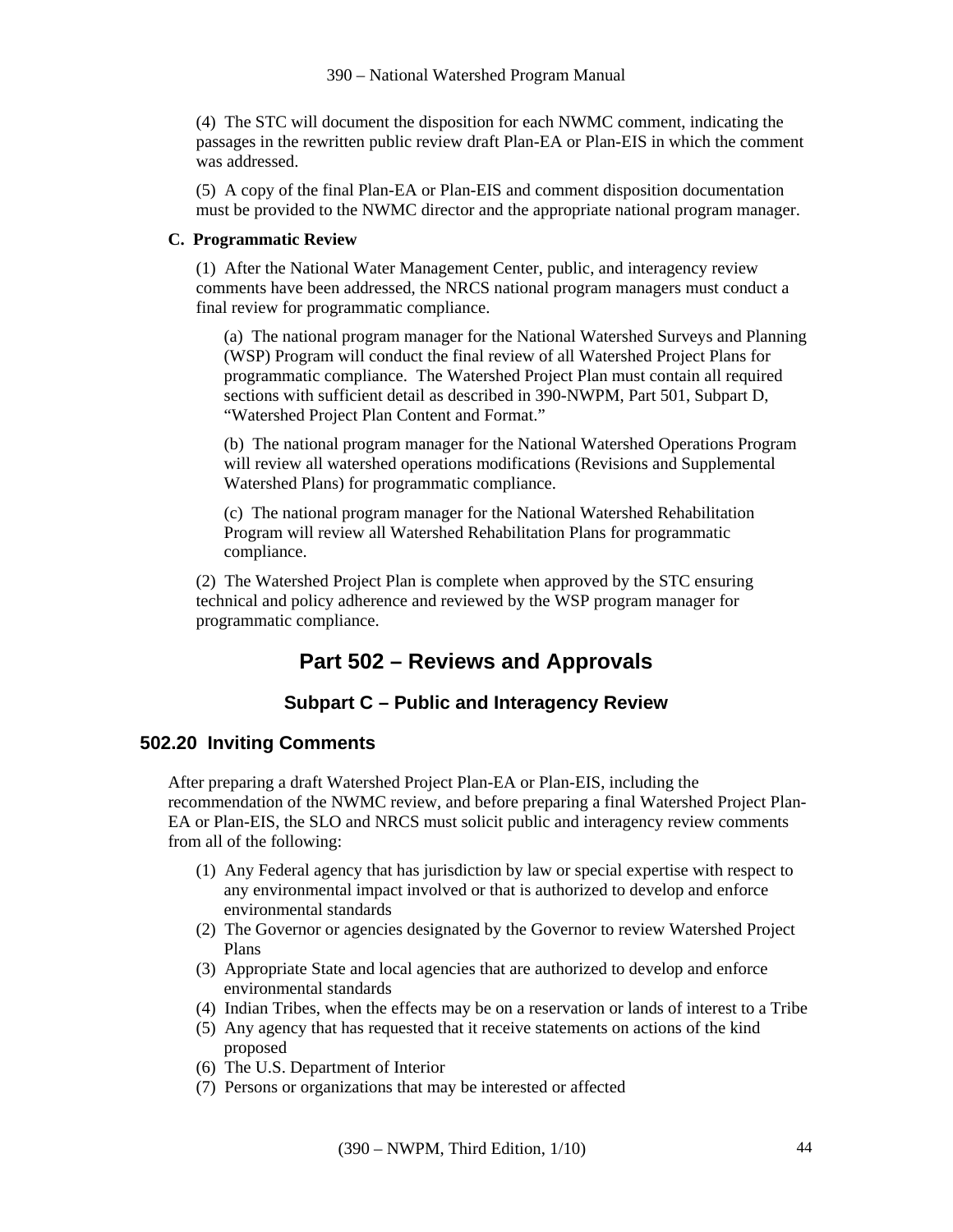# **502.21 NEPA Requirements**

- A. For a Plan-EA, the public must be involved in the development of the Plan-EA.
	- (1) The public must be informed of the availability of the draft Plan-EA by utilizing the appropriate local and State media.
	- (2) All planning efforts by NRCS and the sponsors must include well publicized public meetings to obtain public input and views on the project (7 CFR Section 622.30(c)). A public informational meeting must be held during or immediately before the review period to review the Plan-EA.
	- (3) The FONSI must be distributed to potentially affected stakeholders, as appropriate.
	- (4) For projects where the proposed action is covered by a categorical exclusion, the public will be involved in the development of the plan to the extent the STC deems appropriate. No waiting periods are required for plans covered by a categorical exclusion for purposes of NEPA. The STC will require a waiting period if it is determined it would be appropriate or helpful for planning or public involvement purposes.
	- (5) The U.S. Fish and Wildlife Service must be consulted in the preparation of all plans (Public Law 83-566 Section 12(1)).

B. If the public has been involved in development of the project or the environmental assessment, the agency may take administrative action after issuing of the FONSI and publishing of the notice of availability in appropriate local and State media. In these cases, there is no formal requirement for a waiting period after preparation of the FONSI. However, a 30-day public review period of the EA and FONSI is required in any of the following situations:

- (1) When the proposed action would normally require a Plan-EIS
- (2) When the proposed action is without precedent
- (3) When the proposed action may involve new construction in a wetland where early public review is not afforded (Executive Order 11990)
- (4) When the proposed action is proposed, conducted, supported, or allowed to be located in a floodplain (Executive Order 11988)

C. For a Plan-EIS, the public review and administrative decision-making waiting periods must be in accordance with NEPA (40 CFR Section 1506.10).

- (1) The following minimum public review comment periods are required:
	- For a Draft Plan-EIS: Forty-five (45) day public review period
	- For a Final Plan-EIS: Thirty (30) day public review period
- (2) In addition to these public review timeframes, no decision or preparation of the Record of Decision on the proposed action may be made or recorded by a Federal agency until the later of the following dates:
	- For a Draft Plan-EIS: Ninety (90) days after publication of the notice
	- For a Final Plan-EIS: Thirty (30) days after publication of the notice
- D. To following additional requirements apply to a Plan-EIS:
	- (1) The STC must provide five hard copies to the Environmental Protection Agency (EPA) Office of Federal Activities and three hardcopies to the regional EPA environmental review office.
	- (2) EPA must publish notices of availability of the Draft Plan-EIS in the Federal Register.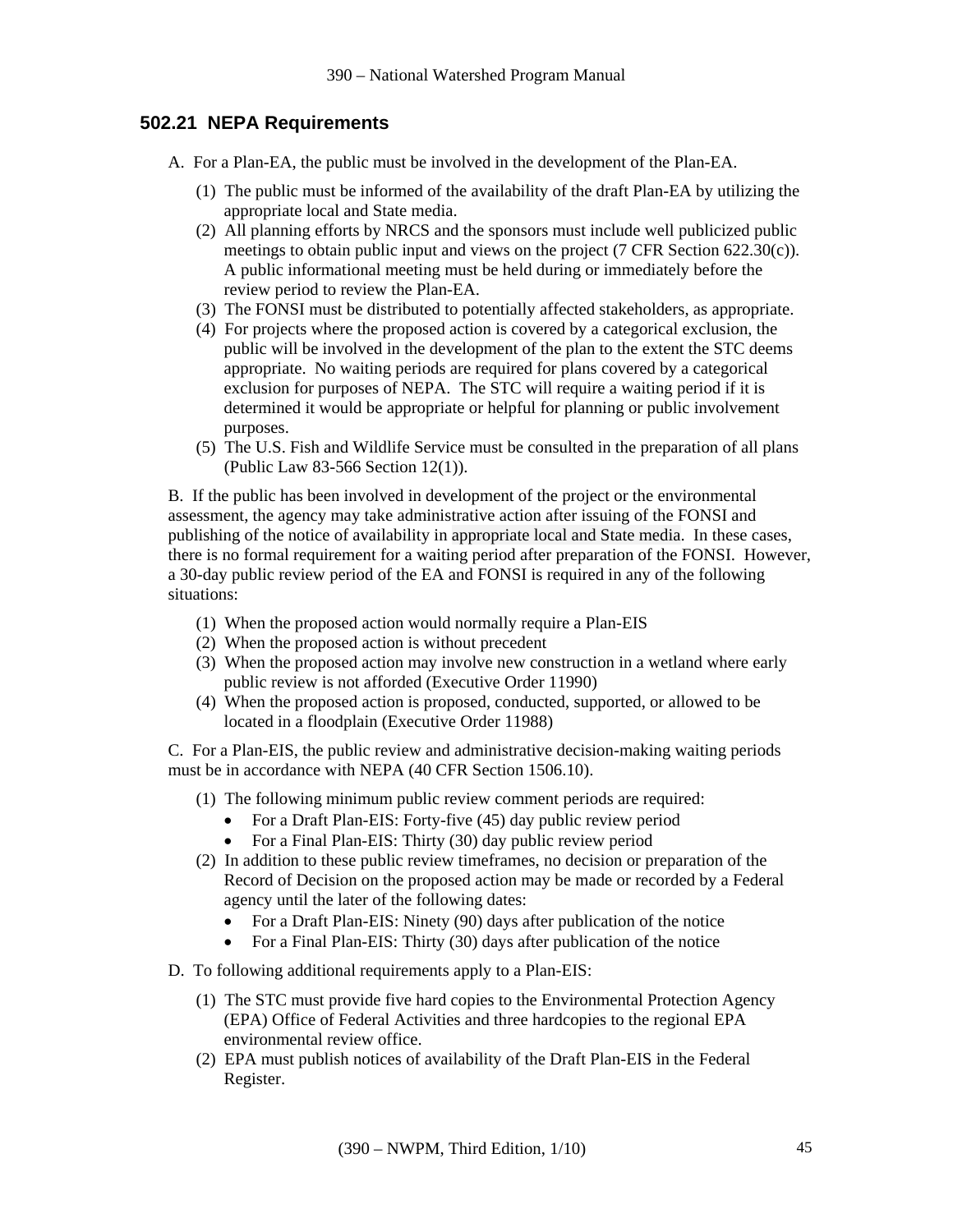- (3) The 45-day comment period for the Draft Plan-EIS begins on the date that EPA publishes the notice of availability in the Federal Register.
- (4) The 30-day comment period for the Final Plan-EIS begins on the date that EPA publishes the notice of availability in the Federal Register.

### **502.22 Consideration of Review Comments**

A. The SLO and NRCS must fully address all substantive comments received during the comment period. Comments must be incorporated into the Final Plan-EA or the Final Plan-EIS, where possible. For a Plan-EA or Plan-EIS, all substantive comments and responses to the comments must be included in an appendix of the final plan.

B. For a Plan-EIS, comments received from EPA will be accompanied by a rating. EPA reviews the Plan-EIS using an alphanumeric rating system, in which it assigns a numeric rating on the adequacy of the document and an alphabetical rating on the environmental impact of the project.

- (1) Comments will be addressed on the Draft Plan-EIS in either a revised Draft Plan or in the Final Plan-EIS if the document receives any of the following ratings from EPA: EC (Environmental Concerns), EO (Environmental Objections), EU (Environmentally Unsatisfactory), Category 2 (Insufficient Information), or Category 3 (Inadequate), and substantive comments are attached.
- (2) EPA will review the Final Plan-EIS to determine whether its comments on the Draft Plan-EIS were addressed. As outlined in EPA policy, EPA does not provide a rating on the Final Plan-EIS; it simply reviews the final document to determine whether EPA's comments were addressed in the Final Plan-EIS.

#### **502.23 Making the Decision**

#### **A. In the Case of a Watershed Project Plan-EA**

(1) After verifying through documentation in the EA that a Plan-EIS will not be required, the STC must prepare and sign a FONSI and publish a notice of its availability in a local newspaper or, if the action has national significance, publish it in the Federal Register. The watershed agreement in the Plan-EA must then be signed, first by the SLO and then by the STC. NRCS can take action upon preparation and signature of the FONSI unless a 30-day waiting period is required (see Title 390, National Watershed Program Manual (NWPM), Part 502, Subpart C, Section 502.21).

(2) The STC must transmit a manually signed copy to each SLO and inform each SLO that a request for funding authorization will be submitted to the Chief.

#### **B. In the Case of a Watershed Project Plan-EIS**

(1) The STC must provide five hardcopies of the Final Plan-EIS to the EPA headquarters Office of Federal Activities and three hardcopies to the regional EPA environmental review office. At the same time, the STC must provide copies to the SLO, the Forest Service; other participating agencies; the U.S. Department of the Interior; and each agency, group, or individual who provided substantive comments on the draft. EPA will publish a notice of availability of the Final Plan-EIS in the Federal Register. The date that EPA publishes the notice of availability is when the 30-day public review period of the Final Plan-EIS begins.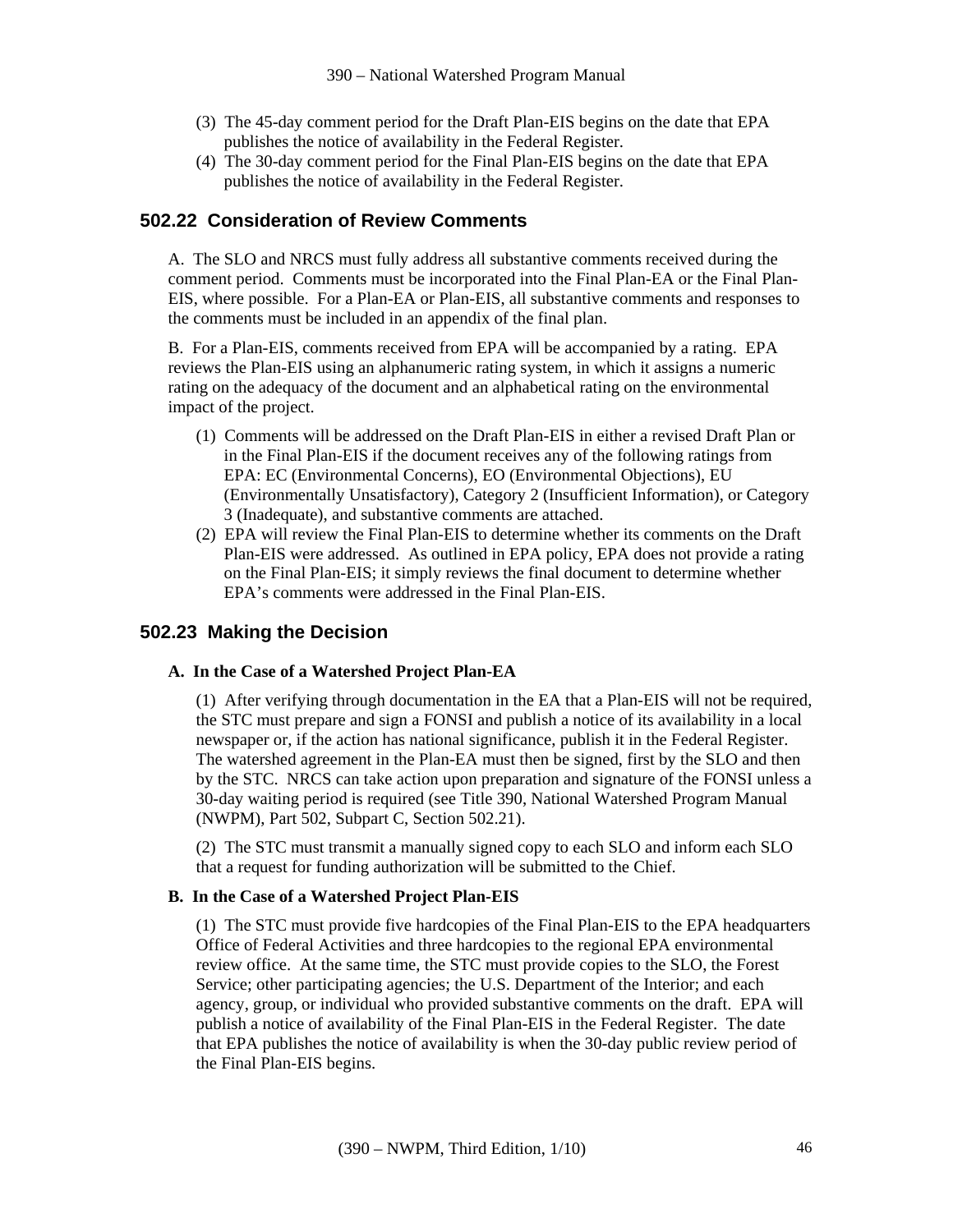(2) The next step is for the SLO and STC to decide whether to implement the proposed plan. The STC's decision cannot be made sooner than 90 days after the Federal Register publication of the notice of availability of the Draft Plan-EIS or 30 days after the Federal Register publication of the notice of availability of the Final Plan-EIS (CEQ Regulation 40 CFR 1506.10). Thereafter, the STC must prepare and sign a Record of Decision (ROD), and the SLO and STC must sign the watershed agreement in the Final Plan-EIS.

(3) The STC must send a copy of the ROD to all who provided comments on the Draft and Final Plan-EIS. The STC will also send a notice of availability of the ROD to the Federal Register. Any substantive comments received on the Final Plan-EIS may be addressed in the ROD. The notice of availability must clearly indicate what the decision is, such as, "Notification that a Record of Decision to proceed with the installation of the Elm Creek Watershed Project is available."

(4) The STC will notify the SLO that the plan has been approved by transmitting a manually signed copy to each sponsor.

# **Part 502 – Reviews and Approvals**

# **Subpart D – Fund Authorization**

# **502.30 Approval Authorities for Watershed Project Plans**

Watershed Project Plans are complete when approved by the STC, ensuring technical and policy adherence, and then reviewed for programmatic compliance. The completed Final Plan-EA or Plan-EIS is then sent with a letter requesting fund authorization to the Chief. Funding is authorized by the Chief after a plan has been approved. In some cases, the plan must be approved by the appropriate committees of Congress before the Chief can authorize funding. Plans that do not require congressional committee approval are referred to as administratively approved plans. Table 502.1 summarizes approval authorities for new Watershed Project Plans.

| <b>Public Law</b><br>83-566<br><b>Construction</b><br><b>Cost</b> | <b>Total Capacity of Any</b><br><b>Single Structure</b>          | <b>Approval Required</b>                                                                                                                                                                                                                 |
|-------------------------------------------------------------------|------------------------------------------------------------------|------------------------------------------------------------------------------------------------------------------------------------------------------------------------------------------------------------------------------------------|
| Less than \$5<br>million                                          | Less than 2,500 acre<br>feet                                     | Plan approval – State Conservationist<br>Funding authorization – Chief                                                                                                                                                                   |
| \$5 million or more                                               | More than 2,500 acre<br>feet and<br>Less than 4,000 acre<br>feet | Plan approval – State Conservationist<br>Funding authorization – Chief, subject to<br>prior approval by the Senate Committee on<br>Agriculture, Nutrition, and Forestry, and the<br>House of Representatives Committee on<br>Agriculture |

# **Table 502.1 Watershed Project Plan Approval Authorities**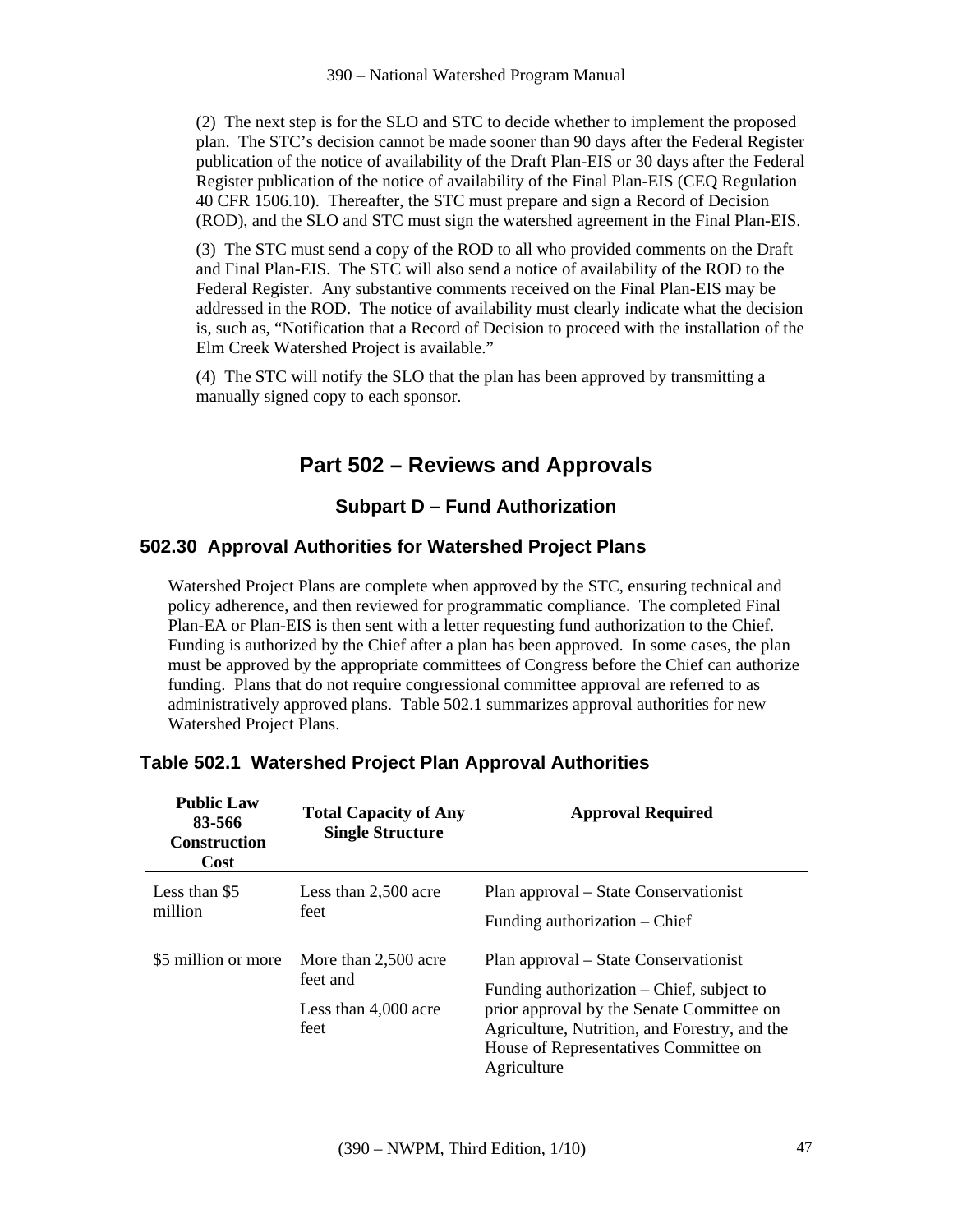| Any amount | More than 4,000 acre<br>feet | Plan approval – State Conservationist<br>Funding authorization – Chief, subject to<br>prior approval by the Committee on<br>Environment and Public Works of the Senate,<br>and the Committee on Transportation and<br>Infrastructure of the House of<br>Representatives |
|------------|------------------------------|-------------------------------------------------------------------------------------------------------------------------------------------------------------------------------------------------------------------------------------------------------------------------|
|------------|------------------------------|-------------------------------------------------------------------------------------------------------------------------------------------------------------------------------------------------------------------------------------------------------------------------|

# **502.31 Plans That Can Be Approved Administratively**

A. The STC must request funding authorization from the Chief by submitting a signed original of the Watershed Project Plan and a letter requesting funding authorization of the Watershed Project Plan. The letter will include the names and addresses of the Senators and Representative of the watershed project area, the congressional District number, and hydrologic unit number.

B. All of the following must be provided to the program manager:

- (1) Four hardcopies (with the OMB Fact Sheets) of the final Watershed Project Plan
- (2) Finding of No Significant Impact (EA and FONSI) or Record of Decision (EIS and ROD)
- (3) An electronic copy of the Watershed Project Plan
- (4) NWMC (peer review) comments and disposition of each comment

C. The STC must also submit one copy of the approved plan, including disposition of peer review comments, to the NWMC director.

D. The national program manager of the Watershed Surveys and Planning Program will conduct the final programmatic review and prepare a letter for the NRCS Chief's signature for plan authorization. Plan authorization by the Chief for each Watershed Project Plan is required before any funds may be utilized for implementation.

# **502.32 Plans That Require Congressional Approval**

### **A. State NRCS Responsibilities**

(1) The STC must submit a manually signed original of the Watershed Project Plan-EA or Plan-EIS to the Chief of NRCS with a transmittal letter requesting funding authorization. The letter must include the names and addresses of the Senators and Representative of the watershed project area, congressional district number, and hydrologic unit number. The letter must include any approved requests for exception to the NED plan (see Title 390, National Watershed Program Manual (NWPM), Part 502, Subpart A, Sections 502.0 and 502.1) and supporting documentation.

(2) The STC must also send four hardcopies of the final plan and the NWMC review comments and the disposition of those comments to the program manager. The STC must be prepared to submit up to 30 additional hardcopies (with the OMB Fact Sheet) upon request from the Conservation Planning and Technical Assistance Division (CPTAD), for the use of the congressional committees. The STC must also provide one copy of the plan to the director of the National Water Management Center.

(3) After the STC receives notification from the Chief of project approval by congressional committees, the STC must notify the State agency having supervisory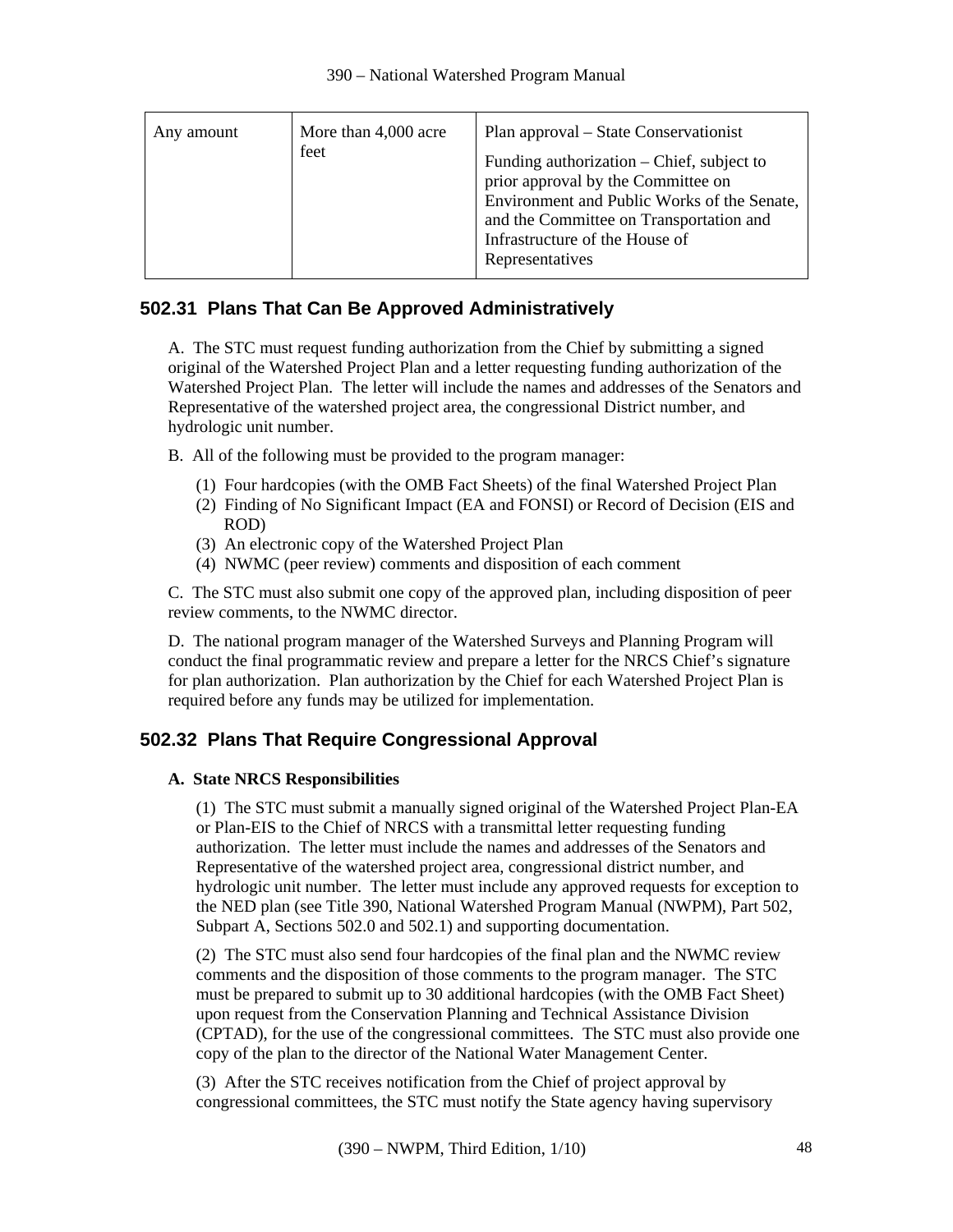responsibility over programs provided for by Public Law 83-566 or to the Governor if there is no State agency having such responsibility. Notifications must also be provided, as appropriate, to area (or regional) and field offices of the Forest Service, the Farm Services Agency (FSA), and appropriate local offices of Federal and State agencies.

### **B. National Headquarters Responsibilities**

(1) The national program manager of the Watershed Surveys and Planning (WSP) Program will conduct the final programmatic review of the Watershed Project Plan.

(2) The WSP program manager will prepare correspondence to transmit the plan from the Chief to the Secretary of Agriculture and subsequently to OMB.

(3) After concurrence by OMB, the WSP program manager will prepare correspondence to transmit the plan and fact sheet from the Chief to the appropriate Senate and House congressional committees.

(4) After project approval by congressional committees, the Chief will provide notification to the following: applicable Senators and Representatives (with copies of the plan), STCs, Regional Assistant Chiefs, OMB, the Secretary of the Interior, the U.S. Army Corps of Engineers, EPA, the Office of the General Counsel, the Forest Service, USDA Rural Development, the Farm Service Agency, and NRCS Administrative Services Division.

(5) If Congress does not approve the Watershed Project Plan, the Chief will inform the STC of the reasons and what needs to be done to make the document acceptable.

# **502.33 Notification of Public Law 83-566 Funding Authorization**

### **A. National Headquarters Responsibilities**

The WSP national program manager will conduct a final programmatic review and prepare the letter for the NRCS Chief's signature. The Chief will provide a letter to the STC authorizing the watershed project for Public Law 83-566 funding, with copies to the Office of Management and Budget, Office of the General Counsel, the Forest Service, the Farm Services Agency, USDA Rural Development, and NRCS Administrative Services Division. The Chief will notify congressional delegations of watershed project authorization with a copy to the STC.

### **B. State NRCS Responsibilities**

Upon receiving funding authorization from the Chief, the STC will notify the SLO; the State agency having supervisory responsibility over programs provided for by Public Law 83-566 or the Governor if there is no State agency having such responsibility; and regional, area and local offices of appropriate Federal and State agencies. If the STC determines that it is appropriate, a press release may be issued.

# **502.34 Approval of Public Law 78-534 Projects**

Review and approval for these plans will be carried out in the same manner as for administratively approved Public Law 83-566 watershed projects except when financial or credit assistance for purposes other than flood damage reduction is proposed. In such cases, the Chief will transmit one copy of the plan to the Office of Management and Budget and the STC will not sign the plan until authorized to do so by the Chief.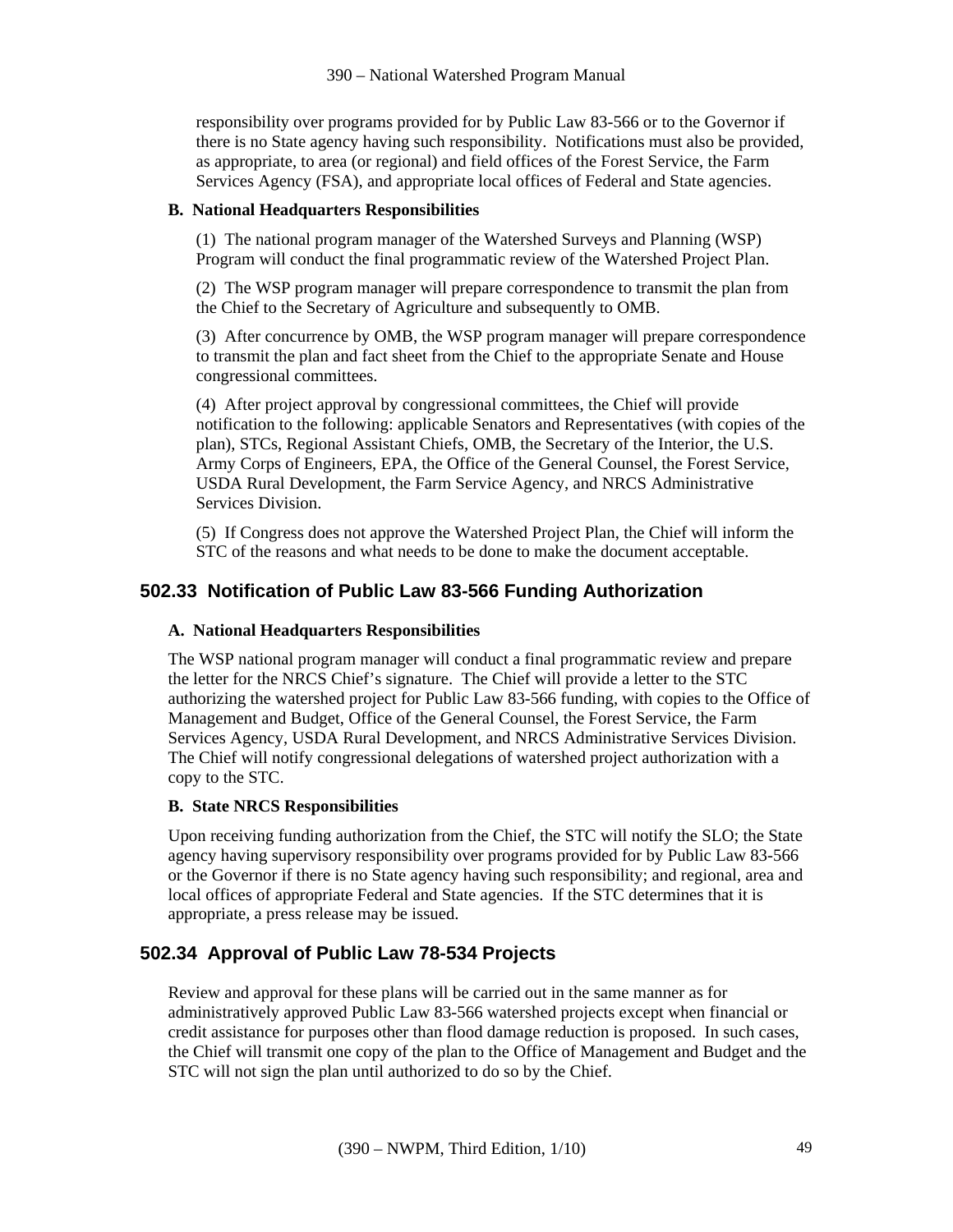# **Part 502 – Reviews and Approvals**

# **Subpart E – Special Designated Areas**

### **502.40 Introduction**

Policies contained in subpart E apply in specific areas where special commissions have been established with statutory authority to coordinate resource planning and development activities.

# **502.41 Appalachia**

The STC will transmit the draft plan to the Appalachian Regional Commission with a request for review and comment in accordance with interagency review procedure. The relevant STC will accomplish all of the following:

(1) Invite the Office of Appalachian Studies and the U.S. Army Corps of Engineers, Cincinnati, OH, to participate in the local review of each Watershed Project Plan.

(2) Send the Office of Appalachian Studies three information copies of the draft plan at the same time that copies are distributed for interagency review. The Office of Appalachian Studies will be requested to submit any comments it might have through the Office of the Chief of Engineers or the district engineer, as appropriate.

(3) Furnish the Governor with an additional copy of the draft plan for the State member of the Water Development Coordinating Committee for Appalachia.

# **502.42 Delaware River Basin**

The procedures for the coordination and review of Watershed Project Plans in the Delaware River Basin are set forth in an Administrative Agreement executed between the Delaware River Basin Commission and the Soil Conservation Service, December 23, 1966 (Title 390, National Watershed Program Handbook (NWPH), Part 606, Subpart C, Section 606.42). The address of the Commission is 25 State Police Drive, P.O. Box 7360, West Trenton, New Jersey 08628. The telephone number is: (609) 883-9500.

# **502.43 Susquehanna River Basin**

Watersheds located within the Susquehanna River Basin will follow the additional regulations and procedures for review as contained in 18 CFR Section 803.

# **502.44 Tennessee Valley Authority**

Procedures for coordinating activities with the Tennessee Valley Authority (TVA) are contained in a memorandum of understanding executed between the TVA and NRCS dated November 6, 1958 (390-NWPH, Part 606, Subpart C, Section 606.43).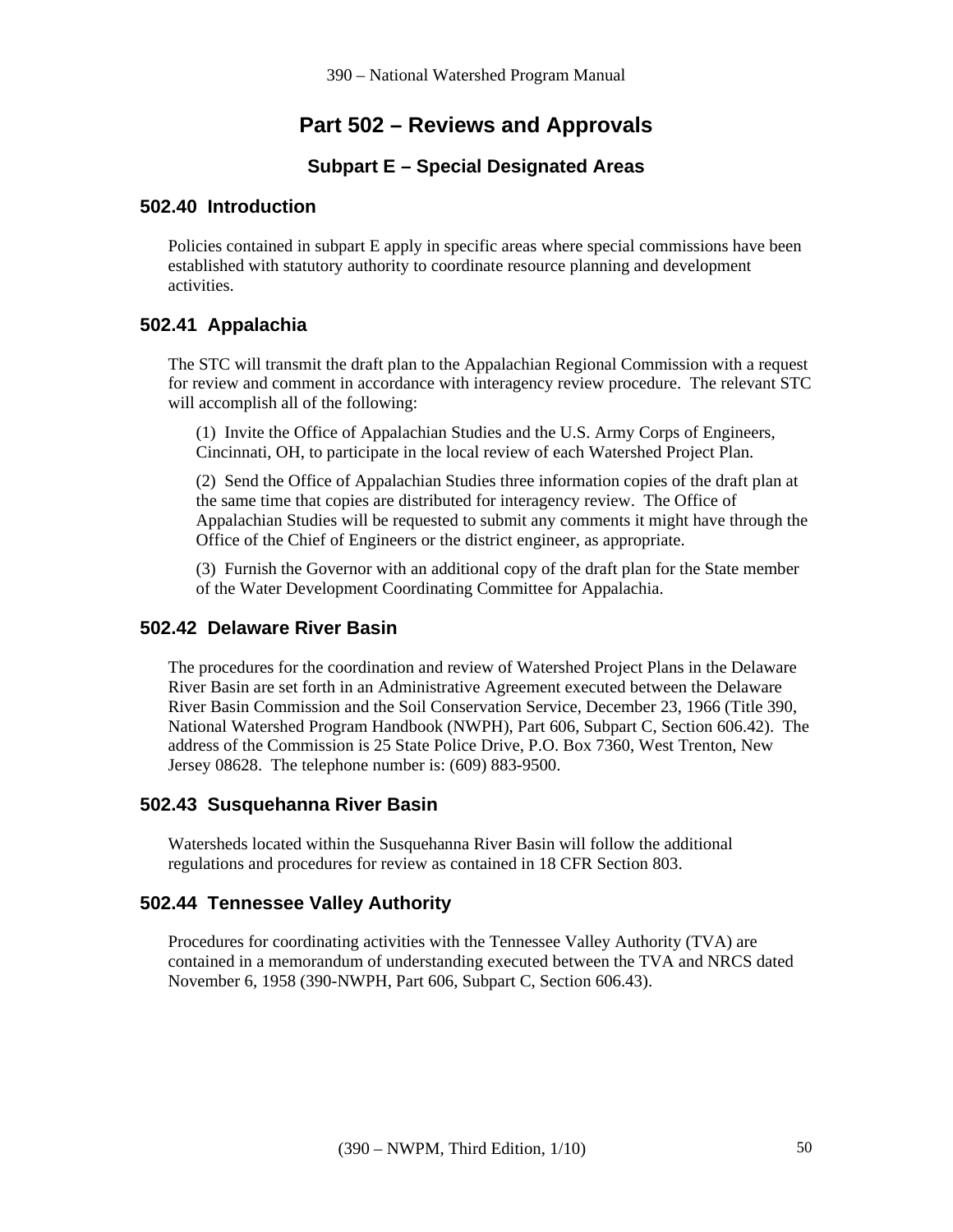# **Part 503 – Watershed Project Plan Modifications**

# **Subpart A – Preparation of Revised and Supplemental Plans**

# **503.0 Introduction**

A. The watershed agreement and Watershed Project Plan are the official documents for carrying out a watershed project. Whenever the terms, conditions, and stipulations of a Watershed Project Plan must be modified, approval of such changes will be made and documented with a revised or supplemental watershed plan, by an exchange of correspondence with the sponsoring local organizations (SLOs), or by executing a project agreement.

B. Where forestry is involved, regional foresters and the area director of the Forest Service must be notified and given the same opportunity to review the modification as was given for the original plan.

C. State-developed procedures for coordination of proposed Federal financial assistance will be followed when a Revised Watershed Project Plan or a Supplemental Watershed Project Plan is prepared that includes the addition of any structural measure or deletion of any multiple-purpose structure. The public must be kept informed of any major changes in the plan and invited to participate in supplemental planning actions and any supplemental Plan-EA or Plan-EIS that is prepared.

D. Preparation, review, and approval of revised and supplemental Public Law 78-534 project plans are the same as those for administratively approved Public Law 83-566 project plans.

# **503.1 Revised Watershed Project Plan**

A.A Revised Watershed Project Plan is required if new problems that require Federal assistance are identified or there are numerous complex changes in the planned measures.

B. A Revised Watershed Project Plan replaces the existing plan when the original plan no longer represents the original resource conditions, planned objectives or measures, or both. The revised plan must include all information needed to install a watershed project without reference to the original plan or previous supplemental plans. The revision includes information from the prior plans and supplements that relate to environmental information, environmental effects, cumulative effects, agreements, responsibilities, and obligations including those related to the operation and maintenance of installed works of improvement.

C. A Revised Watershed Project Plan follows the same format and content as that of a new plan (see Title 390, National Watershed Program Manual (NWPM), Part 501, and Title 390, National Watershed Program Handbook (NWPH), Part 601). A revised plan will require preparation of either a Plan-EA or a Plan-EIS.

D. All Revised Watershed Plan EAs and EISs must be formulated and evaluated using current procedures and the current discount rate for Federal water resources planning.

E. Revised watershed agreements must be used with all Revised Watershed Project Plans and placed at the front of the document behind the table of contents. Because the agreement is a revision, a special opening section is needed (see exhibits in 390-NWPH, Part 606, Subpart 606 D, Section 606.52). However, after the introductory paragraphs, the remaining items are used as in the exhibit in 390-NWPM, Part 506, Subpart C, Section 506.30.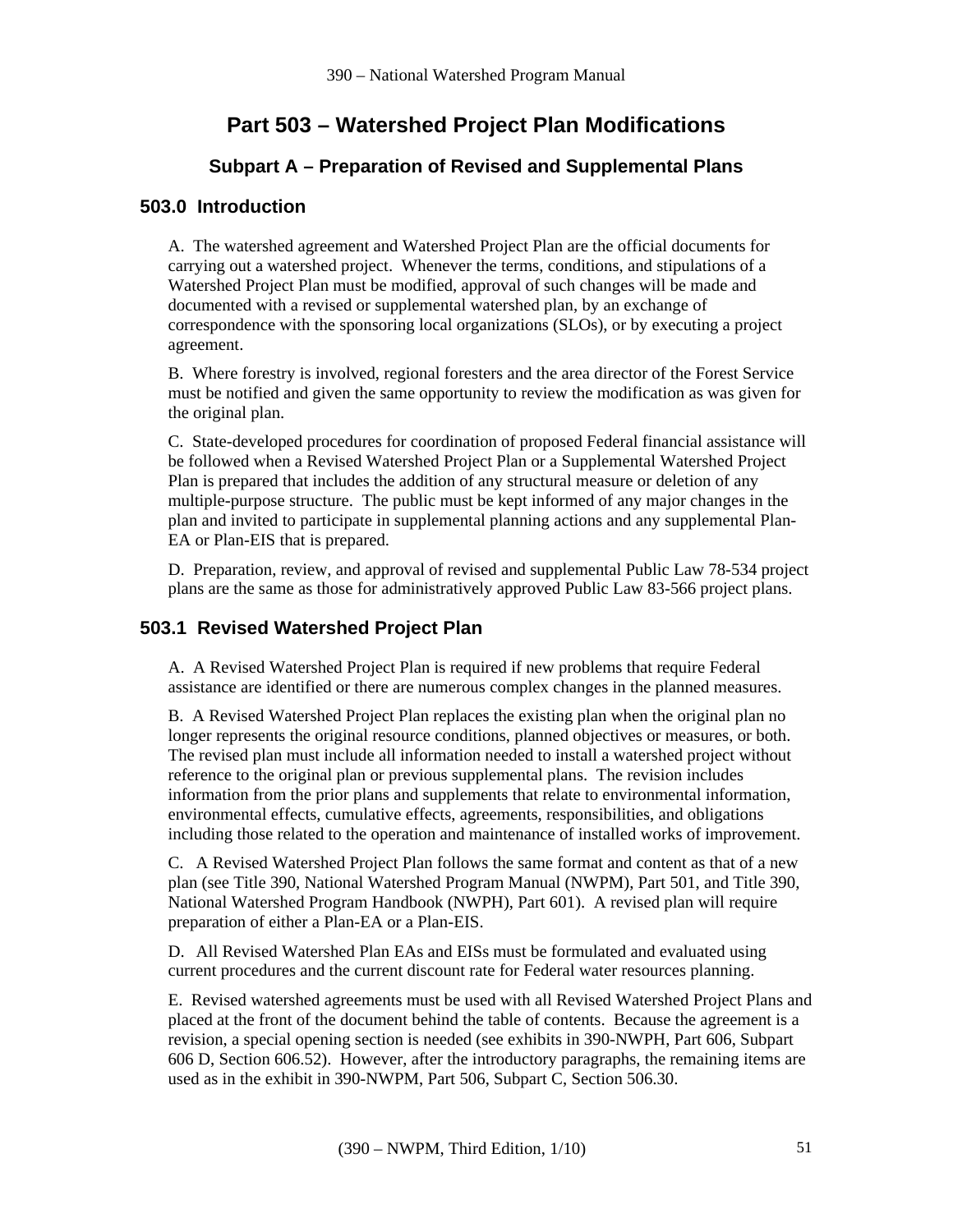# **503.2 Supplemental Watershed Project Plan**

A. A Supplemental Watershed Project Plan is a document that changes the purpose, scope, or a major feature of an existing plan. The conditions requiring modification by a Supplemental Watershed Project Plan include changes in project purposes, scope, major features or SLO responsibilities not significant enough to warrant a Revised Watershed Project Plan. The amount of detail included in a supplemental plan depends on the nature and extent of the modifications and their effect on the overall project.

- B. Conditions requiring modifications by a Supplemental Watershed Project Plan include:
	- (1) Change in Purpose—Defined as the addition or deletion of one or more purposes from an approved watershed project plan.
	- (2) Change in Scope—Defined as a planned increase or decrease in the degree or extent of project development.
	- (3) Change in Major Features—Defined as either of the following:
		- Achieving agreed-upon objectives through changed methods without changes in purpose or scope
		- Adding provisions for Watershed Program credit assistance

C. Modifications or changes to the proposed action that have a bearing on environmental effects require that a Plan-EA or supplemental Plan-EIS be prepared. Supplemental plans involving actions not affecting the environment or covered by a categorical exclusion are not required to include an EA or EIS; these may include such actions as deleting a proposed project measure or dropping a purpose. For these actions, an environmental evaluation (EE) is conducted and the EE/CPA-52 is included in the plan to document that an EA or EIS is not required.

D. Supplemental Watershed Project Plans must be prepared according to 390-NWPM, Part 501 and 390-NWPH, Part 601. The complexity of the proposed action for which the plan is being supplemented and its effects (not the type of environmental document used for the original plan) determine whether or not the supplement contains or is accompanied by a new or supplemental EIS or new EA.

E. Modifications by a Supplemental Watershed Plan to an authorized watershed project plan that increases the Public Law 83-566 cost by 20 percent or adds a cost sharing purpose will be evaluated using current procedures. Procedures used to evaluate the approved watershed project plan must be used for all other Supplemental Watershed Plans.

- (1) All works of improvement in evaluation units significantly affected by the proposed modification must be evaluated using the current discount rate for Federal water resources planning.
- (2) For works of improvement not significantly impacted by proposed changes, the discount rate used during plan formulation must used for both installed works and works yet to be installed.

F. For supplemental watershed plans that require preparation of a new or supplemental EIS, the works of improvement yet to be installed must be evaluated along with the portions already installed using both original and current discount rates, and must be displayed in the Supplemental Watershed Plan-EIS.

G. Supplemental plans will begin with a section entitled "Changes Requiring Preparation of a Supplement," that describes why the plan is being supplemented and what changes are being made.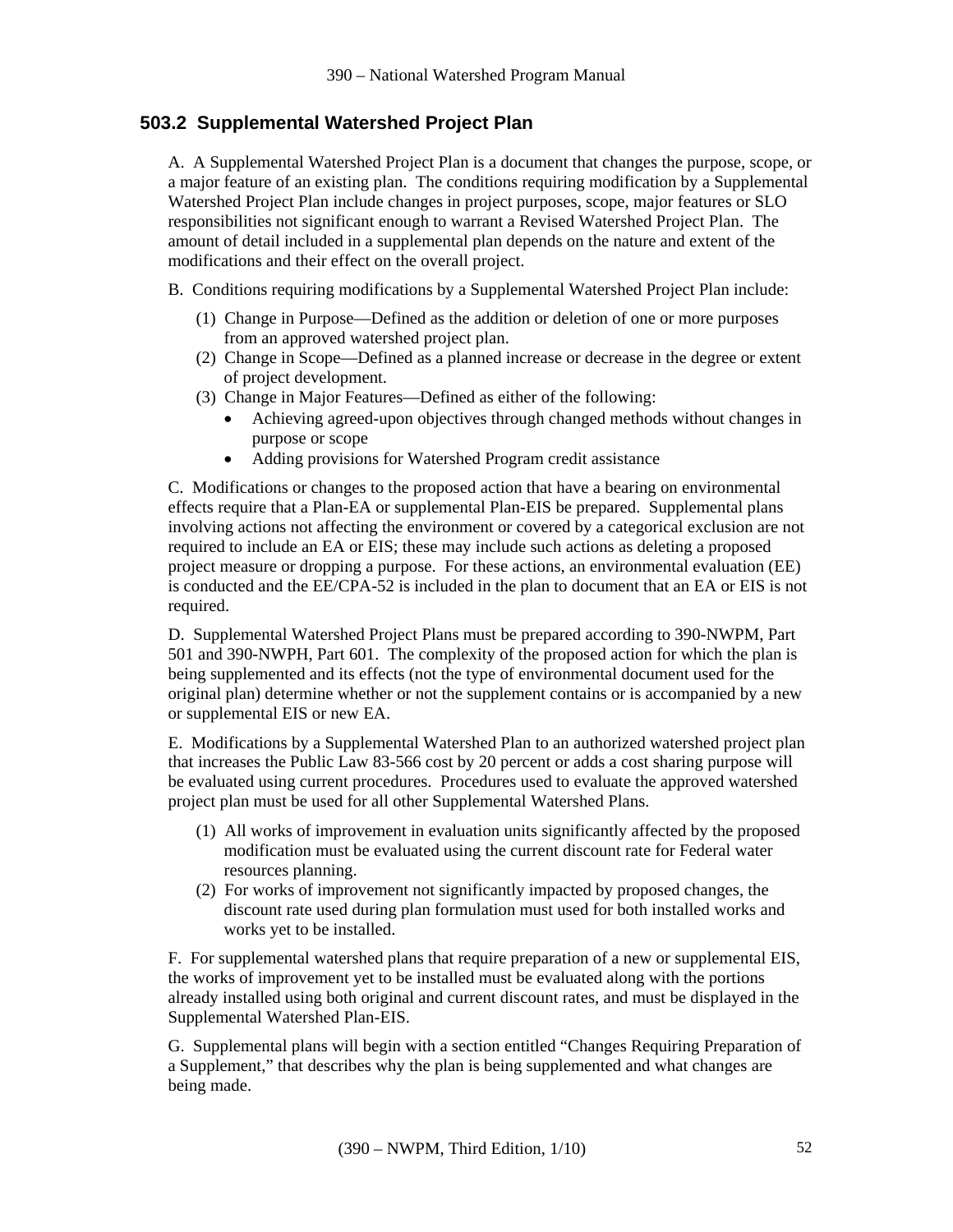H. A Supplemental Watershed Project Plan, or the EA or EIS if it is a separate document (pre-NEPA), must contain the same content as required by 390-NWPM, Part 501, Subpart D. However, the supplemental plan must summarize or incorporate by reference the general discussions (such as descriptions of the affected environment that have not changed since the original plan) and focus solely on the issues specific to the action at hand. The EA or EIS must contain adequate information to stand on its own and allow the public to be able to understand the full nature of the proposed action and its effects.

I. Supplemental Watershed Project Plans dealing with rehabilitation must contain or be accompanied by a new or supplemental EIS or a new EA, unless the proposed action falls into a class of actions that has been categorically excluded. When a categorical exclusion(s) applies to the proposed action an EA or EIS is not required. In this case, the plan will include the environmental evaluation (EE/CPA-52) in lieu of the "Environmental Consequences" section of the plan. The environmental document (whether an EA or EIS) is based on the proposed action and its effects and not on the type of environmental document used for the original plan.

J. Supplemental watershed agreements must be used with all Supplemental Watershed Project Plans and placed at the front of the document behind the table of contents. The agreement must specify the nature of the modification, give the provisions of the original agreement (as supplemented, if appropriate) that are being modified by the new agreement, make changes resulting from new laws or policy, and specify those provisions in the original agreement that are not changed by the new agreement. The exhibit in 390-NWPH, Part 606, Subpart D, Section 606.51, is an example of a supplemental watershed agreement.

# **503.3 Exchange of Correspondence**

A. An exchange of correspondence consists of a request from the SLO for a modification of the watershed agreement and plan and NRCS approval of the request.

B. Agreement to changes in the terms, conditions, and stipulations of the approved plan that do not require a revised or supplemental watershed project plan may be documented by an exchange of correspondence. If there are no changes in environmental effects or significant changes in information on the project, then a supplemental Plan-EA or Plan-EIS is not required. An EE will be conducted and included in the administrative record to document an EA or Plan-EIS is not required for the modifications. Examples of changes that do not require a new EA or EIS include the following:

- (1) Changes in the works of improvement that do not involve a change in purpose, scope, environmental effects already analyzed in the original Plan-EA or Plan-EIS, or major features.
- (2) Changes in sponsors that do not involve changes in the responsibilities of any SLO.
- (3) Change in SLO responsibilities—the transfer of an SLO or changes in its responsibilities.
- (4) Changes in the cost sharing arrangements set forth in the watershed agreement.
- (5) A change from local to Federal contracting or Federal to local contracting

C. Any time an exchange of correspondence is executed one copy must be sent to the director of the Conservation Planning and Technical Assistance Division.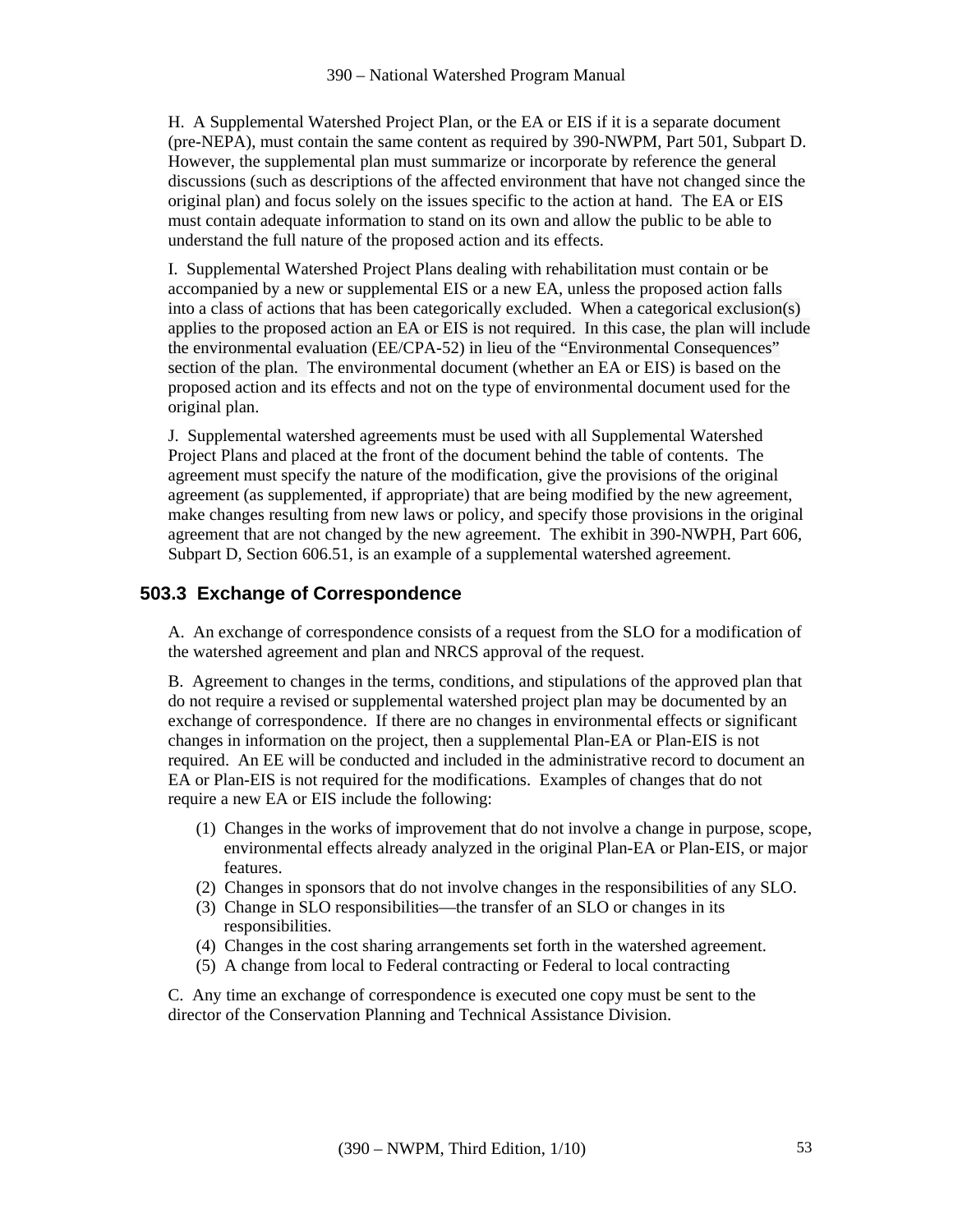### **503.4 Project Agreement**

A. A project agreement is an agreement executed to obligate funds for the construction of works of improvement.

B. A project agreement can provide adequate documentation for changes in cost that do not modify the cost sharing rate. These may include changes in cost that occur as a result of site adaptation in the final design or changing price levels.

# **Part 503 – Watershed Project Plan Modifications**

# **Subpart B – Review and Approval of Plan Modifications**

# **503.10 Introduction**

The review of proposed modifications of Watershed Project Plans must be commensurate with the magnitude of the changes being proposed. Input by the public and concerned groups, as well as local, State, and Federal agencies must be obtained and documented.

### **503.11 Review and Notification Procedures**

Required reviews and notification are based on the approval level of the proposed modification. The review and notification procedure outlined in Title 390, National Watershed Program Manual (NWPM), Part 502 must be followed for all revised and supplemental Watershed Project Plans that include a supplemental EIS or EA. All rehabilitation plans require review in accordance with 390-NWPM, Part 502, Subpart B and Section 505.35 (of this manual). The required review of other modifications is be determined by the State Conservationist (STC).

### **503.12 Approval and Authorization**

A. Watershed plan modifications must be reviewed for conformance with national policy by the Watershed Operations Program national program manager or Watershed Rehabilitation Program national program manager, as applicable.

B. Project plan modifications must be approved and authorized for funding using the same criteria established for new Watershed Project Plans, with the following exception. Watershed plans that were originally approved by a congressional committee do not require approval of modifications from the same committee.

C. Watershed Program statutory authorities must not be exceeded.

# **503.13 Approval and Authorization of Public Law 78-534 Projects**

Preparation, review, and approval procedures for Public Law 78-534 projects are the same as those for administratively approved Public Law 83-566 projects, except with the following one exception. If revisions and supplements to a subwatershed project plan involve Federal financial or credit assistance from flood damage reduction funds for purposes other than flood damage reduction, the Chief will transmit one informational copy of the supplemental subwatershed project plan to the Office of Management and Budget. The Chief authorizes the STC to execute the revised or supplemental plan.

(390 – NWPM, Third Edition, 1/10) 54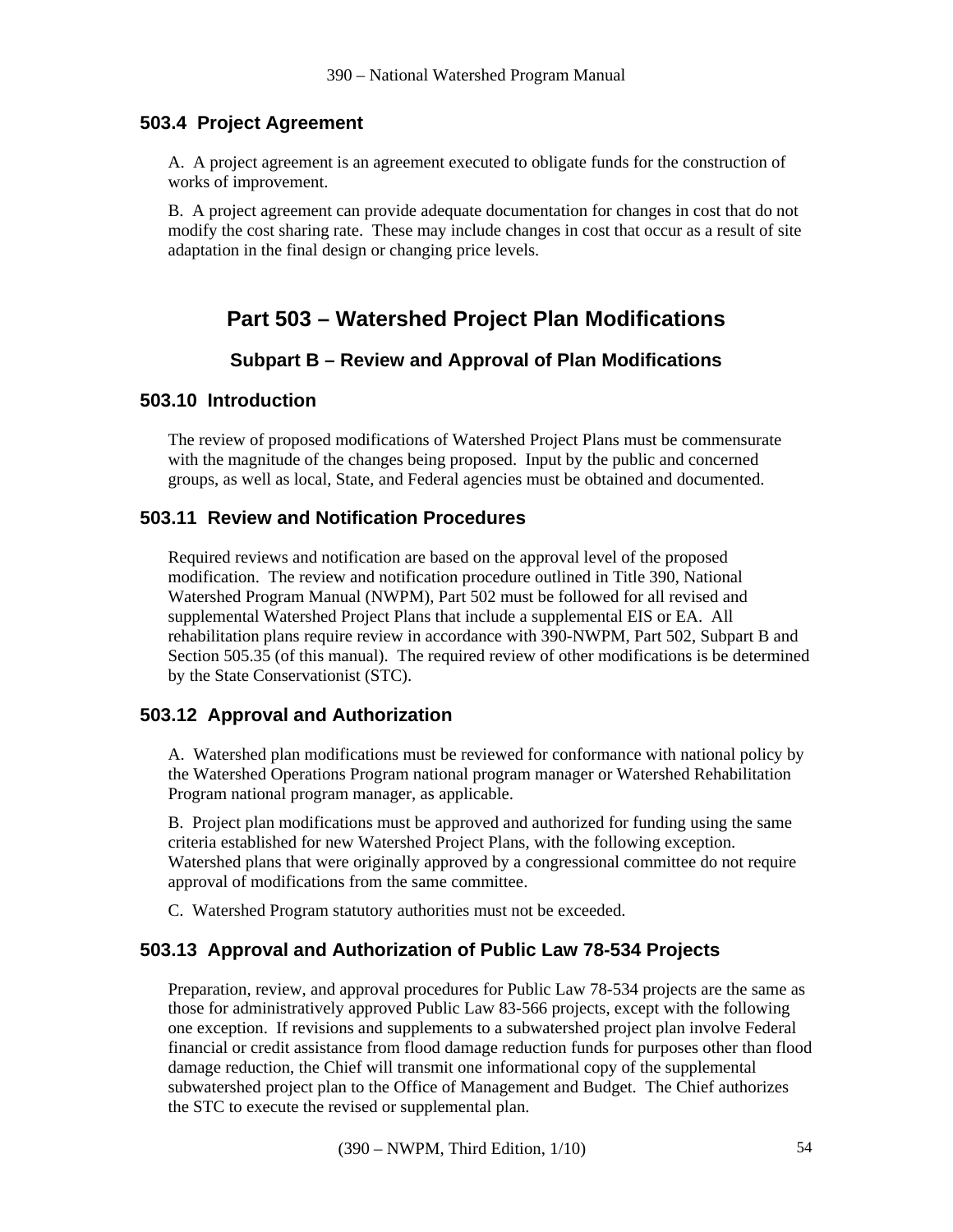# **Part 504 – Project Installation**

# **Subpart A – General Provisions**

# **504.0 Introduction**

A. Installation is the phase of project development that begins after the Watershed Project Plan has been approved and Federal assistance for installing the project has been authorized. Watershed Program funds may not be used for developing final layout and structural details until after Federal installation assistance is authorized. The installation phase continues until the construction of the project features is complete. Table 504.1 in this manual describes the successive phases in the life of a watershed project.

B. Installation of project measures must be implemented as provided by project agreements between the NRCS and the sponsoring local organizations (SLOs). The project agreements detail the working arrangements, funding, and responsibilities of each party for carrying out specified elements of work.

C. The SLO is responsible for carrying out the approved Watershed Project Plan. NRCS is responsible for providing authorized assistance as set forth in the approved Watershed Project Plan. As stated in the watershed agreement, no work may be initiated by either party until a project agreement is entered into that details the working arrangements.

D. The latest civil rights nondiscrimination statement, as found on the USDA home page, must be included in all agreements generated by this program. The following statement is the most current at the time of this revision; "The U.S. Department of Agriculture (USDA) prohibits discrimination in all its programs and activities on the basis of race, color, national origin, age, disability, and where applicable, sex, marital status, familial status, parental status, religion, sexual orientation, genetic information, political beliefs, reprisal, or because all or a part of an individual's income is derived from any public assistance program. (Not all prohibited bases apply to all programs.) Persons with disabilities who require alternative means for communication of program information (Braille, large print, audiotape, etc.) should contact USDA's TARGET Center at (202) 720-2600 (voice and TDD). To file a complaint of discrimination write to USDA, Director, Office of Civil Rights, 1400 Independence Avenue, S.W., Washington, DC 20250-9410 or call (800) 795-3272 (voice) or (202) 720-6382 (TDD). USDA is an equal opportunity provider and employer."

E. Additionally, in the mutually agreed-to section all agreements generated by this program must include the following nondiscrimination clause (Title 120, General Manual (GM), Part 401, Subpart C): "By signing this agreement the recipient assures the Department of Agriculture that the program or activities provided for under this agreement will be conducted in compliance with all applicable Federal civil rights laws, rules, regulations, and policies."

# **504.1 Project Implementation**

### **A. Installation Schedule**

The State Conservationist (STC) must develop a planned sequence of installation for each watershed project approved for installation. Because of variations in availability of funds and acquisition of real property rights, the actual schedule of installation may vary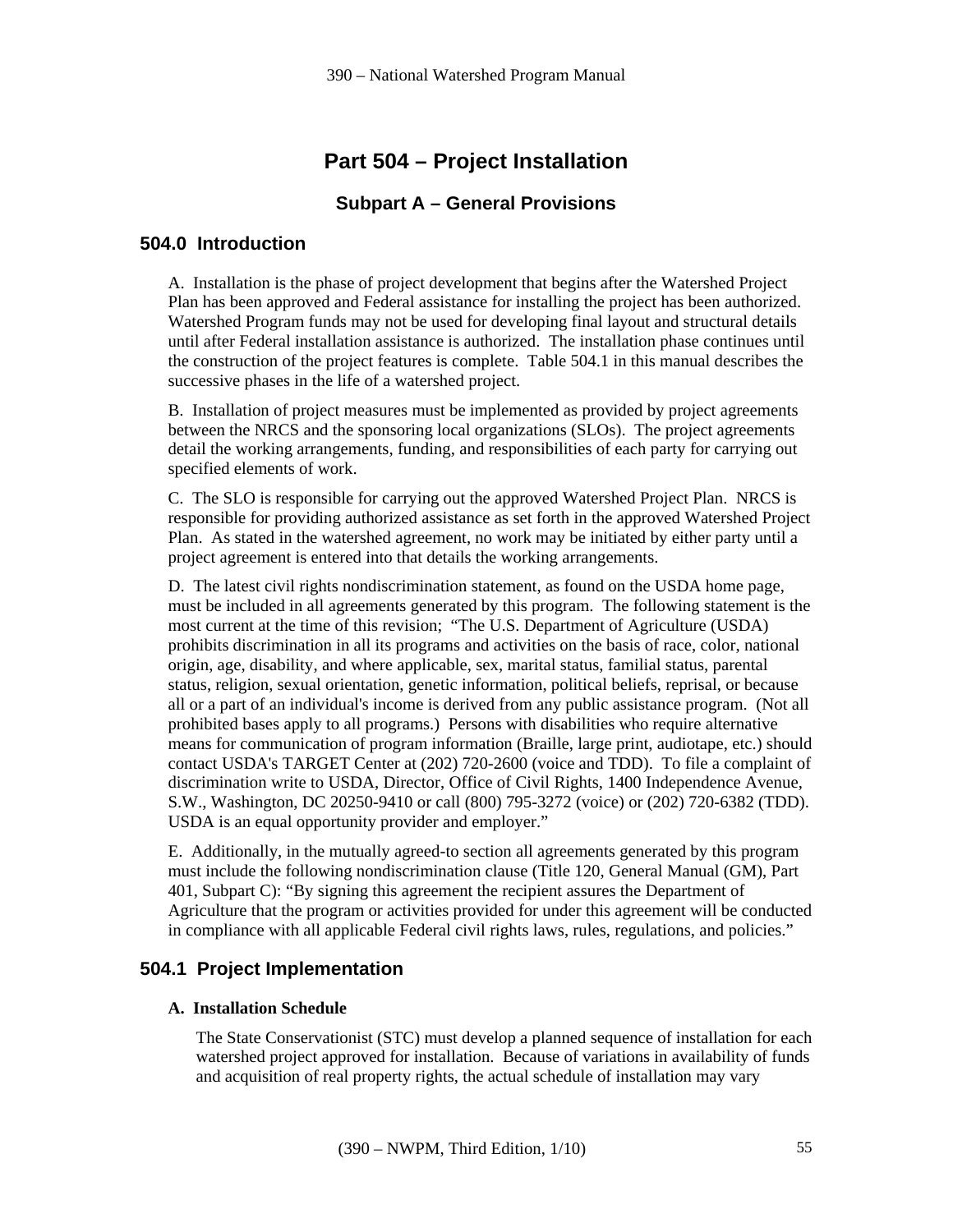considerably from the planned schedule of installation. The SLO is to be advised and consulted at all stages of scheduling and performing work.

#### **B. Budget Requests and Funds Management**

(1) Operations Budget Requests—The STC must submit budget requests for technical and financial assistance funds for implementation of specific projects through the POINTS database, as specified by the annual budget process. The request is to be submitted as specified in Title 390, National Watershed Program Manual (NWPM), Part 504, Subpart D (in this manual). The Conservation Planning and Technical Assistance Division (CPTAD) will coordinate the review of the request for funds with appropriate National Headquarters staff.

(2) Funds Management—Funds that will not be obligated in the current fiscal year will be recalled at the end of the third quarter of the fiscal year for redistribution to projects where funds can be obligated.

(3) Claims Management—The STC must monitor all aspects of contract administration. The STC must ensure that efforts are made to resolve all contractual issues by mutual agreement at the contracting officer level and to avoid litigation. When contracting officer decisions for claims exceeding \$100,000 are appealed by the contractor, the STC must notify the Deputy Chief for Programs and provide the information needed for the claims database. The Deputy Chief for Programs, in consultation with the Deputy Chief for Management, will appoint an independent review team of representatives from CPTAD, Management Services Division, and Conservation Engineering Division. The team will review the case and recommend alternative actions to minimize NRCS litigation risks.

#### **C. Controls on Future Development**

Prior to construction of significant or low hazard dams, the STC will verify that the SLO has certified that adequate controls on future development within the breach inundation area (as defined in NEM 210-520.28) are in force. The controls must limit improvements within the breach inundation area such that the hazard class does not increase during the evaluated project life.

#### **D. Reaffirming Feasibility**

(1) The continued feasibility of a project must be monitored and documented in the project files every 5 years. Factors to be considered in determining the continued feasibility are economic, environmental and social defensibility and the SLO commitment to continue the project. If it is determined that the project is no longer feasible to install, the plan must be modified to delete the infeasible elements and a completion report must be prepared.

(2) When reaffirming feasibility, the discount rate at the time the plan was approved may be used for plans approved after January 3, 1969. A discount rate of 3.25 percent must be used for plans approved before that date. Results of an economic analysis using the current discount rate must also be included in the feasibility report.

#### **E. Water Resources Long-Range Plans**

(1) A State water resources long-range plan must be updated every 3 to 5 years for the Watershed Surveys and Planning, Watershed Operations, and Watershed Rehabilitation Programs. Long-range plans are not required for completed watershed projects.

(2) The water resources long-range plan must include all of the following: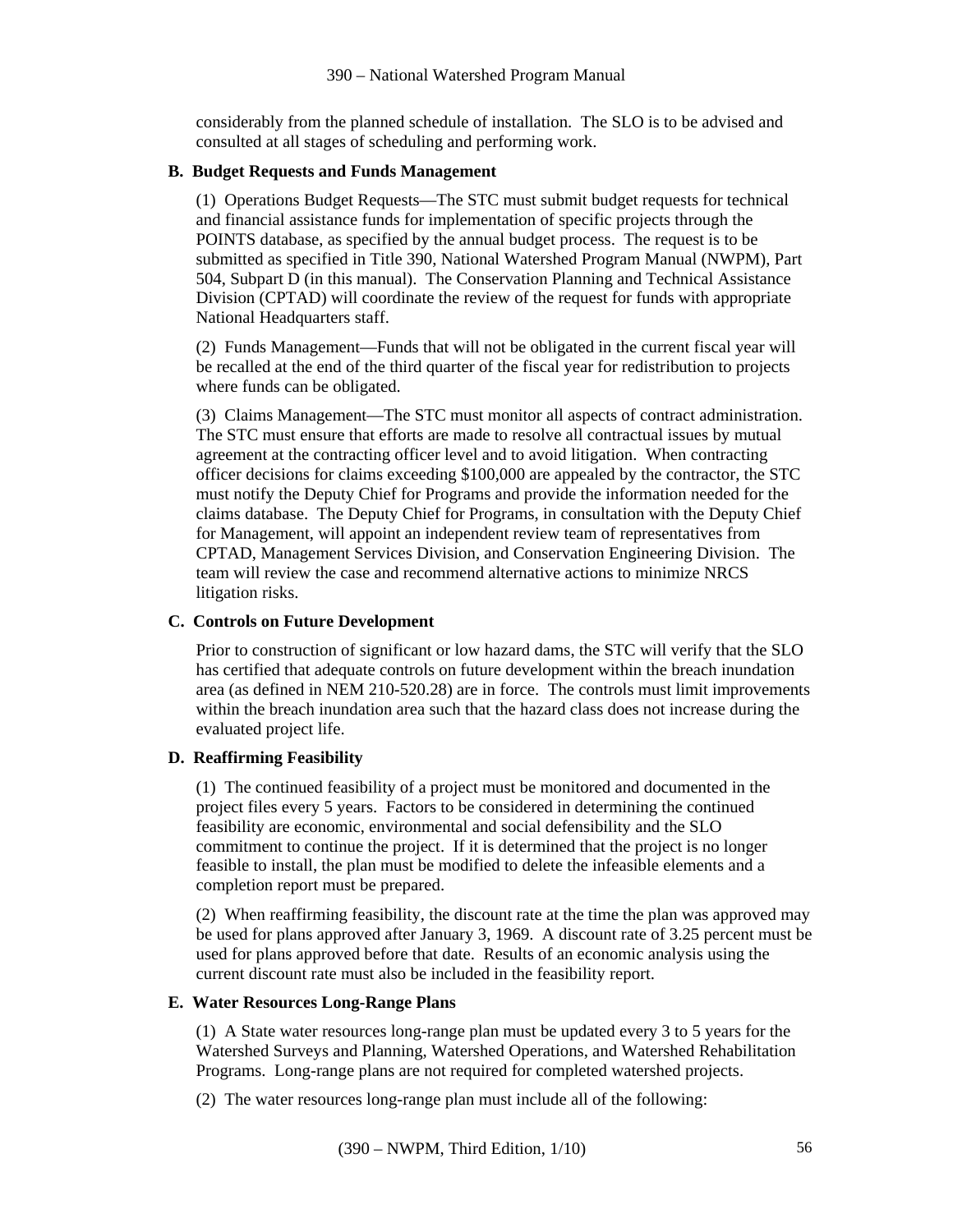- Anticipated projects to plan, implement, or both
- Assessments of dams for rehabilitation
- Status of rehabilitation projects
- Project planning and implementation priorities
- Reportable products to be produced
- Needed funds, both technical assistance (TA) and financial assistance (FA)
- Needed personnel

(3) For authorized watershed projects, the long-range plan must additionally include the following:

- Remaining work (TA/FA) in current dollars to complete the project; this is utilized to estimate unfunded Federal commitment in the Program Operations Information Tracking System (POINTS).
- The probability of implementing the long-range plan considering land use or other changes in the watershed, local interest, and sponsor's capability to proceed with installation.
- The correct operational status of the project (not necessarily what is currently displayed in POINTS).

### **504.2 Agreements Required**

Prior to Federal financial assistance funds being granted, the STC must execute the following agreements:

#### **A. Project Agreement**

Project agreements include any agreement entered into by NRCS and the SLO in which detailed working arrangements are established for the installation of project measures. Further information and coordination is available through the State contracting specialist or appropriate administrative staff.

#### **B. Real Property Acquisition Assurance**

(1) This assurance applies if real property interests were acquired for the installation of project measures. Form NRCS-ADS-78 must be completed and signed by the SLO and must be provided before Federal financial assistance is granted. The NRCS-ADS-78 must be supported by an attorney's opinion.

(2) When acquisition is needed, acquisition procedures must conform to Title II of the Uniform Relocation Assistance and Real Property Acquisition Policies Act of 1970 (URA).

### **C. Operation, Maintenance, and Replacement Agreement**

Arrangements for operating and maintaining planned practices, as well as replacing practice elements whose design life is less than the overall practice or project life, are to be included in an operation and maintenance (O&M) agreement and O&M plan between the SLO or land user and NRCS. The O&M agreement, O&M plan, or both is to be entered into before NRCS furnishes financial assistance for real property acquisition, relocation assistance, or installation of any planned measures. O&M agreements and O&M plans must conform to the requirements in the National Operation and Maintenance Manual (Title 180, National Operation and Maintenance Manual (NOMM), Part 500).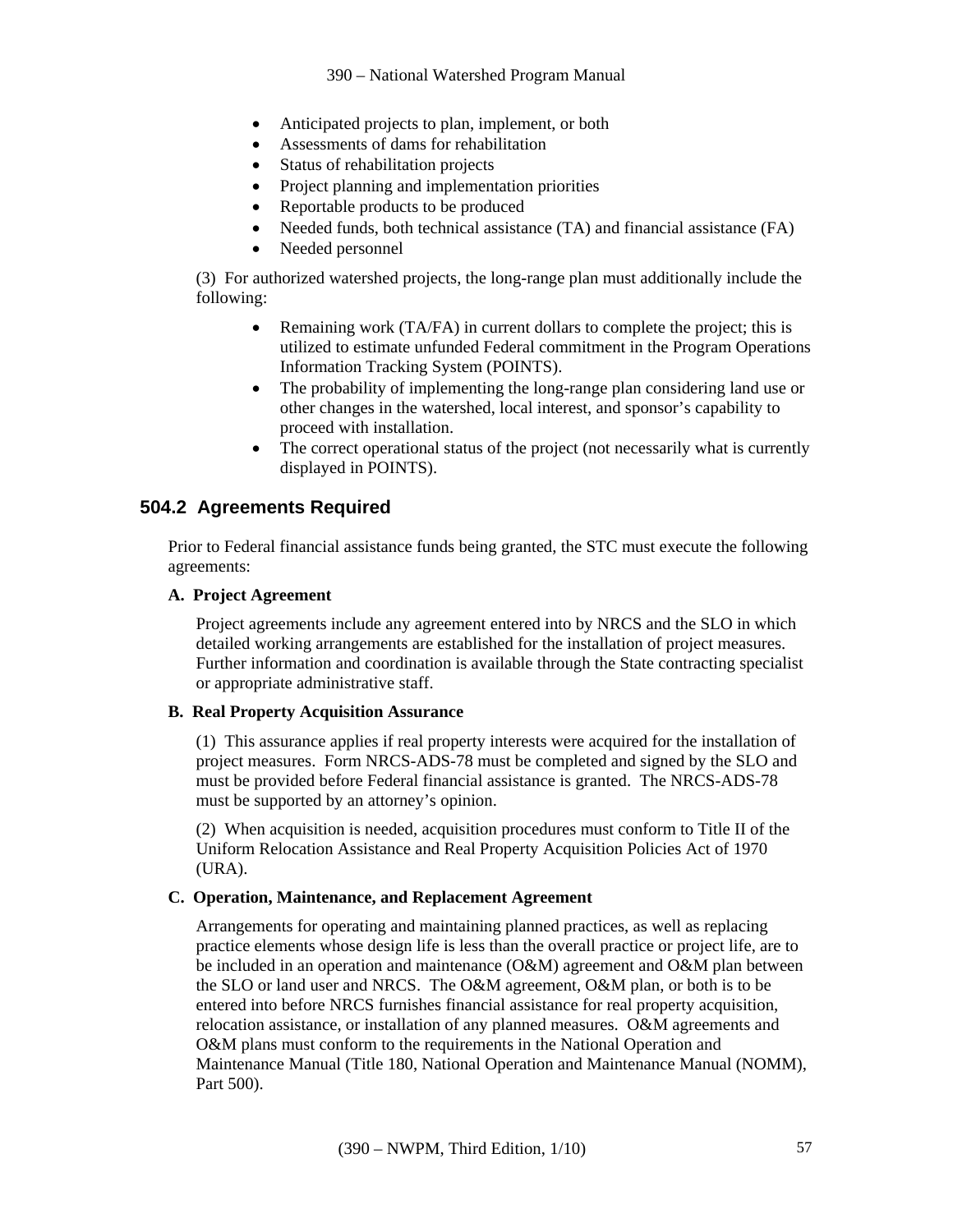### **D. Drug-Free Workplace Certification**

Before a construction contract is awarded to install any of the planned watershed measures, the grantees must indicate that they will abide by the regulations implementing sections 5151 to 5160 of the Drug-Free Workplace Act of 1988 (Public Law 100-690, Title V, Subtitle D; 41 U.S.C. Section 701 et seq.) and 7 CFR Section 3017.600, "Purpose," by signing OMB Form AD-1050 (for grantees who are individuals) or OMB Form AD 1049 (for grantees other than individuals).

# **504.3 Real Property Rights**

### **A. Definition**

Real property acquisition includes obtaining needed land, water, mineral, and other subsurface rights, and required Federal, State, and local permits or clearances for installation of planned measures. Acquisition of rights may be obtained with the use of fee simple title, easements and rights of way or by permits and clearances as required by applicable State regulations.

### **B. Responsibilities**

(1) Public Law 83-566 does not provide authority for land acquisition by the Federal Government. The SLO must acquire all rights needed for investigations, surveys, installation, operation, maintenance, and inspection of works of improvement to be installed with Federal financial assistance on non-Federal lands (Public Law 83-566 Section 4 (2)). This will include routes for ingress and egress. No cost sharing will be provided for engineering, legal, or administrative costs incurred by the local organizations for acquiring real property rights except for real estate appraisals in connection with cost-shared real property rights acquisition (including direct costs associated with appearing as an expert witness in condemnation proceedings on the agency's behalf).

(2) Water and other resource rights are the responsibility of the SLO. The SLO must obtain the water rights necessary before the project agreement is signed. To fulfill their obligations, the SLO must present satisfactory evidence that water rights are held or can be obtained by landowners or their organizations or associations for the quantity, seasonal use, and storage of water, if required, to supply contemplated need.

(3) NRCS is responsible for providing real property acquisition maps showing the minimum area and rights needed for each project measure. The STC must ensure that a real property work map is developed and furnished to sponsors. The map is to be a visual picture of cartographic presentation of the proposed project measures as they relate to existing physical features at the site; it should include some related real property information needed to acquire property rights. The map is not a construction drawing nor is to be construed to be a plat map for real property document or land record purposes. The map must show all of the following:

(a) Location of the project measures and a delineation or description of the minimum land areas needed for the measures, including borrow and spoil areas, construction, flowage, wildlife compensation, temporary rights needed during installation of the measures, and ingress and egress routes when applicable. To the extent known, it should also show any subsurface rights needed for mineral or other outstanding rights. The criteria of Title 210, National Engineering Manual (NEM), Part 531, Subpart D, Sections 531.40 through 531.43, on mineral and liquid and gaseous deposits apply to this agreement.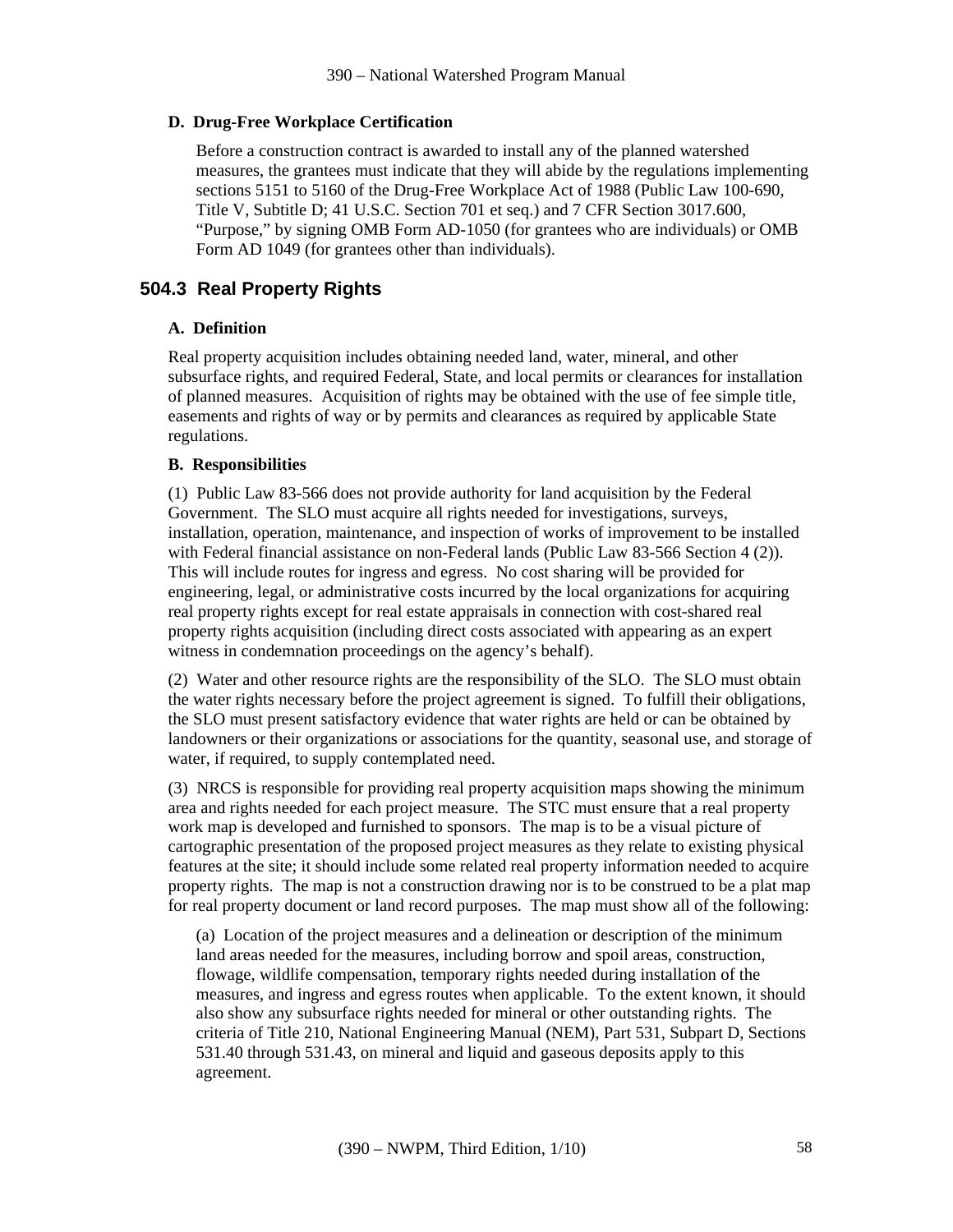(b) Topographic information pertaining to the project measures such as water, flood and flowage, and other contour or elevation lines, landmarks, and control and other points pertinent to the project measures.

(c) Existing structures and improvements that will or may be affected by the project measures, including roads and bridges, railroads, buildings, utilities, pipelines, water sources, and fences.

(d) Apparent ownerships, acreages, and boundaries to the extent known to NRCS from general knowledge of the area. If ownerships and boundaries are unknown to NRCS or there is a reason to believe that they are questionable or in dispute, no attempt should be made to show this information. Sponsors are responsible for the legal aspects of property titles, boundaries, and descriptions. If State law or local practice requires that sponsors make legal plats, the STC may waive showing any ownership or boundary information on work maps.

(e) When Federal financial assistance is not involved in the real property acquisition, a tract index must be included to show or reference the land tracts and the minimum real property on the basis of apparent ownerships. However, if ownership or boundary information is not shown as provided in above paragraph the index is to be prepared on a tract basis.

(f) When Federal cost sharing is involved the real property work map is to be expanded to serve as the base document in establishing Federal cost sharing arrangements. After the real property work map is furnished to sponsors, they are responsible for converting the map or developing a new map that shows actual ownerships, boundaries, outstanding prior surface, subsurface, and other rights, and other information needed to document the acquisition requirements. NRCS must use the expanded work map to develop a tract register to document the tracts or rights needed, appraisal values, acquisition costs, and cost sharing values.

(4) The STC must approve in writing all real property acquisition maps and all subsequent changes required by NRCS. Changes may be made only after consultation with the SLO.

#### **C. Requirements**

#### (1) Dams

- (a) For watershed projects authorized prior to this NWPM revision:
	- If the structure does not have an auxiliary spillway, the minimum land rights area upstream from the dam must be all areas below the elevation of the top of the dam, unless the watershed plan or plan modification allows a lower elevation.
	- If the structure has an auxiliary spillway, the minimum land rights elevation may not be lower than the higher elevation of either: (1) the auxiliary spillway crest or (2) the maximum elevation of the water surface during passage of the 100-year, 24-hour storm through the dam. If the minimum land rights elevation for a specific dam is lower than the elevation of the top of dam, the rationale for the selected elevation of required land rights must be discussed in the watershed plan or plan modification and a provision must be included in the Watershed Agreement that describes the potential risk and liability the sponsors and landowners may be assuming by not securing land rights to the top of dam elevation.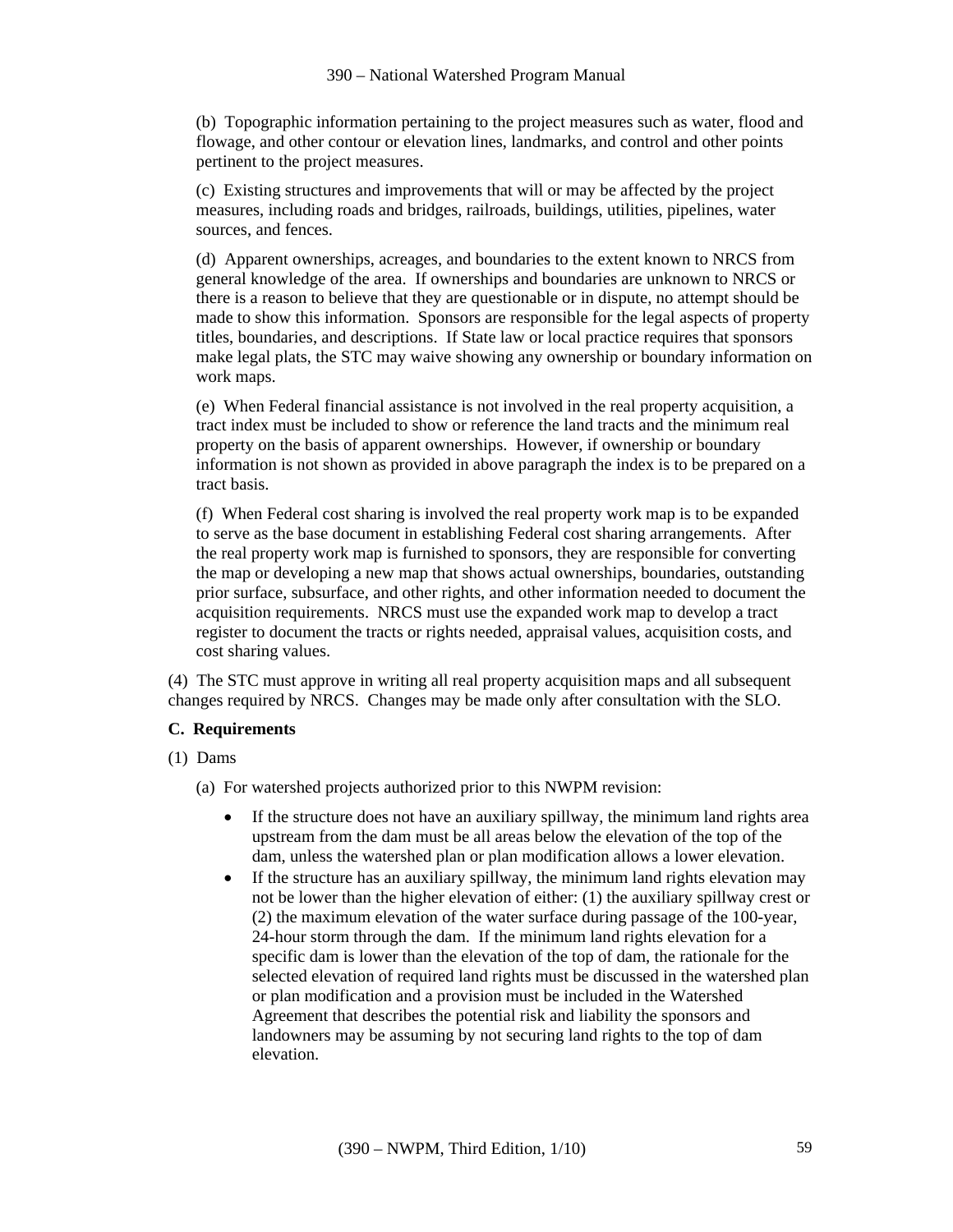(b) For watershed projects authorized after the effective date of this NWPM revision, the minimum land rights area upstream from the dam is all areas below the elevation of the top of the dam.

(c) For watershed rehabilitation projects the minimum land rights area upstream from the dam must be for all areas below the elevation of the top of the dam, unless the plan allows a lower elevation (not lower than the elevation of the 100-year, 24-hour storm or auxiliary spillway elevation, whichever is higher).

- If the land rights elevation is lower than the top of the dam, the rationale for the selected elevation of required land rights must be discussed in the plan and a provision must be included in the Watershed Agreement that describes the potential risk and liability the sponsors and landowners may be assuming by not securing land rights to the top of dam elevation.
- The land rights must include a prohibition on future construction of inhabitable dwellings upstream from the dam below the elevation of the top of the dam. All land rights must be identified by metes and bounds surveys conducted by a professional land surveyor.

(d) On privately owned land, real property rights must be acquired for the structure, spillways, the reservoir area (including permanent and temporary water storage areas), areas for spillway discharge, mitigation areas and areas for other activities including construction, operation and maintenance, spoil disposal, borrow, and diversion of water.

- Fee simple title or term easements for at least the length of the period of analysis are required for the dam, spillways, ingress and egress routes, and pool areas.
- Flowage easements in lieu of fee simple title may be obtained for the flood pool (temporary water storage), areas of spillway discharge, and areas needed only for construction or disposal of spoil.
- Temporary easements may be obtained in lieu of permanent rights-of-way where needed to install measures to mitigate unavoidable adverse landscape resource effects.
- Additional criteria for real property rights are contained in 390-NWPM, Part 504, Subpart A, Section 504.3C(3) (of this manual).

(e) Before construction of any project for local flood protection, the SLO must agree to participate in and comply with applicable Federal floodplain management and flood insurance programs as described in the watershed agreement.

(f) Prior to construction of "high" hazard dams, the STC will require the SLO to provide an Emergency Action Plan in accordance with the 210-NEM, Part 520, Subpart B, Sections 520.27 and 180-NOMM, Part 500.

(g) On publicly owned lands, the SLO must acquire special use or occupancy permits from the appropriate land-managing agency before any detailed planning or implementation of structural works of improvement are undertaken. The SLO must apply for permits with sufficient lead time to ensure an orderly installation of the project.

(h) In determining real property rights needed for the structure, the STC must consider all pertinent circumstances including present and likely future land use and the extent of potential damage from flooding caused by proper operation of the structure.

(2) Channels

(a) The STC must ensure that all of the following are included in the minimum area of real property rights to be acquired for the channel work:

 $(390 - NWPM, Third Edition, 1/10)$  60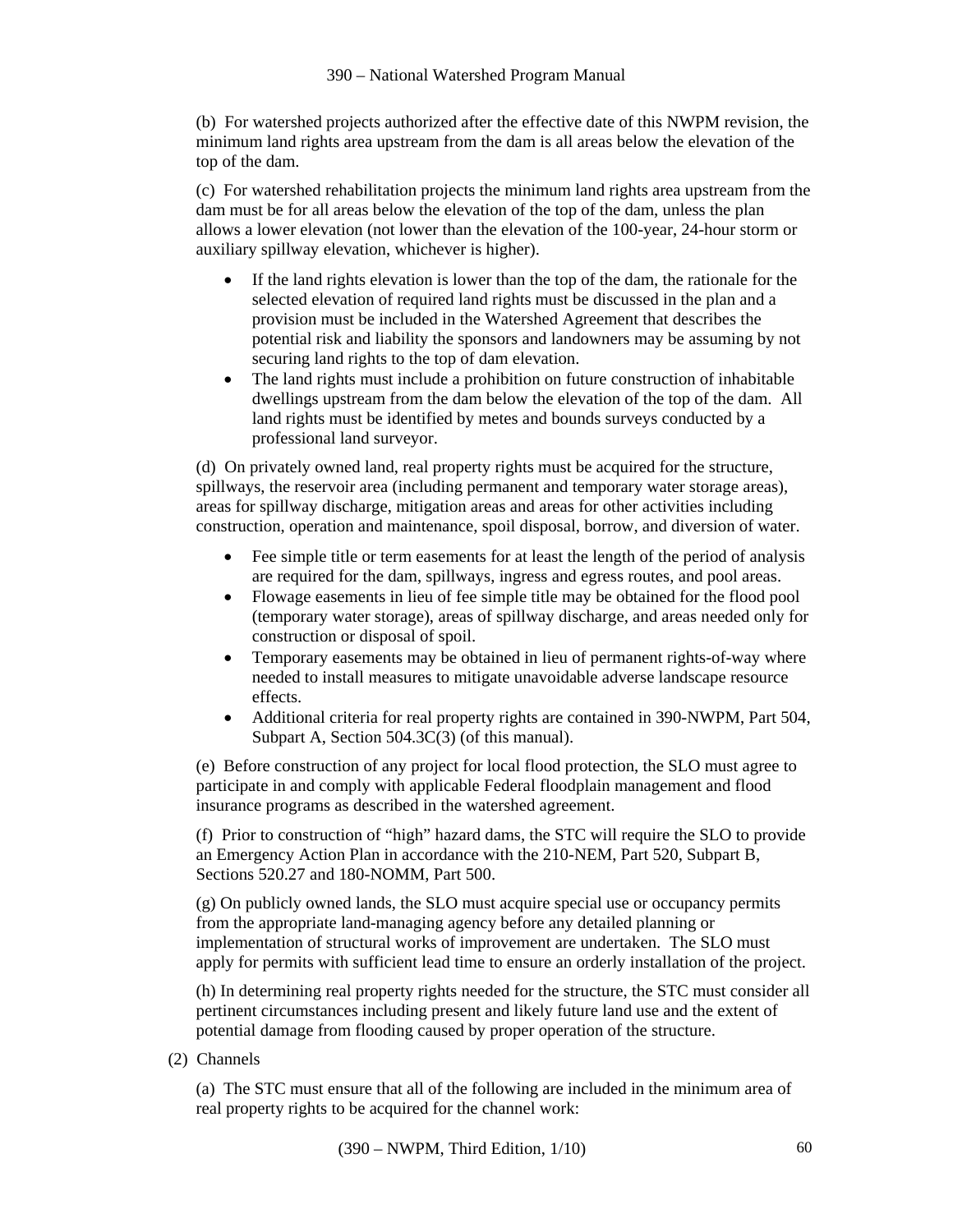- Areas within the channel's designed top width and berm width necessary on each channel bank to ensure stability of the channel, channel banks, and side slopes
- Areas needed for installation, inspection, design, operation and maintenance, ingress and egress, and disposal and diversion of water
- Areas needed for environmental protection features
- Other areas adversely affected by changed stream flow characteristics or induced flooding

(b) Fee simple title or term easements for the period of analysis must be acquired for the channel itself, appurtenances, any needed diversions, and areas needed for ingress, egress, and travel ways to allow for operation and maintenance of the works of improvement. In addition, fee title or easements are required for any additional areas, including downstream areas that may be subjected to adverse effects by changed stream flow characteristics, such as extended flooding of low-water crossings and more than negligible flood damage to property.

(3) Induced Flooding

In cases where the installation could result in induced flooding, the following criteria must be met with respect to various types of works of improvement.

(a) Flooding of Roads and Railroads

(i) Top-of-dam elevations may not be set at a level higher than upstream highways and public roads. An exception may be made when it is possible for the highway or public road to be closed when necessary for a brief period and an alternate allweather route can be used with a minimum of inconvenience. A written right or permission to flood the highway or public road must be obtained from the State, county, or agency having jurisdiction over the highway or public road. The written right or permission may be an easement, court order, or, if those cannot legally be given, a permit. The written right or permission must be accompanied by a citation of the applicable State statute or a written opinion of the State attorney general stating that the State, county, or agency granting the permission has legal authority to allow the road to be closed by flooding.

(ii) Occupied dwellings affected by the temporary closing of the flooded road must be accessible by an all-weather road that will not flood more frequently than it did under preconstruction conditions. If a road providing the only access to a dwelling is at a lower elevation than that of the top of dam, a historical record of pre-construction temporary flooding must be developed and documented in the administrative record.

(iii) Public roads may be located at the same elevation as the top of the dam, or below the top of the dam elevation (such as in the case of a road located in or across the auxiliary spillways of dams) under exceptional cases, if any of the following conditions apply:

- Because of the nature of the terrain adjacent to the dam area (such as in mountainous areas), the road must be located so that one or more points of the road crown is at or near the top of the dam.
- Natural flooding of one or more points along the road above or below the project area would make the road impassable before any flooding caused by the structure would take effect, and State law permits flooding of roads under those conditions.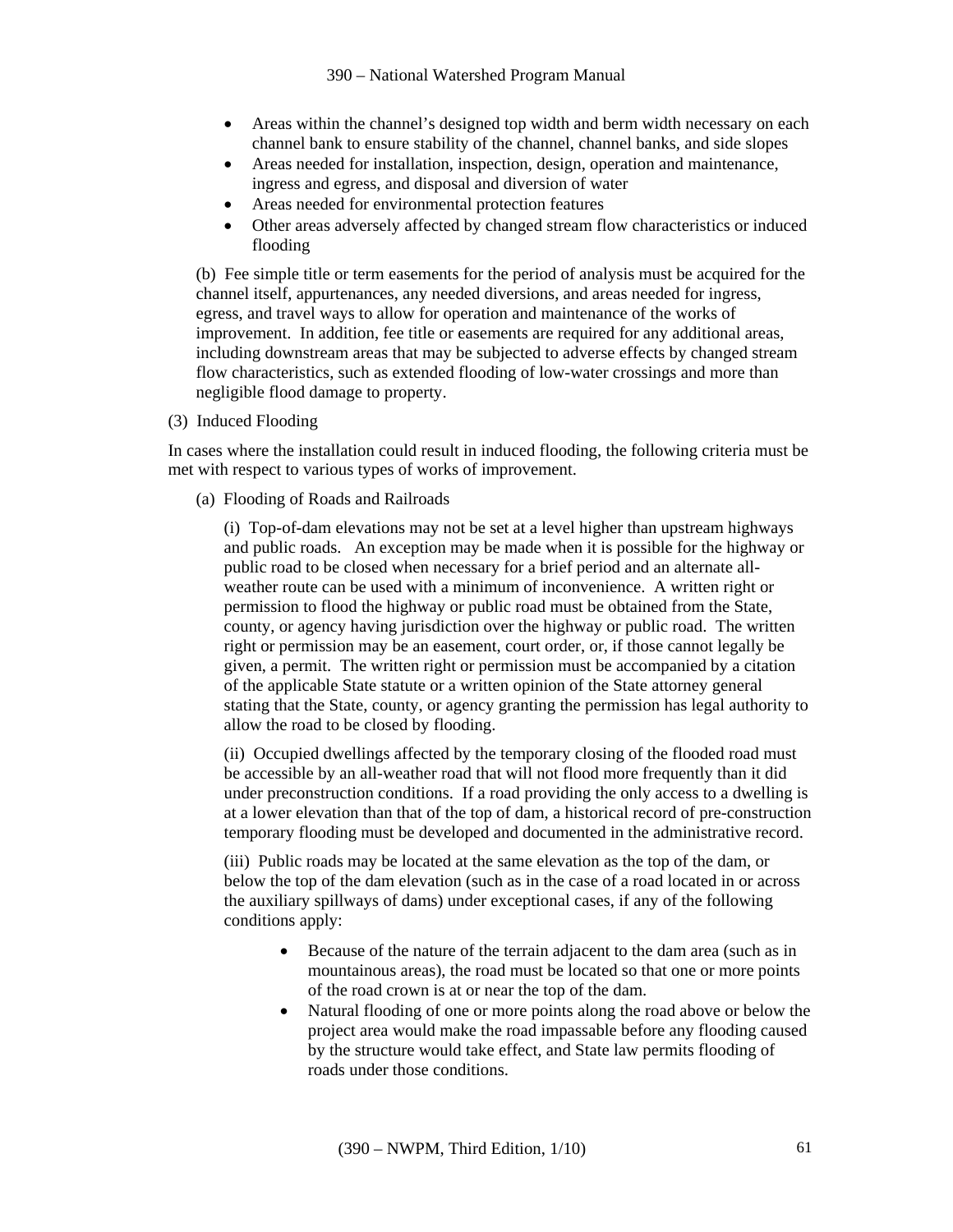- Flow through the auxiliary spillway is at a lesser frequency than that at which the road flooded before construction of the structure.
- (iv) Railroads that are to remain in use may not be flooded.
- (b) Flooding of Buildings

(i) The STC may not allow dwellings, including basements, or any other buildings that contain valuable property or that may be used as permanent or seasonal living quarters, to remain in the area upstream of a dam and below the top-of-dam elevation and the area downstream from the dam within the flowage area of the auxiliary spillway, unless they are floodproofed or otherwise protected from damage. Before financial assistance is made available to the SLO, the dwelling or building must be demolished, relocated, raised, floodproofed, or protected by a floodwall. This must be done so that drainage is adequate and ponding of water is not unreasonable.

(ii) If requested by the SLO and approved by the STC, other buildings, such as barns and garages, will be allowed to remain in the flowage easement area. Approval for flooding buildings of this type will not be granted if the building is used for the storage of feed, regulated chemicals, perishables, supplies, equipment, or other items that would be substantially damaged by flooding. This prohibition against allowing other buildings also applies to any building used for other purposes if flooding would cause an interruption or delay of operations carried on in the building or if a death or damage to the building's contents could occur.

(c) Flooding of Water Sources

Flooding of water sources, such as springs, wells, or stream diversions, or the interruption of delivery, conveyance, and disposal systems is prohibited until the SLO has complied with State laws, ordinances, and regulations relating to water sources.

(d) Flooding of Utilities

Public or private utilities may not be flooded unless the utility company or owner has determined that the function of the facility will not be affected adversely and a subordination agreement has been obtained.

(e) Flooding of Burial and Historical Sites

(i) Burial sites, such as cemeteries and private family plots, may not be flooded unless disinterment and reburial has been accomplished in accordance with applicable State laws (Public Law 89-665).

(ii) Historical sites or monuments may not be flooded until compliance with procedures for such property has been completed as required under the National Historic Preservation Act. The STC must assist the SLO in obtaining permission to survey for or recover archeological or historical resources in accordance with 420- GM, Part 401. The STC must ensure that appropriate Government-to-government (Tribal government) consultation is conducted per Executive Order 13085.

(4) Permit or Term Easements for Project Installation

Permit or term easements are to be acquired for areas in addition to those covered in sections (1), (2), and (3) above as needed for surveys and investigations, for one-time operations such as spoil spreading, and as needed for construction performance. These areas include those for construction ingress and egress, equipment staging, and parking lots.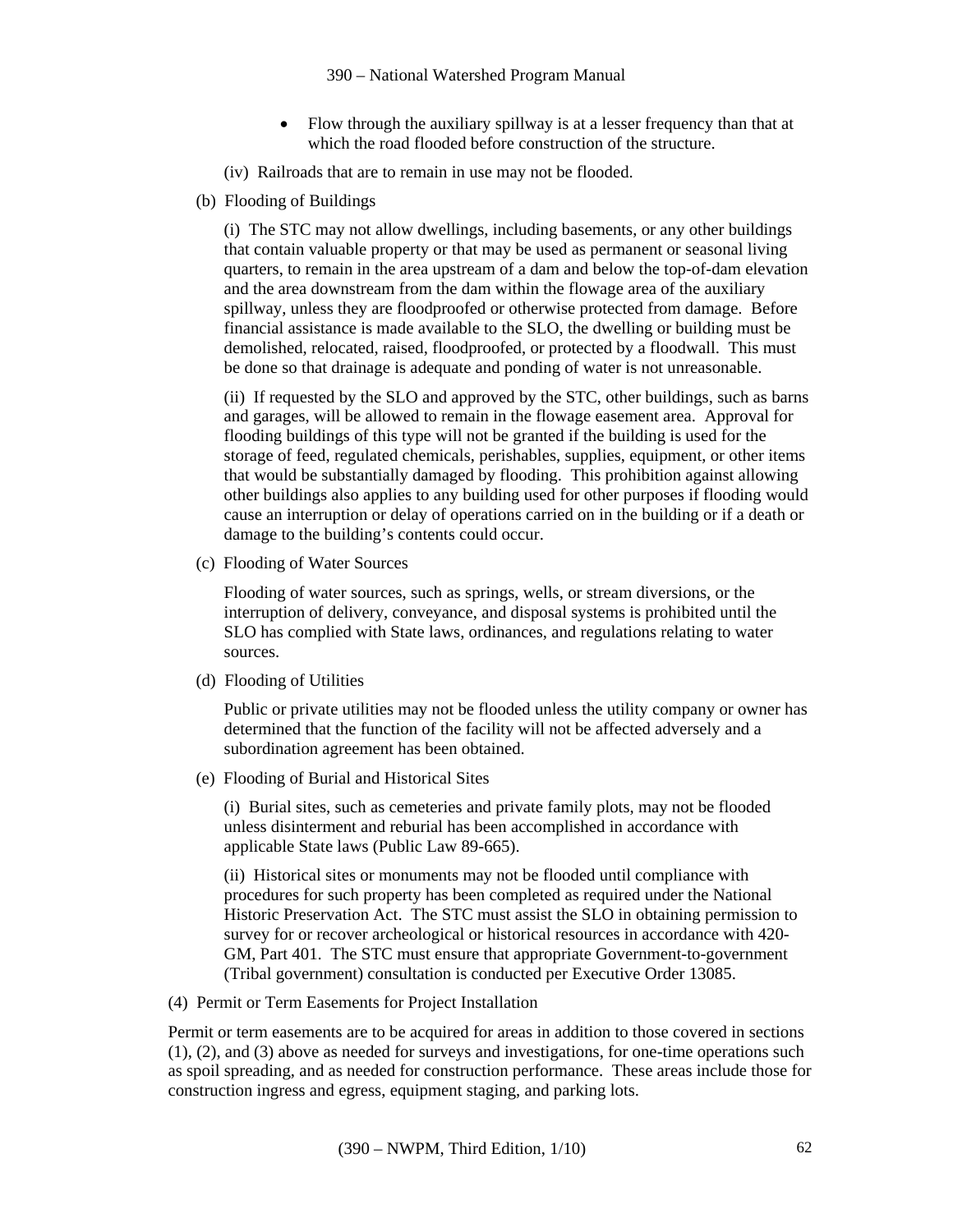(5) Public Recreation and Public Fish and Wildlife Habitat Improvements and Developments

(a) Fee simple title is required for all privately owned land acquired for public recreation and public fish and wildlife habitat purposes when Watershed Program cost sharing assistance is provided. Fee simple title is preferred for all non-Federal public land needed. However, if it is not feasible to obtain this title, the granting of a perpetual easement generally will suffice. An acceptable permit from the agency administering the land will be sufficient for real property rights required on Federal land.

(b) At least one access road must be provided to all principal recreation areas. Rights-ofway required for public utilities, such as power lines and pipelines needed to service recreation or fish and wildlife developments, must be acquired by at least a perpetual easement.

(c) Construction of private facilities on land acquired with Federal cost-share funds is prohibited. The exception to this is for facilities constructed or operated by private concessionaires on a controlled permit basis to serve the planned use of the improvement or development, approved by the SLO and NRCS.

(6) Wetland or Floodplain Acquisition

(a) Wetland and floodplain conservation easements, including land acquired or improved for flood damage reduction using Watershed Program cost sharing will be acquired by the SLO. Real property acquired in fee title or as perpetual easements with deed restrictions must be compatible with the purposes for which the land was acquired. These easements must be used to retain excessive floodwaters, improve water quality and quantity, and provide habitat for fish and wildlife.

(b) Real property acquired by the SLO in fee title will be addressed in the operation and maintenance agreement and must not be sold or otherwise disposed of except as provided for in the watershed agreement (see exhibit in 390-NWPM, Part 506, Subpart C, Section 506.30, in this manual).

(c) Wetland and floodplain acquisition will be used to retain excessive floodwaters, improve water quality and quantity, provide habitat for fish and wildlife. When acquired for flood damage reduction, use must be compatible with flood mitigation. Land uses must be limited to purposes that provide public benefit such as recreation, fish and wildlife habitat, water quality improvement and other purposes that are compatible with the remaining flood hazard.

### **504.4 Easement Monitoring and Enforcement**

Wetland, floodplain and mitigation easements acquired with Watershed Program funds will be operated and maintained by the project sponsor according to an operation and maintenance plan and agreement. Any monitoring protocol established must be discussed and be addressed in the Plan-EA or Plan-EIS and the associated Finding of No Significant Impact (FONSI) or ROD. The operation and maintenance plan and agreement must require that federally funded easements be protected as applicable to the intended purpose of the easement. Signage must be used, as needed, to protect easements.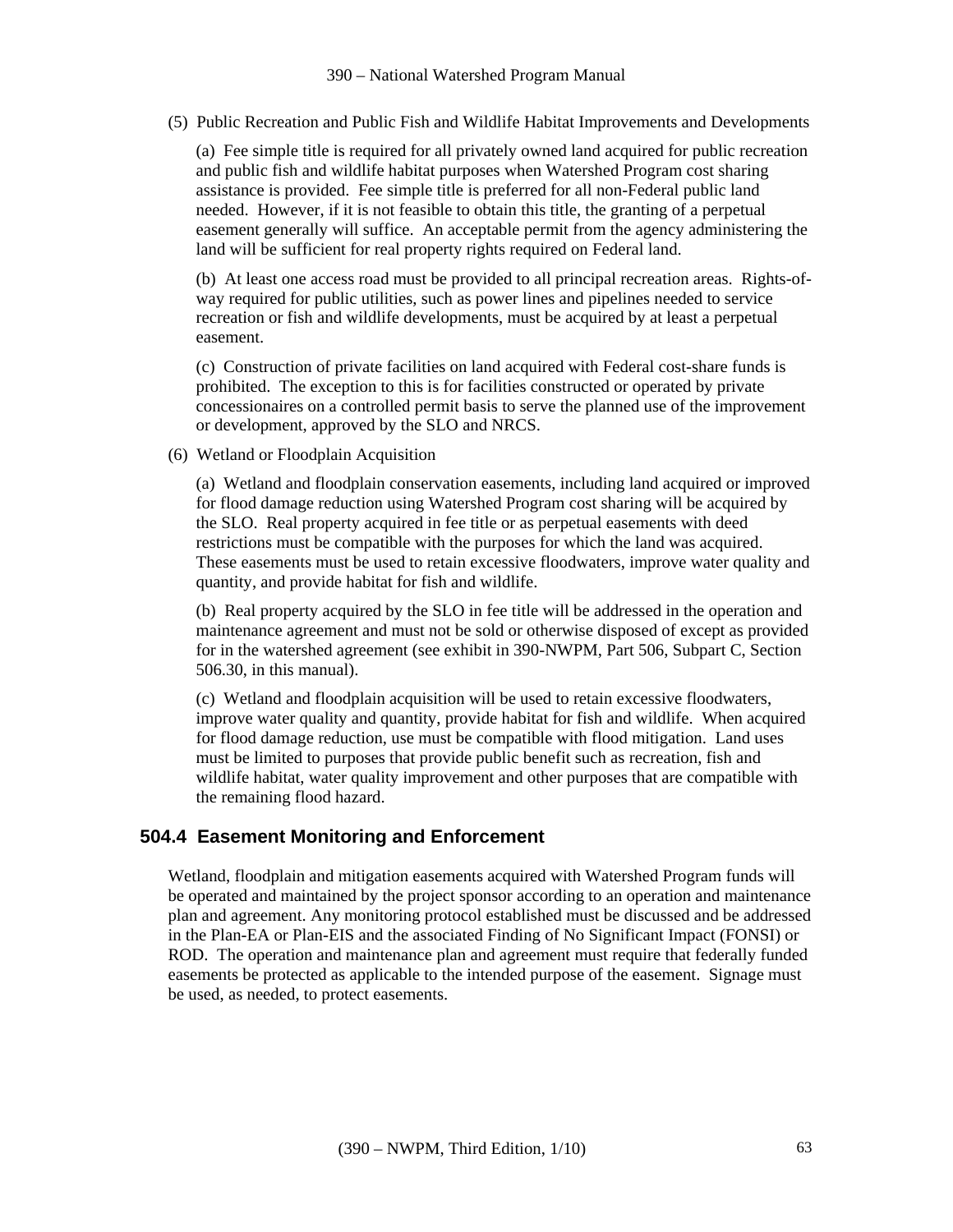# **Part 504 – Project Installation**

# **Subpart B – Financing Provisions**

### **504.10 Introduction**

A. The Watershed Project Plan must be authorized before funding may be made available for project operations. Watershed Program assistance may include technical and financial assistance, advances, and loans. The watershed agreement must specify the Watershed Program assistance to be provided and show evidence of the SLO commitment for funding, installing, and operating and maintaining the project. The Chief of NRCS allocates Watershed Program funds for watershed projects from annual appropriations made for this program. USDA Rural Utilities Service (RUS) may also receive appropriations for Watershed Program loans.

B. The SLO must provide its share of installation costs from sources other than Watershed Program funds. Local financing may include State, county, and other local funds, such as watershed or special purpose district taxes. Loans or grants of funds from other Federal programs may be used unless prohibited.

# **504.11 In-kind Contributions**

A. In-kind contributions are applicable only to projects that will be approved administratively or were transmitted to the Office of Management and Budget (OMB) after May 1, 1979. No exceptions will be allowed for any other projects regardless of the date or nature of project supplements. Property purchased with Federal funds may be considered the grantee's in-kind contribution only when authorized by Federal legislation.

B. In no case will the amount of an in-kind contribution exceed the SLO share of the cost for the works of improvement. The maximum cost eligible for in-kind credit is to be the same as that for cost sharing. The SLO will receive no cash reimbursement for in-kind contributions of real property. Real property already dedicated to and improved for public recreation or fish and wildlife use will not be eligible as an in-kind contribution.

# **504.12 Value of In-kind Contributions**

The value allowed as an in-kind contribution for real property acquired by the sponsor by means other than donation cannot exceed the sponsor's actual costs. The basis for determining the value for personnel services, material, equipment, buildings, and land must be documented. In-kind contribution arrangements must be documented in the project agreement.

### **504.13 Loans**

The USDA Rural Utilities Service may make watershed loans to the SLO to help finance the local share of project costs set forth in approved Watershed Project Plans. RUS has developed notices and procedures for granting these loans for all or part of the local cost for a watershed work of improvement. A memorandum of understanding between NRCS and RUS was established to describe the working relationship between agencies for watershed loans (see exhibit in Title 390, National Watershed Program Handbook (NWPH), Part 606, Subpart E, Section 606.61).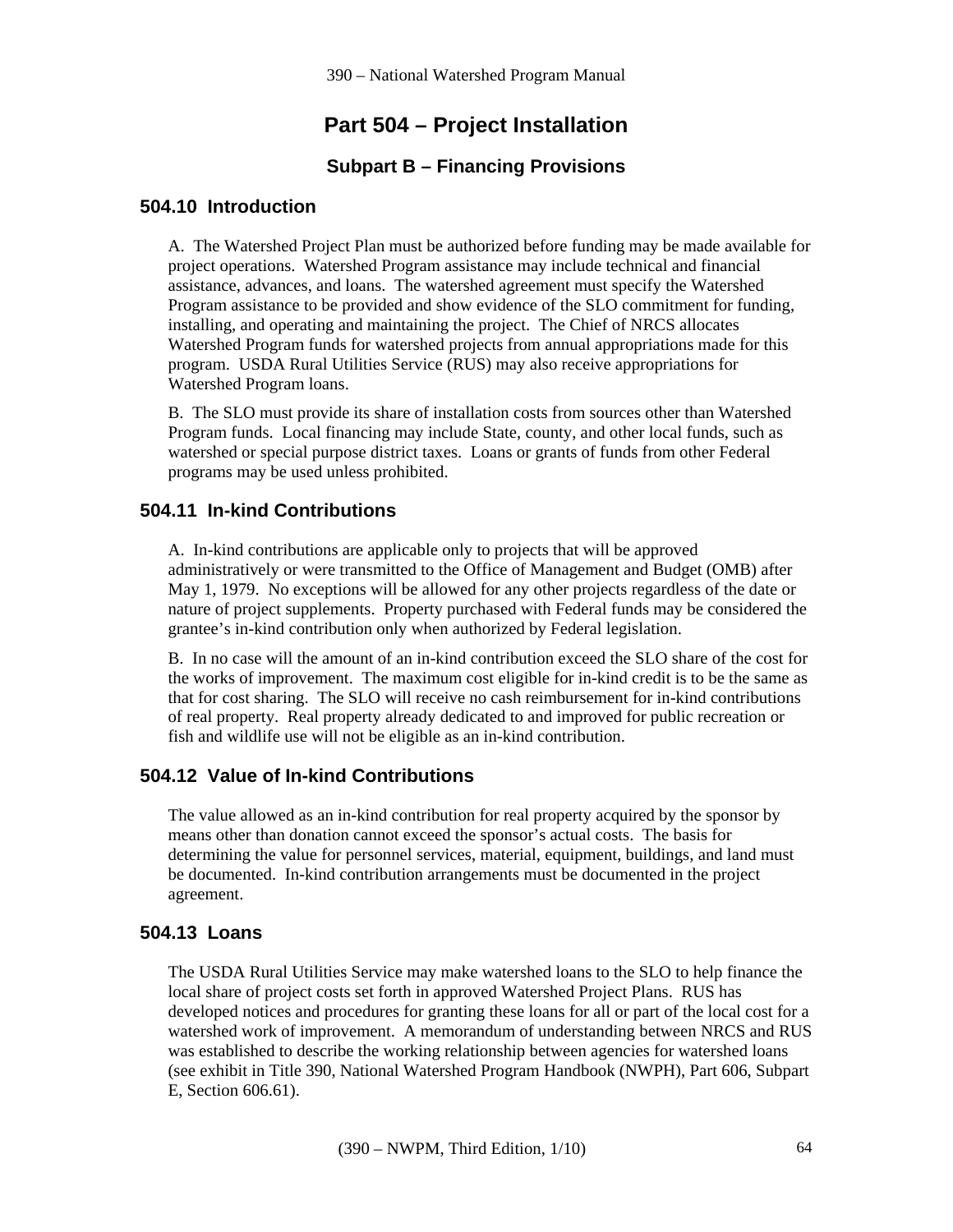### **504.14 Advance of Funds by NRCS**

A. In special situations the STC may advance funds to the SLO to use for engineering and construction costs, purchase of real property rights, or engineering services. A project agreement must be signed by NRCS and the SLO before any funds can be advanced. The project agreement must specify all of the following:

- (1) Purpose of the advance
- (2) Amount of the advance
- (3) Repayment plan
- (4) Interest terms

B. The special conditions that follow must be met in all cases:

- (1) Engineering and Construction Costs for Municipal and Industrial Water Supply— Engineering and construction costs to provide storage capacity for future municipal or industrial water supply are eligible for an advance of funds. Engineering and construction costs for storage capacity for future M&I water supply are not to exceed 30 percent of the total cost of the structure. The advance must be repaid with interest within 50 years after the retention reservoir is constructed, or in a shorter period if required by State law. Interest will not be charged until the water supply from the structure is first used or until 10 years after the date of completion of the structure, whichever is earlier.
- (2) Real Property Rights—Funds may be advanced to purchase real property rights if all of the following conditions are met:
	- (i) The immediate purchase is essential to preserve the site for project works of improvement.
	- (ii) A watershed project plan has been approved.
	- (iii) NRCS and the SLO have signed an agreement covering the acquisition of real property rights.
	- (iv) USDA RUS has approved the repayment by the date the advance is made to the SLO.
	- (v) The advance and accrued interest are to be repaid by the SLO before the works of improvement are constructed.
- (3) Engineering Services—An advance of funds can be made for engineering services for works of improvement if all of the following conditions are met:
	- (i) The work of improvement is included in the Watershed Project Plan.
	- (ii) The engineers retained or employed by the SLO are satisfactory to NRCS.
	- (iii) The total advance does not exceed 5 percent of the estimated installation cost of the works of improvement.

# **Part 504 – Project Installation**

# **Subpart C – Completion of Projects**

### **504.20 Fully Installed Projects**

A. Watershed projects are complete when all planned measures, including mitigation and land treatment, involving Watershed Program assistance are installed in compliance with the Watershed Project Plan as amended or supplemented and all long-term land treatment contracts have expired.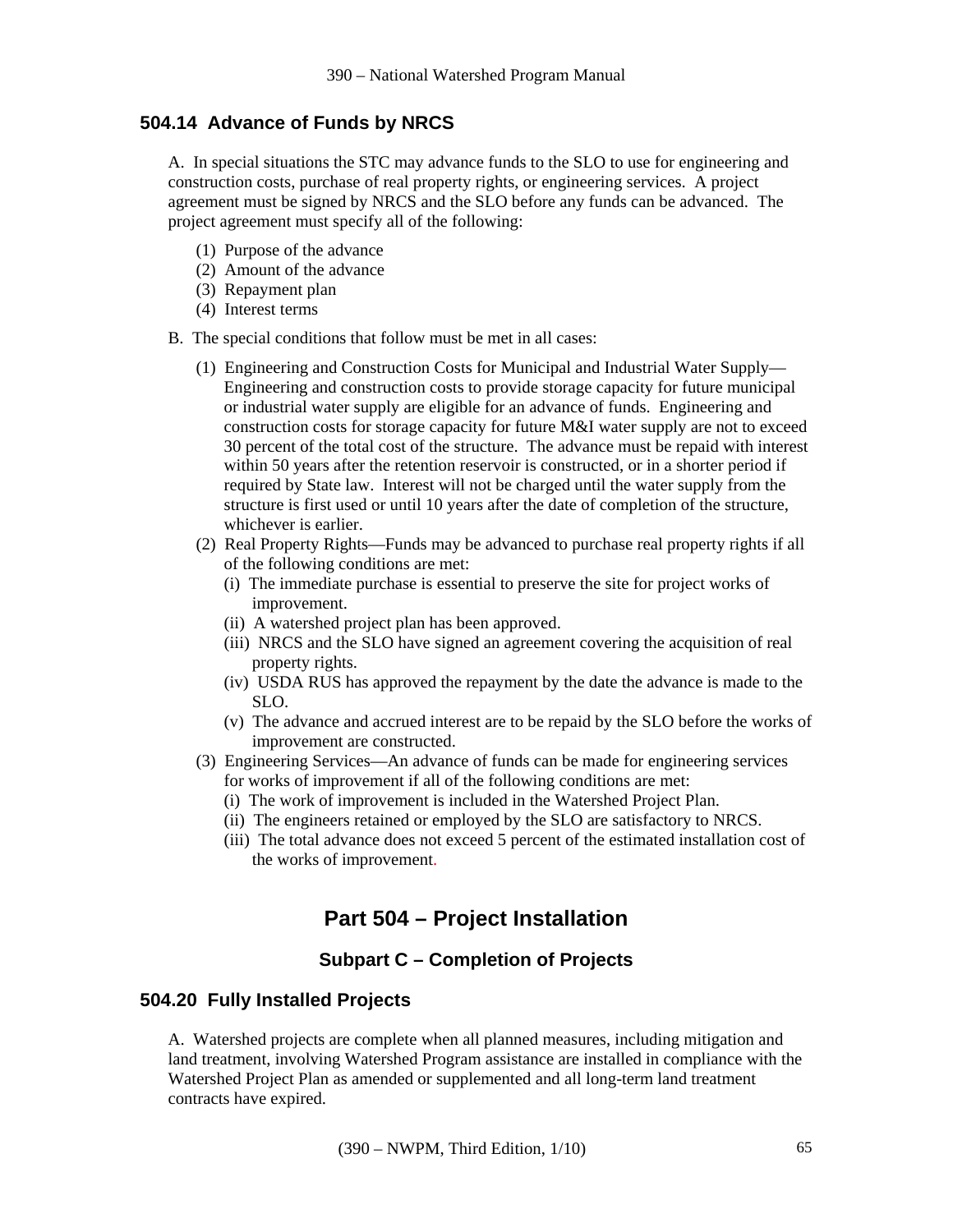B. The STC must provide a completion report to the Director, CPTAD, after all planned measures have been installed. The SLO must be requested to concur in the completion letter but the SLO concurrence is not required to report a project completed. The completion report must include the number and purposes of project features installed and an estimate of the Watershed Program costs and local costs. The estimated costs include real property rights, technical assistance, financial assistance, and administration costs. Copies of this notification must be sent to other concerned Federal agencies.

C. The STC must send each SLO a letter informing them of the official completion date of the project, and reminding them of their operation and maintenance responsibilities.

D. Watershed Program funds may not be charged to completed projects, except for postinstallation assistance as defined in Title 390, National Watershed Program Manual (NWPM), Part 505 (of this manual), without prior approval of the Chief.

# **504.21 Completion of Partially Installed Projects**

A. In the event that a project is partially implemented and there is little likelihood that remaining works will be installed, the STC and the SLO must review the project. If they agree that no further progress can be made, the project will be completed, subject to the following:

(1) A supplemental watershed agreement will be prepared deleting the measures that have not been installed.

(2) A completion report with total installation costs will be submitted to the Director, CPTAD.

(3) The project status will be reported as "installation complete" by CPTAD upon receipt of the completion report.

B. If the STC and the SLO agree that additional progress can be made, a schedule for installing the remaining measures will be prepared. If progress is not made within a reasonable period of time the STC will again review the likelihood of project completion and reassess actions to bring the project to completion.

# **504.22 Deauthorized Projects**

A. Deauthorization is applicable only to projects where no long-term-contracts (LTCs) have been signed, where no planned measures have been installed, or where no operation and maintenance (O&M) agreements are in effect. Deauthorization of a project removes authority to expend Public Law 83-566 funds.

B. When it becomes evident that the proposed works of improvement will not be installed, the STC must consult with the SLO to seek concurrence to deauthorize funding for the project. Agreements with the SLO to deauthorize funding for the project must be documented by an exchange of correspondence.

C. If the SLO does not concur in deauthorization, the STC must submit the matter to the director of CPTAD, setting forth the facts and the reasons why the SLO does not agree. The director will make a decision to deauthorize a project based on a case-by-case review of the information provided.

D. The STC must send a notice of intent to deauthorize Federal funding (see exhibit in Title 390, National Watershed Program Handbook (NWPH), Part 606, Subpart E, Section 606.65,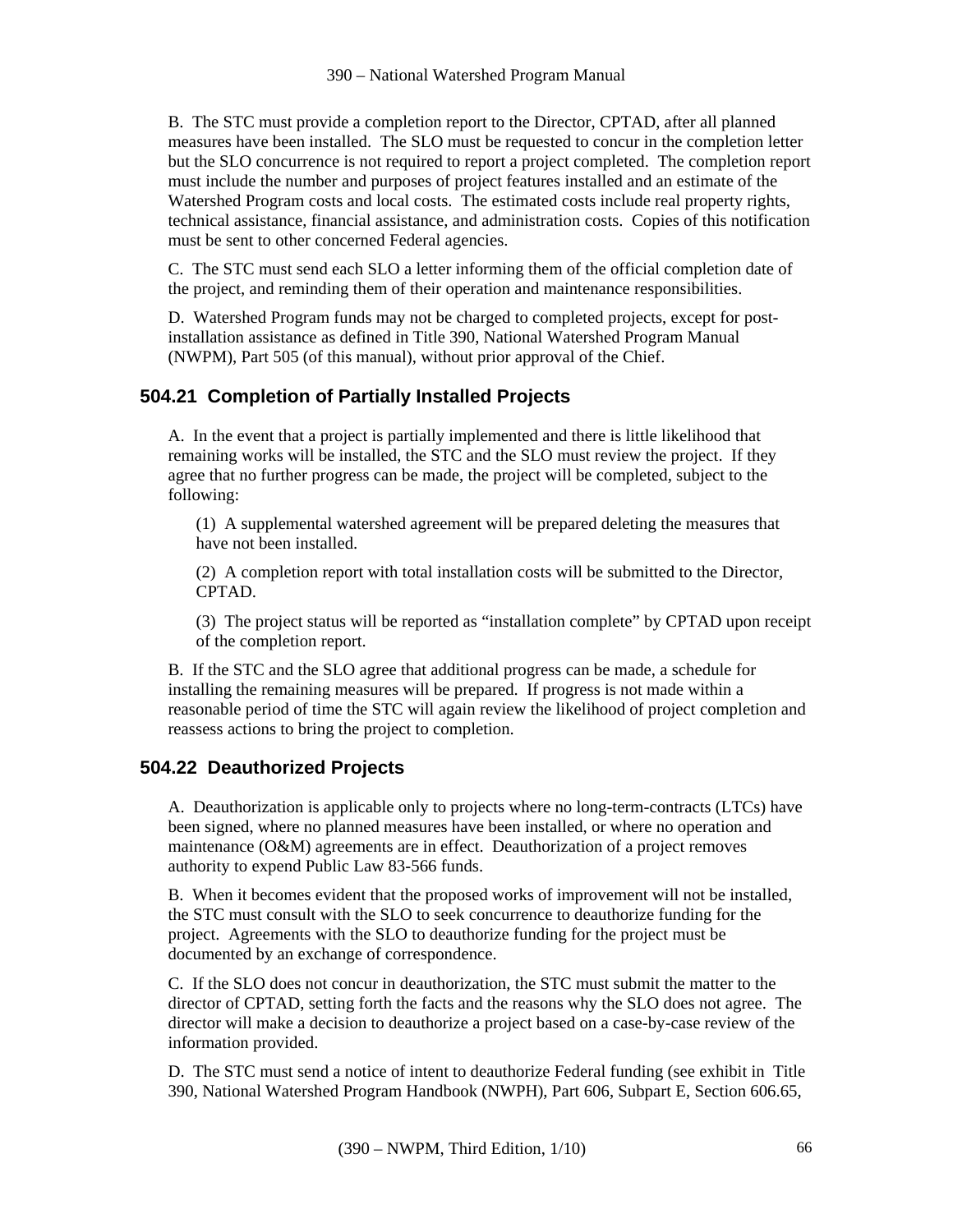"Notice of Intent to Deauthorize Federal Funding—Example") to the Federal Register, NRCS Chief, NRCS Assistant Chief, and concerned Federal, State and local agencies. If authorization for funding by the Chief was subject to approval by resolution by congressional committees, the Chief must give the appropriate committees written notice of the proposed deauthorization at least 60 days before final deauthorization action is taken. The Chief must notify the STC if there are congressional concerns about the proposed deauthorization.

E. Following the 60-day waiting period, the STC must notify the CPTAD director of any concerns received. If there are none, the STC will request the Chief to deauthorize the project. The STC must notify the SLO and concerned Federal, State, and local agencies of the final action. The project status must be recorded as "deauthorized" in the national project status database.

F. The STC must send a notice to the Federal Register announcing final deauthorization action and notifying the public that the action is not being implemented (see exhibit in 390- NWPH, Part 606, Subpart E, Section 606.66, "Notice of Deauthorization of Funding— Example").

# **Part 504 – Project Installation**

# **Subpart D – Reports**

# **504.30 Introduction**

The STC will ensure the Program Operations Information Tracking System (POINTS) and other databases to enter and maintain project information involving Watershed Surveys and Planning, Watershed Operations, and Watershed Rehabilitation Programs are used. Other databases include, but are not limited to, the following which may require data maintenance or are used for reference:

- (1) Cultural resources
- (2) Dams inventory
- (3) Cumulative total of obligated watershed construction funds (a running account)

### **504.31 Annual Operation Budget Estimates**

After fund request data are entered into POINTS, the STC must keep the information up to date so that accurate budget estimates and allocations can be prepared. As new projects that are approved or changes occur during the year, they should be added to the database. Factors to be included in developing the annual budget estimates and fund requests are all of the following:

- (1) The approval date for watershed project authorization
- (2) The schedule for installation of planned measures
- (3) The State's program analysis and long-range plan
- (4) Business plan
- (5) The SLO progress in fulfilling their obligations
- (6) The SLO capability to proceed with installation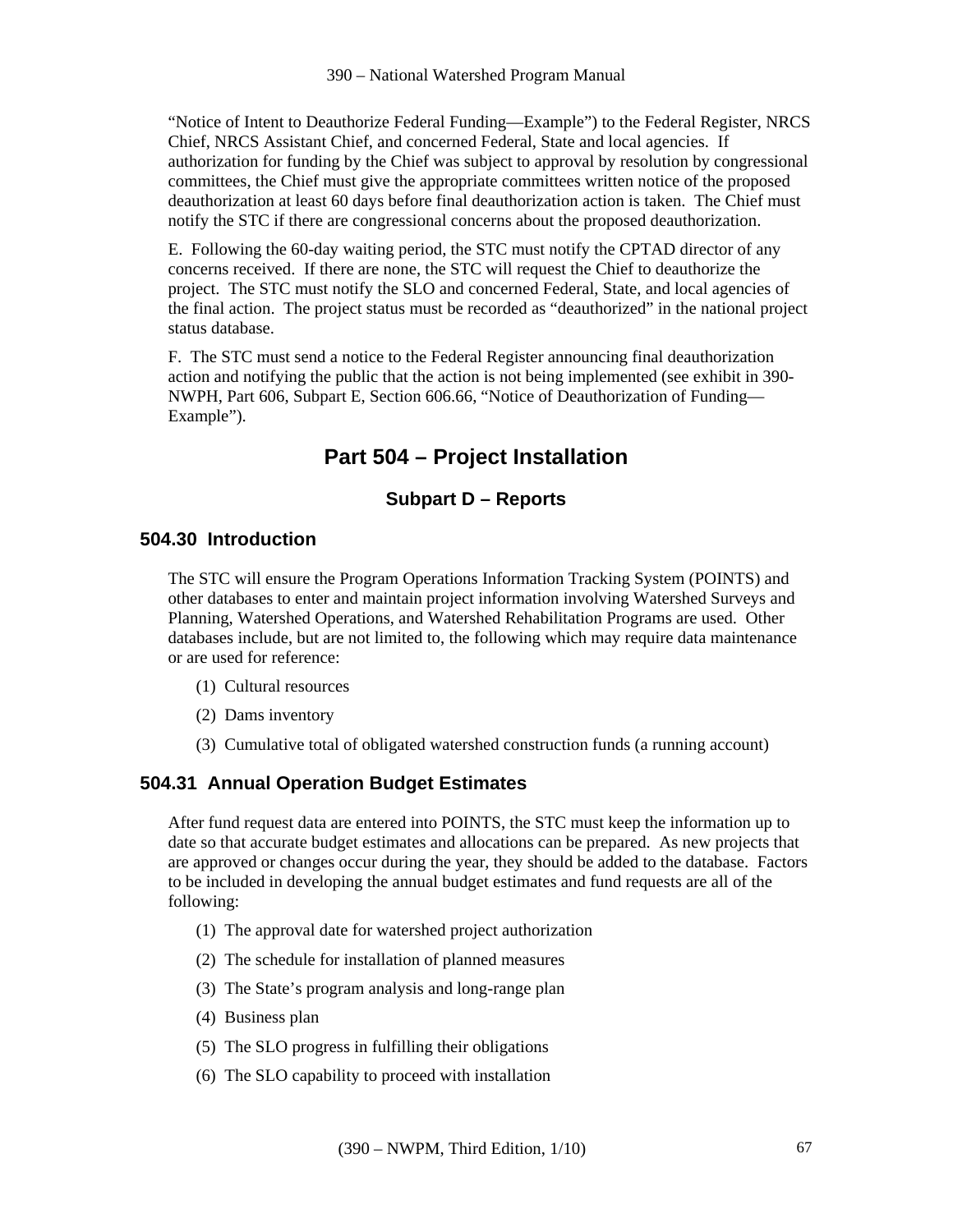# **504.32 Progress Summaries**

Watershed Program status summaries will be made available from reports in POINTS and other databases residing in CPTAD. The reports will be utilized at the national and State level to inform Congress, project sponsors, and others about watershed project planning and implementation activities and program achievements. The planning, operational, and rehabilitation status of watershed projects (table 504.1) will be maintained in POINTS so that accurate reports can be prepared for projects in the various stages of planning and implementation.

| <b>Project Life</b><br><b>Stage</b> | <b>Description</b>                                                                                                                                                                                                                                                                                                                                                                                                                                                                                                                                                                                                                                                                                          |
|-------------------------------------|-------------------------------------------------------------------------------------------------------------------------------------------------------------------------------------------------------------------------------------------------------------------------------------------------------------------------------------------------------------------------------------------------------------------------------------------------------------------------------------------------------------------------------------------------------------------------------------------------------------------------------------------------------------------------------------------------------------|
| <b>Application</b>                  | Request for assistance received from SLO and Form SF 424 submitted.                                                                                                                                                                                                                                                                                                                                                                                                                                                                                                                                                                                                                                         |
| <b>Planning</b>                     | Active—A watershed planning project is active when funding for planning is<br>authorized from the Chief.                                                                                                                                                                                                                                                                                                                                                                                                                                                                                                                                                                                                    |
|                                     | New—Planning project is new before being authorized by the Chief for planning.<br>These watershed plans may be in the application stage.                                                                                                                                                                                                                                                                                                                                                                                                                                                                                                                                                                    |
|                                     | <b>Complete—The watershed project plan is complete when approved by the STC</b><br>ensuring technical and policy adherence, and reviewed by the WSP Program<br>manager for programmatic compliance.                                                                                                                                                                                                                                                                                                                                                                                                                                                                                                         |
|                                     | <b>Terminated—A</b> planning project will be terminated when, after determining that<br>there is no possibility of developing a feasible or acceptable project plan, either the<br>SLO withdraws their application in writing or the STC terminates planning<br>assistance.                                                                                                                                                                                                                                                                                                                                                                                                                                 |
|                                     | <b>Deauthorized—The planning authorization will be cancelled if the watershed plan</b><br>is not in interagency review within the 5-year time period.                                                                                                                                                                                                                                                                                                                                                                                                                                                                                                                                                       |
| <b>Operations</b>                   | Active— Funding is authorized and project is implemented as funding allows.<br>The continued feasibility of a project is monitored and documented in the project<br>files every 5 years in accordance with NEPA requirements in the Title 190,<br>General Manual, Part 410. Factors to be considered in determining the continued<br>feasibility are economic, environmental and social defensibility and the SLO<br>commitment to continue the project. Modifications are prepared as necessary. Use<br>of other program funds in lieu of Watershed Program funds to implement the plan<br>is acceptable, provided the unfunded Federal commitment is reduced to account for<br>other programs assistance. |
|                                     | Inactive—Activities to implement the project have temporarily ceased because of<br>land use changes in the watershed, reduced local interest, sponsor's capability to<br>proceed with installation, and similar circumstances. Other program funds could<br>be used in lieu of Watershed Program funds to implement the plan, but the<br>amounts are not accounted for to reduce the unfunded Federal commitment in the<br>Watershed Project. Opportunities exist for resumed activity when the STC and<br>SLO agree and notification is provided to the CPTAD director.                                                                                                                                    |

# **Table 504.1 Watershed Project Life Stages**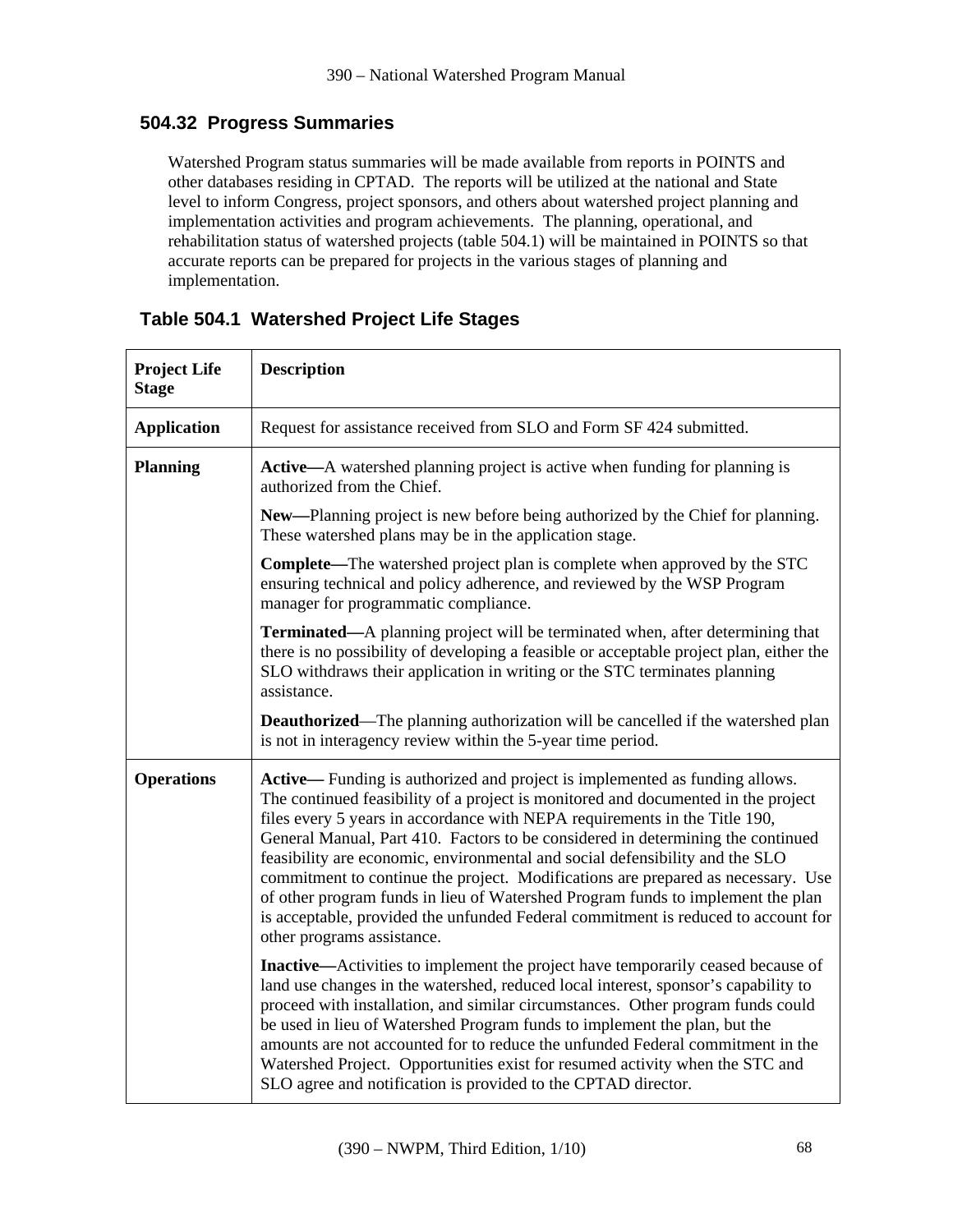|                       | <b>Installation Complete—When all planned measures of the original plan,</b><br>supplements or revisions are installed, and all LTCs have expired. Includes<br>projects in which all measures have not been installed, but were supplemented out<br>of the project plan in order to complete the project.                                   |
|-----------------------|---------------------------------------------------------------------------------------------------------------------------------------------------------------------------------------------------------------------------------------------------------------------------------------------------------------------------------------------|
|                       | <b>Deauthorized—When no LTC have been signed, no measures have been installed,</b><br>no O&M agreements are in effect, and there is no evidence that the project will be<br>implemented.                                                                                                                                                    |
|                       | <b>Project Life Complete—When: all planned measures in the watershed project are</b><br>implemented, and the evaluated life of the installed measures has ended.                                                                                                                                                                            |
| <b>Rehabilitation</b> | In Planning—When a watershed rehabilitation plan is being prepared, the plan is<br>not yet authorized. Dam Status for this phase is "Active" when WF-07 funds have<br>been requested for planning within 3 POINTS fund request years, and "Inactive"<br>when funds have not been requested within 3 POINTS fund request years.              |
|                       | In Implementation—When the watershed rehabilitation plan is authorized for<br>implementation by the Chief. Dam Status for this phase is "Active" when WF-07<br>funds have been requested for implementation within 3 POINTS fund request<br>years, and "Inactive" when funds have not been requested within 3 POINTS fund<br>request years. |
|                       | <b>Plan Installed—When all planned measures in the rehabilitation project have been</b><br>installed or completed.                                                                                                                                                                                                                          |
|                       | Installed Without Federal Assistance—When a plan has been prepared and the<br>sponsor selected a rehabilitation alternative other than the Watershed<br>Rehabilitation Program.                                                                                                                                                             |

# **Part 505 – Post Installation Assistance**

# **Subpart A – Overview**

# **505.0 Introduction**

Part 505 establishes policy for administering the operation and maintenance requirements for any measure installed with NRCS assistance provided under Public Law 83-566. It also includes provisions for additional work, remedial assistance, rehabilitation, and completion of Federal interest work.

# **505.1 Determining Type of Post Installation Assistance**

At the request of and with input from the sponsoring local organizations (SLO), NRCS determines the type of post installation assistance needed.

# **505.2 Additional Work**

A. Additional work may be considered in watershed projects. This includes installing works of improvement to benefit new beneficiaries or the same beneficiaries to a different degree. It may include works of improvement to serve an additional purpose.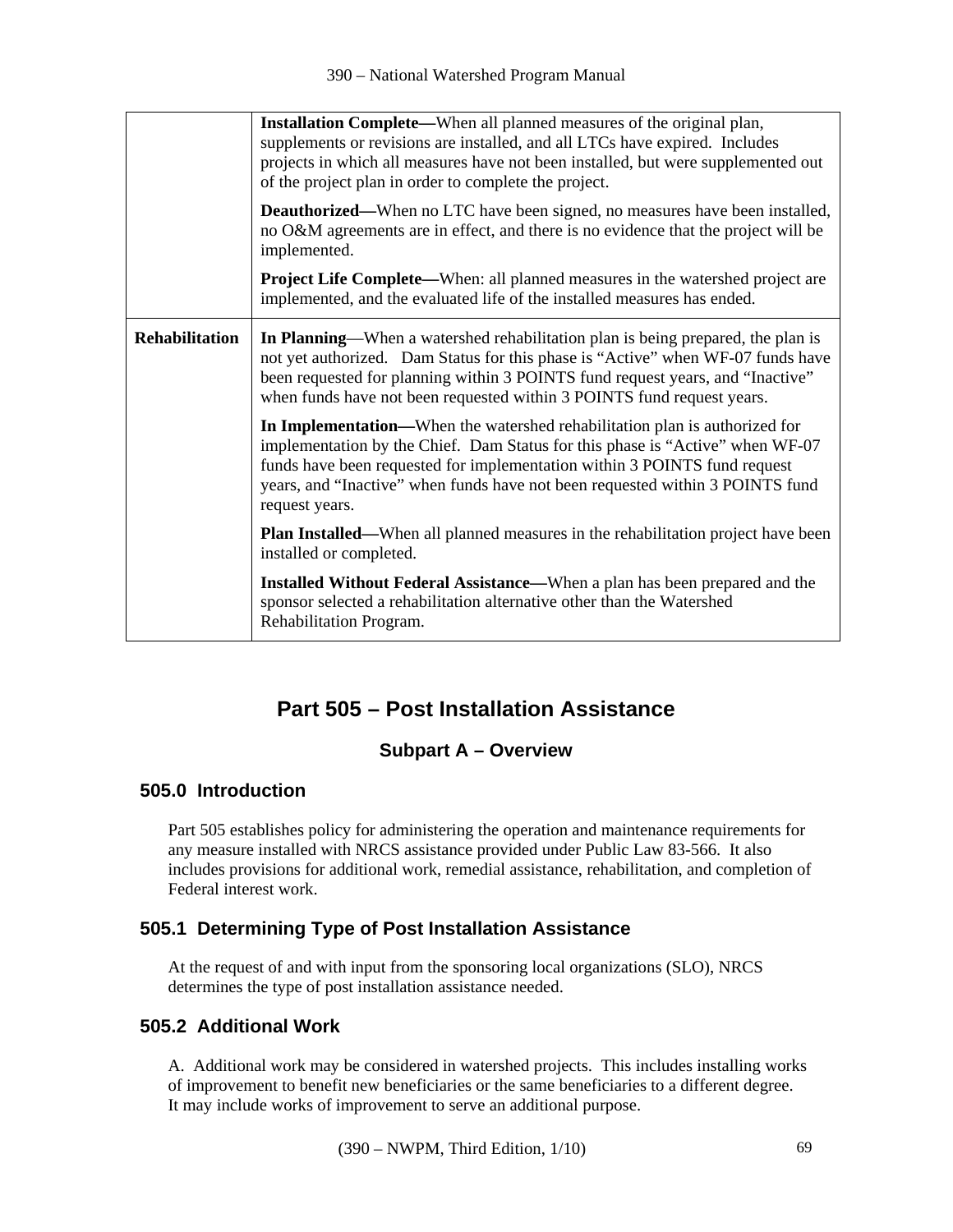B. Additional work considered for Active and Completed projects must follow the policies in Title 390, National Watershed Program Manual (NWPM), Part 503 (in this manual).

# **Part 505 – Post Installation Assistance**

# **Subpart B – Operation and Maintenance**

### **505.10 Operation and Maintenance Required Agreement**

The State Conservationist (STC) must ensure that O&M requirements for post installation works are included in an O&M agreement or in the contract documents before obtaining Watershed Program financial assistance.

### **505.11 Operation and Maintenance Defined**

#### **A. Operation**

Operation, as defined in Title 180, National Operation and Maintenance Manual (NOMM), Part 500, Subpart A, Section 500.02, includes the "administration, management, and performance of non-maintenance activities needed to keep a practice safe and functioning as planned." This includes being cognizant of changes in watershed conditions, both upstream and downstream from completed practices, that may alter the overall function of the project, so appropriate actions can be taken promptly.

#### **B. Maintenance**

(1) Maintenance, as defined in 180-NOMM, Part 500, Subpart A, Section 500.02, includes the "recurring activities necessary to retain or restore a practice in a safe and functioning condition, including the management of vegetation, the repair or replacement of failed components, the prevention or treatment of deterioration, and the repair of damages caused by flooding and vandalism."

(2) Damages to structures installed under Public Law 83-566 caused by catastrophic events may be repaired with assistance from the Emergency Watershed Protection Program. Damages to dams installed under Public Law 83-566 caused by catastrophic events may also be repaired as part of rehabilitation work as described in 390-NWPM, Part 505, Subpart D (in this manual below).

# **505.12 Responsibilities**

Responsibilities for operation and maintenance of watershed works of improvement are described in 180-NOMM, Part 500, Subpart A, Sections 500.3 and 500.4. The O&M requirements must be documented in an O&M agreement or contract document with the SLO. The STC will ensure that an effective O&M program is carried out. NRCS will manage O&M agreements throughout the term of the agreement using Conservation Technical Assistance (CTA) funds.

# **505.13 Operation and Maintenance Time Periods**

A. The SLO responsibility for O&M begins when a structure is determined to be complete by NRCS. During the vegetation establishment period, which may take 3 years or more, the SLO is required to perform maintenance to help ensure adequate vegetative establishment.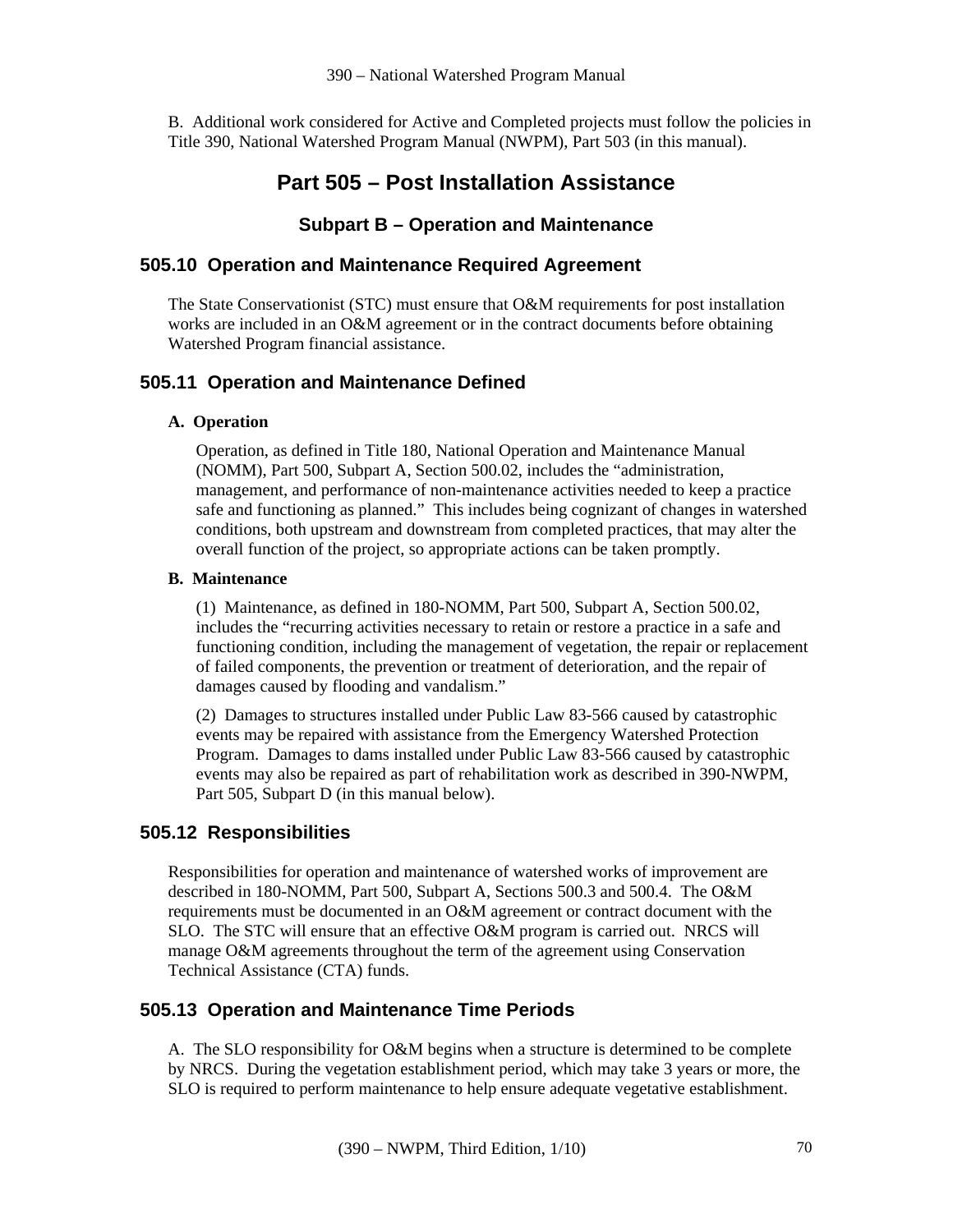However, NRCS will provide for repairs associated with the initial establishment of vegetation where deficiencies are a result of natural causes.

B. Following the 3-year vegetative establishment period, the STC will notify the SLO by letter that the vegetative cover is performing as designed and remind the SLO of its responsibility to continue the obligations of the O&M agreement throughout the evaluated life.

C. The term of the O&M agreement expires when the evaluated life of the works of improvement has been met. Once this period is completed, the STC will provide a letter to the SLO indicating that the O&M agreement with NRCS has expired and reminding that the SLO may have continued O&M responsibilities in order to remain in compliance with applicable Federal, State, and local laws, regulations, and ordinances.

# **Part 505 – Post Installation Assistance**

# **Subpart C – Remedial Assistance**

# **505.20 Remedial Assistance Defined**

Remedial assistance is defined as assistance needed to correct problems caused as a result of a mistake or misjudgment by NRCS during the installation of a measure or as a result of latent site conditions unknown to NRCS or the sponsor or land user at the time of installation. Changes in policy, technical standards, or engineering concepts developed subsequent to the installation of the original measure are not considered mistakes or misjudgments by NRCS. The following may be considered for remedial assistance:

(1) Repair of a measure's components that deteriorate more rapidly than planned or do not perform as expected because of unusual or latent conditions.

(2) Reconstruction or repair of completed measures that malfunctioned or failed because of a design or construction deficiency.

(3) Modification of a structure, property relocation, or addition of "other measures" (see 390-NWPM, Part 505, Subpart D, Section 505.35D for definition of "other measures"), that are the most cost effective to meet the criteria for a higher hazard classification where a structure was classified incorrectly before installation.

# **505.21 Procedure**

A. Remedial assistance may be necessary in watershed projects that have "active," "inactive," or "installation complete" status. The need for remedial assistance must be documented by a program report. Remedial assistance and action may require a supplemental environmental impact statement (EIS) or environmental analysis (EA) to address the effects of the remedial action. The significance of the effects of the remedial actions will determine whether a supplemental EIS or EA is warranted. The environmental evaluation (EE) will assist the responsible Federal official (RFO) to determine whether an EA or EIS should be prepared, or whether the proposed action is covered by a categorical exclusion. When a categorical exclusion applies to the proposed action, the program report must include the EE documentation.

B. The report must contain all of the following: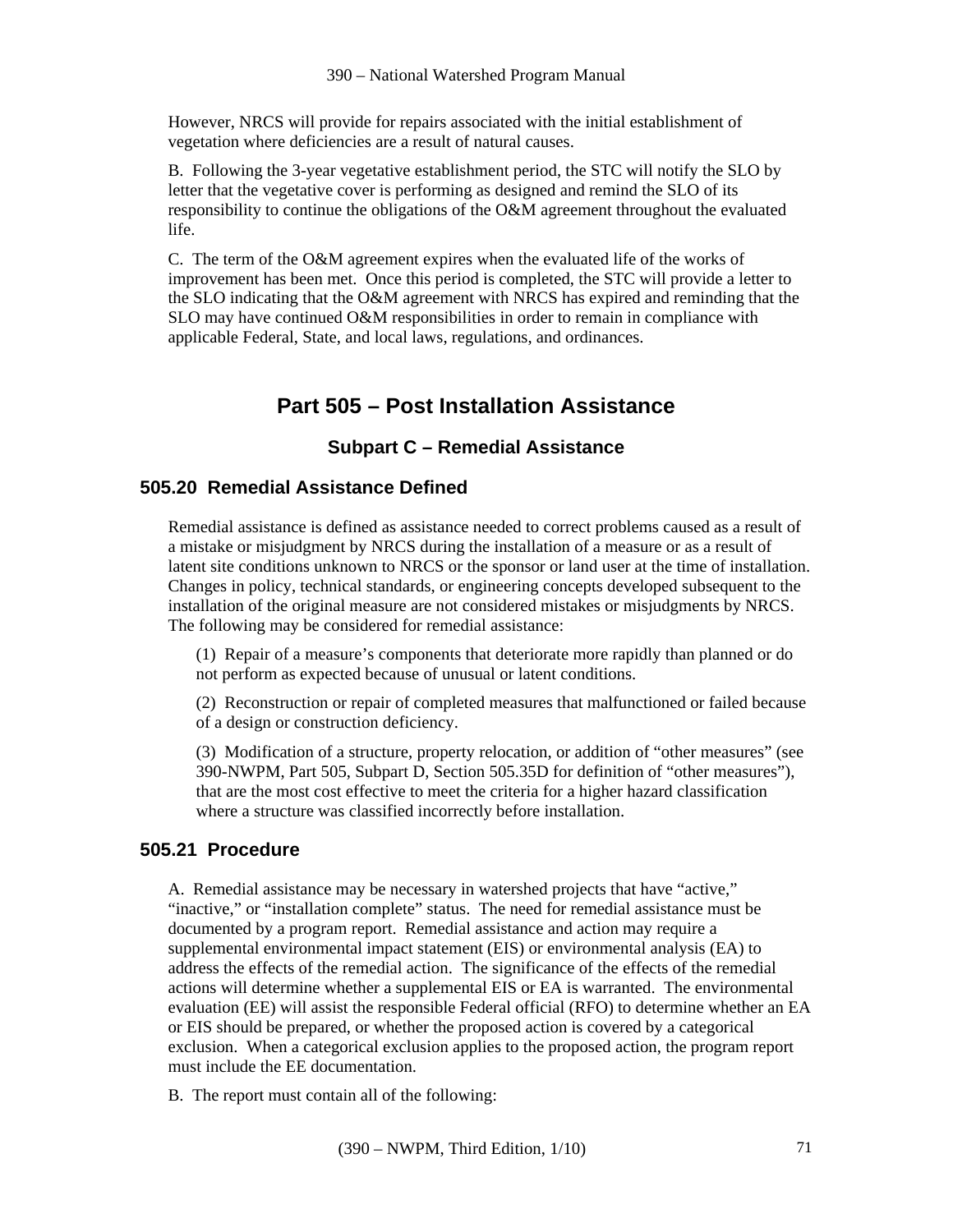- (1) Causal factors leading to the need for remedial work
- (2) Alternatives considered
- (3) Analysis of the cost effectiveness of alternatives
- (4) Estimated technical and financial costs, benefits, and environmental effects
- (5) Recommended solutions
- (6) An engineering report, if engineering issues are involved, will be prepared as per the requirements set forth in Title 210, National Engineering Manual (NEM), Part 504.

C. Technical input from the appropriate State technical specialists will be included in the above sections of the program report.

D. NRCS may provide remedial cost sharing assistance up to the same cost sharing rate used for the original installation. Waivers to the cost-share policy may be granted for unusual or extenuating circumstances. State Conservationists must request waivers from the Deputy Chief for Programs.

E. Financial assistance for remedial assistance must be requested from the Deputy Chief for Programs.

# **Part 505 – Post Installation Assistance**

# **Subpart D – Watershed Rehabilitation Program**

# **505.30 Rehabilitation Introduction**

A. This subpart refers to the Watershed Rehabilitation Program authorized by Public Law 83-566 Section 14, the Watershed Protection and Flood Prevention Act.

B. Rehabilitation is defined as all work necessary to extend the service life of a dam and to meet applicable safety and performance standards. Only dams originally constructed with assistance from the following four programs are eligible for rehabilitation assistance: Public Law 83-566, Public Law 78-534, Pilot Watershed Program authorized under the Department of Agriculture Appropriation Act of 1954, and the Resource Conservation and Development (RC&D) Program authorized by the Agriculture and Food Act of 1981.

C. Rehabilitation work will result in changes to a dam's "as-built" condition, this may include any of the following:

- (1) Protecting the integrity of the dam or extending the useful life of the dam beyond the original evaluated life expectancy.
- (2) Correcting damage to the dam from a catastrophic event (100-year frequency rainfall event or a storm event that produces a flow in the auxiliary spillway of at least two feet or more in depth).
- (3) Correcting the deterioration of structural components that are deteriorating at an abnormal rate.
- (4) Upgrading the dam to meet changed land use conditions in a watershed served by the dam or changed safety criteria applicable to the dam.
- (5) Decommissioning (removal) of the structure and stabilizing the site.

D. Rehabilitation work does not include activities that are operation and maintenance; see Title 390, National Watershed Program Manual (NWPM), Part 505, Subpart B (of this manual). A dam is not eligible for rehabilitation assistance if there are maintenance needs that have not been addressed or if the need for rehabilitation is the result of lack of maintenance.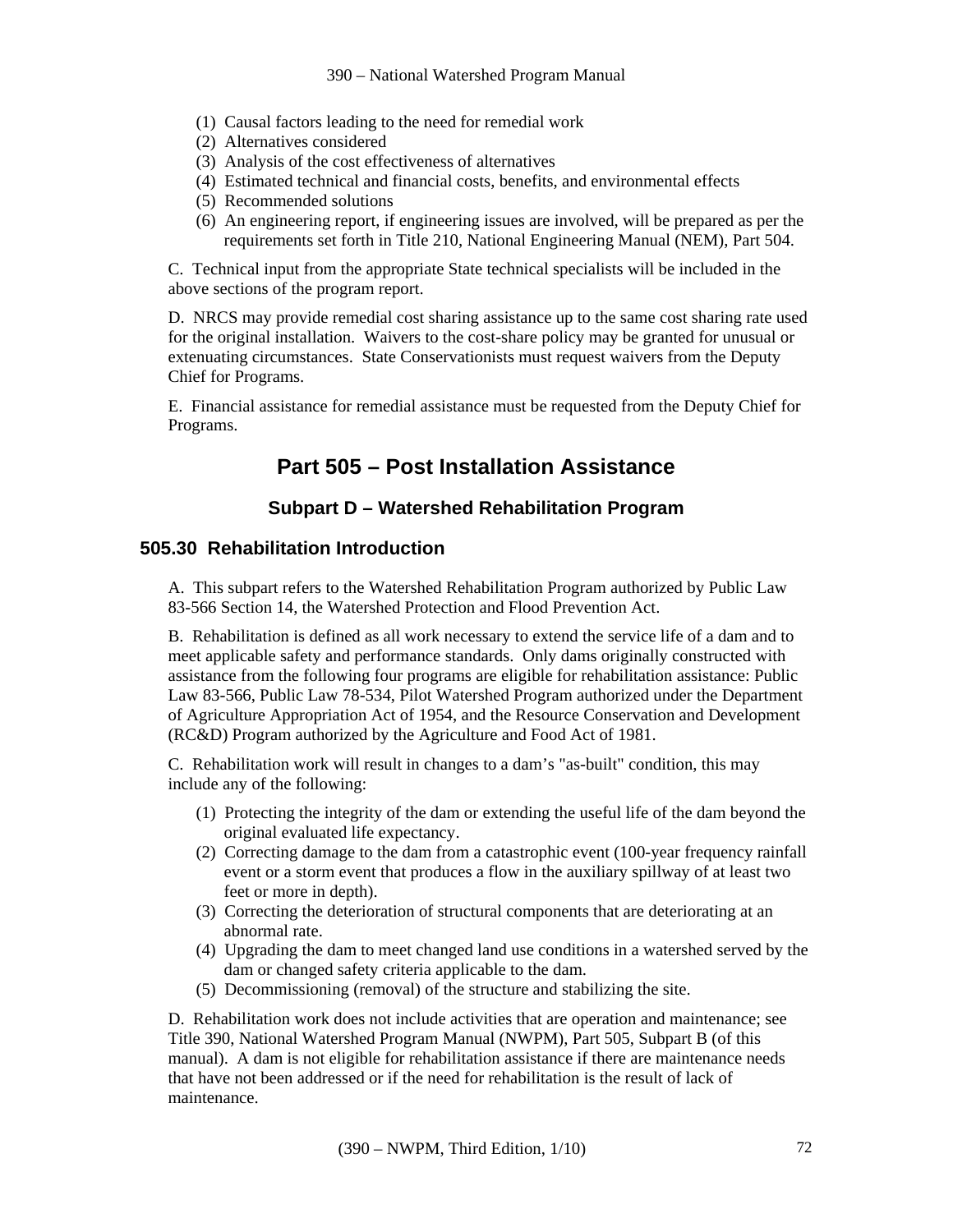E. Rehabilitation work may be considered in completed or operational Watershed Projects. Rehabilitation projects that also add purposes or beneficiaries must follow the policies set forth in 390-NWPM, Part 503 (of this manual). Rehabilitation projects must be planned in conformance with policies set forth in 390-NWPM, Parts 501 and 502 (of this manual).

F. The completion of rehabilitation work on any project measure will redefine that measure's evaluated life and the O&M responsibilities of the SLO relative to that measure.

G. The implementation strategy for the Watershed Rehabilitation Program includes assessing the condition of dams, dam rehabilitation planning, and rehabilitation of eligible project dams, in the order listed. Dam assessments will provide local sponsors with data regarding the condition of a dam, risks to the public should a dam fail, and estimated rehabilitation alternatives and costs. Dam assessments requested by local sponsors will be completed for all dams, beginning with dams classified as high hazard under the national dam safety hazard classification system. Dams classified as significant or low hazard will be assessed after all high hazard dams have been assessed. A portion of the annual program funds will be used to fund dam assessments in order to maintain a large portfolio of potential high priority dam rehabilitation projects.

H. Applications that are submitted by local project sponsors for rehabilitation planning and implementation assistance will be ranked and funded annually based on the condition of the dam and risk to loss of life should the dam fail. Dams that have the highest risk of failure and threat to loss of life will have priority for program planning and implementation. Coordination of priorities for assessments, planning, and rehabilitation of dams will be completed with State dam safety and regulatory agencies in every State.

# **505.31 Assessment Assistance**

# **A. Introduction**

This section applies to assistance for the dam assessment for being considered for rehabilitation. This assistance will provide the SLO with information to determine whether to proceed with rehabilitation of their aging dam. The SLO may submit an application for rehabilitation assistance (see 390-NWPM, Part 505, Subpart E, Section 505.42, in this manual) without an assessment being conducted.

# **B. Request for Assistance**

A request for assistance for the dam(s) assessment must be signed and submitted by the SLO with O&M responsibility. The request may be in the form of a letter to the STC. If the State dam safety agency has ordered any action on the dam, the SLO must attach a copy of the order to the request for assistance.

### **C. Scope of the Assessment**

An assessment is limited in scope it is a preliminary investigation on the condition of a dam. It includes information about the condition of all structural components, the designed and current potential hazard classification, and the associated risks for loss of life and property. Assessments must include all of the following:

- (1) Field assessment of a dam (on-sight evaluation)
- (2) Surveys of valley cross-sections to estimate for breach routings if other sources of information do not exist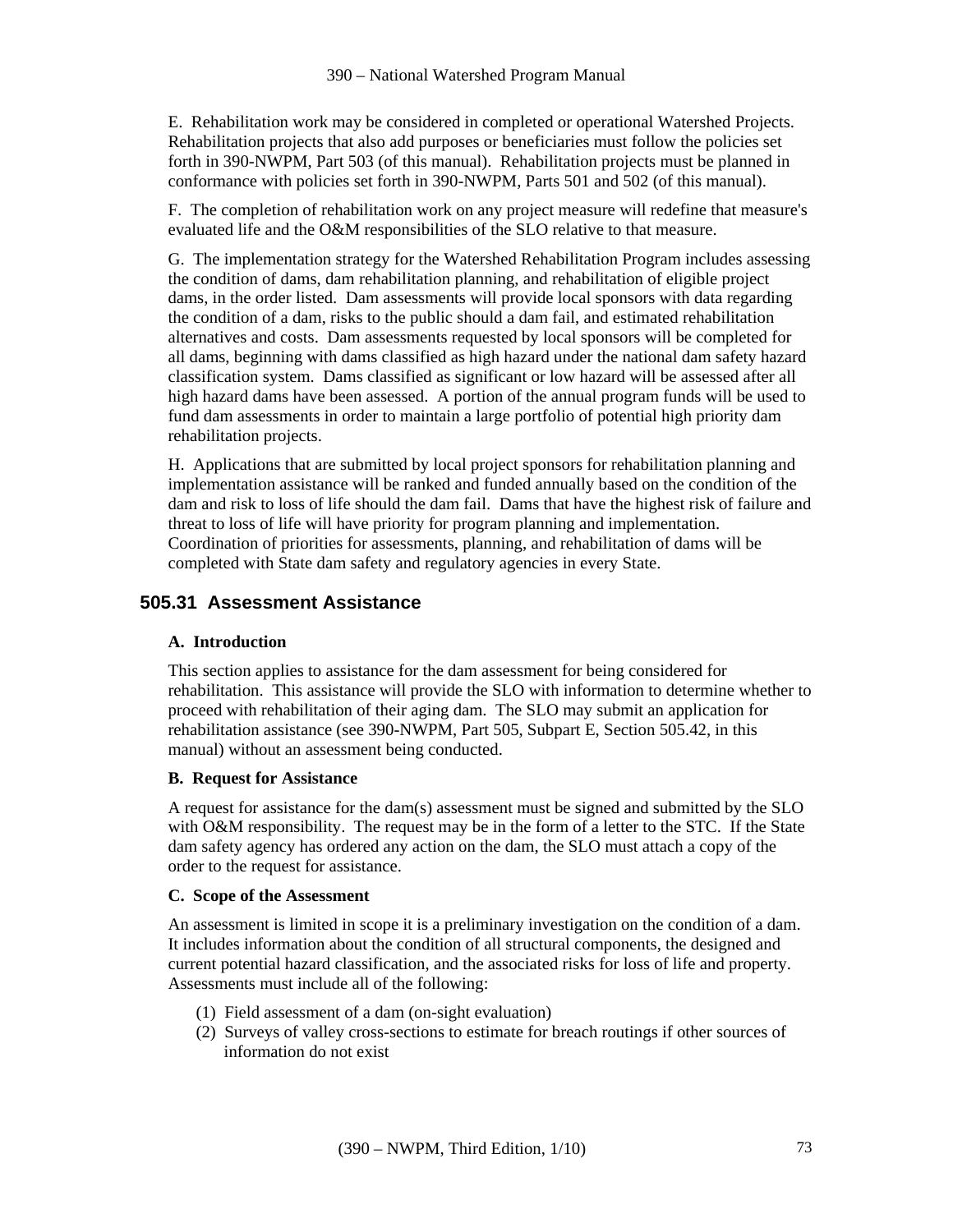- (3) Breach routings for estimates as necessary (not to be performed to the detail that would be required during the dam rehabilitation planning or design process and not including inundation maps)
- (4) Engineering risk assessment using "Evaluation of Potential Rehabilitation Projects" (see exhibit in 390-NWPM, Part 506, Subpart E, Section 506.40, in this manual)

#### **D. Assessment Report**

(1) The STC must prepare a report to respond to the SLO request for an assessment. The report must include all of the following:

- (a) Description of the existing condition of the dam and appurtenances
- (b) Original and current NRCS hazard classification
- (c) Rehabilitation needs
- (d) Adequacy of operation and maintenance of the dam
- (e) Eligibility of the dam for rehabilitation

(f) Failure index, risk index, and population at risk, which will be refined as a result of more detailed studies during the development of the dam rehabilitation plan

- (g) Potential for addressing other resource concerns during rehabilitation of the dam
- (h) Potential scope of a rehabilitation project including estimated costs

(2) The STC must furnish a copy of the report to all SLO of the Watershed Project and to the national program manager of the Watershed Rehabilitation Program.

# **505.32 Application for Rehabilitation Assistance**

#### **A. Introduction**

This section sets forth requirements for preparing and submitting an application for rehabilitation assistance.

#### **B. Application Content**

Application for rehabilitation assistance must be made on Standard Form 424, "Application for Federal Assistance." This form is available at:

[http://www.grants.gov/techlib/424\\_20090131.doc.](http://www.grants.gov/techlib/424_20090131.doc) The application must be signed by all current SLO of the Watershed Project. All of the following information must be attached to the application (a separate attachment must be provided for each dam):

- (1) Project name
- (2) Dam number
- (3) Original project authority
- (4) Dam location (legal description)
- (5) A list of SLOs with O&M responsibilities for the dam

(6) The names, addresses, and contact information for the SLO-designated contact persons

(7) Year the dam was constructed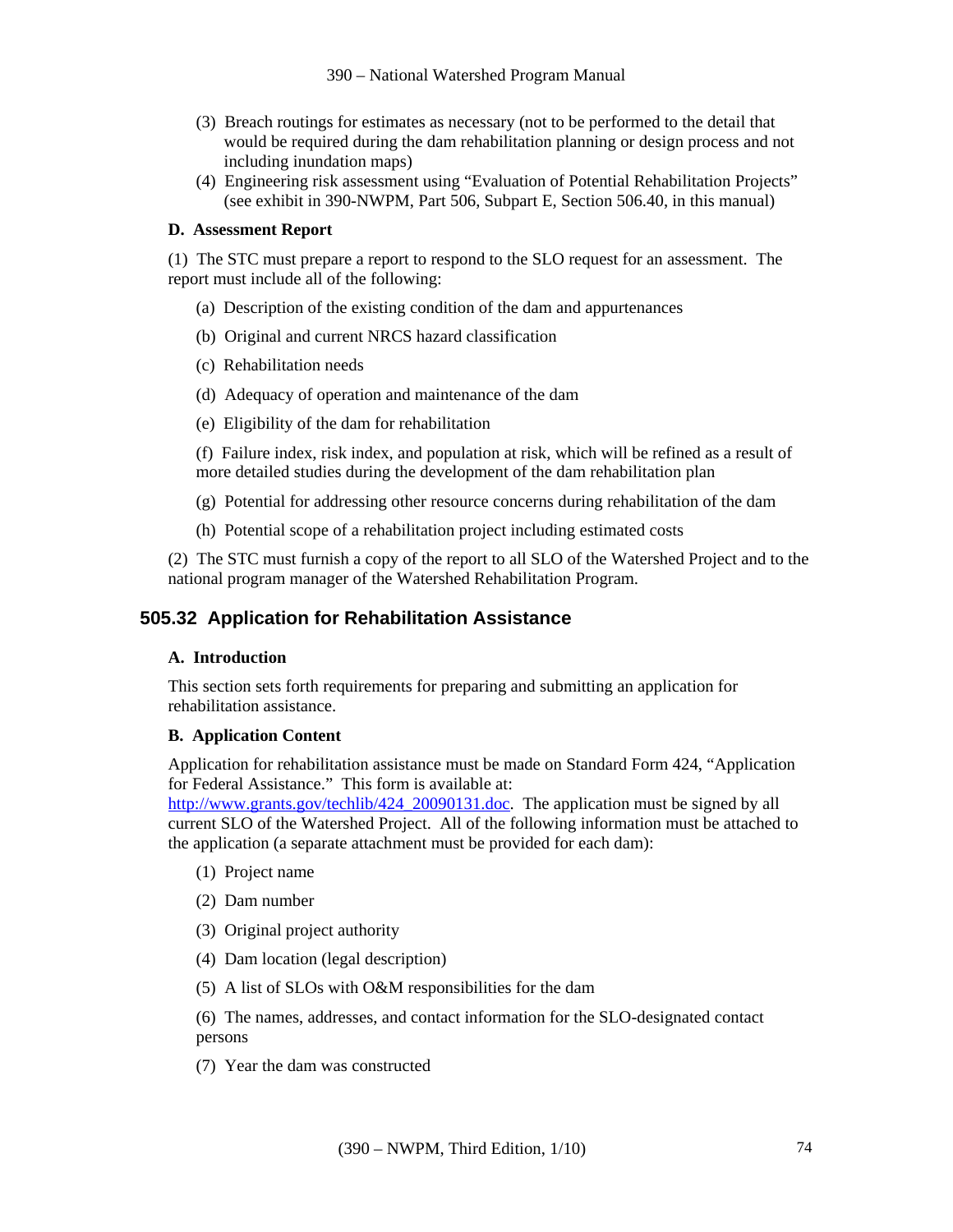(8) Description of existing condition and known rehabilitation needs of the dam, including status of O&M

(9) Description of the current benefits provided by the dam (including documentation of reduced flooding damages from past events if it is available)

(10) Dam safety agency information, permit needs, comments, recommendations on rehabilitation needs for the specific dam, and a copy of any action order issued by the State dam safety agency

(11) Statements from the SLOs that they will commit to all of the following:

(a) Assist in leading locally led planning effort.

(b) Obtain needed land rights including the use of power of eminent domain, if necessary.

(c) Provide local cost-share funds, in-kind services, or both to provide the required 35 percent of total project costs.

(d) Enter into a new O&M agreement with NRCS, with the understanding of the terms of the new O&M agreement.

(e) Provide funds for continuing O&M actions.

(f) Obtain required permits and approvals at their own cost.

(g) Provide leadership to assure appropriate land use controls are enacted or acquired for downstream areas prior to construction if a low or significant hazard dam is involved.

(h) Provide leadership to assure adequate land treatment measures have been installed and maintained on at least 50 percent of the watershed area above the dam.

(i) Execute a memorandum of understanding (MOU) with NRCS before being credited with the value of any in-kind contribution.

# **C. Submission of Application**

The application must be submitted in accordance with requirements set forth in 390-NWPM, Part 500, Subpart C, Section 500.20 (of this manual).

# **D. Acknowledging the Application**

The STC must provide the SLO with written acknowledgement of receipt of the application after ascertaining that the application is valid.

# **E. Return of Application**

If the STC determines that the dam is not eligible for rehabilitation assistance (see 390- NWPM, Part 505, Subpart E, Section 505.40, of this manual) or that the application does not meet the requirements of this section, or that there is little possibility to implement a feasible rehabilitation project, the STC must return the application to the SLO with a letter explaining why it is being returned. Copies of the letter must be provided to the designated State agency and the State dam safety agency.

# **F. Withdrawal of Application**

If the SLO decides to withdraw the original application for rehabilitation assistance, the STC must request their withdrawal to be transmitted by letter, with a copy provided to the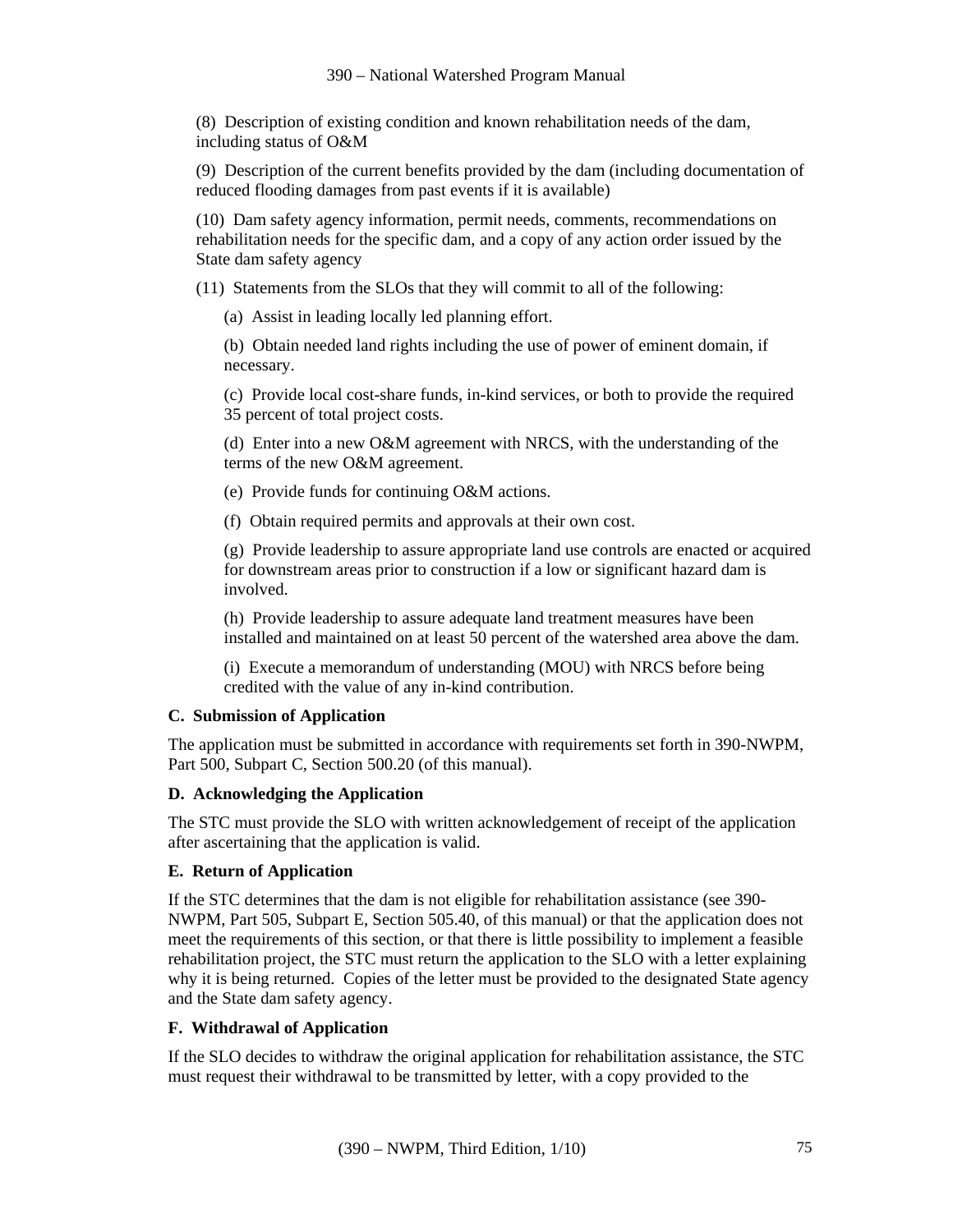designated State agency and the State dam safety agency. Upon receipt of such request, the STC must return the application.

# **505.33 Application Ranking**

#### **A. Introduction**

This section sets forth procedures for ranking rehabilitation projects.

#### **B. Evaluation of Applications**

(1) The STC must evaluate each dam with a valid application by computing a risk index for each dam and preparing an evaluation of consequences of failure for each dam. The failure index and consequences of failure must be evaluated using the process prescribed by the worksheets in the exhibit in 390-NWPM, Part 506, Subpart D, Section 506.40 "Evaluation of Potential Rehabilitation Projects."

(2) The STC must evaluate this information in consultation with the designated State agency and the State dam safety agency (if State permits are required). The STC must request written documentation from the State dam safety agency of its input.

(3) Where there are multiple applications the STC must consult with the designated State agency, and then assign a consecutive priority ranking (1, 2, 3, etc.) for each dam with a valid application.

# **505.34 Request for Funding**

A. The STC must submit the priority ranking and other project data for each rehabilitation project application for which planning funds are requested as part of the Program Operations Information Tracking System (POINTS) database.

B. The STC must only request funds when both the following conditions are met:

- (1) STC has received and ranked the application, as described in 390-NWPM, Part 505, Subpart D, Sections 505.32 and 505.33 (of this manual).
- (2) STC has committed to provide or acquire technical resources for planning of the rehabilitation project.

# **505.35 Development of Rehabilitation Project Plans**

#### **A. Introduction**

(1) Planning of rehabilitation projects must follow the planning procedures contained in 390-NWPM, Part 501 (of this manual). Rehabilitation work and action require a Supplemental Plan-EA or Plan-EIS to address the effects of the rehabilitation action unless all the activities proposed are categorically excluded. When a categorical exclusion applies to the proposed action, the supplemental plan must include the environmental evaluation (EE) documentation. This section provides specific planning considerations associated with rehabilitation projects.

(2) The rehabilitation plan will be prepared for one or more dams in a watershed. Information for installed, or remaining to be installed, works of improvement in the project area will not be updated or displayed.

(3) In addition to the information outlined in 390-NWPM, Part 501, Subpart D, Section 501.36 (of this manual), the "Affected Environment" section of the plan must discuss the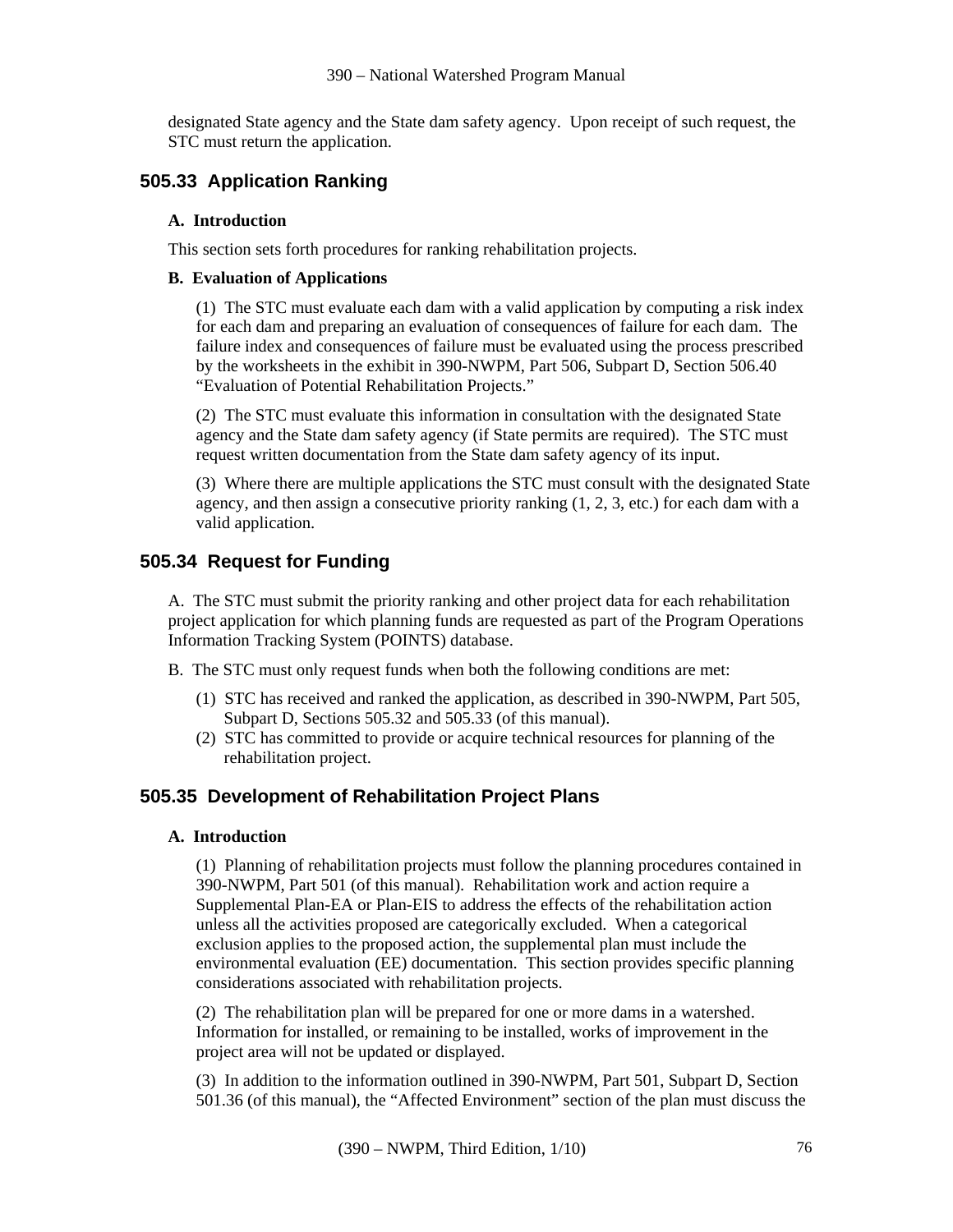status of operation and maintenance of the dam; sedimentation rates (originally planned, actual and future); breach analysis (assumed parameters); hazard classification (NRCS and State agency); potential modes of dam failure (stability, hydrologic, seismic, seepage, material deterioration, etc.); and consequences of dam failure (impacts of breach discharge).

### **B. Alternatives to Evaluate**

(1) The following alternatives and expected consequences must be evaluated in addition to the requirements in 390-NWPM, Part 501 (of this manual):

(a) Future-Without-Project (FWOP) condition or no-action alternative is the most likely future condition if none of the federally assisted action alternatives are selected.

(b) Decommissioning the dam by removal of the dam and stabilizing the site. If the decommissioning alternative is unreasonable, it can be eliminated from detailed study and included in the "Alternatives Considered but Eliminated from Detailed Study" section.

(c) Rehabilitation of the existing dam. Sediment storage life will be for the longest reasonable period practical (100 years maximum), but in no case will the evaluation life be less than 50 years.

(d) National Economic Development (NED) alternative may be one of the other alternatives or a combination of alternatives. To avoid seeking individual exceptions in those cases where human life is at risk in the event of catastrophic failure of an existing dam, the NED plan is the federally assisted alternative with the greatest net economic benefits. This removes the FWOP (no-action) alternative as a NED plan option where human life is at risk in the event of catastrophic failure of an existing dam.

(2) The following alternatives (in conjunction with the alternatives listed above) must be evaluated where applicable:

(a) Relocation or floodproofing of at-risk dwellings in the downstream breach inundation area

(b) Rehabilitation of the existing dam with added purposes

(c) Nonstructural measures

(d) All other reasonable alternatives

## **C. Sediment Storage Rationale**

The rehabilitation plan must discuss the rationale for the selection of the sediment storage life. The rationale must be based on a range of potential sediment storage values including consideration of costs, benefits, project objectives, site constraints, and other identified concerns.

#### **D. Other Measures**

Other measures for the purpose of rehabilitation alternatives may include:

(a) Relocation or floodproofing of homes, businesses, and other structures downstream from a dam that constitutes a risk or potential threat to loss of life from a sudden dam failure.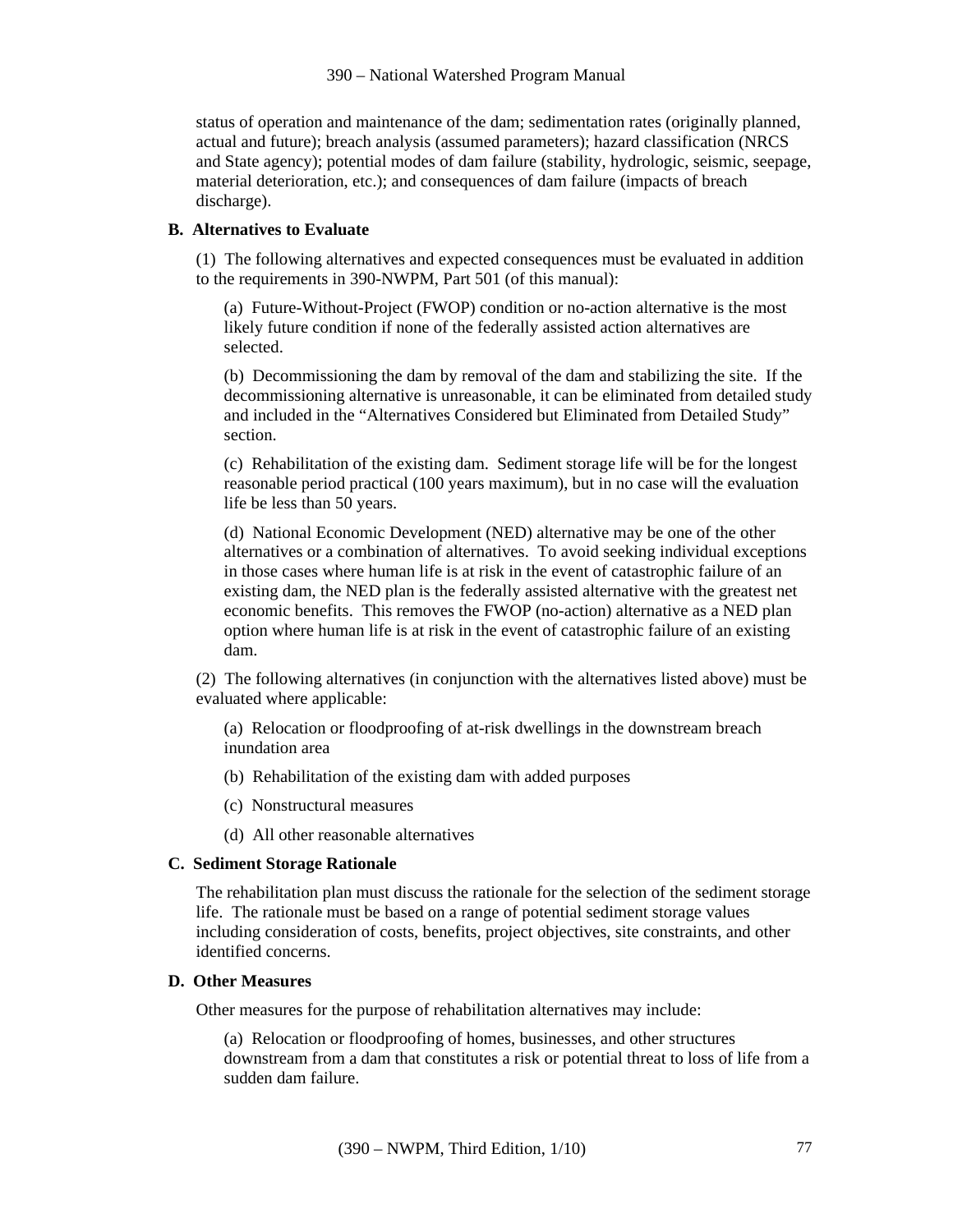(b) Purchase of development rights, easements, or zoning within the breach inundation area downstream from the dam.

(c) The treatment of critically eroding areas that significantly affects the design of a structural measure and is necessary to extend the service life of the structural measure. These land treatment measures for the purpose of rehabilitation are to be included if they are part of the most cost-effective Federal alternative and are included in the SLO O&M agreement for the evaluated life of the rehabilitation project.

(d) The SLO is responsible for all property acquisitions associated with the rehabilitation project.

### **E. Discount Rates**

Rehabilitation works of improvement must be evaluated using the current discount rate established annually for use in evaluating Federal water projects.

### **F. Computation of Cost of Rehabilitation Projects**

(1) The total installation cost of rehabilitation projects for the economic analysis is different from the total eligible project cost for determining cost-share amounts. An electronic spreadsheet has been developed for the computation of installation costs for "Economic Table 2 – Estimated Cost Distribution" (see exhibit in 390-NWPM, Part 506, Subpart B, Section 506.12, of this manual) of the plan and the computation of total eligible project cost for determination of cost-share amounts for single purpose (flood damage reduction) watershed rehabilitation projects. The spreadsheet is also used to determine percentages and values in the "Cost-share Table for Watershed Operation or Rehabilitation Projects" in the watershed agreement. The spreadsheet is available from the national program manager for the Watershed Rehabilitation Program.

(2) Installation Cost for the Economic Analysis:

(a) The total installation cost of the rehabilitation project for the purpose of conducting an economic analysis must include Federal and non-Federal costs, including construction, engineering, real property rights, natural resource rights, permitting, "replacement in-kind" relocation payments, and project administration. The value of eligible in-kind contributions (390-NWPM, Part 505, Subpart D, Section 505.35H, of this manual) must be included in the total installation cost.

(b) The installation costs shown in "Economic Tables 1 – Estimated Installed Cost" (exhibit in 390-NWPM, Part 506, Subpart B, Section 506.11, of this manual) and "Economic Table 2 – Estimated Cost Distribution" (exhibit in 390-NWPM, Part 506, Subpart B, Section 506.12, of this manual) must not include Federal or non-Federal technical assistance for project planning.

(3) Eligible Project Cost for Computation of Cost-share:

(a) When calculating the Federal cost-share amount, the total eligible project cost must include Federal and non-Federal costs, including construction, "replacement inkind" and "required safe and sanitary" relocation payments, real property rights and non-Federal technical assistance for planning, engineering, and project administration. The value of eligible in-kind contributions (see 390-NWPM, Part 505, Subpart D, Section 505.35H, of this manual) must be included in the total eligible project cost. The cost of technical assistance provided by NRCS must not be considered as part of the total eligible project cost. The SLO is responsible for the cost of all water, mineral, and other resource rights; all Federal, State, and local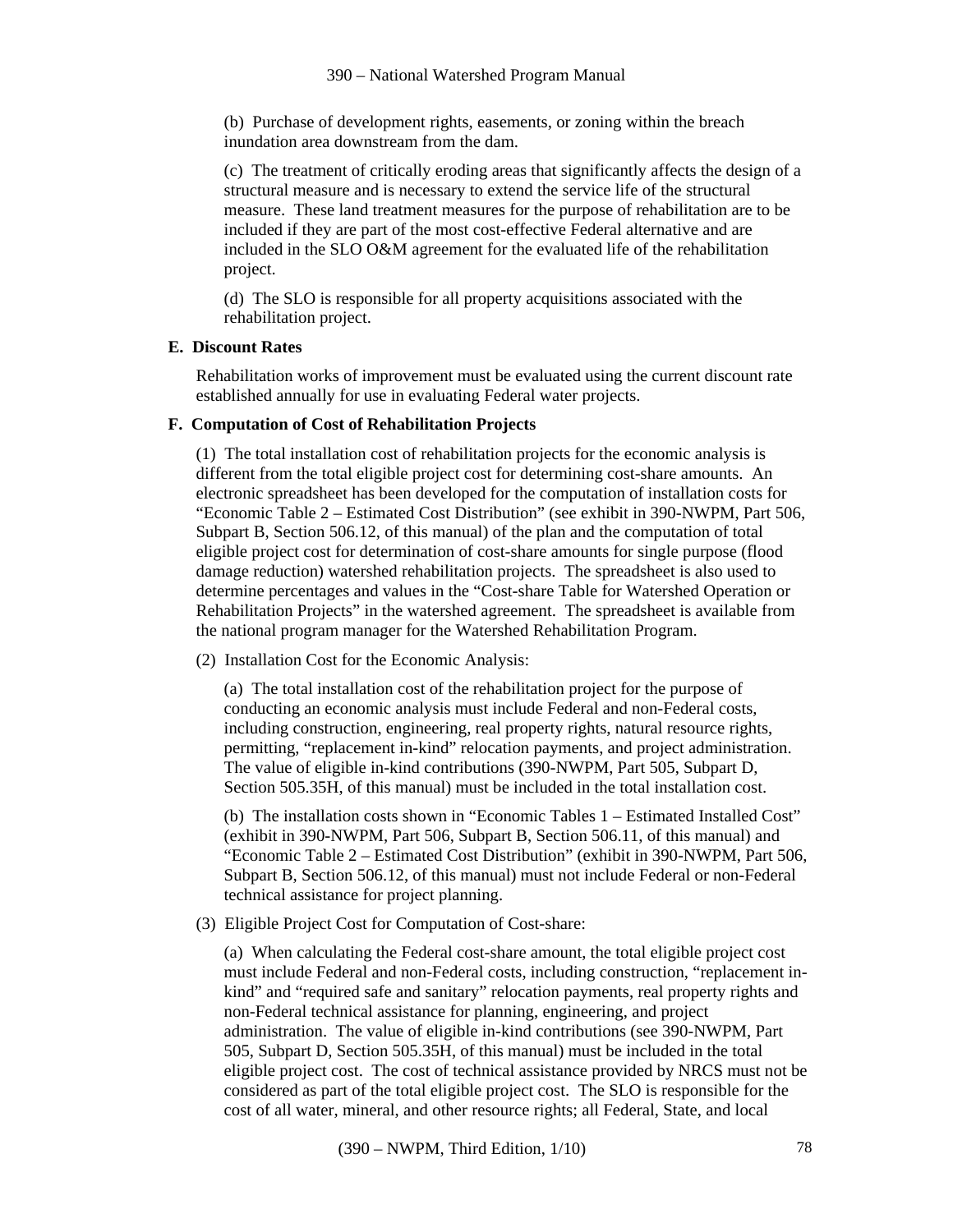permits; and operation and maintenance—none of which are considered part of the total eligible project cost.

(b) The STC will direct staff from Programs, Management Services, and Financial Management to coordinate the computation of cost-share to assure that cost-share provisions required by statute are achieved. An example "Cost Computation for Rehabilitation Project Spreadsheet - Example" is located in Title 390, National Watershed Program Handbook (NWPH), Part 606, Subpart F, Section 606.71.

(c) The eligible project costs shown in the watershed agreement will differ from the installation costs displayed in the plan (see Table 505.1, "Comparison of Plan Installation Cost and Eligible Cost-Share"). These differences must be explained in the plan and in the watershed agreement.

# **Table 505.1 Comparison of Plan Installation Cost and Eligible Cost-Share**

|                                       | <b>Installation Cost</b><br>for Economic<br><b>Tables</b> | <b>Eligible Project Cost</b><br>for Cost-Share<br>Computation |
|---------------------------------------|-----------------------------------------------------------|---------------------------------------------------------------|
| <b>Federal Technical Assistance:</b>  |                                                           |                                                               |
| - Planning $1$                        | N <sub>o</sub>                                            | N <sub>0</sub>                                                |
| - Engineering                         | Yes                                                       | N <sub>o</sub>                                                |
| - Project Administration <sup>2</sup> | Yes                                                       | N <sub>0</sub>                                                |
| Non-Federal Technical Assistance:     |                                                           |                                                               |
| - Planning $1$                        | N <sub>o</sub>                                            | Yes                                                           |
| - Engineering                         | Yes                                                       | Yes                                                           |
| - Project Administration <sup>2</sup> | Yes                                                       | Yes                                                           |
| Land Rights <sup>3</sup>              | Yes                                                       | Yes                                                           |
| <b>Natural Resource Rights</b>        | Yes                                                       | N <sub>o</sub>                                                |
| Federal, State, and Local Permits     | Yes                                                       | No                                                            |
| Construction                          | Yes                                                       | Yes                                                           |
| <b>Relocation Payments:</b>           |                                                           |                                                               |
| Replacement In-Kind                   | Yes                                                       | Yes                                                           |
| Required Decent, Safe, Sanitary       | N <sub>o</sub>                                            | Yes                                                           |
| Beyond Required Safe and Sanitary     | N <sub>0</sub>                                            | N <sub>o</sub>                                                |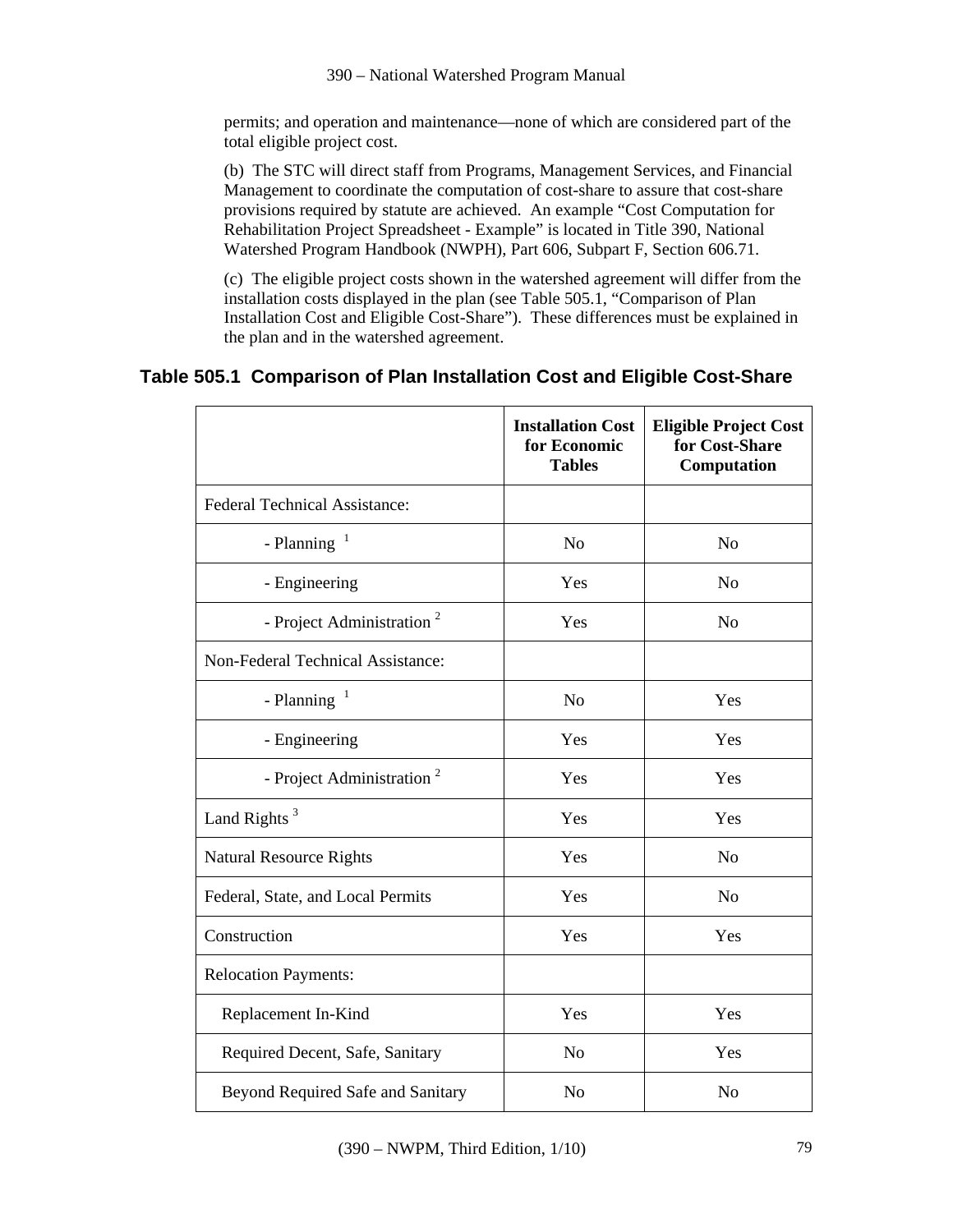- <sup>1</sup> Planning includes inventory and analysis necessary to formulate and evaluate alternatives and prepare the project plan.
- 2 Includes relocation assistance advisory services
- <sup>3</sup> Includes land rights associated with relocation

# **G. Federal Cost-Share Limitations**

(1) Federal cost-share must be equal to 65 percent of the total eligible project cost, but must not exceed 100 percent of the actual construction cost of the rehabilitation project. Construction costs must include the reconstruction or decommissioning of the dam and the relocation or floodproofing of downstream property.

(2) Costs associated with new purposes added to the rehabilitation project must not be cost-shared with watershed rehabilitation funds. Cost-share may be authorized according to 390-NWPM, Part 500, Subpart E (of this manual), using watershed operation funds.

### **H. Non-Federal Contributions**

(1) The SLO is responsible for the non-Federal share of the cost of the rehabilitation project. SLO may provide their share of the cost in the form of any of the following:

- Cash
- In-kind services
- Value of land rights in addition to those previously acquired for the current project
- Any combination of the above

(2) The value of in-kind contributions provided by non-Federal entities may be credited towards the SLO's 35-percent cost-share requirement. The value of all land rights must be determined by a qualified professional appraiser and certified by a responsible SLO official. See the State contracting specialist or appropriate administrative staff for requirements on determining the value of in-kind contributions.

(3) Only non-Federal in-kind contributions of services performed and land rights acquired by the SLO after November 9, 2000 (the date of enactment of Public Law 106- 472), may be credited. The SLO will not receive cash reimbursement for in-kind contributions that exceed the 35 percent cost-share amount. No credit will be given for SLO actions needed for carrying out their previously assigned responsibilities of the project.

(4) The STC must concur to the services provided before credit for the in-kind contribution is given.

(5) An MOU must be prepared between NRCS and the SLO that defines and establishes a maximum value of the non-Federal in-kind contributions. An application for rehabilitation assistance (see 390-NWPM, Part 505, Subpart D, Section 505.32, of this manual) must be submitted prior to preparation of a MOU. The MOU must be modified when the scope of the in-kind contributions changes. All SLOs providing in-kind services, land rights, or both for the rehabilitation project must sign the MOU.

(6) Only costs accrued for activities included in this MOU may be considered as part of the non-Federal in-kind contribution. Determination of the final amount to be credited is at the sole discretion of NRCS. See exhibit in 390-NWPM, Part 506, Subpart C, Section 506.31 (of this manual) for elements required to be included in an MOU. If more than one dam is included in an MOU, accounting of costs for each dam must be kept separate.

# **I. Plan Review, Approval, and Authorization**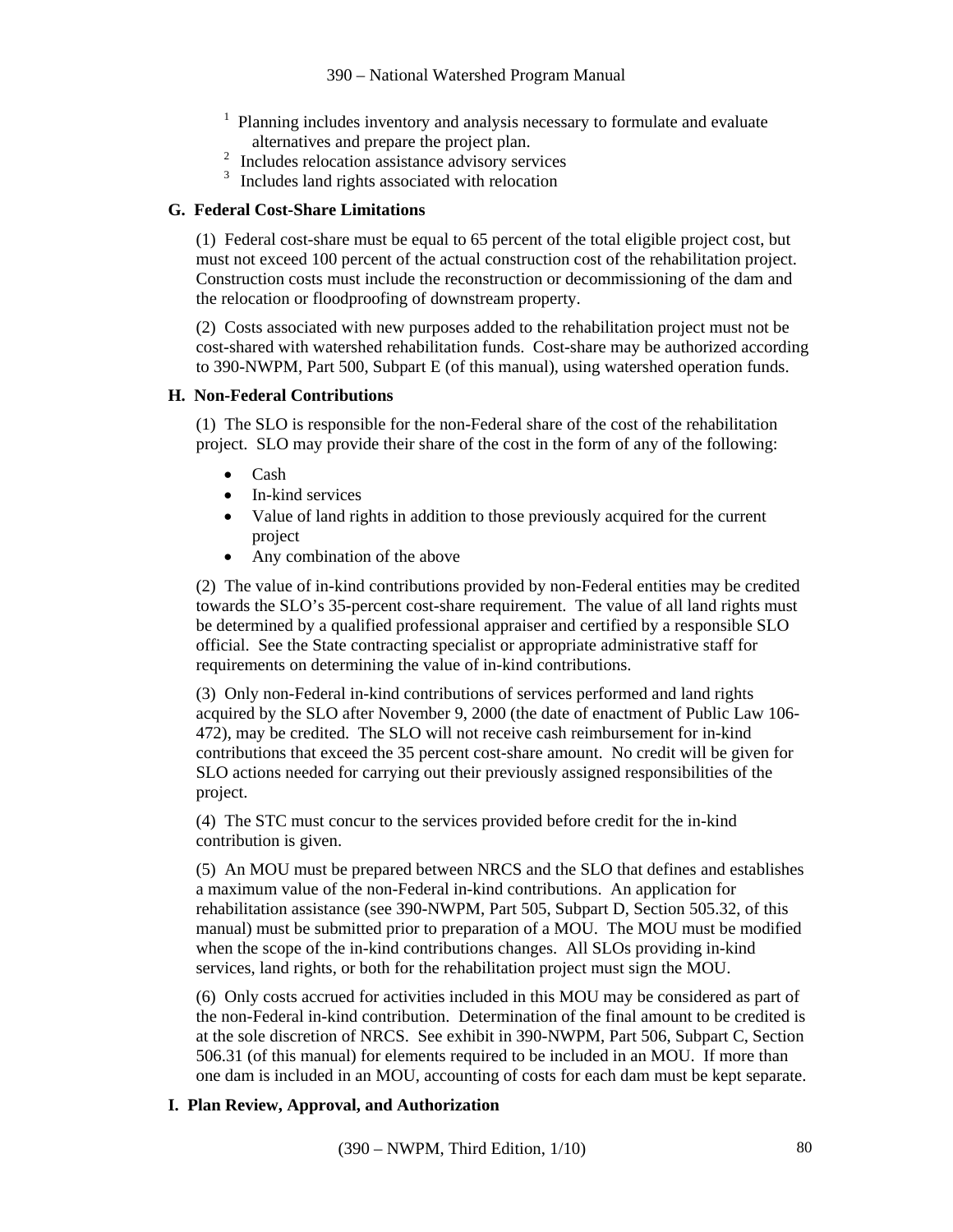(1) Rehabilitation plans and supplemental Plan-EAs or Plan-EISs must be reviewed by the National Water Management Center (NWMC) in accordance with 390-NWPM, Part 502, Subpart B (of this manual).

(2) The interagency review must be in accordance with 390-NWPM, Part 502, Subpart C (of this manual). If an exception to the NED plan requirement is needed on rehabilitation plans, it must be provided by the Chief before the interagency review (see 390-NWPM, Part 502, Subpart A, Section 502.0, in this manual). The NED exception must be reconsidered if the interagency review reveals that substantial changes are needed to the plan.

(3) After considering all review comments received, the STC may approve the Rehabilitation Plan. Title 390, NWPM, Part 502, Subpart D, Section 502.32 and Table 502.1 (in this manual), do not apply to rehabilitation projects.

(4) The STC must request funding authorization by completing the following actions:

(a) Send one signed original of the plan and fact sheet and a request for funding authorization to the Chief. Include the congressional district number, and names and addresses of the Senators and Representative.

(b) Send four hardcopies of the final plan and fact sheet to the national program manager for the Watershed Rehabilitation Program along with the following:

- Finding of No Significant Impact (EA and FONSI) or Record of Decision (EIS and ROD),
- Electronic version of the plan
- Peer review comments and disposition of each comment

(c) Send one copy of the approved plan, including disposition of peer review comments, to the NWMC director.

(5) The national program manager for the Watershed Rehabilitation Program will conduct the final programmatic review and prepare a letter for the NRCS Chief's signature to authorize funding subject to appropriations. Plan authorization by the Chief for each rehabilitation project is required prior to funds being utilized for implementation.

(6) In situations where a sponsor chooses not to implement any of the rehabilitation alternatives in their completed rehabilitation plan, NRCS will notify the State Dam Safety Agency which participated in the prioritization for the plan to be developed through the Watershed Rehabilitation Program, and which has enforcement authority to issue an order to rehabilitate or remove an unsafe dam.

# **505.36 Project Implementation**

A. Project implementation must be in accordance with 390-NWPM, Part 504 (of this manual).

B. The STC must submit a request for technical and financial assistance funds for implementation of specific rehabilitation projects through the POINTS database (390- NWPM, Part 504, Subpart A, Section 504.1B).

C. The STC may only request funds when:

(1) A commitment is made to provide or acquire technical resources for implementation of the rehabilitation plan.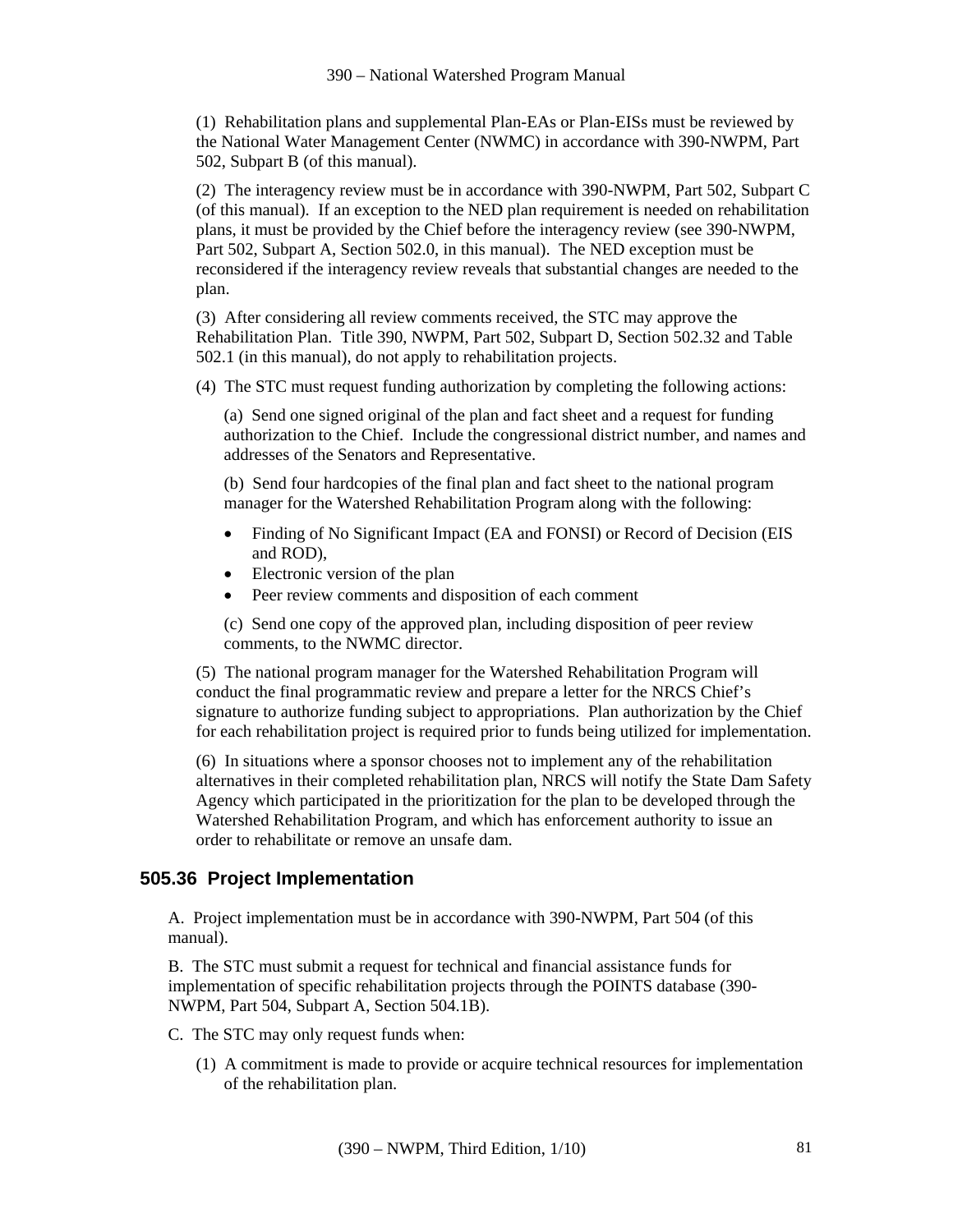(2) A determination is made that the SLO will have the required land rights and financing for the 35-percent non-Federal cost-share at the time of implementation.

D. Implementation of all work associated with the rehabilitation project must conform to policy as outlined in Title 210, National Engineering Manual (NEM). Current NRCS engineering criteria must be used. Work must meet all applicable Federal, State and local laws, regulations, and codes.

E. Prior to obligating funds for rehabilitation of high hazard class dams, the STC must verify in the project administrative record that the SLO has prepared a current Emergency Action Plan consistent with 210-NEM, Part 520, Subpart C, Section 520.27 and Title 180, National Operation and Maintenance Manual (NOMM), Part 500, Subpart F.

F. Prior to obligating funds for rehabilitation of inventory-size dams (see NEM Section 210- 520.21) with low or significant hazard classification, the STC must verify in the project administrative record that the SLO has certified that controls are in force to prevent future development within the breach inundation area (as defined in NEM Section 210-520.28) that would increase the hazard classification during the evaluated project life. The restrictions on improvements acquired through easements or fee title purchases must be recorded with the deeds to the affected real property.

G. Prior to obligation of funds for implementing a rehabilitation project, the SLO must certify that land rights are obtained in accordance with 390-NWPM, Part 504, Subpart A, Section 504.3 (of this manual).

- (1) The minimum land rights area upstream from the dam must be for all areas below the elevation of the top of the dam, unless the plan allows a lower elevation (not lower than the elevation of the 100-year, 24-hour storm or auxiliary spillway elevation, whichever is higher).
- (2) If the land rights elevation is lower than the top of the dam, the rationale for the selected elevation of required land rights must be discussed in the plan and a provision must be included in the watershed agreement that describes the potential risk and liability the sponsors and landowners may be assuming by not securing land rights to the top-of-dam elevation.
- (3) The land rights must include prohibition of future construction of inhabitable dwellings upstream from the dam below the elevation of top of dam.
- (4) All land rights must be identified by metes and bounds surveys conducted by a professional land surveyor.

H. Prior to obligating funds for implementing a rehabilitation project, the STC must execute a new O&M agreement and plan that covers the new evaluated life of the rehabilitation project, in accordance with 180-NOMM; 390-NWPM, Part 506, Subparts C and 506 D, and 390-NWPM, Part 504, Subpart A, Section 504.2C (of this manual).

# **505.37 Operation and Maintenance**

Operation and maintenance (O&M) of rehabilitation work must be performed in accordance with 180-NOMM, Part 500, and 390-NWPM, Part 505, Subpart B, Section 505.11 (of this manual).

# **505.38 Data Management**

A. The STC must submit project benefits data in POINTS and update the NRCS Dams Inventory information upon completion of rehabilitation work.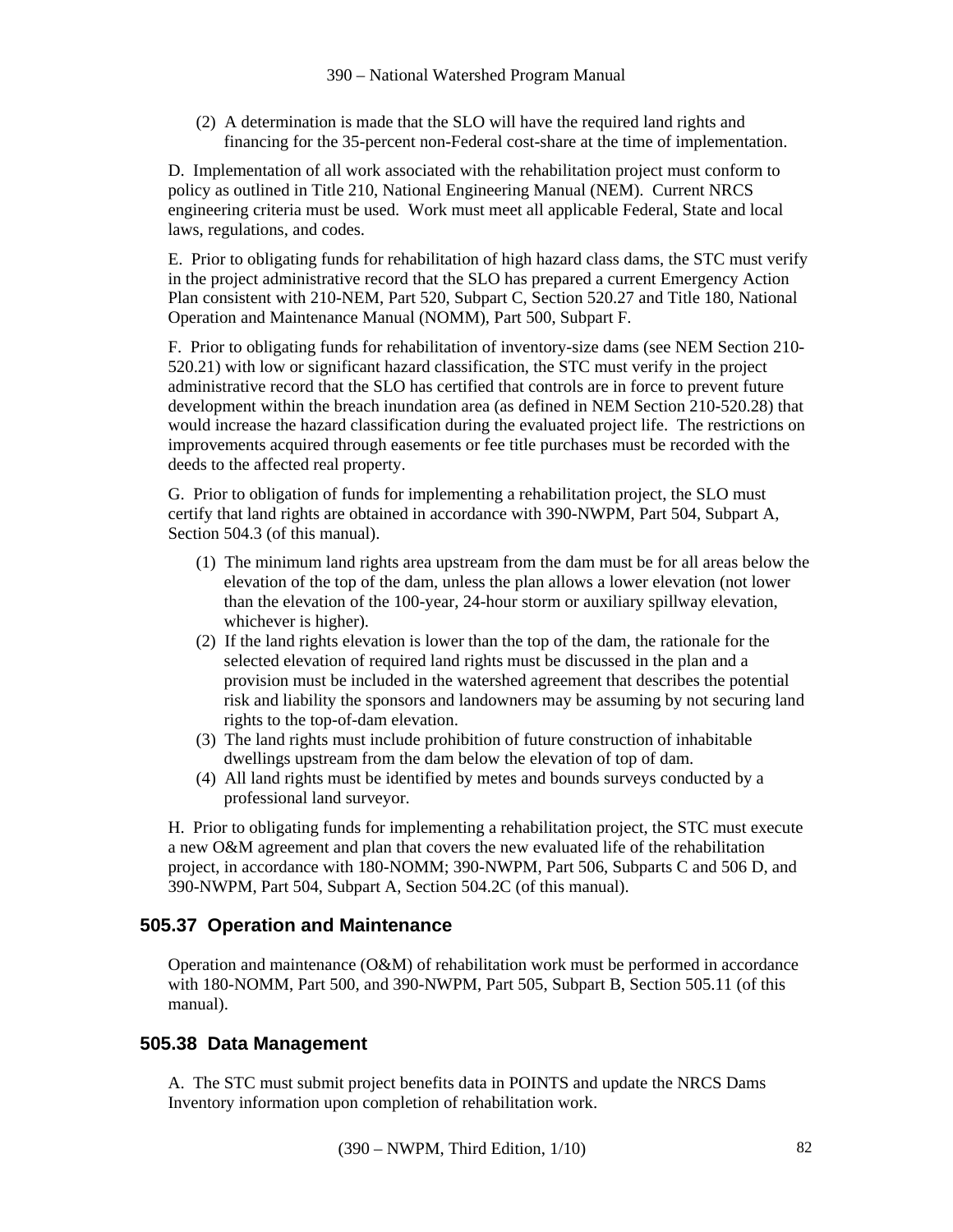B. The SLO must prepare and submit a completion report that verifies the completion of rehabilitation work in accordance with the approved work plan within 90 days of completion of rehabilitation work. The STC must forward the completion report to the director of the Financial Assistance Programs Division, and ensure that the following information is provided:

- (1) Project (dam) name and number
- (2) Name of sponsor
- (3) Completion date
- (4) Total construction cost (NRCS financial assistance and all SLO costs including land rights)
- (5) Federal share of the construction cost (financial assistance)

# **Part 505 – Post Installation Assistance**

# **Subpart E – Completion of Federal Interest**

# **505.40 Introduction**

A. Completion of Federal Interest occurs when a project measure has accrued all the benefits in which the Federal government has an interest or when the Federal Government's financial interest has been purchased by the SLO or another entity. Completion of Federal interest may involve taking a measure out of service in an environmentally sound and safe manner or converting it to another purpose.

B. Completion of Federal interest must be documented for all installed works of improvement.

# **505.41 Procedure**

A. The completion of Federal interest must be documented by an exchange of correspondence from the STC to the SLOs. The exchange of correspondence identifies the project measure and the expiration of the O&M agreement for the project measure. A copy of the exchange of correspondence must be provided to the director of the Conservation Planning and Technical Assistance Division (CPTAD).

B. Modification must be made to the O&M agreement to reflect the completion of Federal interest of the installed measures where the agreement includes more than one measure. In the case where responsibility is transferred to another entity, an exchange of correspondence must be completed to document the change.

# **505.42 Technical Assistance**

NRCS may provide technical assistance for completion of Federal interest work.

# **505.43 Closed Projects**

A. Projects are closed when the criteria for the status "Project Life Complete", described in Table 504.1 "Watershed Project Life Stages," have been met. The STC must notify the SLO in writing when a watershed project is closed.

B. Projects are considered closed when a project has been deauthorized.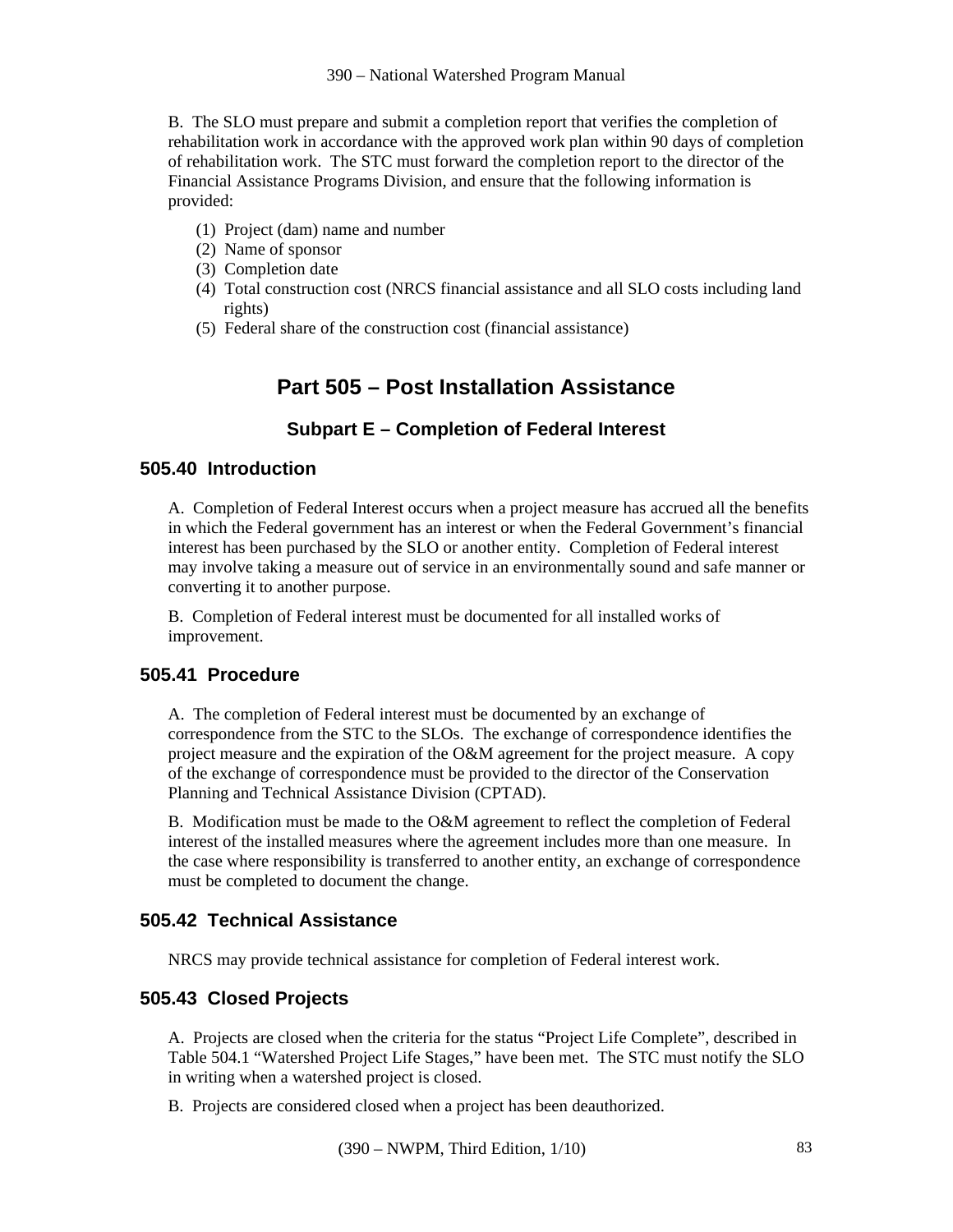390 – National Watershed Program Manual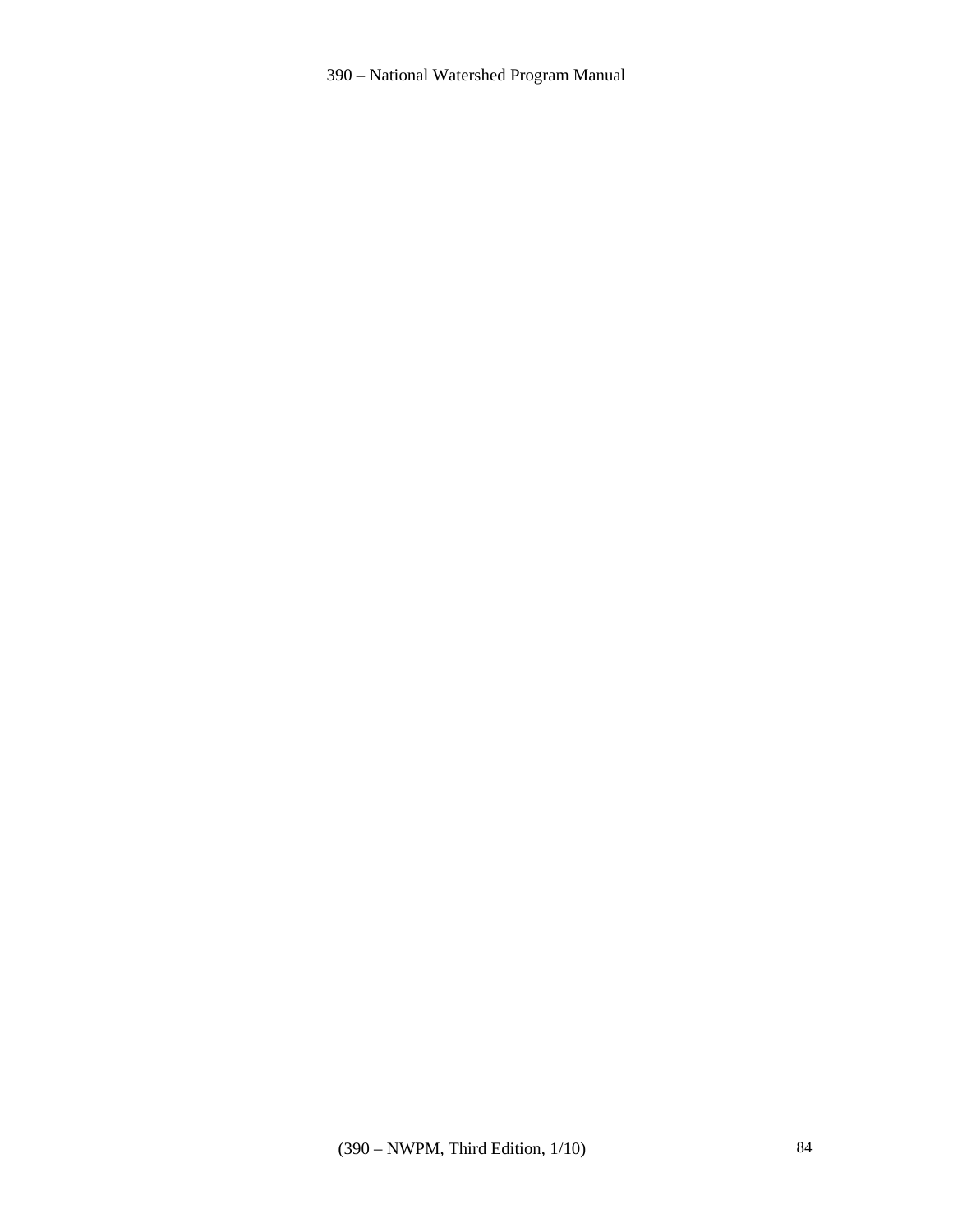# **Part 506 – Exhibits**

# **Subpart A – Public Laws and Rules**

# **506.0 Public Law 83-566, the Watershed Protection and Flood Prevention Act, as amended (16 U.S.C. Parts 1001-1008, 1010, and 1012)**

Public Law 83-566, except for Sections 7 and 11, has been codified in Title 16 U.S. Code Chapter 18. Except for Sections 3a and 14, the sections of Public Law 83-566 do not have titles. Titles were added to the other sections when they were codified. The section numbers used here are those of the Act, with the corresponding U.S. Code section numbers and titles shown in parentheses. The text, except for Sections 7 and 11, is the U.S. Code version.

### **Table of Contents**

Section 1 (16 U.S.C. Section 1001, "Declaration of policy")

Section 2 (16 U.S.C. Section 1002, "Definitions")

Section 3 (16 U.S.C. Section 1003, "Assistance to local organizations")

Section 3a (16 U.S.C. Section 1003a, "Cost-share assistance")

Section 4 (16 U.S.C. Section 1004, "Conditions for Federal assistance")

Section 5 (16 U.S.C. Section 1005, "Works of improvement")

Section 6 (16 U.S.C. Section 1006, "Cooperative programs")

Section 7 (Not in U.S.C.)

Section 8 (16 U.S.C. Section 1006a, "Loans or advancements for financing local share of costs; repayment; interest; maximum amount")

Section 9 (16 U.S.C. Section 1006b, "Territorial application")

Section 10 (16 U.S.C. Section 1007, "Authorization of appropriations")

Section 11 (Not in U.S.C.)

Section 12 (16 U.S.C. Section 1008, "Notification of Secretary of the Interior of approval of assistance; surveys and investigations; report and recommendations; consideration; cost of surveys, investigations, and reports")

Section 13 (16 U.S.C. Section 1010, "Data")

Section 14 (16 U.S.C. Section 1012, "Rehabilitation of structural measures near, at, or past their evaluated life expectancy")

### **Section 1 (16 U.S.C. Section 1001, "Declaration of policy")**

Erosion, floodwater, and sediment damages in the watersheds of the rivers and streams of the United States, causing loss of life and damage to property, constitute a menace to the national welfare; and it is the sense of Congress that the Federal Government should cooperate with States and their political subdivisions, soil or water conservation districts, flood prevention or control districts, and other local public agencies for the purpose of preventing such damages, of furthering the conservation, development, utilization, and disposal of water, and the conservation and utilization of land and thereby of preserving,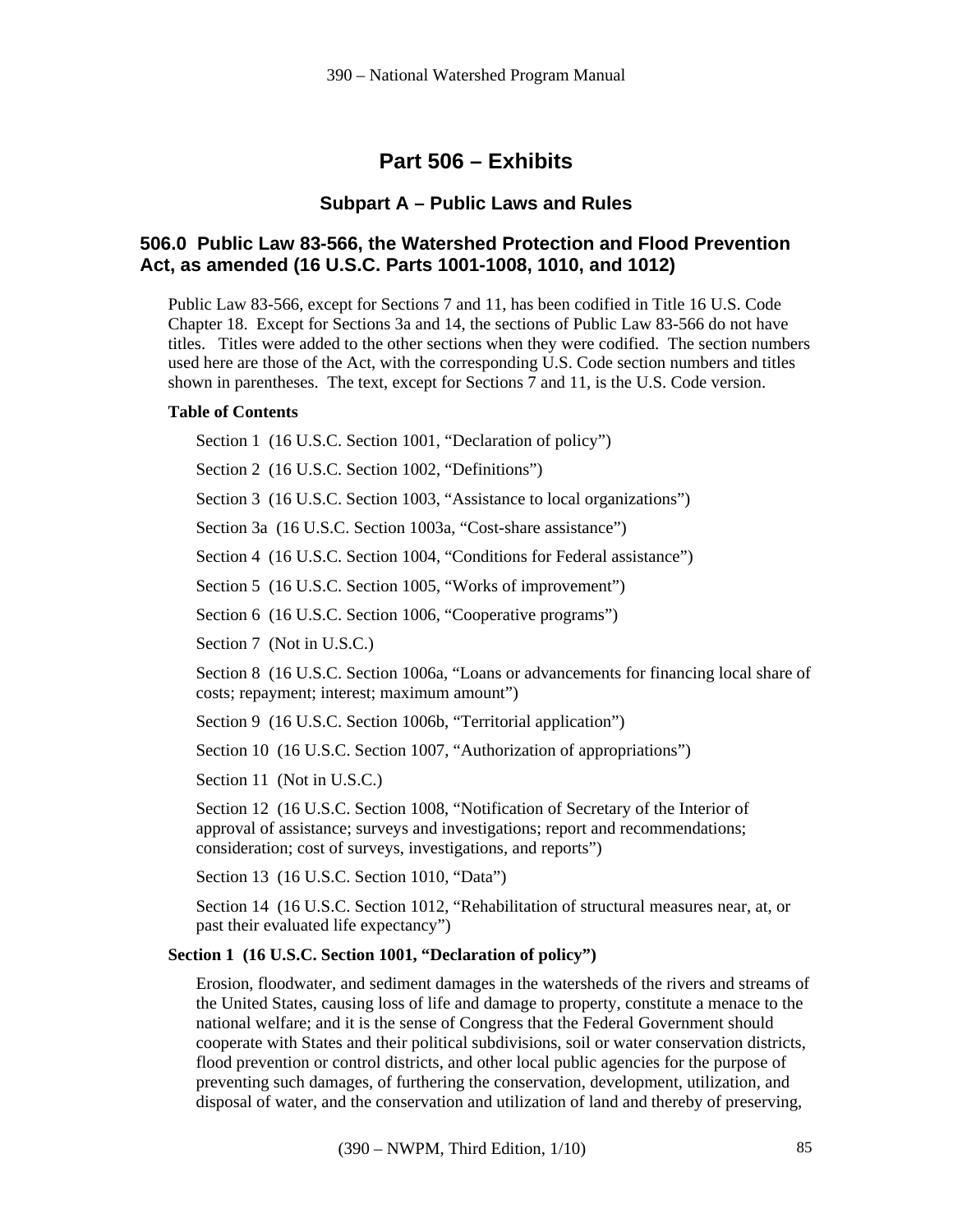protecting, and improving the Nation's land and water resources and the quality of the environment.

### **Section 2 (16 U.S.C. Section 1002, "Definitions")**

For the purposes of this chapter, the following terms shall mean:

The ''Secretary''—the Secretary of Agriculture of the United States.

''Works of improvement''—any undertaking for—

- (1) flood prevention (including structural and land treatment measures),
- (2) the conservation, development, utilization, and disposal of water, or
- (3) the conservation and proper utilization of land,

in watershed or subwatershed area not exceeding two hundred and fifty thousand acres and not including any single structure which provides more than twelve thousand five hundred acre-feet of floodwater detention capacity, and more than twenty-five thousand acre-feet of total capacity. No appropriation shall be made for any plan involving an estimated Federal contribution to construction costs in excess of \$5,000,000, or which includes any structure which provides more than twenty-five hundred acre-feet of total capacity unless such plan has been approved by resolutions adopted by the appropriate committees of the Senate and House of Representatives: Provided, That in the case of any plan involving no single structure providing more than 4,000 acre-feet of total capacity the appropriate committees shall be the Committee on Agriculture, Nutrition, and Forestry of the Senate and the Committee on Agriculture of the House of Representatives and in the case of any plan involving any single structure of more than 4,000 acre-feet of total capacity the appropriate committees shall be the Committee on Environment and Public Works of the Senate and the Committee on Public Works and Transportation of the House of Representatives, respectively. Each project must contain benefits directly related to agriculture, including rural communities that account for at least 20 percent of the total benefits of the project. A number of such subwatersheds when they are component parts of a larger watershed may be planned together when the local sponsoring organizations so desire.

''Local organization''—any State, political subdivision thereof, soil or water conservation district, flood prevention or control district, or combinations thereof, or any other agency having authority under State law to carry out, maintain and operate the works of improvement; or any irrigation or reservoir company, water users' association, or similar organization having such authority and not being operated for profit that may be approved by the Secretary; or any Indian tribe or tribal organization, as defined in section 450b of title 25, having authority under Federal, State, or Indian tribal law to carry out, maintain, and operate the works of improvement.

#### **Section 3 (16 U.S.C. Section 1003, "Assistance to local organizations")**

In order to assist local organizations in preparing and carrying out plans for works of improvement, the Secretary is authorized, upon application of local organizations if such application has been submitted to, and not disapproved within 45 days by, the State agency having supervisory responsibility over programs provided for in this chapter, or by the Governor if there is no State agency having such responsibility –

(1) to conduct such investigations and surveys as may be necessary to prepare plans for works of improvement;

(2) to prepare plans and estimates required for adequate engineering evaluation;

 $(390 - NWPM, Third Edition, 1/10)$  86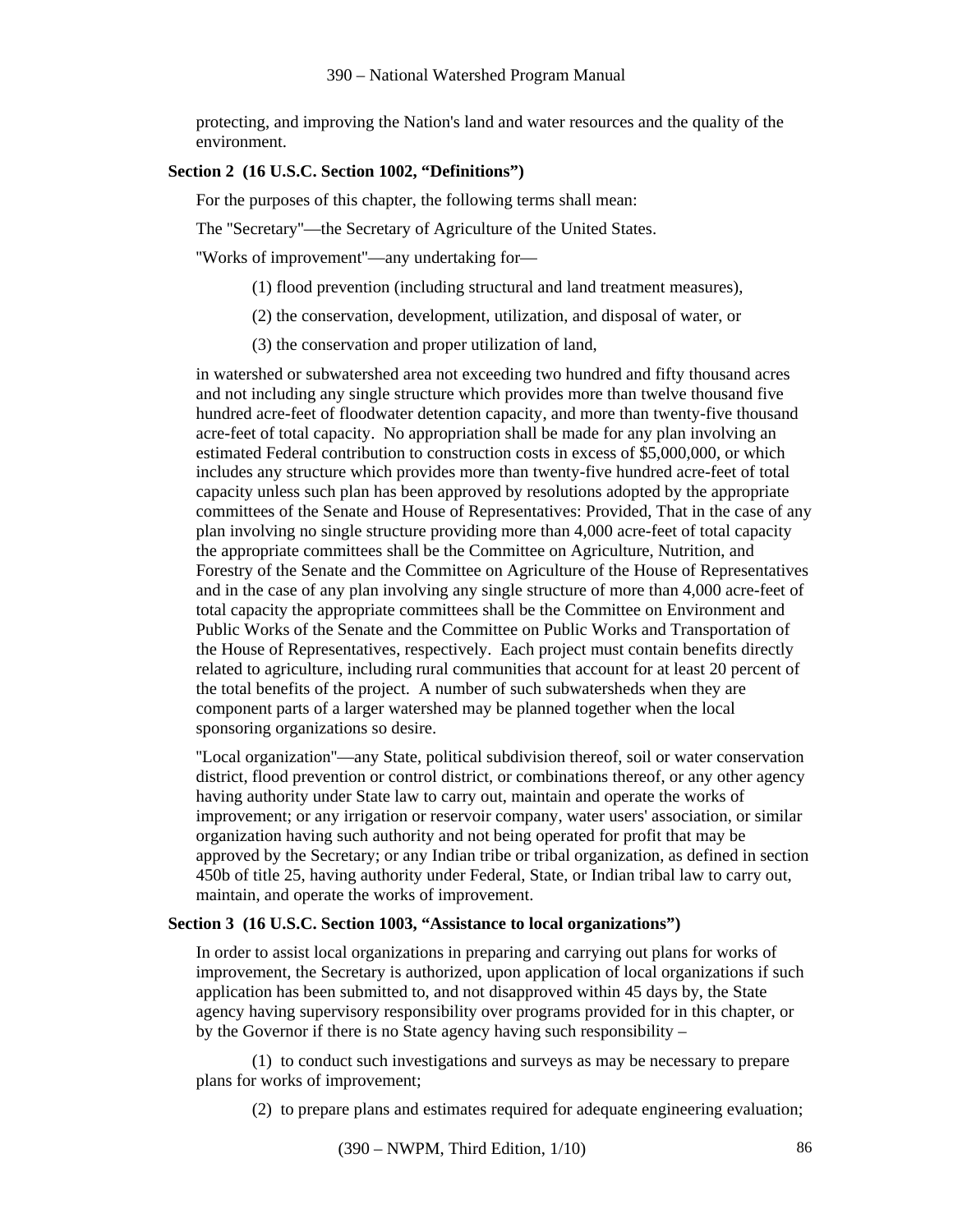### 390 – National Watershed Program Manual

(3) to make allocations of costs to the various purposes to show the basis of such allocations and to determine whether benefits exceed costs;

(4) to cooperate and enter into agreements with and to furnish financial and other assistance to local organizations: Provided, That, for the land-treatment measures, the Federal assistance shall not exceed the rate of assistance for similar practices under existing national programs;

(5) to obtain the cooperation and assistance of other Federal agencies in carrying out the purposes of this section;

(6) to enter into agreements with landowners, operators, and occupiers, individually or collectively, based on conservation plans of such landowners, operators, and occupiers which are developed in cooperation with and approved by the soil and water conservation district in which the land described in the agreement is situated, to be carried out on such land during a period of not to exceed ten years, providing for changes in cropping systems and land uses and for the installation of soil and water conservation practices and measures needed to conserve and develop the soil, water, woodland, wildlife, energy, and recreation resources of and enhance the water quality of lands within the area included in plans for works of improvement, as provided for in such plans, including watershed or subwatershed work plans in connection with the eleven watershed improvement programs authorized by section 13 of the Act of December 22, 1944 (58 Stat. 887), as amended and supplemented. Applications for assistance in developing such conservation plans shall be made in writing to the soil and water conservation district involved, and the proposed agreement shall be reviewed by such district. In return for such agreements by landowners, operators, and occupiers the Secretary shall agree to share the costs of carrying out those practices and measures set forth in the agreement for which he determines that cost sharing is appropriate and in the public interest. The portion of such costs, including labor, to be shared shall be that part which the Secretary determines is appropriate and in the public interest for the carrying out of the practices and measures set forth in the agreement, except that the Federal assistance shall not exceed the rate of assistance for similar practices and measures under existing national programs. The Secretary may terminate any agreement with a landowner, operator, or occupier by mutual agreement if the Secretary determines that such termination would be in the public interest, and may agree to such modifications of agreements, previously entered into hereunder, as he deems desirable to carry out the purposes of this paragraph or to facilitate the practical administration of the agreements provided for herein. Notwithstanding any other provision of law, the Secretary, to the extent he deems it desirable to carry out the purposes of this paragraph, may provide in any agreement hereunder for (1) preservation for a period not to exceed the period covered by the agreement and an equal period thereafter of the cropland, crop acreage, and allotment history applicable to land covered by the agreement for the purpose of any Federal program under which such history is used as a basis for an allotment or other limitation on the production of any crop; or (2) surrender of any such history and allotments.

#### **Section 3a (16 U.S.C. Section 1003a, "Cost-share assistance")**

## (a) Easements

The Secretary may provide cost-share assistance to project sponsors to enable such sponsors to acquire perpetual wetland or floodplain conservation easements to perpetuate, restore and enhance the natural capability of wetlands and floodplains to retain excessive floodwaters, improve water quality and quantity, and provide habitat for fish and wildlife.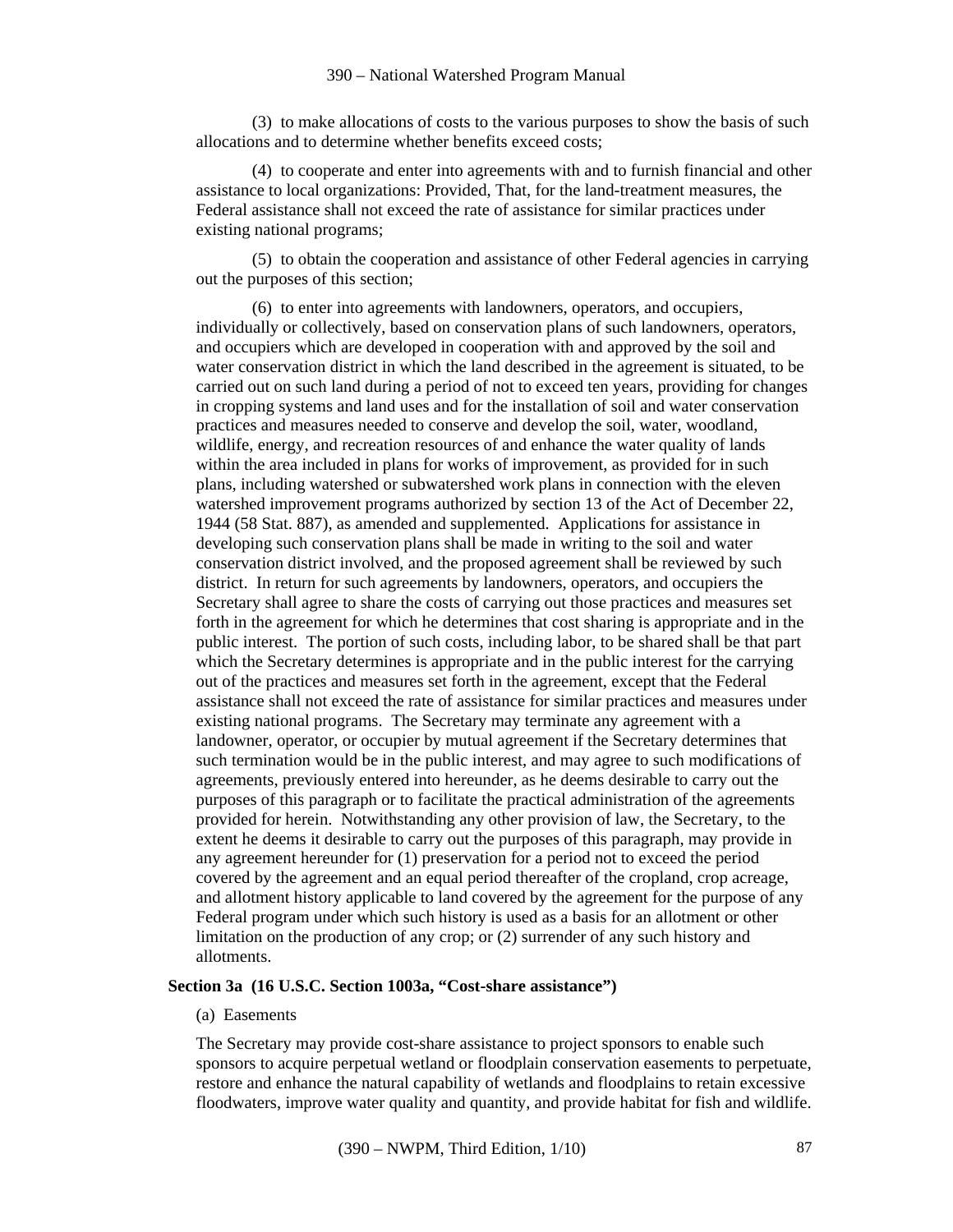#### (b) Amount

The Secretary shall require that project sponsors of watershed projects provide up to 50 percent of the cost of acquiring easements under subsection (a) of this section.

### **Section 4 (16 U.S.C. Section 1004, "Conditions for Federal assistance")**

The Secretary shall require as a condition to providing Federal assistance for the installation of works of improvement that local organizations shall –

(1) acquire, or with respect to interests in land to be acquired by condemnation provide assurances satisfactory to the Secretary that they will acquire, without cost to the Federal Government from funds appropriated for the purposes of this chapter, such land, easements, or rights-of-way as will be needed in connection with works of improvement installed with Federal assistance: Provided, That when a local organization agrees to operate and maintain any reservoir or other area included in a plan for public fish and wildlife or recreational development, the Secretary must be authorized to bear not to exceed one-half of the costs of (a) the land, easements, or rights-of-way acquired or to be acquired by the local organization for such reservoir or other area, and (b) minimum basic facilities needed for public health and safety, access to, and use of such reservoir or other area for such purposes: Provided further, That the Secretary must be authorized to participate in recreational development in any watershed project only to the extent that the need therefore is demonstrated in accordance with standards established by him, taking into account the anticipated man-days of use of the projected recreational development and giving consideration to the availability within the region of existing water-based outdoor recreational developments: Provided further, That the Secretary must be authorized to participate in not more than one recreational development in a watershed project containing less than seventy-five thousand acres, or two such developments in a project containing between seventy-five thousand and one hundred and fifty thousand acres, or three such developments in projects exceeding one hundred and fifty thousand acres: Provided further, That when the Secretary and a local organization have agreed that the immediate acquisition by the local organization of land, easements, or rights-of-way is advisable for the preservation of sites for works of improvement included in a plan from encroachment by residential, commercial, industrial, or other development, the Secretary must be authorized to advance to the local organization from funds appropriated for construction of works of improvement the amounts required for the acquisition of such land, easements or rights-of-way; and, except where such costs are to be borne by the Secretary, such advance must be repaid by the local organization, with interest, prior to construction of the works of improvement, for credit to such construction funds: Provided further, That the Secretary must be authorized to bear an amount not to exceed one-half of the costs of the land, easements, or rights-of-way acquired or to be acquired by the local organization for mitigation of fish and wildlife habitat losses, and that such acquisition is not limited to the confines of the watershed project boundaries;

(2) assume (A) such proportionate share, as is determined by the Secretary to be equitable in consideration of national needs and assistance authorized for similar purposes under other Federal programs, of the costs of installing any works of improvement, involving Federal assistance (excluding engineering costs), which is applicable to the agricultural phases of the conservation, development, utilization, and disposal of water or for fish and wildlife development, recreational development, ground water recharge, water quality management, or the conservation and proper utilization of land: Provided, That works of improvement for water quality management must consist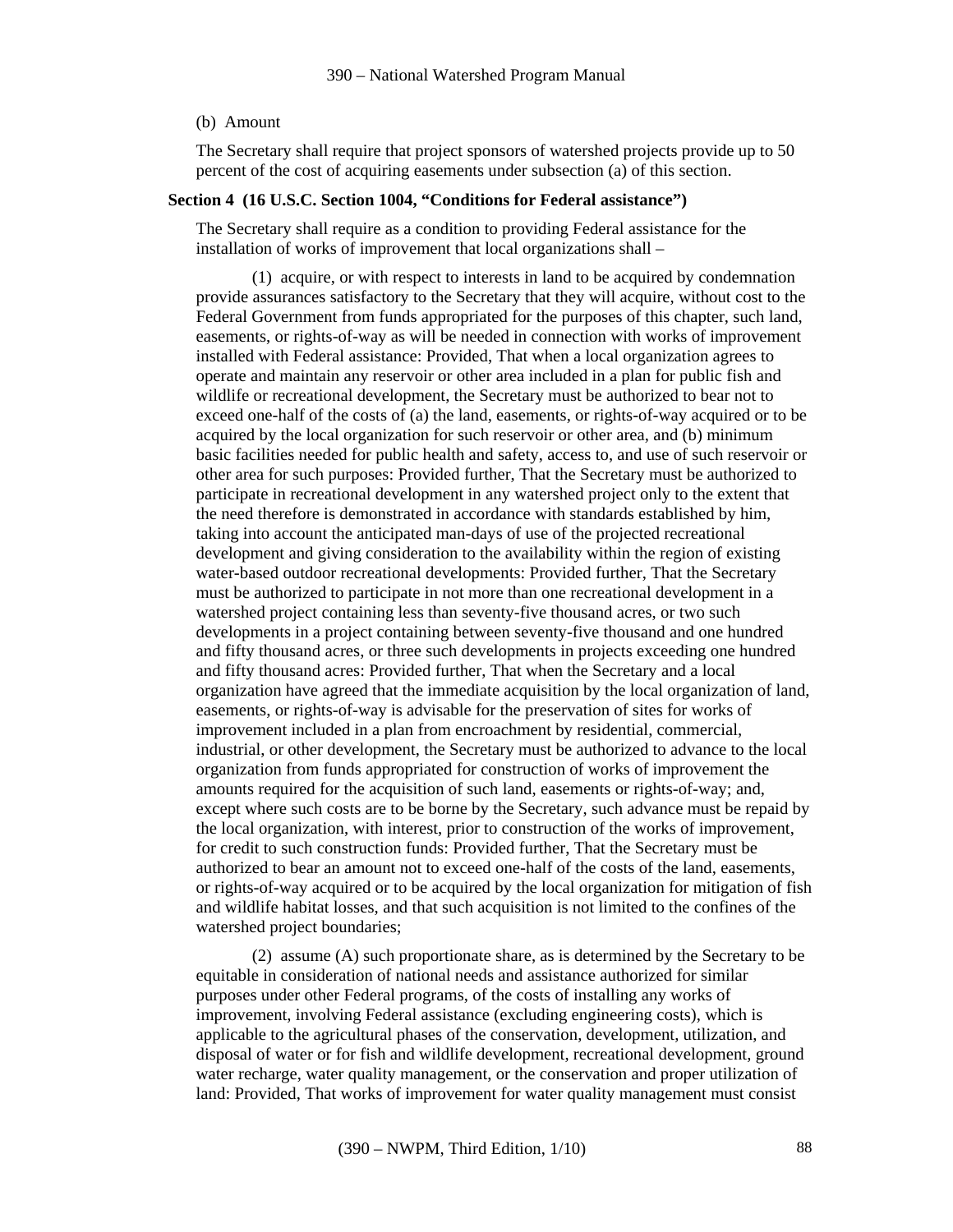#### 390 – National Watershed Program Manual

primarily of water storage capacity in reservoirs for regulation of streamflow, except that any such storage and water releases must not be provided as a substitute for adequate treatment or other methods of controlling waste at the source, and must be consistent with standards and regulations adopted by the Water Resources Council on Federal cost sharing for water quality management, and (B) all of the cost of installing any portion of such works applicable to other purposes except that any part of the construction cost (including engineering costs) applicable to flood prevention and features relating thereto must be borne by the Federal Government and paid for by the Secretary out of funds appropriated for the purposes of this chapter: Provided, That, in addition to and without limitation on the authority of the Secretary to make loans or advancements under section 1006a of this title, the Secretary may pay for any storage of water for present or anticipated future demands or needs for municipal or industrial water included in any reservoir structure constructed or modified under the provisions of this chapter as hereinafter provided: Provided further, That the cost of water storage to meet future demands may not exceed 30 per centum of the total estimated cost of such reservoir structure and the local organization shall give reasonable assurances, and there is evidence, that such demands for the use of such storage will be made within a period of time which will permit repayment within the life of the reservoir structure of the cost of such storage: Provided further, That the Secretary shall determine prior to initiation of construction or modification of any reservoir structure including such water supply storage that there are adequate assurances by the local organization or by an agency of the State having authority to give such assurances, that the Secretary will be reimbursed the cost of water supply storage for anticipated future demands, and that the local organization will pay not less than 50 per centum of the cost of storage for present water supply demands: And provided further, That the cost to be borne by the local organization for anticipated future demands may be repaid within the life of the reservoir structure but in no event to exceed fifty years after the reservoir structure is first used for the storage of water for anticipated future water supply demands, except that (1) no reimbursement of the cost of such water supply storage for anticipated future demands need be made until such supply is first used, and (2) no interest shall be charged on the cost of such water-supply storage for anticipated future demands until such supply is first used, but in no case shall the interest-free period exceed ten years. The interest rate used for purposes of computing the interest on the unpaid balance shall be determined in accordance with the provisions of section 1006a of this title.

(3) make arrangements satisfactory to the Secretary for defraying costs of operating and maintaining such works of improvement, in accordance with regulations presented by the Secretary of Agriculture;

(4) acquire, or provide assurance that landowners or water users have acquired, such water rights, pursuant to State law, as may be needed in the installation and operation of the work of improvement;

(5) obtain agreements to carry out recommended soil conservation measures and proper farm plans from owners of not less than 50 per centum of the land situated in the drainage area above each retention reservoir to be installed with Federal assistance; and

(6) submit a plan of repayment satisfactory to the Secretary for any loan or advancement made under the provisions of section 1006a of this title.

#### **Section 5 (16 U.S.C. Section 1005, "Works of improvement")**

(1) Engineering and other services; reimbursement; advances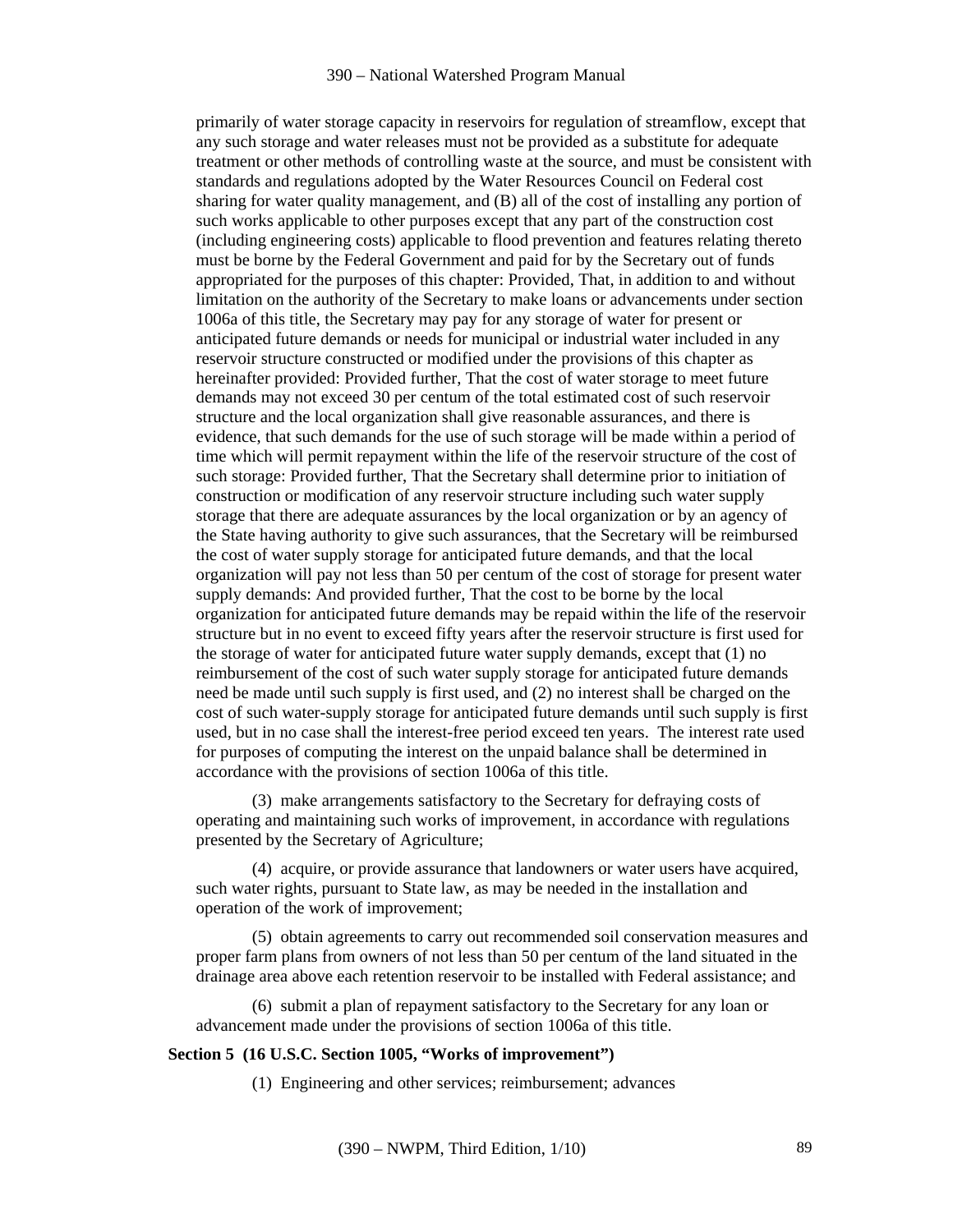At such time as the Secretary and the interested local organization have agreed on a plan for works of improvement, and the Secretary has determined that the benefits exceed the costs, and the local organization has met the requirements for participation in carrying out the works of improvement as set forth in section 1004 of this title, the local organization may secure engineering and other services, including the design, preparation of contracts and specifications, awarding of contracts, and supervision of construction, in connection with such works of improvement, by retaining or employing a professional engineer or engineers satisfactory to the Secretary or may request the Secretary to provide such services: Provided, That if the local organization elects to employ a professional engineer or engineers, the Secretary shall reimburse the local organization for the costs of such engineering and other services secured by the local organization as are properly chargeable to such works of improvement in an amount not to exceed the amount agreed upon in the plan for works of improvement or any modification thereof: Provided further, That the Secretary may advance such amounts as may be necessary to pay for such services, but such advances with respect to any works of improvement shall not exceed 5 per centum of the estimated installation cost of such works.

(2) Federal construction; request by local organization

Except as to the installation of works of improvement on Federal lands, the Secretary shall not construct or enter into any contract for the construction of any structure: Provided, that, if requested to do so by the local organization, the Secretary may enter into contracts for the construction of structures.

(3) Transmission of certain plans to Congress.

Whenever the estimated Federal contribution to the construction costs of works of improvement in the plan for any watershed or subwatershed area shall exceed \$5,000,000 or the works of improvement include any structure having a total capacity in excess of twenty-five hundred acre-feet, the Secretary shall transmit a copy of the plan and the justification therefore to the Congress through the President.

(4) Transmission of certain plans and recommendations to Congress.

Any plans for works of improvement involving an estimated Federal contribution to construction costs in excess of \$5,000,000 or including any structure having a total capacity in excess of twenty-five hundred acre-feet (a) which includes works of improvement for reclamation or irrigation, or which affects public or other lands or wildlife under the jurisdiction of the Secretary of the Interior,(b)which includes Federal assistance for floodwater detention structures,(c)which includes features which may affect the public health, or(d)which includes measures for control or abatement of water pollution, shall be submitted to the Secretary of the Interior, the Secretary of the Army, the Secretary of Health and Human Services, or the Administrator of the Environmental Protection Agency, respectively, for his views and recommendations at least thirty days prior to transmission of the plan to the Congress through the President. The views and recommendations of the Secretary of the Interior, the Secretary of the Army, the Secretary of Health and Human Services, and the Administrator of the Environmental Protection Agency, if received by the Secretary prior to the expiration of the above thirtyday period, shall accompany the plan transmitted by the Secretary to the Congress through the President.

(5) Rules and Regulations

Prior to any Federal participation in the works of improvement under this chapter, the President shall issue such rules and regulations as he deems necessary or desirable to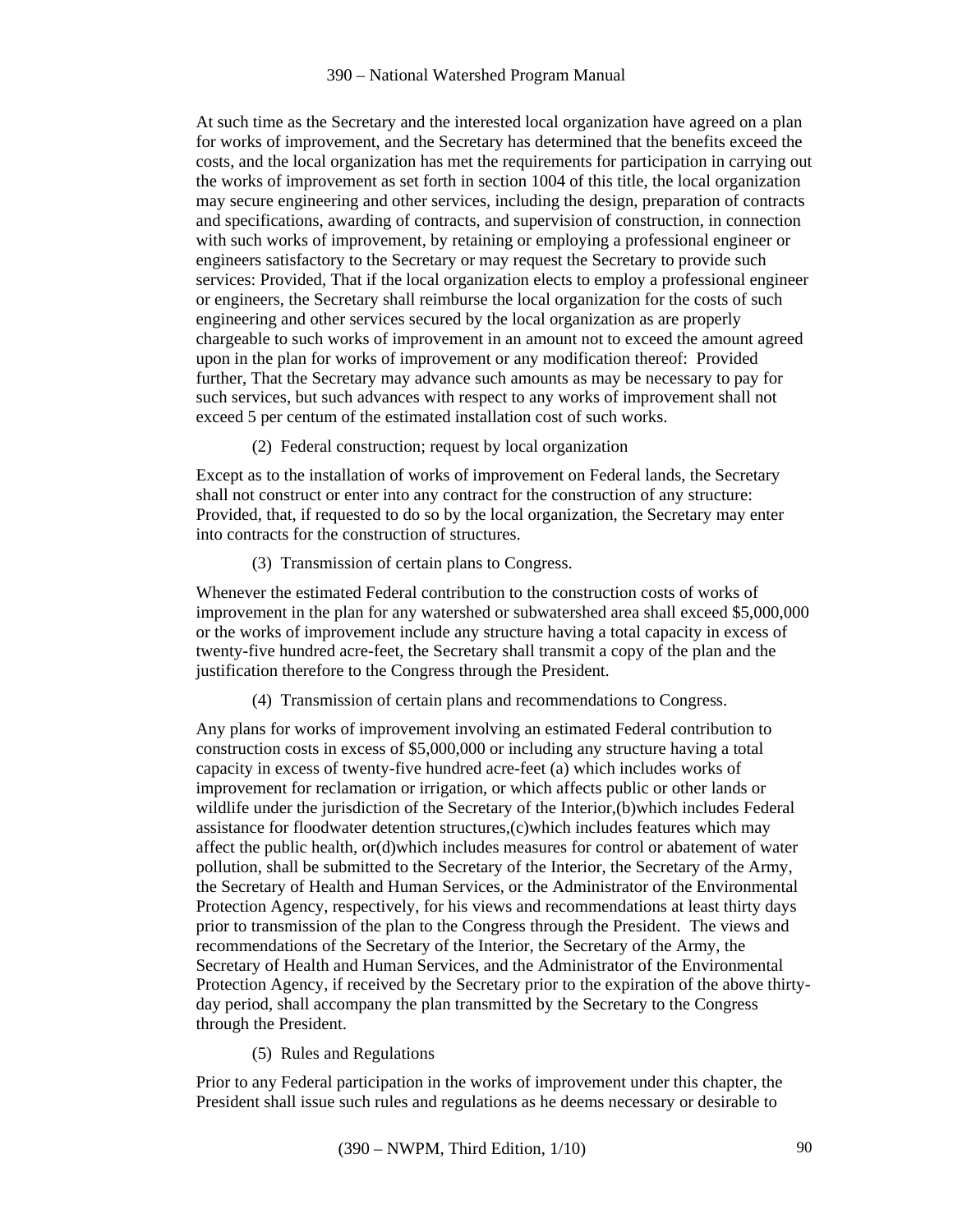carry out the purposes of this chapter, and to assure the coordination of the work authorized under this chapter and related work of other agencies, including the Department of the Interior and the Department of the Army.

### **Section 6 (16 U.S.C. Section 1006, "Cooperative Programs")**

The Secretary is authorized in cooperation with other Federal and with States and local agencies to make investigations and surveys of the watershed of rivers and other waterways as a basis for the development of coordinated programs. In areas where the programs of the Secretary of Agriculture may affect public or other lands under the jurisdiction of the Secretary of the Interior, the Secretary of the Interior is authorized to cooperate with the Secretary of Agriculture in the planning and development of works or programs for such lands.

#### **Section 7 (Not in U.S.C.)**

The provisions of the Act of June 22, 1936 (49 Stat. 1570), as amended and supplemented, conferring authority upon the Department of Agriculture under the direction of the Secretary of Agriculture to make preliminary examinations and surveys and to prosecute works of improvement for runoff and waterflow retardation and soil erosion prevention in the watersheds of rivers and other waterways are hereby repealed: Provided, That (a) the authority of that Department of Agriculture, under the direction of the Secretary, to prosecute the works of improvement for runoff and waterflow retardation and soil erosion prevention authorization to be carried out by the Department by the Act of December 22, 1944 (58 Stat. 887), as amended, and (b) the authority of the Secretary of Agriculture to undertake emergency measures for runoff retardation and soil erosion prevention authorized to be carried out by section 7 of the Act of June 28, 1938 (52 Stat. 1215), as amended by section 216 of the Act of May 17, 1950 (64 Stat. 163), shall not be affected by the provisions of this section: Provided further, That in connection with the eleven watershed improvement programs authorized by section 13 of the Act of December 22, 1944 (58 Stat. 887), as amended and supplemented, the Secretary of Agriculture is authorized to prosecute additional works of improvement for the conservation, development, utilization, and disposal of water in accordance with the provisions of section 4 of this Act or any amendments hereafter made thereto.

#### **Section 8 (16 U.S.C. Section 1006a, "Loans or advancements for financing local share of costs; repayment; interest; maximum amount")**

The Secretary is authorized to make loans or advancements (a) to local organizations to finance the local share of costs of carrying out works of improvement provided for in this chapter, and (b) to State and local agencies to finance the local share of costs of carrying out works of improvement (as defined in section 1002 of this title) in connection with the eleven watershed improvement programs authorized by section 13 of the Act of December 22, 1944 (58 Stat. 887), as amended and supplemented: Provided, That the works of improvement in connection with said eleven watershed improvement programs shall be integral parts of watershed or subwatershed work plans agreed upon by the Secretary of Agriculture and the concerned State and local agencies. A loan or advance under this section shall be made under a contract or agreement that provides, under such terms and conditions as the Secretary considers appropriate, for the repayment of the loan or advance in not more than 50 years from the date when the principal benefits of the works of improvement first become available, with interest at a rate not to exceed the current market yield for outstanding municipal obligations with remaining periods to maturity comparable to the average maturity for the loan, adjusted to the nearest 1/8 of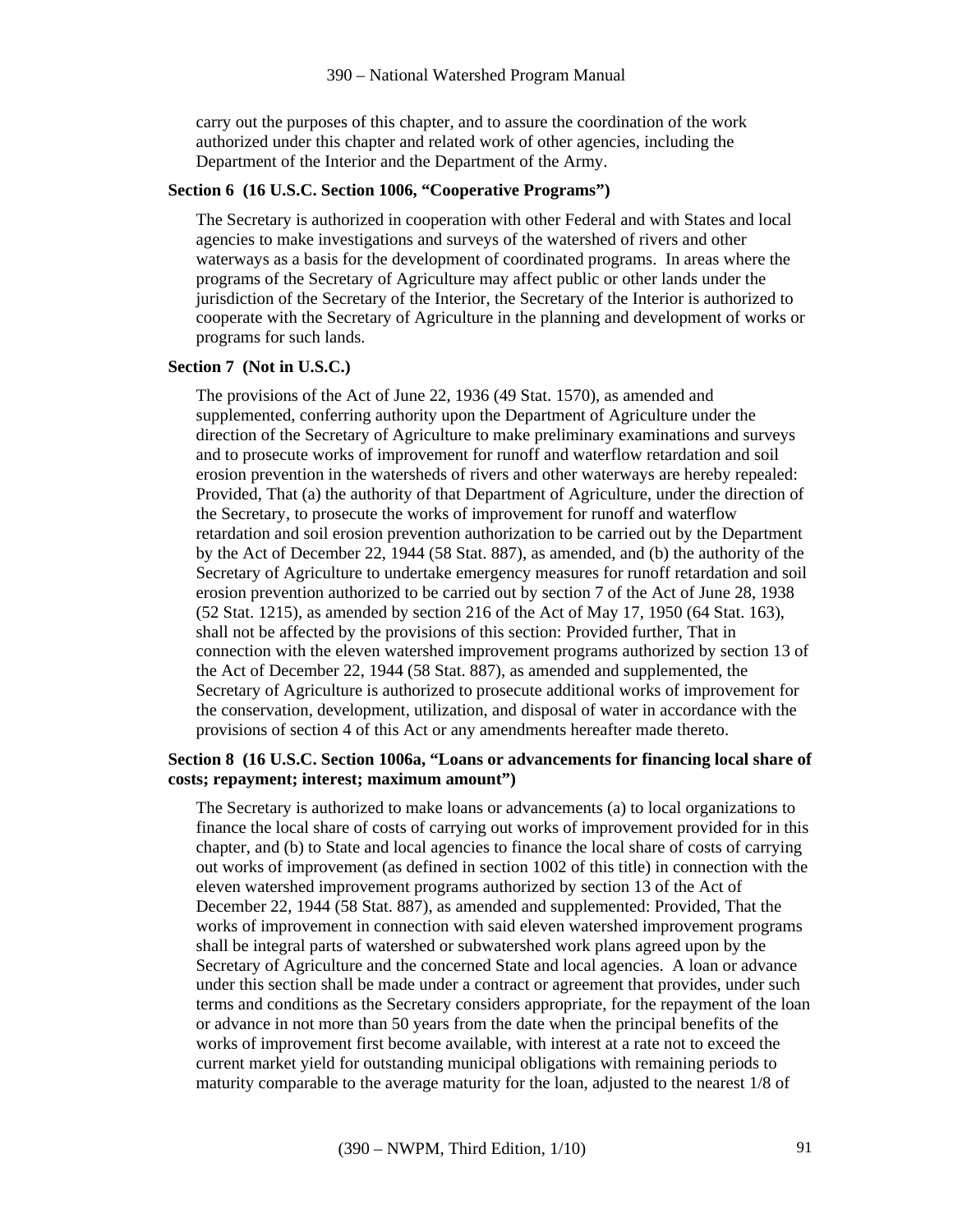one percent. With respect to any single plan for works of improvement, the amount of any such loan or advancement shall not exceed \$10,000,000.

### **Section 9 (16 U.S.C. Section 1006b, "Territorial application")**

The provisions of this chapter shall be applicable to Hawaii, Alaska, Puerto Rico, and the Virgin Islands.

### **Section 10 (16 U.S.C. Section 1007, "Authorization of appropriations")**

There are hereby authorized to be appropriated such sums as may be necessary to carry out the purposes of this chapter, such sums to remain available until expended. No appropriation hereafter available for assisting local organizations in preparing and carrying out plans for works of improvement under the provisions of section 1003 of this title or clause (a) of section 1006a of this title shall be available for any works of improvement pursuant to this chapter or otherwise in connection with the eleven watershed improvement programs authorized by section 13 of the Act of December 22, 1944 (58 Stat. 887), as amended and supplemented, or for making loans or advancements to State and local agencies as authorized by clause (b) of section 1006a of this title.

#### **Section 11 (Not in U.S.C.)**

This Act may be cited as the "Watershed Protection and Flood Prevention Act."

# **Section 12 (16 U.S.C. Section 1008, "Notification of Secretary of the Interior of approval of assistance; surveys and investigations; report and recommendations; consideration; cost of surveys; investigations and reports")**

When the Secretary approves the furnishing of assistance to a local organization in preparing a plan for works of improvement as provided for in section 1003 of this title:

 (1) The Secretary shall so notify the Secretary of the Interior in order that the latter, as he desires, may make surveys and investigations and prepare a report with recommendations concerning the conservation and development of wildlife resources and participate, under arrangements satisfactory to the Secretary of Agriculture, in the preparation of a plan for works of improvement that is acceptable to the local organization and the Secretary of Agriculture.

 (2) Full consideration shall be given to the recommendations contained in any such report of the Secretary of the Interior as he may submit to the Secretary of Agriculture prior to the time the local organization and the Secretary of Agriculture have agreed on a plan for works of improvement. The plan shall include such of the technically and economically feasible works of improvement for wildlife purposes recommended in the report by the Secretary of the Interior as are acceptable to, and agreed to by, the local organization and the Secretary of Agriculture, and such report of the Secretary of the Interior must, if requested by the Secretary of the Interior, accompany the plan for works of improvement when it is submitted to the Secretary of Agriculture for approval or transmitted to the Congress through the President.

 (3) The cost of making surveys and investigations and of preparing reports concerning the conservation and development of wildlife resources shall be borne by the Secretary of the Interior out of funds appropriated to his Department.

#### **Section 13 (16 U.S.C. Section 1010, "Data")**

The Secretary shall collect and maintain data on a national and State by State basis concerning -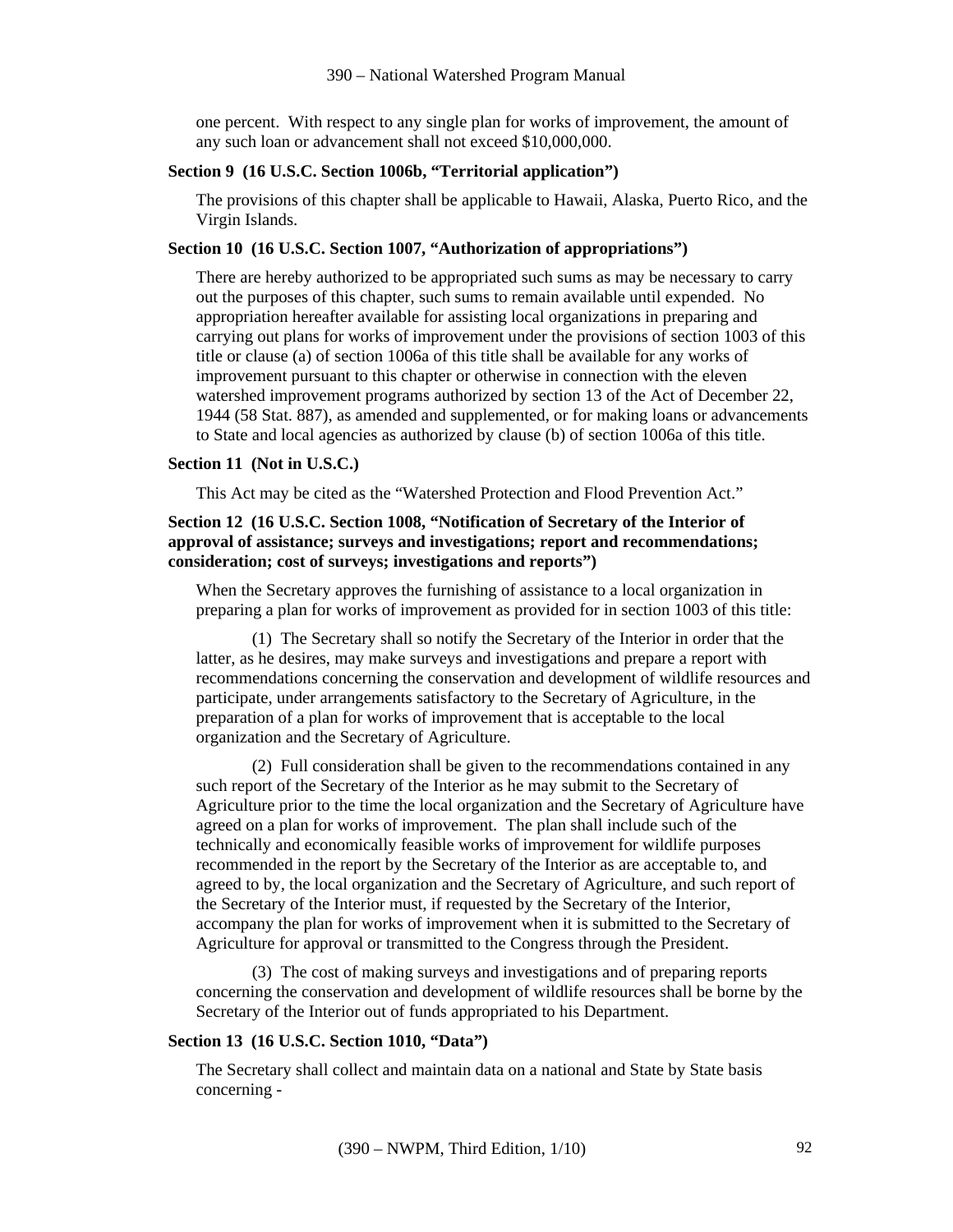390 – National Watershed Program Manual

 (1) expenditures for the individual flood control and conservation measures for which assistance is provided under this chapter; and

 (2) the expected flood control or environmental (including soil erosion) benefits that will result from the implementation of such measures.

# **Section 14 (16 U.S.C. Section 1012, "Rehabilitation of structural measures near, at, or past their evaluated life expectancy")**

(a) Definitions

For purposes of this section:

(1) Rehabilitation

 The term ''rehabilitation'', with respect to a structural measure constructed as part of a covered water resource project, means the completion of all work necessary to extend the service life of the structural measure and meet applicable safety and performance standards. This may include:

(A) protecting the integrity of the structural measure or prolonging the useful life of the structural measure beyond the original evaluated life expectancy;

(B) correcting damage to the structural measure from a catastrophic event;

(C) correcting the deterioration of structural components that are deteriorating at an abnormal rate;

(D) upgrading the structural measure to meet changed land use conditions in the watershed served by the structural measure or changed safety criteria applicable to the structural measure; or

(E) decommissioning the structure, if requested by the local organization.

(2) Covered water resource project

 The term ''covered water resource project'' means a work of improvement carried out under any of the following:

(A) This chapter

(B) Section 13 of the Act of December 22, 1944 (Public Law 78-534; 58 Stat. 905).

(C) The pilot watershed program authorized under the heading ''Flood Prevention'' of the Department of Agriculture Appropriation Act, 1954 (Public Law 156; 67 Stat. 214).

(D) Subtitle H of title XV of the Agriculture and Food Act of 1981 (16 U.S.C. 3451 et seq.; commonly known as the Resource Conservation and Development Program).

(3) Structural measure

 The term ''structural measure'' means a physical improvement that impounds water, commonly known as a dam, which was constructed as part of a covered water resource project, including the impoundment area and flood pool.

(b) Cost-share assistance for rehabilitation

(1) Assistance authorized

 The Secretary may provide financial assistance to a local organization to cover a portion of the total costs incurred for the rehabilitation of structural measures originally

(390 – NWPM, Third Edition, 1/10) 93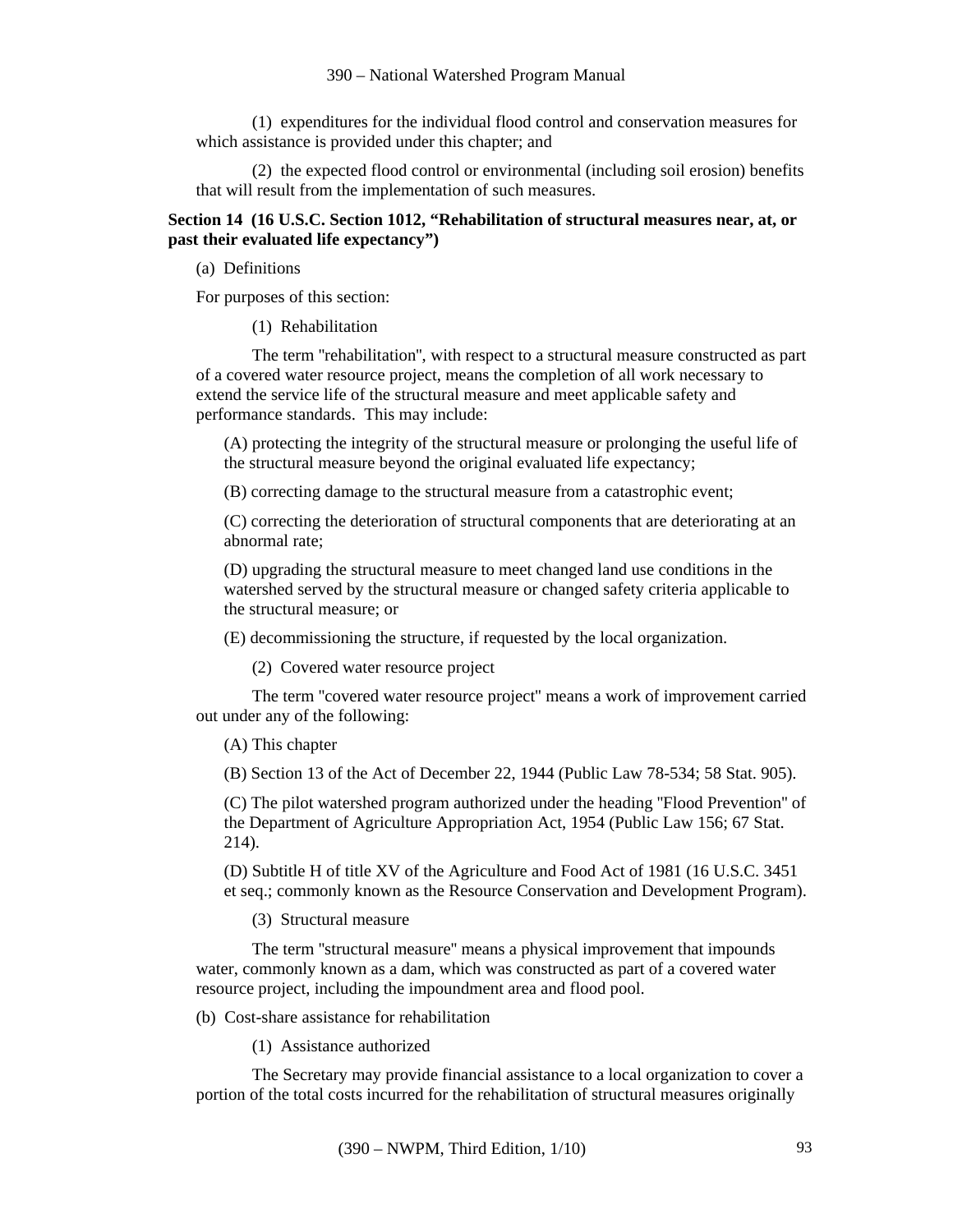constructed as part of a covered water resource project. The total costs of rehabilitation include the costs associated with all components of the rehabilitation project, including acquisition of land, easements, and rights-of-ways, rehabilitation project administration, the provision of technical assistance, contracting, and construction costs, except that the local organization shall be responsible for securing all land, easements, or rights-of-ways necessary for the project.

(2) Amount of assistance; limitations

 The amount of Federal funds that may be made available under this subsection to a local organization for construction of a particular rehabilitation project shall be equal to 65 percent of the total rehabilitation costs, but not to exceed 100 percent of actual construction costs incurred in the rehabilitation. However, the local organization shall be responsible for the costs of water, mineral, and other resource rights and all Federal, State, and local permits.

(3) Relation to land use and development regulations

 As a condition on entering into an agreement to provide financial assistance under this subsection, the Secretary, working in concert with the affected unit or units of general purpose local government, may require that proper zoning or other developmental regulations are in place in the watershed in which the structural measures to be rehabilitated under the agreement are located so that –

(A) the completed rehabilitation project is not quickly rendered inadequate by additional development; and

(B) society can realize the full benefits of the rehabilitation investment.

(c) Technical assistance for watershed project rehabilitation

The Secretary, acting through the Natural Resources Conservation Service, may provide technical assistance in planning, designing, and implementing rehabilitation projects should a local organization request such assistance. Such assistance may consist of specialists in such fields as engineering, geology, soils, agronomy, biology, hydraulics, hydrology, economics, water quality, and contract administration.

(d) Prohibited use

(1) Performance of operation and maintenance

 Rehabilitation assistance provided under this section may not be used to perform operation and maintenance activities specified in the agreement for the covered water resource project entered into between the Secretary and the local organization responsible for the works of improvement. Such operation and maintenance activities shall remain the responsibility of the local organization, as provided in the project work plan.

#### (2) Renegotiation

 Notwithstanding paragraph (1), as part of the provision of financial assistance under subsection (b) of this section, the Secretary may renegotiate the original agreement for the covered water resource project entered into between the Secretary and the local organization regarding responsibility for the operation and maintenance of the project when the rehabilitation is finished.

(e) Application for rehabilitation assistance

A local organization may apply to the Secretary for technical and financial assistance under this section if the application has also been submitted to and approved by the State

(390 – NWPM, Third Edition, 1/10) 94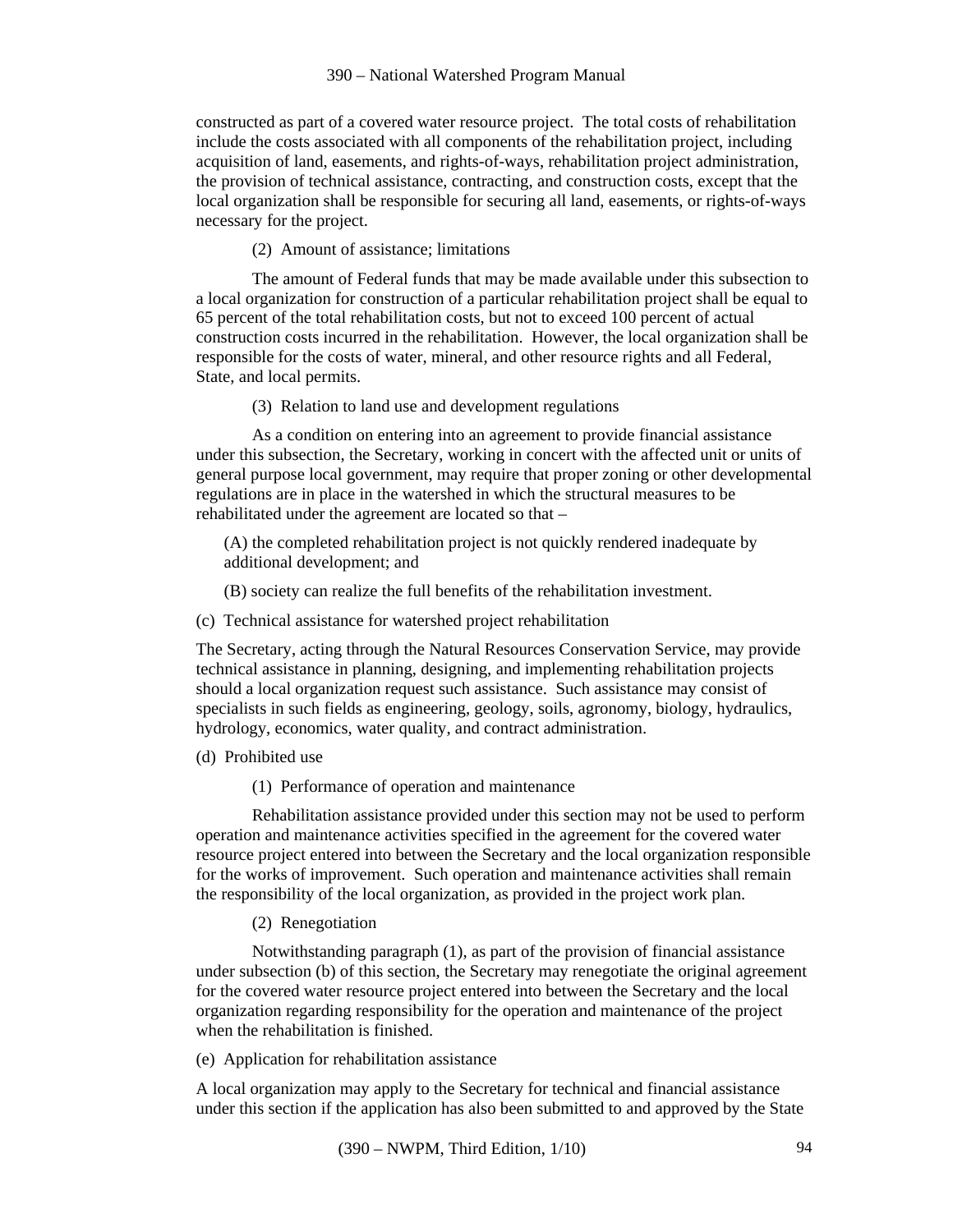agency having supervisory responsibility over the covered water resource project at issue or, if there is no State agency having such responsibility, by the Governor of the State. The Secretary shall request the State dam safety officer (or equivalent State official) to be involved in the application process if State permits or approvals are required. The rehabilitation of structural measures shall meet standards established by the Secretary and address other dam safety issues. At the request of the local organization, personnel of the Natural Resources Conservation Service of the Department of Agriculture may assist in preparing applications for assistance.

(f) Ranking of requests for rehabilitation assistance

The Secretary shall establish such system of approving rehabilitation requests, recognizing that such requests will be received throughout the fiscal year and subject to the availability of funds to carry out this section, as is necessary for proper administration by the Department of Agriculture and equitable for all local organizations. The approval process shall be in writing, and made known to all local organizations and appropriate State agencies.

(g) Prohibition on certain rehabilitation assistance

The Secretary may not approve a rehabilitation request if the need for rehabilitation of the structure is the result of a lack of adequate maintenance by the party responsible for the maintenance.

- (h) Funding
- (i) Assessment of rehabilitation needs

The Secretary, in concert with the responsible State agencies, shall conduct an assessment of the rehabilitation needs of covered water resource projects in all States in which such projects are located.

(j) Recordkeeping and reports

(1) Secretary

 The Secretary shall maintain a data base to track the benefits derived from rehabilitation projects supported under this section and the expenditures made under this section. On the basis of such data and the reports submitted under paragraph (2), the Secretary shall prepare and submit to Congress an annual report providing the status of activities conducted under this section.

(2) Grant recipients

 Not later than 90 days after the completion of a specific rehabilitation project for which assistance is provided under this section, the local organization that received the assistance shall make a report to the Secretary giving the status of any rehabilitation effort undertaken using financial assistance provided under this section.

# **506.1 Public Law 78-534, the Flood Control Act of 1944**

PUBLIC LAWS - CHAPTER 665 December 22, 1944 [H. R. 4485]

# **Flood Control Act of 1944**

#### **Public Law 534**

### **AN ACT**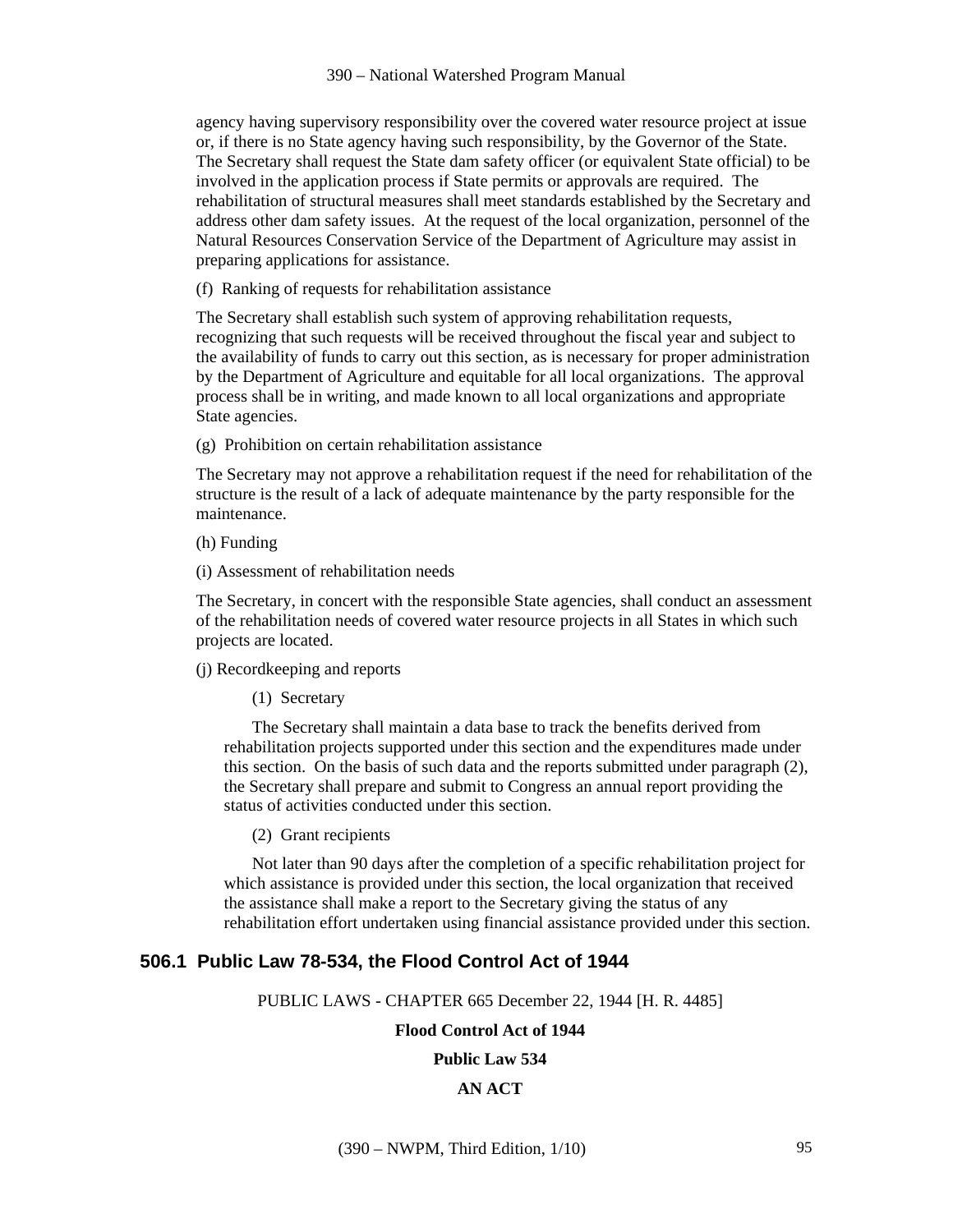# **Authorizing the construction of certain public works on rivers and harbors for flood control, and for other purposes.**

 Be it enacted by the Senate and House of Representatives of the United States of America in Congress assembled, In connection with the exercise of jurisdiction over the rivers of the Nation through the construction of works of improvement, for navigation or flood control, as herein authorized, it is hereby declared to be the policy of the Congress to recognize the interests and rights of the States in determining the development of the watersheds within their borders and likewise their interests and rights in water utilization and control, as herein authorized to preserve and protect to the fullest possible extent established and potential uses, for all purposes, of the waters of the Nation's rivers; to facilitate the consideration of projects on a basis of comprehensive and coordinated development; and to limit the authorization and construction of navigation works to those in which a substantial benefit to navigation will be realized there-from and which can be operated consistently with appropriate and economic use of the waters of such rivers by other users.

# In conformity with this policy:

 (a) Plans, proposals, or reports of the Chief of Engineers, War Department, for any works of improvement for navigation or flood control not heretofore or herein authorized, shall be submitted to the Congress only upon compliance with the provisions of this paragraph (a). Investigations which form the basis of any such plans, proposals, or reports shall be conducted in such a manner as to give to the affected State or States, during the course of the investigations, information developed by the investigations and also opportunity for consultation regarding plans and proposals, and, to the extent deemed practicable by the Chief of Engineers, opportunity to cooperate in the investigations. If such investigations in whole or part are concerned with the use or control of waters arising west of the ninetyseventh meridian, the Chief of Engineers shall give to the Secretary of the Interior, during the course of the investigations, information developed by the investigations and also opportunity for consultation regarding plans and proposals, and to the extent deemed practicable by the Chief of Engineers, opportunity to cooperate in the investigations. The relations of the Chief of Engineers with any State under this paragraph (a) shall be with the Governor of the State or such official or agency of the State as the Governor may designate. The term "affected State or States" shall include those in which the works or any part thereof are proposed to be located; those which in whole or part are both within the drainage basin involved and situated in a State lying wholly or in part west of the ninety-eighth meridian; and such of those which are east of the ninety-eighth meridian as, in the judgment of the Chief of Engineers, will be substantially affected. Such plans, proposals, or reports and related investigations shall be made to the end, among other things, of facilitating the coordination of plans for the construction and operation of the proposed works with other plans involving the waters which would be used or controlled by such proposed works. Each report submitting any such plans or proposals to the Congress shall set out therein, among other things, the relationship between the plans for construction and operation of the proposed works and the plans, if any, submitted by the affected States and by the Secretary of the Interior. The Chief of Engineers shall transmit a copy of his proposed report to each affected State, and, in case the plans or proposals covered by the report are concerned with the use or control of waters which rise in whole or in part west of the ninety-seventh meridian, to the Secretary of the Interior. Within ninety days from the date of receipt of said proposed report, the written views and recommendations of each affected State and of the Secretary of the Interior may be submitted to the Chief of Engineers. The Secretary of War shall transmit to the Congress, with such comments and recommendations as he deems appropriate, the proposed report together with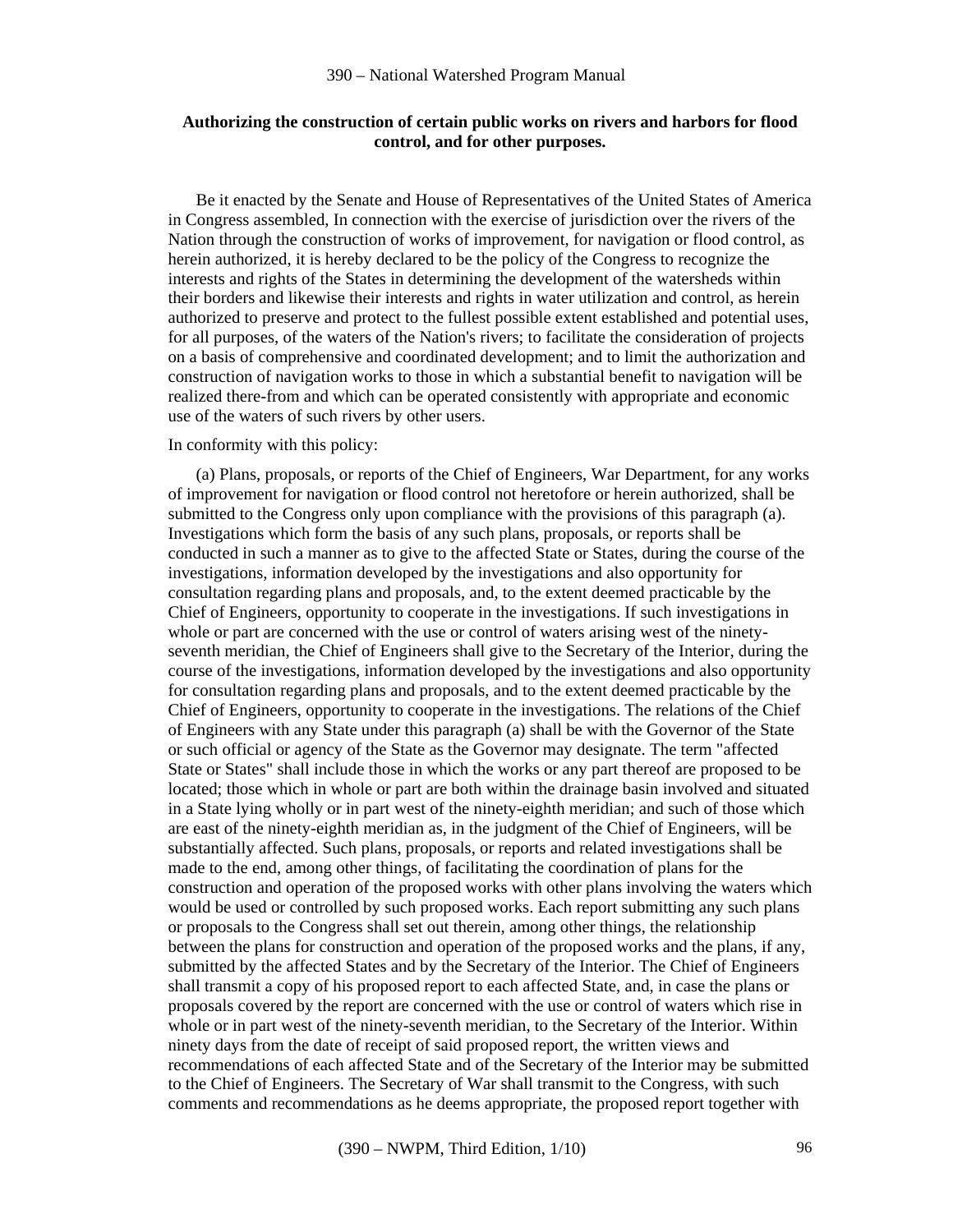the submitted views and recommendations of affected States and of the Secretary of the Interior. The Secretary of War may prepare and make said transmittal any time following said ninety-day period. The letter of transmittal and its attachments shall be printed as a House or Senate document.

 (b) The use for navigation, in connection with the operation and maintenance of such works herein authorized for construction, of waters arising in States lying wholly or partly west of the ninety-eighth meridian shall be only such use as does not conflict with any beneficial consumptive use, present or future, in States lying wholly or partly west of the ninety-eighth meridian, of such waters for domestic, municipal, stock water, irrigation, mining, or industrial purposes.

 (c) The Secretary of the Interior, in making investigations of and reports on works for irrigation and purposes incidental thereto must, in relation to an affected State or States (as defined in paragraph (a) of this section), and to the Secretary' of War, be subject to the same provisions regarding investigations, plans, proposals, and reports as prescribed in paragraph (a) of this section for the Chief of Engineers and the Secretary of War. In the event a submission of views and recommendations, made by an affected State or by the Secretary of War pursuant to said provisions, sets forth objections to the plans or proposals covered by the report of the Secretary of the Interior, the proposed works shall not be deemed authorized except upon approval by an Act of Congress; and subsection 9 (a) of the Reclamation Project Act of 1939 (53 Stat. 1187) and subsection 3 (a) of the Act of August 11, 1939 (53 Stat. 1418), as amended, are hereby amended accordingly.

**Section 2**. That the words "flood control" as used in section 1 of the Act of June 22, 1936, shall be construed to include channel and major drainage improvements, and that hereafter Federal investigations and improvements of rivers and other waterways for flood control and allied purposes shall be under the jurisdiction of and shall be prosecuted by the War Department under the direction of the Secretary of War and supervision of the Chief of Engineers, and Federal investigations of watersheds and measures for run-off and water-flow retardation and soil-erosion prevention on watersheds shall be under the jurisdiction of and shall be prosecuted by the Department of Agriculture under the direction of the Secretary of Agriculture, except as otherwise provided by Act of Congress.

**Section 3**. That section 3 of the Act approved June 22, 1936 (Public, Numbered 738, Seventy-fourth Congress), as amended by section 2 of the Act approved June 28, 1938 (Public, Numbered 761, Seventy-fifth Congress), shall apply to all works authorized in this Act, except that for any channel improvement or channel rectification project provisions (a), (b), and (c) of section 3 of said Act of June 22, 1936, shall apply thereto, and except as otherwise provided by law: Provided, That the authorization for any flood-control project herein adopted requiring local cooperation shall expire five years from the date on which local interests are notified in writing by the War Department of the requirements of local cooperation, unless said interests shall within said time furnish assurances satisfactory to the Secretary of War that the required cooperation will be furnished.

**Section 4.** The Chief of Engineers, under the supervision of the Secretary of War, is authorized to construct, maintain, and operate public park and recreational facilities in reservoir areas under the control of the War Department, and to permit the construction, maintenance, and operation of such facilities. The Secretary of War is authorized to grant leases of lands, including structure or facilities thereon, in reservoir areas for such periods and upon such terms as he may deem reasonable: Provided, That preference shall be given to Federal, State, or local governmental agencies, and licenses may be granted without monetary consideration, to such agencies for the use of areas suitable for public park and recreational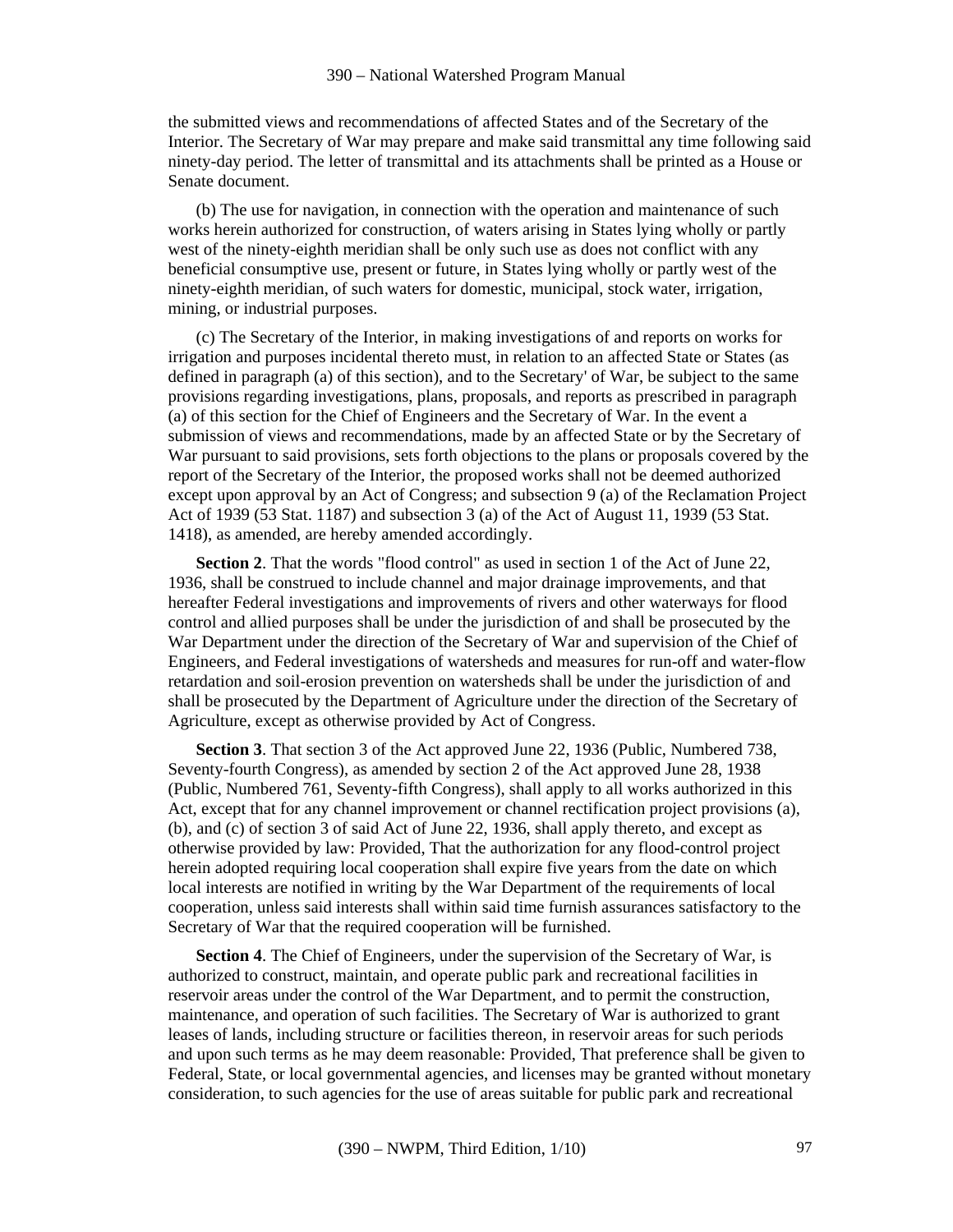purposes, when the Secretary of War determines such action to be in the public interest. The water areas of all such reservoirs shall be open to public use generally, without charge, for boating, swimming, bathing, fishing, and other recreational purposes, and ready access to and exit from such water areas along the shores of such reservoirs shall be maintained for general public use, when such use is determined by the Secretary of War not to be contrary to the public interest, all under such rules and regulations as the Secretary of War may deem necessary. No use of any area to which this section applies shall be permitted which is inconsistent with the laws for the protection of fish and game of the State in which such area is situated. All moneys received for leases or privileges shall be deposited in the Treasury of the United States as miscellaneous receipts.

**Section 5.** Electric power and energy generated at reservoir projects under the control of the War Department and in the opinion of the Secretary of War not required in the operation of such projects shall be delivered to the Secretary of the Interior, who shall transmit and dispose of such power and energy in such manner as to encourage the most widespread use thereof at the lowest possible rates to consumers consistent with sound business principles, the rate schedules to become effective upon confirmation and approval by the Federal Power Commission. Rate schedules shall be drawn having regard to the recovery (upon the basis of the application of such rate schedules to the capacity of the electric facilities of the projects) of the cost of producing and transmitting such electric energy, including the amortization of the capital investment allocated to power over a reasonable period of years. Preference in the sale of such power and energy shall be given to public bodies and cooperatives. The Secretary of the Interior is authorized, from funds to be appropriated by the Congress, to construct or acquire, by purchase or other agreement, only such transmission lines and related facilities as may be necessary in order to make the power and energy generated at said projects available in wholesale quantities for sale on fair and reasonable terms and conditions to facilities owned by the Federal Government, public bodies, cooperatives, and privately owned companies. All moneys received from such sales shall be deposited in the Treasury of the United States as miscellaneous receipts.

**Section 6**. That the Secretary of War is authorized to make contracts with States, municipalities, private concerns, or individuals, at such prices and on such terms as he may deem reasonable, for domestic and industrial uses for surplus water that may be available at any reservoir under the control of the War Department: Provided, That no contracts for such water shall adversely affect then existing lawful uses of such water. All moneys received from such contracts shall be deposited in the Treasury of the United States as miscellaneous receipts.

**Section 7**. Hereafter, it shall be the duty of the Secretary of War to prescribe regulations for the use of storage allocated for flood control or navigation at all reservoirs constructed wholly or in part with Federal funds provided on the basis of such purposes, and the operation of any such project shall be in accordance with such regulations: Provided, That this section shall not apply to the Tennessee Valley Authority, except that in case of danger from floods on the Lower Ohio and Mississippi Rivers the Tennessee Valley Authority is directed to regulate the release of water from the Tennessee River into the Ohio River in accordance with such instructions as may be issued by the War Department.

**Section 8.** Hereafter, whenever the Secretary of War determines, upon recommendation by the Secretary of the Interior that any dam and reservoir project operated under the direction of the Secretary of War may be utilized for irrigation purposes, the Secretary of the Interior is authorized to construct, operate, and maintain, under the provisions of the Federal reclamation laws (Act of June 17, 1902, 32 Stat. 388, and Acts amendatory thereof or supplementary thereto), such additional works in connection therewith as he may deem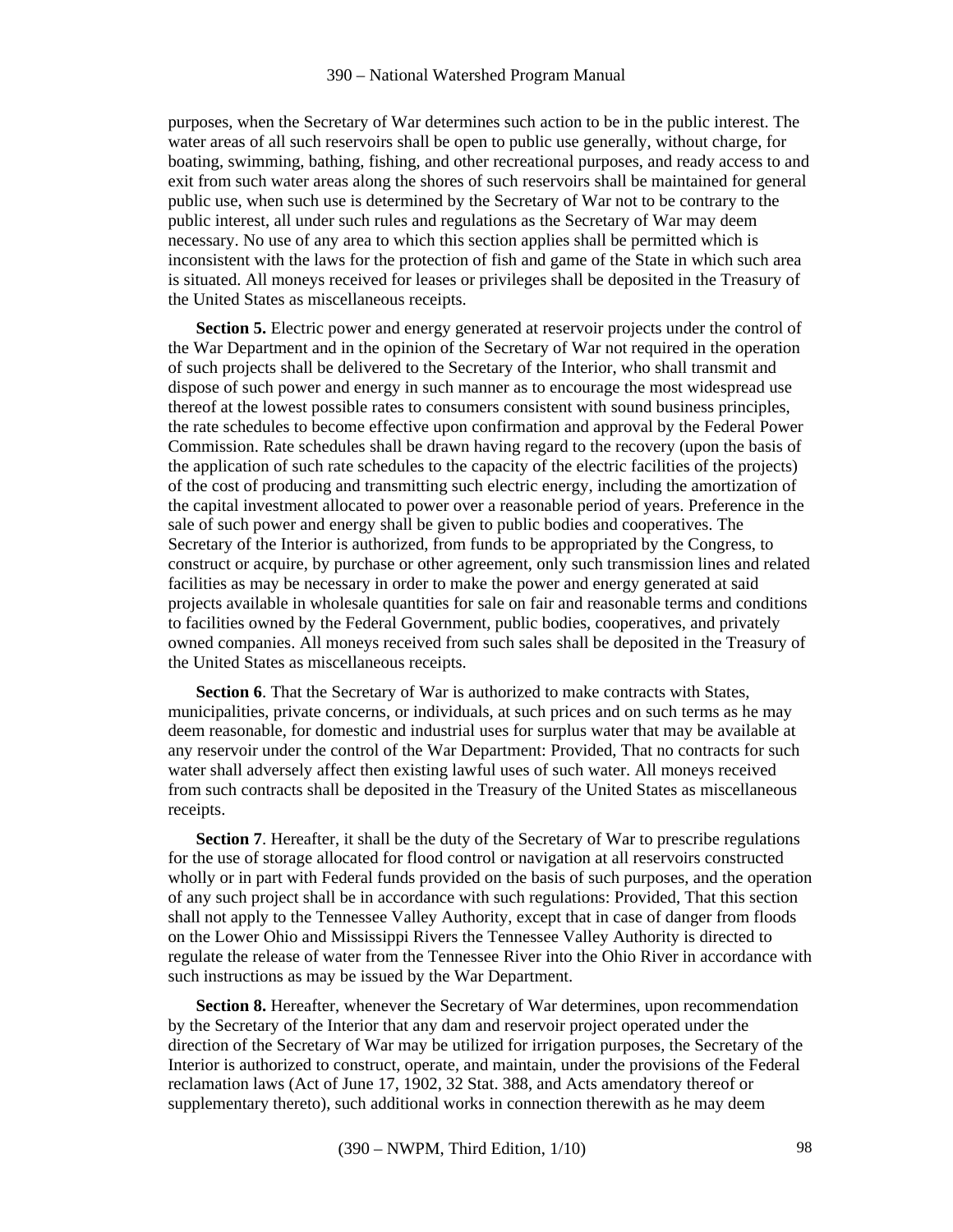necessary for irrigation purposes. Such irrigation works may be undertaken only after a report and findings thereon have been made by the Secretary of the Interior as provided in said Federal reclamation laws and after subsequent specific authorization of the Congress by an authorization Act; and, within the limits of the water users' repayment ability such report may be predicated on the allocation to irrigation of an appropriate portion of the cost of structures and facilities used for irrigation and other purposes. Dams and reservoirs operated under the direction of the Secretary of War may be utilized hereafter for irrigation purposes only in conformity with the provisions of this section, but the foregoing requirement shall not prejudice lawful uses now existing: Provided, That this section shall not apply to any dam or reservoir heretofore constructed in whole or in part by the Army engineers, which provides conservation storage of water for irrigation purposes.

**Section 9**. (a) The general comprehensive plans set forth in House Document 475 and Senate Document 191, Seventy-eighth Congress, second session, as revised and coordinated by Senate Document 247, Seventy-eighth Congress, second session, are hereby approved and the initial stages recommended are hereby authorized and shall be prosecuted by the War Department and the Department of the Interior as speedily as may be consistent with budgetary requirements.

 (b) The general comprehensive plan for flood control and other purposes in the Missouri River Basin approved by the Act of June 28, 1938, as modified by subsequent Acts, is hereby expanded to include the works referred to in paragraph (a) to be undertaken by the War Department; and said expanded plan shall be prosecuted under the direction of the Secretary of War and supervision of the Chief of Engineers.

 (c) Subject to the basin-wide findings and recommendations regarding the benefits, the allocations of costs and the repayments by water users, made in said House and Senate documents, the reclamation and power developments to be undertaken by the Secretary of the Interior under said plans shall be governed by the Federal Reclamation Laws (Act of June 17, 1902, 32 Stat. 388, and Acts amendatory thereof or supplementary thereto), except that irrigation of Indian trust and tribal lands, and repayment therefor, shall be in accordance with the laws relating to Indian lands.

 (d) In addition to previous authorizations there is hereby authorized to be appropriated the sum of \$200,000,000 for the partial accomplishment of the works to be undertaken under said expanded plans by the Corps of Engineers.

 (e) The sum of \$200,000,000 is hereby authorized to be appropriated for the partial accomplishment of the works to be undertaken under said plans by the Secretary of the Interior.

**Section 10**. That the following works of improvement for the benefit of navigation and the control of destructive flood waters and other purposes are hereby adopted and authorized in the interest of the national security and with a view toward providing an adequate reservoir of useful and worthy public works for the post-war construction program, to be prosecuted under the direction of the Secretary of War and supervision of the Chief of Engineers in accordance with the plans in the respective reports hereinafter designated and subject to the conditions set forth therein: Provided, That the necessary plans, specifications, and preliminary work may be prosecuted on any project authorized in this Act to be constructed by the War Department during the war, with funds from appropriations heretofore or hereafter made for flood control, so as to be ready for rapid inauguration of a post-war program of construction: Provided f'urther, That when the existing critical situation with respect to materials, equipment, and manpower no longer exists, and in any event not later than immediately following the cessation of hostilities in the present war, the projects herein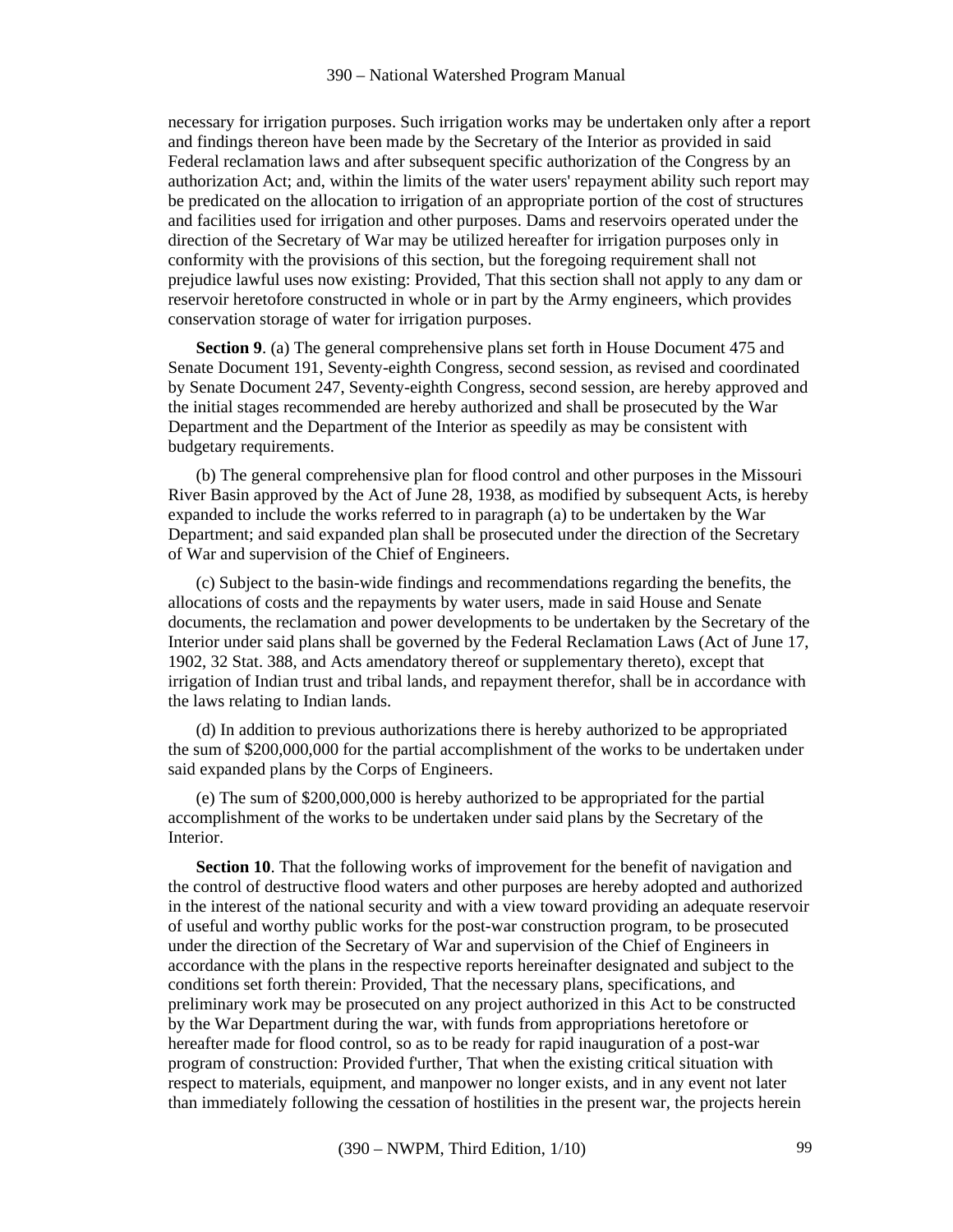shall be initiated as expeditiously and prosecuted as vigorously as may be consistent with budgetary requirements: And provided further, That penstocks and other similar facilities adapted to possible future use in the development of hydroelectric power shall be installed in any dam authorized in this Act for construction by the War Department when approved by the Secretary of War on the recommendation of the Chief of Engineers and the Federal Power Commission.

### LAKE CHAMPLAIN BASIN

 Modifications of the existing Waterbury, Wrightsville, and East Barre Dams in the Winooski River Basin, Vermont, are hereby authorized substantially in accordance with the recommendations of the Chief of Engineers in House Document Numbered 629, Seventyeighth Congress, second session, at an -estimated cost of \$2,120,000.

### BLACKSTONE RIVER BASIN

 The project for the West Hill Reservoir on the West River, Massachusetts, for flood control and other purposes in the Blackstone River Basin is hereby authorized substantially in accordance with the recommendations of the Chief of Engineers in House Document Numbered 624, Seventy-eighth Congress, second session, at an estimated cost of \$1,070,000. The project on Blackstone River for local flood protection at Worcester, Massachusetts, is hereby authorized substantially in accordance with the recommendations of the Chief of Engineers in House Document Numbered 624, Seventy-eighth Congress, second session, at an estimated cost of \$2,232,000.

 The project on Blackstone River for local flood protection at Woonsocket, Rhode Island, is hereby authorized substantially in accordance with the recommendations of the Chief of Engineers in House Document Numbered 624, Seventy-eighth Congress, second session, at an estimated cost of \$803,000.

 The project on Seekonk River, for local flood protection at Pawtucket, Rhode Island, is hereby authorized substantially in accordance with the recommendations of the Chief of Engineers in House Document Numbered 624, Seventy-eighth Congress, second session, at an estimated cost of \$82,000.

#### CONNECTICUT RIVER BASIN

 In addition to previous authorizations, there is hereby authorized to be appropriated the sum of \$30,000,000 for the prosecution of the comprehensive plan approved in the Act of June 28, 1938. as modified by the Act approved August 18, 1941, for the Connecticut River Basin: Provided, Nothing in this Act or in any previous authorization shall be construed to authorize the construction of a dam, other than a flood control type dam, on the main stream of the West River in the towns of Dummerston or Newfane in the State of Vermont: Provided further, That the Army Engineers are authorized and directed to construct eight reservoirs in the West River Basin in Vermont instead of the flood control reservoir authorized by existing law, known as the Williamsville Reservoir in the above mentioned towns, in accordance with an alternative plan submitted by the Vermont State Water Conservation Board as the same may be modified by agreement between the said Board and the Secretary of War and the Chief of Engineers, provided that the Secretary of War determines that the total costs of the alternate plan shall not exceed the sum of \$11,000,000 and that the amount of flood control secured by them at the entrance of the waters of the West River into the Connecticut River shall not be less than seventy-five per centum of the flood control which may be secured from the single so-called Williamsville Reservoir now authorized to be constructed by the Army Engineers. Plans, proposals, or reports heretofore authorized for construction at Cambridgeport, Ludlow, South Tunbridge, and Gaysville, in the Connecticut River Basin, or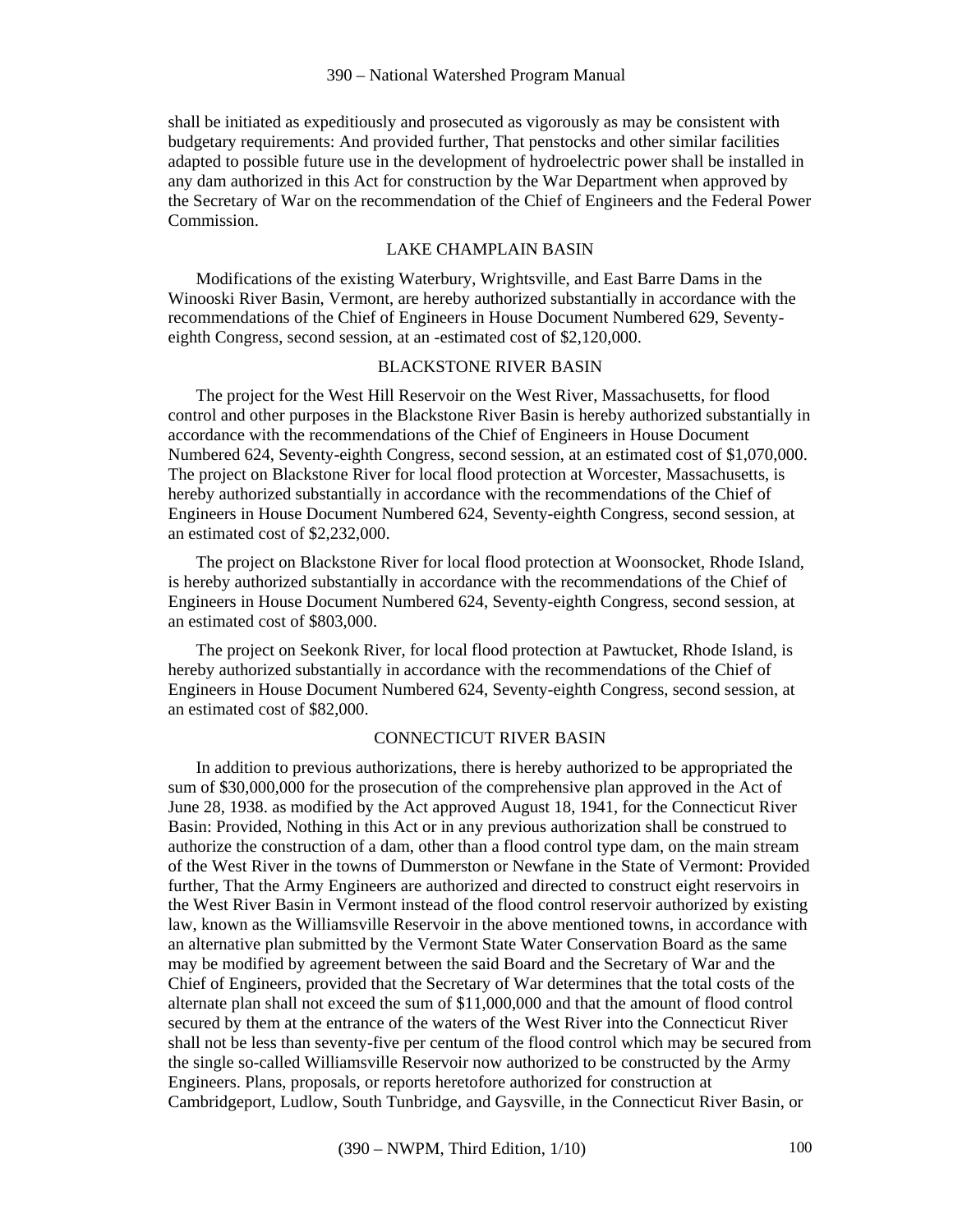any modification hereafter made of the comprehensive plan for the Connecticut River Basin in Vermont under authority of the Flood Control Act approved June 28, 1938, or of section 3 of the Flood Control Act approved August 18, 1941, shall not be carried out until after compliance with the provisions of paragraph (a) of section 1 of this Act: Provided further, That neither this authorization nor any previous authorization shall be construed to authorize the construction of a dam or reservoir at the Sugar Hill site on the Ammonoosuc River.

#### THAMES RIVER BASIN

 In addition to previous authorizations, there is hereby authorized the completion of the plan approved in the Act of August 18, 1941, for the Thames River Basin at an estimated cost of \$7,200,000.

#### HOUSATONIC RIVER BASIN

 The project for the Thomaston Reservoir on the Naugatuck River, for flood control in the Housatonic River Basin, Connecticut, is hereby authorized substantially in accordance with the recommendations of the Chief of Engineers in House Document Numbered 338, Seventyseventh Congress, first session, at an estimated cost of \$5,151,000.

#### SUSQUEHANNA RIVER BASIN

 The project authorized by the Act of June 22, 1939, to provide for local protection works on the Susquehanna River at Harrisburg, Pennsylvania, is hereby modified substantially in accordance with the recommendations of the Chief of Engineers in House Document Numbered 702, Seventy-seventh Congress, second session, at an estimated cost of \$2,227,000.

 The project for flood protection at Tyrone, Pennsylvania, on the Little Juniata River, Pennsylvania, is hereby authorized substantially in accordance with the recommendations of the Chief of Engineers in House Document Numbered 702, Seventy-seventh Congress, second session, at an estimated cost of \$1,392,000.

 The plan for flood control in southern New York and eastern Pennsylvania authorized by the Act of June 22, 1936, as modified by the Act of August 18, 1941, is hereby further modified to include the South Plymouth and Genegantslet Reservoirs on tributaries of the Chenango River substantially in accordance with the recommendations of the Chief of Engineers in House Document Numbered 702, Seventy-seventh Congress, second session, at an estimated additional cost of \$4,755,000.

### ROANOKE RIVER BASIN

 The general plan for the comprehensive development of the Roanoke River Basin for flood control and other purposes recommended by the Chief of Engineers in House Document Numbered 650, Seventy-eighth Congress, second session, is approved and the construction of the Buggs Island Reservoir on the Roanoke River in Virginia and North Carolina, and the Philpott Reservoir on the Smith River in Virginia, are hereby authorized substantially in accordance with the recommendations of the Chief of Engineers in that report at an estimated cost of \$36,140,000.

# EDISTO RIVER BASIN

 The project for local flood control on Edisto River, South Carolina, is hereby authorized substantially in accordance with the recommendations of the Chief of Engineers in Senate Document Numbered 182, Seventy-eighth Congress, second session, at an estimated cost of \$139,000.

#### SAVANNAAH RIVER BASIN

 $(390 - NWPM, Third Edition, 1/10)$  101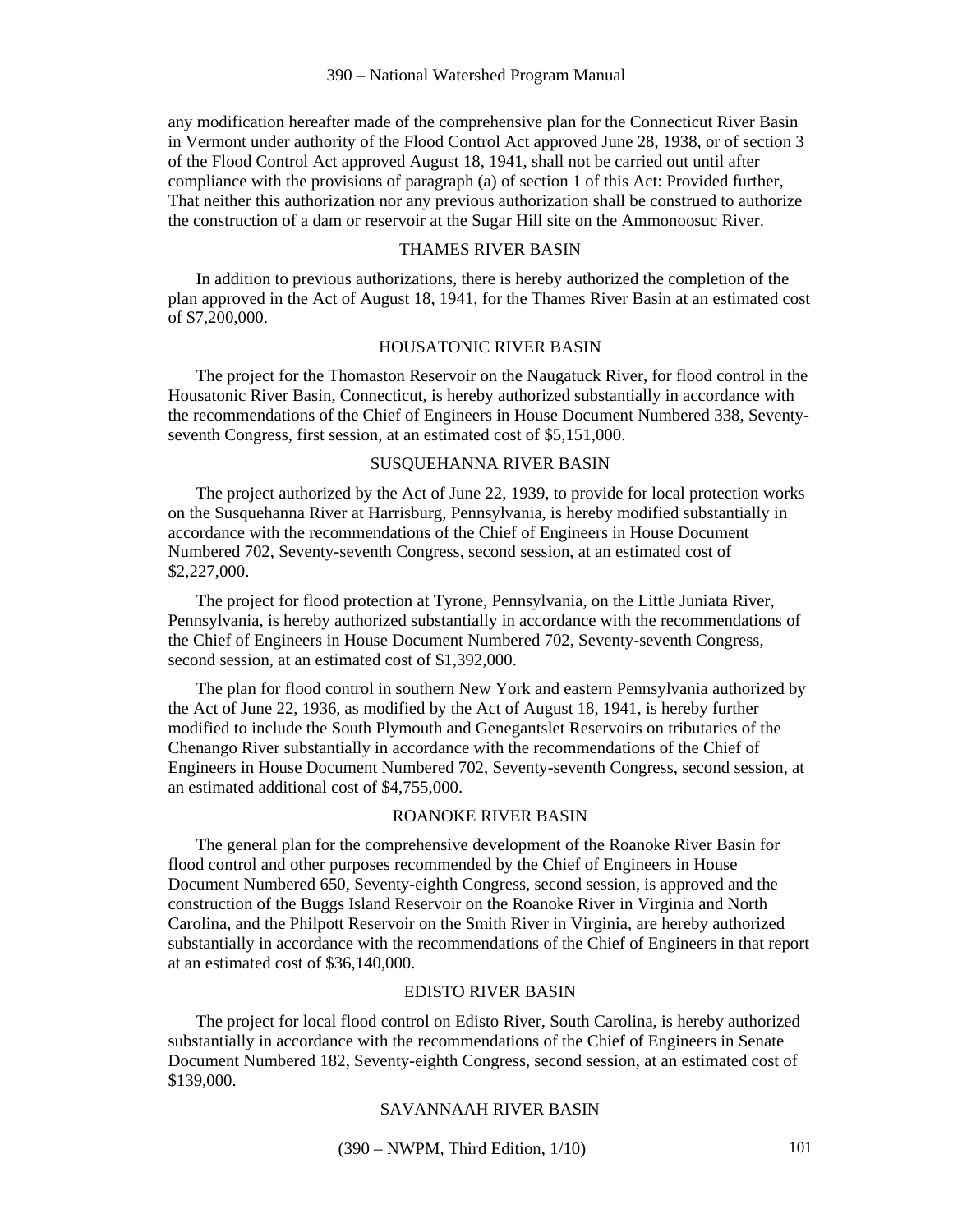The general plan for the comprehensive development of the Savannah River Basin for flood control and other purposes recommended by the Chief of Engineers in House Document Numbered 657, Seventy-eighth Congress, second session, is approved and the construction of the Clark Hill Reservoir on the Savannah River in South Carolina and Georgia, is hereby authorized substantially in accordance with the recommendations of the Chief of Engineers in that report at an estimated cost of \$35,300,000.

# MOBILE RIVER BASIN-ALABAMA-COOSA RIVER BASIN

 In addition to previous authorizations, there is hereby authorized the completion of the Allatoona Reservoir on the Etowah River, Georgia approved in the Act of August 18, 1941, at an estimated cost of \$14,400,000.

#### LOWER MISSISSIPPI RIVER

 The project for flood control and improvement of the Lower Mississippi River adopted by the Act of May 15, 1928, as amended by subsequent Acts of Congress, is hereby modified in accordance with the recommendations of the Chief of Engineers in House Document Numbered 509, Seventy-eighth Congress, second session, and, as modified, is hereby adopted and there is hereby authorized to be appropriated, in addition to the sums previously authorized, \$200,000,000 for the accomplishment of the purposes set forth in said document.

 Paragraph (d) of the Lower Mississippi River item in section 3 of the Flood Control Act of August 18, 1941, is hereby construed to authorize reimbursement for the actual market value of lands, rights-of- way, and easements, furnished subsequent to August 18, 1941, for set-backs of main-line Mississippi River levees, regardless of State laws limiting payments to local tax assessment valuations.

 The project for flood control on the Boeuf and Tensas Rivers and Bayou Macon, Arkansas and Louisiana, is hereby authorized substantially in accordance with the recommendations of the Chief of Engineers in Senate Document Numbered 151, Seventyeighth Congress, second session, at an estimated cost of \$5,013,000.

 The project for flood control on the Big Sunflower, Little Sunflower, Hushpuckena, and Quiver Rivers and their tributaries, and on Hull Brake-Mill Creek Canal, Bogue Phalia, Ditchlow Bayou, Deer Creek, and Steele Bayou, Mississippi, is hereby authorized substantially in accordance with the recommendations of the Chief of Engineers in House Document Numbered 516, Seventy-eighth Congress, second session, at an estimated cost of \$3,752,000.

 The project for flood protection in the backwater area of the Yazoo River authorized in the Flood Control Act of August 18, 1941, is hereby amended to authorize the Chief of Engineers, in his discretion, to include improvements for the protection of the Satartia area at an estimated additional cost of \$1,061,000 or, in his discretion, to include improvements for the protection of the Satartia area plus its extension at an estimated additional cost of \$1,952,000.

#### RED-OUACHITA RIVER BASIN

 In addition to previous authorizations, there is hereby authorized the completion of the plan approved in the Act of August 18, 1941, for the Little Missouri River in Arkansas, at an estimated cost of \$3,800,000.

 The project on Red River in the vicinity of Shreveport, Louisiana, for flood control and bank protection is hereby authorized, substantially in accordance with the recommendations of the Chief of Engineers in House Document Numbered 627, Seventy-eighth Congress, second session, at an estimated cost of \$3,000,000, except that, in view of the large

 $(390 - NWPM, Third Edition, 1/10)$  102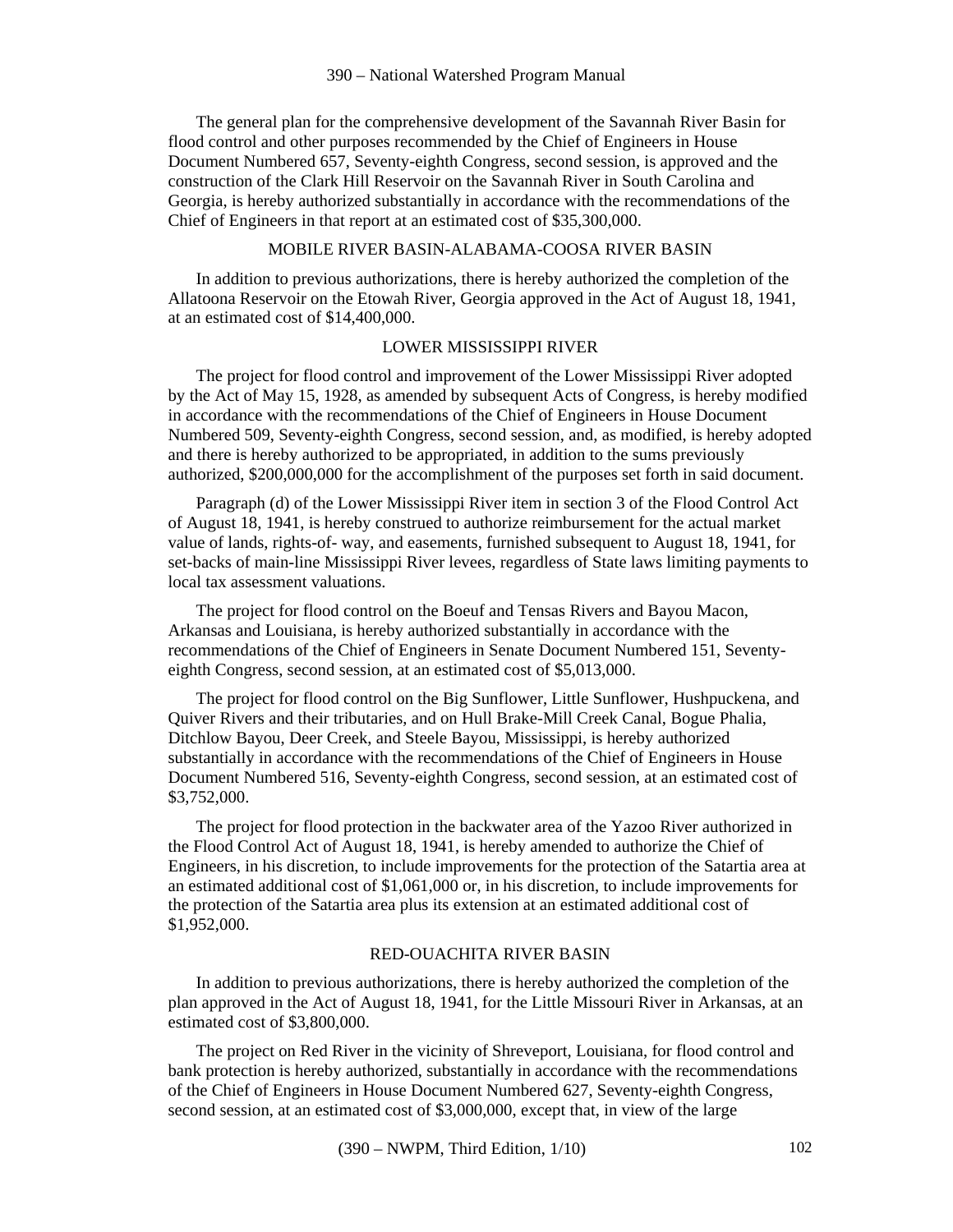expenditure already made by local interests, they shall not be required to contribute to the construction cost.

 The project for the Blakely Mountain Dam on the Ouachita River, for flood control and other purposes in the Ouachita River Basin, Arkansas, is hereby authorized substantially in accordance with the recommendations of the Chief of Engineers in House Document Numbered 647, Seventy-eighth Congress, second session, at an estimated cost of \$11,080,000.

#### ARKANSAS RIVER BASIN

 In addition to previous authorizations, there is hereby authorized to be appropriated the sum of \$35,000,000 for the prosecution of the comprehensive plan approved in the Act of June 28, 1938, as modified by the Act approved August 18, 1941, for the Arkansas River Basin.

 The projects for local flood protection on the Arkansas River are hereby modified and authorized substantially in accordance with the recommendations of the Chief of Engineers in House Document Numbered 447, Seventy-eighth Congress, second session, at an estimated additional cost of \$10,299,400.

 The project on tributaries of the Fountaine Que Bouille River for flood protection at Colorado Springs, Colorado, is hereby authorized substantially in accordance with the recommendations of the Chief of Engineers in House Document Numbered 186, Seventyeighth Congress, first session, at an estimated cost of \$500,000.

 The project on Purgatoire River for local flood protection at Trinidad, Colorado, is hereby authorized substantially in accordance with the recommendations of the Chief of Engineers in House Document Numbered 387, Seventy-eighth Congress, second session, at an estimated cost of \$909,000.

# WHITE RIVER BASIN

 In addition to previous authorizations, there is hereby authorized to be appropriated the sum of \$45,000,000 for the prosecution of the comprehensive plan approved in the Act of June 28, 1938, as modified by the Act approved August 18, 1941, for the White River Basin.

### UPPER MISSISSIPPI RIVER BASIN

 In addition to previous authorizations, there is hereby authorized to be appropriated the sum of \$10,000,000 for the prosecution of the be appropriated the sum of \$10,000,000 for the prosecution of the comprehensive plan approved in the Act of June 28, 1938, for the Upper Mississippi River Basin, including the project for the Red Rock Dam on the Des Moines River for flood control and other purposes, substantially in accordance with the recommendations of the Chief of Engineers in House Document Numbered 651, Seventyeighth Congress, second session, at an estimated cost of \$15,000,000.

 The project authorized by the Act of June 22, 1936, for local flood protection on the Mississippi River at the Sainte Genevieve Levee District Numbered 1, Missouri, is hereby modified substantially in accordance with the recommendations of the Chief of Engineers in House Document Numbered 727, Seventy-seventh Congress, second session, at an estimated cost of \$141,000.

 The project on the Des Moines River for local flood protection of Des Moines, Iowa, is hereby authorized substantially in accordance with the recommendations of the Chief of Engineers in House Document Numbered 651, Seventy-eighth Congress, second session, at an estimated cost of \$270,000.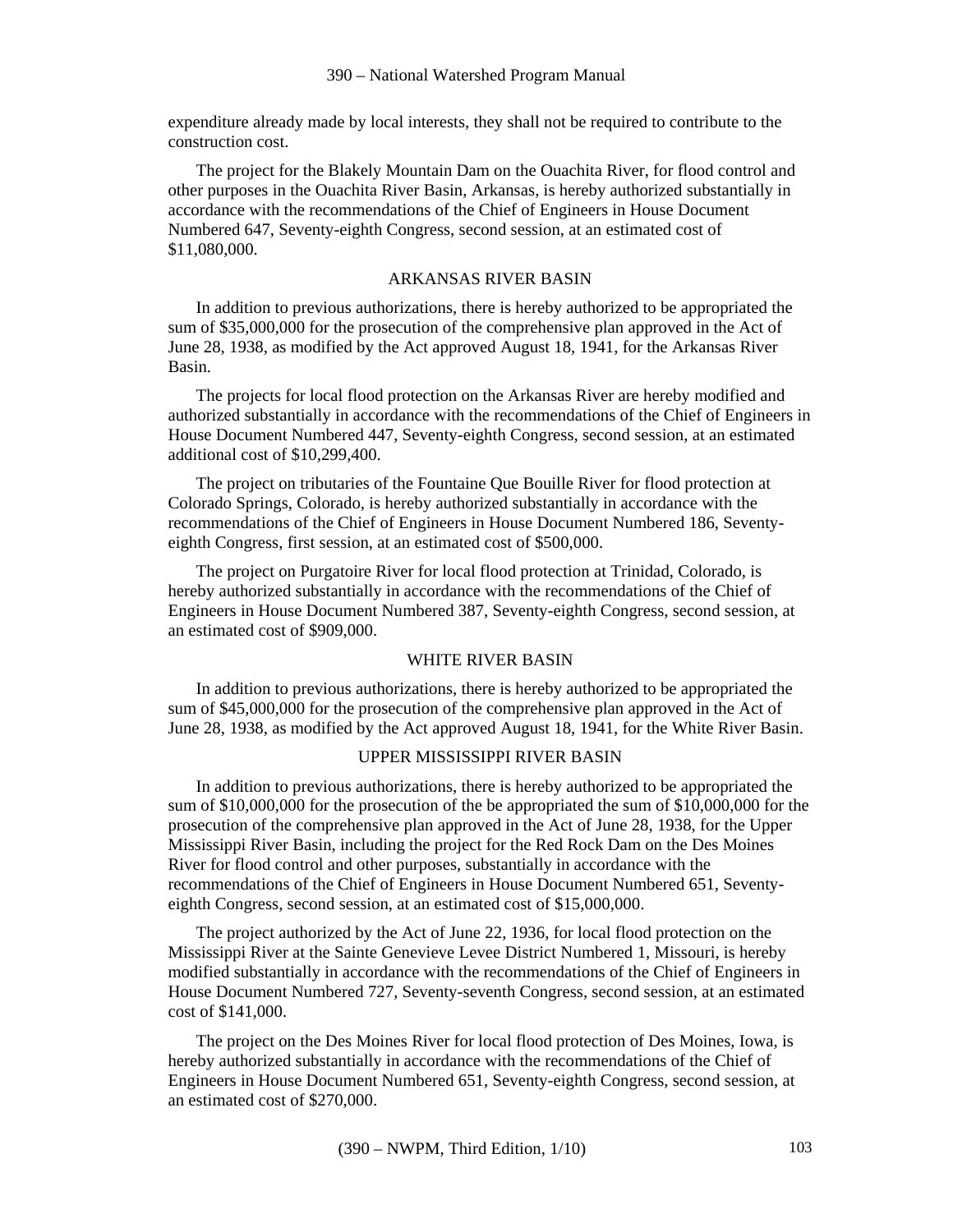The project on the Mississippi River for local flood protection at Sabula, Iowa, is hereby authorized substantially in accordance with the recommendations of the Chief of Engineers in House Document Numbered 328, Seventy-seventh Congress, first session, at an estimated cost of \$25,000.

 The project on the Galena River, for local flood protection at Galena, Illinois, is hereby authorized substantially in accordance with the recommendations of the Chief of Engineers in House Document Numbered 336, Seventy-seventh Congress, first session, at an estimated cost of \$418,000.

 The project for flood control on the Illinois River is hereby authorized substantially in accordance with the recommendations of the Chief of Engineers in House Document Numbered 692, Seventy-seventh Congress, second session, at an estimated cost of \$111,500.

 The project for flood control on Farm Creek, Illinois, is hereby authorized substantially in accordance with the recommendations of the Chief of Engineers in House Document Numbered 802, Seventy-eighth Congress, second session, at an estimated cost of \$3,017,900.

 The project on Elk Creek and Turkey River for local flood protection at Elkport, Iowa, is hereby authorized substantially in accordance with the recommendations of the Chief of Engineers in House Document Numbered 700, Seventy-seventh Congress, second session, at an estimated cost of \$18,000.

### RED RIVER OF THE NORTH BASIN

 The projects for flood control for Red Lake River, Minnesota, including Clearwater River, Minnesota, are hereby authorized substantially in accordance with the recommendations of the Chief of Engineers in House Document Numbered 345, Seventyeighth Congress, first session, at an estimated cost of \$902,940.

 The project for the Bald Hill Reservoir on the Sheyenne River for flood control and other purposes in the Sheyenne River Basin, North Dakota, is hereby authorized substantially in accordance with the recommendations of the Chief of Engineers in Senate Document Numbered 193, Seventy-eighth Congress, second session, at an estimated cost of \$810,000.

 The projects for the construction of one reservoir on the Pembina River and one on the Tongue River for flood control and other purposes in the Pembina River Basin, North Dakota, are hereby authorized substantially in accordance with the recommendations of the Chief of Engineers in House Document Numbered 565, Seventy-eighth Congress, second session, at an estimated cost of \$333,800.

 The project for the construction of a reservoir on the South Branch of Park River for flood control and other purposes in the Park River Basin, North Dakota, is hereby authorized substantially in accordance with the recommendations of the Chief of Engineers in Senate Document Numbered 194, Seventy-eighth Congress, second session, at an estimated cost of \$358,610.

#### MISSOURI RIVER BASIN

 The project adopted by the Act of June 22, 1936, to provide flood protection for the Kansas Citys, Kansas and Missouri, is hereby modified and extended to provide for improvement substantially in accordance with the recommendations of the Chief of Engineers in House Document Numbered 342, Seventy-eighth Congress, first session, at an estimated additional cost for the modified project of \$8,445,000.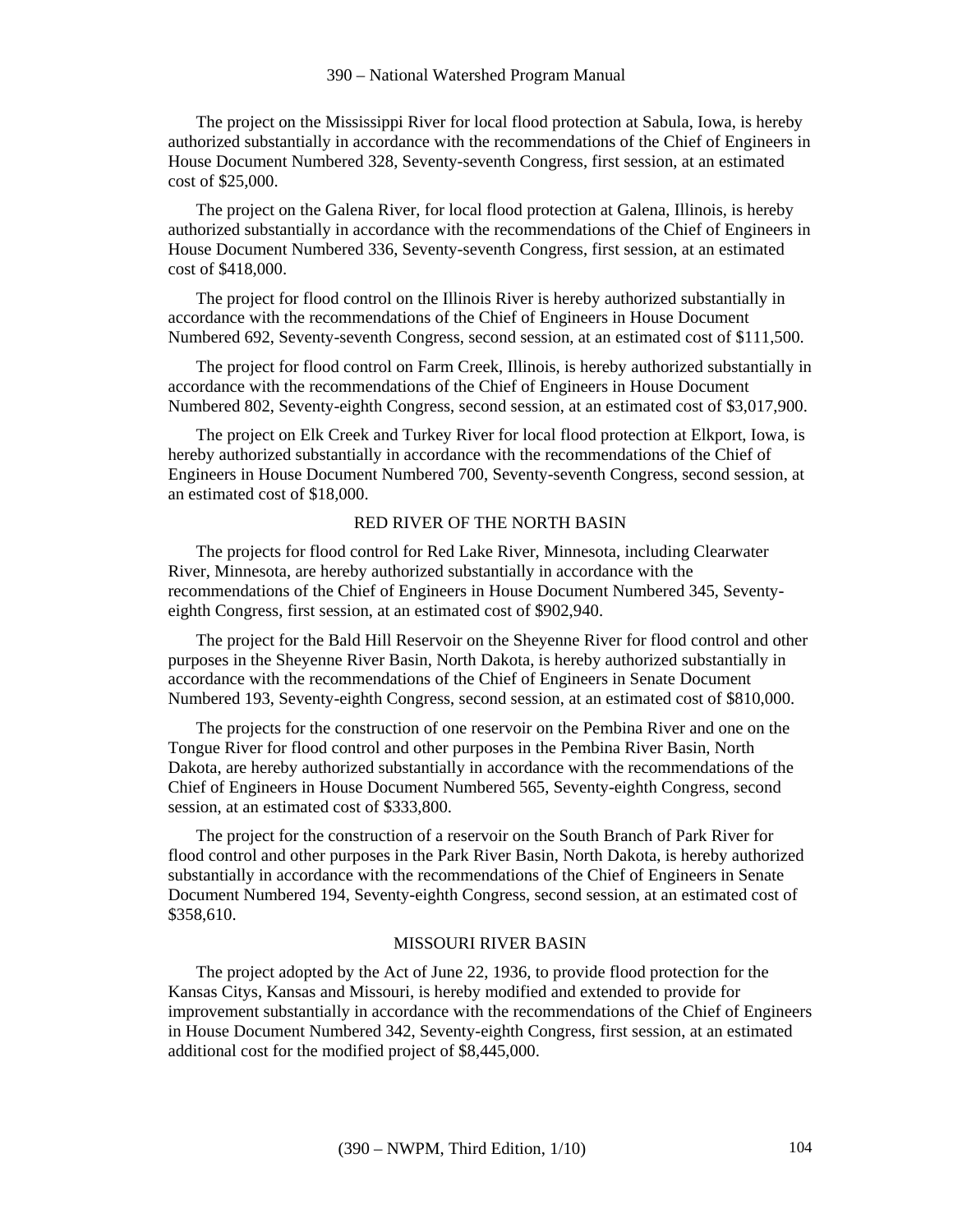In addition to previous authorizations, there is hereby authorized the completion of the plan approved in the Act of August 18, 1941, for Cherry Creek and tributaries, Colorado, at an estimated cost of \$7,500,000.

 The project on Knife River for local flood control at Beulah, North Dakota, is hereby authorized substantially in accordance with the recommendations of the Chief of Engineers in House Document Numbered 252, Seventy-eighth Congress, first session, at an estimated cost of \$26,100.

 The project on Knife River for local flood control at H1azen, North Dakota, is hereby authorized substantially in accordance with the recommendations of the Chief of Engineers in House Document Numbered 252, Seventy-eighth Congress, first session, at an estimated cost of \$6,600.

 The project on Milk River adopted by the Act of June 22, 1936, to provide local flood protection at Harlem, Montana, is hereby modified substantially in accordance with the recommendations of the Chief of Engineers in Senate Document Numbered 103, Seventyeighth Congress, first session, at an estimated cost of \$21,100.

 The project on Milk River for local flood protection at Havre, Montana, is hereby authorized substantially in accordance with the recommendations of the Chief of Engineers in Senate Document Numbered 103, Seventy-eighth Congress, first session, at an estimated cost of \$313,100.

 The project on Boyer River for local flood control on East Fork of Boyer River at Denison, Iowa, is hereby authorized substantially in accordance with the recommendations of the Chief of Engineers in House Document Numbered 254, Seventy-eighth Congress, first session, at an estimated cost of \$17,830.

 The project on Nishnabotna River for local flood control at Hamburg, Iowa, is hereby authorized substantially in accordance with the recommendations of the Chief of Engineers in House Document Numbered 253, Seventy-eighth Congress, first session, at an estimated cost of \$236,000.

 The plan of improvement for local flood protection on the Chariton River, Missouri, is hereby authorized substantially in accordance with the recommendations of the Chief of Engineers in House Document Numbered 628, Seventy-eighth Congress, second session, at an estimated cost of \$1,610,300.

 The project on Bear Creek for local flood protection at Morrison, Colorado, is hereby authorized substantially in accordance with recommendations of the Chief of Engineers in House Document Numbered 356, Seventy-eighth Congress, first session, at an estimated cost of \$220,000.

#### OHIO RIVER BASIN

 In addition to previous authorizations, there is hereby authorized to be appropriated the sum of \$70,000,000 for the prosecution of the comprehensive plan approved in the Act of June 28, 1938, as modified by the Act approved August 18, 1941, for the Ohio River Basin, including the following projects in tributary basins, namely:

 The local flood protection works in the Lake Chautauqua and Chadakoin River area, substantially in accordance with the recommendations of the Chief of Engineers in House Document Numbered 685, Seventy-seventh Congress, second session, at an estimated cost of \$135,500;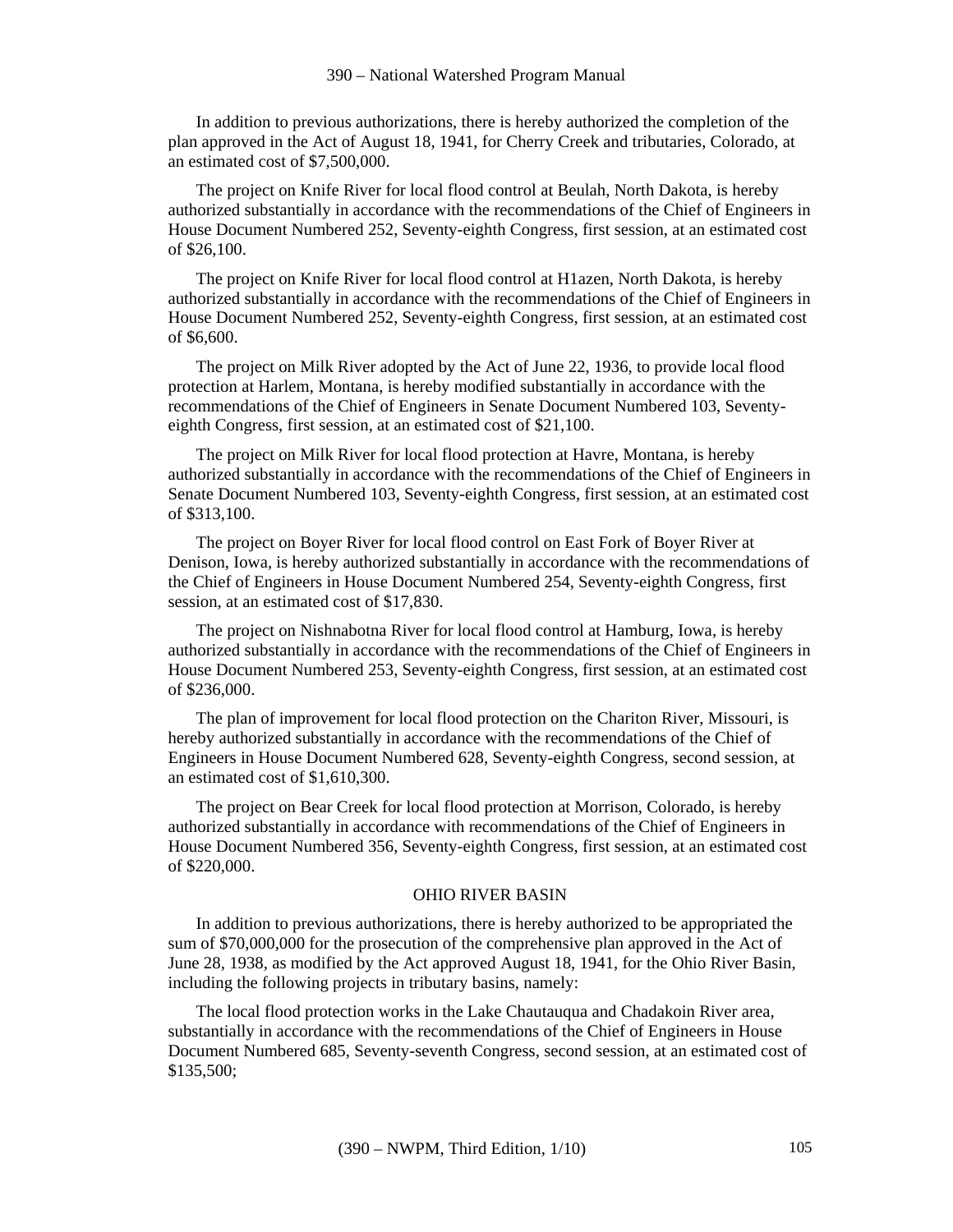The local flood protection works at Dillonvale and Adena on Short Creek, Ohio, substantially in accordance with the recommendations of the Chief of Engineers in House Document Numbered 889, Seventy-seventh Congress, second session, at an estimated cost of \$158,200;

 The local flood protection works at Taylorsville on Salt River, Kentucky, substantially in accordance with the recommendations of the Chief of Engineers in Senate Document Numbered 105, Seventy-eighth Congress, first session, at an estimated cost of \$129,350;

 The local flood protection works at Latrobe on Loyalhanna Creek, Pennsylvania, substantially in accordance with the recommendations, of the Chief of Engineers in House Document Numbered 444, Seventy-eighth Congress, second session, at an estimated cost of \$112,500;

 The plan of improvement for flood control and other purposes in the Kentucky River Basin, substantially in accordance with the recommendations of the Chief of Engineers in House Document Numbered 504, Seventy-eighth Congress, second session, at an estimated cost of \$23,822,000;

 The local flood protection works at Middlesborough on Yellow Creek, Kentucky, substantially in accordance with the recommendations of the Chief of Engineers in House Document Numbered 495, Seventy-eighth Congress, second session, at an estimated cost of \$205,200;

 The local flood protection works on the Rough River and tributaries, Kentucky, substantially in accordance with the recommendations of the Chief of Engineers in House Document Numbered 535, Seventy-eighth Congress, second session, at an estimated cost of \$360,000;

 The Turtle Creek Reservoir on Turtle Creek, Pennsylvania, substantially in accordance with the recommendations of the Chief of Engineers in House Document Numbered 507, Seventy-eighth Congress, second session, at an estimated cost of \$2,613,000;

 The Burr Oak Reservoir on the Hocking River, Ohio, substantially in accordance with the recommendations of the Chief of Engineers in House Document Numbered 762, Seventyseventh Congress, second session, at an estimated cost of \$400,000.

 Neither this authorization nor any previous authorization shall be construed to authorize the construction of the Shoals Dam on the East Fork of the White River in Martin County, Indiana, pending submission and adoption by Congress of the report authorized in the, Flood Control Act of August 11, 1939.

 That the general comprehensive plan for flood control and other purposes, approved in the Flood Control Act of June 28, 1938, for the Ohio River Basin, is hereby modified to include the construction of flood-control works for the protection of Ridgway, Johnsonburg, Saint Marys, and Brockway and vicinity in the State of Pennsylvania.

#### GREAT LAKES BASIN

 The project for the Panther Mountain Reservoir on Moose River, New York, is hereby authorized substantially in accordance with the recommendations of the Chief of Engineers in House Document Numbered 405, Seventy-seventh Congress, first session, at an estimated cost of \$600,000.

 The project for flood control on Chittenango Creek and tributaries, New York, is hereby authorized substantially in accordance with the recommendations of the Chief of Engineers in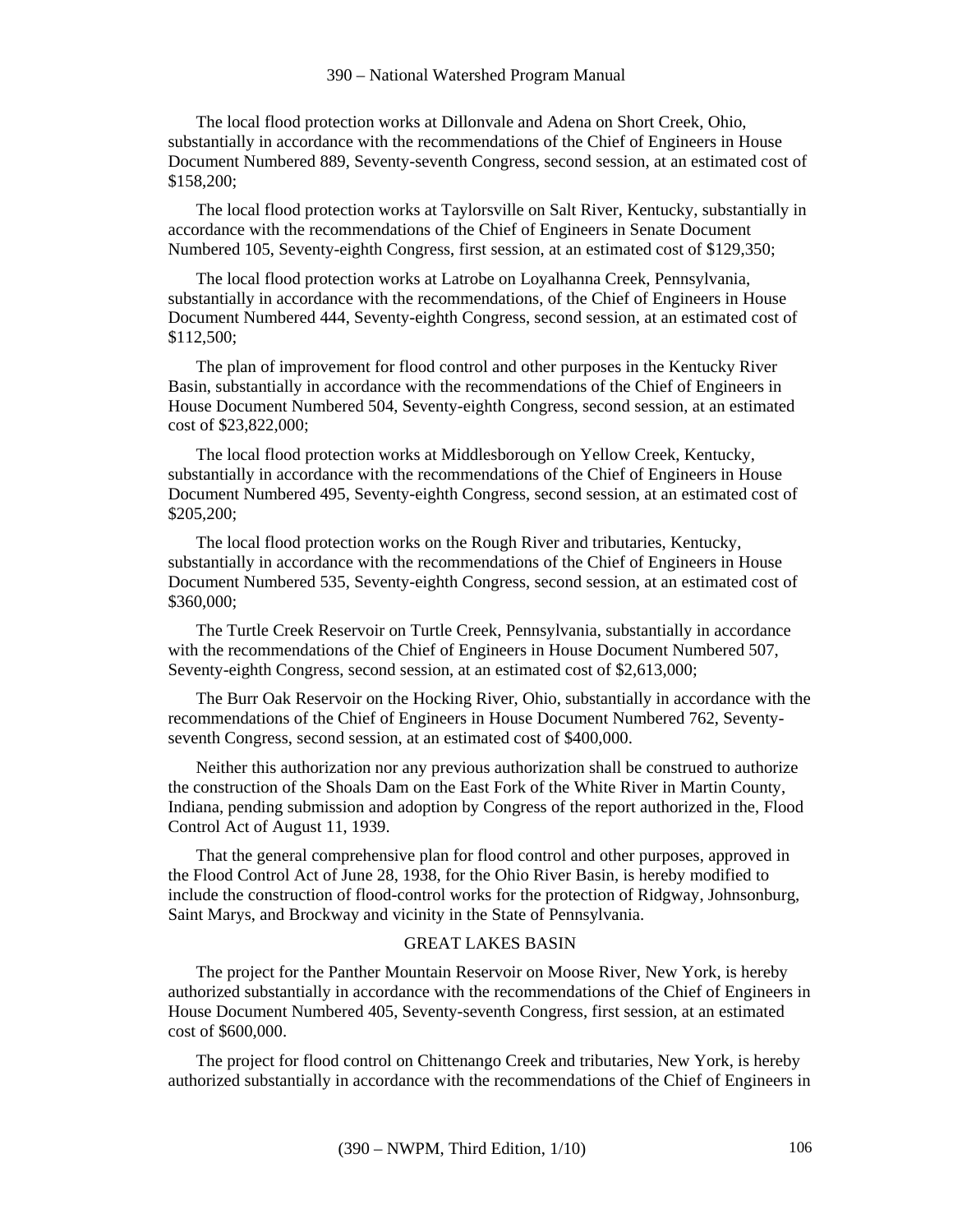House Document Numbered 625, Seventy-seventh Congress, second session, at an estimated cost of \$111,000.

 The projects for flood control on Owasco Inlet and Outlet, Montville and Dry Creeks, State Ditch, and Crane Brook, New York, are hereby authorized substantially in accordance with the recommendations of the Chief of Engineers in House Document Numbered 815, Seventy-seventh Congress, second session, at an estimated cost of \$64,200.

 The project for the Mount Morris Reservoir on the Genesee River, New York, is hereby authorized substantially in accordance with the recommendations of the Chief of Engineers in House Document Numbered 615, Seventy-eighth Congress, second session, at an estimated cost of \$5,360,000.

### COLORADO RIVER BASIN (TEXAS)

 In addition to previous authorizations, there is hereby authorized the completion of the plan approved in the Act of August 18, 1941, for the North Concho River, Texas, at an estimated cost of \$4,800,000.

 In addition to previous authorizations, there is hereby authorized the completion of the plan approved in the Act of August 18, 1941, for Pecan Bayou, Texas, at an estimated cost of \$1,560,000.

#### BRAZOS RIVER BASIN

 In addition to previous authorizations, there is hereby authorized the completion of Whitney Reservoir in accordance with the plan approved in the Act of August 18, 1941, for the Brazos River Basin, at an estimated cost of \$15,000,000.

#### RIO GRANDE BASIN

 The project on Willow Creek for local flood protection at Creede, Colorado, is hereby authorized' substantially in accordance with the recommendations of the Chief of Engineers in Senate Document Numbered 104, Seventy-eighth Congress, first session, at an estimated cost of \$68,500.

### GREAT SALT BASIN

 The project on the Sevier River for local flood protection at Redmond, Utah, is hereby authorized substantially in accordance with the recommendations of the Chief of Engineers in House Document Numbered 614 Seventy-eighth Congress, second session, at an estimated cost of \$281,000.

#### COLORADO RIVER BASIN

 The project for the Alamo Reservoir on the Bill Williams River, Arizona, is hereby authorized substantially in accordance with the recommendations of the Chief of Engineers in House Document Numbered 625, Seventy-eighth Congress, second session, at an estimated cost of \$3,202,000.

 The project on the Little Colorado River for local flood protection at Holbrook, Arizona, is hereby authorized substantially in accordance with the recommendations of the Chief of Engineers in House Document Numbered 648, Seventy-eighth Congress, second session, at an estimated cost of \$258,000.

#### SAN DIEGO RIVER BASIN

 The project on the San Diego River for local flood protection at San Diego, California, is hereby authorized substantially in accordance with the recommendations of the Chief of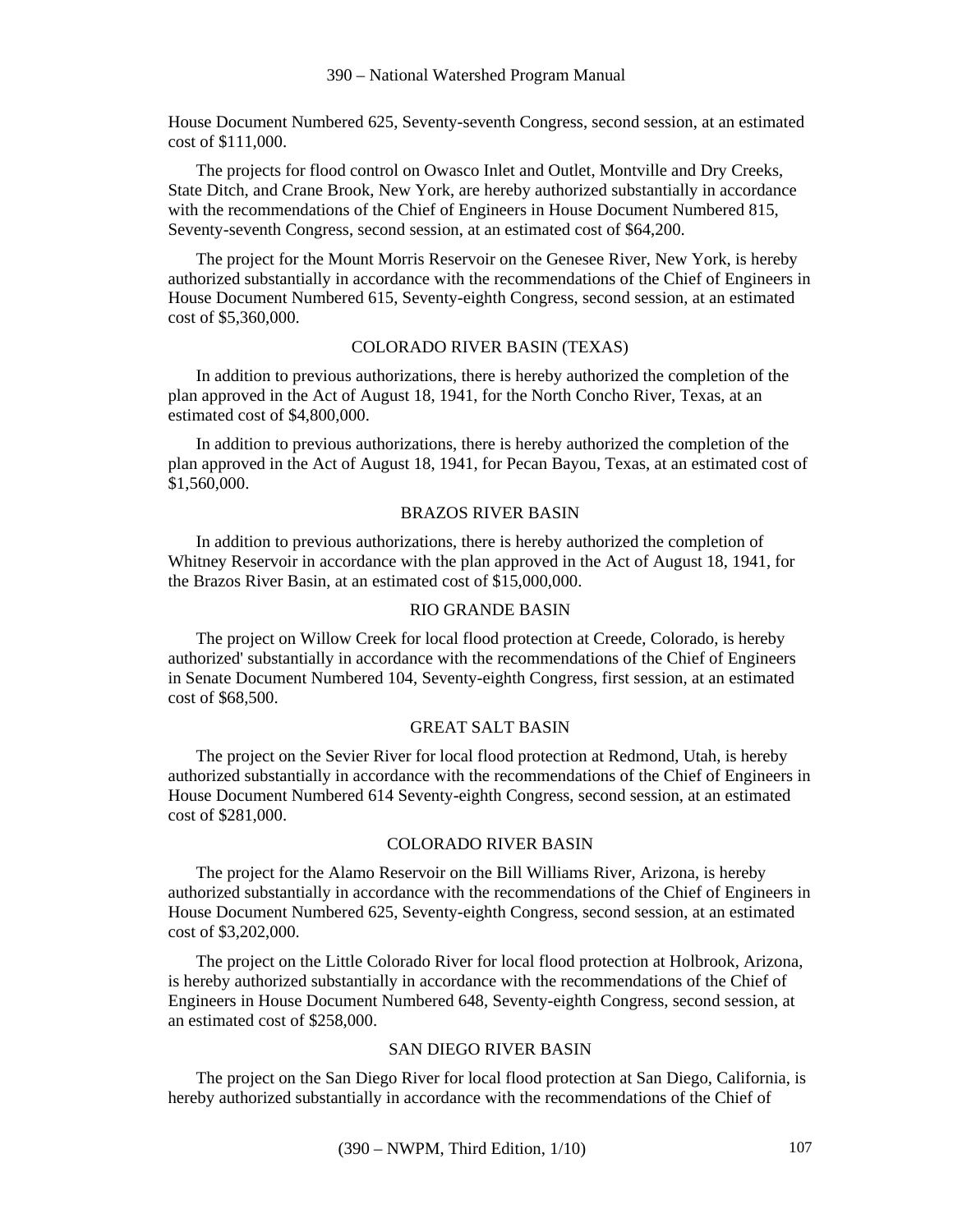Engineers in House Document Numbered 635, Seventy-seventh Congress, second session, at an estimated cost of \$370,000.

## VENTURA RIVER BASIN

 The projects on the Ventura River and tributaries for local flood protection at Ventura and Ojai, California, are hereby authorized substantially in accordance with the recommendations of the Chief of Engineers in House Document Numbered 323, Seventyseventh Congress, first session, at an estimated cost of \$1,600,000.

### SANTA ANA RIVER BASIN

 In addition to previous authorizations, there is hereby authorized to be appropriated the sum of \$10,000,000 for the prosecution of the projects approved in the Act of June 22, 1936, as modified by the Act of June 28, 1938, for the Santa Ana River Basin and for the protection of Orange County, California, including the projects on Lytle and Cajon Creeks for local flood protection at San Bernardino and Colton, California, in accordance with the recommendations contained in the report of the Chief of Engineers dated February 11, 1944.

### LOS ANGELES-SAN GABRIEL BASIN AND BALLONA CREEK

 In addition to previous authorizations, there is hereby authorized to be appropriated the sum of \$25,000,000 for the prosecution of the comprehensive plan approved in the Act of August 18, 1941, for Los Angeles and San Gabriel Rivers and Ballona Creek, California.

### PAJARO RIVER BASIN

 The plan of improvement for local flood protection on the Pajaro River and tributaries, California is hereby authorized substantially in accordance with the recommendations of the Chief of Engineers m House Document Numbered 505, Seventy-eighth Congress, second session, at an estimated cost of \$511,160.

## SACRAMENTO-SAN JOAQUIN RIVER BASIN

#### SACRAMENTO RIVER

 The projects for the control of floods and other purposes on the Sacramento River, California, adopted by the Acts approved March 1, 1917, May 15, 1928, August 26, 1937, and August 18, 1941, are hereby modified substantially in accordance with the recommendations of the Chief of Engineers in House Document Numbered 649, Seventyeighth Congress, second session, at an estimated cost of \$50,100,000; and in addition to previous authorizations there is hereby authorized to be appropriated the sum of \$15,000,000 for the prosecution of the modified projects: Provided, That this modification of the project shall not be construed to authorize the construction of a high dam at the Table Mountain site but shall authorize only the low-level project to approximately the elevation of four hundred feet above mean sea level, said low-level dam to be built on a foundation sufficient for such dam and not on a foundation for future construction of a higher dam.

 The project for the Folsom Reservoir on the American River, California, is hereby authorized substantially in accordance with the plans contained in House Document Numbered 649, Seventy-eighth Congress, second session, with such modifications thereof as in the discretion of the Secretary of War and the Chief of Engineers may be advisable, at an estimated cost of \$18,474,000.

#### SAN JOAQUIN RIVER

 The project for the Isabella Reservoir on the Kern River for flood control and other purposes in the San Joaquin Valley, California, is hereby authorized substantially in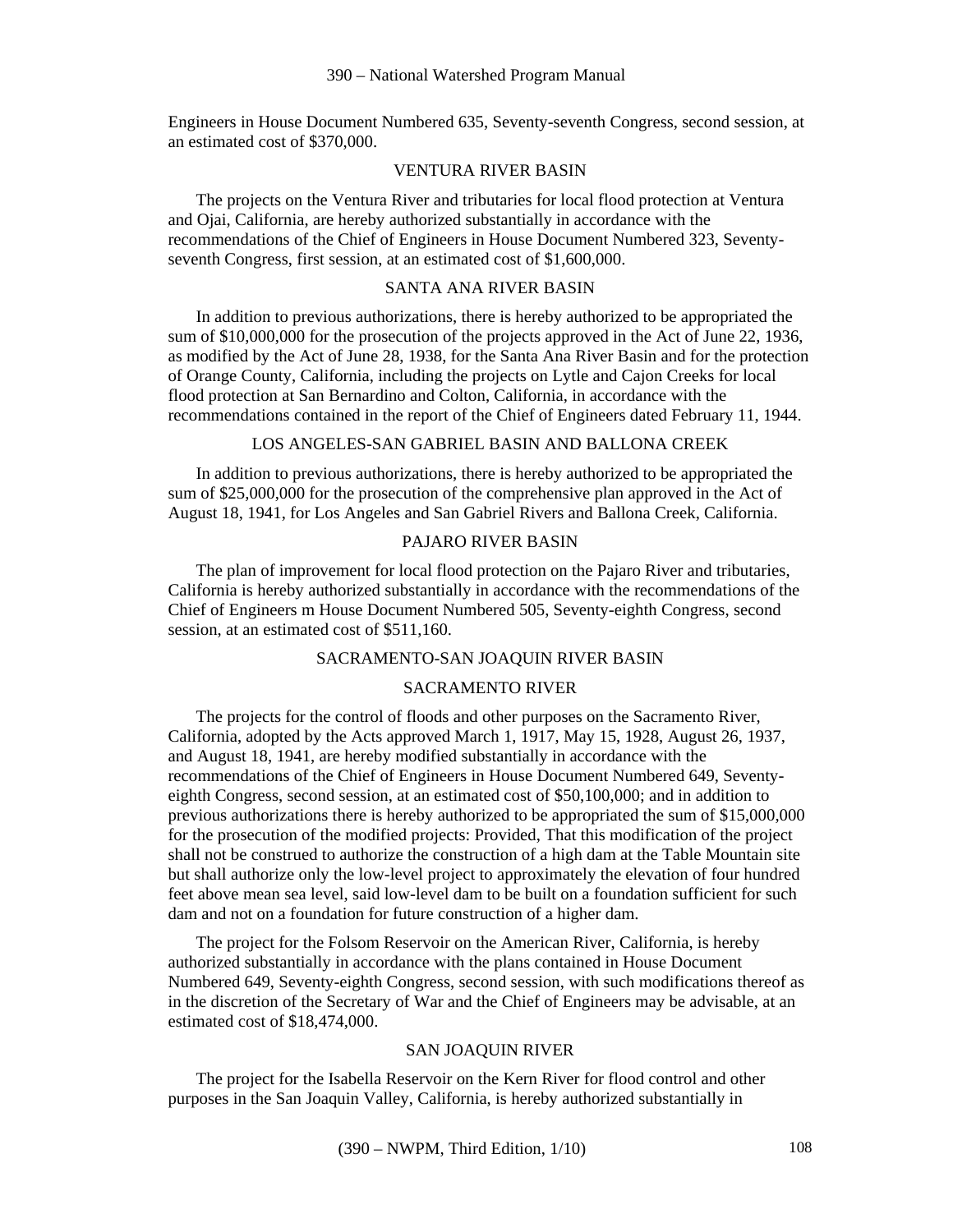accordance with the recommendations of the Chief of Engineers in his report dated January 26, 1944, contained in House Document Numbered 513, Seventy-eighth Congress, second session, at an estimated cost of \$6,800,000.

 The plan for the Terminus and Success Reservoirs on the Kaweah and Tule Rivers for flood control and other purposes in the San Joaquin Valley, California, in accordance with the recommendations of the Chief of Engineers in Flood Control Committee Document Numbered 1, Seventy-eighth Congress, second session, is approved, and there is hereby authorized \$4,600,000 for initiation and partial accomplishment of the plan.

 The project for flood control and other purposes for the Kings River and Tulare Lake Basin, California, is hereby authorized substantially in accordance with the plans contained in House Document Numbered 630, Seventy-sixth Congress, third session, with such modifications thereof as in the discretion of the Secretary of War and the Chief of Engineers may be advisable at an estimated cost of \$19,700,000: Provided, That the conditions of local cooperation specified in said document shall not apply: Provided further, That the Secretary of War shall make arrangements for payment to the United States by the State or other responsible agency, either in lump sum or annual installments, for conservation storage when used: Provided further, That the division of costs between flood control, and irrigation and other water uses shall be determined by the Secretary of War on the basis of continuing studies by the Bureau of Reclamation, the War Department, and the local organizations.

 The plan of improvement for local flood protection on various streams in the Merced County Stream Group in the San Joaquin Valley is hereby authorized substantially in accordance with the recommendations of the Chief of Engineers in House Document Numbered 473, Seventy-eighth Congress, second session, at an estimated cost of \$1,300,000.

 The plan of improvement for flood control and other purposes on the Lower San Joaquin River and tributaries, including Tuolumne and Stanislaus Rivers, in accordance with the recommendations of the Chief of Engineers in Flood Control Committee Document Numbered 2, Seventy-eighth Congress, second session, is approved, and there is hereby authorized \$8,000,000 for initiation and partial accomplishment of the plan.

 The plan of improvement for flood control and other purposes on the Calaveras River and Littlejohn Creek and tributaries, California, is hereby authorized substantially in accordance with the recommendations of the Chief of Engineers in House Document Numbered 545, Seventy-eighth Congress, second session, at an estimated cost of \$3,868,200.

#### NAPA RIVER BASIN

 The project for the Conn Creek Reservoir on Conn Creek for flood control and other purposes in the Napa River Basin, California, is hereby authorized substantially in accordance with the recommendations of the Chief of Engineers in House Document Numbered 626, Seventy-eighth Congress, second session, at an estimated cost of \$460,000.

## COQUILLE RIVER BASIN

 The project for flood protection on the Coquille River, Oregon, is hereby authorized substantially in accordance with the recommendations of the Chief of Engineers in House Document Numbered 620, Seventy-seventh Congress, second session, at an estimated cost of \$143,000.

#### NEHALEM RIVER BASIN

 The project for flood protection on the Nehalem River, Oregon, is hereby authorized substantially in accordance with the recommendations of the Chief of Engineers in House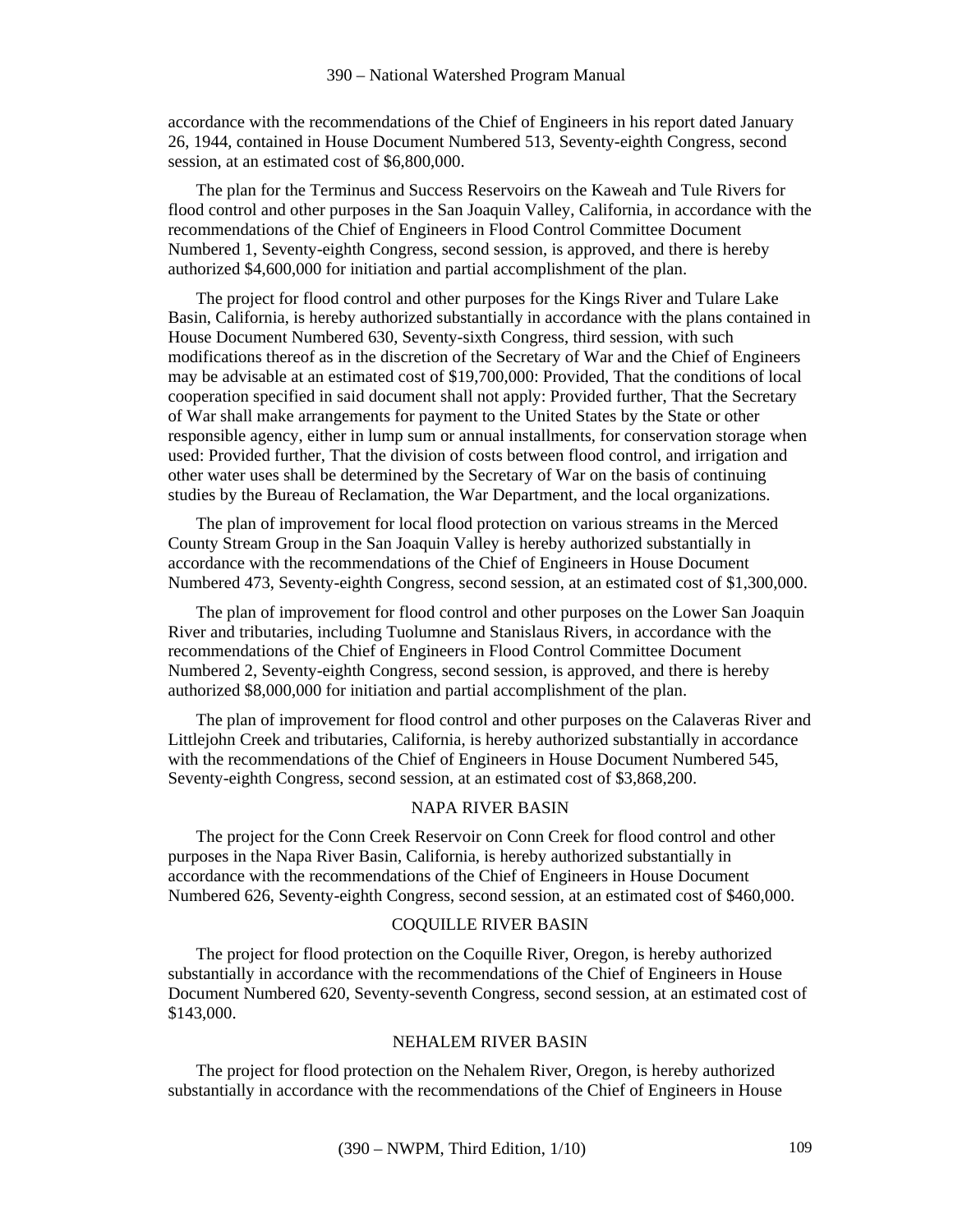Document Numbered 621 Seventy-seventh Congress, second session, at an estimated cost of \$23,000.

### WILLAMETTE RIVER BASIN

 In addition to previous authorizations, there is hereby authorized to be appropriated the sum of \$20,000,000 for the prosecution of the comprehensive plan approved in the Act of June 28, 1938, for the Willamette River Basin, with such modifications thereof as in the discretion of the Chief of Engineers may be advisable.

#### COLUMBIA RIVER BASIN

 The projects on the Snake River for local flood protection at Heise, Roberts, and Weiser, Idaho, are hereby authorized, substantially in accordance with the recommendations of the Chief of Engineers in House Document Numbered 452, Seventy-seventh Congress, first session, at an estimated cost of \$743,000.

 The projects on the Palouse River and tributaries for local flood protection at Pullman and Colfax, Washington, are hereby authorized substantially in accordance with the recommendations of the Chief of Engineers in House Document Numbered 888, Seventyseventh Congress, second session, at an estimated cost of \$478,000.

 The project on Alkali Canyon for local flood protection at Arlington, Oregon, is hereby authorized substantially in accordance with the recommendations of the Chief of Engineers in House Document Numbered 631, Seventy-seventh Congress, second session, at an estimated cost of \$118,000.

## WILLAPA RIVER BASIN

 The project on the Willapa River for local flood protection at Raymond, Washington, is hereby authorized substantially in accordance with the recommendations \*of the Chief of Engineers in House Document Numbered 701, Seventy-seventh Congress, second session, at an estimated cost of \$127,000.

#### CHEHALIS RIVER BASIN

 The project on Chehalis River for local flood protection at Hoquiam, Aberdeen, and Cosmopolis, Washington, is hereby authorized substantially in accordance with the recommendations of the Chief of Engineers in House Document Numbered 494, Seventyeighth Congress, second session, at an estimated cost of \$669,000.

### TERRITORY OF HAWAII

 The project on the Hanapepe River for local flood protection at Hanapepe, Island of Kauai, Territory of Hawaii, is hereby authorized substantially in accordance with the recommendations of the Chief of Engineers in the report submitted to Congress by the Secretary of War on March 15, 1944, at an estimated cost of \$73,000.

**Section 11**. The Secretary of War is hereby authorized and directed to cause preliminary examinations and surveys for flood control and allied purposes, including channel and major drainage improvements, to be made under the direction of the Chief of Engineers, in drainage areas of the United States and its Territorial possessions, which include the following named localities, and the Secretary of Agriculture is authorized and directed to cause preliminary examinations and surveys for run-off and waterflow retardation and soil-erosion prevention on such drainage areas; the cost thereof to be paid from appropriations heretofore or hereafter made for such purposes: Provided, That after the regular or formal reports made on any examination, survey, project, or work under way or proposed are submitted to Congress, no supplemental or additional report or estimate shall be made unless authorized by law except

(390 – NWPM, Third Edition, 1/10) 110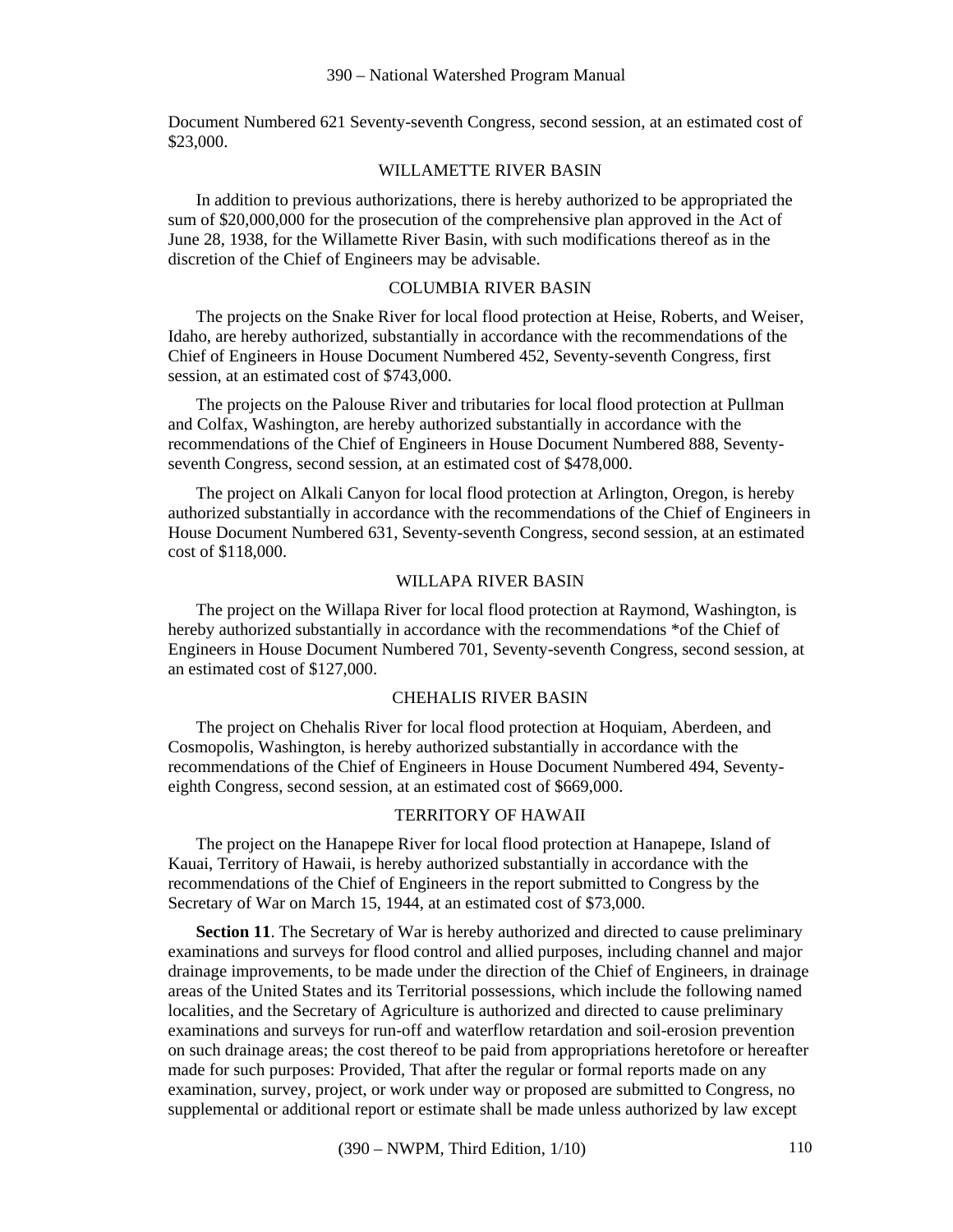that the Secretary of War may cause a review of any examination or survey to be made and a report thereon submitted to the Congress if such review is required by the national defense or by changed physical or economic conditions: And provided further, That the Government shall not be deemed to have entered upon any project for the improvement of any waterway or harbor mentioned in this Act until the project for the proposed work shall have been adopted by law:

Pasquotank River North Carolina.

Chipola River, Alabama and Florida.

- Wacasassa River and it tributaries, Florida, and of adjacent areas in Gilchrest and Levy Counties, Florida.
- Oklawaha River and its tributaries, Florida, and of adjacent areas in Alachua and Marion Counties, Florida.
- Clear Fork of the Mohican River, in Richland County, Ohio.

Hocking River in Hocking County, Ohio.

- Leatherwood Creek, Ohio, with particular reference to flood control and water supply for Cambridge, Ohio.
- For flood control, rice irrigation, navigation, pollution, salt-water intrusion, and drainage on all streams and bayous in southwest Louisiana, west of the West Atchafalaya Basin protection levee, and south of the latitude of Boyce; on all streams and bayous in Louisiana lying between the East Atchafalaya Basin protection levee and the Mississippi River; and on Amite River and tributaries, Louisiana.

Choctawhatchee River, Florida.

Scajaquada Creek and its tributaries, New York.

Susquehanna River in the vicinity of Endicott, Johnson City, and Vestal, New York.

Absecon Island, New Jersey, with a view to the protection of Atlantic City, Ventnor,

Margate City, Longport, and other areas on the New Jersey coast, that have been affected from floods due to tide and wind.

- Juniata River and tributaries, Pennsylvania, with special reference to the proposed Raystown Reservoir.
- Rehoboth Beach, Bethany Beach, Lewes, and Fenwick Island, Delaware, and other points along the Delaware coast, with a view to providing protection against damage resulting from erosion and from floods due to wind and tide.

Buffalo River, Minnesota.

- Wild Rice River, Minnesota.
- Marsh River, Minnesota.
- Sand Hill River, Minnesota.

Red Lake River, Minnesota.

Roseau River, Minnesota.

Snake River, Minnesota.

Middle River, Minnesota.

Tamarac River, Minnesota.

Two Rivers, Minnesota.

Warroad River and Bull Dog Creek, Minnesota.

Mississippi River and its tributaries, in the county of Aitkin, Minnesota.

Apple River, Jo Daviess County, Illinois.

Maumee River, Indiana and Ohio.

Indian Creek, Indiana.

Youghiogheny River Basin, Pennsylvania and Maryland.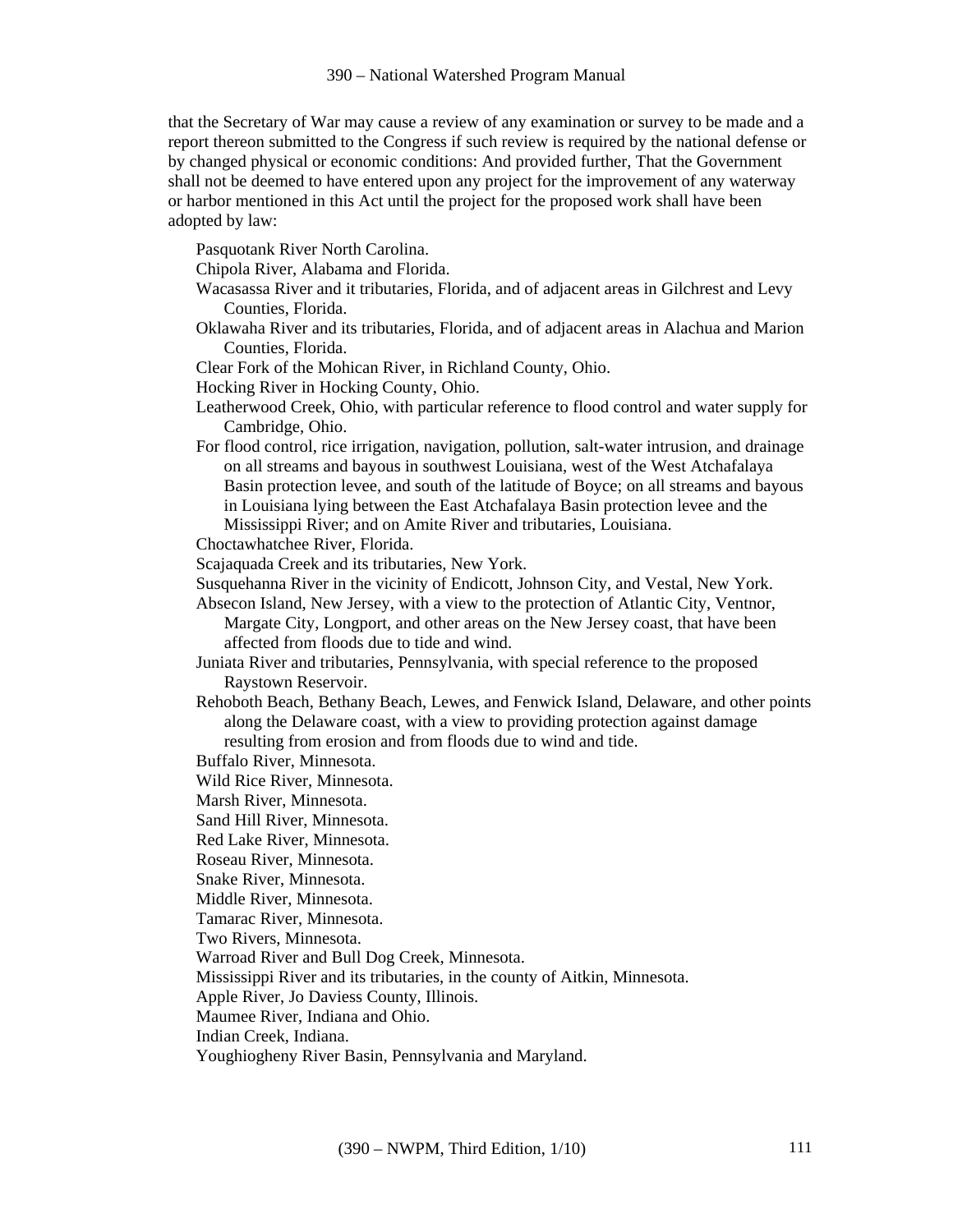- Reno Beach, Lucas County, Ohio, with a view to protection of the Reno Beach-Howards Farm area and adjacent areas from floods caused by frequent windstorms and from increases in the lake level of Lake Erie.
- Arkansas River above Pine Bluff, Arkansas, with special reference to control of caving banks in the vicinity of Hensley Bar and the McFadden Place, in Jefferson County, Arkansas.

Osage River, Missouri and Kansas.

Big Canyon on Washita River in Murray County, Oklahoma.

Deep Red Run in Tillman County, Oklahoma; Big Elk Creek, Little Elk Creek, Salt Fork, Elm Creek, Saddle Mountain, Turkey Creek, Oklahoma.

San Rafael Creek and its tributaries, California.

Napa River, California.

Grand River, South Dakota.

Moreau River, South Dakota.

Corte Madera Creek, Marin County, California.

Bayamon and Hondo Rivers and their tributaries, Municipality of Bayamon, Puerto Rico. Elkhorn River and its tributaries, Nebraska.

**Section 12.** That the sum of \$950,000,000 is hereby authorized to be appropriated for carrying out the improvements herein by the War Department, the sum of \$10,000,000 additional is authorized to be appropriated and expended in equal amounts by the Departments of War and Agriculture for carrying out any examination or survey provided for in this Act and any other Acts of Congress, to be prosecuted by said Departments. The sum of \$1,500,000 additional is authorized to be appropriated and expended by the Federal Power Commission for carrying out any examinations and surveys provided for in this Act or any other Acts of Congress, to be prosecuted by the said Federal Power Commission.

 The sum of \$500,000 additional is authorized to be appropriated as an emergency fund to be expended under the direction of the Secretary of War and the supervision of the Chief of Engineers for the construction of emergency bank protection works to prevent flood damage to highways, bridge approaches and public works: Provided, That pending the appropriation of said sum the Secretary of War may allot from existing flood control appropriations such sums as may be necessary for the immediate prosecution of such bank protection works; such appropriations to be reimbursed from the appropriation herein authorized when made.

**Section 13**. That the following works of improvement for run-off and waterflow retardation, and soil-erosion prevention, are hereby adopted and authorized in the interest of the national security and with a view toward an adequate reservoir of useful and worthy public works for the post-war construction program to be prosecuted by the Department of Agriculture, under the direction of the Secretary of Agriculture, in accordance with the plans of the respective reports hereinafter designated and subject to the conditions set forth therein: Provided, That the necessary plans and preliminary work may be prosecuted during the war with funds from appropriations heretofore or hereafter made for such works so as to be ready for rapid inauguration of post-war construction: Provided further, That when the existing critical situation with respect to materials, equipment, and manpower, no longer exists and in any event not later than immediately following the cessation of hostilities in the present war, the projects herein shall be initiated as expeditiously and prosecuted as vigorously as may be consistent with budgetary requirements: Provided further, That nothing in this section shall be construed as approving or authorizing the acquisition of any land by the Federal Government until the legislature of the State in which the land lies shall have consented to the acquisition of lands by the United States for the purposes within the scope of this section: Provided further, That there shall be paid annually to the county in which any lands acquired under this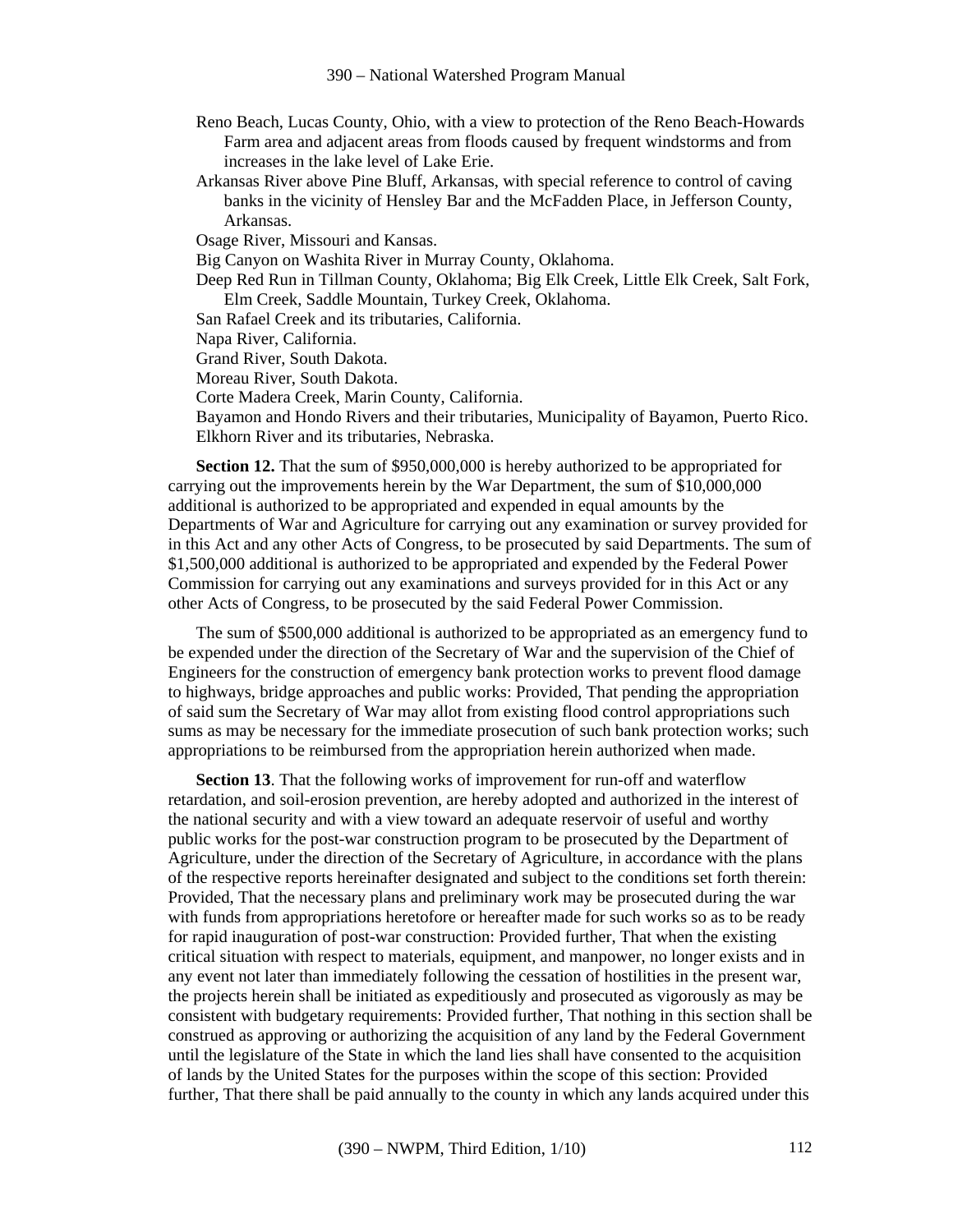section may lie, a sum equal to one per centum of the purchase price paid for the lands acquired in that county or, if not acquired by purchase, one per centum of their valuation at the time of their acquisition.

### LOS ANGELES RIVER BASIN

 The program on the Los Angeles River watershed is hereby approved substantially in accordance with the recommendation of the Under Secretary of Agriculture in House Document Numbered 426, Seventy-seventh Congress, first session, at an estimated cost to the United States of \$8,380,000.

### SANTA YNEZ RIVER WATERSHED

 The program on the Santa Ynez River watershed is hereby approved substantially in accordance with the recommendation of the Acting Secretary of Agriculture in House Document Numbered 518, Seventy-eighth Congress, first session, at an estimated cost to the United States of \$434,000.

### TRINITY RIVER BASIN (Texas)

 The program on the Trinity River watershed is hereby approved substantially in accordance with the recommendation of the Secretary of Agriculture in House Document Numbered 708, Seventy-seventh Congress, second session, at an estimated cost to the United States of \$32,000,000.

## LITTLE TALLAHATCHIE RIVER WATERSHED

 The program on the Little Tallahatchie River watershed is hereby approved substantially in accordance with the recommendation of the Acting Secretary of Agriculture in House Document Numbered 892, Seventy-seventh Congress, second session, at an estimated cost to the United States of \$4,221,000.

## YAZOO RIVER WATERSHED

 The program on the Yazoo River watershed is hereby approved substantially in accordance with the recommendation of the Acting Secretary of Agriculture in House Document Numbered 564, Seventy-eighth Congress, second session, at an estimated cost to the United States of \$21,700,000.

### COOSA RIVER WATERSHED (Above Rome, Georgia)

 The program on the Coosa River watershed above Rome, Georgia, is hereby approved substantially in accordance with the recommendation of the Acting Secretary of Agriculture in House Document Numbered 236, Seventy-eighth Congress, first session, at an estimated cost to the United States of \$1,233,000.

### LITTLE SIOUX RIVER WATERSHED

 The program on the Little Sioux River watershed is hereby approved substantially in accordance with the recommendation of the Assistant Secretary of Agriculture in House Document Numbered 268, Seventy-eighth Congress, first session, at an estimated cost to the United States of \$4,280,000.

## POTOMAC RIVER WATERSHED

 The program on the Potomac River watershed is hereby approved substantially in accordance with the recommendation of the Assistant Secretary of Agriculture in House Document Numbered 269, Seventy-eighth Congress, first session, at an estimated cost to the United States of \$859,000.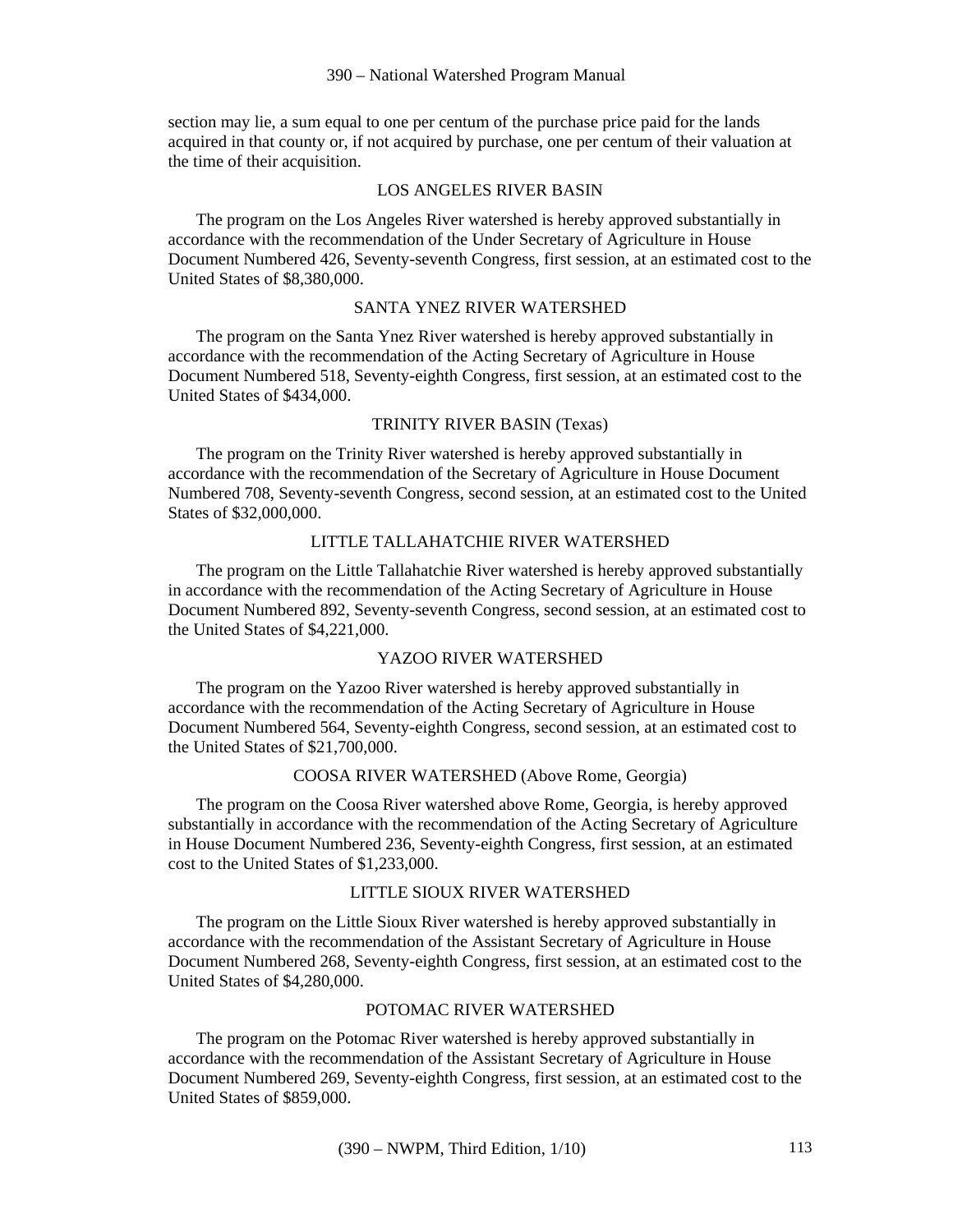### BUFFALO CREEK WATERSHED (New York)

### BUFFALO, CAYUGA, AND CAZENOVIA CREEKS

 The program on the watershed of Buffalo Creek and its tributaries, Cayuga, and Cazenovia Creeks, is hereby approved substantially in accordance with the recommendation of the Acting Secretary of Agriculture in House Document Numbered 574, Seventy-eighth Congress, second session, at an estimated cost to the United States of \$739,000.

### COLORADO RIVER WATERSHED (Texas)

 The program on those portions of the Colorado River watershed included in the watersheds of Pecan Bayou, San Saba River, Brady Creek, and the area tributary to the main stream of the Colorado River below its confluence with the Concho River and above the mouth of Pecan Bayou, is hereby approved substantially in accordance with the recommendation of the Assistant Secretary of Agriculture in House Document Numbered 270, Seventy-eighth Congress, first session, at an estimated cost to the United States of \$2,693,000.

### WASHITA RIVER WATERSHED

 The program on the Washita River watershed is hereby approved substantially in accordance with the recommendation of the Under Secretary of Agriculture in House Document Numbered 275, Seventy-eighth Congress, first session, at an estimated cost to the United States of \$11,243,000.

**Section 14**. That the balance remaining from the authorization of \$10,000,000 provided in section 7 of the Flood Control Act approved June 28, 1938, for the five-year period ending June 30, 1944, to correlate the program for the improvement of watersheds by the Department of Agriculture for measures of run-off and waterflow retardation and soil-erosion prevention on the watersheds with the program for the improvement of rivers and other waterways by the Department of War is hereby reauthorized to be expended during the postwar period by the Department of Agriculture for the prosecution of the work authorized in section 13 of this Act: Provided, That not more than 20 per centum of the authorization made available herein shall be expended on any one project.

 **Section 15**. That section 7 of the Act of June 28, 1938 (Public, Numbered 761, Seventyfifth Congress), is hereby amended by adding at the end of the first sentence thereof the following: "The Secretary of Agriculture is hereby authorized in his discretion to undertake such emergency measures for run-off retardation and soil-erosion prevention as may be needed to safeguard lives and property from floods and the products of erosion on any watershed whenever fire or any other natural element or force has caused a sudden impairment of that watershed: Provided, That not to exceed \$100,000 out of any funds heretofore or hereafter appropriated for the prosecution by the Secretary of Agriculture of works of improvement or measures for run-off and waterflow retardation and soil-erosion prevention on watersheds may be expended during any one fiscal year for such emergency measures."

Approved December 22, 1944.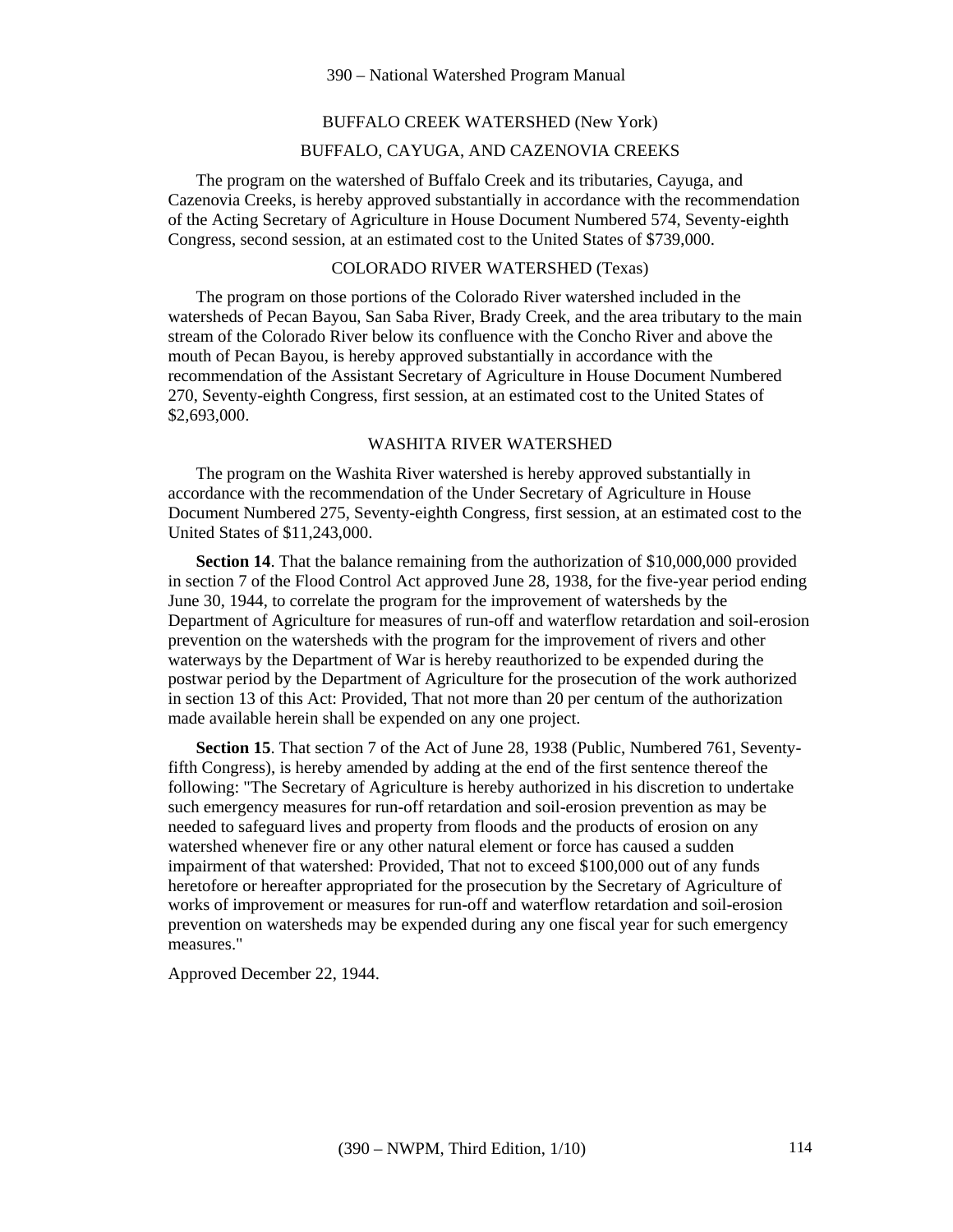## **506.2 Codified Rule – 7 CFR Part 622, Watershed Projects**

### **TITLE 7 – AGRICULTURE**

## **CHAPTER VI--NATURAL RESOURCES CONSERVATION SERVICE, DEPARTMENT OF AGRICULTURE**

## **PART 622 – WATERSHED PROJECTS**

Table of Contents

Subpart A – General

Section 622.1 – Purpose.

Section 622.2 – Scope.

Section 622.3 – Relationship to the Pub. L. 78-534 Program.

Section 622.4 – Relationship to other agencies.

Section 622.5 – Guidelines.

Section 622.6 – Equal opportunity.

Section 622.7 – Notification under Executive Order 12372.

Subpart B – Qualifications

Section 622.10 – Sponsors.

Section 622.11 – Eligible watershed projects.

Subpart C – Application Procedure

Section 622.20 – Application.

Section 622.21 – State agency approval.

Subpart D – Planning

Section 622.30 – General.

Section 622.31 – Basic planning efforts.

Section 622.32 – Reviews and approvals.

### **Subpart A – General**

Section 622.1 – Purpose.

This part sets forth the general policies for planning and carrying out watershed projects under Pub. L. 83-566, 68 Stat. 666 (16 U.S.C. 1001 et seq.) and flood prevention projects under Pub. L. 78-534, 58 Stat. 889 (33 U.S.C. 701b-1).

Section 622.2 – Scope.

(a) To assist sponsors in preparing and carrying out watershed plans, the Natural Resources Conservation Service (NRCS) shall conduct investigations and surveys, with the cooperation and assistance of other Federal agencies, to:

(1) Determine the extent of watershed problems and needs, and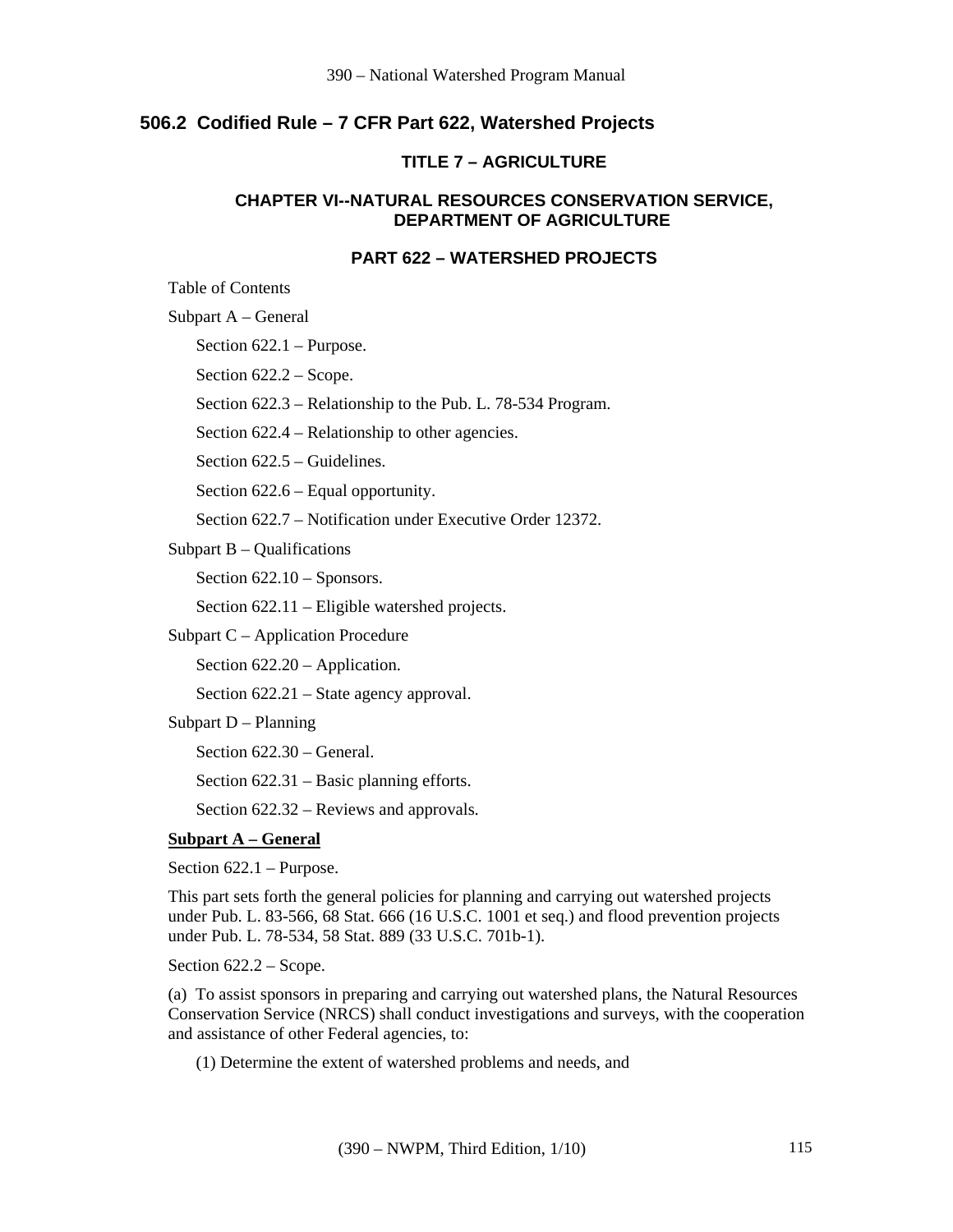### 390 – National Watershed Program Manual

(2) Set forth viable alternative solutions consistent with local, regional, and national objectives, including an alternative solution which makes the greatest net contribution to national economic development.

(b) Alternatives will consist of either land treatment, nonstructural or structural measures, or combinations thereof that will help accomplish one or more of the authorized project purposes.

(c) Authorized project purposes are watershed protection, conservation and proper utilization of land, flood prevention, agricultural water management including irrigation and drainage, public recreation, public fish and wildlife, municipal and industrial water supply, hydropower, water quality management, ground water supply, agricultural pollution control, and other water management.

(d) After a final plan for works of improvement is agreed upon between NRCS and the sponsors and the approval processes are completed, NRCS will provide technical and financial assistance to install the project, subject to the availability of funds and the budgeting and fiscal policies of the President.

Section 622.3 – Relationship to the Public Law 78-534 Program.

(a) General. The purposes and objectives of the programs under Pub. L. 83-566 and Pub. L. 78-534 are the same in most cases. Planning criteria, economic justification, local sponsorship, agency participation, financial assistance, eligible measures, operation and maintenance arrangements for the Pub. L. 78-534 program are consistent with those of the Pub. L. 83-566 program. The differences with the Pub. L. 78-534 program are outlined below.

(b) Initiation. Flood prevention projects are individually authorized by Federal legislation. The STC and the sponsors agree on a plan of action and notify interested parties to solicit their participation. The sponsors keep the public informed and solicit their views and comments.

(c) Subwatershed plans. These plans are administratively approved by the STC. If the plan involves purposes other than flood prevention, clearance shall be obtained from the Office of Management and Budget before approval. Financial assistance available differs only in that program funds may be used for the purchase of land rights for single-purpose flood prevention structures and installing land treatment on Federal lands.

(d) Installation. NRCS shall award and administer contracts for the installation of project measures unless the sponsors agree to perform the work. Project agreements between the sponsors and NRCS are not required if the work consists of flood prevention structures built and funded by NRCS.

Section 622.4 – Relationship to other agencies.

NRCS will coordinate responsibilities with other water and land resource development agencies on projects that may come under the jurisdictions of various authorities. This will include any land management agencies which may have land which would be affected by project measures. Coordination with the U.S. Department of the Interior's Fish and Wildlife Service will be in accordance with section 12 of Pub. L. 83-566 (as amended).

Section 622.5 – Guidelines.

Guidelines for carrying out programs authorized under Pub. L. 83-566 and Pub. L. 78-534 are contained in miscellaneous instructions, manuals, and handbooks issued by the Natural Resources Conservation Service, Regulations for Implementing NEPA (40 CFR Parts 1500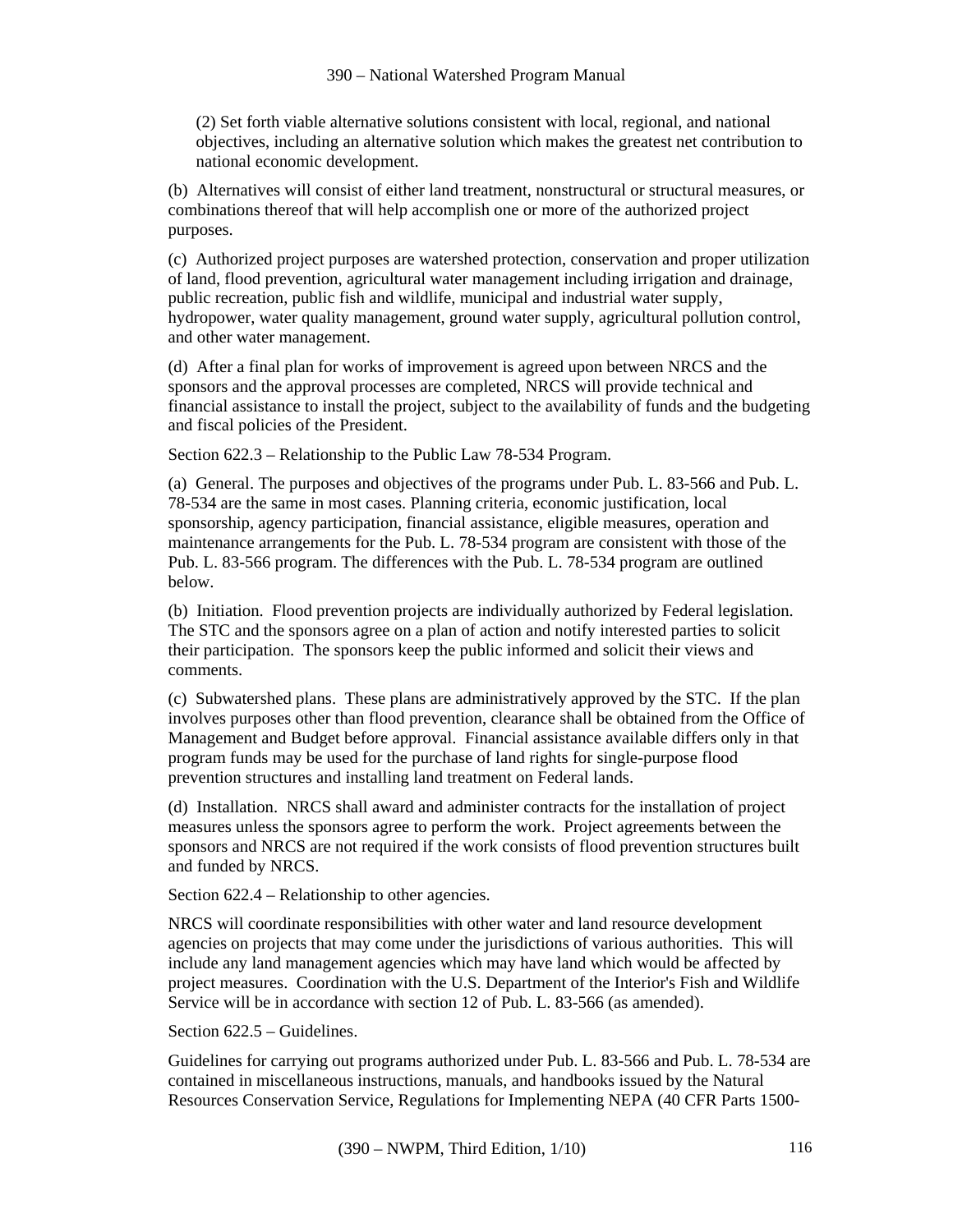1508) issued by the Council on Environmental Quality, and in Economic and Environmental Principles and Guidelines for Water and Related Land Resources Implementation Studies issued by the Water Resources Council. Watershed projects are to be planned and carried out in a way that will conform to conditions mandated by the above and other applicable laws, Executive orders, and codified rules.

Section 622.6 – Equal opportunity.

The Public Law 83-566 and Public Law 78-534 programs will be conducted in compliance with all requirements respecting nondiscrimination as contained in the Civil Rights Act of 1964, as amended, and in the regulations of the Secretary of Agriculture (7 CFR Part 15), which provide that no person in the United States must, on the grounds of race, color, national origin, sex, age, handicap, or religion be excluded from participation in, be denied the benefits of, or be otherwise subjected to discrimination under any program or activity conducted or assisted by the Department of Agriculture.

Section 622.7 – Notification under Executive Order 12372.

This program is covered under Executive Order 12372, ``Intergovernmental Review of Federal Programs" and 7 CFR Part 3015, Subpart V, "Intergovernmental Review of the Department of Agriculture Programs and Activities.'' State processes or directly affected State, areawide, regional and local officials and entities have 60 days for comment starting from the date of submission of the application to the State Single Point of Contact.

#### **Subpart B** – **Qualifications**

Section 622.10 – Sponsors.

(a) Watershed projects are sponsored by one or more local organizations qualifying as sponsors. All watershed plans shall be sponsored by entities legally organized under State law or by any Indian tribe or tribal organization having the authority to carry out, operate and maintain works of improvement. Those plans that incorporate the use of nonstructural or structural measures shall be sponsored by organizations that, individually or collectively, have:

(1) The power of eminent domain,

(2) The authority to levy taxes or use other adequate funding sources, including state, regional, or local appropriations, to finance their share of the project cost and all operation and maintenance costs.

(b) To receive Federal assistance for project installation, sponsors shall commit themselves to use their powers and authority to carry out and maintain the project as planned.

Section 622.11 – Eligible watershed projects.

(a) To be eligible for Federal assistance, a watershed project must:

(1) Meet the definition of a watershed area as defined in NRCS's National Watershed Manual.

(2) Not exceed 250,000 acres in size.

(3) Not include any single structure that provides more than 12,500 acre-feet of floodwater detention capacity nor more than 25,000 acre-feet of total capacity.

(4) Have significant land or water management problems that can be solved or alleviated by measures for watershed protection, flood prevention, drainage, irrigation, recreation, fish and wildlife, municipal or industrial water supply, or other water management.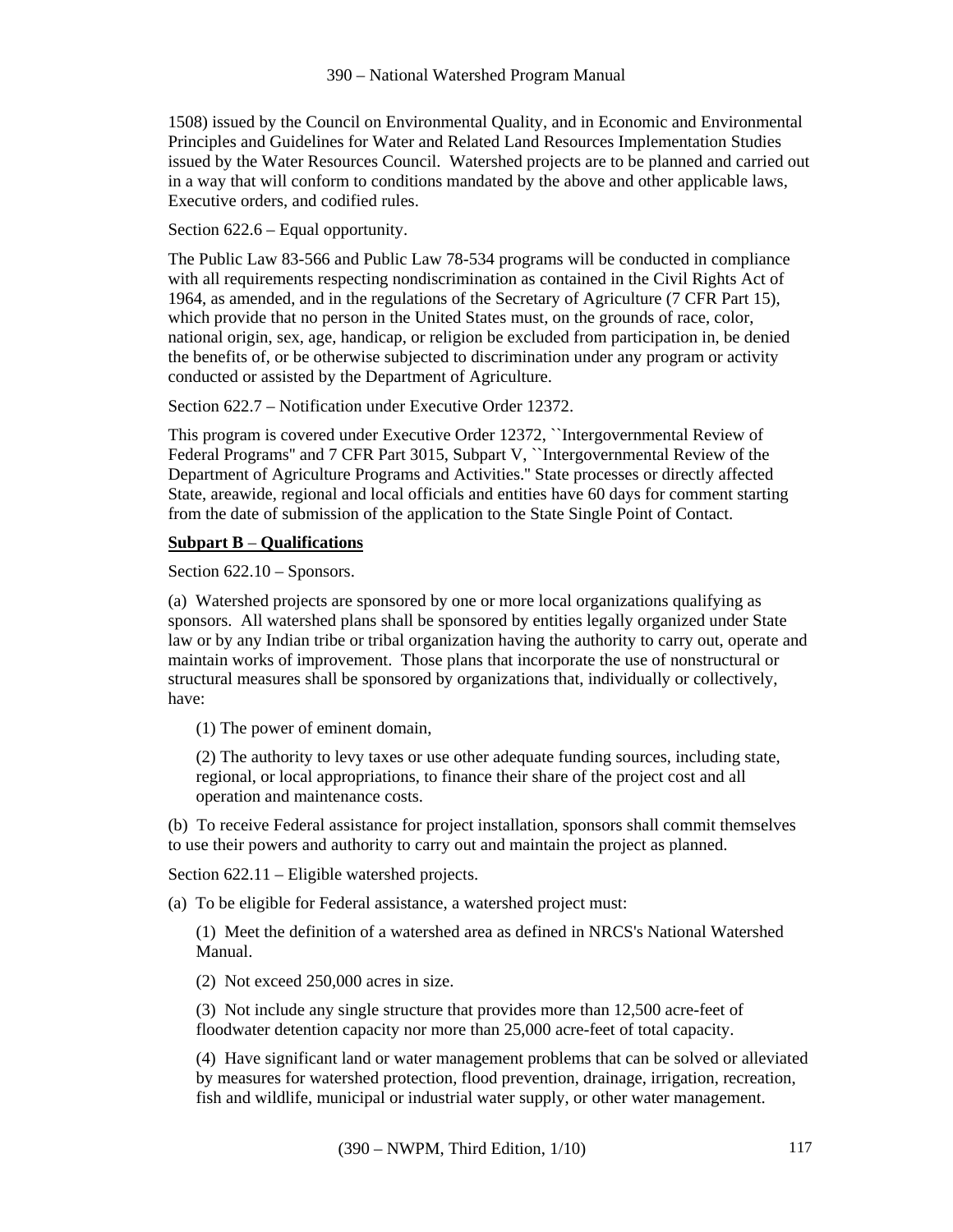(5) Produce substantial benefits to the general public, to communities, and to groups of landowners.

(6) Cannot be installed by individual or collective landowners under alternative cost sharing assistance.

(7) Have strong local citizen and sponsor support through agreement to obtain land rights, contribute the local cost of construction, and carry out operation and maintenance.

(b) Works and improvement that may be included in a watershed project are those that:

(1) Contribute to reducing floodwater, erosion, and sediment damages.

(2) Further the conservation, development, utilization, and disposal of water and the conservation and proper utilization of land.

(3) Have the greatest net national economic benefits consistent with protecting the Nation's environment (for structural water resource projects) relative to alternative works, unless an exception is granted by the Secretary.

### **Subpart C – Application Procedure**

Section 622.20 – Application.

Sponsors shall follow State developed procedures (based on Executive Order 12372) for coordination of proposed Federal financial assistance and also USDA's 7 CFR part 3015 in applying for Pub. L. 83-566 assistance. Standard forms for Federal assistance or other approved forms may be obtained from NRCS State, area, or field offices. These forms should be submitted to the Single Point of Contact in accordance with the State developed procedures.

Section 622.21 –State agency approval.

The governor or designated State agency will approve or disapprove the application. If disapproved, no further action is required of NRCS. If approved or not disapproved within 45 days, the application shall be sent to the NRCS STC. After the STC has determined that the application is legally valid, he will notify the sponsor of receipt of the application. If found not legally valid, the STC will return it to the originator with an opinion.

#### **Subpart D** – **Planning**

Section 622.30 – General.

(a) Watershed projects are to be planned and carried out in a way that will (1) minimize all adverse impacts, and (2) mitigate unavoidable losses to the maximum practicable degree. Projects shall comply with the requirements of the National Environmental Policy Act of 1969 (Pub. L. 91-190, 83 Stat. 852) (42 U.S.C. 4321 et seq.).

(b) Fish and wildlife enhancement measures proposed by Federal or State fish and wildlife agencies will be included if they are technically and economically feasible and are acceptable to the sponsors and the NRCS. If additional sponsors are needed to carry out the recommended fish and wildlife measures, NRCS will assist fish and wildlife agencies in attempting to obtain such sponsors.

(c) All planning efforts by NRCS and the sponsors shall include well publicized public meetings to obtain public input on the project.

Section 622.31 – Basic planning efforts.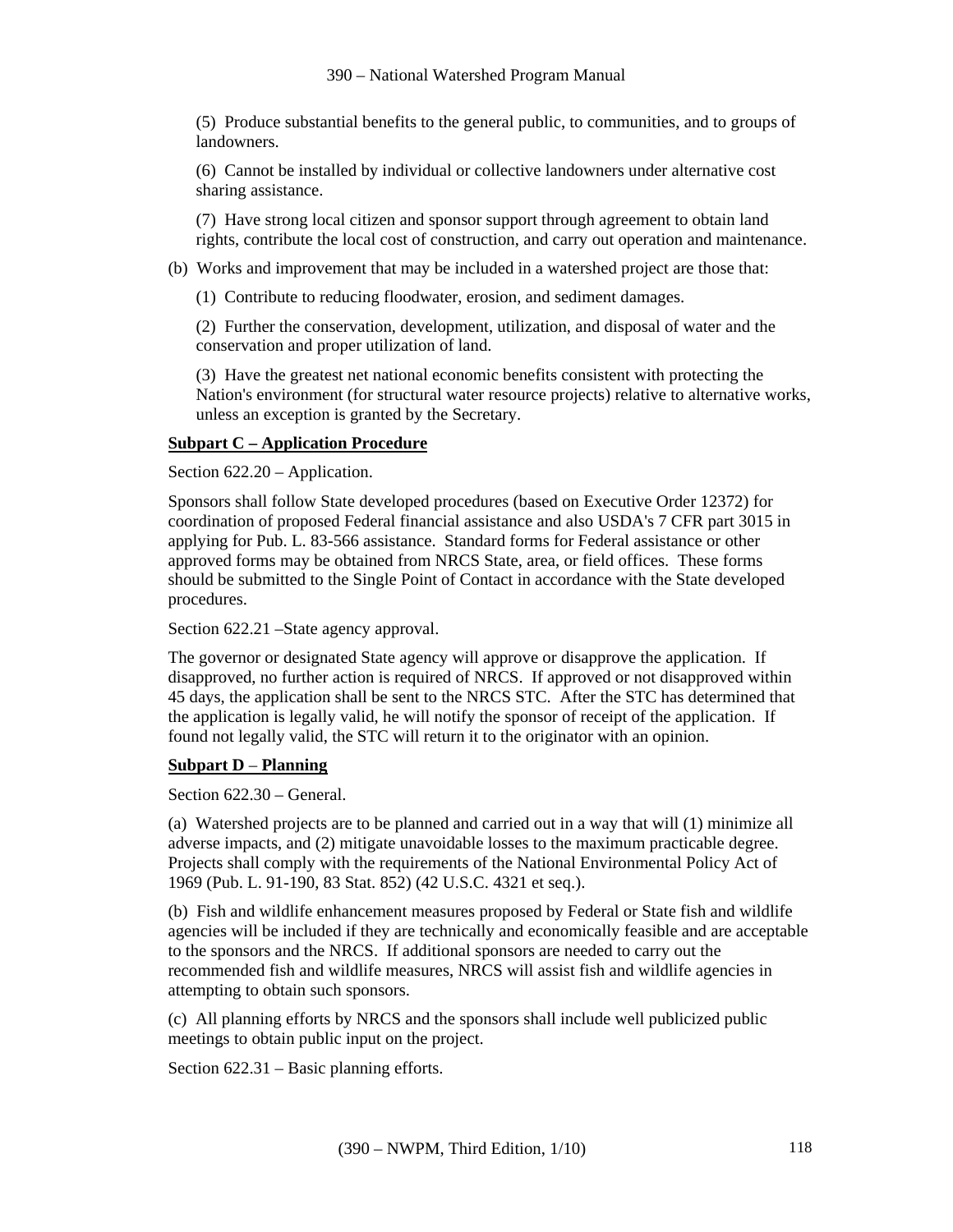Upon receipt of an application, the NRCS will make any necessary field studies and develop a report to justify the need for planning effort. Once planning is authorized by the Chief of NRCS, a watershed plan-environmental impact statement (plan-EIS) or a watershed planenvironmental assessment (plan-EA) will be prepared by NRCS to request funding. This effort shall be coordinated with other State and Federal agencies.

Section 622.32 – Reviews and approvals.

(a) The watershed plan-environmental impact statement (or assessment) will be subject to internal technical reviews, sponsor and other local party review, interagency review by other Federal, state, and concerned groups, and a final review as stated in NRCS's National Watershed Manual.

(b) After thorough review by NRCS and other agencies, the NRCS and the sponsors shall accept the plan-EIS or plan-EA by signing the watershed agreement. The watershed plan must be approved by the Committees of Congress or the Chief of NRCS. Funding for installation can then be granted by the Chief of NRCS.

# **506.3 Executive Order 10584, Rules and Regulations Relating to Administration**

**US Code – Title 16> Chapter 18> § 1005** 

**Ex. Ord. No. 10584, Dec. 18, 1954, [19](http://www4.law.cornell.edu/uscode/html/uscode/19.html) F.R. [8725](http://www4.law.cornell.edu/uscode/html/uscode/8725.html), as amended by Ex. Ord. No. 10913, Jan. 18, 1961, [26](http://www4.law.cornell.edu/uscode/html/uscode/26.html) F.R. [510](http://www4.law.cornell.edu/uscode/html/uscode/510.html), provided:** 

**Section 1. Scope of order.** This order shall apply (a) to the planning, construction, operation, and maintenance of all works of improvement under the authority of the Watershed Protection and Flood Prevention Act (Public Law 566, as approved August 4, 1954, as amended; U.S.C. 1001 et seq.) [this chapter], hereinafter referred to as the Act, and (b) to other programs and projects of the Department of Agriculture, and to programs and projects of the Department of the Interior, the Department of the Army, and other Federal agencies to the extent that such programs or projects affect, or are affected significantly by, works of improvement provided for in the Act.

**Section 2. General administration**. The Secretary of Agriculture shall have the followingdescribed responsibilities under the Act [this chapter]:

(a) Approval or disapproval of applications for Federal assistance in preparing plans for works of improvement, and the assignment of priorities for the provision of such assistance.

(b) Establishing criteria for the formulation and justification of plans for works of improvement and criteria for the sharing of the cost of both structural and land-treatment measures which conform with the provisions of the Act and with policies established by or at the direction of the President for watershed protection, flood prevention, irrigation, drainage, water supply, and related water-resources development purposes.

(c) Establishing engineering and economic standards and objectives, including standards as to degrees of flood protection, for works of improvement planned and carried out under the authority of the Act.

(d) Determination and definition of (1) those land-treatment measures and structural improvements for flood prevention and measures for the agricultural phases of conservation, development, use and disposal of water or for fish and wildlife development which are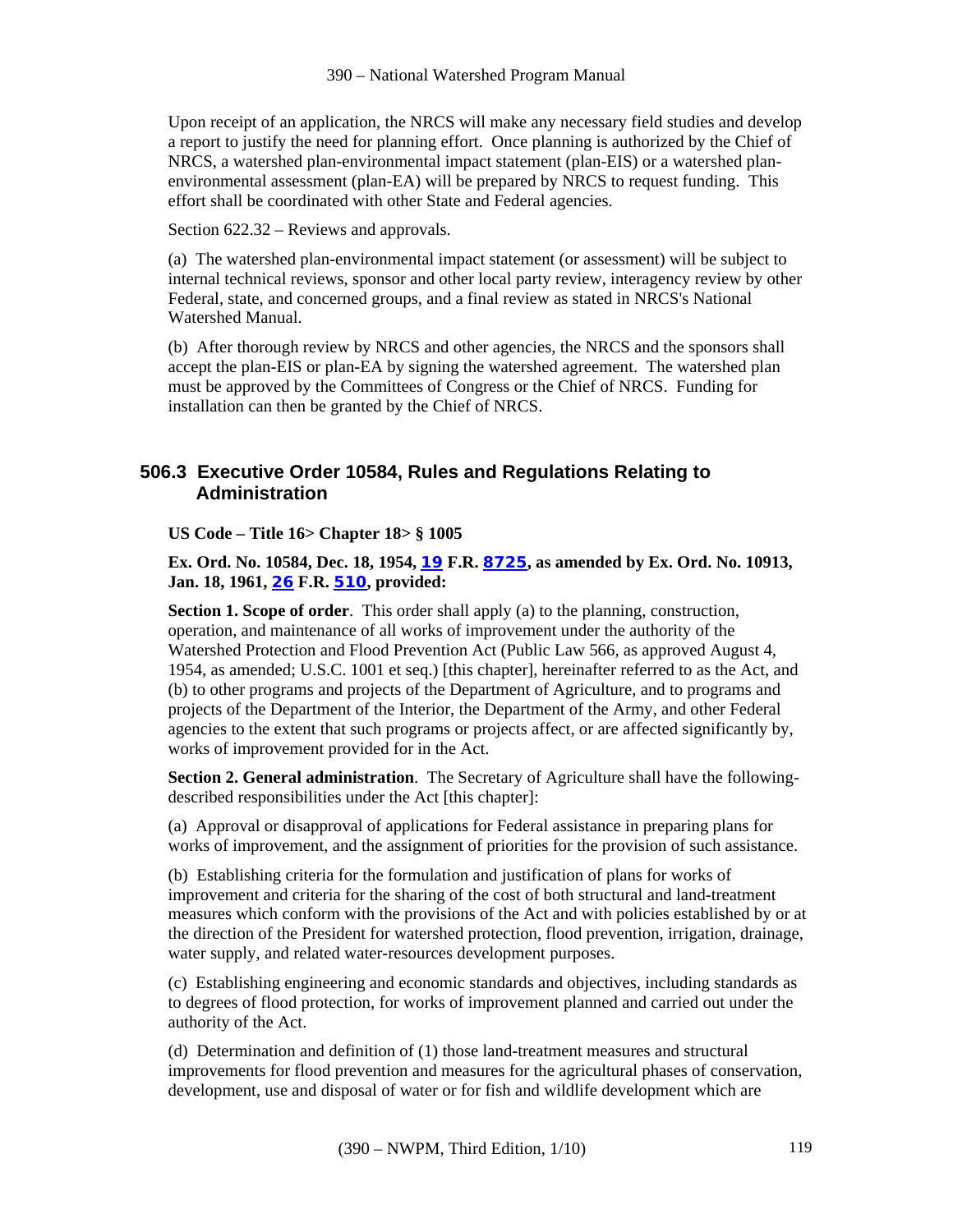eligible for assistance under the Act and (2) the nature and extent of such assistance and the conditions under which such assistance shall be rendered.

(e) Planning and installing works of improvement on lands under his jurisdiction, and arranging for the participation of other Federal agencies in the planning and installation of works of improvement on lands under their jurisdiction. Recommendations of the heads of other Federal agencies for necessary works of improvement on lands under their jurisdiction shall be submitted as an integral part of the plans of the Department of Agriculture for works of improvement. Arrangements for construction, operation, and maintenance of works of improvement on such lands shall be mutually satisfactory to the Secretary of Agriculture and the head of the Federal agency concerned.

(f) Submitting plans for works of improvement to the State Governor or Governors concerned and to the Federal agencies concerned for review and comment when the Secretary and the interested local organization have agreed on such plans; and, when and as required by the Act, submitting such plans to the Secretary of the Interior and the Secretary of the Army for their review and comment prior to transmission of the plans to the Congress through the President.

(g) Giving full consideration to the recommendations concerning the conservation and development of fish and wildlife resources contained in any report of the Secretary of the Interior which is submitted to him, in accordance with section 12 of the Act [section [1008](http://www4.law.cornell.edu/uscode/html/uscode16/usc_sec_16_00001008----000-.html) of this title] and section 5 of this order, prior to the time he and the local organization have agreed on a plan for works of improvement, and including in the plan such works of improvement for fish and wildlife purposes recommended in the report as are acceptable to him and the local organization.

(h) Holding public hearings at suitable times and places when he determines that such action will further the purposes of the Act.

#### **Section 3. Notification**.

(a) The Secretary of Agriculture must:

(1) Notify in writing the State Governor or Governors concerned, the Secretary of the Interior, the Secretary of the Army, and other Federal agencies concerned of his decision to initiate any survey or field investigation involving water-resources development work, and furnish them with appropriate information regarding the scope, nature, status, and results of such survey or investigation.

(2) Notify the following, severally, in writing of all approvals or disapprovals of applications for planning assistance: the sponsoring organization, the State Governor or Governors concerned, the Secretary of the Interior, the Secretary of the Army, and other Federal agencies concerned.

(b) The Secretary of the Interior shall notify in writing the State Governor or Governors concerned, the Secretary of Agriculture, the Secretary of the Army, and other Federal agencies concerned of his decision to initiate any survey or field investigation involving water-resources development work, and furnish them with appropriate information regarding the scope, nature, status, and results of such survey or investigation.

(c) The Secretary of the Army shall notify in writing the State Governor or Governors concerned, the Secretary of Agriculture, the Secretary of the Interior, and other Federal agencies concerned of his decision to initiate any survey or field investigation involving water-resources development work, and furnish them with appropriate information regarding the scope, nature, status, and results of such survey or investigation.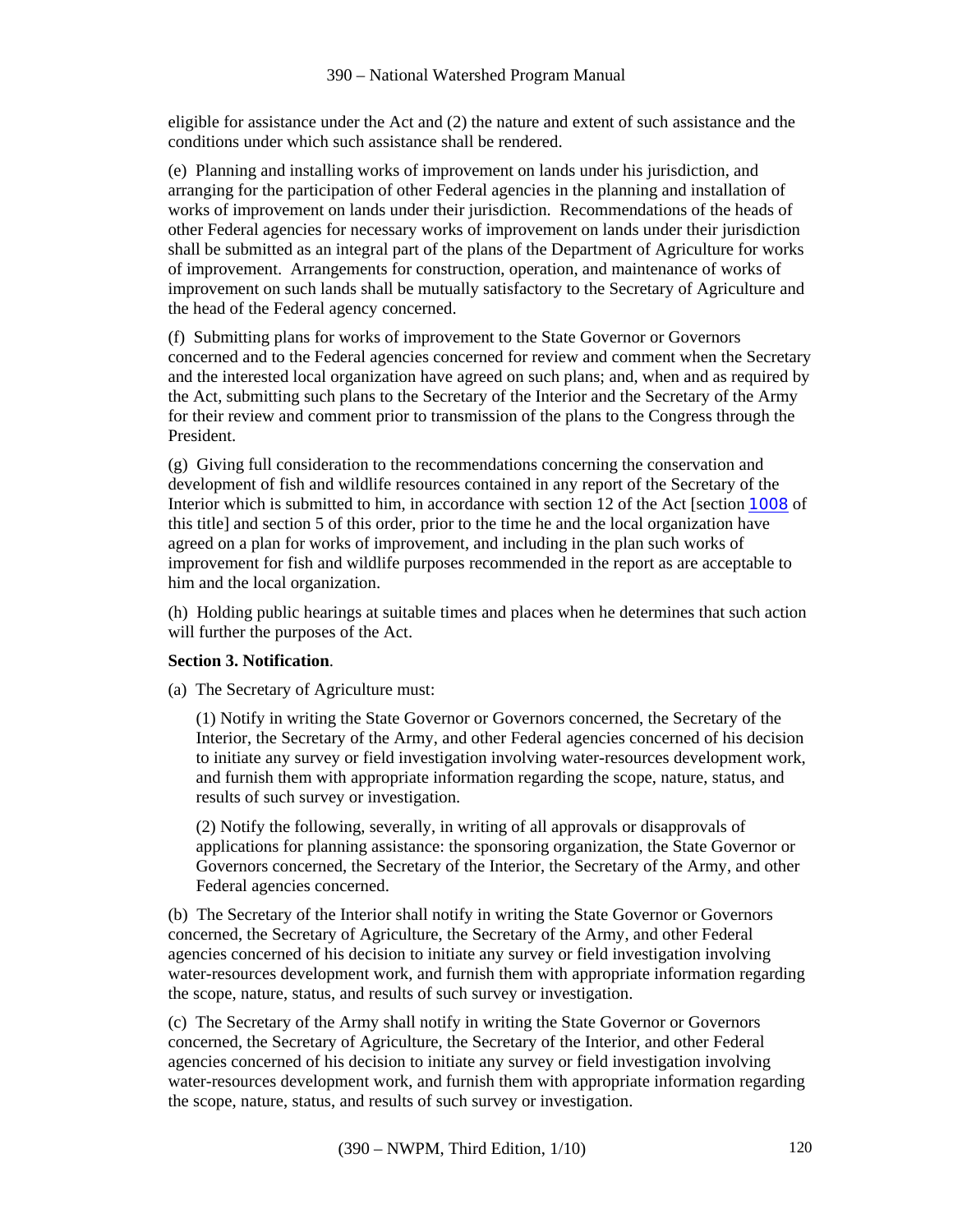**Section 4. Coordination**. In order to assure the coordination of work authorized under the Act [this chapter] and the related work of other agencies, so that the proper use, conservation, and development of water and related land resources through Federal programs and financial assistance may be achieved in the most orderly, economical, and effective manner.

(a) The Secretary of Agriculture, before authorizing planning assistance in response to an application from a local organization for assistance under the Act [this chapter] must:

(1) When an application applies to a watershed located in one of the seventeen western reclamation States or Hawaii and it appears that a major objective is the agricultural phases of the conservation, development, utilization, and disposal of water for irrigation purposes, request the views of the Secretary of the Interior concerning the feasibility of achieving equivalent irrigation benefits by means of works of improvement constructed pursuant to the Reclamation Act of June 17, 1902 ([43](http://www4.law.cornell.edu/uscode/html/uscode43/usc_sup_01_43.html) U.S.C. [391\)](http://www4.law.cornell.edu/uscode/html/uscode43/usc_sec_43_00000391----000-.html), and acts amendatory or supplementary thereto, or by means of assistance furnished pursuant to the Small Reclamation Projects Act of 1956, as amended ([43](http://www4.law.cornell.edu/uscode/html/uscode43/usc_sup_01_43.html) U.S.C. 422a–422k) [[43](http://www4.law.cornell.edu/uscode/html/uscode43/usc_sup_01_43.html) U.S.C. [422a](http://www4.law.cornell.edu/uscode/html/uscode43/usc_sec_43_00000422---a000-.html) to [422k–1](http://www4.law.cornell.edu/uscode/html/uscode43/usc_sec_43_00000422---k001-.html)], and authorize planning assistance under the Act only after carefully considering whether works of improvement under the Act would be a more appropriate method of achieving that objective.

(2) When it appears that a major objective of an application is the reduction of flood damages in urban areas (as defined in the most recent census), request the views of the Secretary of the Army concerning the feasibility of achieving equivalent urban flood protection benefits by means of works of improvement constructed pursuant to the Flood Control Act of March 1, 1917 ([39 Stat. 948\)](http://www4.law.cornell.edu/usc-cgi/get_external.cgi?type=statRef&target=date:nonech:nonestatnum:39_948), the Flood Control Act of May 15, 1928 [\(45](http://www4.law.cornell.edu/usc-cgi/get_external.cgi?type=statRef&target=date:nonech:nonestatnum:45_534)  [Stat. 534](http://www4.law.cornell.edu/usc-cgi/get_external.cgi?type=statRef&target=date:nonech:nonestatnum:45_534)), the Flood Control Act of June 22, 1936 ([49 Stat. 1570\)](http://www4.law.cornell.edu/usc-cgi/get_external.cgi?type=statRef&target=date:nonech:nonestatnum:49_1570), or acts amendatory or supplementary thereto, and authorize planning assistance under the Act only after carefully considering whether works of improvement under the Act would be a more appropriate method of achieving that objective.

(3) When an application applies to a watershed located in the Tennessee River drainage basin, request the views of the Board of Directors of the Tennessee Valley Authority concerning the feasibility of achieving the objectives of the application by means of works of improvement for flood control or watershed protection constructed under the Tennessee Valley Authority Act of 1933, as amended [\(16](http://www4.law.cornell.edu/uscode/html/uscode16/usc_sup_01_16.html) U.S.C. [831](http://www4.law.cornell.edu/uscode/html/uscode16/usc_sec_16_00000831----000-.html) et seq.), and authorize planning assistance under the Act only after carefully considering whether works of improvement under the Act would be a more appropriate method of achieving such objectives; and when such planning assistance is authorized, consult with the Tennessee Valley Authority throughout all phases of project development concerning the relationship of works of improvement under the Act to the unified development and regulation of the Tennessee River system.

(b) The Secretary of the Interior must, prior to undertaking any survey or field investigation under the Reclamation Act of June 17, 1902 ([43](http://www4.law.cornell.edu/uscode/html/uscode43/usc_sup_01_43.html) U.S.C. [391](http://www4.law.cornell.edu/uscode/html/uscode43/usc_sec_43_00000391----000-.html)), and acts amendatory or supplementary thereto, or prior to initiating investigations after receipt of a Notice of Intent to apply for a loan under the Small Reclamation Projects Act of 1956, as amended [\(43](http://www4.law.cornell.edu/uscode/html/uscode43/usc_sup_01_43.html) U.S.C. 422a–422k) [\[43](http://www4.law.cornell.edu/uscode/html/uscode43/usc_sup_01_43.html) U.S.C. [422a](http://www4.law.cornell.edu/uscode/html/uscode43/usc_sec_43_00000422---a000-.html) to [422k–1\]](http://www4.law.cornell.edu/uscode/html/uscode43/usc_sec_43_00000422---k001-.html), relating to works of improvements wholly within a watershed or subwatershed area of not more than 250,000 acres, request the views of the Secretary of Agriculture concerning the feasibility of achieving the major objectives of the project proposal by means of Federal assistance furnished pursuant to the Act [this chapter], and submit a report on such a survey or field investigation or approve such application for assistance only after carefully considering whether works of improvement under his authorities would be a more appropriate method of achieving such objectives.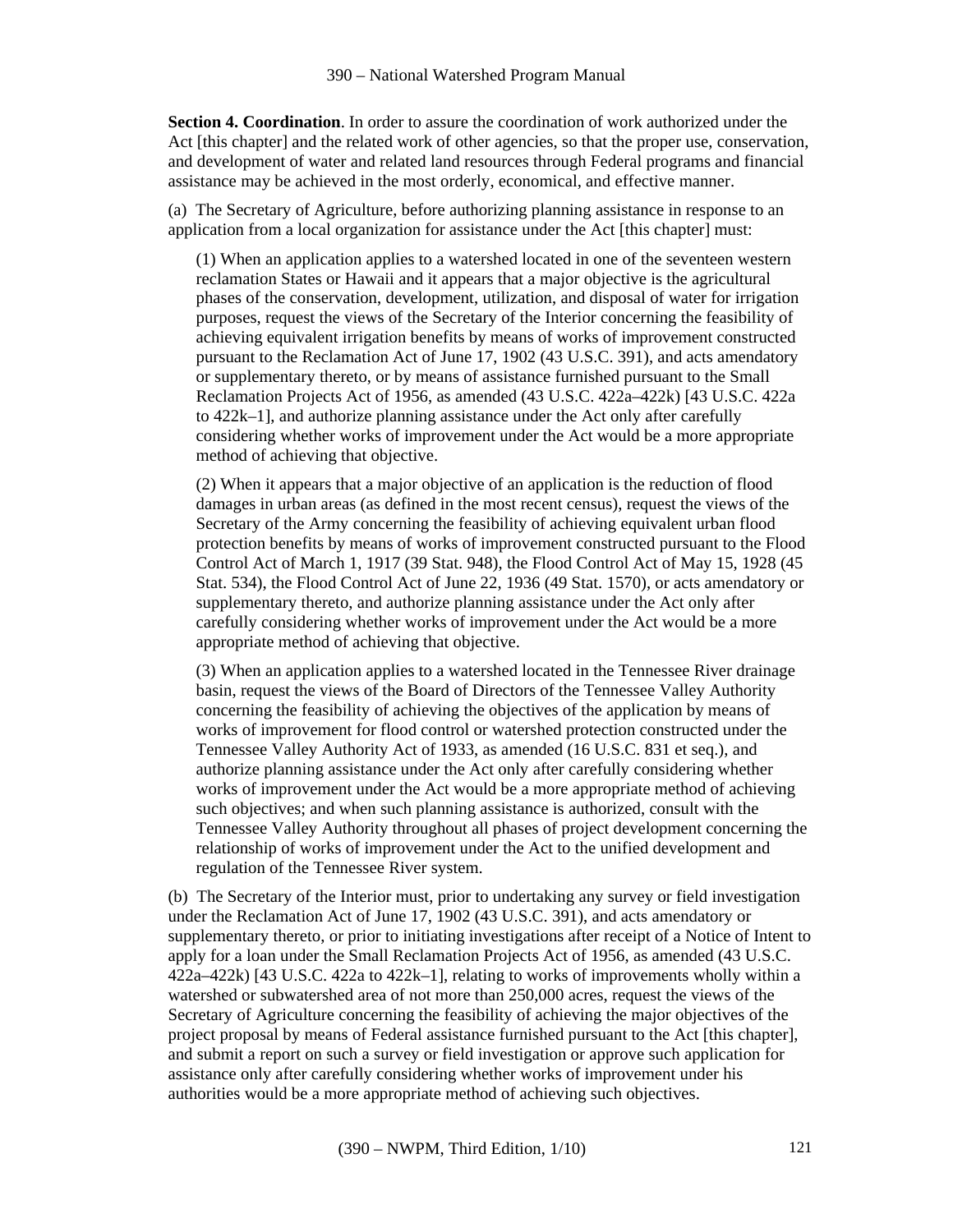(c) The Secretary of the Army must, prior to undertaking any survey or field investigation pursuant to the Flood Control Act of March 1, 1917 [\(39 Stat. 948](http://www4.law.cornell.edu/usc-cgi/get_external.cgi?type=statRef&target=date:nonech:nonestatnum:39_948)), the Flood Control Act of May 15, 1928 ([45 Stat. 534\)](http://www4.law.cornell.edu/usc-cgi/get_external.cgi?type=statRef&target=date:nonech:nonestatnum:45_534), the Flood Control Act of June 22, 1936 [\(49 Stat. 1570\)](http://www4.law.cornell.edu/usc-cgi/get_external.cgi?type=statRef&target=date:nonech:nonestatnum:49_1570), and acts amendatory or supplementary thereto, relating to works of improvement wholly within a watershed or subwatershed area of not more than 250,000 acres, request the views of the Secretary of Agriculture concerning the feasibility of achieving the major objectives of the project proposal by means of Federal assistance furnished pursuant to the Act [this chapter], and submit a report on such survey or field investigation only after carefully considering whether works of improvement under his authorities would be a more appropriate method of achieving such objectives.

(d) The Board of Directors of the Tennessee Valley Authority must, prior to undertaking any survey or field investigation under the Tennessee Valley Authority Act of 1933, as amended ([16](http://www4.law.cornell.edu/uscode/html/uscode16/usc_sup_01_16.html) U.S.C. [831](http://www4.law.cornell.edu/uscode/html/uscode16/usc_sec_16_00000831----000-.html) et seq.), relating to works of improvement for flood control or watershed protection to be installed wholly within a watershed or subwatershed area of not more than 250,000 acres, request the views of the Secretary of Agriculture concerning the feasibility of achieving the major objectives of the works of improvement for flood control or watershed protections by means of works of improvement constructed under the Act [this chapter], and proceed with such survey or investigation only after carefully considering whether works of improvement under the Tennessee Valley Authority Act would be a more appropriate method of achieving such objectives.

(e) Whenever the foregoing provisions of this section require an agency head to request the views of another agency head, such request shall be effected prior to the making of any commitment to local interests, and local interests shall be informed at the outset of negotiations that any plan resulting therefrom is subject to coordination as required by this section.

(f) When any agency having responsibilities for water resources development is considering the initiation of surveys or field investigations in a watershed or subwatershed area of not more than 250,000 acres and it appears that the purposes to be served by the project under investigation could more advantageously be met by means of a combination of works of improvement under the statutory authority available to that and other agencies, the appropriate agency head shall consider with the other agency heads concerned and the cooperating local interests the feasibility of preparing a jointly developed plan for coordinated action under available statutory authority.

**Section 5. Fish and wildlife development**. Upon receipt of the notice required by section 12 of the Act [section [1008](http://www4.law.cornell.edu/uscode/html/uscode16/usc_sec_16_00001008----000-.html) of this title] and section  $3(a)(1)$  of this order, the Secretary of the Interior, as he desires, may make surveys and investigations and prepare a report with recommendations concerning the conservation and development of fish and wildlife resources and participate, under arrangements satisfactory to the Secretary of Agriculture, in the preparation of a plan for works of improvement which will be acceptable to the local organization and the Secretary of Agriculture.

## **Section 6. Relationship to comprehensive development.**

(a) The Secretary of Agriculture shall submit plans for installation of works of improvement under the Act [this chapter] to the Congress through the President only if the Secretary is satisfied that such works constitute needed and harmonious elements in the comprehensive development of the river subbasin or river basin involved.

(b) Federal agencies having responsibilities for water resource developments must, in the design and justification of works of improvement, take cognizance of all upstream and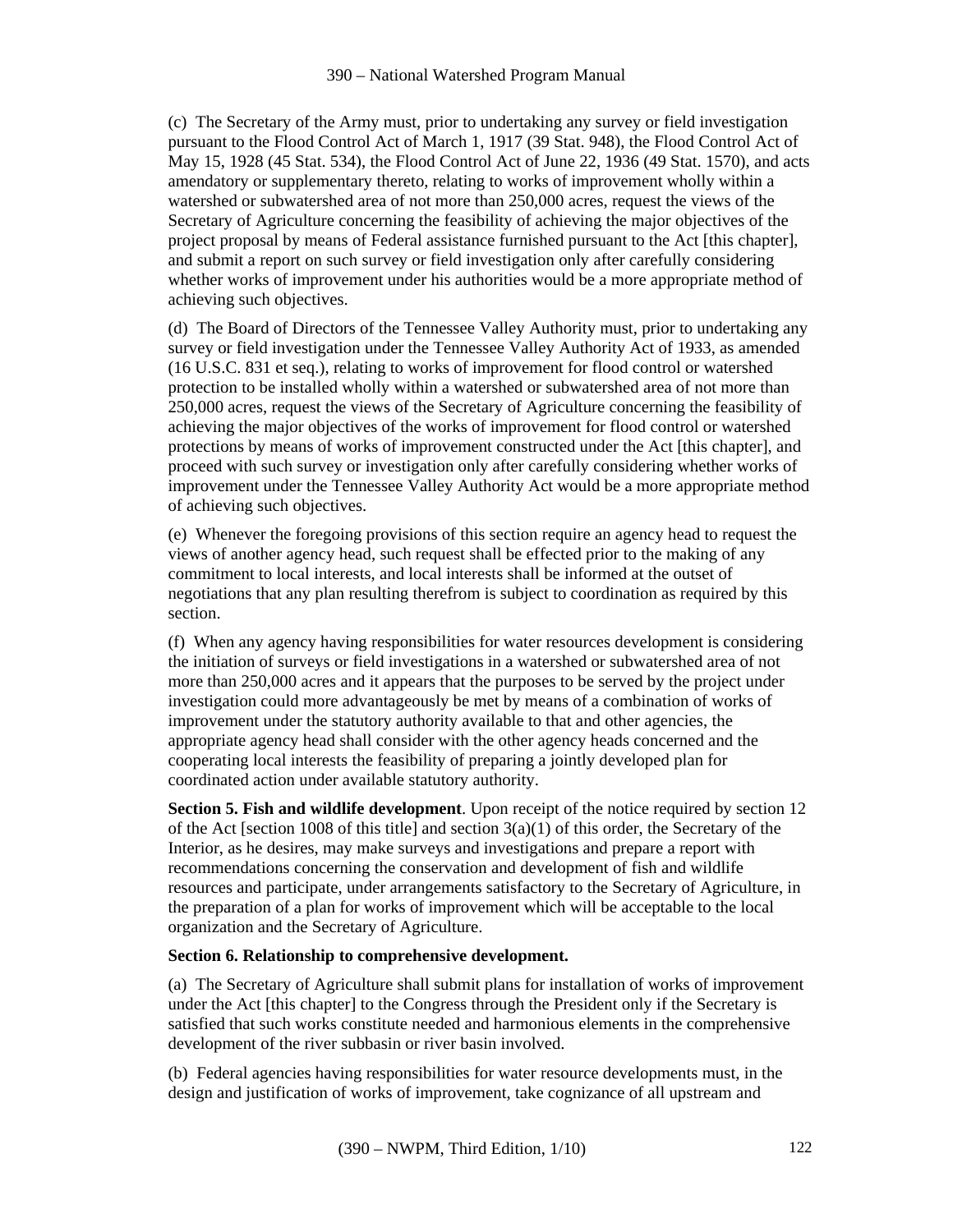downstream works in place and in operation, or soon to be brought into operation. The guiding principle shall be to adjust the nature, capacity, and operating characteristics of works of improvement in a manner that (1) reflects the respective contributions of upstream and downstream works to flood protection and to the conservation, development, use, and disposal of water, and (2) provides the best use and control of water resources at minimum cost. Whenever approximately equivalent benefits can be obtained from alternative works of improvement, or combinations of improvements, with approximately the same cost the alternative or combination lease costly to the Federal Government shall be given preferential consideration. In case benefits are produced jointly by more than one work of improvement, or in case complementary relationships exist between the projects and plans of the several agencies, the benefits claimed in justification of a system of improvements shall not include any duplication or compounding of benefits.

**Section 7. Basic data**. In the utilization of existing basic physical and economic data, and in the acquisition of additional basic data required for planning, design, construction, operation and evaluation of works of improvement authorized under the Act [this chapter], the Department of Agriculture shall be assisted by the principal basic-data collection agencies, including the Geological Survey in the Department of the Interior and the Weather Bureau [now the National Weather Service] in the Department of Commerce. The basic-data collection agencies shall assist and cooperate with the Department of Agriculture with respect to the following:

(a) Provision of pertinent information in the preliminary planning of works of improvement.

(b) Collaboration in planning programs of hydrologic-data collection in project areas, in the selection of station sites and installation of equipment for collecting hydrologic data, and in the collection of such data.

(c) Collaboration in the analysis and interpretation of hydrologic data collected specifically for projects initiated under the Act, and of relevant data which may contribute to an analysis of the effects of such projects.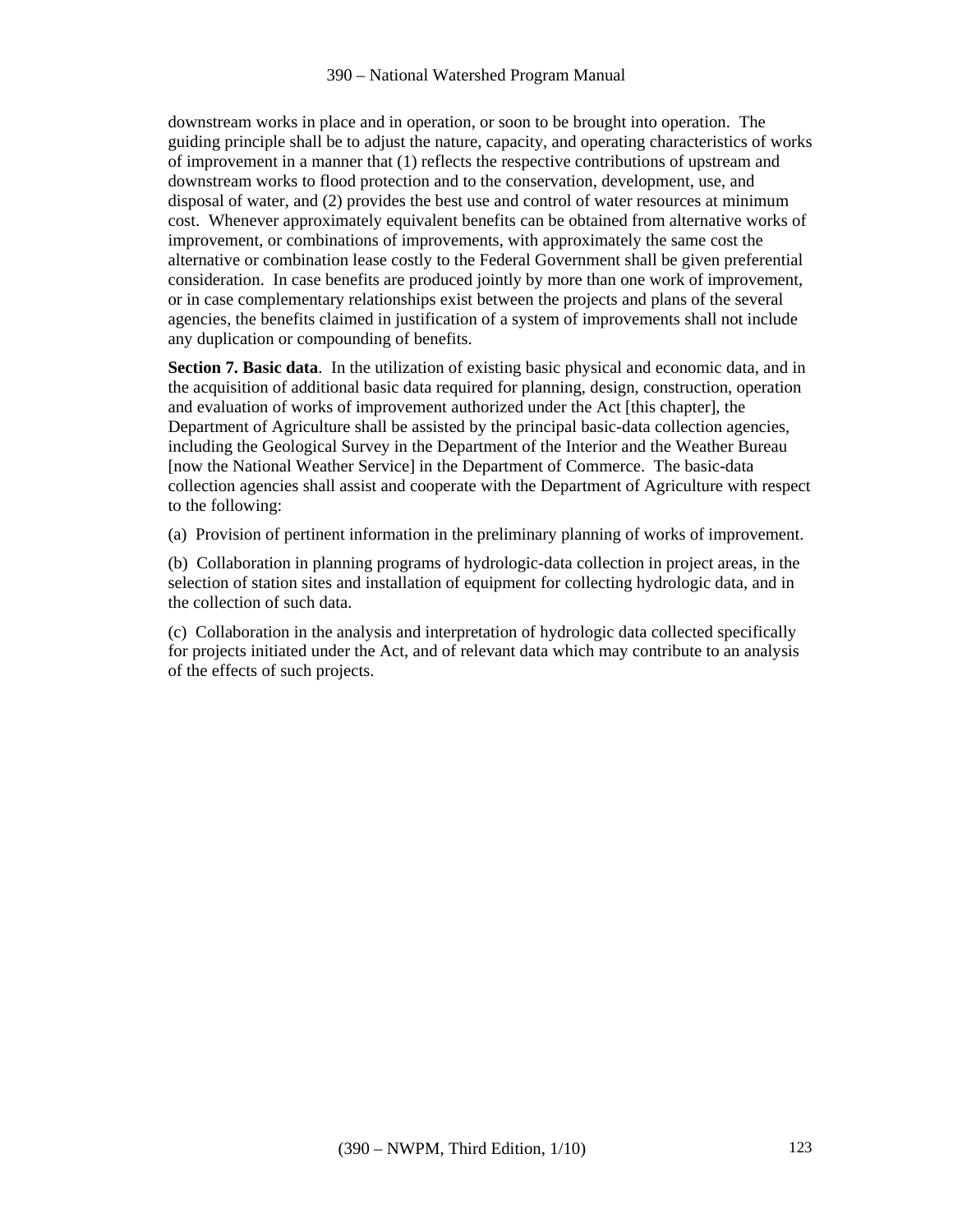# **Part 506 – Exhibits**

# **Subpart B – Economic and Structural Tables**

# **506.10 Economic and Structural Tables Exhibits**

The economic and structural tables in subpart B summarize the watershed project information. Use the format shown to ensure compliance with applicable laws and regulations, to facilitate review and subsequent modification, and for summary purposes.

- (1) Items not applicable to a particular plan may be omitted.
- (2) Prime-numbered tables generally are necessary in all water resource plans.
- (3) Use "a" and "b" tables only if applicable.
- (4) Non-water-resource plans must include Tables 1 and 4 as a minimum.
- (5) For ready reference, reproduce tables on colored paper.
- (6) Date all tables with the month and year of preparation; the date must be reasonably current.
- (7) Round all dollar figures displayed in the tables to a practical level of significance.

# **506.11 Economic Table 1 – Estimated Installed Cost**

All measures and items with their total estimated costs are to be shown in Table 1 by Federal agency and land ownership category. This table will be the basis for providing technical, cost sharing, and credit assistance from funds made available under Public Law 83-566. The following instructions will help in the preparation of the table.

- (1) List works of improvement by major types, such as land treatment, floodplain acquisition, flood warning system, floodproofing, floodwater-retarding structures, multiple-purpose structures, irrigation structures, or channel work. Use miles as the unit of measure for channel work. Do not designate purposes or group such measures under a purpose designation.
- (2) List all land treatment by land use and evaluation unit. For water resources projects evaluation units for land treatment will be the same as those for the related structural measures. For non-water-resource-projects, evaluation units for land treatment must be based on such factors as land capability class, soil type, or erosion-rate categories used to delineate the problem area. They must correspond to the information in the watershed agreement.
- (3) If Federal agencies other than the NRCS or FS participate in the installation of works of improvement, add columns so that their participation is shown in the same manner as that for NRCS and FS. Columns that do not have entries (for example, if the FS is not participating) may be omitted.
- (4) The estimated number of units and the estimated cost in dollars to be paid from Public Law 83-566 funds and from other sources for measures to be installed on Federal and non-Federal land must be shown in the body of the table. The estimated costs include any accelerated help that may be provided by other programs for cost sharing and technical assistance on non-Federal land and works of improvement on Federal lands.
- (5) Direct project funds for each agency for engineering services and project administration must be sufficient to cover all costs that will eventually be charged to the project. These funds include allowances for assistance by the State, the Centers,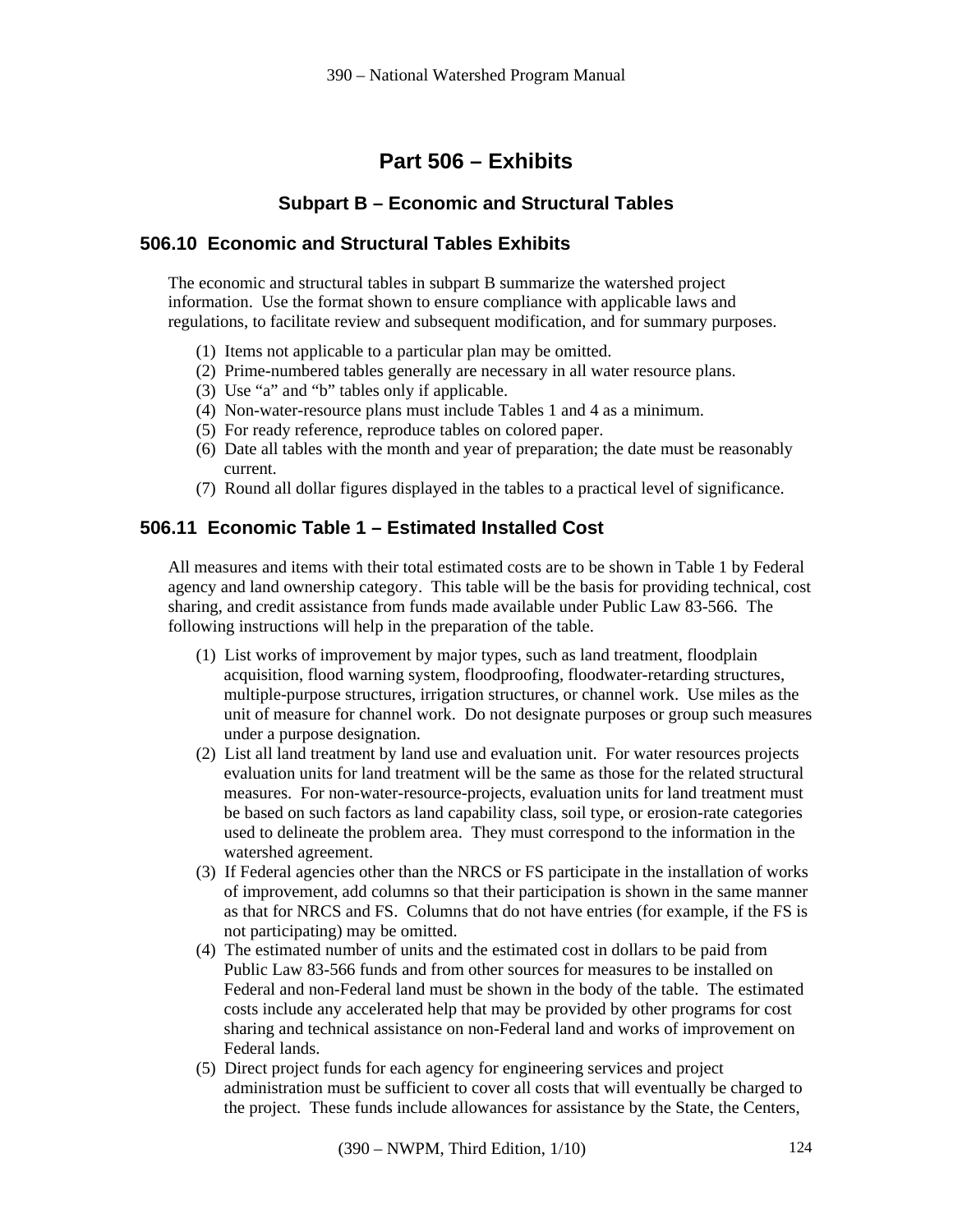### 390 – National Watershed Program Manual

and National Headquarters. All costs for the project are to be included as part of the cost for the category rather than as a separate line item.

## **Table 1 – Estimated Installation Cost [Name of Watershed], [State] [Dollars] 1/**

| Works of                               |      |                 | <b>Number</b>           |       | Estimated cost (dollars)1/                                                               |                                                              |       |                 |                          |       |       |  |
|----------------------------------------|------|-----------------|-------------------------|-------|------------------------------------------------------------------------------------------|--------------------------------------------------------------|-------|-----------------|--------------------------|-------|-------|--|
| Improvement                            |      |                 |                         |       |                                                                                          | <b>Other Funds</b><br><b>Public Law 83-566 Funds</b>         |       |                 |                          |       | Total |  |
|                                        | Unit | Federal<br>land | Non-<br>Federal<br>land | Total | Federal land<br>$\mbox{NRCS\textsubscript{2}\prime} \, \mbox{FS\textsubscript{2}\prime}$ | Non-<br>Federal<br>land<br>NRCS <sub>2/FS<sub>2</sub>/</sub> | Total | Federal<br>land | Non-<br>Federal.<br>land | Total |       |  |
| Land treatment                         |      |                 |                         |       |                                                                                          |                                                              |       |                 |                          |       |       |  |
| Evaluation unit                        |      |                 |                         |       |                                                                                          |                                                              |       |                 |                          |       |       |  |
| $\mathbf{A}$                           |      |                 |                         |       |                                                                                          |                                                              |       |                 |                          |       |       |  |
| $\, {\bf B}$                           |      |                 |                         |       |                                                                                          |                                                              |       |                 |                          |       |       |  |
| Technical<br>assistance                |      |                 |                         |       |                                                                                          |                                                              |       |                 |                          |       |       |  |
| Preservation<br>easements              |      |                 |                         |       |                                                                                          |                                                              |       |                 |                          |       |       |  |
| Flood proofing                         |      |                 |                         |       |                                                                                          |                                                              |       |                 |                          |       |       |  |
| Land acquisition                       |      |                 |                         |       |                                                                                          |                                                              |       |                 |                          |       |       |  |
| Flood warning<br>system                |      |                 |                         |       |                                                                                          |                                                              |       |                 |                          |       |       |  |
| Relocation                             |      |                 |                         |       |                                                                                          |                                                              |       |                 |                          |       |       |  |
| Floodwater-<br>retarding<br>structures |      |                 |                         |       |                                                                                          |                                                              |       |                 |                          |       |       |  |
| Multiple-                              |      |                 |                         |       |                                                                                          |                                                              |       |                 |                          |       |       |  |
| purpose<br>structures                  |      |                 |                         |       |                                                                                          |                                                              |       |                 |                          |       |       |  |
| Channel work                           |      |                 |                         |       |                                                                                          |                                                              |       |                 |                          |       |       |  |
| Total project<br>1/ Price base:        |      |                 |                         |       |                                                                                          |                                                              |       |                 | Prepared: Month/year     |       |       |  |

2/ Federal agency responsible for assisting in installation of works of improvement.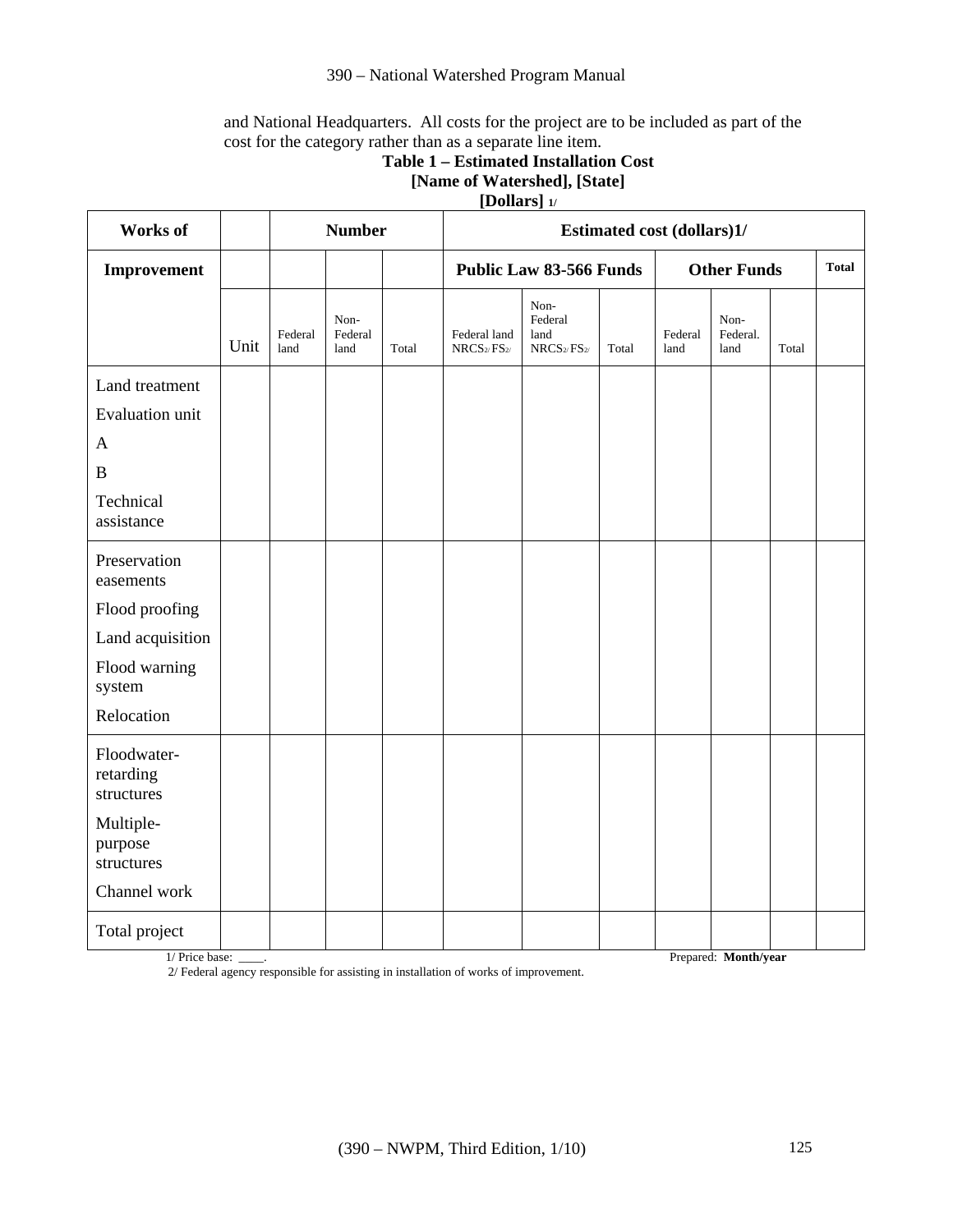# **506.12 Economic Table 2 – Estimated Cost Distribution**

For Watershed Protection and Flood Prevention Operations Plans: Table 2 is used to show the various items of installation cost for individual works of improvement. It is the basis for determining the percentages of costs to be shared by the SLO and NRCS for each measure or group of measures. For Dam Rehabilitation Plans: An electronic spreadsheet has been developed for the computation of installation costs for Table 2 of the plan and the computation of total eligible project cost for determination of cost-share amounts. The spreadsheet is available from the national program manager. The following instructions will help in the preparation of the table.

- (1) Under the heading "Works of Improvement," list each measure for which a separate cost estimate is available. Use the same number or name in this table as is used on the project map. Grade stabilization structures may be grouped when a separate estimate for each structure in a system has not been developed.
- (2) Ensure that individual measures are only grouped with other measures if they have the same cost sharing. For example, specific cost items and recreation facilities must be included as separate line item entries.
- (3) The estimated construction cost includes costs expected to be incurred during the installation period, including costs for cultural resource protection and other mitigation, plus a realistic contingency allowance in accordance with good estimating practices.
- (4) The estimated real property acquisition cost consists of all costs, including those needed for cultural resource protection and other mitigation, for purchasing the needed real property.
- (5) For those measures that incorporate nonproject features, the nonproject cost will be shown in brackets in the line below the project cost in the appropriate columns, and an explanatory footnote will be added. The grand total cost includes only project costs.
- (6) Incorporate the estimated cost for project administration as part of each item listed. The project administration part of the installation cost to be borne by the sponsors includes the costs of administering construction contracts and relocation assistance advisory services.
- (7) When applicable, footnotes are to be included to identify such items as—
	- (i) Legal fees, survey costs, or floodplain easements and their values.
	- (ii) Engineering service contract costs to be borne by Public Law 83-566 funds and others.
	- (iii) Nonproject cost items.
	- (iv) Kind and value of modifications or alterations included with the real property costs.
	- (v) The cost of cultural resource protection and mitigation.
	- (vi) The cost of other environmental or social mitigation measures.
	- (vii) Non-NED project costs for nonstructural measures.

# **Table 2 – Estimated Cost Distribution—Water Resource Project Measures [Name of watershed], [State]**

**[Dollars] 1/** 

|          |        | <b>Installation Cost—Public Law 83-566</b> |      |            |         |       |         |        |      |       | <b>Installation Cost—Other funds</b> |         |       | Total        |
|----------|--------|--------------------------------------------|------|------------|---------|-------|---------|--------|------|-------|--------------------------------------|---------|-------|--------------|
| Works of | Constr | Enginee                                    | Real | Relocation | Project | Total | Constru | Engine | Real | Water | Relocation                           | Project | Total | installation |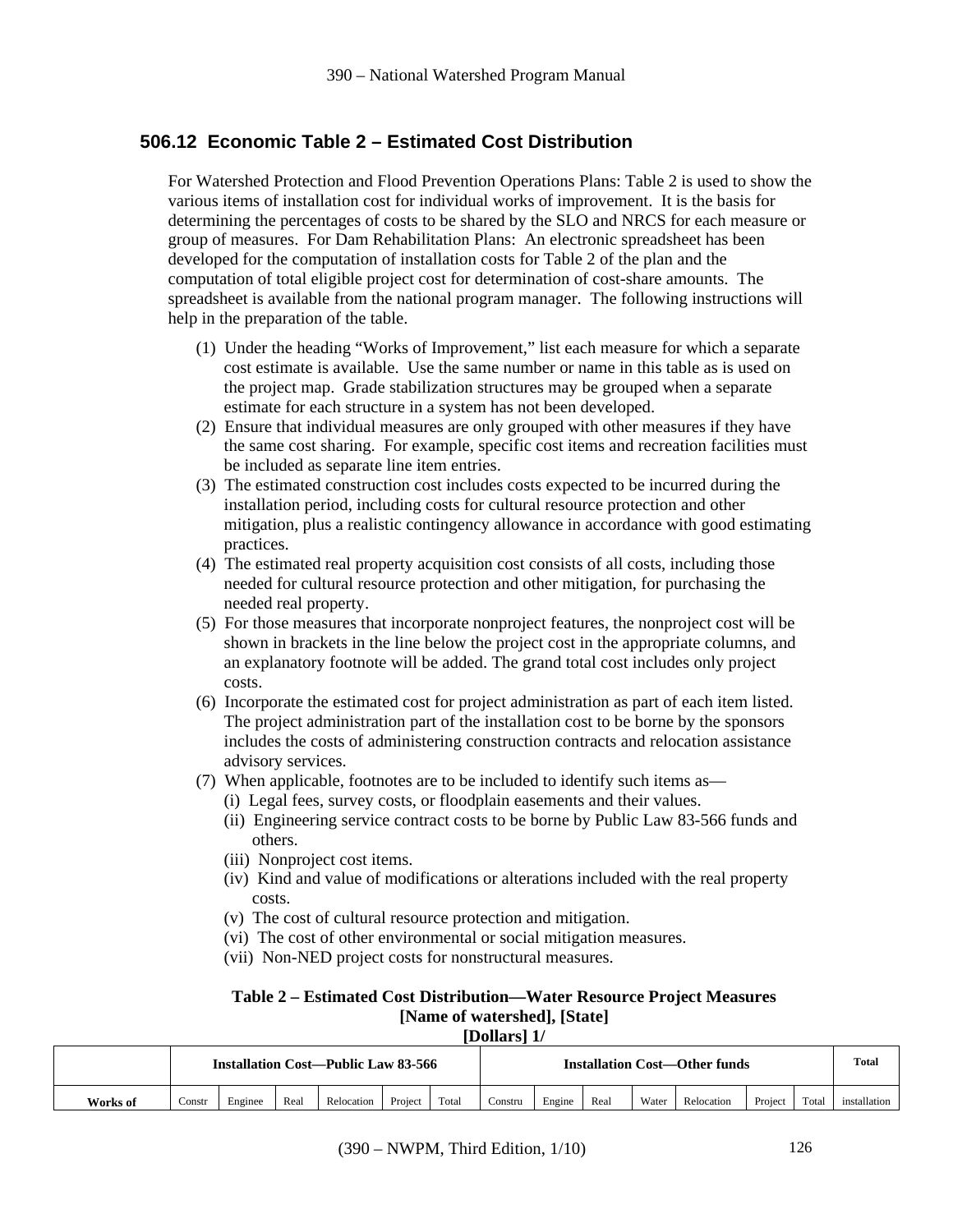### 390 – National Watershed Program Manual

| Improvement                                         | uction | ring | prop<br>rights | payments | admin | Public<br>Law<br>566 | ction | ering | prop.<br>rights | rights | payments | admin.<br>$2/$ | other | costs |
|-----------------------------------------------------|--------|------|----------------|----------|-------|----------------------|-------|-------|-----------------|--------|----------|----------------|-------|-------|
| Floodwater retard.<br>struc. No. 1                  |        |      |                |          |       |                      |       |       | 3/              |        |          |                |       |       |
| Multiple purpose<br>structure                       |        |      |                |          |       |                      |       |       |                 |        |          |                |       |       |
| No. 2 Recreational<br>development and<br>facilities | 4/     | 7/   | 5/             |          |       |                      | 4/    | 7/    | $5/6/$          |        |          |                |       |       |
| No. 3 Water supply<br>Water intake tower            |        |      |                |          |       |                      | 8/    |       |                 |        |          |                |       |       |
| Channel work<br>Main A<br>$10+00-40+00$ (M)         |        |      |                |          |       |                      |       |       |                 |        |          |                |       |       |
| Lateral A<br>$10+00-20+00$ (O)                      |        |      |                |          |       |                      |       |       |                 |        |          |                |       |       |
| Relocation of<br>properties                         |        |      |                |          |       |                      |       |       |                 |        |          |                |       |       |
| Flood-proofing                                      |        |      |                |          |       |                      |       |       |                 |        |          |                |       |       |
| Floodplain<br>acquisition                           |        |      |                |          |       |                      |       |       |                 |        |          |                |       |       |
| Flood-warning<br>system                             |        |      |                |          |       |                      |       |       |                 |        |          |                |       |       |
| <b>Land Treatment</b>                               |        |      |                |          |       |                      |       |       |                 |        |          |                |       |       |
| Total                                               |        |      |                |          |       |                      |       |       |                 |        |          |                |       |       |

1/ Price base: \_\_\_\_. Prepared: **Month/year** 2/ Includes  $\frac{2}{\sqrt{3}}$  for relocation assistance advisory service.<br>3/ Includes  $\frac{2}{\sqrt{3}}$  for moving three pipelines and  $\frac{2}{\sqrt{3}}$  for

3/ Includes  $\frac{1}{\sqrt{3}}$  for moving three pipelines and  $\frac{1}{\sqrt{3}}$  for weighting one AT&T cable.<br>4/ Includes  $\frac{1}{\sqrt{3}}$  of Public Law 83-566 funds and  $\frac{1}{\sqrt{3}}$  of other funds for cultural reso 4/ Includes  $\frac{1}{2}$  of Public Law 83-566 funds and  $\frac{1}{2}$  of other funds for cultural resource protection and mitigation measures.<br>5/ Includes  $\frac{1}{2}$  of real property cost for mitigation.

of real property cost for mitigation.

6/ Includes \$ \_\_\_\_ for surveys, legal fees, other costs.

7/ Engineering services contract cost to be borne: \$ \_\_\_\_ by Public Law 83-566 funds and \$ \_\_\_\_ by other funds.

8/ Nonproject cost for rerouting State Route 281 across top of dam are not otherwise included in this table, and are shown only to make clear they are the sponsors' responsibilities.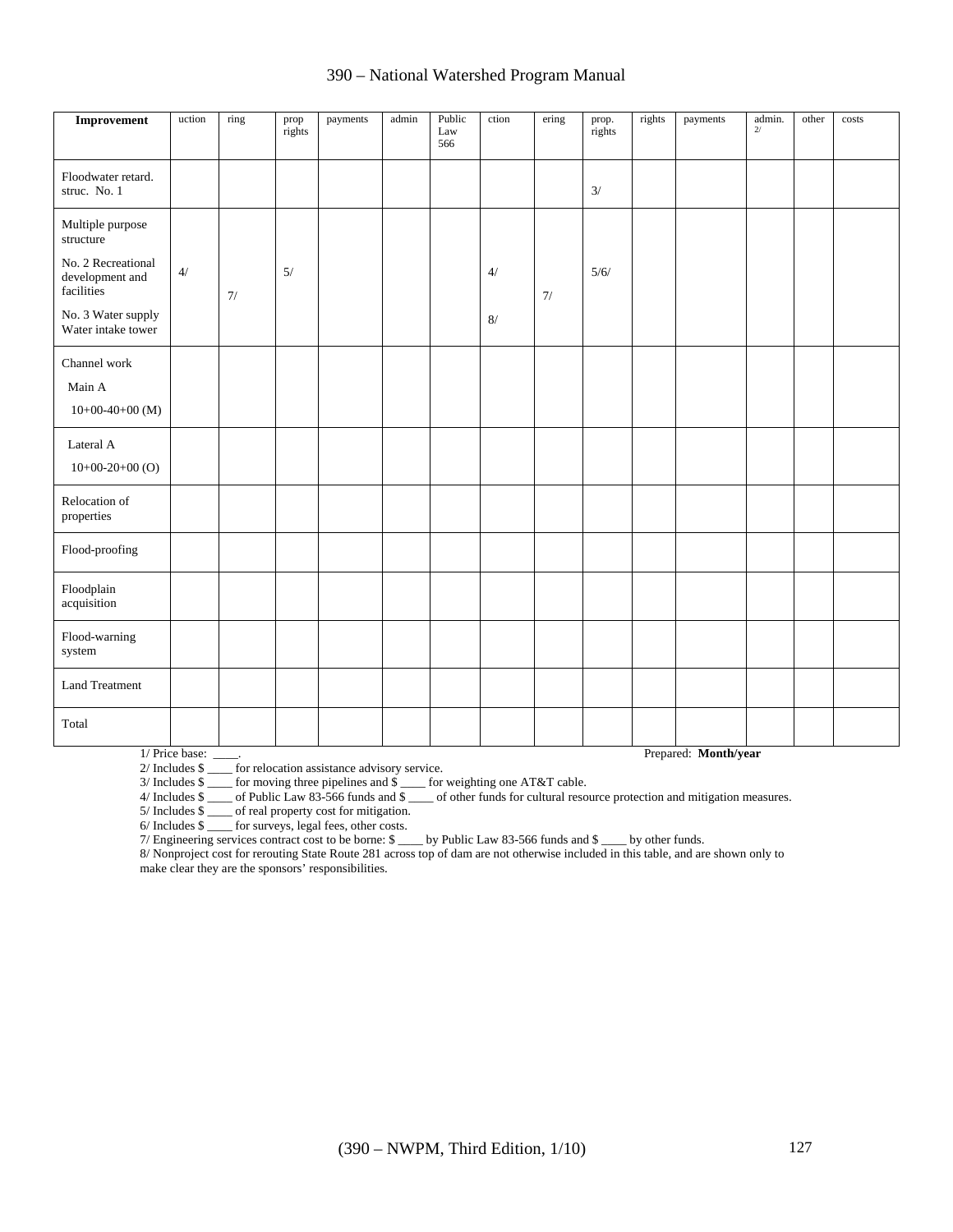# **506.13 Economic Table 2a – Cost Allocation and Cost Sharing Summary**

Table 2a shows the installation costs allocated to various purposes in multipurpose projects, as well as the sharing of costs allocated to each purpose. Relocation payments are to be included in the same manner as those for construction, real property rights, and engineering costs. Use as many columns as necessary to show each project purpose. The following instructions will help in the preparation of the table.

- (1) Each of the individual purposes served by project measures is to be entered as a subcolumn heading under the column heading "Purpose."
- (2) All single-purpose measures serving the same purpose may be grouped by purpose under "Item." Each multiple-purpose structure and specific cost items are to be listed separately in the same manner as shown in Table 2. List the items of installation cost (as in Table 2) under each measure or group of measures.
- (3) In the cost sharing section of the table, distribute the total cost allocated to each purpose to Public Law 83-566 funds and other funds in accordance with applicable cost sharing policy.
- (4) When relocation costs are involved, it may be necessary to show Public Law 83-566 costs for municipal water supply. In such an instance, this is to be identified by a footnote.

### **Table 2a – Cost Allocation and Cost Sharing Summary Water Resource Project Measures [Name of Watershed], [State] [Dollars] 1/**

|                            |                          | <b>Cost Allocation 2</b> |                        |       |                                           |                   |                        | <b>Cost Sharing</b> |                          |                 |                        |       |  |
|----------------------------|--------------------------|--------------------------|------------------------|-------|-------------------------------------------|-------------------|------------------------|---------------------|--------------------------|-----------------|------------------------|-------|--|
|                            |                          | <b>Purpose</b>           |                        |       |                                           | Public Law 83-566 |                        |                     |                          | Other           |                        |       |  |
| <b>Item</b>                | Flood<br>preven-<br>tion | Recre-<br>ation          | M&I<br>water<br>supply | Total | $\operatorname{Flood}$<br>preven-<br>tion | Recre-<br>ation   | M&I<br>water<br>supply | Total               | Flood<br>preven-<br>tion | Recre-<br>ation | M&I<br>water<br>supply | Total |  |
| Grade stabili-             |                          |                          |                        |       |                                           |                   |                        |                     |                          |                 |                        |       |  |
| zation struc.              |                          |                          |                        |       |                                           |                   |                        |                     |                          |                 |                        |       |  |
| Construction               |                          |                          |                        |       |                                           |                   |                        |                     |                          |                 |                        |       |  |
| Engineering                |                          |                          |                        |       |                                           |                   |                        |                     |                          |                 |                        |       |  |
| Relocation                 |                          |                          |                        |       |                                           |                   |                        |                     |                          |                 |                        |       |  |
| Real prop<br>rights        |                          |                          |                        |       |                                           |                   |                        |                     |                          |                 |                        |       |  |
| Project admin.             |                          |                          |                        |       |                                           |                   |                        |                     |                          |                 |                        |       |  |
| <b>Subtotal</b>            |                          |                          |                        |       |                                           |                   |                        |                     |                          |                 |                        |       |  |
|                            |                          |                          |                        |       |                                           |                   |                        |                     |                          |                 |                        |       |  |
| <b>Multiple</b><br>purpose |                          |                          |                        |       |                                           |                   |                        |                     |                          |                 |                        |       |  |
| Structure No.              |                          |                          |                        |       |                                           |                   |                        |                     |                          |                 |                        |       |  |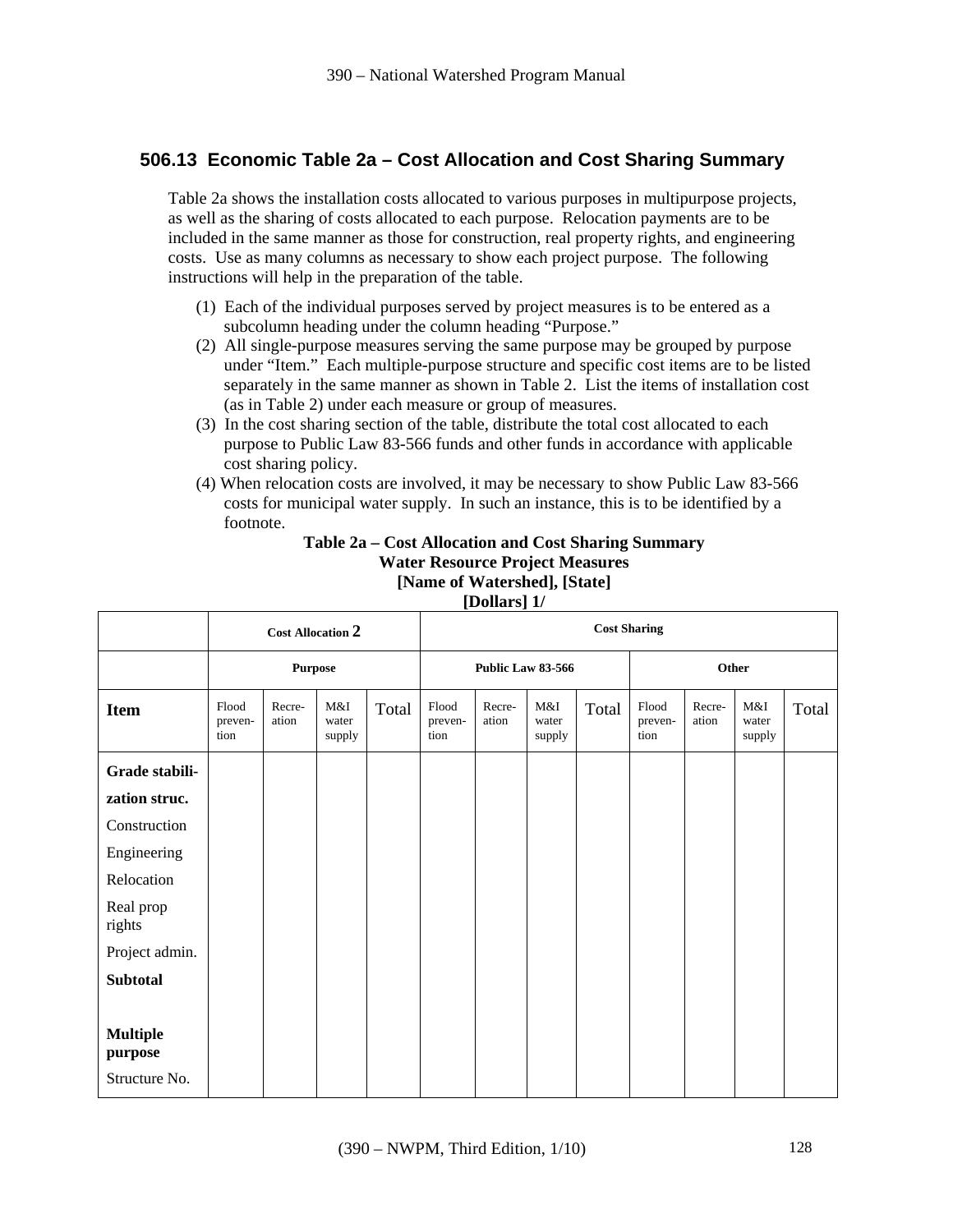# 390 – National Watershed Program Manual

| Construction        |  |  |  |  |  |  |
|---------------------|--|--|--|--|--|--|
| Engineering         |  |  |  |  |  |  |
| Relocation          |  |  |  |  |  |  |
| Real prop<br>rights |  |  |  |  |  |  |
| Acquisition         |  |  |  |  |  |  |
| Legal fees          |  |  |  |  |  |  |
| Easements           |  |  |  |  |  |  |
| Road & utility      |  |  |  |  |  |  |
| modification        |  |  |  |  |  |  |
| Project admin.      |  |  |  |  |  |  |
| <b>Subtotal</b>     |  |  |  |  |  |  |
|                     |  |  |  |  |  |  |
| Recreation          |  |  |  |  |  |  |
| <b>Facilities</b>   |  |  |  |  |  |  |
| Construction        |  |  |  |  |  |  |
| Engineering         |  |  |  |  |  |  |
| Real prop<br>rights |  |  |  |  |  |  |
| Acquisition         |  |  |  |  |  |  |
| Legal fees          |  |  |  |  |  |  |
| Project admin.      |  |  |  |  |  |  |
| <b>Subtotal</b>     |  |  |  |  |  |  |
|                     |  |  |  |  |  |  |
| <b>Total</b>        |  |  |  |  |  |  |

2/ Method of Cost Allocation:

1/ Price base: \_\_\_\_. Prepared: Month/year Prepared: Month/year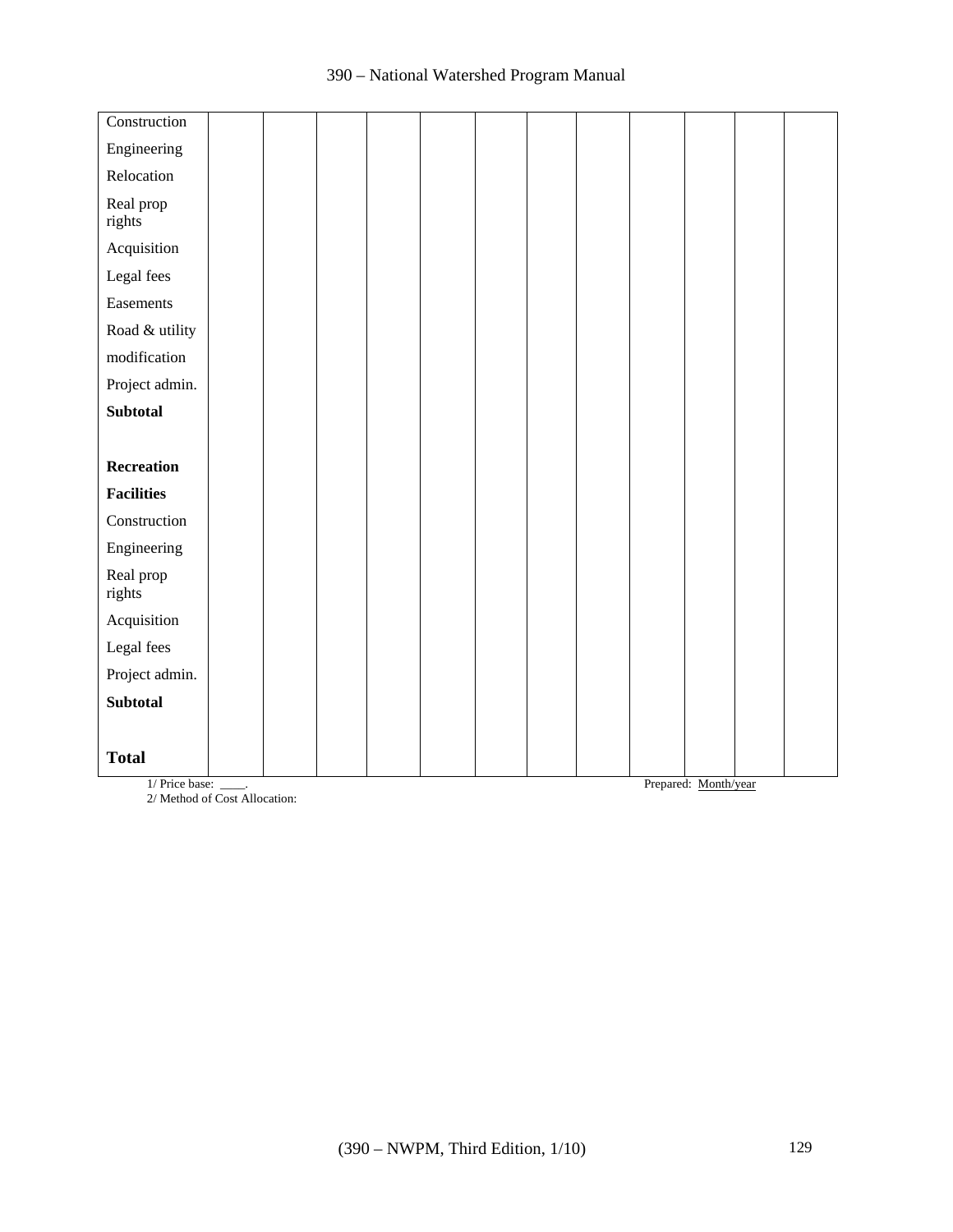# **506.14 Economic Table 2b – Recreational Facilities—Estimated Construction Costs**

Table 2b shows the number, estimated unit construction cost, and total cost for each individual type of recreational facility. This table is to be included in all plans that have recreational development as an integral part of the plan and if recreational benefits for a planned development are evaluated monetarily, regardless of whether Public Law 83-566 funds will share any of the cost for facilities. The following instructions will help in the preparation of the table.

- (1) Where more than one development is involved, identify the facilities to be installed at each development. Types of facilities may include access roads, parking lots, water supply, sanitary facilities, beach development, boat docks, picnic tables, or fireplaces. Where possible, include descriptive terms, such as "blacktop road—16 feet wide, flush toilet, and concrete picnic table."
- (2) Under "Number" show the number of units of each type of facility planned. Include a footnote to indicate those items that are estimated and subject to minor variation.

# **Table 2b – Recreational Facilities—Estimated Construction Costs [Name of Watershed], [State]**

| <b>Item</b>              | <b>Number</b>                                     | <b>Estimated unit cost</b> | <b>Total construction</b><br>cost |
|--------------------------|---------------------------------------------------|----------------------------|-----------------------------------|
|                          | [Indicate quantities]<br>that are estimated. $2/$ |                            |                                   |
| Total                    |                                                   |                            |                                   |
| 1/ Price base:<br>$\sim$ |                                                   |                            | Prepared: Month/vear              |

**[Dollars] 1/** 

2/ Estimated quantity, subject to minor variation at time of detailed planning.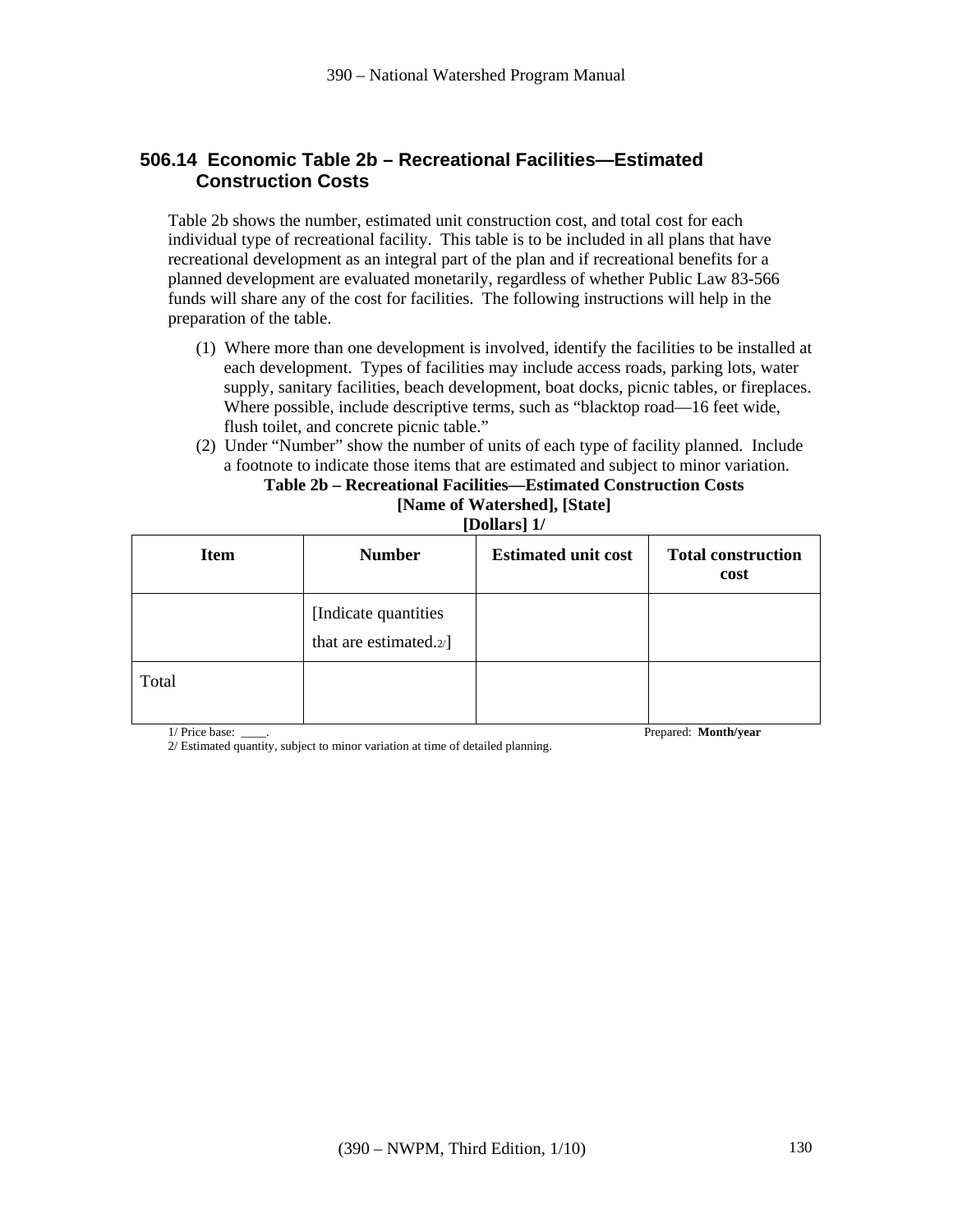# **506.15 Structural Table 3 – Dams With Planned Storage Capacity**

Use Table 3 to show the planned storage capacity of dams. The following instructions will help in the preparation of the table.

- (1) Class of structure is to be indicated as low, significant or high as defined in Title 210, National Engineering Manual (NEM), Part 520, Subpart C, Section 520.21(e).
- (2) Total drainage area is to include the controlled and uncontrolled drainage area above the planned structure. If two or more structures are in series, the drainage area above the upstream structures is the controlled drainage area, and the area between the upstream structure and the structure being listed is the uncontrolled drainage area.
- (3) The auxiliary spillway type refers to the type of material, such as vegetated, rock, earth, or concrete.
- (4) Indicate the 1-day runoff curve number used for design of the structures. Note any deviation from the use of an antecedent moisture condition II runoff curve number.
- (5) The floodwater-retarding pool is the reservoir space allotted for the temporary impoundment of floodwater and aerated sediment. Its upper limit is the elevation of the crest of the lowest auxiliary spillway. Floodwater-retarding capacity is the volume in the floodwater-retarding pool less the aerated sediment. The surface area of the floodwater retarding pool is the area at the crest elevation of the lowest auxiliary spillway.
- (6) The submerged sediment capacity must account for all of the reservoir space allotted to the accumulation of submerged sediment during the life of the structure. Sediment aerated is the volume of sediment that deposits above the lowest ungated outlet.
- (7) The surface area for the sediment pool is the area of the reservoir at the elevation of the anticipated sediment accumulation at the dam. If the lowest ungated outlet is below the sediment pool elevation, the area to initially store water is to be shown by footnote, or by adding another line. The sediment pool area is shown in parentheses if the reservoir contains beneficial storage or the sediment capacity will not store water.
- (8) Show beneficial use storage separately for each applicable purpose, including the capacity needed for losses.
- (9) In listing the surface area for the beneficial use pool, identify the use of recreation or fish and wildlife pools, when applicable. Water storage for either of these purposes normally is considered the first increment above the sediment pool. Where other beneficial uses are included in a reservoir, show the maximum water surface area for all beneficial uses.
- (10) Table 3 is also to be used for joint-use storage structures. Joint-use storage is reservoir storage capacity partly allocated to flood prevention, but also used for conservation or beneficial storage during seasons when floods normally do not occur. The operation of joint-use storage is based on water supply forecasts and continuous inflow and outflow measurements or on a fixed time schedule. Modify the table headings as appropriate to show capacities for separate storage purposes and capacities for beneficial use storage shared with floodwater-retarding capacity.
- (11) The principal spillway is the lowest ungated spillway designated to convey the water from the floodwater-retarding pool. Type of conduit refers to the material used, such as R/C pipe, R/C box, or CMP.
- (12) The auxiliary spillway system of a dam is the spillway system designed to convey water in excess of that impounded for flood prevention or other beneficial purposes.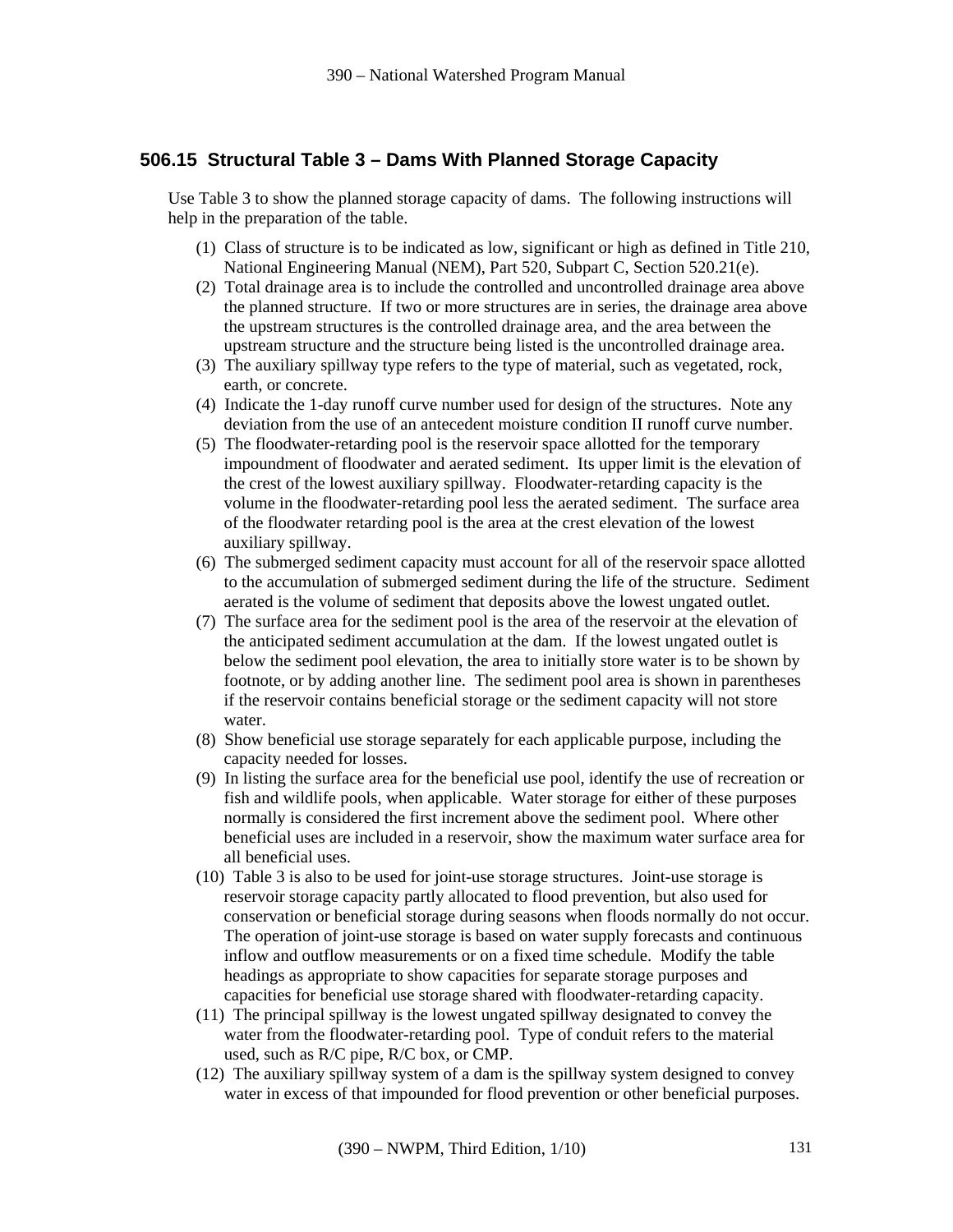- (13) The exit channel of an earth, vegetated, or rock auxiliary spillway is that part of the channel downstream from the control section that safely conducts the water to a point where it may be released without jeopardizing the integrity of the structure. Ve is the maximum velocity of flow in the exit channel for the stability design hydrograph.
- (14) The stability design hydrograph is used to establish the minimum design dimensions of the earth or rock auxiliary spillway.
- (15) The freeboard hydrograph is used to establish the minimum elevation of the top of the dam.
- (16) Elevations are to be referenced to mean sea level.
- (17) All flow capacities are to be shown as maximum or peak.

| <b>Item</b>                        | Unit            | Structure no. $[1, 2, 3, 3]$<br>4, etc.] | <b>Total</b> |
|------------------------------------|-----------------|------------------------------------------|--------------|
| <b>Class of structure</b>          |                 |                                          |              |
| Seismic zone                       |                 |                                          |              |
| Uncontrolled drainage area         | mi <sup>2</sup> |                                          |              |
| Controlled drainage area           | mi <sup>2</sup> |                                          |              |
| Total drainage area                | mi <sup>2</sup> |                                          |              |
| Runoff curve No. (1-day) (AMC II)  |                 |                                          |              |
| Time of concentration $(T_c)$      | hrs             |                                          |              |
| Elevation top dam                  | ft              |                                          |              |
| Elevation crest auxiliary spillway | ft              |                                          |              |
| Elevation crest high stage inlet   | ft              |                                          |              |
| Elevation crest low stage inlet    | ft              |                                          |              |
| Auxiliary spillway type            |                 |                                          |              |
| Auxiliary spillway bottom width    | ft              |                                          |              |
| Auxiliary spillway exit slope      | percent         |                                          |              |
| Maximum height of dam              | ft              |                                          |              |
| Volume of fill                     | $y d^3$         |                                          |              |
| Total capacity 1/                  | acre ft         |                                          |              |
| Sediment submerged                 | acre ft         |                                          |              |
| Sediment aerated                   | acre ft         |                                          |              |
| Beneficial use (identify use)      | acre ft         |                                          |              |
| Floodwater retarding               | acre ft         |                                          |              |
| Between high and low stage         | acre ft         |                                          |              |
| Surface area                       |                 |                                          |              |
| Sediment pool 2/                   | acres           |                                          |              |
| Beneficial use pool (identify use) | acres           |                                          |              |
| Floodwater retarding pool 1/       | acres           |                                          |              |

## **Table 3 – Structural Data—Dams with planned storage capacity [Name of watershed], [State]**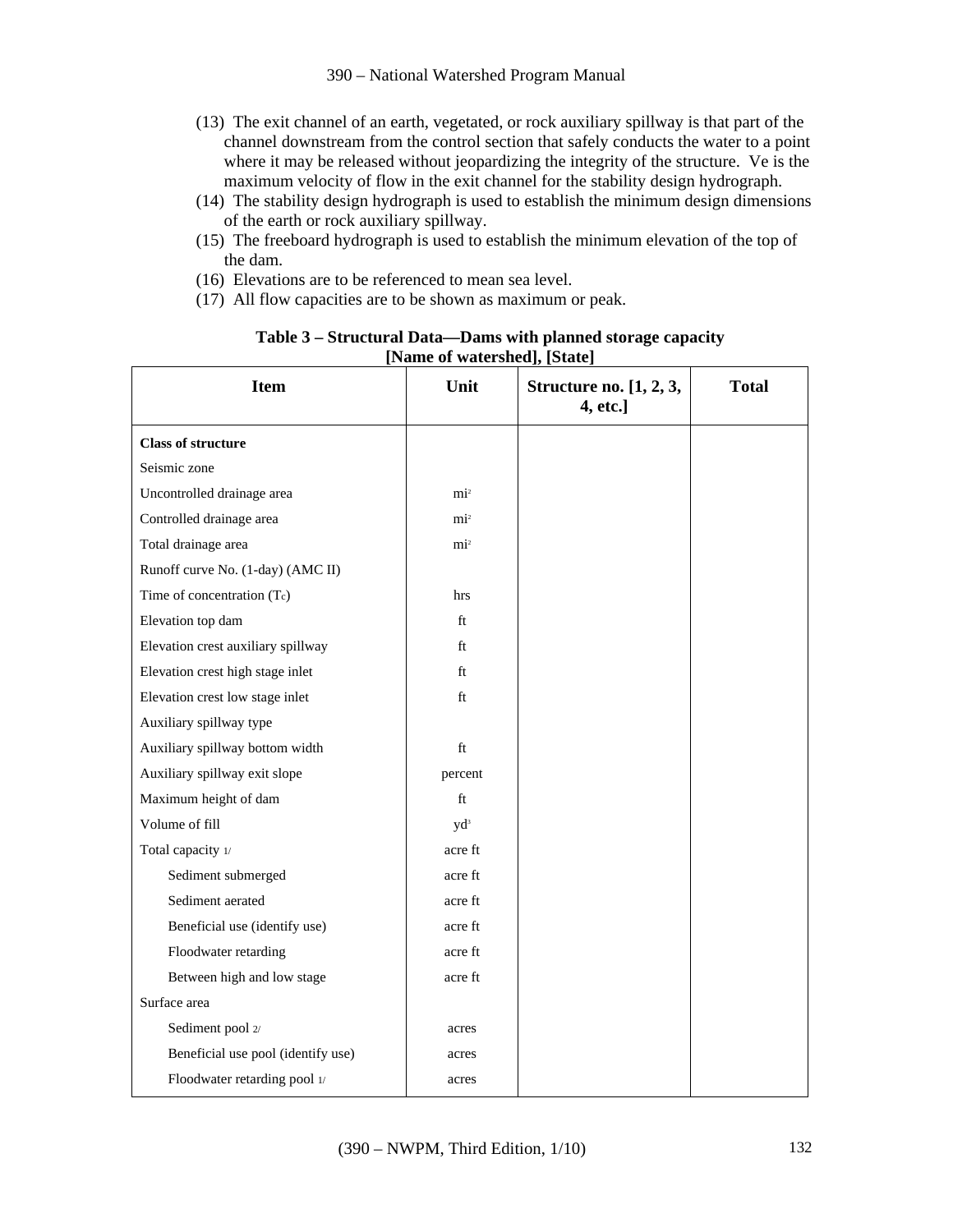# 390 – National Watershed Program Manual

| Principal spillway design              |                |
|----------------------------------------|----------------|
| Rainfall volume (1-day)                | in             |
| Rainfall volume (10-day)               | in             |
| Runoff volume (10-day)                 | in             |
| Capacity of low stage (max.)           | ft3/s          |
| Capacity of high stage (max.)          | ft3/s          |
| Dimensions of conduit                  | ft/in          |
| Type of conduit                        |                |
| Frequency operation-auxiliary spillway | percent chance |
| Auxiliary spillway hydrograph          |                |
| Rainfall volume                        | in             |
| Runoff volume                          | in             |
| Storm duration                         | hrs            |
| Velocity of flow (Ve)                  | ft/s           |
| Max. reservoir water surface elev.     | ft             |
| Freeboard hydrograph                   |                |
| Rainfall volume                        | in             |
| Runoff volume                          | in             |
| Storm duration                         | hrs            |
| Max. reservoir water surface elev.     | ft             |
| Capacity equivalents                   |                |
| Sediment volume                        | in             |
| Floodwater retarding volume            | in             |
| Beneficial volume (identify use)       | in             |

1/ Crest of auxiliary spillway. Prepared: Month/year

2/ If reservoir contains beneficial storage or if sediment capacity will not store water, show area in parenthesis and footnote accordingly.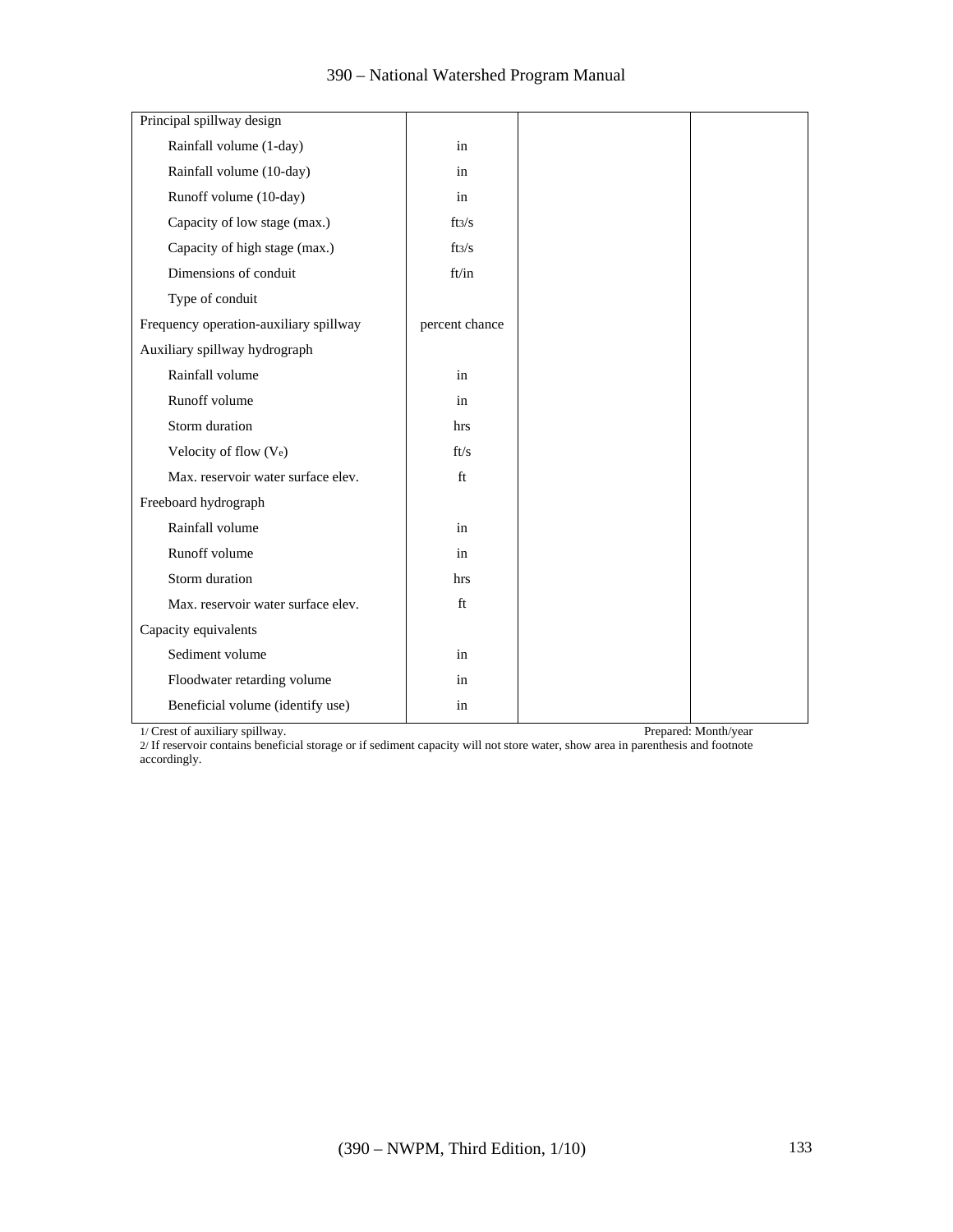# **506.16 Structural Table 3a – Dikes**

Structural Table 3a shows each dike separately. Data in each column to the right of the stationing should be entered on the same line as the station location.

| <b>Dike</b> | <b>Stationing</b>                                                  | <b>Top</b><br>width<br>(f <sup>t</sup> ) | Average<br>side<br>slope | Average<br>height of<br>dike (ft) | 100-year<br>frequency<br>velocity<br>$({\bf ft/s})$ | <b>Dike</b><br>protection | <b>Volume</b><br>of earth<br>fill $(yd^3)$ |
|-------------|--------------------------------------------------------------------|------------------------------------------|--------------------------|-----------------------------------|-----------------------------------------------------|---------------------------|--------------------------------------------|
|             |                                                                    |                                          |                          |                                   |                                                     |                           |                                            |
|             |                                                                    |                                          |                          |                                   |                                                     |                           |                                            |
|             | $1/Dike$ s are Class (reference NRCS Engineering Standard No. 356) |                                          |                          |                                   |                                                     | Prenard'                  |                                            |

| Table 3a – Structural Data—Dikes 1/ |  |
|-------------------------------------|--|
| [Name of Watershed], [State]        |  |

1/ Dikes are Class (reference NRCS Engineering Standard No. 356) Prepared: Year/month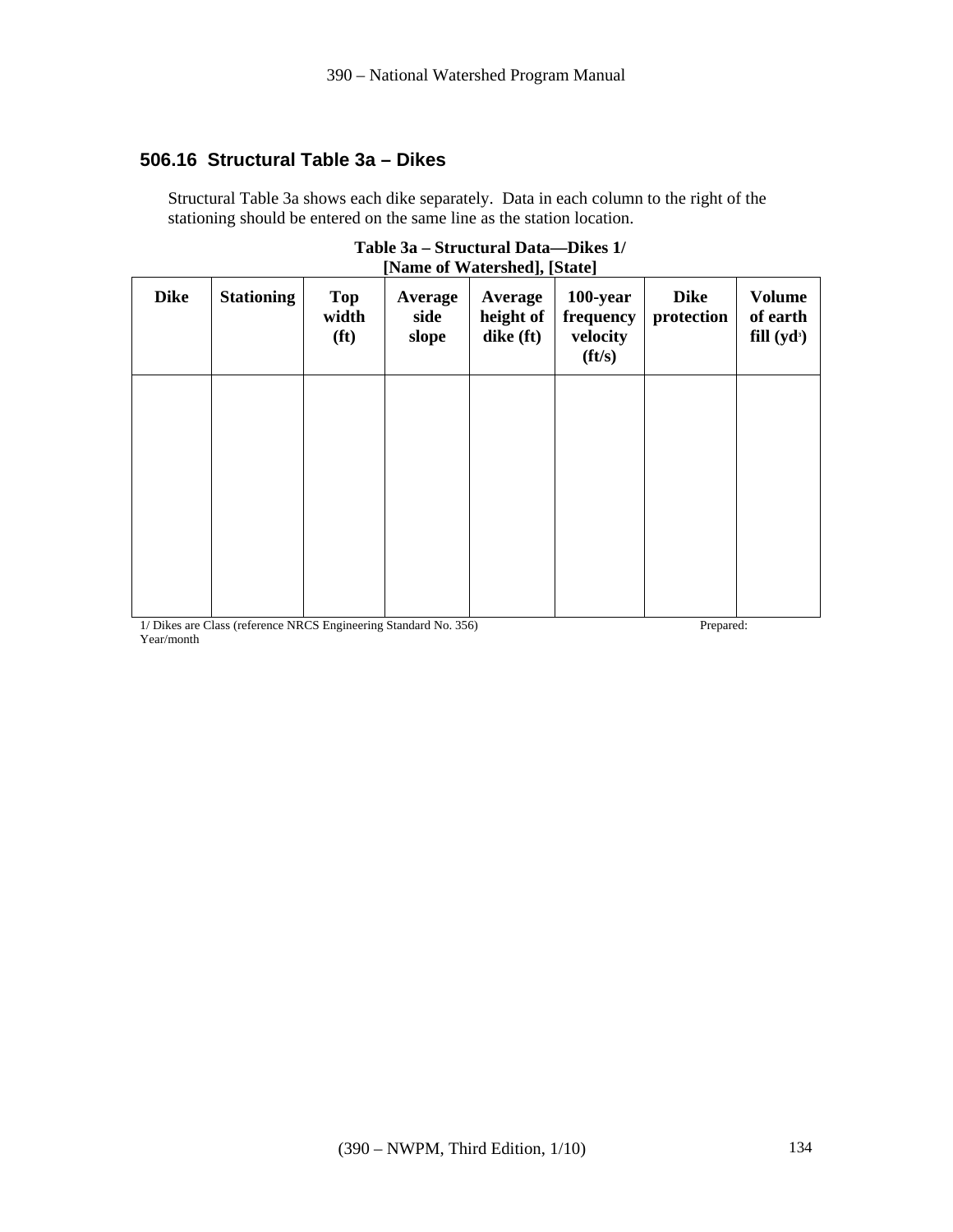# **506.17 Structural Table 3b – Channel Work**

Use structural Table 3b is to be used for flood channels, irrigation canals, and drainage channels. The following instructions will help in the preparation of the table.

- (1) The data in each column to the right of station is to be entered on the same line as the station location it represents.
- (2) Data, such as hydraulic gradient, *n* value, and excavation volume, is to be entered to represent values between the station given and the preceding station, or it is to be entered on intervening lines.
- (3) Drainage area is the uncontrolled area at the station.
- (4) As-built and aged velocities entered in the table are to be the velocities associated with the discharges used for stability analysis. If velocities are for other than design discharge, explain by footnote.
- (5) The information in footnotes may be shown by a separate legend sheet.
- (6) Show the totals for length of channel work and volume of excavation are to be shown.
- (7) If design discharge includes overbank flow, this must be indicated by an appropriate footnote.
- (8) If the design discharge cannot be expressed in meaningful terms by frequency, show the basis for design (drainage curve, numbers, and removal rate).

|                            |         |                            |                                                                     |                                            |                                          |                                   | <b>Channel dimensions 1/</b>                |                   | $\rightarrow$ | n Value |             | <b>Velocities</b><br>$({\bf ft/s})$ |             |                                                 |                          |                                |                                |
|----------------------------|---------|----------------------------|---------------------------------------------------------------------|--------------------------------------------|------------------------------------------|-----------------------------------|---------------------------------------------|-------------------|---------------|---------|-------------|-------------------------------------|-------------|-------------------------------------------------|--------------------------|--------------------------------|--------------------------------|
| Channel<br>name<br>(reach) | Station | Drain<br>area.<br>$(mi^2)$ | $\left( \right)$<br>Year<br>freq<br>design<br>dischg.<br>$(ft^3/s)$ | Water<br>surface<br>elev<br>feet.<br>(msl) | Hydraulic<br>Gradient<br>$({\rm ft/ft})$ | Gradient<br>$({\rm ft}/{\rm ft})$ | <b>Bottom</b><br>width<br>(f <sub>t</sub> ) | Elev.<br>(ft/msl) | Side<br>slope | aged    | as<br>built | aged                                | as<br>built | Excava-<br>tion<br>volume<br>(yd <sub>3</sub> ) | Type<br>of<br>work<br>2/ | Existing<br>channel<br>type 3/ | Present<br>flow<br>cond.<br>4/ |
|                            |         |                            |                                                                     |                                            |                                          |                                   |                                             |                   |               |         |             | 5/                                  | 5/          |                                                 |                          |                                |                                |

#### **Table 3b – Structural Data—Channel Work [Name of Watershed], [State]**

1/ Where excavation is not planned, show cross-sectional area and wetted perimeter below hydraulic grade lines. Prepared: Month/year

2/ I Establishment of new channel including necessary stabilization measures.

- II Enlargement or realignment of existing channel or stream.
- III Cleaning out natural or manmade channel (including bar removal and major clearing and snagging operations).
- IV Clearing and removal of loose debris within channel section.

V Stabilization as primary purpose (by continuous treatment or localized problem areas—present capacity adequate).

3/ N An unmodified, well-defined natural channel or stream.

 M Manmade ditch or previously modified channel or stream (show approximate date of original construction in parenthesis). O None or practically no defined channel.

- 4/ Pr Perennial—Flows at all times except during extreme drought.
	- I Intermittent—Continuous flow through some seasons of the year.
	- E Ephemeral—Flows only during periods of surface runoff, otherwise dry.

S Ponded water with no noticeable flow—Caused by lack of outlet or high groundwater table.

5/ Explain discharge upon which velocities are based, that is design, bankfull, 10-year.

Note: A subscript "L" should be added to the Roman numeral classification to indicate an impervious lining.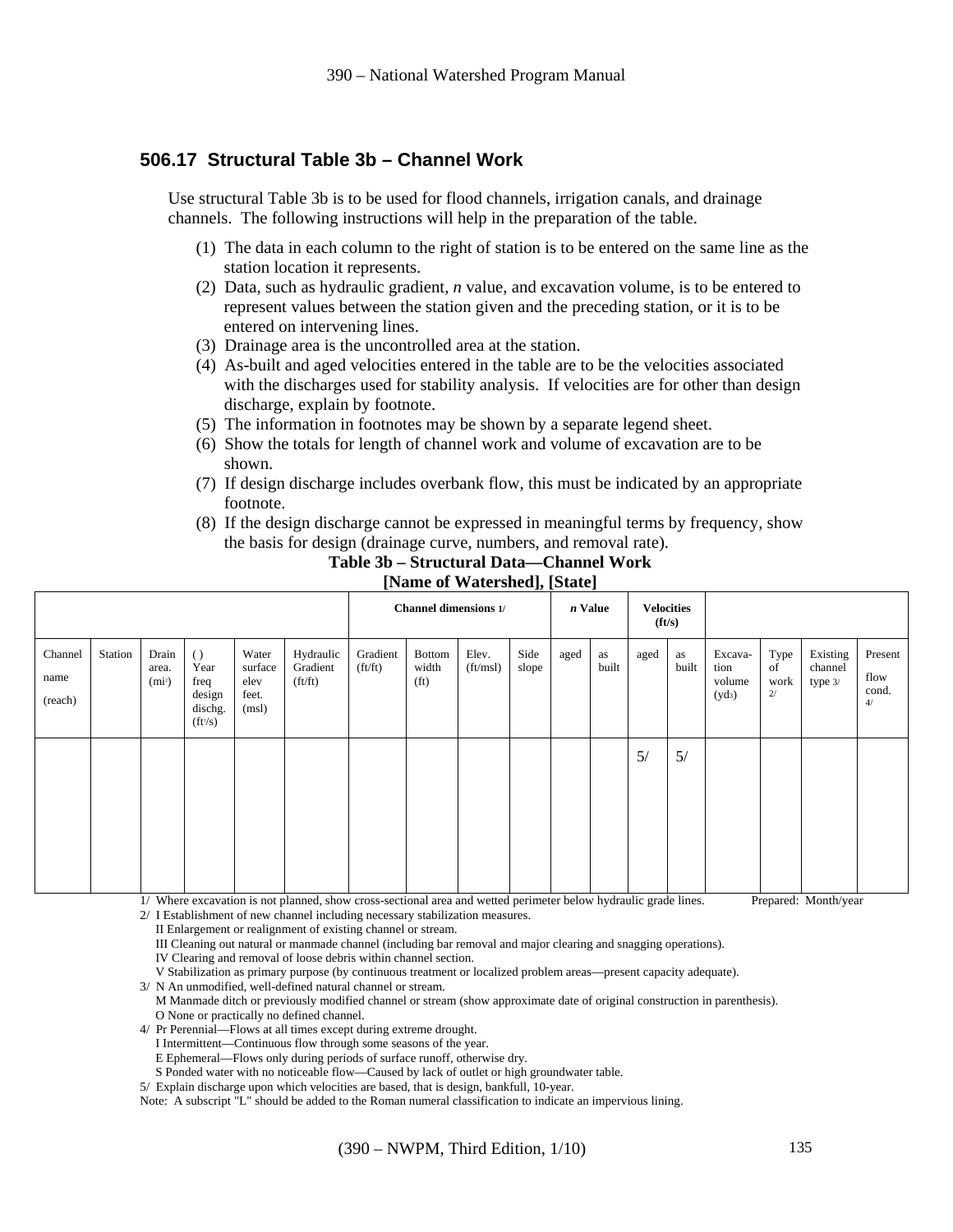# **506.18 Economic Table 4 – Average Annual NED Costs**

Use Economic Table 4 is to be used to show the estimated average annual National Economic Development plan costs. The following instructions will help in the preparation of the table.

- (1) List measures, singly or in groups, as used for evaluation purposes. Use the same groupings of measures in Tables 4 and 6. Each evaluation unit will include costs for all items in the evaluation unit whether or not benefits can be evaluated monetarily. Include all these costs in the total and in the annual cost column of Table 6. The rationale for including uneconomical or unevaluated increments will be included in the narrative.
- (2) Enter the appropriate annual costs for each of the evaluation units. Include the annual project administration cost in each evaluation unit and in the total.
- (3) Show the current price base for the installation, operation, maintenance, and replacement cost estimates.
- (4) Because of its magnitude and importance, the operation, maintenance, and replacement cost for recreational or fish and wildlife developments must be identified by footnote.
- (5) Land treatment costs that have been netted out of the benefits are not included in this table. All Public Law 83-566 costs, including technical assistance for non-costshared measures, must be included in this table.
- (6) Do not include non-NED project costs. If Table 2 has such costs, then Table 4 must include a footnote, such as "Non-NED project costs for upgrading housing have been excluded."
- (7) Items that might be considered "other direct costs" are discussed in Economic and Environmental Principles and Guidelines for Water and Related Land Resources Implementation Studies (P&G) Section 2.12.7.

| Works of<br>Improvement            | <b>Project outlays</b><br><b>Amortization of</b><br>installation cost | <b>Project outlays</b><br>Operation,<br>maintenance,<br>and<br>replacement<br>cost | Other direct<br>costs | <b>Total</b> |
|------------------------------------|-----------------------------------------------------------------------|------------------------------------------------------------------------------------|-----------------------|--------------|
| <b>Land treatment</b>              |                                                                       |                                                                                    |                       |              |
| Evaluation unit 1                  |                                                                       |                                                                                    |                       |              |
| Evaluation unit 2                  |                                                                       |                                                                                    |                       |              |
| Reaches 1 to 6                     |                                                                       | 3/                                                                                 |                       |              |
| Multipurpose<br>channel, dam, etc. |                                                                       |                                                                                    |                       |              |
| Land treatment 2/                  |                                                                       |                                                                                    |                       |              |

# **Table 4 – Estimated Average Annual NED Costs [Name of Watershed], [State]**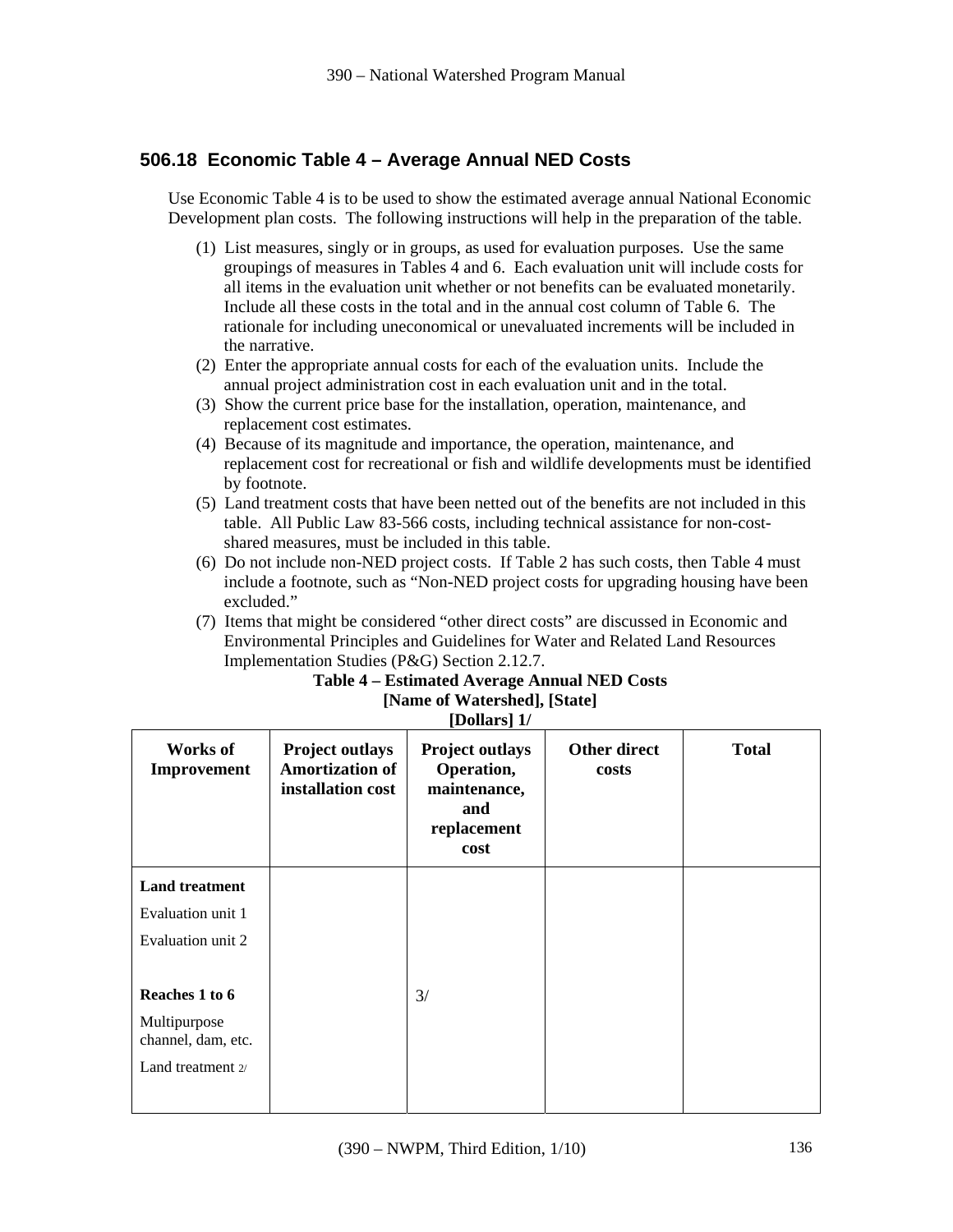# 390 – National Watershed Program Manual

| <b>Reaches 7 and 8</b>        |  |  |
|-------------------------------|--|--|
| Multipurpose<br>channel, etc. |  |  |
| Total                         |  |  |

1/ Price base: \_\_\_\_ , amortized over \_\_years at a discount rate of \_\_\_\_\_percent. Prepared: **Month/year**

2/ Costs for technical assistance to install measures and financially assisted land treatment in this evaluation unit are included. (Costs for installing associated onfarm measures are not included because they have been netted out of the analysis.)

3/ Includes \$ \_\_\_\_ for operation, maintenance, and replacement for recreation development.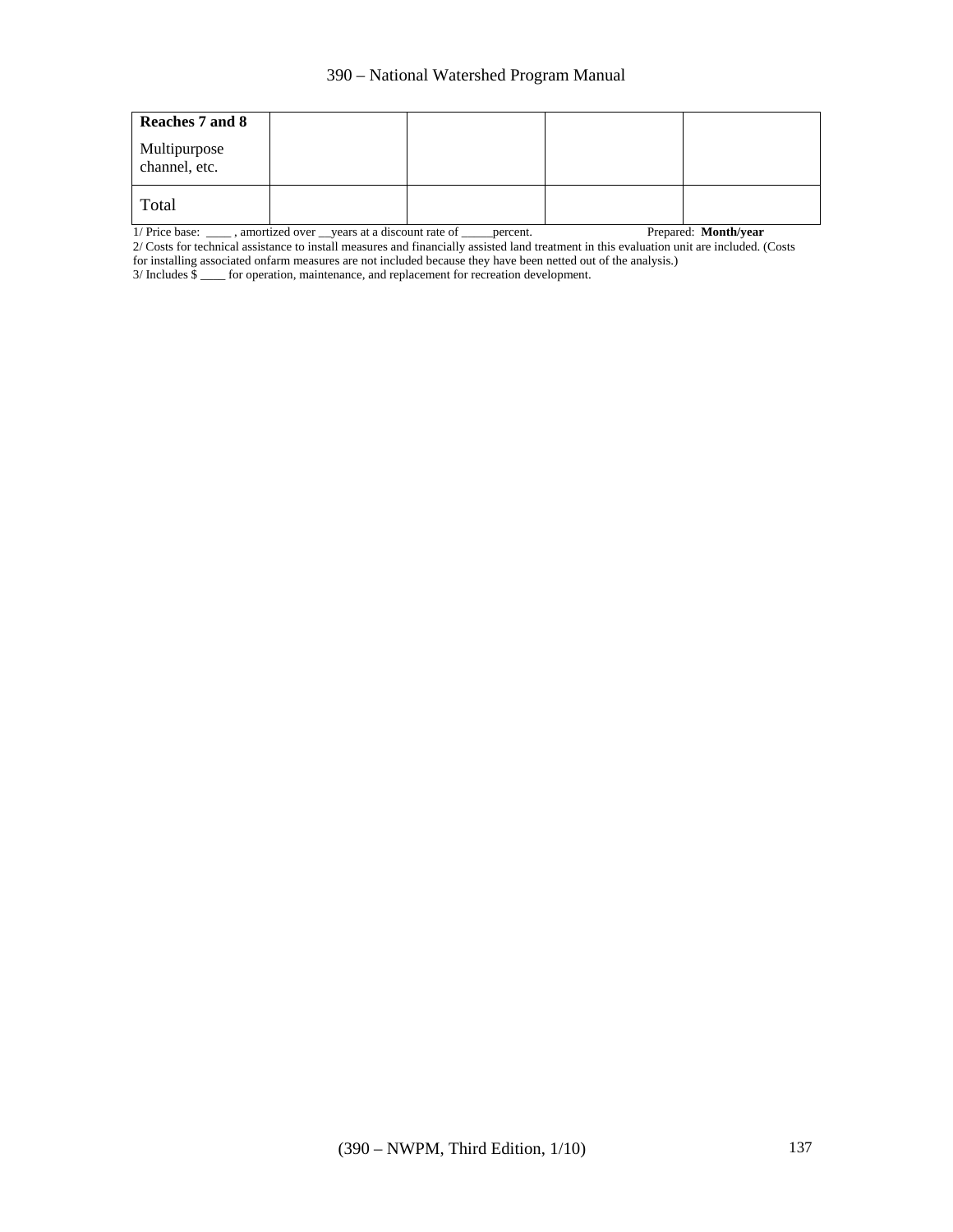# **506.19 Economic Table 5 – Estimated Average Annual Flood Damage Reduction Benefits**

Use Economic Table 5 is to be used to show the estimated average annual flood damage reduction benefits. The following instructions will help in the preparation of the table.

- (1) In the "Item" column, enter the types of flood damage that have been evaluated and that will be affected by the measures included in the plan.
- (2) Do not include erosion that is not associated with flood damage reduction. Gully erosion damage includes losses resulting from land voiding and any ephemeral gully damage, sheet and rill erosion damage, or impaired land use that is interrelated with gully erosion.
- (3) In the "Without project" column, enter the average annual damage that will continue to be incurred without project installation. In the "With project" column, enter the average annual damage that will continue to be incurred with project installation.
- (4) Enter the difference between the average annual damage with and without project to show the project's total damage reduction benefits in the last column.
- (5) When the table indicates no remaining damage in a category, a footnote is needed to show that damages and benefits were not evaluated completely. Examples of appropriate footnotes might be "damages and benefits will accrue from floods of greater magnitude than the \_\_\_\_ frequency event, but these were not evaluated" or "this includes only the damages and benefits occurring from land voiding or deterioration that will be affected by the structural measures."
- (6) Do not distinguish between benefits accruing within or outside the watershed unless some unusual circumstances make it necessary or desirable.
- (7) The price base is to be specific, such as "Price base: 2007 current normalized prices for cropland and pasture; 2008 prices for all others."
- (8) Agriculture-related damage includes damages occurring in rural communities with a population of less than 50,000.

#### **Table 5 – Estimated Average Annual Flood Damage Reduction Benefits [Name of Watershed], [State] [Dollars] 1/**

| <b>Item</b>        | <b>Estimated average annual damage</b> |                      |                             |                      |                                         |                      |
|--------------------|----------------------------------------|----------------------|-----------------------------|----------------------|-----------------------------------------|----------------------|
|                    | Without project                        |                      | With project                |                      | <b>Damage reduction</b><br>benefit 3/4/ |                      |
|                    | Agriculture<br>related $2$             | Nonagric.<br>Related | Agriculture<br>Related $2/$ | Nonagric.<br>related | Agriculture<br>related $2$              | Nonagric.<br>related |
| Floodwater         |                                        |                      |                             |                      |                                         |                      |
| Crop and pasture   |                                        |                      |                             |                      |                                         |                      |
| Other agricultural |                                        |                      |                             |                      |                                         |                      |
| Residential        |                                        |                      |                             |                      |                                         |                      |
| Commercial         |                                        |                      |                             |                      |                                         |                      |
| Other              |                                        |                      |                             |                      |                                         |                      |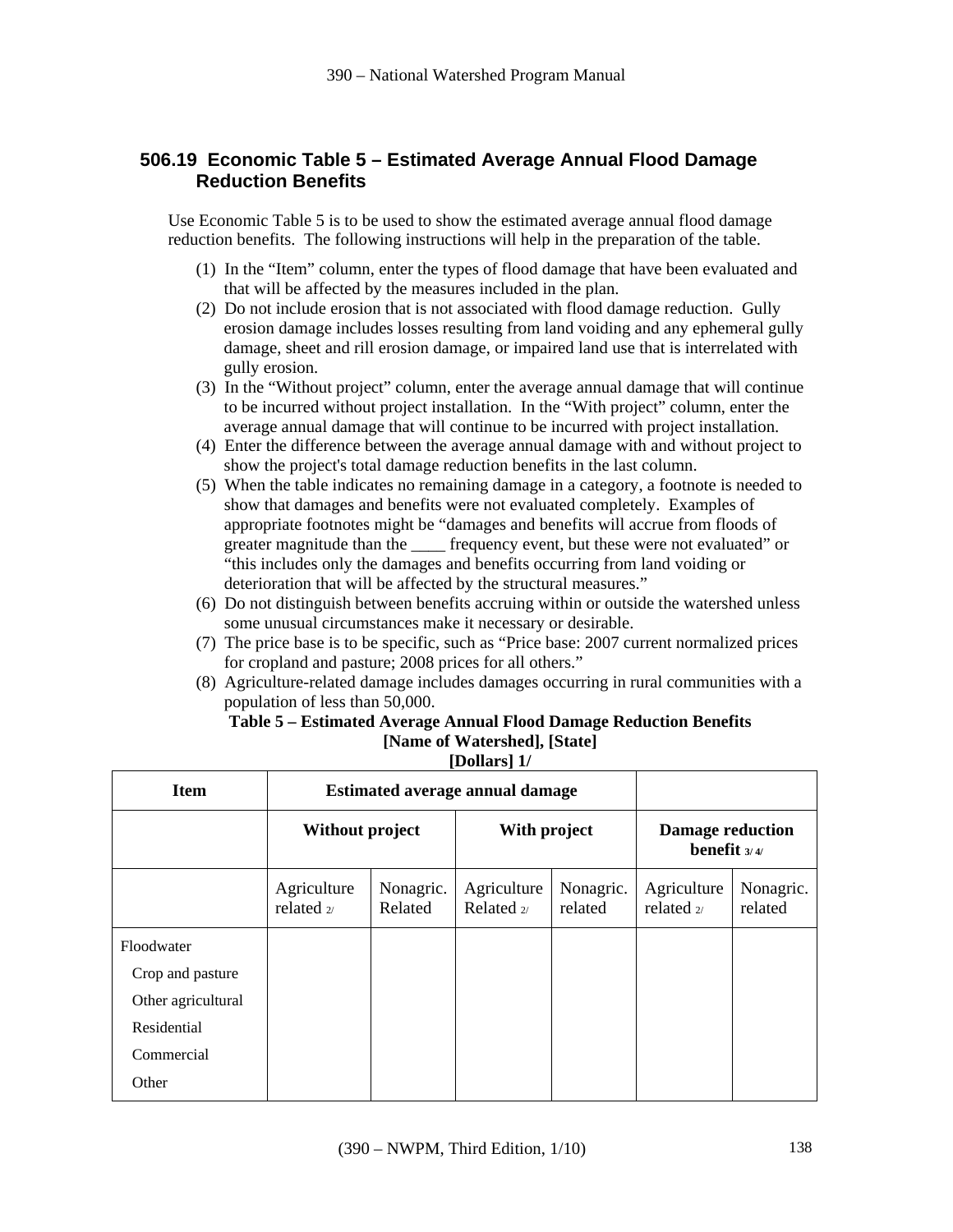# 390 – National Watershed Program Manual

| Subtotal                  |  |  |           |  |
|---------------------------|--|--|-----------|--|
|                           |  |  |           |  |
| Sediment                  |  |  |           |  |
| Overbank<br>deposition    |  |  |           |  |
| Reservoirs                |  |  |           |  |
| Other                     |  |  |           |  |
| [list important<br>items] |  |  |           |  |
| Subtotal                  |  |  |           |  |
|                           |  |  |           |  |
| Erosion                   |  |  |           |  |
| Floodplain scour          |  |  |           |  |
| Stream bank               |  |  |           |  |
| Gullies                   |  |  |           |  |
| Subtotal                  |  |  |           |  |
| Total                     |  |  |           |  |
| $1/$ Price base: $\_\_$ . |  |  | Prepared: |  |

**Month/year**

2/ Agriculture-related damage includes damage to rural communities.

3/ Includes effects of land-treatment measures.

4/ Costs and benefits for onfarm land treatment have been netted out.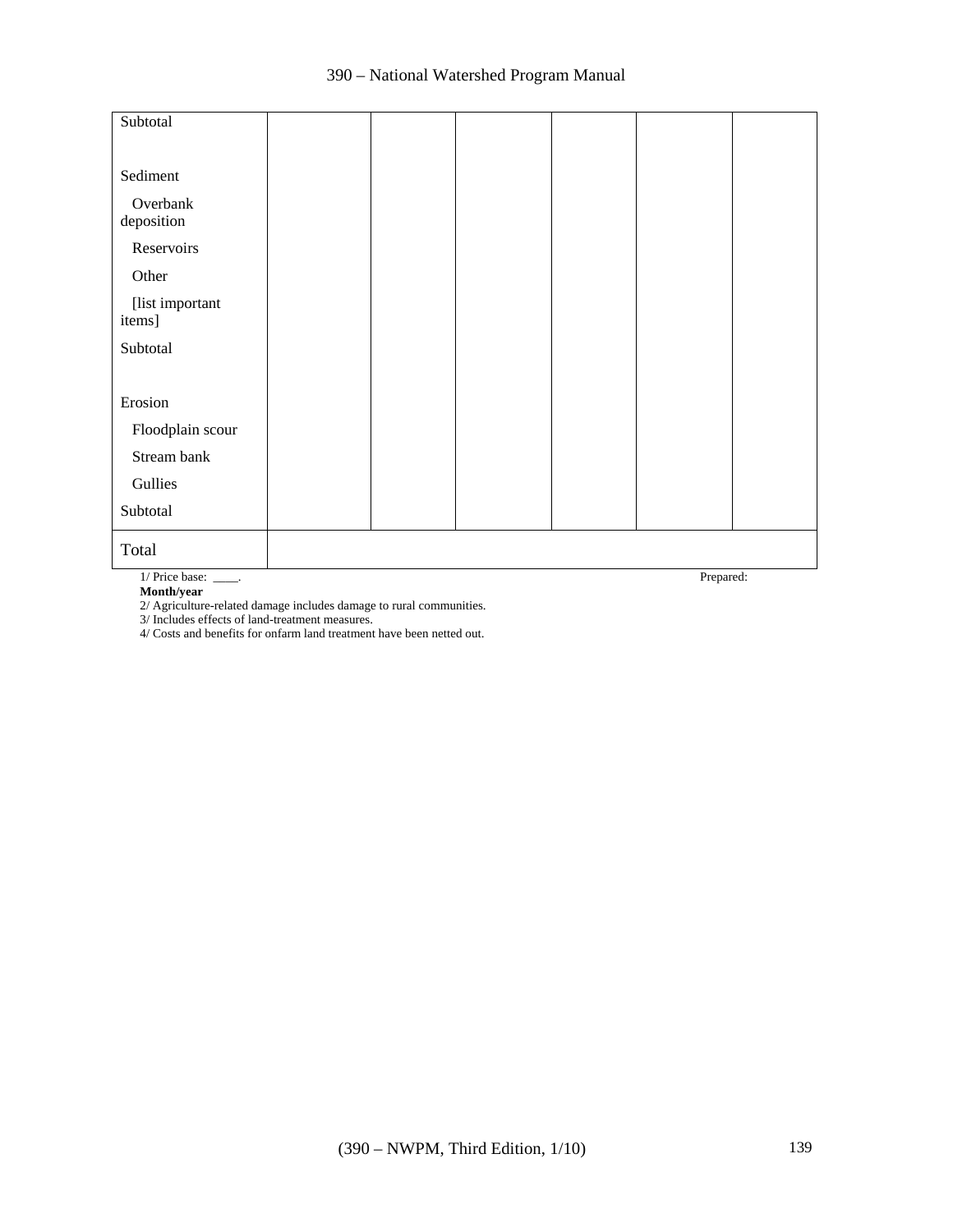# **506.20 Economic Table 5a – Estimated Average Annual Watershed Protection Damage Reduction Benefits**

Economic Table 5a is to be used to show the estimated average annual watershed protection damage reduction benefits. The following instructions will help in the preparation of the table.

- A. Onsite
	- (1) Crop-Stand Damage Dollar value of benefits attributed to a reduction in cropstand damage caused by erosion or sedimentation.
	- (2) Land Voiding and Depreciation Dollar value of benefits attributed to a decrease in land voiding and depreciation.
	- (3) Water Conservation Dollar value of benefits attributed to onsite savings in water.
	- (4) Maintaining Productivity Dollar value of benefits attributed to maintaining productivity over the evaluation period.
	- (5) Other Dollar value of other types of onsite benefits.
	- (6) Onsite Subtotal Total dollar value of onsite benefits in average annual values.
- B. Offsite/Public
	- (1) Maintaining Productivity Dollar value of benefits attributed to maintaining productivity for future generations. This is the part of the maintaining-productivity benefits that occurs after the end of the evaluation period.
	- (2) Sediment Damages Dollar value of benefits attributed to offsite sediment reduction.
	- (3) Property Values Dollar values of benefits attributed to an increase in values of offsite properties. Care must be taken to avoid double counting when such benefits are evaluated.
	- (4) Water Treatment Dollar value of benefits attributed to a reduction in costs of treating M&I water.
	- (5) Recreation Dollar value of benefits attributed to an increase in recreation quality or quantity.
	- (6) Fish and Wildlife Dollar value of benefits attributed to an increase in fish and wildlife values.
	- (7) Water Conservation Dollar value of benefits attributed to offsite savings in water.
	- (8) Other Dollar value of other types of offsite benefits.
	- (9) Offsite Subtotal Total dollar value of offsite or public benefits, or both, in average annual values.
	- (10) Grand Total Total annual benefits in dollars (equal to the sum of onsite and offsite/public).

#### **Table 5a – Estimated Average Annual Watershed Protection Damage Reduction Benefits [Name of Watershed], [State] [Dollars] 1/**

| Item                               | Damage reduction benefit, average annual |                         |  |  |
|------------------------------------|------------------------------------------|-------------------------|--|--|
|                                    | Agriculture-related                      | Nonagricultural-related |  |  |
| <b>Onsite</b><br>Crop Stand Damage |                                          |                         |  |  |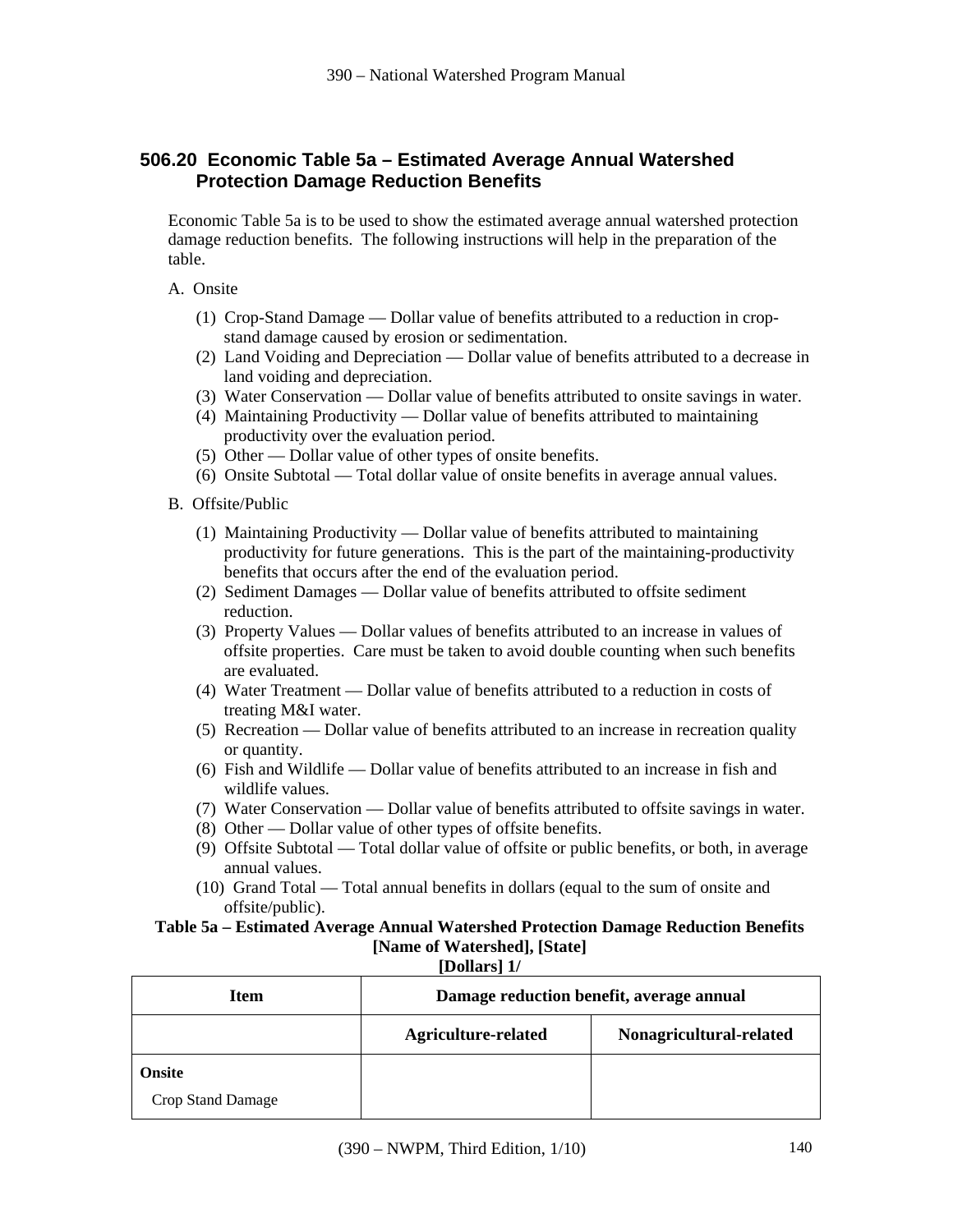| Land Voiding and Depreciation                             |           |
|-----------------------------------------------------------|-----------|
| <b>Water Conservation</b>                                 |           |
| Maintaining Productivity                                  |           |
| Other                                                     |           |
| Subtotal                                                  |           |
|                                                           |           |
| <b>Offsite/Public</b>                                     |           |
| Maintaining Productivity for<br><b>Future Generations</b> |           |
| <b>Sediment Damages</b>                                   |           |
| <b>Property Values</b>                                    |           |
| Water Treatment                                           |           |
| Recreation                                                |           |
| Fish and Wildlife                                         |           |
| Water Conservation                                        |           |
| Other                                                     |           |
| Subtotal                                                  |           |
| Total                                                     |           |
| 1/ Price base:<br>$\overline{\phantom{a}}$                | Prepared: |

**Month/year**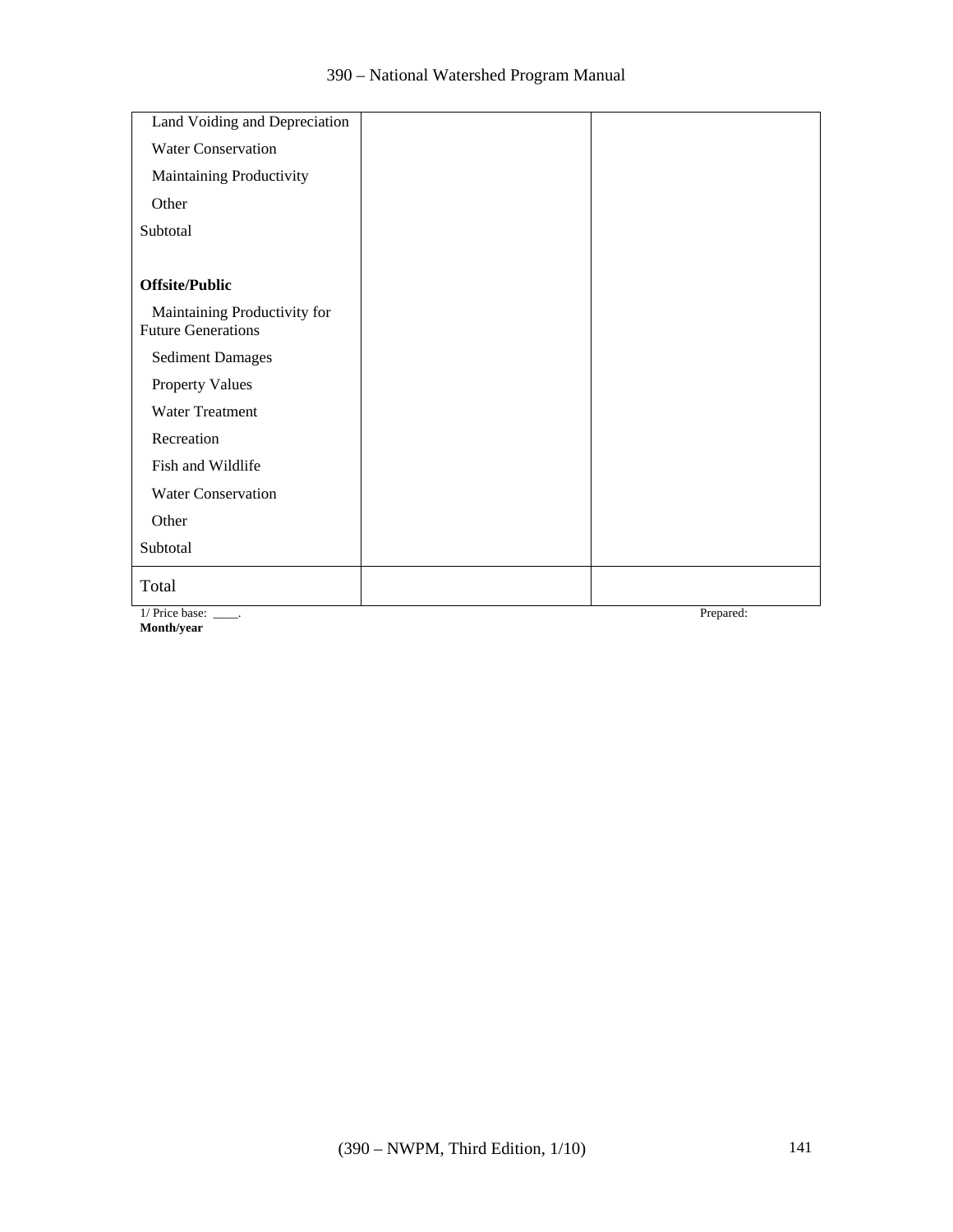# **506.21 Economic Table 6 – Comparison of NED Benefits and Costs**

Use Table 6 is used to show the estimated average annual benefits and costs and the benefitcost ratios for project measures. The following instructions will help in the preparation of the table.

- (1) List measures, singly or in groups, as used for evaluation purposes. Use the same groupings of measures in Tables 4 and 6.
- (2) Show only NED benefits on Table 6. Damage reduction benefits must agree with those in Tables 5 and 5a.
- (3) Enter the appropriate average annual benefit. For each evaluation unit for the land treatment part, show all costs and benefits accruing to land treatment to protect the soil resource base for sustained productivity, to conserve water, to improve water quality, and to reduce sediment damage. The land treatment costs and benefits upstream of dams and channel improvements are to be shown with the structural evaluation unit. Use the same price base and evaluation period for both benefits and costs. Unemployed labor benefits are those stemming from the use of unemployed and underemployed labor.
- (4) Include only the column headings necessary to show the project benefits. Include additional or substitute columns to show any other evaluated benefits that are not listed in the sample table (such benefits must be consistent with the P&G). Describe the nature of these benefits in the narrative. Report all sustained production benefits and other watershed protection benefits from Table 5a under either the "Other economic effects" column or under the title of "Maintaining productivity" if that is the only category of benefits.
- (5) Enter the average annual cost for each evaluation unit. These figures must agree with those in Table 4.
- (6) Enter the relationship of benefits to costs, with costs expressed as "1.0." Express the ratio to the nearest tenth.
- (7) If a benefit-cost ratio is less than unity, add a footnote referring the reader to the rationale for plan selection.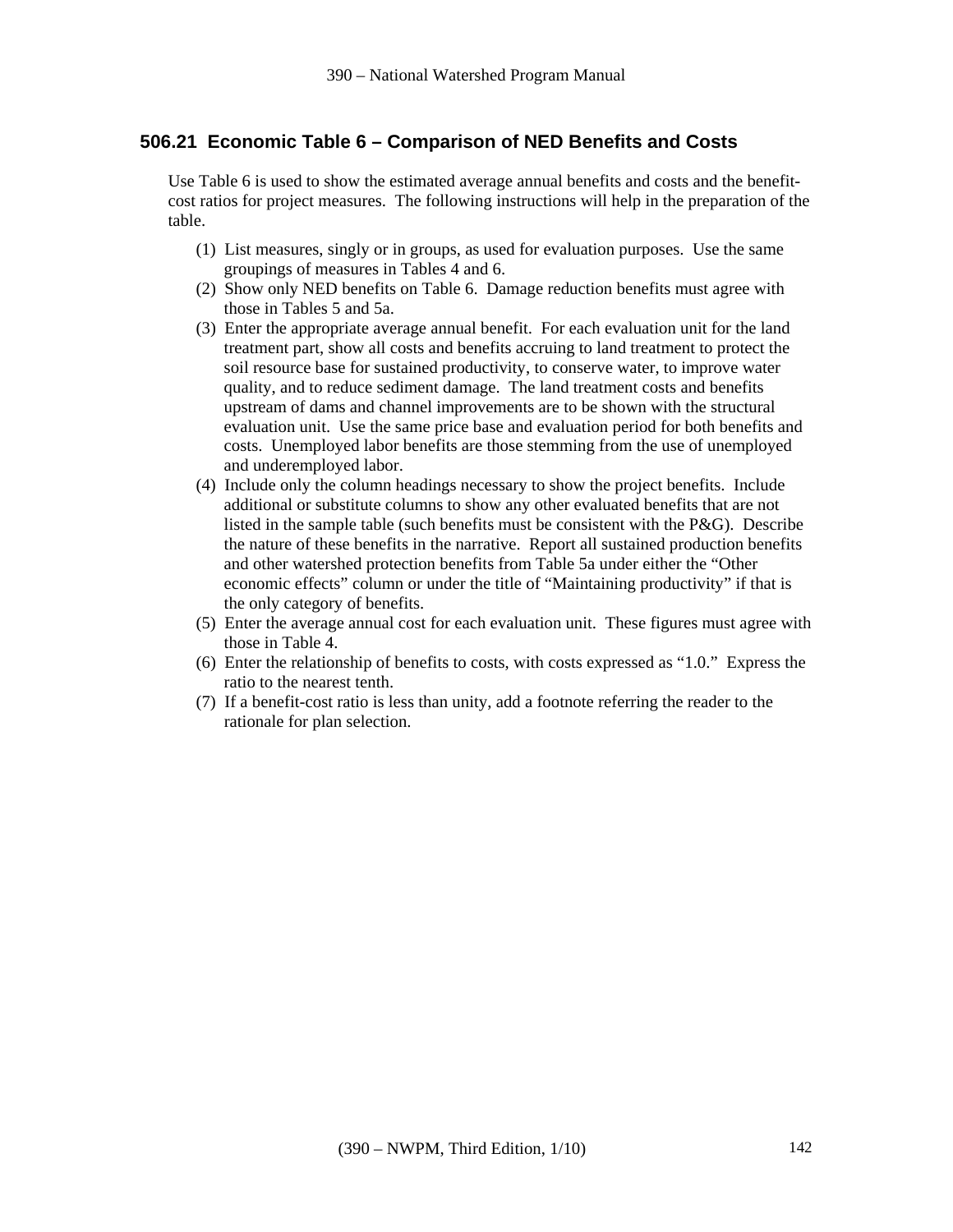| [Dollars] 1/                          |                                        |     |                      |      |                 |       |            |                     |                     |                        |                        |                          |                              |
|---------------------------------------|----------------------------------------|-----|----------------------|------|-----------------|-------|------------|---------------------|---------------------|------------------------|------------------------|--------------------------|------------------------------|
| Works of<br>Improvement               | Agriculture-related                    |     |                      |      | Nonagricultural |       |            |                     |                     |                        |                        | $\overline{\phantom{a}}$ |                              |
|                                       | Damage<br>reduction                    |     | Intensifi-<br>cation |      |                 |       | Recreation | M&I water<br>xiddns | Unemployed<br>labor | Other econ.<br>effects | annual ben.<br>Average | annual costs<br>Average  | cost ratio<br><b>Benefit</b> |
|                                       | FP                                     | Ir. | Dr.                  | Res. | Com.            | Other |            |                     |                     |                        |                        |                          |                              |
| <b>Land treatment</b><br>$-$ acres    |                                        |     |                      |      |                 |       |            |                     |                     |                        |                        |                          |                              |
| Evaluation unit<br>1                  |                                        |     |                      |      |                 |       |            |                     |                     |                        |                        |                          |                              |
| Evaluation unit<br>$\overline{2}$     |                                        |     |                      |      |                 |       |            |                     |                     |                        |                        |                          |                              |
| Reaches 1 to 6                        |                                        |     |                      |      |                 |       |            |                     |                     |                        |                        |                          |                              |
| Multipurpose<br>channel, dam,<br>etc. |                                        |     |                      |      |                 |       |            |                     |                     |                        |                        |                          |                              |
| Land treatment                        |                                        |     |                      |      |                 |       |            |                     |                     |                        |                        |                          |                              |
| Reaches 7 & 8                         |                                        |     |                      |      |                 |       |            |                     |                     |                        |                        |                          |                              |
| Multipurpose<br>channel               |                                        |     |                      |      |                 |       |            |                     |                     |                        |                        |                          |                              |
| <b>Total</b>                          |                                        |     |                      |      |                 |       |            |                     |                     |                        |                        |                          | x.x:1.0                      |
|                                       | $1/$ Price base: $\_\_$ .<br>Prepared: |     |                      |      |                 |       |            |                     |                     |                        |                        |                          |                              |

# **Table 6 – Comparison of NED Benefits and Costs [Name of Watershed], [State]**

**Month/year**

2/ From Table 4.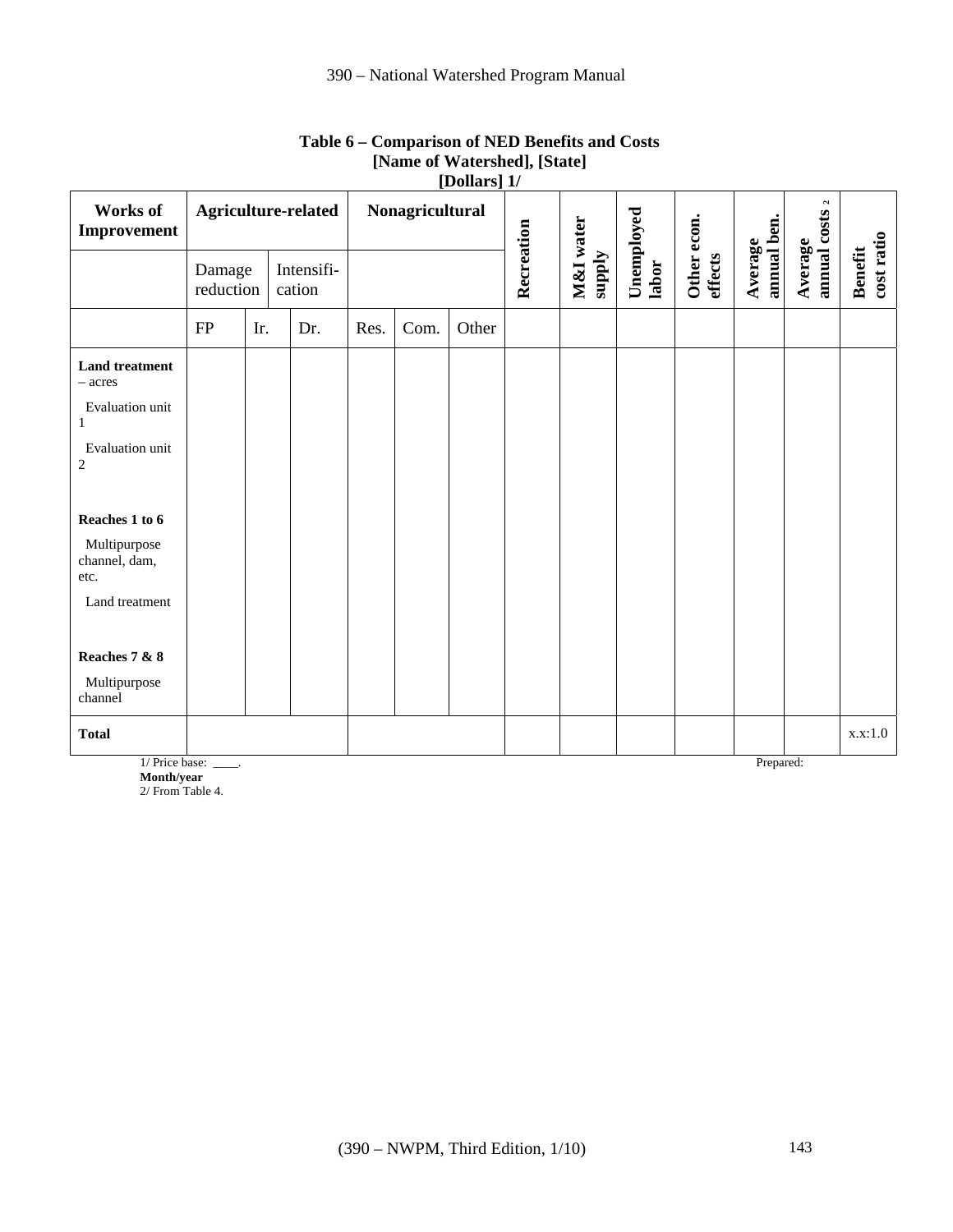# **Part 506 – Exhibits**

# **Subpart C – Watershed Agreements**

## **506.30 Watershed Agreement**

A. The watershed agreement is the legal document that records the responsibilities of the sponsoring local organizations (SLOs) and NRCS for implementing the plan. Place the watershed agreement immediately behind the abstract page of the final plan. Do not include the agreement in draft plans that are distributed for public or interagency review.

B. The format and wording provided in this exhibit must be used except for sections not applicable to the planned watershed project. If needed, additional items detailing responsibilities for the specific project must be included.

| <b>Watershed Agreement</b><br>between the                                                                                                                                                                                                                                                                                                                                                    |
|----------------------------------------------------------------------------------------------------------------------------------------------------------------------------------------------------------------------------------------------------------------------------------------------------------------------------------------------------------------------------------------------|
| [List all sponsors as appropriate]<br>(Referred to herein as sponsors)<br>State of the state of the state of the state of the state of the state of the state of the state of the state of the state of the state of the state of the state of the state of the state of the state of the state of the s<br>and the                                                                          |
| <b>Natural Resources Conservation Service,</b><br><b>U.S. Department of Agriculture</b><br>(Referred to herein as NRCS)                                                                                                                                                                                                                                                                      |
| <b>Whereas</b> , application has heretofore been made to the Secretary of Agriculture by the<br>sponsors for assistance in preparing a plan for works of improvement for the<br>Watershed, State of _________, under the authority of the Watershed Protection and Flood<br>Prevention Act, as amended (16 U.S.C. Sections 1001 to 1008, 1010, and 1012); and                                |
| Whereas, the responsibility for administration of the Watershed Protection and Flood<br>Prevention Act, has been assigned by the Secretary of Agriculture to NRCS; and                                                                                                                                                                                                                       |
| Whereas, there has been developed through the cooperative efforts of the sponsors and<br>NRCS a Watershed Project Plan and Environmental Impact Statement (or Environmental<br>Assessment) for works of improvement for the ___________ Watershed, State of<br>hereinafter referred to as the Watershed Project Plan or plan, which plan is<br>annexed to and made a part of this agreement; |
| Now, therefore, in view of the foregoing considerations, the Secretary of Agriculture, through<br>NRCS, and the sponsors hereby agree on this Watershed Project Plan and that the works of<br>improvement for this project will be installed, operated, and maintained in accordance with<br>the terms, conditions, and stipulations provided for in this plan and including the following:  |
| <b>1. Term.</b> The term of this agreement is for the installation period and evaluated life of the<br>project ( years) and does not commit NRCS to assistance of any kind beyond the end of<br>the evaluated life.                                                                                                                                                                          |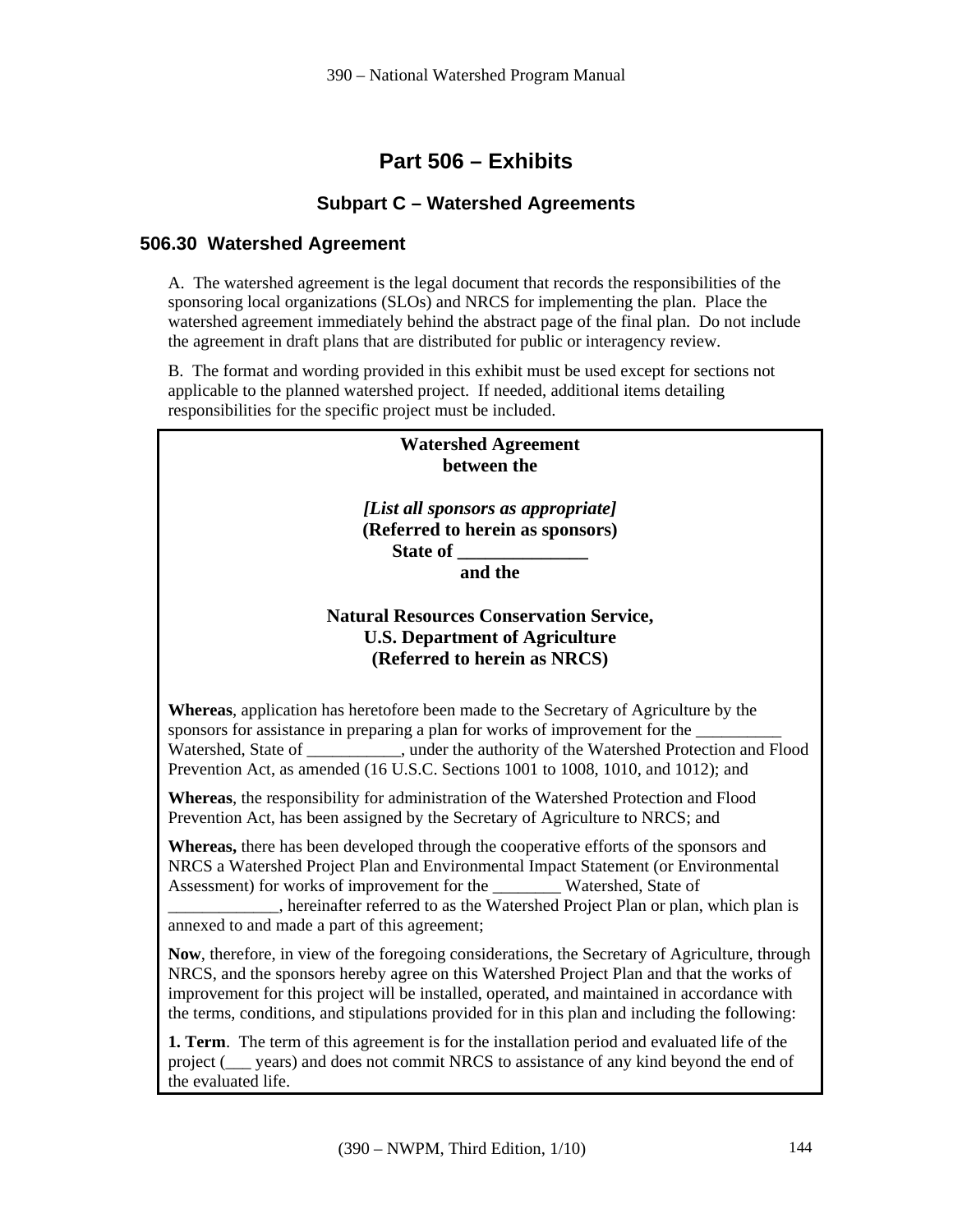**2. Costs**. The costs shown in this plan are preliminary estimates. Final costs to be borne by the parties hereto will be the actual costs incurred in the installation of works of improvement.

**3. Real property**. The sponsors will acquire such real property as will be needed in connection with the works of improvement. The amounts and percentages of the real property acquisition costs to be borne by the Sponsors and NRCS are as shown in the Costshare table in section 5 hereof. *[The items shown in this table are examples. Items with the same cost-share rate may be combined into one entry.]*

The sponsors agree that all land acquired for measures, other than land treatment practices, with financial or credit assistance under this agreement will not be sold or otherwise disposed of for the evaluated life of the project except to a public agency which will continue to maintain and operate the development in accordance with the Operation and Maintenance Agreement*. [Required when land is acquired with Watershed Protection and Flood Prevention Act financial or credit assistance.]* 

**4. Uniform Relocation Assistance and Real Property Acquisition Policies Act**. The sponsors hereby agree to comply with all of the policies and procedures of the Uniform Relocation Assistance and Real Property Acquisition Policies Act (42 U.S.C. Section 4601 et seq. as further implemented through regulations in 49 CFR Part 24 and 7 CFR Part 21) when acquiring real property interests for this federally assisted project. If the sponsor is legally unable to comply with the real property acquisition requirements, it agrees that, before any Federal financial assistance is furnished, it will provide a statement to that effect, supported by an opinion of the chief legal officer of the state containing a full discussion of the facts and law involved. This statement may be accepted as constituting compliance.

**5. Cost-share for Watershed Project Plans**. The following table will be used to show costshare percentages and amounts for Watershed Project Plan implementation.

| <b>Cost-share Table for Watershed Operation or Rehabilitation Projects</b> | <b>NRCS</b> |      |                 |      | <b>Total</b> |  |
|----------------------------------------------------------------------------|-------------|------|-----------------|------|--------------|--|
| <b>Works of Improvement</b>                                                |             |      | <b>Sponsors</b> |      |              |  |
| <b>Cost-Sharable Items</b>                                                 | Percent     | Cost | Percent         | Cost | Cost         |  |
| List measures by purpose and rate of<br>assistance. $\frac{1}{2}$          |             |      |                 |      |              |  |
| Multipurpose Structure No. 1                                               |             |      |                 |      |              |  |
| Channels                                                                   |             |      |                 |      |              |  |
| Floodplain easements (<br>acres)                                           |             |      |                 |      |              |  |
| Land treatment measure                                                     |             |      |                 |      |              |  |
| Mitigation                                                                 |             |      |                 |      |              |  |
| <b>Real Property Acquisition Cost</b>                                      |             |      |                 |      |              |  |
| Multiple purpose site ( <i>seperalies</i> )                                |             |      |                 |      |              |  |
| Real estate appraisal fees, legal                                          |             |      |                 |      |              |  |
| fees, survey costs, flowage                                                |             |      |                 |      |              |  |
| easements                                                                  |             |      |                 |      |              |  |
| Relocation $\frac{2}{3}$                                                   |             |      |                 |      |              |  |
| <b>Sponsors Engineering Costs</b>                                          |             |      |                 |      |              |  |
| <b>Subtotal: Cost-Sharable Costs</b>                                       |             |      |                 |      |              |  |
|                                                                            |             |      |                 |      |              |  |
| Non-Cost-Sharable Items <sup>3/</sup>                                      |             |      |                 |      |              |  |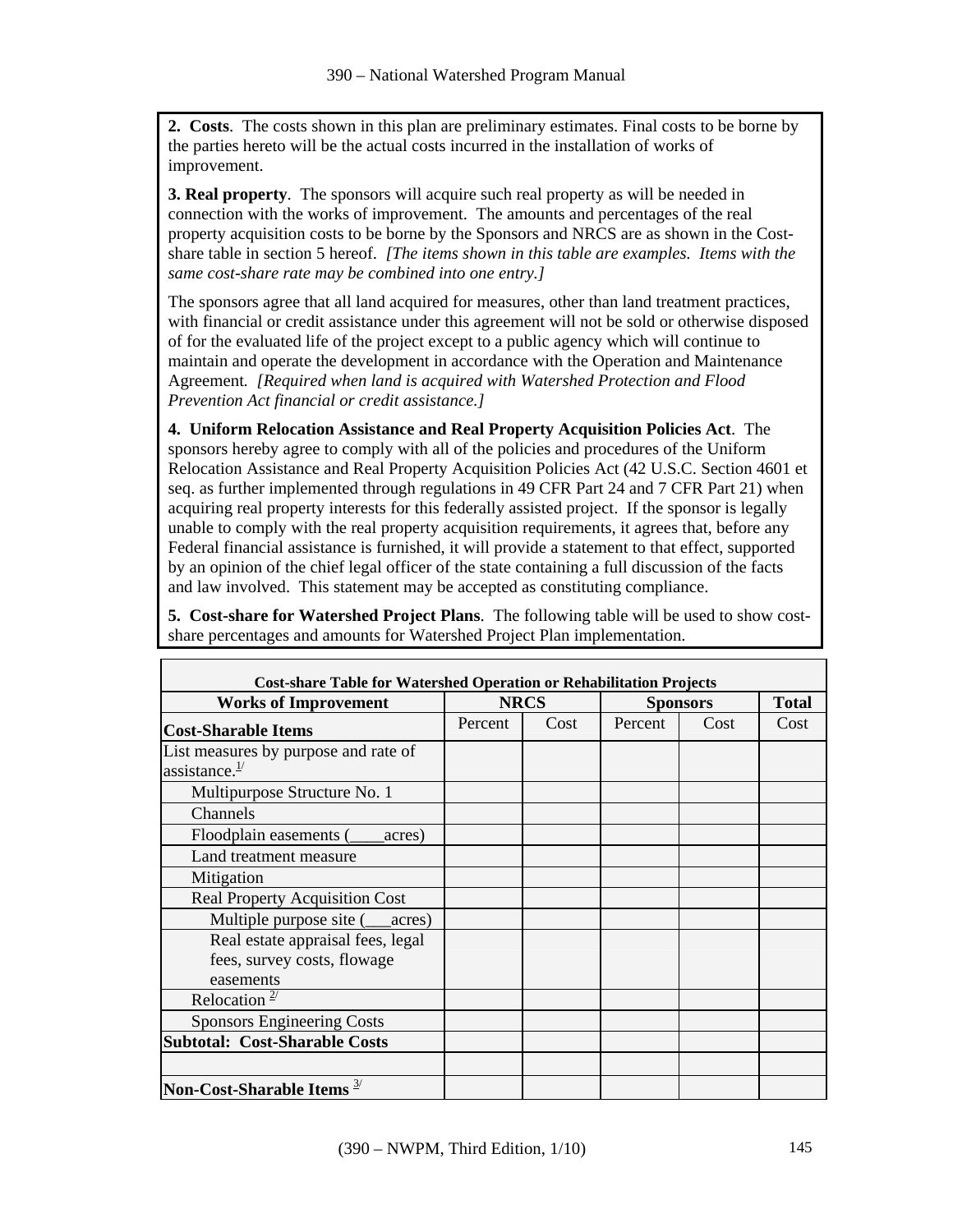### 390 – National Watershed Program Manual

| <b>NRCS</b> Technical                             | 100       |                  | $\Omega$  | $\theta$ |  |
|---------------------------------------------------|-----------|------------------|-----------|----------|--|
| Assistance/Engineering                            |           |                  |           |          |  |
| Project Administration $\frac{4}{1}$              | <b>NA</b> |                  | <b>NA</b> |          |  |
| Water, Mineral and Other Resource                 | 0         |                  | 100       |          |  |
| Rights $\frac{5}{2}$                              |           |                  |           |          |  |
| Permits $\frac{5}{ }$                             | 0         | $\left( \right)$ | 100       |          |  |
| Real Property Rights $\frac{5}{2}$                | 0         |                  | 100       |          |  |
| Relocation, Beyond Required                       | 0         |                  | 100       |          |  |
| Decent, Safe, Sanitary <sup><math>6/</math></sup> |           |                  |           |          |  |
| Non-Project Costs                                 | 0         |                  | 100       |          |  |
| <b>Subtotal: Non-Cost-Share Costs</b>             |           |                  |           |          |  |
| <b>Total:</b>                                     |           |                  |           |          |  |
|                                                   |           |                  |           |          |  |

1/ Installation costs explanatory notes:

 (a) List each multiple-purpose measure separately. Specific cost items and joint costs of multiple-purpose measures will be shown as separate line item entries. Single-purpose measures may be grouped by kind if the rate of assistance is the same for each measure or group.

 (b) For watershed protection enduring measures, the following footnote should be included: 1/ The cost-share rate is the percentage of the average cost of installing the practice in the selected plan for the evaluation unit. During project implementation, the actual cost-share rate shall not exceed the rate of assistance for similar practices and measures under existing national programs.

2/ Relocation payments and assurances explanatory notes:

 (a) Includes replacement in kind, and payments necessary to meet decent, safe, and sanitary provisions. Enter the total estimated relocation assistance payment from Table 1. Percentages for cost sharing will be based upon the cost-share rate of the project purpose requiring the relocation. The relocation assistance advisory services cost is to be included when computing the cost sharing percentages. These percentages are to be used for the life of the project regardless of future changes or supplements.

 (b) If the planned project measures will not cause the displacement of any person, business, or farm operation under present conditions, show cost sharing percentages, place \$0 1/ in "Estimated Relocation Payment Costs," and footnote the column as follows: 1/ Investigation of the watershed project area indicates that no displacements will be involved under present conditions. However, in the event that displacement becomes necessary at a later date, the cost of relocation assistance and payments will be cost-shared in accordance with the percentages shown.

3/ If actual Non-Cost-Sharable item expenditures vary from these figures, the responsible party will bear the change. 4/ The sponsors and NRCS will each bear the costs of project administration that each incurs. Sponsor costs for project

administration include relocation assistance advisory service.

5/ The sponsors will acquire with other than Watershed Protection and Flood Prevention Act funds, such real property as will be needed in connection with the works of improvement. The value of real property is eligible as in-kind contributions toward the sponsors' share of the works of improvement costs. In no case will the amount of an inkind contribution exceed the sponsors' share of the cost for the works of improvement. The maximum cost eligible for in-kind credit is the same as that for cost sharing.

6/ Relocation payments for the cost of improvements beyond decent, safe and sanitary requirements is a nonproject cost ineligible for assistance under the Act.

**6. Land treatment agreements**. The sponsors will obtain agreements from owners of not less than 50 percent of the land above each multiple-purpose and floodwater-retarding structure. These agreements must provide that the owners will carry out farm or ranch conservation plans on their land. The sponsors will ensure that 50 percent of the land upstream of any retention reservoir site is adequately protected before construction of the dam. The sponsors will provide assistance to landowners and operators to ensure the installation of the land treatment measures shown in the Watershed Project Plan. The sponsors will encourage landowners and operators to continue to operate and maintain the land treatment measures after the long-term contracts expire, for the protection and improvement of the watershed.

**7. Floodplain Management**. Before construction of any project for flood prevention, the sponsors shall agree to participate in and comply with applicable Federal floodplain management and flood insurance programs. For plans approved as of the date of this revised manual the sponsor is required to have development controls in place below low and significant hazard dams prior to NRCS/sponsor entering into a construction contract.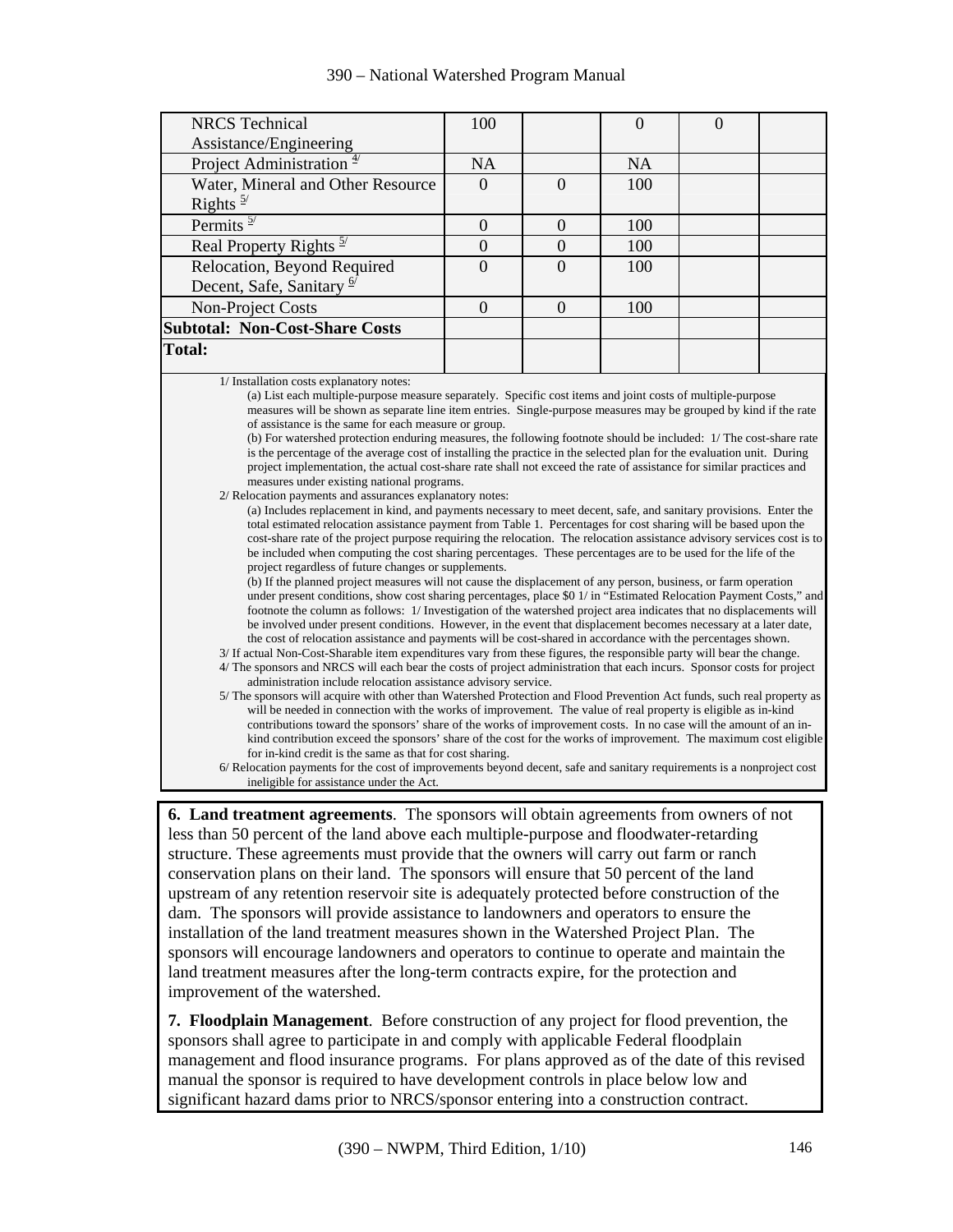**8. Water and mineral rights**. The sponsors will acquire or provide assurance that landowners or resource users have acquired such water, mineral, or other natural resources rights pursuant to State law as may be needed in the installation and operation of the works of improvement. Any costs incurred shall be borne by the sponsor and these costs are not eligible as part of the sponsors cost-share. *[The last sentence here is only required in watershed structure rehabilitation plans.]* 

**9. Permits**. The sponsors will obtain and bear the cost for all necessary Federal, State, and local permits required by law, ordinance, or regulation for installation of the works of improvement. These costs are not eligible as part of the sponsors' cost-share. *[The last sentence here is only required in watershed structure rehabilitation plans.]* 

**10. NRCS assistance**. This agreement is not a fund-obligating document. Financial and other assistance to be furnished by NRCS in carrying out the plan is contingent upon the fulfillment of applicable laws and regulations and the availability of appropriations for this purpose.

**11. Additional agreements**. A separate agreement will be entered into between NRCS and the sponsors before either party initiates work involving funds of the other party. Such agreements will set forth in detail the financial and working arrangements and other conditions that are applicable to the specific works of improvement.

**12. Amendments**. This plan may be amended or revised only by mutual agreement of the parties hereto, except that NRCS may deauthorize or terminate funding at any time it determines that the sponsors have failed to comply with the conditions of this agreement or when the program funding or authority expires. In this case, NRCS shall promptly notify the sponsors in writing of the determination and the reasons for the deauthorization of project funding, together with the effective date. Payments made to the sponsors or recoveries by NRCS shall be in accord with the legal rights and liabilities of the parties when project funding has been deauthorized. An amendment to incorporate changes affecting a specific measure may be made by mutual agreement between NRCS and the sponsors having specific responsibilities for the measure involved.

**13. Prohibitions**. No member of or delegate to Congress, or resident commissioner, shall be admitted to any share or part of this plan, or to any benefit that may arise therefrom; but this provision shall not be construed to extend to this agreement if made with a corporation for its general benefit.

**14. Operation and Maintenance (O&M).** The sponsors will be responsible for the operation, maintenance, and any needed replacement of the works of improvement by actually performing the work or arranging for such work, in accordance with an O&M Agreement. An O&M agreement will be entered into before Federal funds are obligated and will continue for the project life  $($  years). Although the sponsors' responsibility to the Federal Government for O&M ends when the O&M agreement expires upon completion of the evaluated life of measures covered by the agreement, the sponsors acknowledge that continued liabilities and responsibilities associated with works of improvement may exist beyond the evaluated life.

**15. Emergency Action Plan.** Prior to construction, the sponsors shall prepare an Emergency Action Plan (EAP) for each dam or similar structure where failure may cause loss of life or as required by state and local regulations. The EAP shall meet the minimum content specified in Part 500.52 of the NRCS Title 180, National Operation and Maintenance Manual (NOMM), Part 500, Subpart F, Section 500.52, and meet applicable State agency dam safety requirements. The NRCS will determine that an EAP is prepared prior to the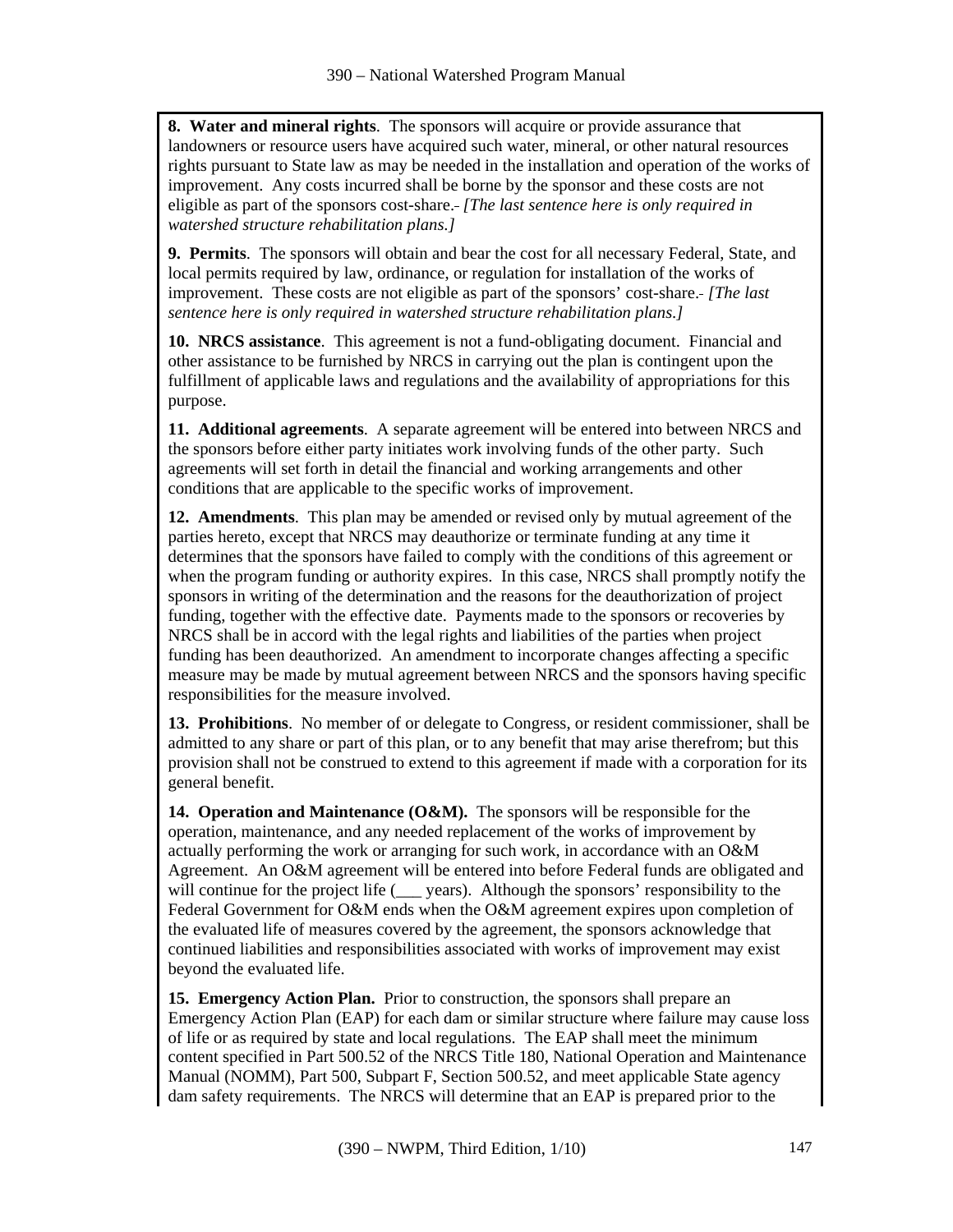execution of fund obligating documents for construction of the structure. EAPs shall be reviewed and updated by the sponsors annually.

**16. Nondiscrimination provisions.** The U.S. Department of Agriculture (USDA) prohibits discrimination in all its programs and activities on the basis of race, color, national origin, age, disability, and where applicable, sex, marital status, familial status, parental status, religion, sexual orientation, genetic information, political beliefs, reprisal, or because all or a part of an individual's income is derived from any public assistance program. (Not all prohibited bases apply to all programs.) Persons with disabilities who require alternative means for communication of program information (Braille, large print, audiotape, etc.) should contact USDA's TARGET Center at (202) 720-2600 (voice and TDD). To file a complaint of discrimination write to USDA, Director, Office of Civil Rights, 1400 Independence Avenue, SW., Washington, DC 20250-9410 or call (800) 795-3272 (voice) or (202) 720-6382 (TDD). USDA is an equal opportunity provider and employer.

By signing this agreement the recipient assures the Department of Agriculture that the program or activities provided for under this agreement will be conducted in compliance with all applicable Federal civil rights laws, rules, regulations, and policies.

**17. Certification Regarding Drug-Free Workplace Requirements** (7 CFR Part 3021). By signing this Watershed Agreement, the sponsors are providing the certification set out below. If it is later determined that the sponsors knowingly rendered a false certification, or otherwise violated the requirements of the Drug-Free Workplace Act, the NRCS, in addition to any other remedies available to the Federal Government, may take action authorized under the Drug-Free Workplace Act.

*Controlled substance* means a controlled substance in Schedules I through V of the Controlled Substances Act (21 U.S.C. Section 812) and as further defined by regulation (21 CFR Sections 1308.11 through 1308.15);

*Conviction* means a finding of guilt (including a plea of *nolo contendere*) or imposition of sentence, or both, by any judicial body charged with the responsibility to determine violations of the Federal or State criminal drug statutes;

*Criminal drug statute* means a Federal or non-Federal criminal statute involving the manufacturing, distribution, dispensing, use, or possession of any controlled substance;

*Employee* means the employee of a grantee directly engaged in the performance of work under a grant, including: (i) all direct charge employees; (ii) all indirect charge employees unless their impact or involvement is insignificant to the performance of the grant; and, (iii) temporary personnel and consultants who are directly engaged in the performance of work under the grant and who are on the grantee's payroll. This definition does not include workers not on the payroll of the grantee (e.g., volunteers, even if used to meet a matching requirement; consultants or independent contractors not on the grantees' payroll; or employees of subrecipients or subcontractors in covered workplaces).

# **Certification:**

A. The sponsors certify that they will or will continue to provide a drug-free workplace by—

- (1) Publishing a statement notifying employees that the unlawful manufacture, distribution, dispensing, possession, or use of a controlled substance is prohibited in the grantee's workplace and specifying the actions that will be taken against employees for violation of such prohibition.
- (2) Establishing an ongoing drug-free awareness program to inform employees about— (a) The danger of drug abuse in the workplace;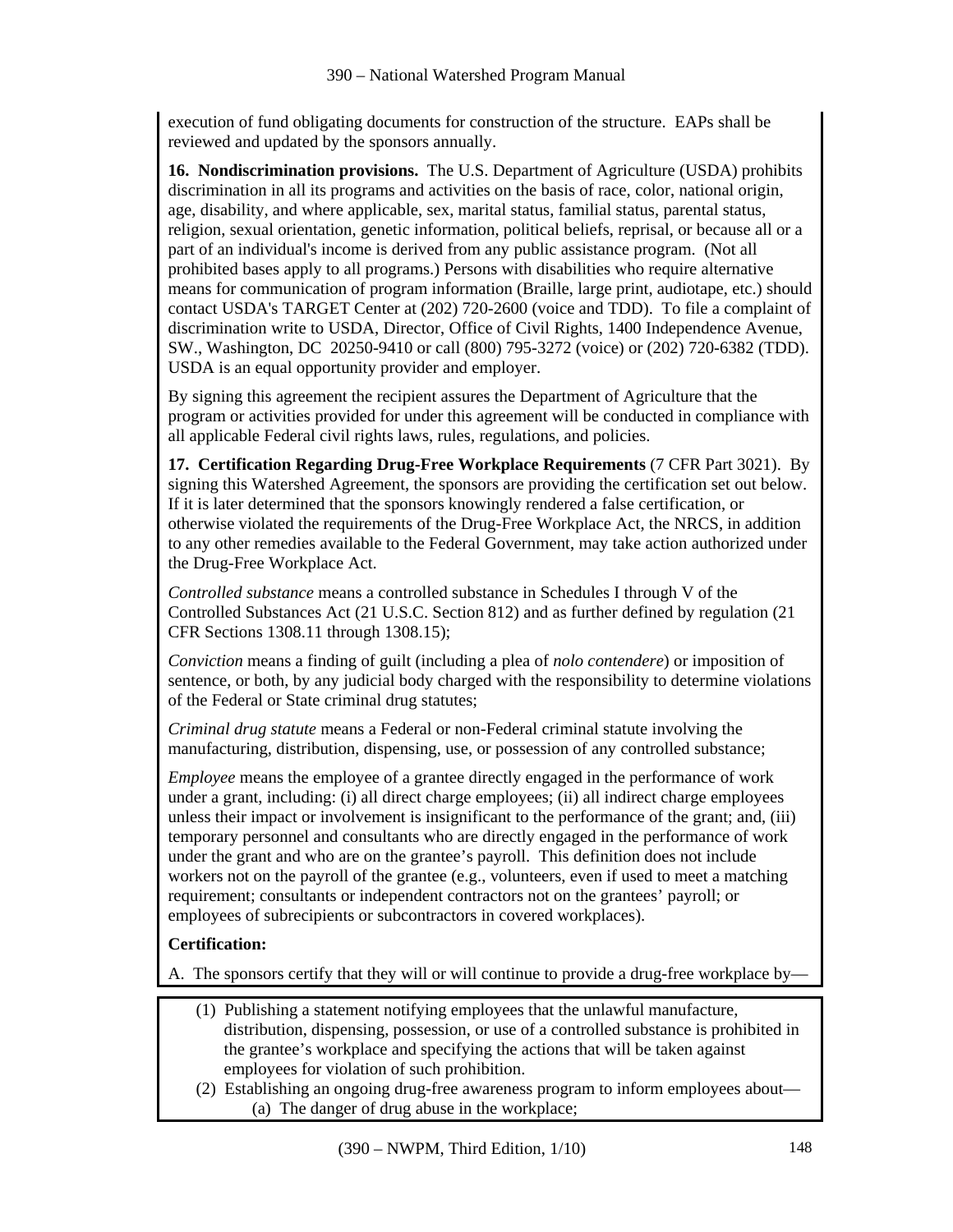- (b) The grantee's policy of maintaining a drug-free workplace;
- (c) Any available drug counseling, rehabilitation, and employee assistance programs; and

 (d) The penalties that may be imposed upon employees for drug abuse violations occurring in the workplace.

- (3) Making it a requirement that each employee to be engaged in the performance of the grant be given a copy of the statement required by paragraph (1).
- (4) Notifying the employee in the statement required by paragraph (1) that, as a condition of employment under the grant, the employee will—
	- (a) Abide by the terms of the statement; and

 (b) Notify the employer in writing of his or her conviction for a violation of a criminal drug statute occurring in the workplace no later than five calendar days after such conviction.

- (5) Notifying the NRCS in writing, within 10 calendar days after receiving notice under paragraph (4)(b) from an employee or otherwise receiving actual notice of such conviction. Employers of convicted employees shall provide notice, including position title, to every grant officer or other designee on whose grant activity the convicted employee was working, unless the Federal agency has designated a central point for the receipt of such notices. Notice shall include the identification numbers of each affected grant.
- (6) Taking one of the following actions, within 30 calendar days of receiving notice under paragraph (4) (b), with respect to any employee who is so convicted—

 (a) Taking appropriate personnel action against such an employee, up to and including termination, consistent with the requirements of the Rehabilitation Act of 1973, as amended; or

 (b) Requiring such employee to participate satisfactorily in a drug abuse assistance or rehabilitation program approved for such purposes by a Federal, State, or local health, law enforcement, or other appropriate agency.

(7) Making a good faith effort to continue to maintain a drug-free workplace through implementation of paragraphs  $(1)$ ,  $(2)$ ,  $(3)$ ,  $(4)$ ,  $(5)$ , and  $(6)$ .

B. The sponsors may provide a list of the sites for the performance of work done in connection with a specific project or other agreement.

C. Agencies shall keep the original of all disclosure reports in the official files of the agency.

**18. Certification Regarding Lobbying** (7 CFR Part 3018) *(for projects > \$100,000)* 

A. The sponsors certify to the best of their knowledge and belief, that:

 (1) No Federal appropriated funds have been paid or will be paid, by or on behalf of the sponsors, to any person for influencing or attempting to influence an officer or employee of an agency, Member of Congress, an officer or employee of Congress, or an employee of a Member of Congress in connection with the awarding of any Federal contract, the making of any Federal grant, the making of any Federal loan, the entering into of any cooperative agreement, and the extension, continuation, renewal, amendment, or modification of any Federal contract, grant, loan, or cooperative agreement.

 (2) If any funds other than Federal appropriated funds have been paid or will be paid to any person for influencing or attempting to influence an officer or employee of any agency, a Member of Congress, an officer or employee of Congress, or an employee of a Member of Congress in connection with this Federal contract, grant, loan, or cooperative agreement, the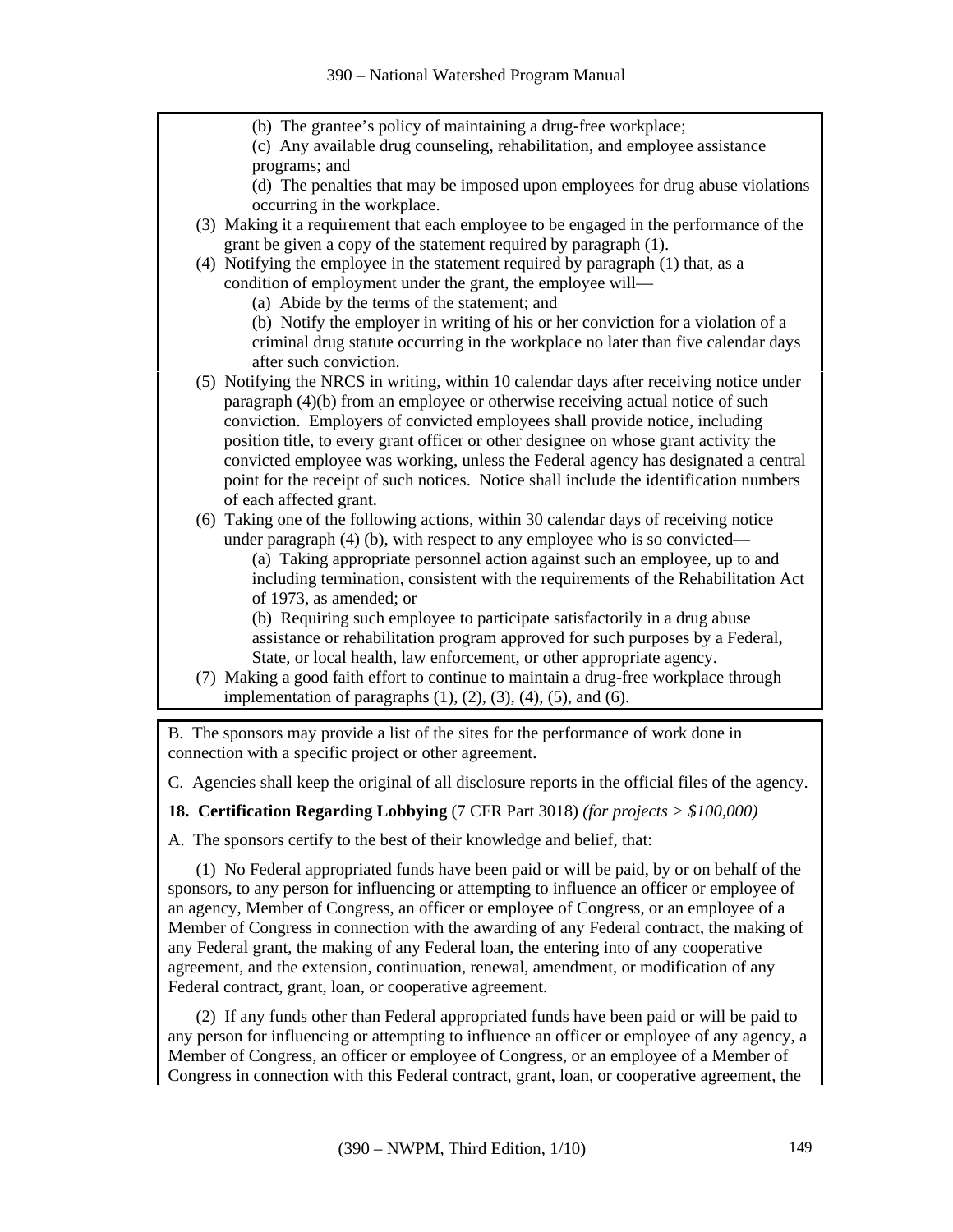undersigned shall complete and submit Standard Form LLL, "Disclosure Form to Report Lobbying," in accordance with its instructions.

 (3) The sponsors shall require that the language of this certification be included in the award documents for all subawards at all tiers (including subcontracts, subgrants, and contracts under grants, loans, and cooperative agreements) and that all subrecipients shall certify and disclose accordingly.

B. This certification is a material representation of fact upon which reliance was placed when this transaction was made or entered into. Submission of this certification is a prerequisite for making or entering into this transaction imposed by U.S. Code, Title 31, Section 1352. Any person who fails to file the required certification shall be subject to a civil penalty of not less than \$10,000 and not more than \$100,000 for each such failure.

### **19. Certification Regarding Debarment, Suspension, and Other Responsibility Matters—Primary Covered Transactions (7 CFR Part 3017).**

A. The sponsors certify to the best of their knowledge and belief, that they and their principals:

 (1) Are not presently debarred, suspended, proposed for debarment, declared ineligible, or voluntarily excluded from covered transactions by any Federal department or agency;

 (2) Have not within a 3-year period preceding this proposal been convicted of or had a civil judgment rendered against them for commission of fraud or a criminal offense in connection with obtaining, attempting to obtain, or performing a public (Federal, State, or local) transaction or contract under a public transaction; violation of Federal or State antitrust statutes or commission of embezzlement, theft, forgery, bribery, falsification or destruction of records, making false statements, or receiving stolen property;

 (3) Are not presently indicted for or otherwise criminally or civilly charged by a governmental entity (Federal, State, or local) with commission of any of the offenses enumerated in paragraph A(2) of this certification; and

 (4) Have not within a 3-year period preceding this application/proposal had one or more public transactions (Federal, State, or local) terminated for cause or default.

B. Where the primary sponsors are unable to certify to any of the statements in this certification, such prospective participant shall attach an explanation to this agreement.

## **20. Clean Air and Water Certification.**

(Applicable if this agreement exceeds \$100,000, or a facility to be used has been subject of a conviction under the Clean Air Act (42 U.S.C. Section 7413(c)) or the Federal Water Pollution Control Act (33 U.S.C. Section 1319(c)) and is listed by EPA, or is not otherwise exempt.)

A. The project sponsoring organizations signatory to this agreement certify as follows:

(1) Any facility to be utilized in the performance of this proposed agreement is  $($ ,  $)$ , is not (  $\Box$ ) listed on the Environmental Protection Agency List of Violating Facilities.

 (2) To promptly notify the NRCS-State administrative officer prior to the signing of this agreement by NRCS, of the receipt of any communication from the Director, Office of Federal Activities, U.S. Environmental Protection Agency, indicating that any facility which is proposed for use under this agreement is under consideration to be listed on the Environmental Protection Agency List of Violating Facilities.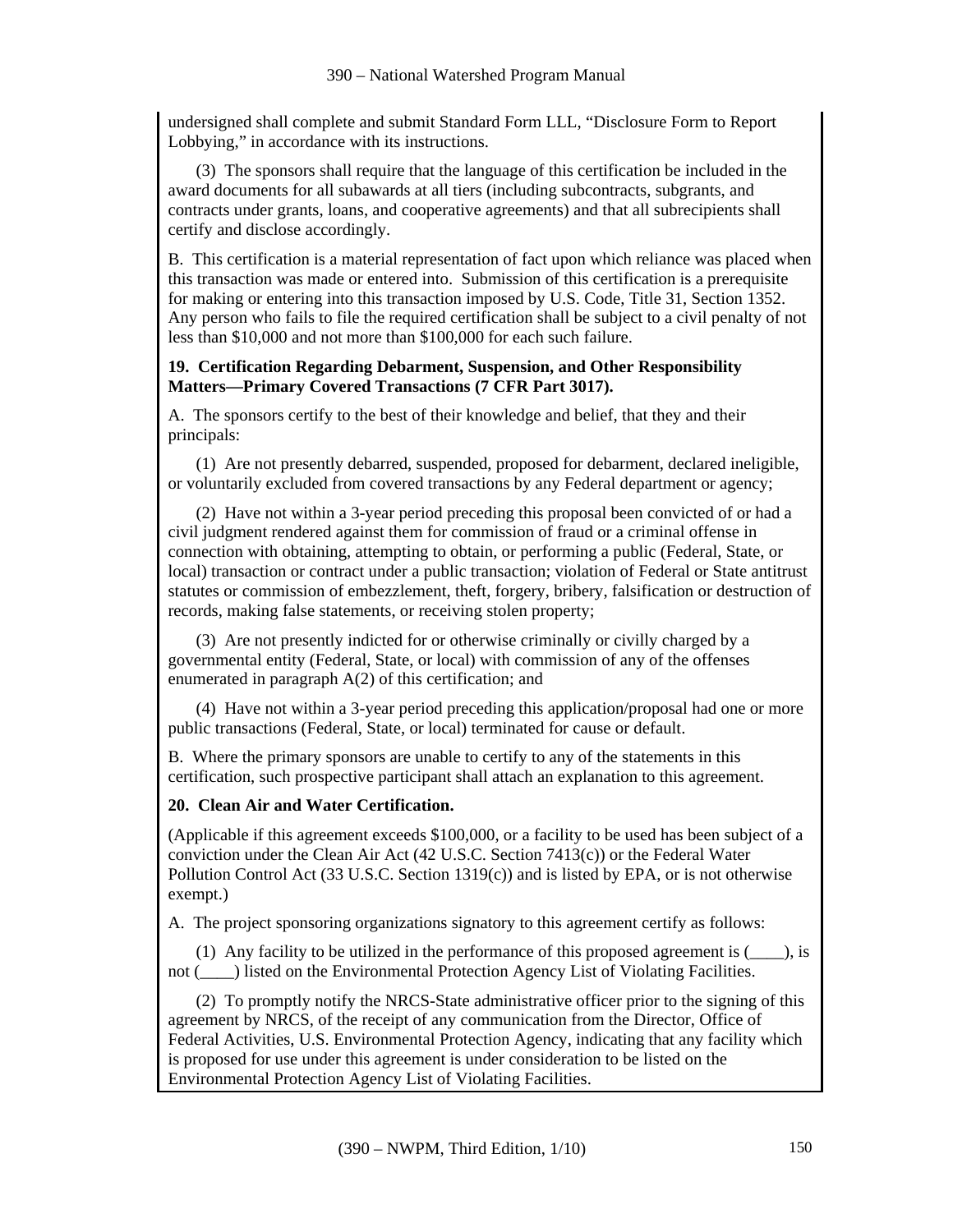(3) To include substantially this certification, including this subparagraph, in every nonexempt sub-agreement.

B. The project sponsoring organization(s) signatory to this agreement agrees as follows:

 (1) To comply with all the requirements of section 114 of the Clean Air Act as amended (42 U.S.C. Section 7414) and section 308 of the Federal Water Pollution Control Act (33 U.S.C. Section 1318), respectively, relating to inspection, monitoring, entry, reports, and information, as well as other requirements specified in section 114 and section 308 of the Air Act and the Water Act, issued there under before the signing of this agreement by NRCS.

 (2) That no portion of the work required by this agreement will be performed in facilities listed on the EPA List of Violating Facilities on the date when this agreement was signed by NRCS unless and until the EPA eliminates the name of such facility or facilities from such listing.

 (3) To use their best efforts to comply with clean air standards and clean water standards at the facilities in which the agreement is being performed.

 (4) To insert the substance of the provisions of this clause in any nonexempt subagreement.

C. The terms used in this clause have the following meanings:

 (1) The term "Air Act" means the Clean Air Act, as amended (42 U.S.C. Section 7401 et seq.).

 (2) The term "Water Act" means Federal Water Pollution Control Act, as amended (33 U.S.C. Section 1251 et seq.).

 (3) The term "clean air standards" means any enforceable rules, regulations, guidelines, standards, limitations, orders, controls, prohibitions, or other requirements which are contained in, issued under, or otherwise adopted pursuant to the Air Act or Executive Order 11738, an applicable implementation plan as described in section 110 of the Air Act (42 U.S.C. Section 7414) or an approved implementation procedure under section 112 of the Air Act (42 U.S.C. Section 7412).

 (4) The term "clean water standards" means any enforceable limitation, control, condition, prohibition, standards, or other requirement which is promulgated pursuant to the Water Act or contained in a permit issued to a discharger by the Environmental Protection Agency or by a State under an approved program, as authorized by section 402 of the Water Act (33 U.S.C. Section 1342), or by a local government to assure compliance with pretreatment regulations as required by section 307 of the Water Act (33 U.S.C. Section 1317).

 (5) The term "facility" means any building, plan, installation, structure, mine, vessel, or other floating craft, location or site of operations, owned, leased, or supervised by a sponsor, to be utilized in the performance of an agreement or subagreement. Where a location or site of operations contains or includes more than one building, plan, installation, or structure, the entire location shall be deemed to be a facility except where the Director, Office of Federal Activities, Environmental Protection Agency, determines that independent facilities are collocated in one geographical area.

### **21. Assurances and Compliance.**

As a condition of the grant or cooperative agreement, the sponsor assures and certifies that it is in compliance with and will comply in the course of the agreement with all applicable laws,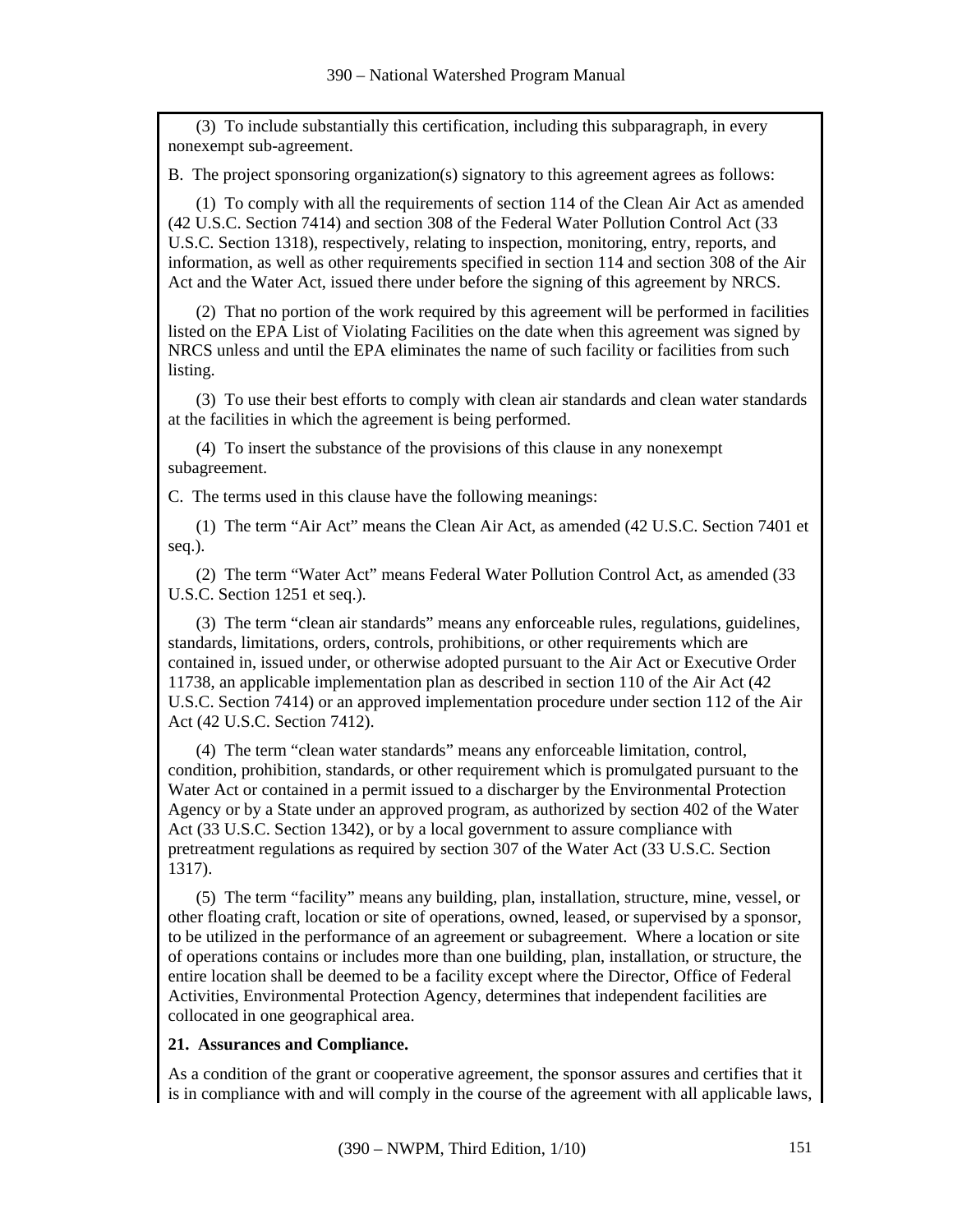regulations, Executive orders and other generally applicable requirements, including those set out below which are hereby incorporated in this agreement by reference, and such other statutory provisions as a specifically set forth herein.

State, Local, and Indian Tribal Governments: OMB Circular Nos. A-87, A-102, A-129, and A-133; and 7 CFR Parts 3015, 3016, 3017, 3018, 3021, and 3052.

Nonprofit Organizations, Hospitals, Institutions of Higher Learning: OMB Circular Nos. A-110, A-122, A-129, and A-133; and 7 CFR Parts 3015, 3017, 3018, 3019, 3021 and 3052.

### **22. Examination of Records.**

The sponsors shall give the NRCS or the Comptroller General, through any authorized representative, access to and the right to examine all records, books, papers, or documents related to this agreement, and retain all records related to this agreement for a period of three years after completion of the terms of this agreement in accordance with the applicable OMB Circular.

### **23. Signatures**

| [Name of Sponsor]                                                                                                                                                        |          |                              |          |
|--------------------------------------------------------------------------------------------------------------------------------------------------------------------------|----------|------------------------------|----------|
| [Type name below signature]                                                                                                                                              |          |                              |          |
|                                                                                                                                                                          |          |                              |          |
|                                                                                                                                                                          |          |                              |          |
| <b>Address</b>                                                                                                                                                           | Zip Code |                              |          |
| The signing of this plan was authorized by a resolution of the [Name of sponsor] governing<br>body of the adopted at a meeting held on ________________________________. |          |                              |          |
| [Type name below signature]                                                                                                                                              |          | Address                      | Zip Code |
| Secretary [or other title]                                                                                                                                               |          |                              |          |
|                                                                                                                                                                          |          |                              |          |
| [Add additional signature blocks as necessary]                                                                                                                           |          |                              |          |
| <b>Natural Resources Conservation Service</b>                                                                                                                            |          |                              |          |
| U.S. Department of Agriculture                                                                                                                                           |          |                              |          |
| Approved by:                                                                                                                                                             |          |                              |          |
|                                                                                                                                                                          |          |                              |          |
|                                                                                                                                                                          |          | [Type name below signature]  |          |
|                                                                                                                                                                          |          | <b>State Conservationist</b> |          |
|                                                                                                                                                                          |          |                              |          |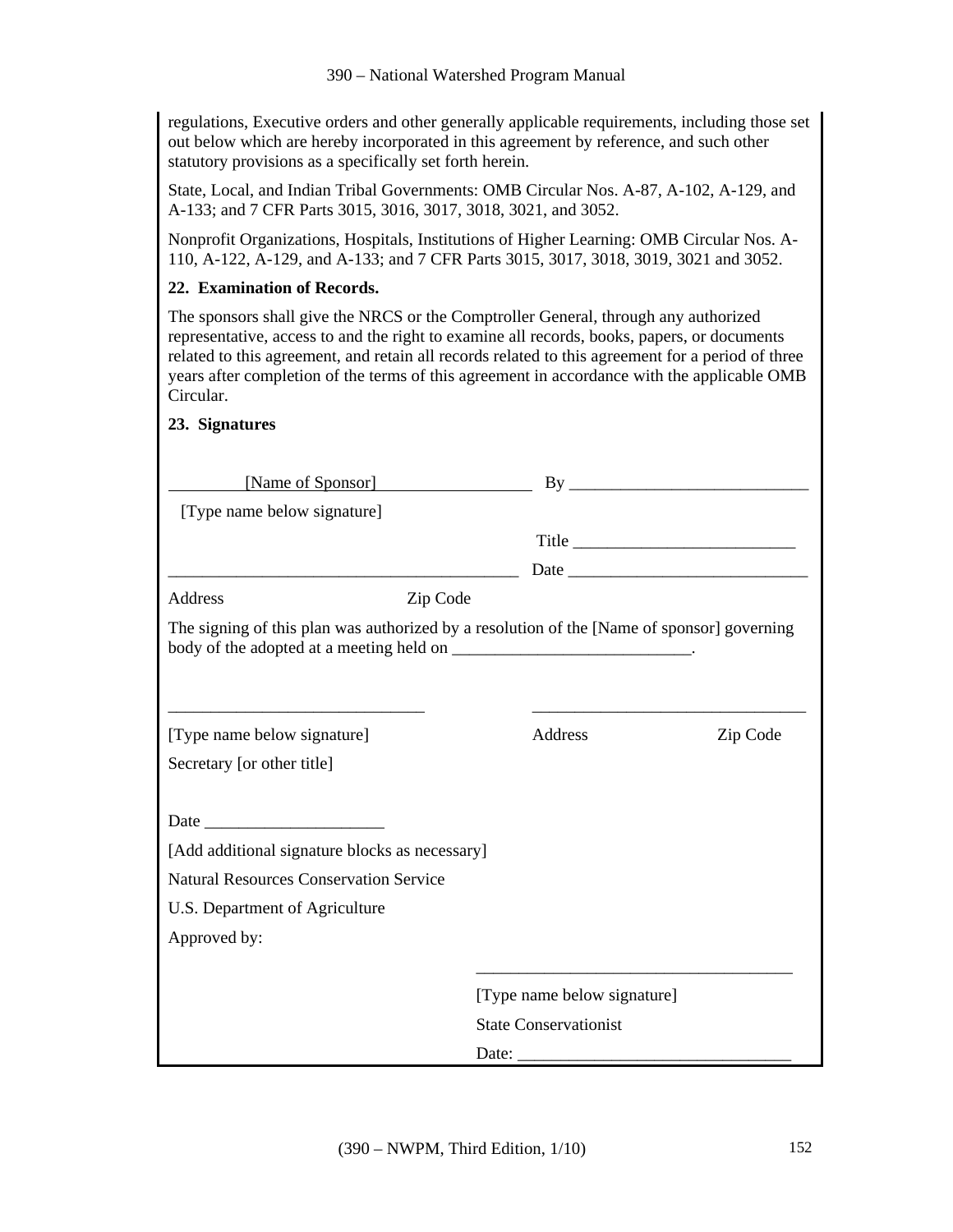## **506.31 Rehabilitation Project – Memorandum of Understanding**

### **MEMORANDUM OF UNDERSTANDING (MOU)**

#### **between the**

### **NATURAL RESOURCES CONSERVATION SERVICE (NRCS)**

### **U.S. DEPARTMENT OF AGRICULTURE (USDA)**

and the

[Insert names of Sponsors]

Sponsors for

[Insert name of Project, Dam No. Insert no. of dam]

This MOU is between the USDA, NRCS, and the [Insert name(s) of Sponsors, Sponsoring Local Organizations for this project], hereinafter referred to as Sponsor.

### **AUTHORITIES, STATUTES, LAWS**

The authority of NRCS to enter into this MOU is Section 14 of The Watershed Protection and Flood Prevention Act, 16 U.S.C. Section 1012, as amended by Section 313 of Public Law 106-472. This section authorizes NRCS to provide technical assistance and financial assistance to local project Sponsors for rehabilitation of aging dams constructed under the Watershed Protection and Flood Prevention Act (Public Law 83-566), the Flood Control Act of 1944 (Public Law 78-534), the Pilot Watershed Program, and the Resource Conservation and Development (RC&D) Program.

### **STATEMENT OF PURPOSE**

Previously the NRCS provided technical assistance (TA), financial assistance (FA), or both to the Sponsor for works of improvement known as dam no. [**Insert no. of dam]** in the [**Insert name of project]**. This project was originally authorized and installed under the [**Insert name of program]**. NRCS has determined that this dam is eligible for rehabilitation under the authorities cited above.

According to the project plan and Operation and Maintenance (O&M) agreement for this project, the Sponsor is responsible for the O&M of this dam to assure it will function as designed and constructed. The Sponsor has an interest in extending the service life of the dam and meeting applicable safety and performance standards. The Sponsor recognizes that the process of rehabilitating a dam takes significant advance preparation, and would like to initiate work on specific areas of planning and design of a rehabilitation project.

Although NRCS has the authority to assist the Sponsor with rehabilitation of the dam identified above, NRCS resources cannot be committed to this project at this time. However, NRCS concurs with the Sponsor initiating work on specific areas of planning and design of the rehabilitation project

Federal funds for a particular rehabilitation project will be equal to 65 percent of the total costs of the rehabilitation project, but will not exceed 100 percent of the actual construction costs incurred in the rehabilitation. Also, the Sponsor will be responsible for acquisition of all land rights and permits. The Sponsor will be responsible for 100 percent of the costs of natural resource rights and local, state, and Federal permitting. The value of non-Federal in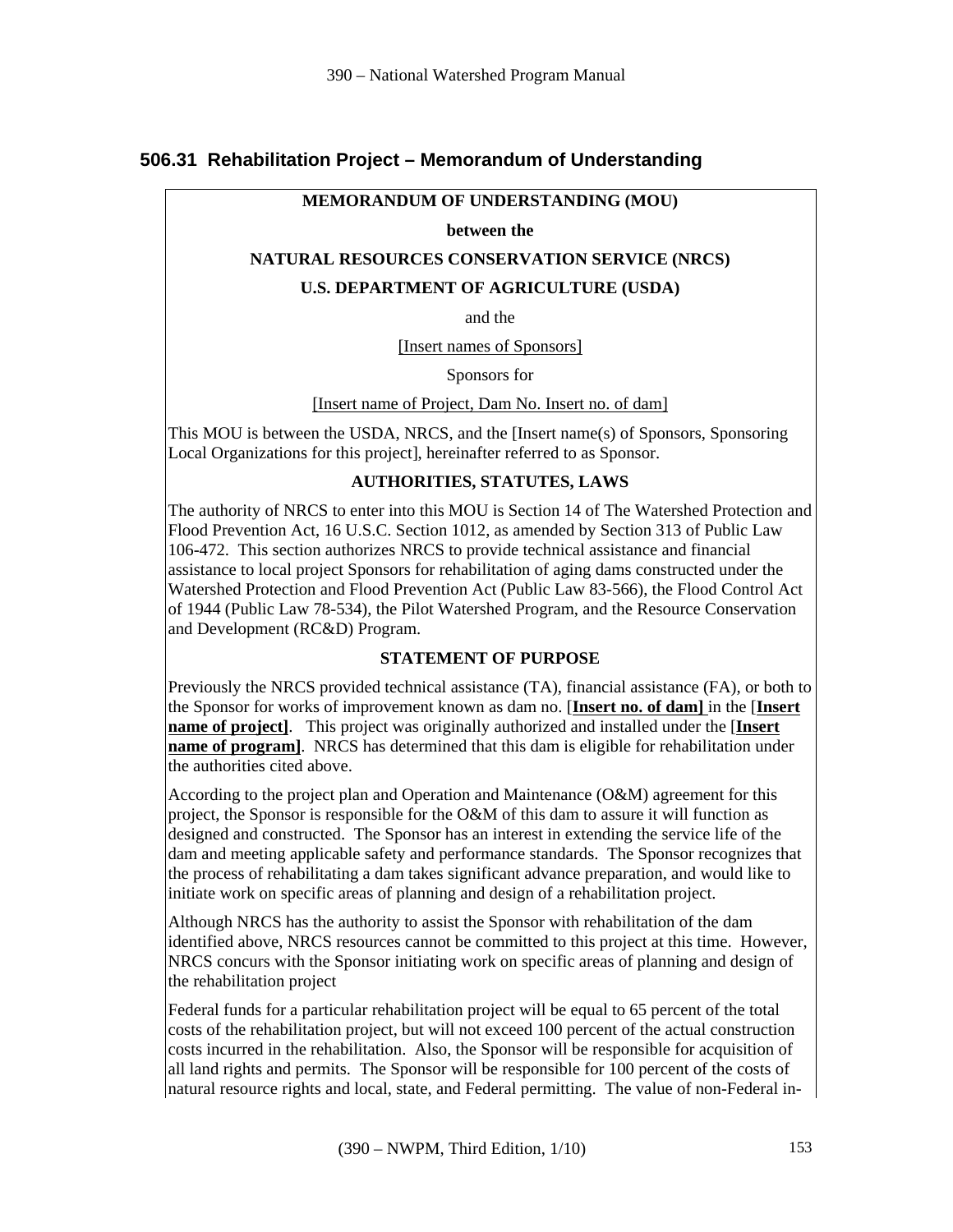kind contributions can be credited to the Sponsor's 35-percent share of the total eligible project cost.

## **GOAL**

The primary goal of this MOU is to establish a framework under which the Sponsor may proceed with work on specific aspects of the proposed rehabilitation project.

This MOU establishes a basis for cooperation between the parties to define acceptable in-kind contributions for this project. Therefore, the parties pledge to work together with the mutual goal of rehabilitation of this project within the current limits of their respective authorities and available funding.

### **SCOPE OF MOU**

The Sponsor may provide all or a portion of the Sponsor's 35 percent share of the total eligible project cost by providing in-kind contribution of services and land rights acquisition. NRCS and Sponsors agree that the following services and the maximum in-kind credit values may be considered for credit to the Sponsor's share of the total rehabilitation cost of this project:

| <b>Land rights acquisition</b>     | [Insert \$ value of in-kind contribution] |
|------------------------------------|-------------------------------------------|
| [Insert name of service performed] | [Insert \$ value of in-kind service]      |
| [Insert name of service performed] | [Insert \$ value of in-kind service]      |

The Sponsor must provide NRCS with documentation of the actual costs incurred for the services for determination of final credit values. The value of land rights must be determined by a professional land appraiser.

## **LIMITATIONS**

The in-kind credit values shown above will be the maximum to be considered for the abovestated services and land rights (unless later amended and agreed to by both parties).

The technical quality of the services provided shall be concurred with by NRCS prior to inkind credit being given.

Only services and land rights acquisition provided by the Sponsor after November 9, 2000 (date of enactment of Public Law 106-472) will be credited.

The in-kind credit values will not exceed 35 percent of the total costs of the rehabilitation project described above. The Sponsors will receive no cash reimbursement or credit for inkind contributions that exceed this amount.

The Sponsors are responsible for the cost of water, mineral and other resource rights, all Federal, State, and local permits, and operation and maintenance; none of which are considered part of the total eligible project cost and none of which shall be credited for the Sponsor's cost-share.

No credit for in-kind contributions will be given for Sponsors' actions normally needed for carrying out their previously assigned responsibilities for this project.

This MOU is not a fund obligating document.

There is no guarantee that funds will be appropriated by Congress for the dam rehabilitation project described in this MOU.

There is no guarantee that, if funds are appropriated by Congress, the dam rehabilitation project described in this MOU will be given any priority for completion by NRCS.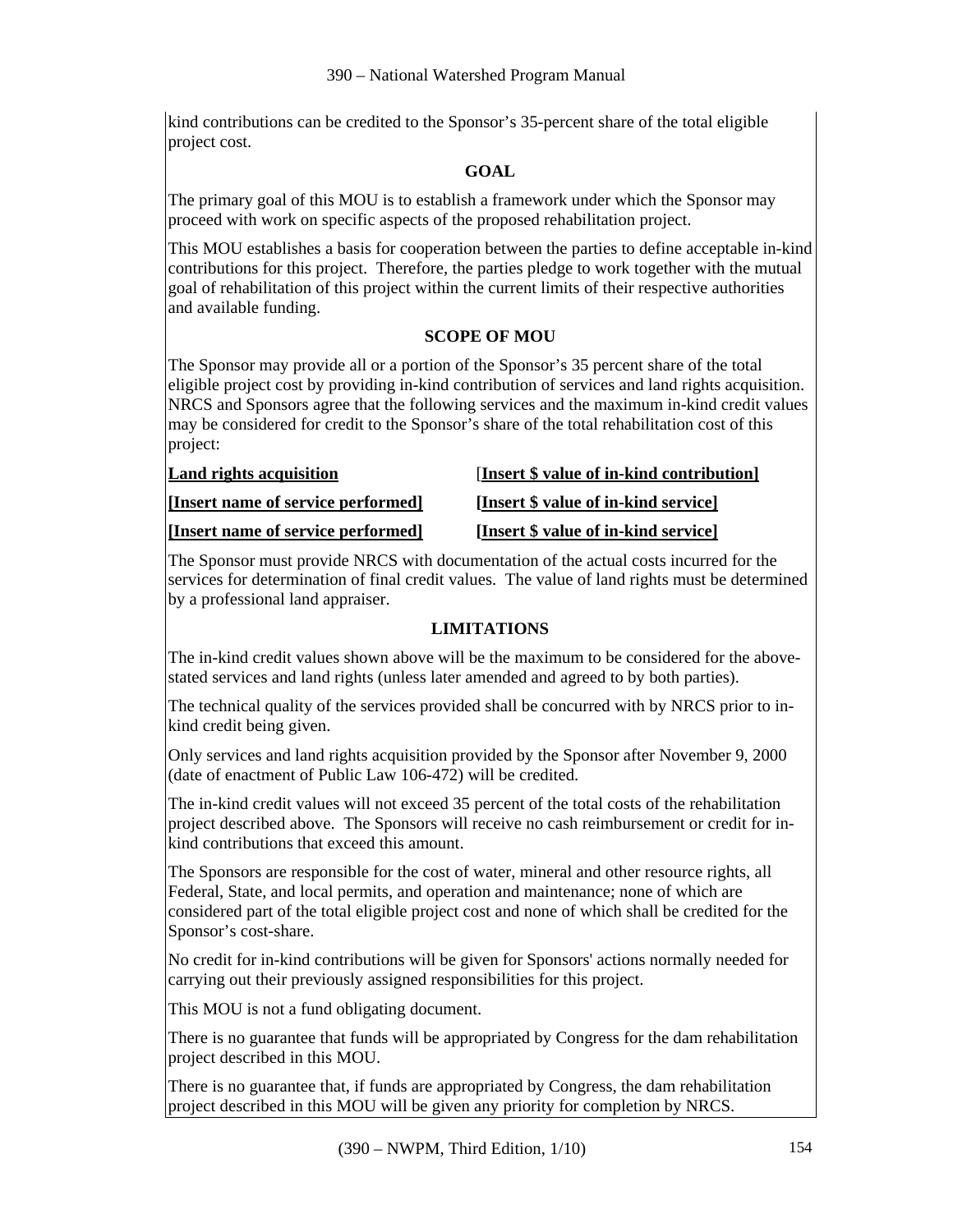There is no guarantee that, if the dam rehabilitation project described in this MOU is selected as a NRCS priority rehabilitation project, the alternatives currently considered by the Sponsor will be the recommended or selected alternative.

Determination of the final amounts to be credited shall be at the sole discretion of NRCS.

All actions taken and costs incurred by the Sponsor prior to the time of the approval of the rehabilitation plan will be entirely at its own risk. Therefore, there is no guarantee, implied or otherwise, that any services or land rights provided by the sponsor will be credited as an inkind contribution.

### **Nondiscrimination provisions**

The U.S. Department of Agriculture (USDA) prohibits discrimination in all its programs and activities on the basis of race, color, national origin, age, disability, and where applicable, sex, marital status, familial status, parental status, religion, sexual orientation, genetic information, political beliefs, reprisal, or because all or a part of an individual's income is derived from any public assistance program. (Not all prohibited bases apply to all programs.) Persons with disabilities who require alternative means for communication of program information (Braille, large print, audiotape, etc.) should contact USDA's TARGET Center at (202) 720-2600 (voice and TDD). To file a complaint of discrimination write to USDA, Director, Office of Civil Rights, 1400 Independence Avenue, SW., Washington, DC 20250- 9410 or call (800) 795-3272 (voice) or (202) 720-6382 (TDD). USDA is an equal opportunity provider and employer.

By signing this agreement the recipient assures the Department of Agriculture that the program or activities provided for under this agreement will be conducted in compliance with all applicable Federal civil rights laws, rules, regulations, and policies.

## **TERMINATION**

This MOU can be modified or terminated at any time by mutual consent of both parties or can be terminated by either party giving 60 days written notice to the other party.

 $\mathbf{B} \mathbf{v}$ :

Title: State Conservationist Date:

 $\mathbf{By:}$ 

Title: \_\_\_\_\_\_\_\_\_\_\_\_\_\_\_\_\_\_\_\_\_\_\_\_\_\_\_\_\_\_\_\_\_\_Date: \_\_\_\_\_\_\_\_\_\_\_\_\_\_\_\_\_\_\_\_\_\_\_\_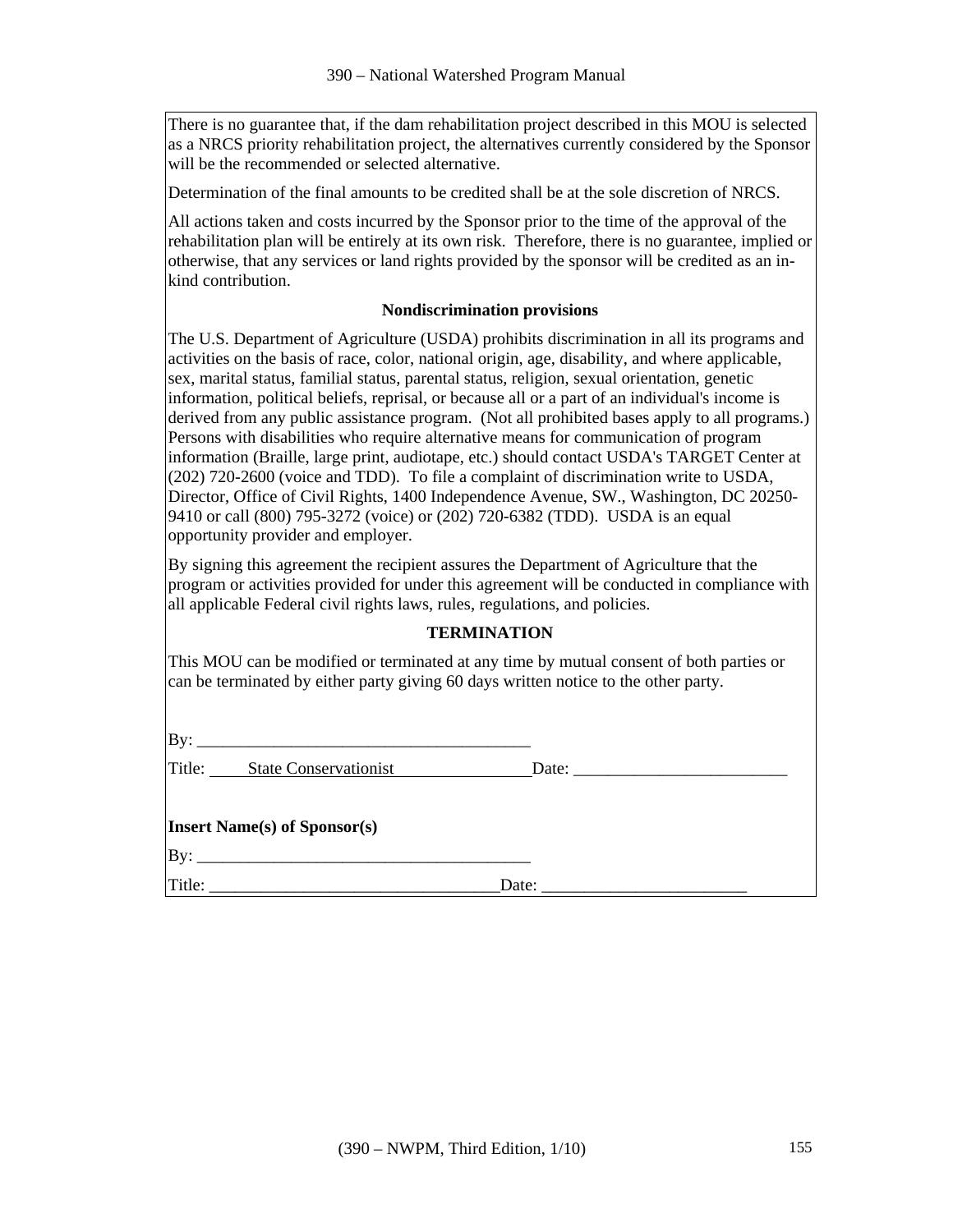# **Part 506 – Exhibits**

# **Subpart D – Rehabilitation Project Ranking**

# **506.40 Evaluation of Potential Rehabilitation Projects**

# **Priority ranking spreadsheet (1 of 5) consequences**

|              |                                              | <b>EVALUATION OF POTENTIAL REHABILITATION PROJECTS</b>                                                                                                                                                                         |           |                |                      |            |              |
|--------------|----------------------------------------------|--------------------------------------------------------------------------------------------------------------------------------------------------------------------------------------------------------------------------------|-----------|----------------|----------------------|------------|--------------|
| <b>STATE</b> | <b>DAM</b>                                   |                                                                                                                                                                                                                                | <b>BY</b> |                | <b>DATE</b>          |            |              |
|              | YEAR BUILT                                   | <b>DESIGN HAZARD CLASS</b>                                                                                                                                                                                                     |           |                | <b>DRAINAGE AREA</b> |            | mi2          |
|              | <b>WORK PLAN DATE</b>                        | <b>CURRENT HAZARD CLASS</b>                                                                                                                                                                                                    |           |                | <b>DAM HEIGHT</b>    |            | ft           |
| sht 1 of 5   |                                              | <b>CONSEQUENCES OF DAM FAILURE</b>                                                                                                                                                                                             |           |                |                      | ver 100101 |              |
|              | <b>POTENTIAL DAM FAILURE:</b>                |                                                                                                                                                                                                                                |           |                |                      |            |              |
|              | <b>Total Failure Index</b>                   |                                                                                                                                                                                                                                |           |                |                      |            | A            |
|              | <b>POTENTIAL LOSS OF LIFE:</b>               |                                                                                                                                                                                                                                |           |                |                      |            |              |
|              | Maximum Population-at-Risk [PAR]             |                                                                                                                                                                                                                                |           |                | (number)             |            | B            |
|              | <b>Total Risk Index</b>                      |                                                                                                                                                                                                                                |           |                |                      |            | C            |
|              | <b>POTENTIAL LOSS OF PROPERTY:</b>           |                                                                                                                                                                                                                                |           |                |                      |            |              |
|              |                                              | Identify major community affected by breach and rate impact as High (H), Medium (M), Low (L) or None(blank)                                                                                                                    |           |                |                      |            |              |
| Community    |                                              | <u> Alexandria de la contrada de la contrada de la contrada de la contrada de la contrada de la contrada de la c</u>                                                                                                           |           |                | $(H, M, L, -)$       |            | D            |
|              | Number of homes, businesses, major buildings |                                                                                                                                                                                                                                |           |                | (number)             |            | E            |
|              | <b>POTENTIAL LIFELINE DISRUPTION:</b>        |                                                                                                                                                                                                                                |           |                |                      |            |              |
|              |                                              | Water supply, identify community disrupted by dam failure, and estimate number/amount                                                                                                                                          |           |                |                      |            |              |
|              |                                              |                                                                                                                                                                                                                                |           |                | (number)             |            | F            |
|              |                                              |                                                                                                                                                                                                                                |           |                | (number)             |            | G            |
|              | Irrigation water                             | <u>Storage</u> Storage Storage Storage                                                                                                                                                                                         |           |                | $(Ac-Ft)$            |            | H            |
|              | <b>POTENTIAL INFRASTRUCTURE DISRUPTION:</b>  |                                                                                                                                                                                                                                |           |                |                      |            |              |
|              |                                              | Transportation system crossings, identify major crossing rendered unusable by dam failure, and estimate number                                                                                                                 |           |                |                      |            |              |
|              | Major/Interstate                             |                                                                                                                                                                                                                                |           |                | (number)             |            | $\mathbf{I}$ |
|              | Secondary/County                             |                                                                                                                                                                                                                                |           | Roads          | (number)             |            | J            |
|              |                                              | POTENTIAL ADVERSE IMPACTS ON THE ENVIRONMENT:                                                                                                                                                                                  |           |                |                      |            |              |
|              |                                              | Describe impacts and rate each as High (H), Medium (M), Low (L), or None (blank)                                                                                                                                               |           |                |                      |            |              |
|              |                                              |                                                                                                                                                                                                                                |           |                |                      |            | K            |
|              | Sensitive riparian areas                     | $(H, M, L, -)$                                                                                                                                                                                                                 |           |                |                      |            | L            |
|              |                                              |                                                                                                                                                                                                                                |           |                |                      |            | M            |
|              | Wetland and wildlife habitat                 | $(H, M, L, -)$                                                                                                                                                                                                                 |           |                |                      |            | N            |
| Other        |                                              |                                                                                                                                                                                                                                |           | $(H, M, L, -)$ |                      |            | $\Omega$     |
|              | <b>POTENTIAL ADVERSE SOCIAL IMPACTS:</b>     |                                                                                                                                                                                                                                |           |                |                      |            |              |
|              |                                              | Describe impacts and rate each as High (H), Medium (M), Low (L) or None(blank)                                                                                                                                                 |           |                |                      |            |              |
|              | Known cultural resources                     | $(H, M, L, -)$                                                                                                                                                                                                                 |           |                |                      |            | P            |
|              | Historic preservation issues                 | $(H, M, L, -)$                                                                                                                                                                                                                 |           |                |                      |            | Q            |
|              |                                              | Socially disadvantaged community example and the set of the set of the set of the set of the set of the set of the set of the set of the set of the set of the set of the set of the set of the set of the set of the set of t |           |                |                      |            | R            |
|              | POTENTIAL ADVERSE ECONOMIC IMPACTS:          |                                                                                                                                                                                                                                |           |                |                      |            |              |
|              |                                              | Average annual benefits attributed to this dam, updated workplan value                                                                                                                                                         |           |                | $($ \$)              |            | S            |
|              |                                              | Changes in benefits since workplan; Increase(I), No change(NC), Decrease(D)                                                                                                                                                    |           |                | (I, NC, D)           |            | T.           |
|              | Low income families impacted                 |                                                                                                                                                                                                                                |           |                | (number)             |            | U            |
|              | <b>INPUT BY STATE DAM SAFETY AGENCY:</b>     |                                                                                                                                                                                                                                |           |                |                      |            |              |
|              |                                              | State dam safety order issued for repair, modification, removal issued, Yes(Y), No(N)                                                                                                                                          |           |                | (Y, N)               |            | V            |
|              |                                              | State Dam Safety Agency Priority, High(H), Medium(M), Low(L), None(blank)                                                                                                                                                      |           |                | $(H, M, L, -)$       |            | W            |
|              | <b>OTHER CONSIDERATIONS:</b>                 |                                                                                                                                                                                                                                |           |                |                      |            |              |
|              |                                              | Identify any other considerations and rate as High(H), Medium(M), Low(L) or None(blank)                                                                                                                                        |           |                |                      |            |              |
|              |                                              |                                                                                                                                                                                                                                |           |                | $(H, M, L, -)$       |            | X            |
|              |                                              |                                                                                                                                                                                                                                |           |                | $(H, M, L, -)$       |            | Y            |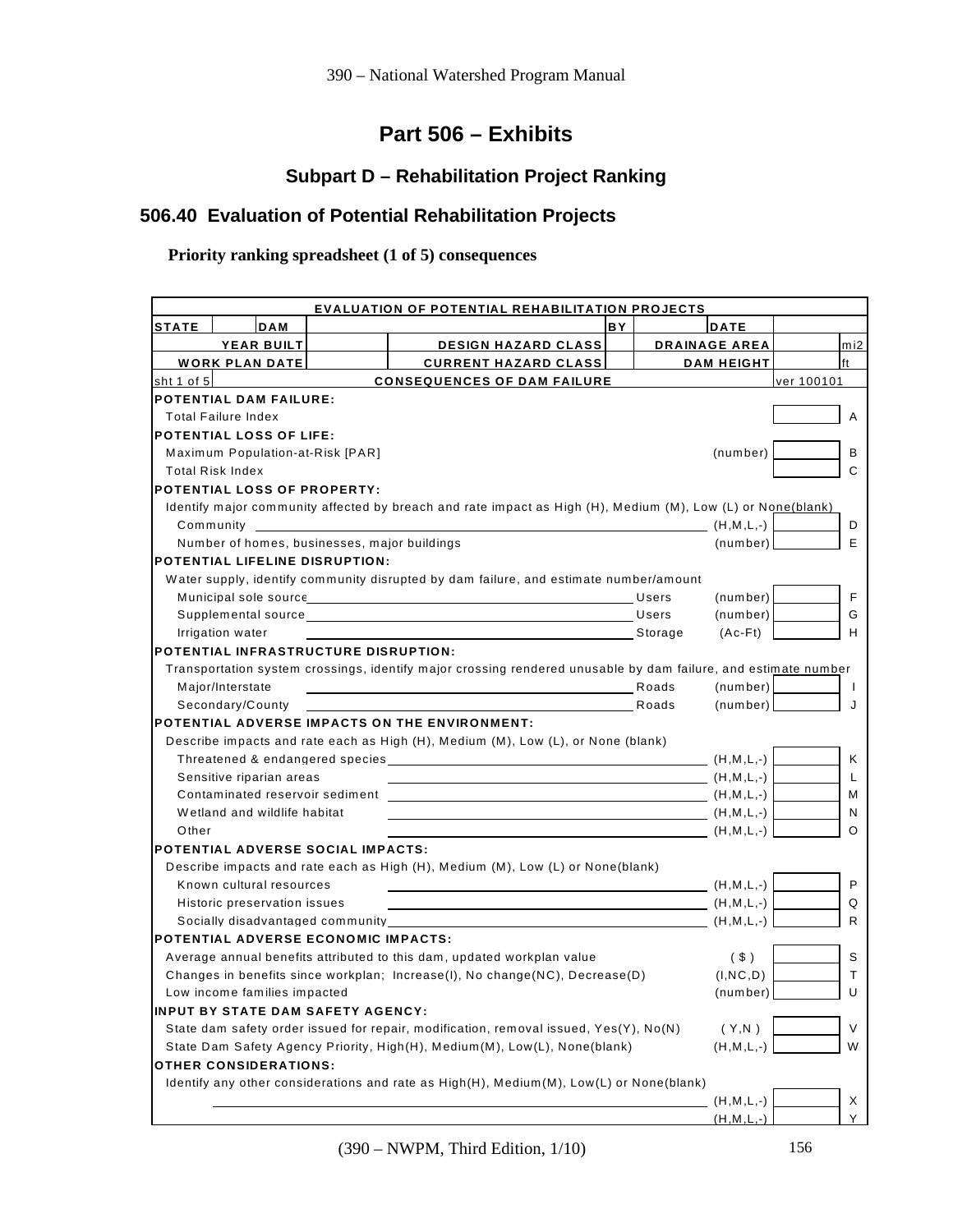# 390 – National Watershed Program Manual

|              | <b>EVALUATION OF POTENTIAL REHABILITATION PROJECTS</b>                                                 |              |                      |                                   |               |    |                 |                |            |    |
|--------------|--------------------------------------------------------------------------------------------------------|--------------|----------------------|-----------------------------------|---------------|----|-----------------|----------------|------------|----|
| <b>STATE</b> | <b>DAM</b>                                                                                             |              |                      |                                   |               | BY |                 | <b>DATE</b>    |            |    |
| sht 2 of 5   |                                                                                                        |              |                      | <b>FAILURE &amp; RISK INDEXES</b> |               |    |                 |                | ver 102201 |    |
|              | Adopted from Bureau of Reclamation "Risk Based Profile System"                                         |              |                      |                                   |               |    |                 |                |            |    |
|              | see: http://www.usbr.gov/dsis/risk/rbpsdocumentation.pdf                                               |              |                      |                                   |               |    |                 |                |            |    |
|              |                                                                                                        |              |                      |                                   |               |    |                 |                |            |    |
| LIFE LOSS:   |                                                                                                        |              |                      |                                   |               |    |                 |                |            |    |
|              | Population-at-Risk [PAR], see NRCS dams inventory definition (number of people)                        |              |                      |                                   |               |    |                 |                |            |    |
|              | Estimate PAR for static loading failure, typically assume water at top of dam                          |              |                      |                                   |               |    |                 |                |            | Α  |
|              | Estimate PAR for hydrologic loading failure, typically assume water at top of dam                      |              |                      |                                   |               |    |                 |                |            | В  |
|              | Estimate PAR for seismic loading failure, typically assume water at ES crest (sunny day failure)       |              |                      |                                   |               |    |                 |                |            | C  |
|              |                                                                                                        |              |                      |                                   |               |    |                 |                |            |    |
|              | Fatality Rates [FR] from dam breach                                                                    |              |                      |                                   |               |    |                 |                |            |    |
|              | Adopted from BuRec "A Procedure for Estimating Loss of Life Caused by Dam Failure" DSO-99-06           |              |                      |                                   |               |    |                 |                |            |    |
|              | see: http://www.usbr.gov/research/dam_safety/documents/dso-99-06.pdf                                   |              |                      |                                   |               |    |                 |                |            |    |
|              | Flood Severity/Lethality [DV] is the average depth [D] times velocity [V] across flood plain (ft2/sec) |              |                      |                                   |               |    |                 |                |            |    |
|              | DV= (breach discharge - bank full discharge) / breach floodplain width                                 |              |                      |                                   |               |    |                 |                |            |    |
|              | Warning Time [T] between failure warning and flood wave at population (minutes)                        |              |                      |                                   |               |    |                 |                |            |    |
|              | Flood Severity Understanding [U] of the warning issuer of the likely flooding magnitude                |              |                      |                                   |               |    |                 |                |            |    |
|              |                                                                                                        | breach       | bankfull             | breach                            |               |    |                 | under-         |            |    |
|              |                                                                                                        | discharge    | discharge            | width                             | <b>DV</b>     |    | warning<br>time | standing       |            |    |
|              | scenario                                                                                               | (cfs)        | (cfs)                | (f <sub>t</sub> )                 | ft2/sec)      |    | (minutes)       | (N/A or Vaque) |            |    |
|              | <b>Static</b>                                                                                          |              |                      |                                   |               |    |                 |                |            |    |
|              | Hydrologic                                                                                             |              |                      |                                   |               |    |                 |                |            |    |
|              | Seismic                                                                                                |              |                      |                                   |               |    |                 |                |            |    |
|              |                                                                                                        |              |                      |                                   |               |    |                 |                |            |    |
| For          | DV>50                                                                                                  | $T=0$        | $U=N/A$ (no warning) |                                   | $FR = 0.15$   |    |                 |                |            |    |
| For          | DV>50                                                                                                  | T < 60       | $U = \vee$ ague      |                                   | $FR = 0.04$   |    |                 |                |            |    |
| For          | DV>50                                                                                                  | T > 60       | $U = \vee$ ague      |                                   | $FR = 0.03$   |    |                 |                |            |    |
| For          | DV < 50                                                                                                | $T=0$        | $U=N/A$ (no warning) |                                   | $FR = 0.01$   |    |                 |                |            |    |
| For          | DV < 50                                                                                                | T < 60       | $U = \vee$ ague      |                                   | $FR = 0.007$  |    |                 |                |            |    |
| For          | DV < 50                                                                                                | T > 60       | $U = v$ ague         |                                   | $FR = 0.0003$ |    |                 |                |            |    |
|              |                                                                                                        |              |                      |                                   |               |    |                 |                |            |    |
|              | Estimate FR for static loading failure scenario                                                        |              |                      |                                   |               |    |                 |                |            |    |
|              | Estimate FR for hydrologic loading failure scenario                                                    |              |                      |                                   |               |    |                 |                |            | Е  |
|              | Estimate FR for seismic loading failure scenario                                                       |              |                      |                                   |               |    |                 |                |            | F. |
|              |                                                                                                        |              |                      |                                   |               |    |                 |                |            |    |
|              | Scenario                                                                                               | Load         | Response             | Failure                           | Fatality      |    | PAR             | Risk           |            |    |
|              |                                                                                                        | Factor       | Factor               | Index                             | Rate          |    |                 | Index          |            |    |
|              | <b>Static</b>                                                                                          | $\mathbf{1}$ |                      |                                   |               |    |                 |                |            |    |
|              | Hydrologic                                                                                             | $\star$      | $\star$              |                                   |               |    |                 |                |            |    |
|              | Seismic                                                                                                |              |                      |                                   |               |    |                 |                |            |    |
|              |                                                                                                        |              | TOTAL=               |                                   |               |    | TOTAL=          |                |            |    |

# **Priority ranking spreadsheet (2 of 5) failure and risk indexes (continued)**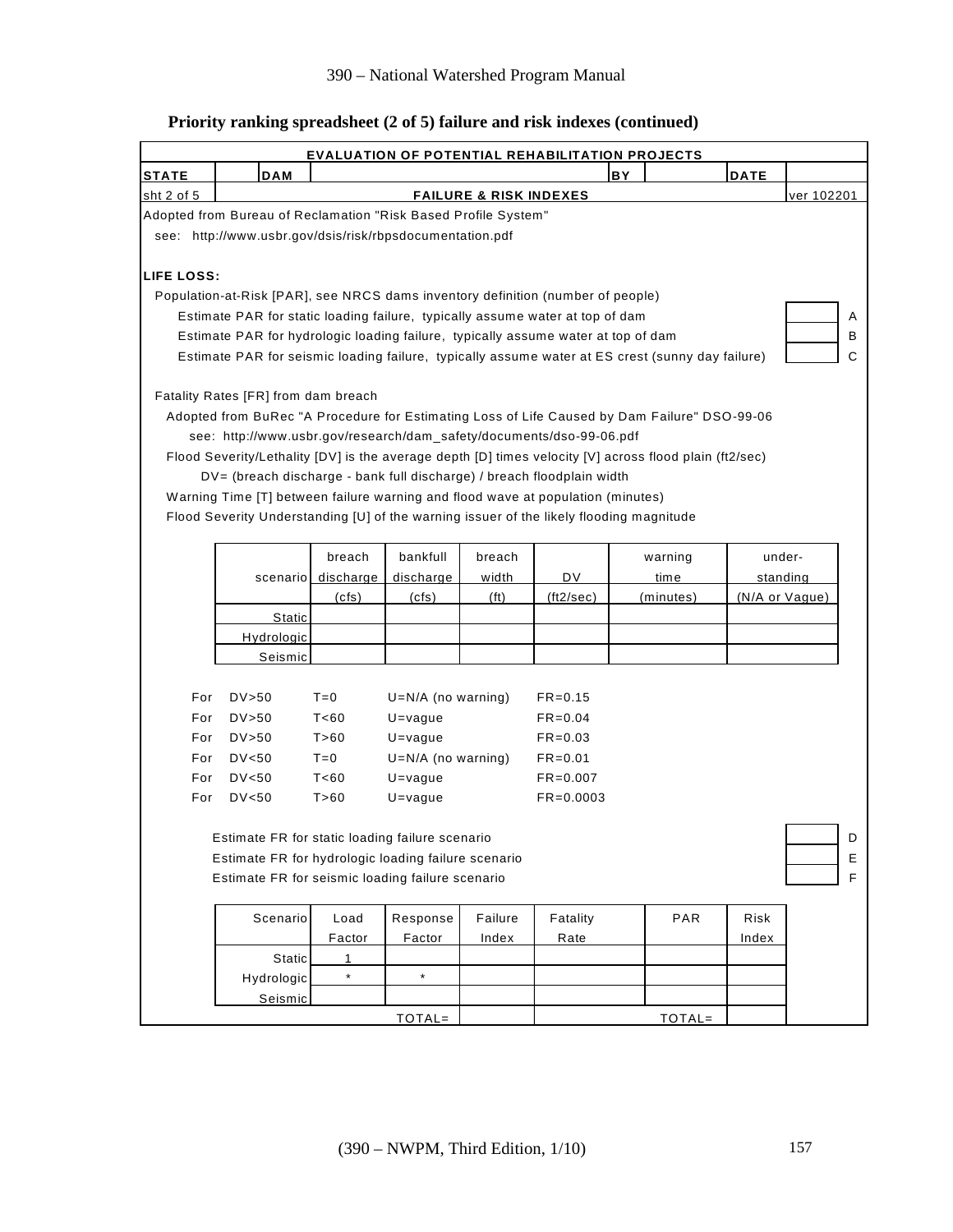# **Priority ranking spreadsheet (3 of 5) static failure index (continued)**

|              |            | <b>EVALUATION OF POTENTIAL REHABILITATION PROJECTS</b>                                               |    |                |             |            |                          |
|--------------|------------|------------------------------------------------------------------------------------------------------|----|----------------|-------------|------------|--------------------------|
| <b>STATE</b> | <b>DAM</b> |                                                                                                      | BY |                | <b>DATE</b> |            |                          |
| sht 3 of 5   |            | <b>STATIC FAILURE INDEX</b>                                                                          |    |                |             | ver 100101 |                          |
|              |            | <b>PRINCIPAL SPILLWAY SYSTEM (60 points max):</b>                                                    |    | (total points) |             |            | A                        |
|              |            | Downstream filter or filter zone around conduit (yes=0 or no=10)                                     |    |                |             |            | В                        |
|              |            | Conduit trench deep (>2d) and narrow (<3d) and steep sideslope (<2:1) (no=0 or yes=10)               |    |                |             |            | C                        |
|              |            | Principal spillway system (inlet, pipe, or outlet) in deteriorated condition (no=0 or yes=10)        |    |                |             |            | D                        |
|              |            | Conduit has seepage cutoff collars or other compaction adverse features (no=0 or yes=10)             |    |                |             |            | E                        |
|              |            | Conduit contains open joints, open cracks, steady seepage (no=0 or yes=10)                           |    |                |             |            | F                        |
|              |            | Conduit founded on competent bedrock (yes=0 or no=10)                                                |    |                |             |            | G                        |
|              |            | Reservoir control gate located at outlet of conduit (no=0 or yes=10)                                 |    |                |             |            | н                        |
|              |            | RESERVOIR FILLING HISTORY (75 points max):                                                           |    | (total points) |             |            | I                        |
|              |            | Reservoir has filled to x% of effective height (earth spillway crest minus original streambed)       |    |                |             |            | J                        |
|              |            | $(50\% = 75$ or $51-75\% = 50$ or $76-90\% = 25$ or $91-95\% = 10$ or $96-100\% = 5$ or $>100\% = 0$ |    |                |             |            | κ                        |
|              |            | <b>SEEPAGE AND DEFORMATION (85 points max):</b>                                                      |    | (total points) |             |            | L                        |
|              |            | Seepage carrying fines, or seepage increases with reservoir elevation increases, or                  |    |                |             |            |                          |
|              |            | sinkholes/jugholes exist in embankment (no=0 or yes=80)                                              |    |                |             |            | М                        |
|              |            | Large amounts of seepage (no=0 or yes=6)                                                             |    |                |             |            | N                        |
|              |            | Visible and significant slope movement or sloughing (no=0 or yes=6)                                  |    |                |             |            | O                        |
|              |            | Longitudinal or transverse embankment cracking greater than one foot in depth (no=0 or yes=6)        |    |                |             |            | P                        |
|              |            | Sinkholes/depressions within two times effective height of the dam, either face (no=0 or yes=6)      |    |                |             |            | Q                        |
|              |            | Poor top of dam condition, eroded, trees, rodent holes, settlement (no=0 or yes=6)                   |    |                |             |            | R                        |
|              |            | Abnormally wet areas at downstream toe/groin of embankment (no=0 or yes=6)                           |    |                |             |            | S                        |
|              |            | Inadequate slope protection against erosion by rainfall or waves (no=0 or yes=6)                     |    |                |             |            | T                        |
|              |            | FOUNDATION GEOLOGY (41 points max):                                                                  |    | (total points) |             |            | U                        |
|              |            | Highly fractures rock under core (no=0 or treated=3 or untreated=30)                                 |    |                |             |            | V                        |
|              |            | Karst terrain and soluble rock (gypsum or limestone) (no=0 or treated=3 or untreated=30)             |    |                |             |            | W                        |
|              |            | Collapsible soils (no=0 or treated=3 or untreated=30)                                                |    |                |             |            | X                        |
|              |            | Significant stress relief fractures in abutments (no=0 or treated=3 or untreated=30)                 |    |                |             |            | Y                        |
|              |            | History of underground mining under embankment area (no=0 or treated=3 or untreated=30)              |    |                |             |            | Ζ                        |
|              |            | Coarse grained and highly permeable soils (no=0 or yes=3)                                            |    |                |             |            | AA                       |
|              |            | Presence of weak layers/conditions diminishing embankment stability (no=0 or yes=3)                  |    |                |             |            | $\mathsf{A}\,\mathsf{B}$ |
|              |            | Erodible soils (sandy/silty materials) or weakly cemented rock (no=0 or yes=3)                       |    |                |             |            | AC                       |
|              |            | Reservoir area prone to landslides that could cause overtopping (no=0 or yes=3)                      |    |                |             |            | AD                       |
|              |            | <b>EMBANKMENT DESIGN AND CONSTRUCTION (24 points max):</b>                                           |    | (total points) |             |            | AЕ                       |
|              |            | Filters for core or foundation or incompatibility between zones (no=3 or yes=0)                      |    |                |             |            | AF                       |
|              |            | Embankment or foundation drainage system (yes=0 or no=4)                                             |    |                |             |            | AG                       |
|              |            | Erodible core material (sands, silts, dispersive clays) (no=0 or yes=4)                              |    |                |             |            | AΗ                       |
|              |            | Incomplete or no foundation cutoff of shallow permeable layers (no=0 or yes=4)                       |    |                |             |            | $\mathsf{A}\mathsf{I}$   |
|              |            | Poorly placed earthfill, inadequate density (no=0 or yes=4)                                          |    |                |             |            | ΑJ                       |
|              |            | Gate features to drain reservoir (yes=0 or no=4)                                                     |    |                |             |            | AK                       |
|              |            | <b>EMBANKMENT MONITORING (15 points max):</b>                                                        |    | (total points) |             |            | AL                       |
|              |            | Instruments (except surficial survey points) installed at dam (yes=0 or no=3)                        |    |                |             |            | ΑM                       |
|              |            | Installed instruments routinely read and evaluated (yes=0 or no=3)                                   |    |                |             |            | ΑN                       |
|              |            | Visual inspection of dam by engineer less often than yearly (no=0 or yes=3)                          |    |                |             |            | AO                       |
|              |            | Good physical/visual access to downstream groin/toe for inspection (yes=0 or no=3)                   |    |                |             |            | AP                       |
|              |            | STATIC FAILURE INDEX: A+I+L+U+AE+AL                                                                  |    |                |             |            | AQ                       |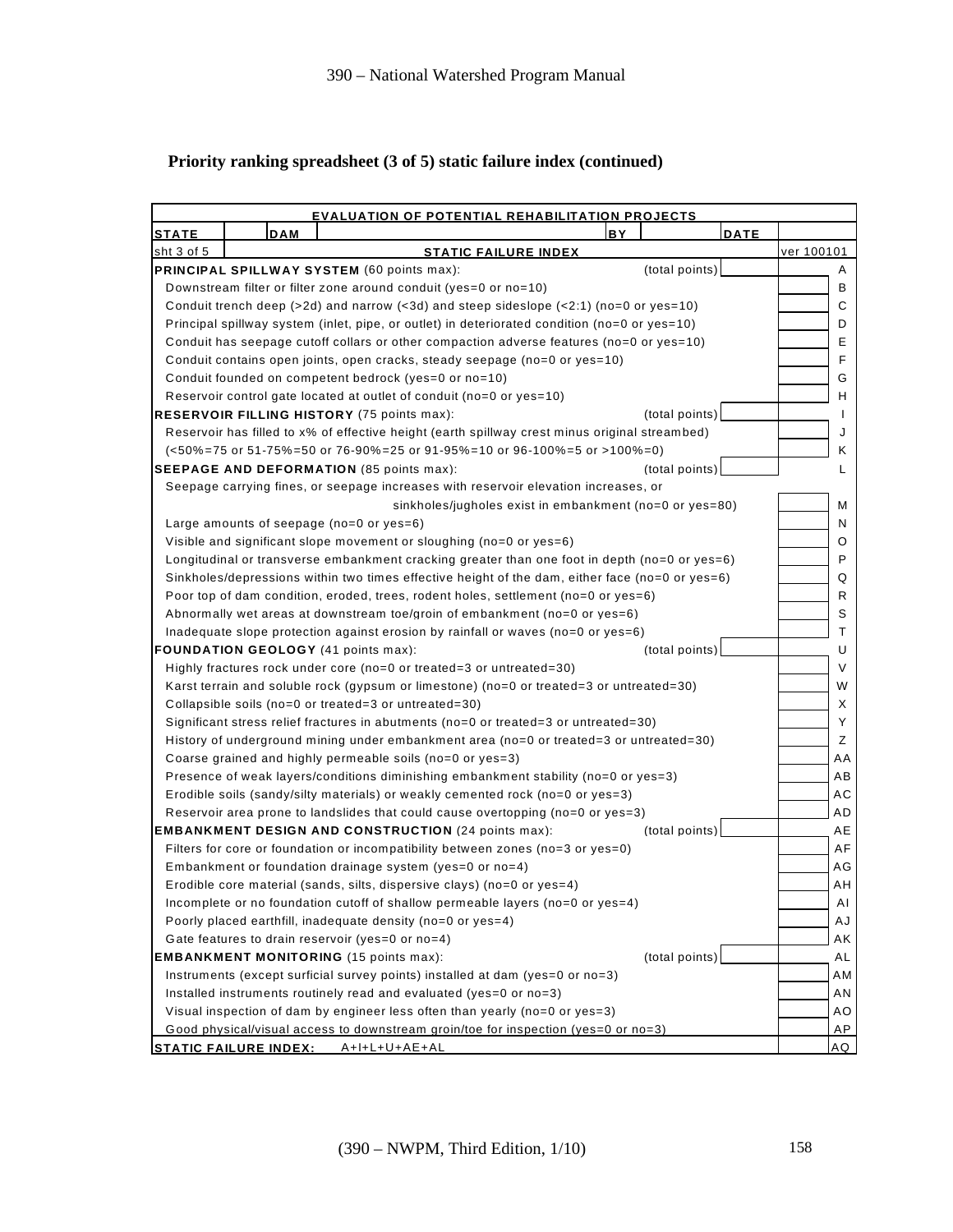# **Priority ranking spreadsheet (4 of 5) hydrologic failure index (continued)**

|                          | <b>EVALUATION OF POTENTIAL REHABILITATION PROJECTS</b>                                       |            |  |  |  |  |  |  |
|--------------------------|----------------------------------------------------------------------------------------------|------------|--|--|--|--|--|--|
| <b>STATE</b>             | ΒY<br><b>DATE</b><br><b>DAM</b>                                                              |            |  |  |  |  |  |  |
| sht 4 of 5               | <b>HYDROLOGIC FAILURE INDEX</b>                                                              | ver 100101 |  |  |  |  |  |  |
|                          | <b>HYDROLOGIC LOADING:</b>                                                                   |            |  |  |  |  |  |  |
|                          | Total Spillway Capacity (PS&ES) for 6hr storm [Pfb], Work Plan Tbl 3 (rainfall inches)       | Α          |  |  |  |  |  |  |
|                          | Obtained from Work Plan Tbl 3, or dams inventory data, or computer routings                  |            |  |  |  |  |  |  |
|                          | 100 year, 6hr rainfall [P100] (inches)                                                       | в          |  |  |  |  |  |  |
|                          | Probable Maximum Precipitation [PMP] (inches)                                                | C          |  |  |  |  |  |  |
| if $Pfb <$ $P100$        | 40<br>enter<br>$=$                                                                           |            |  |  |  |  |  |  |
|                          | if $Pfb = P100+0.2(PMP-P100)$<br>enter<br>25<br>$=$                                          |            |  |  |  |  |  |  |
|                          | if $Pfb = P100+0.4(PMP-P100)$<br>15<br>enter<br>$=$                                          |            |  |  |  |  |  |  |
|                          | if $Pfb = P100+0.6(PMP-P100)$<br>7<br>enter<br>$=$                                           |            |  |  |  |  |  |  |
|                          | if $Pfb = P100+0.8(PMP-P100)$<br>3<br>enter<br>$=$                                           |            |  |  |  |  |  |  |
| if $Pfb = PMP$           | 1<br>enter<br>$=$                                                                            |            |  |  |  |  |  |  |
|                          | Enter interpolated value                                                                     | D          |  |  |  |  |  |  |
|                          | <b>HYDROLOGIC UNCERTAINTY:</b>                                                               |            |  |  |  |  |  |  |
|                          | Drainage Area [DA] (square miles)                                                            | Е          |  |  |  |  |  |  |
|                          | DA<10 enter 1.5; 10 <da<20 1.3;="" 1.4;="" 20<da<50="" da="" enter="">50 enter 1.2</da<20>   | F          |  |  |  |  |  |  |
|                          | <b>PIPE SPILLWAY PLUGGING:</b>                                                               |            |  |  |  |  |  |  |
|                          | Pipe Diameter [D] (inches)                                                                   | G          |  |  |  |  |  |  |
|                          | D<12 enter 1.1; 12<=D<24 enter 1.0; 24<=D enter 0.9                                          | н          |  |  |  |  |  |  |
| Riser & trash rack type: |                                                                                              |            |  |  |  |  |  |  |
|                          | Non-standardized inlet enter 1.1, Open Top riser enter 1.0; Covered or Baffle Top enter 0.9  |            |  |  |  |  |  |  |
|                          | <b>EARTH SPILLWAY FLOW:</b>                                                                  |            |  |  |  |  |  |  |
|                          | Earth spillway flow depth [Des] from top of dam to spillway crest (feet)(10' max)            | J          |  |  |  |  |  |  |
|                          | <b>DAM EROSION RESISTANCE:</b>                                                               |            |  |  |  |  |  |  |
|                          | Non-plastic (PI<10) fill enter 2.0 ; Plastic core enter 1.7 ; Overtopping armoring enter 0.8 | Κ          |  |  |  |  |  |  |
|                          | Vegetal Cover Factor [Cf], see SITES or AH667                                                |            |  |  |  |  |  |  |
|                          | http://www.pswcrl.ars.usda.gov/ah667/ah667.htm                                               |            |  |  |  |  |  |  |
|                          | Cf <0.4 enter 1.1; Cf < 0.7 enter 1.0; Cf < 1.0 enter 0.9; larger Cf enter 0.8               | М          |  |  |  |  |  |  |
|                          | <b>EARTH SPILLWAY EROSION RESISTANCE:</b>                                                    |            |  |  |  |  |  |  |
|                          | Low, can be excavated with hand tools, enter 2.0                                             |            |  |  |  |  |  |  |
|                          | PI>10 and SPT blows<8, PI<10 and SPT blows>8, Kh<0.10, seismic velocity<2000fps              |            |  |  |  |  |  |  |
|                          | Moderate, can be excavated with construction equipment, easy ripping, enter 1.2              |            |  |  |  |  |  |  |
|                          | PI>10 and SPT blows>8, PI<10 and SPT blows>30, Kh<10, seismic velocity<7000fps               |            |  |  |  |  |  |  |
|                          | High, very hard ripping, requires drilling and blasting, enter 0.2                           |            |  |  |  |  |  |  |
|                          | moderately hard rock, Kh>10, seismic velocity>7000fps                                        | N          |  |  |  |  |  |  |
|                          | Vegetal Cover Factor [Cf], see SITES or AH667                                                | O          |  |  |  |  |  |  |
|                          | Cf <0.4 enter 1.1; Cf < 0.7 enter 1.0; Cf < 1.0 enter 0.9; larger Cf enter 0.8               | P          |  |  |  |  |  |  |
|                          | <b>HYDROLOGIC FAILURE INDEX:</b>                                                             |            |  |  |  |  |  |  |
|                          | dam overtopping breach: $(2)(D)(F)(H)(I)(K)(M)$                                              | Q          |  |  |  |  |  |  |
|                          | earth spillway breach: (D+5J)(F)(H)(I)(N)(P)                                                 | R          |  |  |  |  |  |  |
|                          | larger of $(2)(D)(F)(H)(I)(K)(M)$ or $(D+5J)(F)(H)(I)(N)(P)$ but less than 300               | S          |  |  |  |  |  |  |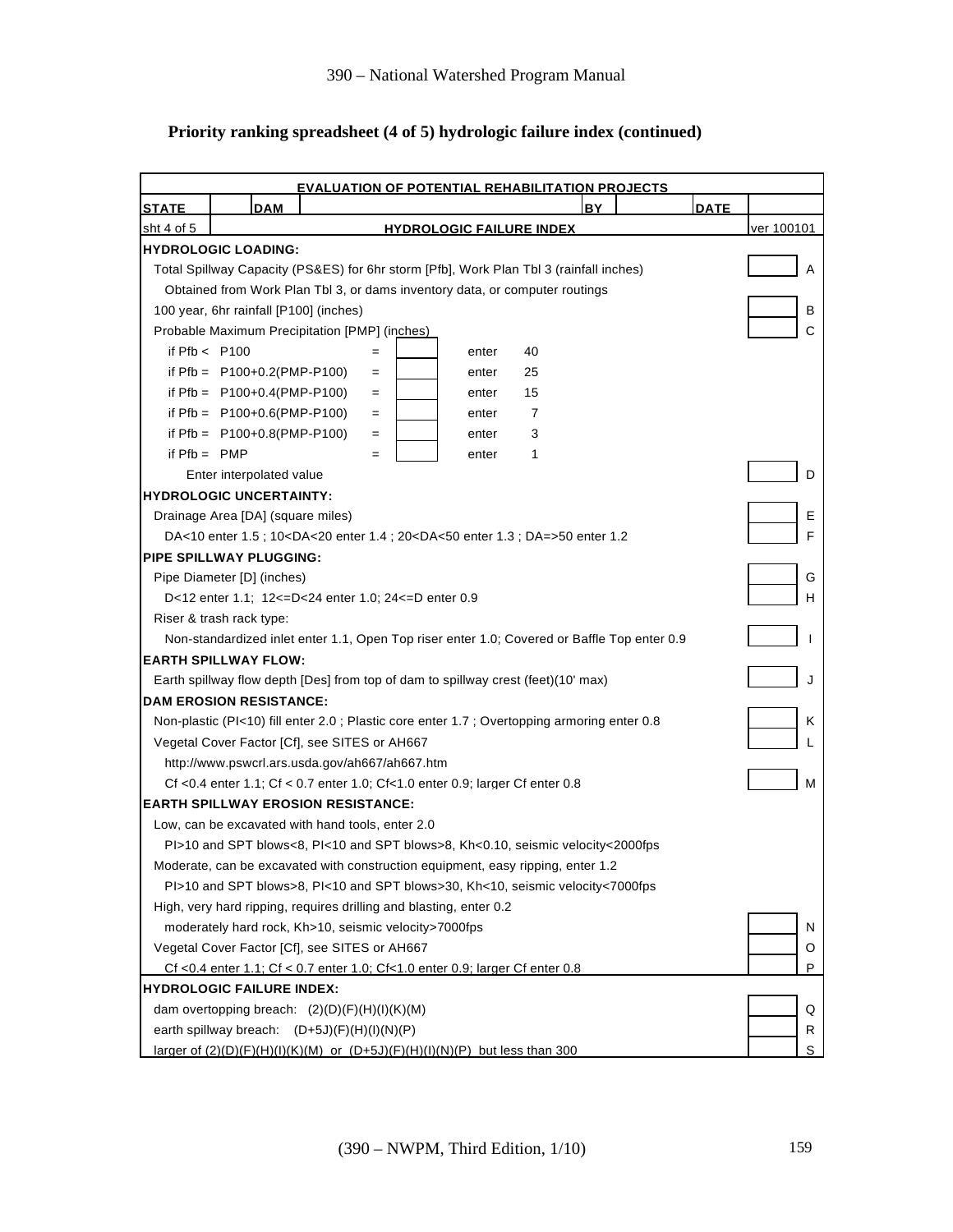# **Priority ranking spreadsheet (5 of 5) seismic failure index (continued)**

|                         |                                    | <b>EVALUATION OF POTENTIAL REHABILITATION PROJECTS</b>                                       |            |
|-------------------------|------------------------------------|----------------------------------------------------------------------------------------------|------------|
| <b>STATE</b>            | <b>DAM</b>                         | BY<br><b>DATE</b>                                                                            |            |
| sht 5 of 5              |                                    | <b>SEISMIC FAILURE INDEX</b>                                                                 | ver 102201 |
| <b>SEISMIC LOADING:</b> |                                    |                                                                                              |            |
|                         | Latitude (degrees.decimal)         |                                                                                              | Α          |
|                         | Longitude (degrees.decimal)        |                                                                                              | В          |
|                         |                                    | See "http://eqint.cr.usgs.gov/eq/html/lookup.shtml"                                          |            |
|                         |                                    | PGA [peak ground acceleration] for 2% chance in 50 years, see NEHRP maps (%g)                | C          |
|                         | if PGA is less than 10% g, enter 0 |                                                                                              |            |
|                         |                                    | if PGA is between 10% g and 19% g, enter 0.15                                                |            |
|                         |                                    | if PGA is between 20% g and 39% g, enter 0.30                                                |            |
|                         |                                    | if PGA is between 40% g and 59% g, enter 0.65                                                |            |
|                         |                                    | if PGA is greater than 60% g, enter 1.0                                                      | D          |
|                         | <b>FOUNDATION LIQUEFACTION:</b>    |                                                                                              |            |
|                         |                                    | Select only one of the following foundation conditions which best represents the site        |            |
|                         |                                    | Loose alluvium, lacustrine, loess materials (no=0 or yes=10)                                 | Ε          |
|                         |                                    | Bedrock, glacial till, highly clayey materials (no=0 or yes=5)                               | F          |
|                         |                                    | <b>EMBANKMENT FREEBOARD FOR FOUNDATION LIQUEFACTION:</b>                                     |            |
|                         |                                    | Dam height for seismic event is the height from top of dam to downstream channel bottom (ft) | G          |
|                         |                                    | Freeboard for seismic event is the depth from top of dam to assumed pool surface (ft)        | н          |
|                         |                                    | Freeboard percent of dam height (%)                                                          |            |
|                         |                                    | if Freeboard is less than 25% of dam height, enter 10                                        |            |
|                         |                                    | if Freeboard is 25% to 50% of dam height, enter 5                                            |            |
|                         |                                    | if Freeboard is more than 50% of dam height, enter 1                                         |            |
|                         |                                    | <b>EMBANKMENT FREEBOARD FOR EMBANKMENT CRACKING:</b>                                         |            |
|                         |                                    | Freeboard is less than or equal to 15 feet (no=0 or yes=1)                                   | K          |
|                         | <b>EMBANKMENT CRACKING:</b>        |                                                                                              |            |
|                         |                                    | Embankment contains self-healing filter zones (no=4 or yes=0)                                |            |
|                         | <b>SEISMIC FAILURE INDEX:</b>      |                                                                                              |            |
|                         |                                    | (D) ( $(E)(J) + (F)(K+1)(L+1)$ ) but less than 100                                           | M          |
|                         |                                    |                                                                                              |            |
|                         |                                    |                                                                                              |            |
|                         |                                    | <b>State Conservation Engineer's Signature</b>                                               |            |
|                         |                                    | concurring with technical content of sheets 2 thru 5                                         |            |

# **Part 506 – Exhibits**

# **Subpart E – Glossary and Acronyms**

# **506.50 Glossary**

**Administrative Record—**The set of documents of all types (papers, studies, data, references, maps, correspondence, notes, computer runs, etc.) and in all formats (paper, hard drive, CD,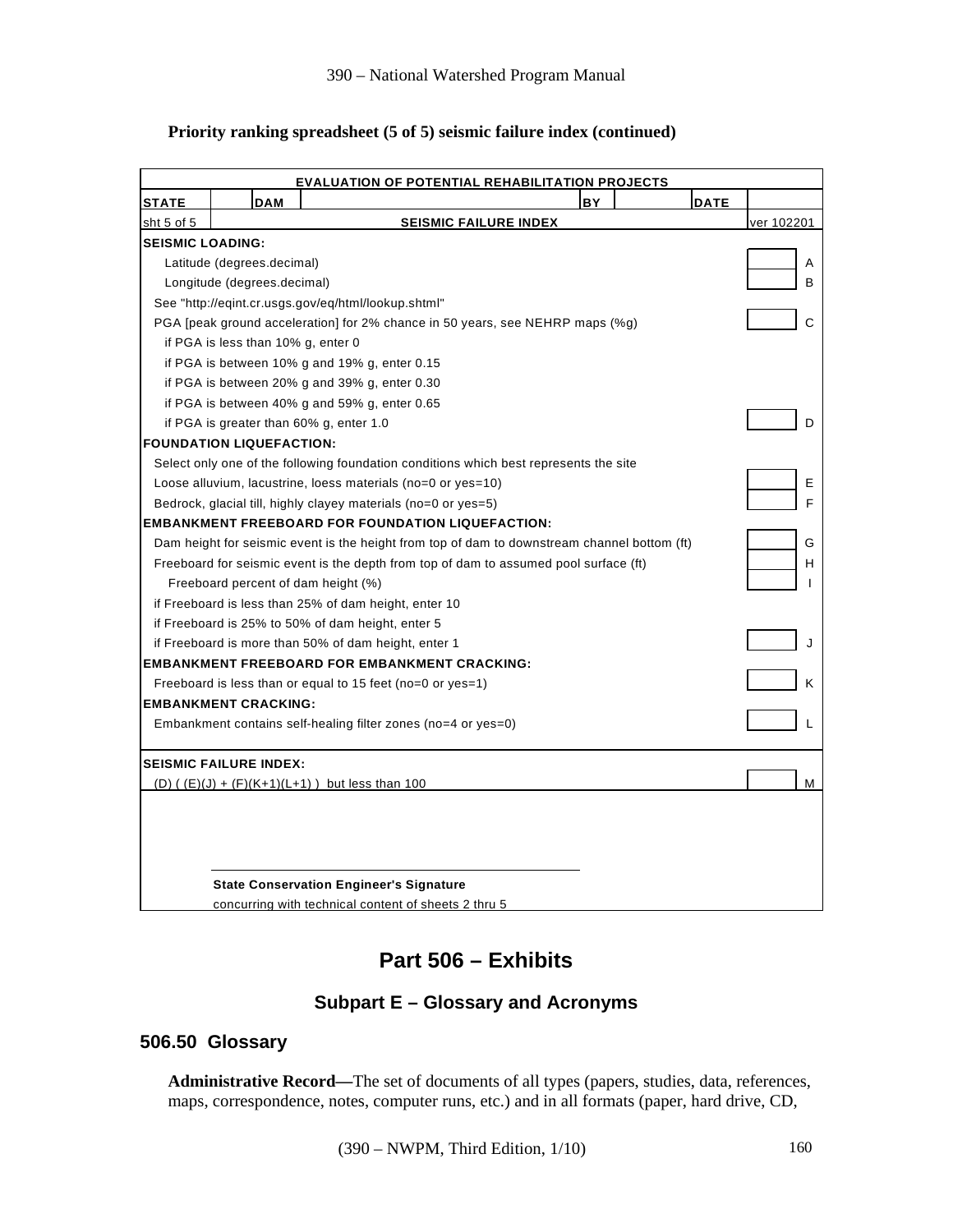magnetic tape, etc.) that supports the decisionmaking process. This is NRCS's collection of the evidence that decisionmakers understood the law applying to the decision, considered all the relevant factors, and made a reasoned decision.

**Advisory Council on Historic Preservation (ACHP)—**The independent agency mandated to advise the President, Congress, and Federal agencies and review their activities related to historic properties. ACHP was established pursuant to Title II of the National Historic Preservation Act of 1966 (80 Stat. 915, 16 U.S.C. 470, as amended).

**Affected Environment**—The physical, ecological, economic, and social characteristics of the area impacted by the project.

**Alternative Cost**—(Used in reference to multipurpose structures.) "Alternative cost for each purpose is the financial cost of achieving the same or equivalent benefits with a singlepurpose plan." (P&G Section 1.9.2(c))

**Associated Measures—**Practices necessary to ensure realization of benefits.

**Catastrophic Event—**For the purpose of determining eligibility for the dam rehabilitation program, a catastrophic event has been defined in the this manual, Title 390, National Watershed Program Manual (NWPM), Part 506, Subpart D, Section 506.40, as a 100-year frequency rainfall event or the storm event that produces a flow in the emergency spillway of at least 2 feet or more in depth.

**Closed Project—**A project may be considered closed when all works have been installed, the O&M agreement has expired, and all long-term contracts have expired.

**Completed Project—**A project is completed when all measures, including mitigation and land treatment, involving Watershed Program assistance are installed in compliance with the watershed plan as amended or supplemented and all long-term contracts have expired.

**Completion of Federal Interest—**Federal interest is completed when a project measure has accrued all the benefits in which the Federal Government has an interest or when the Federal Government's financial interests have been purchased by the SLO or another entity.

**Conformed Plan—**A conformed copy of a Public Law 83-566 project plan is one where the symbol "/s/" followed by a typewritten name appears in each signature space in the watershed agreement. This is in contrast to a manually signed plan. Photocopies of the signature pages may also be used wherever the manual calls for conformed copies.

#### **Cost Categories:**

- (1) Associated costs—The costs for measures needed over and above the project measures to achieve the benefits claimed in the analysis. An example is the cost of on-farm irrigation or drainage systems required to produce the increased outputs on which the benefits of a group distribution or collection system were based.
- (2) Construction cost—The expenses incurred during the installation period for labor, material, equipment, and services; contractors overhead and profit; and other direct costs associated with items such as earthwork removal or replacement, purchase and installation of materials and appurtenances plus a realistic contingency allowance. They include any or all of the following:
	- (i) For rehabilitation projects, includes expenses for reconstruction or decommissioning of the dam, and the relocation or floodproofing of downstream property.
	- (ii) Reinforcing, underpinning, or reconstructing existing railroad and public road bridge piers and abutments necessitated by modification of the channel or the replacement of a closed conduit crossing of a public road or railroad that is an

 $(390 - NWPM, Third Edition, 1/10)$  161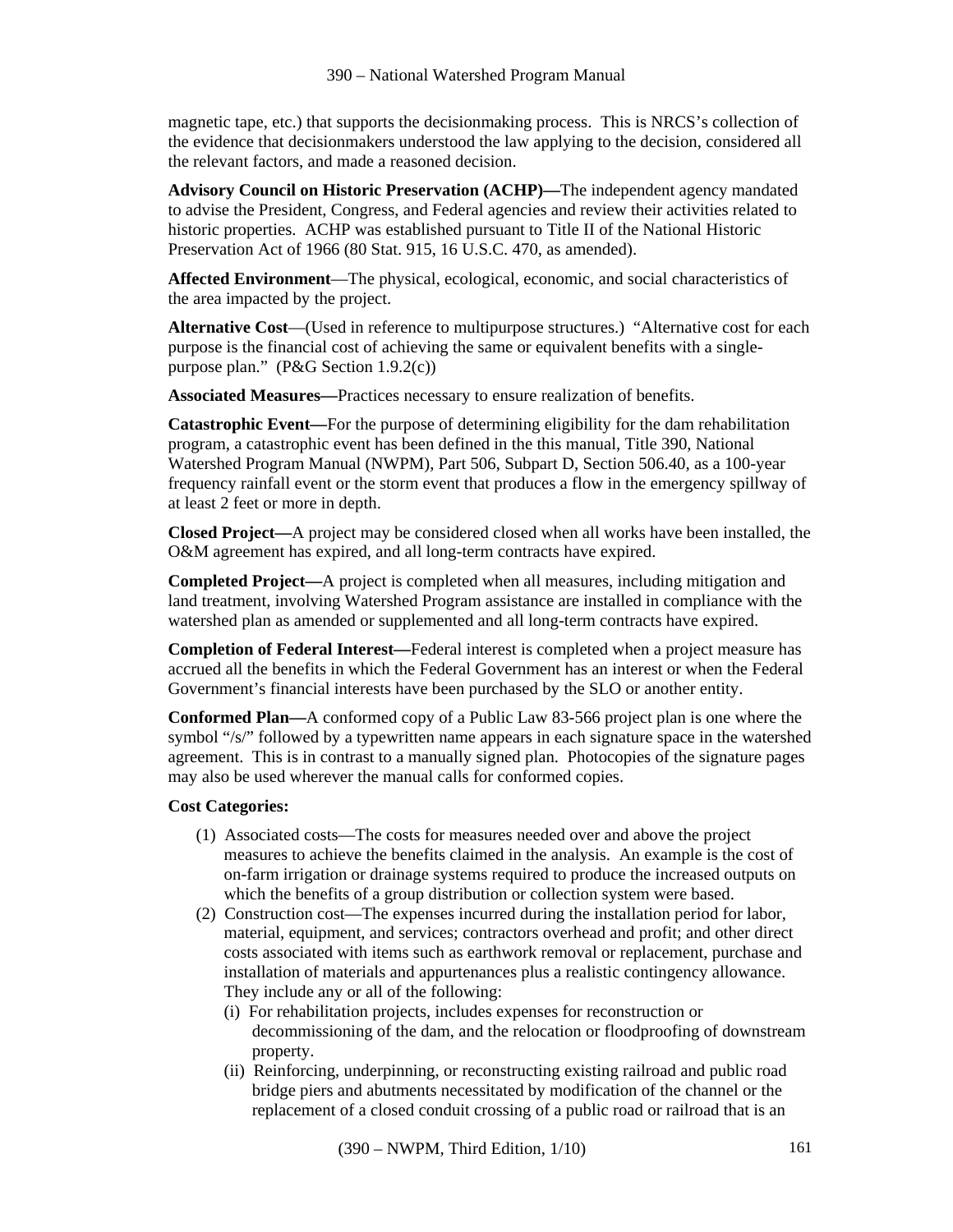integral part of a closed conduit system. These costs are limited to those required to provide a facility comparable in quality and performance to the existing bridge or culvert.

- (iii) Clearing of sites for project purposes including the cost of removing buildings, bridges, fences, or other improvements that the local organization desires to abandon.
- (iv) Relocating structures from flood-prone land to flood-free land as a nonstructural flood damage reduction measure. This applies in cases where an SLO does not take title to the property.
- (v) Floodproofing buildings as a nonstructural flood damage reduction measure.
- (vi) Construction of pumping plants and pressure conduits, gates, or other structures to carry interior drainage through dikes or floodwalls.
- (vii) Construction of diversion dikes and practices for conducting surface water to project outlets or pumping plants for interior discharge.
- (viii) Construction of necessary structures to provide controlled inlets for drainage from adjacent fields and internal ditches into the project measure.
- (ix) Flaggers and protective devices, such as barriers or lights, required to protect workers or the public during construction.
- (x) Alteration, modification, or reconstruction of existing irrigation or drainage facilities made necessary by project works of improvement.
- (xi) Providing needed maintenance access, including necessary culverts and fords.
- (xii) Borrow material obtained from land purchased by the SLO for the specific purpose of obtaining borrow material. The cost may not exceed the difference in land value before and after borrow removal or the actual cost of acquiring the borrow materials (without purchasing the land) whichever is the least cost.
- (xiii) Construction of catwalks, handrails, fences, gates, and other such features needed for the proper functioning of the structural measures and for the operator's and public's safety. This also includes any safety features needed for public recreation or fish and wildlife in a project.
- (xiv) The disposal of waste spoil in accordance with sound engineering and environmental principles, giving consideration to customary practices in the area, width and planned land use of floodplain, wildlife and environmental values of contiguous oxbows and vegetation, and threatened and endangered species. Agreement on the specifics of spoil disposal will be reached in the planning stage.
- (xv) Premiums for construction liability insurance when the construction contractor is made the principal.
- (xvi) Provision for fire prevention and suppression made necessary by project construction activities.
- (xvii) Establishment of vegetation or other protective cover on all construction sites and in areas disturbed during construction to prevent erosion, improve stability, and restore or maintain wildlife habitat and the landscape quality. Such establishment includes herbaceous and woody plantings for erosion control, wildlife food and shelter, walkways, and screening or improving the appearance of structural measures.
- (xviii) Identification signs and plaques, if desired by the SLO, as long as there is reasonable assurance that these signs will not be vandalized.
- (xix) Costs for cultural resource protection and other mitigation.
- (3) Engineering cost—Expenses incurred in formulating the engineering design. These expenses include the direct cost of engineers and other technicians for surveys, investigations, designs, and preparation of plans and specifications for structural and

(390 – NWPM, Third Edition, 1/10) 162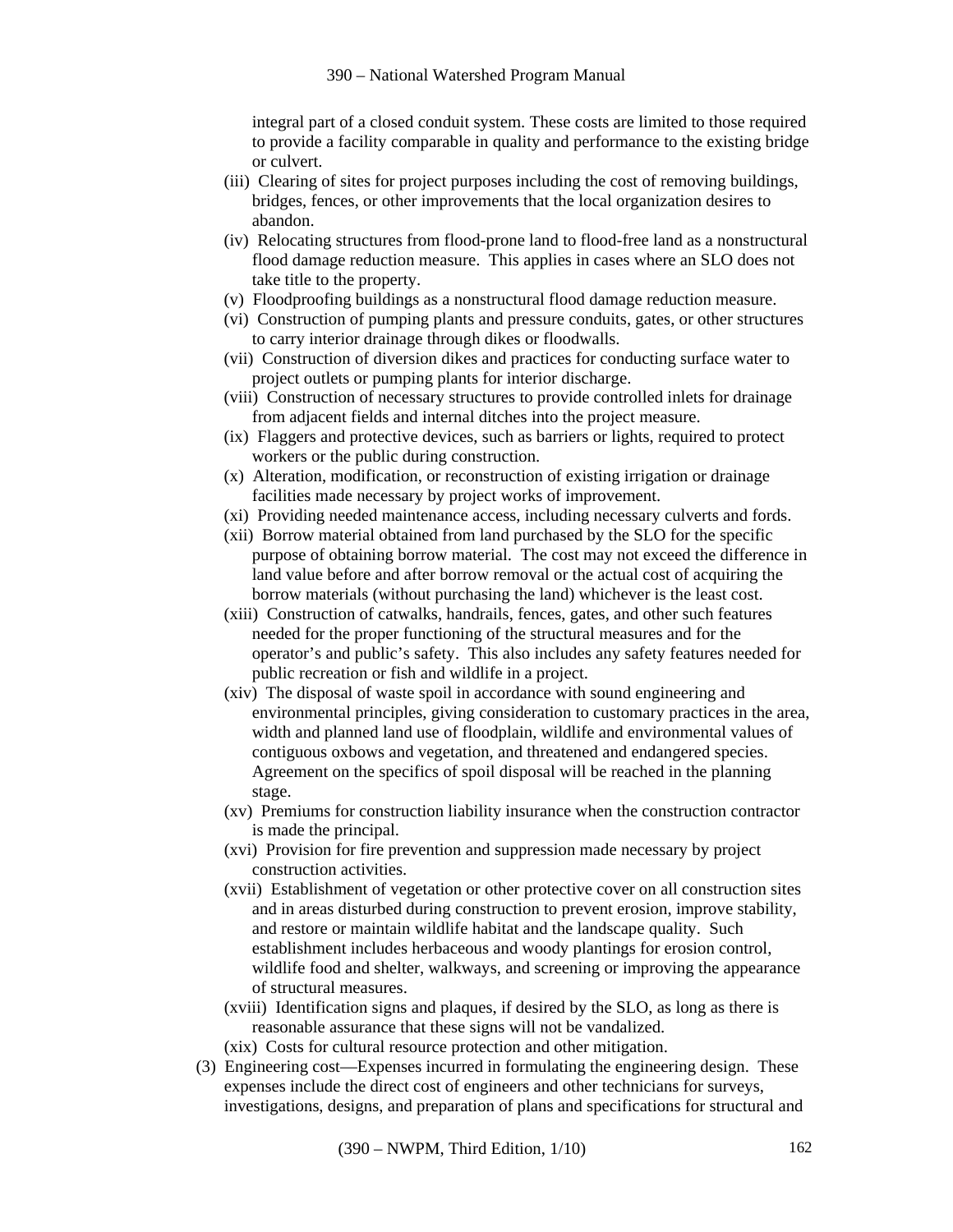nonstructural measures, including associated vegetative work, and preparation of operation and maintenance plans. Also included as engineering services are costs related to the review of engineering plans and specifications prepared by others and necessary quality assurance during construction to ensure that measures are installed in accordance with the plans and specifications. It does not include the cost of similar services for real property rights, obtaining permits, or contract administration for the project.

- (4) Land treatment financial assistance cost—The cost of installing land treatment practices, excluding technical assistance, engineering, and project administration.
- (5) Non-project installation costs—Costs that will be incurred at the time of project installation for features not required for project purposes. These costs are not eligible for assistance under Public Law 83-566. They are not included in cost tabulations or accounts, nor are they considered a part of the local organizations' contribution to the installation cost, but they should be incorporated into Tables 1 through 6 in the plan.
- (6) Operation and maintenance costs—costs for the materials, equipment, services, and facilities needed to operate the project and make repairs and replacements necessary to maintain structural measures in sound operating condition during the evaluated life of the project. Included are the cost of repairs, replacements, or additions, and an appropriate charge for inspection, engineering, supervision, custodial service, and general overhead.
- (7) Planning cost—All expenditures from Public Law 83-566 and other funds for surveys and investigations, environmental studies, evaluation of alternatives, and preparation of plans prior to the authorization of assistance for the installation of works of improvement.
- (8) Program cost—All expenditures from appropriations made under authority of Public Law 83-566.
- (9) Project administration—The Public Law 83-566 and other administrative costs associated with the installation of financially assisted measures, including such items as contract administration, government representatives, permit acquisition, relocation assistance advisory services, and administrative functions connected with relocation payments.
- (10) Project installation cost—The Public Law 83-566 and other costs for installing the works of improvement to be incurred after the project is authorized for installation. Included are the costs of work required to comply with Federal and State laws or regulations.
- (11) Real property—All expenditures made in acquiring needed water, mineral, and other subsurface rights, and required Federal, State, and local permits or clearances.
- (12) Real property rights—The cost of real property rights includes all costs for the following items, including elements of work involving planning, design, acquisition, construction, mitigation for fish and wildlife habitat losses, and administrative services directly associated with real property.
	- (i) All expenditures made in acquiring needed real property rights and other interests in land in accordance with the Uniform Relocation Assistance and Real Property Acquisition Policies Act of 1970 (42 U.S.C. Section 4601 et seq., as implemented by 70 CFR Part 21).
	- (ii) Removal of buildings, improvements, or timber for salvage or relocation, or the construction of dikes or other protective works in lieu thereof. This does not include moving of buildings or other improvements from flood-prone to floodfree land as a nonstructural flood damage reduction measure.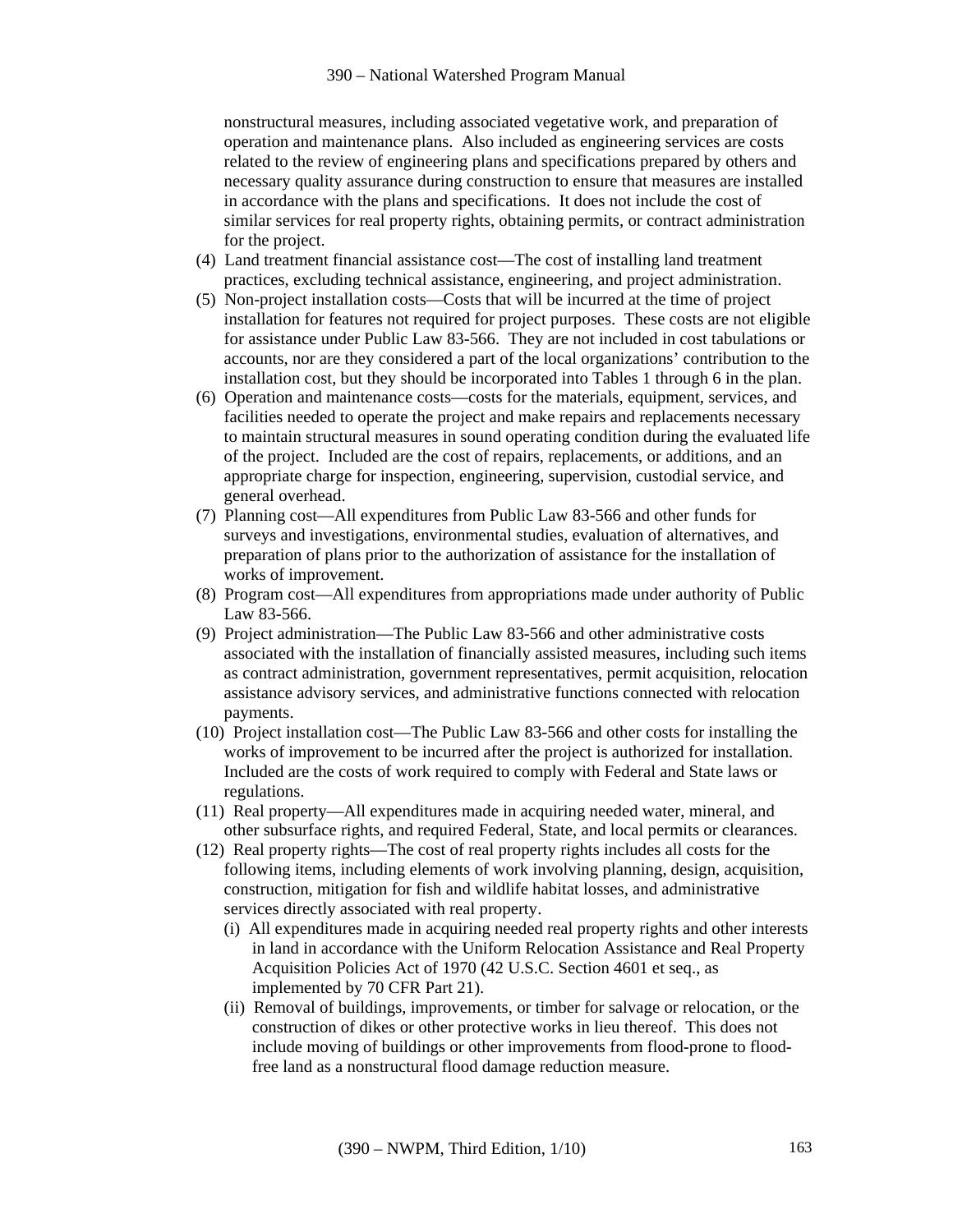- (iii) Salvaging, moving, or reconstruction of fences not needed for the proper operation, maintenance, public safety, or inspection of the works of improvement.
- (iv) Changes of existing telephone, power, gas, water, and sewer lines or other utilities made necessary by the works of improvement. This does not include changes to existing irrigation or drainage facilities.
- (v) All new roads and changes of existing public roads or private roads, or railroad bridges, culverts, and other crossings, including approaches, except reinforcing, underpinning or reconstructing existing bridge piers and abutments of public roads and railroads necessitated by modification of the channel. This does not include the cost for the excavation and installation of a closed conduit crossing of a public road or railroad when it is an integral part of an overall closed conduit structural measure.
- (vi) All modifications and changes of roads and railroads that are to remain serviceable after project installation.
- (vii) Premiums for construction liability insurance when someone other than the construction contractor is made the principal.
- (13) Relocation costs—The Public Law 83-566 and other costs associated with the requirements of the Uniform Relocation Assistance and Real Property Acquisition Policies Act of 1970 (Public Law 91-646). Relocation payments include moving and related expenses for a displaced person, business, or farm operation as well as financial assistance for replacement housing for a displaced person who qualifies and whose dwelling is acquired because of the project. Costs over and above replacement in kind are treated as non-project costs.
- (14) Technical assistance (watershed project plans)—Technical assistance costs are the costs for salaries and expenses other than financial assistance. For watershed project plans, technical assistance, engineering, and project administration are treated as three mutually exclusive cost categories. Technical assistance costs are defined as the Public Law 83-566 and other costs for personnel and contracted services for soil surveys and for planning and applying land treatment measures on non-Federal land.
- (15) Technical assistance (rehabilitation plans)—In rehabilitation plans, technical assistance costs are all costs for technical services including engineering and contract administration except those related to real property rights and permit acquisition. (See section 14(c) of Public Law 83-566.)
- (16) Water rights—The actual cost or the value, based on appraisals, of water rights acquired by local interests for carrying out, operating, and maintaining the project.

**Cultural Resources**—Cultural resources refer to historic, aesthetic, and cultural aspects of the human environment. In NRCS, the term is sometimes used interchangeably to refer to any historic or archaeological properties that have been identified during planning or to refer to "historic properties" as defined by the ACHP regulations (see below). Cultural resources may also refer to: (1) resources that have little or no historic values but do have contemporary cultural value; (2) resources included in or determined eligible for inclusion in the National Register of Historic Places or an equivalent register maintained at the state or local level; (3) unevaluated resources that may be eligible for inclusion in the National Register or an equivalent; and (4) properties that may qualify for the protections afforded by the Archeological Resources Protection Act or the Native American Graves Protection and Repatriation Act (see Title 190, NCRPH, Section 601.60).

**Dam—**A dam is a barrier to confine or raise water for storage or diversion, to create a hydraulic head, to prevent gully erosion, or for retention of soil, rock or other debris. A dam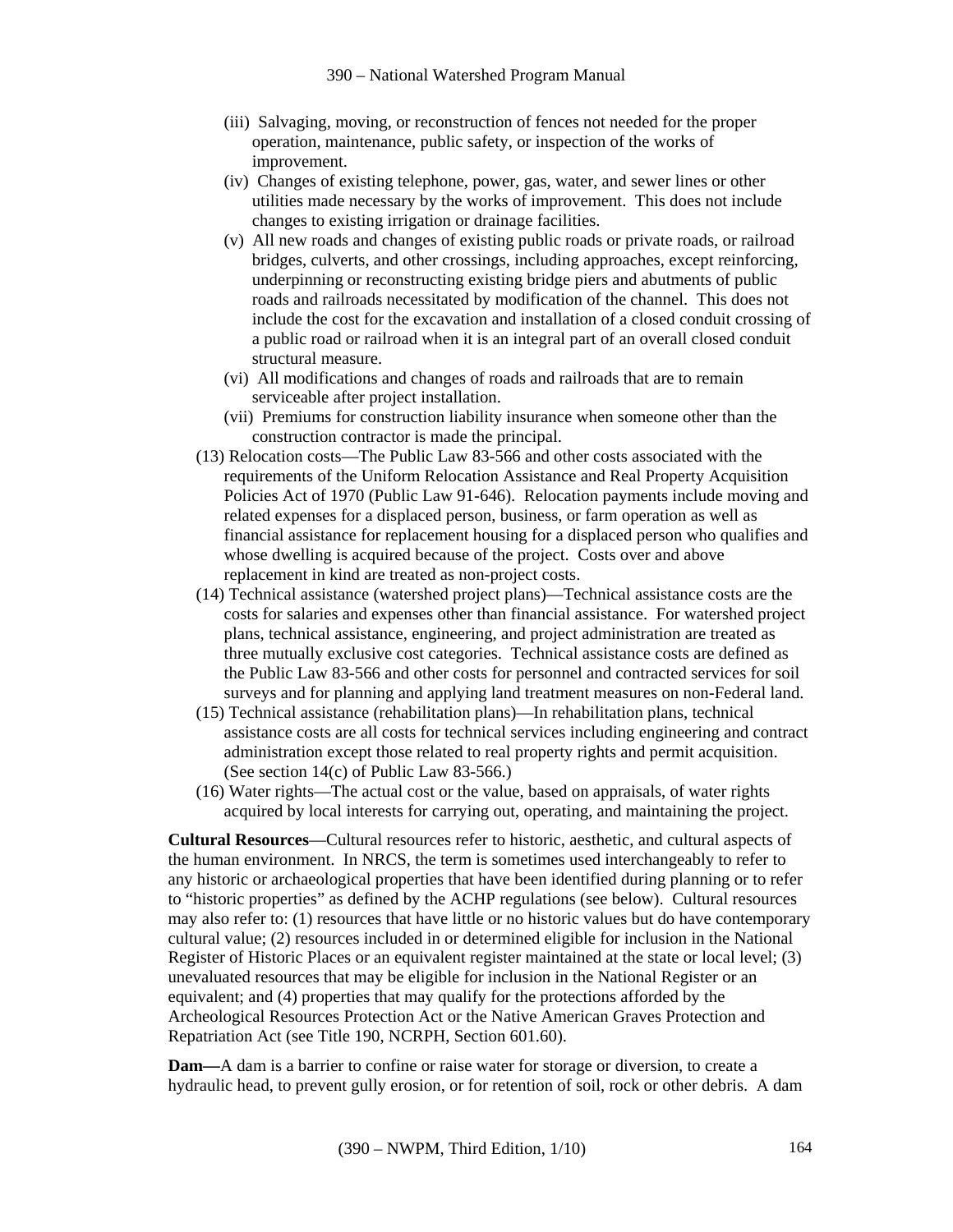is a physical improvement that impounds water, and may include a sediment pool, conservation pool, and flood pool.

**Deauthorized Project—**An authorized watershed project can be deauthorized where no LTC have been signed, no planned measures have been installed, or where no O&M agreements are in effect. Deauthorization of the project removes authority to expend Public Law 83-566 funds.

**Decommission—**Taking a practice out of service in an environmentally sound and safe manner, or converting it to another purpose.

**Design Life—**The intended period of time that the practice will function successfully with only routine maintenance; it is determined during the design phase.

**Designated State Agency—The agency designated by the Governor of a State as having** supervisory responsibility over programs provided for in Public Law 83-566, as described in section 3 of the Watershed Protection and Flood Prevention Act and in 7 CFR Section 622.21.

**Emergency Action Plan—**A plan of action to be taken to reduce the potential for property damage and loss of life in an area affected by the failure of a dam or other potentially hazardous practice.

**Environmental Assessment (EA)—**A concise public document that briefly provides sufficient evidence and analysis for determining whether to prepare an environmental impact statement or a finding of no significant impact. (Title 180, National Planning Procedures Handbook (NPPH), Part 600)

**Environmental Evaluation (EE)—**An EE is a process of evaluating the environmental effects of a proposed action. Form CPA-52 provides summary documentation of the environmental evaluation (EE) of the planned actions. The EE is "a concurrent part of the planning process in which the potential long-term and short-term impacts of an action on people, their physical surroundings, and nature are evaluated and alternative actions explored" (180-NPPH, Part 600). For Form NRCS CPA-52, go to the following website: http://www.nrcs.usda.gov/Technical/envircomp/NRCS-CPA-52\_4-22-09.pdf.

**Environmental Impact Statement (EIS)—**An EIS is a document detailing the environmental impact of a proposed law, construction project, or other major action that may significantly affect the quality of the environment. NEPA and various State environmental laws may require an EIS. (180-NPPH, Part 600)

**Environmental Protection Agency (EPA) Review Ratings** (Federal Register, Vol. 71, No. 67, and reprinted annually in April):

### **Environmental Impact of the Action**

- LO (Lack of Objections)—The EPA review has not identified any potential environmental impacts requiring substantive changes to the proposal. The review may have disclosed opportunities for application of mitigation measures that could be accomplished with no more than minor changes to the proposal.
- EC (Environmental Concerns)—The EPA review has identified environmental impacts that should be avoided in order to fully protect the environment. Corrective measures may require changes to the preferred alternative or application of mitigation measures that can reduce the environmental impact. EPA would like to work with the lead agency to reduce these impacts.
- EO (Environmental Objections)—The EPA review has identified significant environmental impacts that must be avoided in order to provide adequate protection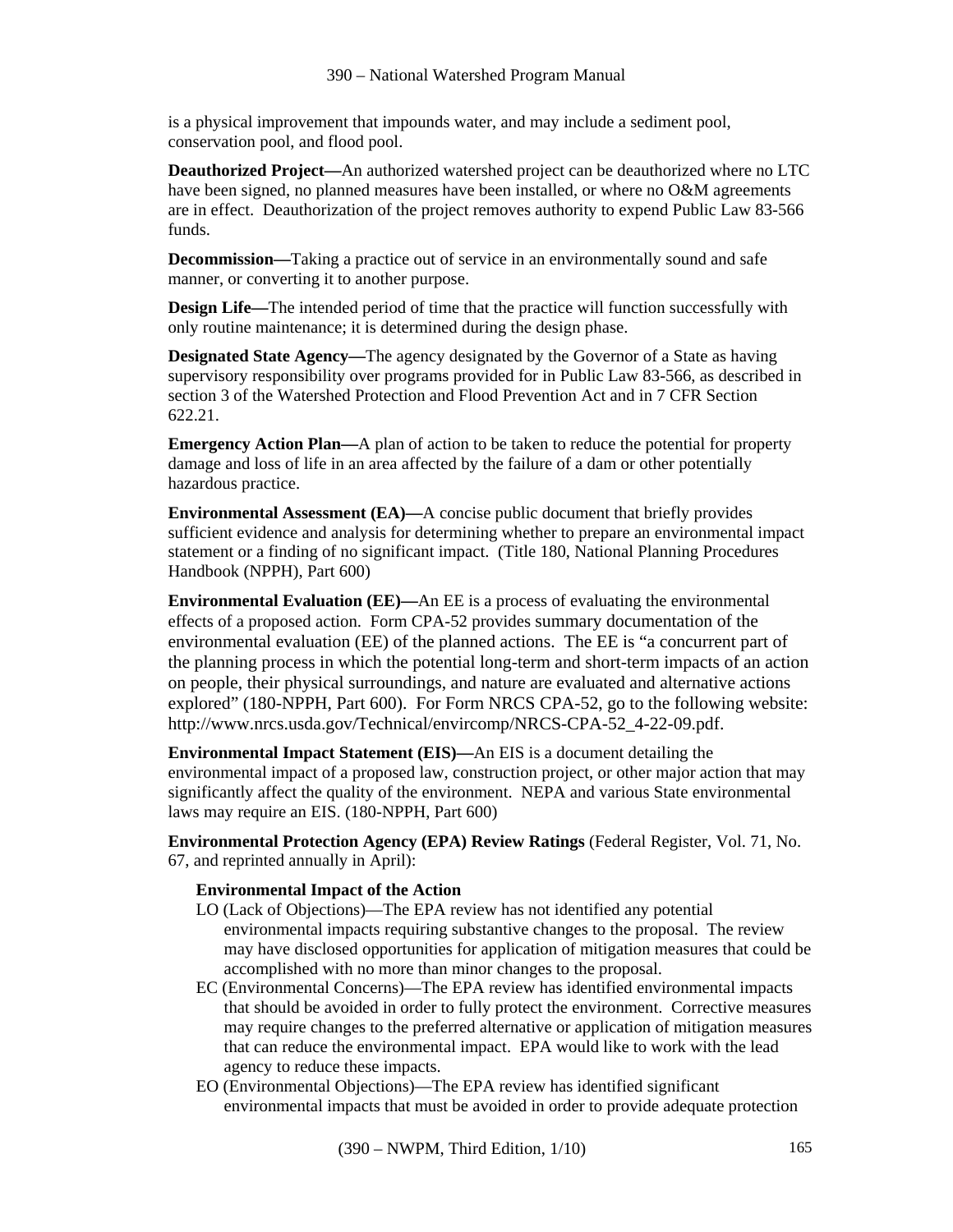for the environment. Corrective measures may require substantial changes to the preferred alternative or consideration of some other project alternative (including the no action alternative). EPA intends to work with the lead agency to reduce these impacts.

EU (Environmentally Unsatisfactory)—The EPA review has identified adverse environmental impacts that are of sufficient magnitude that they are unsatisfactory from the standpoint of public health or welfare or environmental quality. EPA intends to work with the lead agency to reduce these impacts. If the potentially unsatisfactory impacts are not corrected at the final EIS stage, this proposal will be recommended for referral to the CEQ.

#### **Adequacy of the Impact Statement**

- Category 1 Adequate—EPA believes the draft EIS adequately sets forth the environmental impact(s) of the preferred alternative and those of the alternatives reasonably available to the project or action. No further analysis or data collection is necessary, but the reviewer may suggest the addition of clarifying language or information.
- Category 2 Insufficient Information—The draft EIS does not contain sufficient information for EPA to fully assess environmental impacts that should be avoided in order to fully protect the environment, or the EPA reviewer has identified new reasonably available alternatives that are within the spectrum of alternatives analyzed in the draft EIS, which could reduce the environmental impacts of the action. The identified additional information, data analyses, or discussion should be included in the final EIS.
- Category 3 Inadequate—EPA does not believe that the draft EIS adequately assesses potentially significant environmental impacts of the action, or the EPA reviewer has identified new, reasonably available alternatives that are outside of the spectrum of alternatives analyzed in the draft EIS, which should be analyzed in order to reduce the potentially significant environmental impacts. EPA believes that the identified additional information, data, analyses, or discussions are of such a magnitude that they should have full public review at a draft stage. EPA does not believe that the draft EIS is adequate for the purposes of the NEPA, section 309 review, or both, and should therefore be formally revised and made available for public comment in a supplemental or revised draft EIS. On the basis of the potential significant impacts involved, this proposal could be a candidate for referral to the CEQ.

**Evaluation Period—**The number of years used in the Watershed Project Plan for discounting and amortizing project costs and benefits. It is not to exceed 100 years. The number of years used for the planned evaluated life of the project plan is also used to determine the duration of operation and maintenance agreements for project measures.

**Evaluation Units—**Areas that may be grouped based on like physical characteristics, like treatment requirements, or both.

**Finding of No Significant Impact (FONSI)—**A document by a Federal agency briefly presenting the reasons why an action, not otherwise excluded, will not have a significant effect on the human environment and for which an environmental impact statement therefore will not be prepared (40 CFR Section 1508.12).

**Future-without-project (FWOP)**—The future-without-project is an estimation of the most probable future condition expected to occur in the absence of any of the study's alternative plans. The future-without-project condition includes any changes expected to directly, indirectly, or cumulatively result from all reasonably foreseeable actions without any of the study's alternative plans. For example, if it is most probable that within the next 20 years 60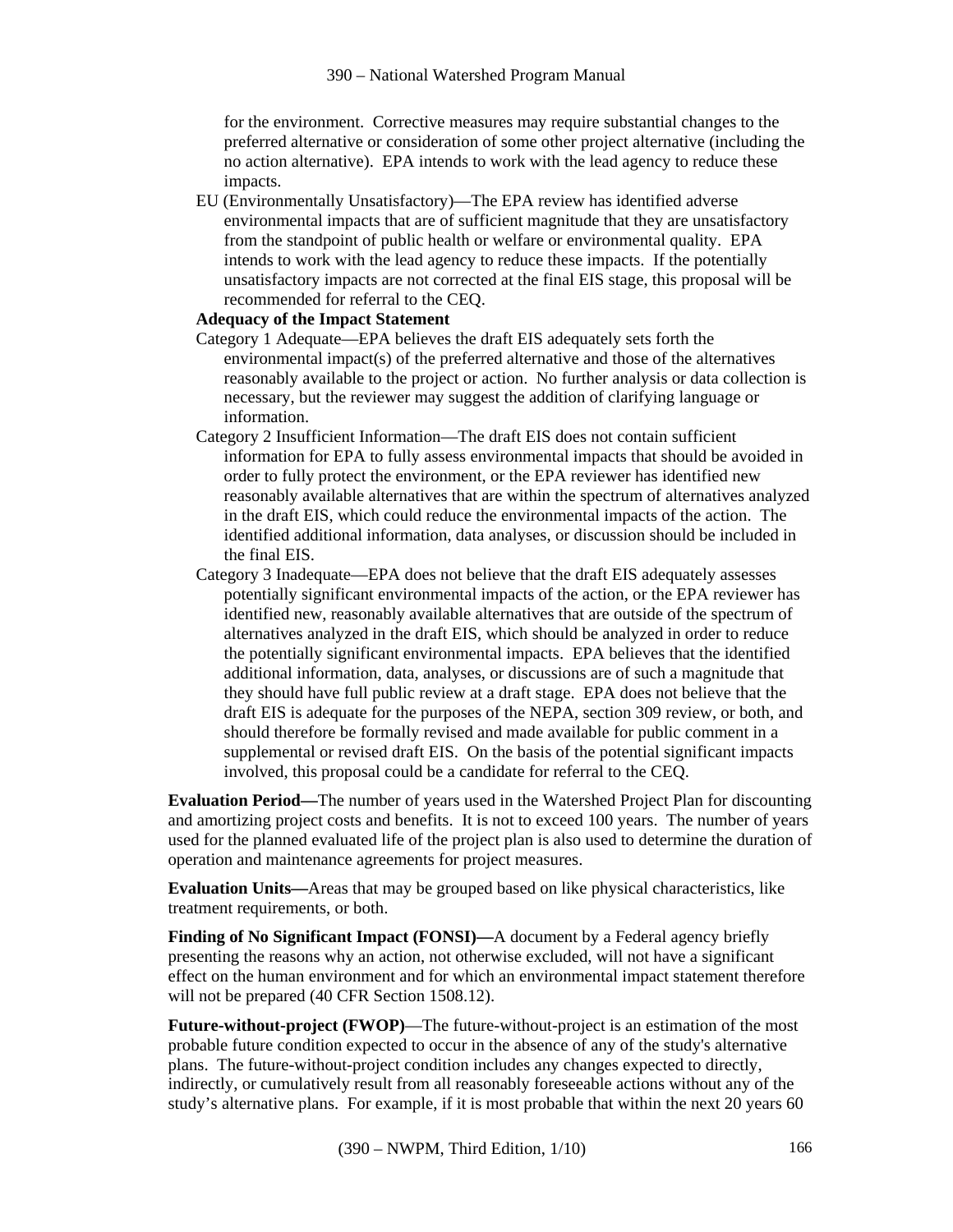percent of a woodland will be cleared for agricultural purposes without any of the plans being considered by the agency, the effects of such clearing would be included in the futurewithout-project conditions. Similarly, if existing legislation, such as the Clean Water Act, is expected to improve water quality in a river, such improvement would be included in the future-without-project plans conditions. The future-without-project condition is synonymous with "no action" as used in NEPA and the CEO NEPA regulations (40 CFR 1502.14(d)). (P&G Section 3.2.1). FWOP is also referred to as future-without-project plan, futurewithout-project condition, future-without-project plan conditions, no action, no action alternative, no action conditions, without project, without plan, without project plan, and without plan(s) condition(s).

**Interdisciplinary Team—**A group of individuals with diverse education, training and knowledge interacting to accomplish a common goal.

**Historic Property—**Is defined by the National Historic Preservation Act and expanded in the 36 CFR 800 regulations as: "any prehistoric or historic district, site, building, structure, or object included in, or eligible for inclusion in, the National Register of Historic Places." This term includes artifacts, records and remains that are related to and located within such properties. The term also includes historic and cultural landscapes, properties of tradition and cultural importance to an American Indian Tribe or Native Hawaiian organization and that meet the National Register criteria (see Title 190, NCRPH, Section 601.60).

**Joint Cost**—(Used in reference to multipurpose structures.) The total financial cost for a structure minus the sum of separable financial costs for all purposes.

**Land Administering Agencies—**Government agencies that are responsible for the management and administration of public lands.

**Land Treatment—**Conservation practices designed to control erosion and sedimentation or provide for the proper management of land, water, and natural resources. Land treatment can be listed in three categories:

- Required Land Treatment—This is the treatment that must be installed upstream of dams to comply with the USDA policy that requires 50 percent of the drainage area to be adequately protected. Required land treatment also includes any treatment needed upstream of channels or reservoirs.
- Accelerated Land Treatment—This is land treatment being installed to address public (offsite) water and land-related resource problems. Accelerated land treatment will be the only category shown in non-water-resources projects. Water resource projects may include treatment in all three categories.
- Associated Land Treatment—This is the land treatment needed to ensure realization of benefits used in the economic justification of structural measures for irrigation or drainage.

**Locally Implemented—**Implemented without NRCS Watershed Program financial assistance.

**Long-Term Contract (LTC)—**Agreements entered into with landowners, cooperators, and SLOs for the implementation of land treatment measures, ecosystem restorations, habitat restoration, and conservation treatment. Under the Watershed Programs long-term contracts are usually for 3 to 10 years, and may not exceed 10 years according to the Watershed Protection and Flood Prevention Act. General requirements of NRCS long-term contract policy used in watershed project delivery include all of the following: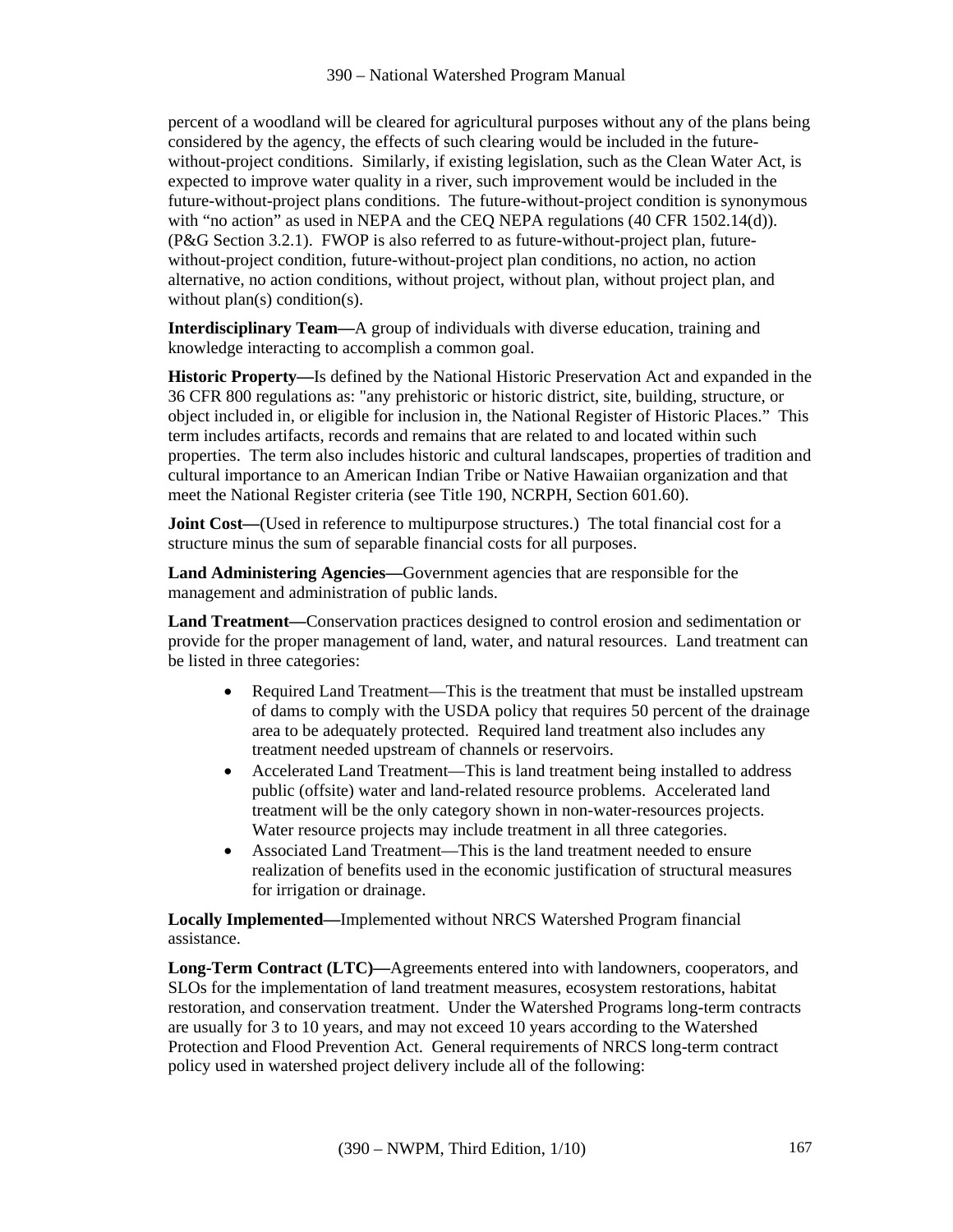- Each LTC will be based on a plan or schedule of operations developed by the participant and approved by the soil and water conservation district and NRCS
- The expected range of duration of the LTC
- No LTC will be signed until the initial participation requirement specified in the watershed agreement has been met
- All required conservation treatment will be installed at least two years before the end of the contract

**Maintenance—**The recurring activities necessary to retain or restore a practice in a safe and functioning condition, including the management of vegetation, the repair or replacement of failed components, the prevention or treatment of deterioration, and the repair of damages caused by flooding or vandalism.

**Minimum Basic Facilities—**The adequate and appropriate facilities needed to achieve the intended use and to provide public health and safety and access to a project area that includes public recreation or fish and wildlife purposes.

**Mitigation—**Measures included to avoid, minimize, rectify, reduce or eliminate over time, or compensate for environmental impacts (see 40 CFR Section 1508.20).

**National Economic Development (NED) Plan—**The plan alternative that reasonably maximizes the net national economic benefits in dollars (P&G Section 1.6.3). Net economic benefits are benefits minus costs and are not the same as the benefit-cost ratio.

**National Register of Historic Places (NRHP)—**The Nation's official list of districts, sites, buildings, structures, and objects which meet the criteria and are worthy of preservation because of their importance in American history, prehistory, architecture, archeology, and culture. The NRHP is maintained by the Secretary of the Interior under the authority of section 101 of the National Historic Preservation Act of 1966.

**NED Benefits—**"…increases in the economic value of the national output of goods and services from a plan; the value of output resulting from external economies caused by a plan; and the value associated with the use of otherwise unemployed or under-employed labor resources" (P&G Section  $1.7.2(a)(2)$ ).

**NED Costs—**"…opportunity costs of resources used in implementing a plan. These adverse effects include: Implementation outlays, associated costs, and other direct costs" (P&G Section 1.7.2(a)(3)).

**No-Action Alternative—**See "Future Without Project (FWOP)." Also referred to as no action, no-action alternative plan, no-action conditions, and without-plans condition.

**Non-Water-Resource Projects—**Watershed projects that are not water resource projects, such as watershed protection, land treatment or ecosystem restoration projects, and locally implemented plans.

**Nonstructural Flood Damage Reduction Measure—**A flood control measure that reduces susceptibility to flood damage without significantly changing the depth or extent of flooding. Measures include moving structures, demolition and removal of structures, floodproofing or blockage of openings, floodplain acquisition, and measures such as flood warning systems.

**Notice of Intent (NOI)—**A notice of intent is a brief statement announcing a decision by the responsible Federal official to prepare an EIS for a major Federal action, and inviting public reaction to the decision (see 40 CFR Section 1508.22).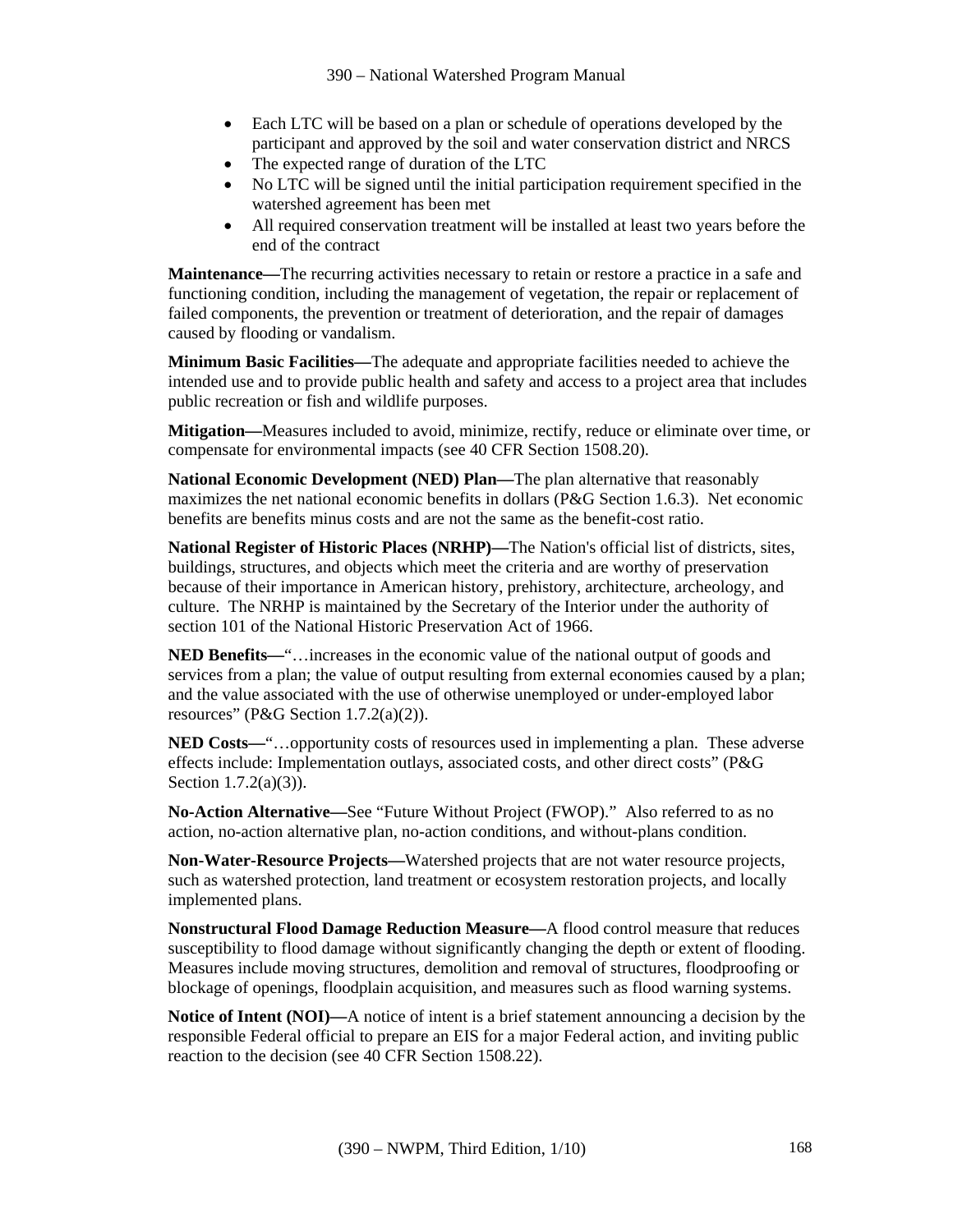**Operation—**The administration, management, and performance of nonmaintenance activities necessary to keep a practice safe and functioning as planned (see Title 180, National Operations and Maintenance Manual (NOMM), Part 500, Subpart A, Section 500.02).

**Operational (or Active) Project—**A project that is in the process of being installed. Land treatment projects are considered operational until all long-term contracts have expired.

**Peer Review—**An interdisciplinary review to ensure that the plan meets NRCS technical and program requirements.

**Period of Analysis—**The time required for installation plus the evaluated life of the project is the period of analysis. The period of analysis is the evaluation period when OM&R occurs and the period of implementation when the installation occurs.

**Preferred Alternative—**The option and course of action that the SLO and NRCS agree best addresses the stated purpose and need.

**Preferred plan—The "preferred alternative" (see above).** 

**Preliminary Investigation (PI)—A** brief study using existing data and field information.

**Program Operations Information Tracking System (POINTS)**—POINTS definitions for project plans status:

### **Watershed Surveys and Planning Program:**

- **Active—**A watershed planning project is active when funding for planning is authorized from the Chief.
- **New—**Planning project is new before being authorized by the Chief for planning. These watershed plans may be in the application stage.
- **Complete—**The watershed project plan is complete when approved by the STC ensuring technical and policy adherence, and reviewed by the WSP Program manager for programmatic compliance.
- **Terminated—**A planning project will be terminated when, after it has been determined that there is no possibility of developing a feasible or acceptable project, either the SLO withdraws their application in writing or the STC terminates planning assistance.

**Deauthorized—**The planning authorization will be cancelled if the watershed plan is not in interagency review within the 5-year time period.

### **Watershed Operations:**

- **Active—** Funding is authorized and project is implemented as funding allows. The continued feasibility of a project is monitored and documented in the project files every 5 years in accordance with NEPA requirements in the Title 190, General Manual, Part 410. Factors to be considered in determining the continued feasibility are economic, environmental and social defensibility and the SLO commitment to continue the project. Modifications are prepared as necessary. Use of other program funds in lieu of Watershed Program funds to implement the plan is acceptable, provided the unfunded Federal commitment is reduced to account for other programs assistance.
- **Inactive—**Activities to implement the project have temporarily ceased because of land use changes in the watershed, reduced local interest, sponsor's capability to proceed with installation, and similar circumstances. Other program funds could be used in lieu of Watershed Program funds to implement the plan, but the amounts are not accounted for to reduce the unfunded Federal commitment in the Watershed Project. Opportunities exist for resumed activity when the STC and SLO agree and notification is provided to the CPTAD director.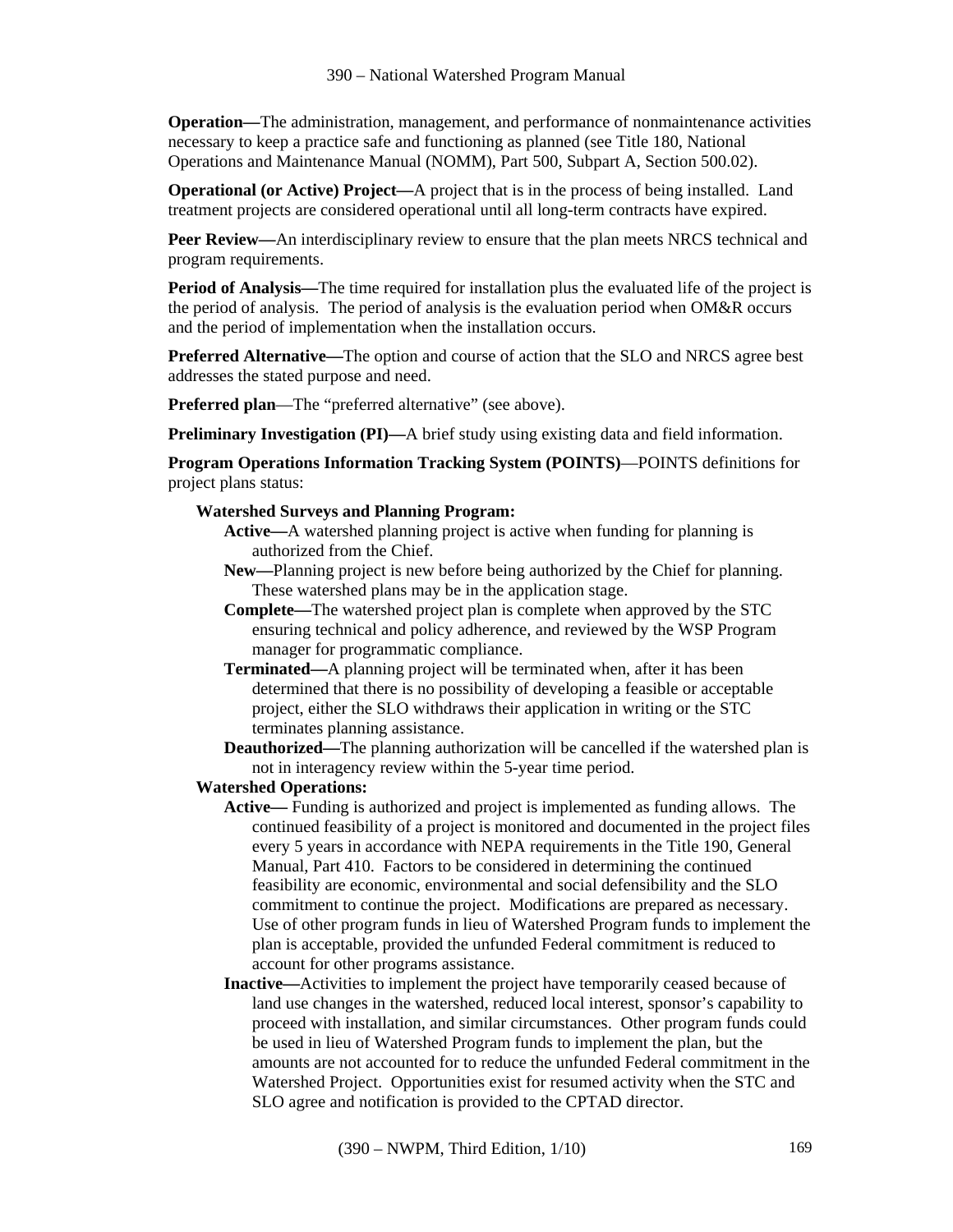- **Installation Complete—**When all planned measures of the original plan, supplements or revisions are installed, and all LTCs have expired. Includes projects in which all measures have not been installed, but were supplemented out of the project plan in order to complete the project.
- **Deauthorized—**When no LTC have been signed, no measures have been installed, no O&M agreements are in effect, and there is no evidence that the project will be implemented.

**Project Life Complete—**When: all planned measures in the watershed project are implemented, and the evaluated life of the installed measures has ended.

## **Watershed Rehabilitation:**

- **In Planning**—When a watershed rehabilitation plan is being prepared, the plan is not yet authorized. Dam Status for this phase is "Active" when WF-07 funds have been requested for planning within 3 POINTS fund request years, and "Inactive" when funds have not been requested within 3 POINTS fund request years.
- **In Implementation—**When the watershed rehabilitation plan is authorized for implementation by the Chief. Dam Status for this phase is "Active" when WF-07 funds have been requested for implementation within 3 POINTS fund request years, and "Inactive" when funds have not been requested within 3 POINTS fund request years.
- **Plan Installed—**When all planned measures in the rehabilitation project have been installed or completed.
- **Installed Without Federal Assistance—**When a plan has been prepared and the sponsor selected a rehabilitation alternative other than the Watershed Rehabilitation Program.

**Project Actions—**A project action is a formally planned undertaking that sponsors carried out within a specified area for the benefit of the general public. Project sponsors are units of government having the legal authority and resources to install, operate, and/or maintain works of improvement.

**Project Life—**The period over which the project will perform the intended functions.

**Proper Farm Plan—This term is used in section 4(5) of the Watershed Protection and Flood** Prevention Act that refers to a conservation plan that provides for the essential treatment to protect the resource base and ensure the proper functioning of structural measures.

**Reevaluation—**Supplemental plan with cost-benefit analysis

**Reformulation—**Revised plan to reform the alternatives and cost-benefit analysis.

**Real Property—**Real property acquisition includes obtaining needed land, water, mineral, and other subsurface rights, and required Federal, State, and local permits or clearances for installation of planned measures. Acquisition of rights may be obtained with the use of fee simple title, easements and rights of way, or by permits and clearances as required by applicable State regulations. (See "Cost Categories: Real Property Rights" for costs associated with real property.)

**Rehabilitation—**The completion of all work necessary to extend the service life of the structural measure and meet applicable safety and performance standards (see 180-NOMM, Part 500, Subpart A, Section 500.2).

**Remedial Assistance—**Assistance needed to correct problems caused as a result of a mistake or misjudgment by NRCS during the installation of a measure or as a result of latent site conditions unknown to NRCS or the sponsor or land user at the time of installation. Changes in policy or technical standards, and engineering concepts developed subsequent to the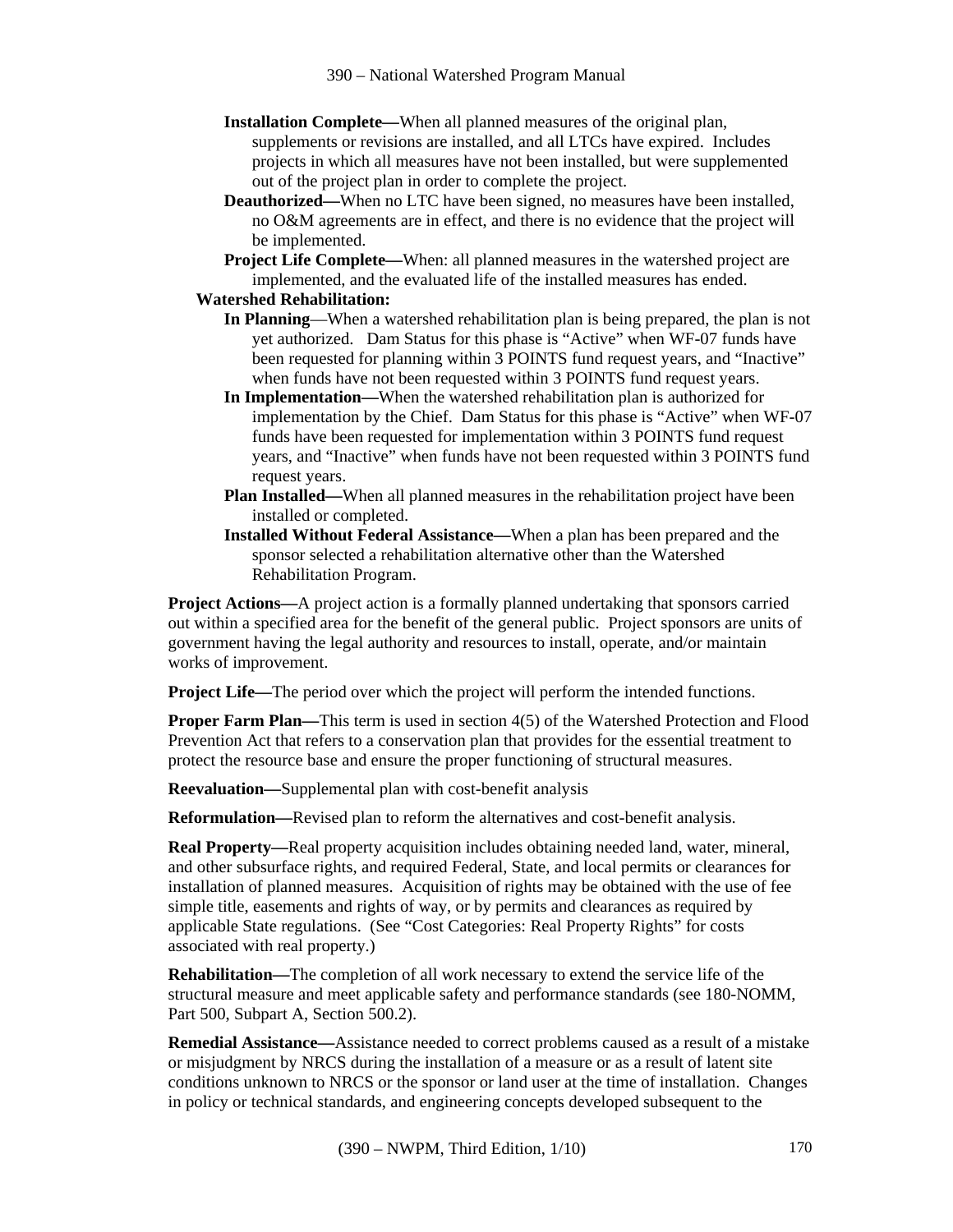installation of the original measure are not considered mistakes or misjudgments by NRCS (see 390-NWPM, Part 505, Subpart C, "Remedial Assistance", in this manual).

**Required Land Treatment—**Land treatment required by Federal or State statutes or USDA regulations in the upstream portion of a watershed to ensure the proper functioning of measures installed as part of the overall watershed plan. (See section 4(5) of the Public Law 83-566.)

**Responsible Federal Official (RFO)—**The NRCS Chief is the RFO for compliance with NEPA regarding proposed legislation, programs, legislative reports, regulations, and program EISs. The NRCS STC is the RFO for compliance with the provisions of NEPA in other NRCS-assisted actions. (See Title 190, General Manual (GM), Part 410, Subpart A, Section 410.4.)

**Reviewable Record—**The set of documents including fact sheets, informational articles, results of public participation activities, etc., that are readily available for public dissemination to inform agencies and the public about NRCS activities. It also includes records that clearly document the nature and extent of public participation. A separate reviewable record must be maintained for each watershed project, river basin study, RC&D area, etc. The record contains items such as lists of people or groups invited to participate, signup sheets or other records of attendance, meeting notes, issues discussed, extent of controversy, views expressed, positions taken, and decisions made. These records may also include views expressed in letters, telegrams, etc.

**Rural or Rural Communities—**All territories of a State that are not within the outer boundary of any city or town that has a population of 50,000 or more according to the latest decennial census of the United States. [\(http://www.census.gov/geo/www/garm.html\)](http://www.census.gov/geo/www/garm.html)

**Scoping—**An early and open process for determining the scope of issues to be addressed and for identifying the significant issues related to a proposed action.

**Separable Cost**—(Used in reference to multipurpose structures). The separable cost for a purpose is the reduction in financial cost that would result if the purpose were excluded from the structure. This reduction includes the financial cost of measures serving only the excluded purpose, and the reductions in the financial cost of measures serving the multiple purposes.

**Sponsoring Local Organization (SLO)—**Any State or political subdivision thereof, any soil or water conservation district, flood prevention or control district, or combinations thereof, or any other agency having authority under State law to carry out, maintain and operate the works of improvement, or any irrigation or reservoir company, water users' association, or similar organization having such authority and not being operated for profit that may be approved by the Secretary; or any Indian Tribe or Tribal organization, as defined in section 4 of the Indian Self-Determination and Education Assistance Act (25 U.S.C. Section 450b), having authority under Federal, State, or Indian Tribal law to carry out, maintain, and operate works of improvement. Project sponsors must have the legal authority and resources to carry out, operate, and maintain works of improvement. (Public Law 83-566, Section 2). SLO are also referred to as sponsors, local organizations, local sponsors, and local sponsoring organizations.

**State Historic Preservation Officer (SHPO)—**The official appointed or designated pursuant to section  $10I(b)(1)$  of the NHPA who is responsible for administering the NHPA and State historic preservation program within the State or jurisdiction, or is a designated representative to act for the SHPO (Title 190, NCRPH, Section 601.60).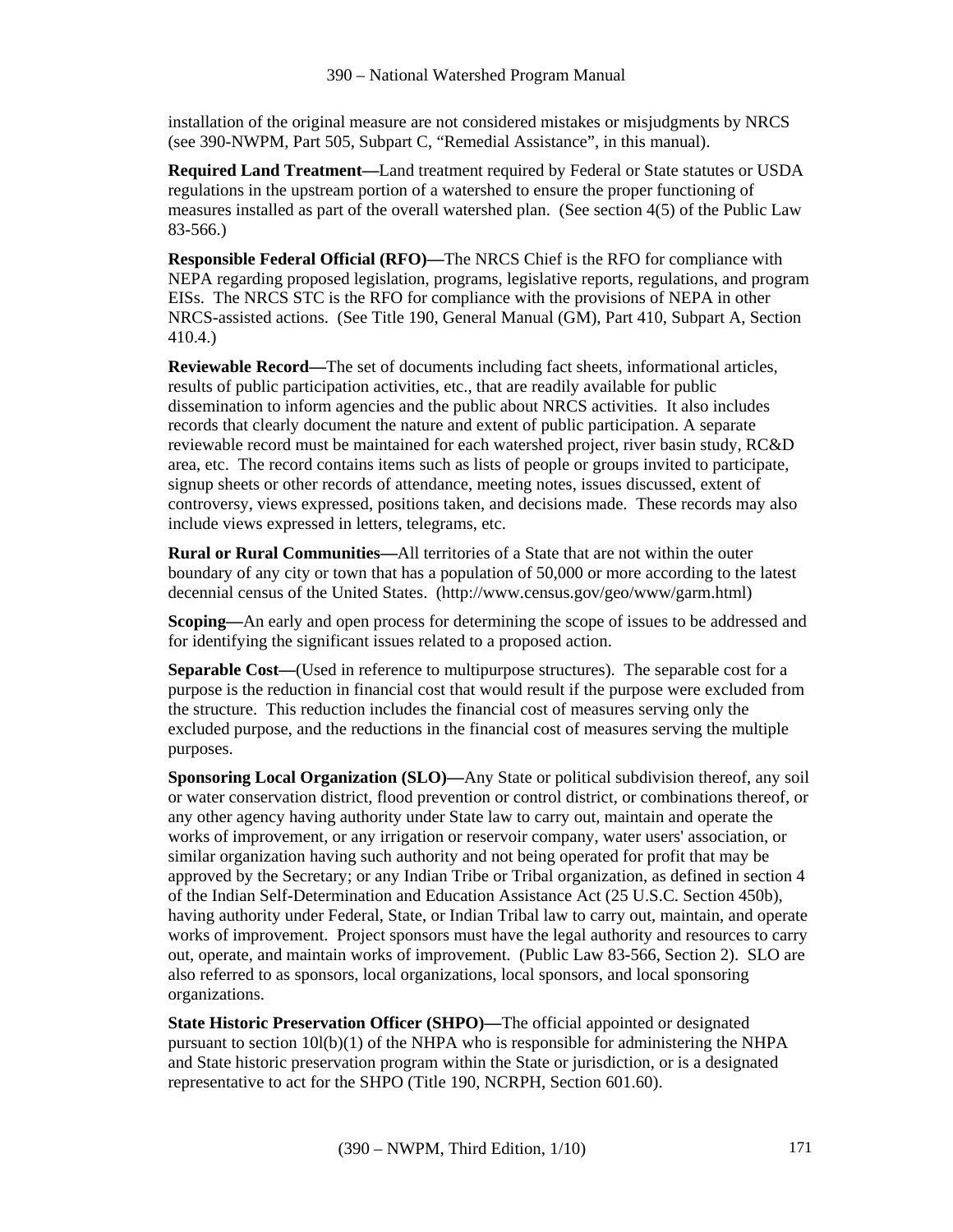**Tribal Historic Preservation Officer (THPO—**The tribal official, appointed by the tribe's chief governing authority or designated by a tribal ordinance or preservation program, who has assumed the responsibilities of the SHPO for purposes of Section 106 compliance on tribal lands in accordance with section  $101(d)(2)$  of the act. This official is approved to assume the responsibilities of the SHPO on tribal land by the Secretary of Interior under the NHPA (Title 190, NCRPH, Section 601.60).

**Water Resource Project—**Projects having one or more of the following purposes: flood prevention, water supply, water-based recreation, water quality management (as defined in Public Law 83-566 Section 4), or large scale irrigation or drainage projects. Water Resources Projects are implemented by a "local organization" (as defined in Public Law 83-566 Section 2).

**Watershed—**A watershed area comprises all land and water within the confines of a drainage divide and must follow hydrologic boundaries. In the case of irrigation or salinity projects, the watershed boundary may be based on the irrigation problem area or subsurface hydrologic area, respectively. A watershed area may comprise the land and water of two or more minor drainageways that are separate tributaries to a stream, artificial waterway, lake, or tidal area. Areas from which water is brought in by diversion may be excluded from the watershed if these sources of water have no significant effect on the flood prevention and water management problems of the watershed area. The watershed area must include all direct tributary drainageways and lands from which, after project installation, water and sediment could adversely affect any proposed structural measure, such as an irrigation or drainage canal, floodway, or floodwater retarding structure, included in the plan.

**Watershed Program—**The Watershed Program consists of activities carried out under the authority of Watershed Protection and Flood Prevention Act (Public Law 83-566, as amended), and the Flood Control Act of 1944 (Public Law 78-534 as amended).

**Watershed Project Plans—**A document that contains project actions, which are formally planned undertakings carried out within a specified area by sponsors for the benefit of the general public. A Watershed Project Plan analyzes all viable alternatives, records SLO decisions, and describes the framework and responsibilities for carrying it out. Watershed Project Plans may also be referred to as Watershed Plans, Watershed Program Plans, or Plans.

**With-Plan Condition—**"The with-plan condition is an estimation of the most probable future condition expected to occur as a result of implementation of a specific alternative plan formulated during a study. The with-plan condition includes changes likely to directly, indirectly, or cumulatively result both from the alternative plan and from all reasonably foreseeable actions that are not part of the plan." (P&G Section 3.2.1)

**Works of Improvement—**An undertaking for any of the following purposes:

- Flood prevention (including structural and land-treatment measures)
- The conservation, development, utilization, and disposal of water
- The conservation and proper utilization of land in watershed or subwatershed areas not exceeding 250,000 acres and not including any single structure that provides more than 12,500 acre-feet of floodwater detention capacity, and more than 25,000 acre-feet of total capacity

## **506.51 Acronyms**

ACHP—Advisory Council on Historic Preservation CE—Categorical exclusion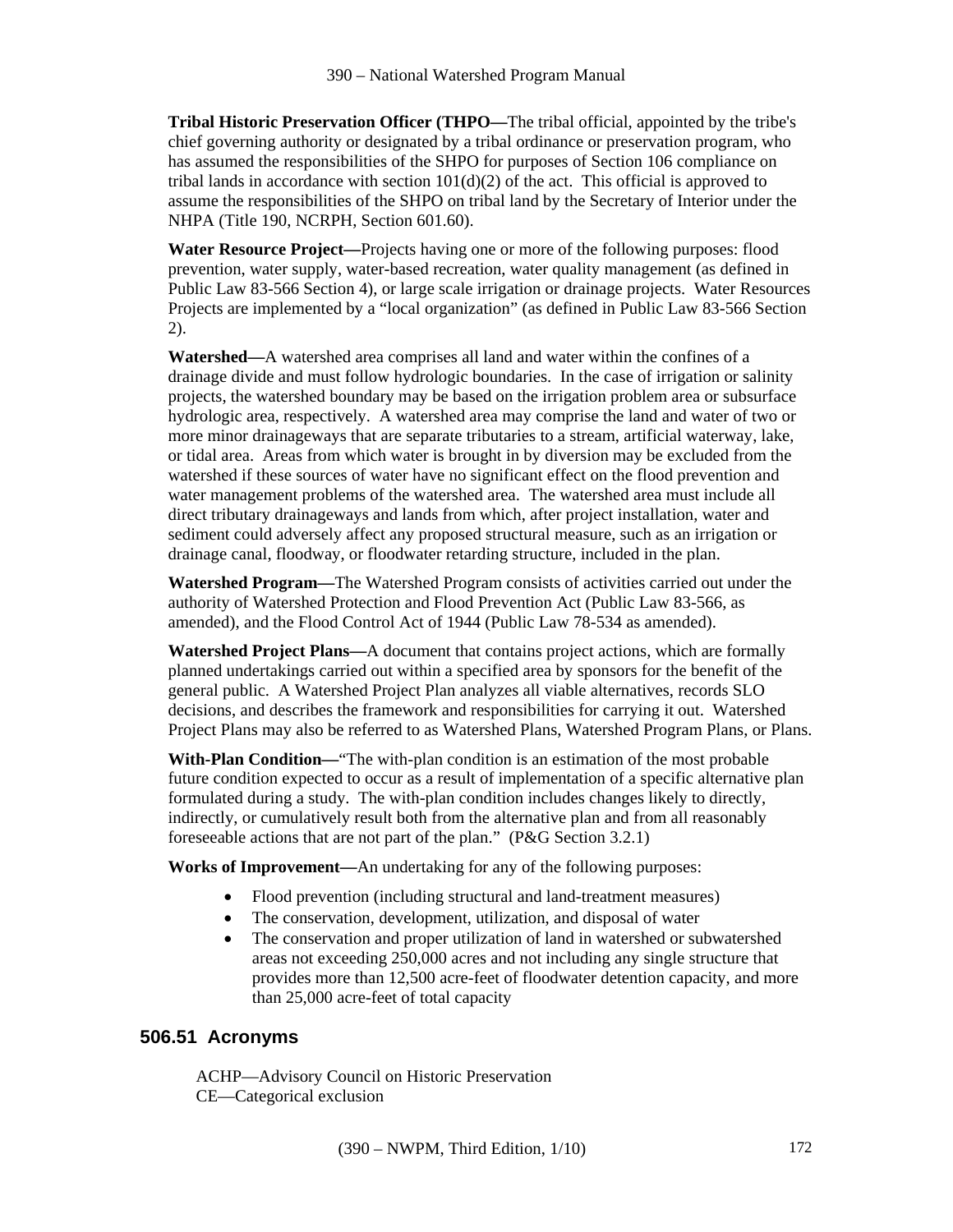CEQ—Council on Environmental Quality

CFR—Code of Federal Regulations

COE—Corps of Engineers

CPPE—Conservation Practice Physical Effects

CPTAD—Conservation and Planning Technical Assistance Division

CTA—Conservation and Technical Assistance

DEIS—Draft Environmental Impact Statement

DSEIS—Draft Supplemental Environmental Impact Statement

EA—Environmental Assessment

EAP—Emergency Action Plan

EE—Environmental Evaluation

EIS—Environmental Impact Statement

EPA—Environmental Protection Agency

EQ—Environmental quality

ESA—Endangered Species Act

FA—Financial assistance

FEIS—Final Environmental Impact Statement

FONSI—Finding of No Significant Impact

FOTG—Field Office Technical Guide

FR—Federal Register

FS—Forest Service

FSA—Farm Services Agency

FSEIS—Final Supplemental Environmental Impact Statement

FWOP—Future Without Project

GM—General Manual

HEP—Habitat evaluation procedures

LTC—Long Term Contract

M&I—Municipal and Industrial Water Supply

MOU—Memorandum of Understanding

NA—No Action

NBAPM—National Basin and Area Planning Manual

NCGCAM—National Contracts, Grants, and Cooperative Agreements Manual

NCRH—National Cultural Resources Handbook

NED—National Economic Development

NECH—National Environmental Compliance Handbook

NEM—National Engineering Manual

NEPA—National Environmental Policy Act

NHCP—National Handbook of Conservation Practices

NHPA—National Historic Preservation Act

NHQ—National Headquarters (NRCS)

NOAA—National Oceanic and Atmospheric Administration

NOI—Notice of Intent

NOMM—National Operation and Maintenance Manual

NPPH—National Planning Procedures Handbook

NRCS—Natural Resources Conservation Service

NRD—Natural Resources District

NRHP—National Register of Historic Places

NWMC—National Water Management Center

NWPH—National Watershed Program Handbook

NWPM—National Watershed Program Manual

O&M—Operation and Maintenance